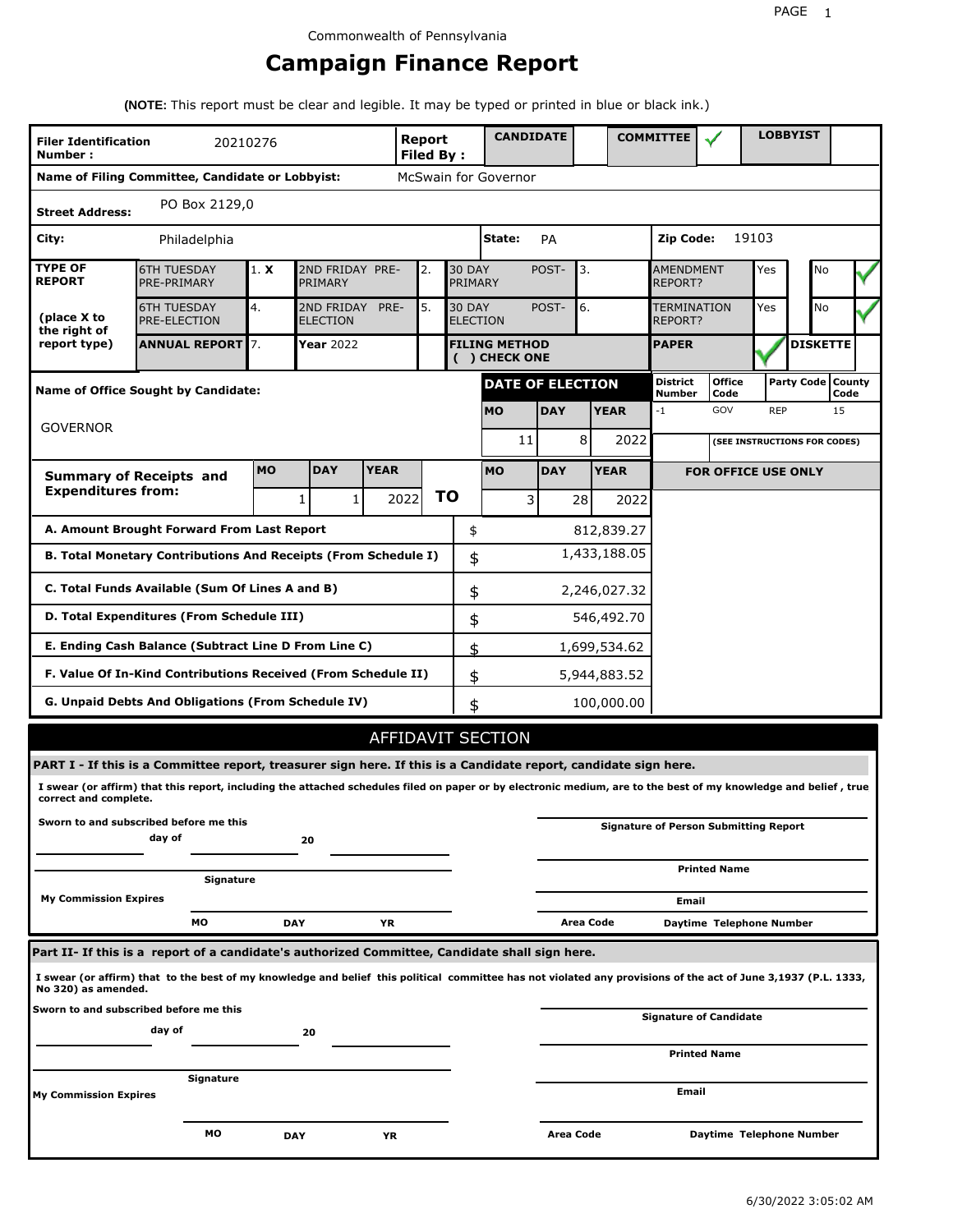## **SCHEDULE I CONTRIBUTIONS AND RECEIPTS**

**Detailed Summary Page**

| <b>Name of Filing Committee or Candidate</b>                                                                                                                                                | <b>Reporting Period</b> |                |              |
|---------------------------------------------------------------------------------------------------------------------------------------------------------------------------------------------|-------------------------|----------------|--------------|
| McSwain for Governor                                                                                                                                                                        | From:                   | $1/1/2022$ To: | 3/28/2022    |
| 1. Unitemized Contributions Received - \$50.00 or Less Per Contributor                                                                                                                      |                         |                |              |
| <b>TOTAL for the Reporting Period</b>                                                                                                                                                       | (1)                     | \$             | 26,975.80    |
| 2. Contributions Received - \$50.01 To \$250.00 (From Part A and Part B)                                                                                                                    |                         |                |              |
| <b>Contributions Received From Political Committees (Part A)</b>                                                                                                                            |                         | \$             | 250.00       |
| All Other Contributions (Part B)                                                                                                                                                            |                         | \$             | 22,032.81    |
| <b>TOTAL for the Reporting Period</b>                                                                                                                                                       | (2)                     | \$             | 22,282.81    |
|                                                                                                                                                                                             |                         |                |              |
| 3. Contributions Received Over \$250.00 (From Part C and Part D)                                                                                                                            |                         |                |              |
| <b>Contributions Received From Political Committees (Part C)</b>                                                                                                                            |                         | \$             | 8,000.00     |
| All Other Contributions (Part D)                                                                                                                                                            |                         | \$             | 1,375,929.44 |
| <b>TOTAL for the Reporting Period</b>                                                                                                                                                       | (3)                     | \$             | 1,383,929.44 |
| [4. Other Receipts, Refunds, Interest Earned, Returned Checks, Etc. (From Part E)                                                                                                           |                         |                |              |
| <b>TOTAL for the Reporting Period</b>                                                                                                                                                       | (4)                     | \$             | 0.00         |
|                                                                                                                                                                                             |                         |                |              |
| Total Monetary Contributions and Receipts During this Reporting Period (Add and enter amount<br>totals from Boxes 1,2,3 and 4; also enter this amount on Page1, Report Cover Page, Item B.) |                         | \$             | 1,433,188.05 |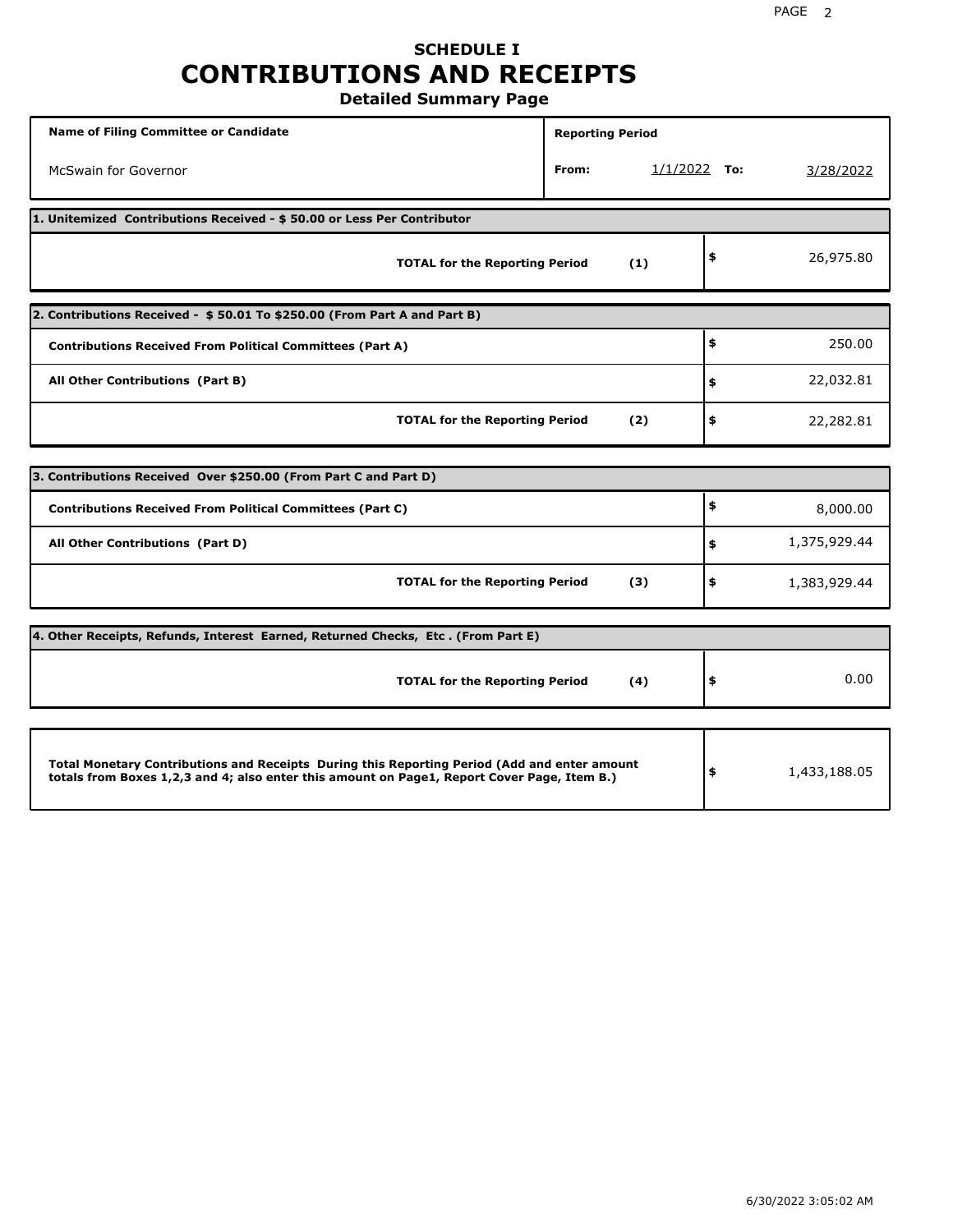## **PART A CONTRIBUTIONS RECEIVED FROM POLITICAL COMMITTEES**

**\$50.01 TO \$250.00**

 **Use this Part to itemize only contributions received from political committees with an aggregate value from \$50.01 to \$250.00 in the reporting period.**

| Name of Filing Committee or Candidate                                    |              |                   | <b>Reporting Period</b> |             |             |                   |
|--------------------------------------------------------------------------|--------------|-------------------|-------------------------|-------------|-------------|-------------------|
| McSwain for Governor                                                     |              |                   | From:                   | 1/1/2022    | To:         | 3/28/2022         |
|                                                                          |              |                   |                         | <b>DATE</b> |             | <b>AMOUNT</b>     |
| <b>Full Name of Contributing Committee</b><br>People Of Elect Matt Baker |              |                   | <b>MO</b>               | <b>DAY</b>  | <b>YEAR</b> |                   |
| <b>Mailing Address</b><br>P.O. Box 602                                   |              |                   |                         |             |             | \$<br>250.00      |
| City<br>Wellsboro                                                        | <b>State</b> | Zip Code (Plus 4) | 3                       | 28          | 2022        |                   |
|                                                                          | PA           | 169010602         |                         |             |             |                   |
|                                                                          |              |                   |                         |             |             | <b>PAGE TOTAL</b> |
|                                                                          |              |                   |                         |             |             |                   |

**Enter Grand Total of Part A on Schedule I, Detailed Summary Page, Section 2.**

**\$** 250.00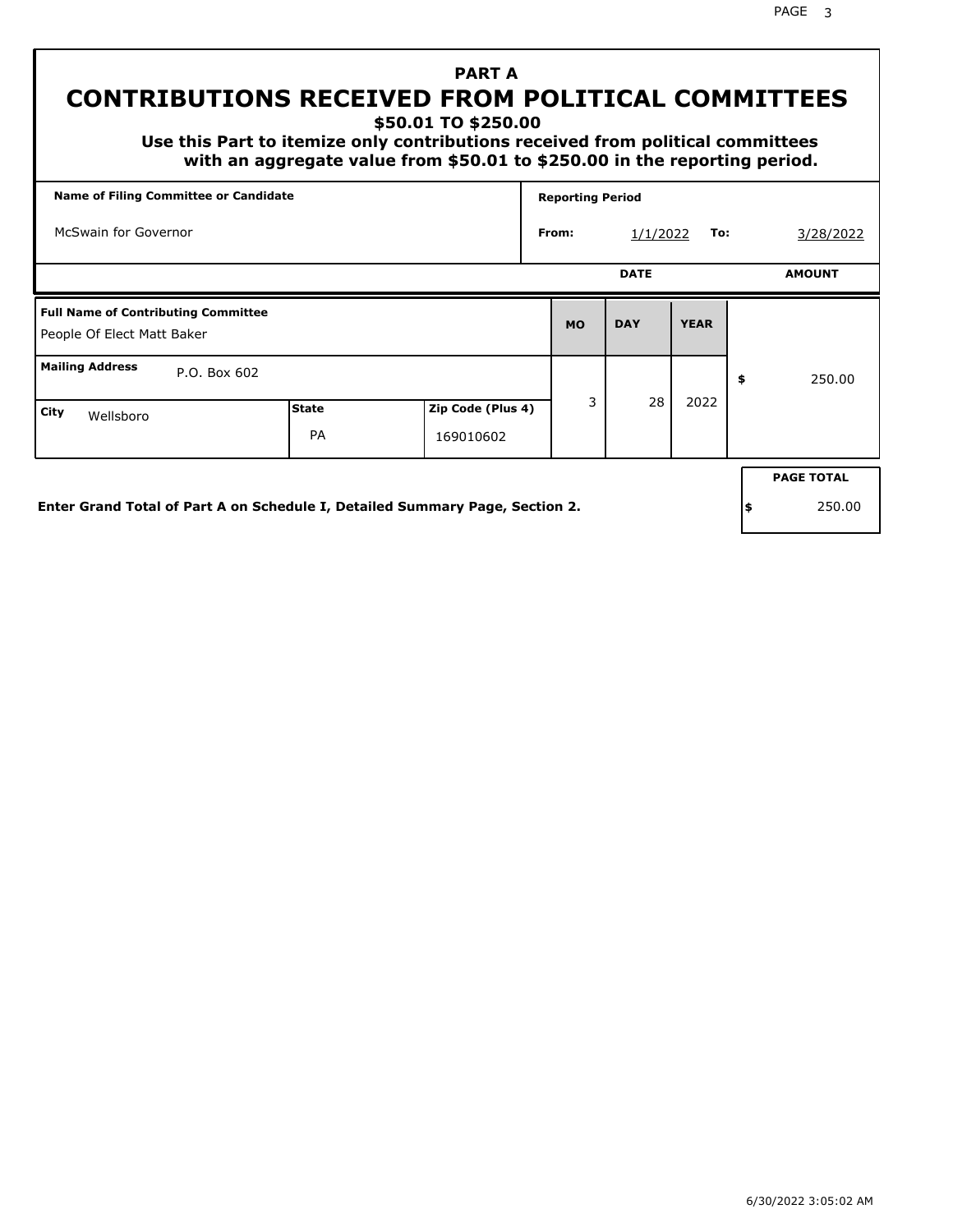| Use this Part to itemize all other contributions with an aggregate value from |                    | <b>PART B</b><br><b>ALL OTHER CONTRIBUTIONS</b><br>\$50.01 TO \$250.00<br>\$50.01 to \$250.00 in the reporting period.<br>(Exclude contributions from political committees reported in Part A) |                         |             |                |               |
|-------------------------------------------------------------------------------|--------------------|------------------------------------------------------------------------------------------------------------------------------------------------------------------------------------------------|-------------------------|-------------|----------------|---------------|
| Name of Filing Committee or Candidate                                         |                    |                                                                                                                                                                                                | <b>Reporting Period</b> |             |                |               |
| McSwain for Governor                                                          |                    |                                                                                                                                                                                                | From:                   |             | $1/1/2022$ To: | 3/28/2022     |
|                                                                               |                    |                                                                                                                                                                                                |                         | <b>DATE</b> |                | <b>AMOUNT</b> |
| <b>Full Name of Contributor</b><br>Linda Flink                                |                    |                                                                                                                                                                                                | <b>MO</b>               | <b>DAY</b>  | <b>YEAR</b>    |               |
| <b>Mailing Address</b><br><b>PO Box 278</b>                                   |                    |                                                                                                                                                                                                |                         |             |                | 26.30<br>\$   |
| City                                                                          | <b>State</b>       | Zip Code (Plus 4)                                                                                                                                                                              | 1                       | 18          | 2022           |               |
| Snohomish                                                                     | WA                 | 982910278                                                                                                                                                                                      |                         |             |                |               |
| <b>Full Name of Contributor</b><br>Linda Flink                                |                    |                                                                                                                                                                                                | <b>MO</b>               | <b>DAY</b>  | <b>YEAR</b>    |               |
| <b>Mailing Address</b><br><b>PO Box 278</b>                                   |                    |                                                                                                                                                                                                |                         |             |                | 26.30<br>\$   |
| City<br>Snohomish                                                             | <b>State</b><br>WA | Zip Code (Plus 4)<br>982910278                                                                                                                                                                 | 3                       | 18          | 2022           |               |
| <b>Full Name of Contributor</b><br>Linda Flink                                |                    |                                                                                                                                                                                                | <b>MO</b>               | <b>DAY</b>  | <b>YEAR</b>    |               |
| <b>Mailing Address</b><br>PO Box 278                                          |                    |                                                                                                                                                                                                |                         |             |                | 26.30<br>÷,   |
| <b>City</b><br>Snohomish                                                      | <b>State</b><br>WA | Zip Code (Plus 4)<br>982910278                                                                                                                                                                 | 2                       | 18          | 2022           |               |
| <b>Full Name of Contributor</b><br>Frederick Lloyd                            |                    |                                                                                                                                                                                                | <b>MO</b>               | <b>DAY</b>  | <b>YEAR</b>    |               |
| <b>Mailing Address</b><br>37245 Valgio Drive                                  |                    |                                                                                                                                                                                                |                         |             |                | \$<br>10.00   |
| <b>City</b><br>Calimesa                                                       | <b>State</b><br>CA | Zip Code (Plus 4)<br>923201481                                                                                                                                                                 | 1                       | 26          | 2022           |               |
| <b>Full Name of Contributor</b><br>Frederick Lloyd                            |                    |                                                                                                                                                                                                | <b>MO</b>               | <b>DAY</b>  | <b>YEAR</b>    |               |
| <b>Mailing Address</b><br>37245 Valgio Drive                                  |                    |                                                                                                                                                                                                |                         |             |                | \$<br>25.00   |
| City<br>Calimesa                                                              | <b>State</b><br>CA | Zip Code (Plus 4)<br>923201481                                                                                                                                                                 | 2                       | 15          | 2022           |               |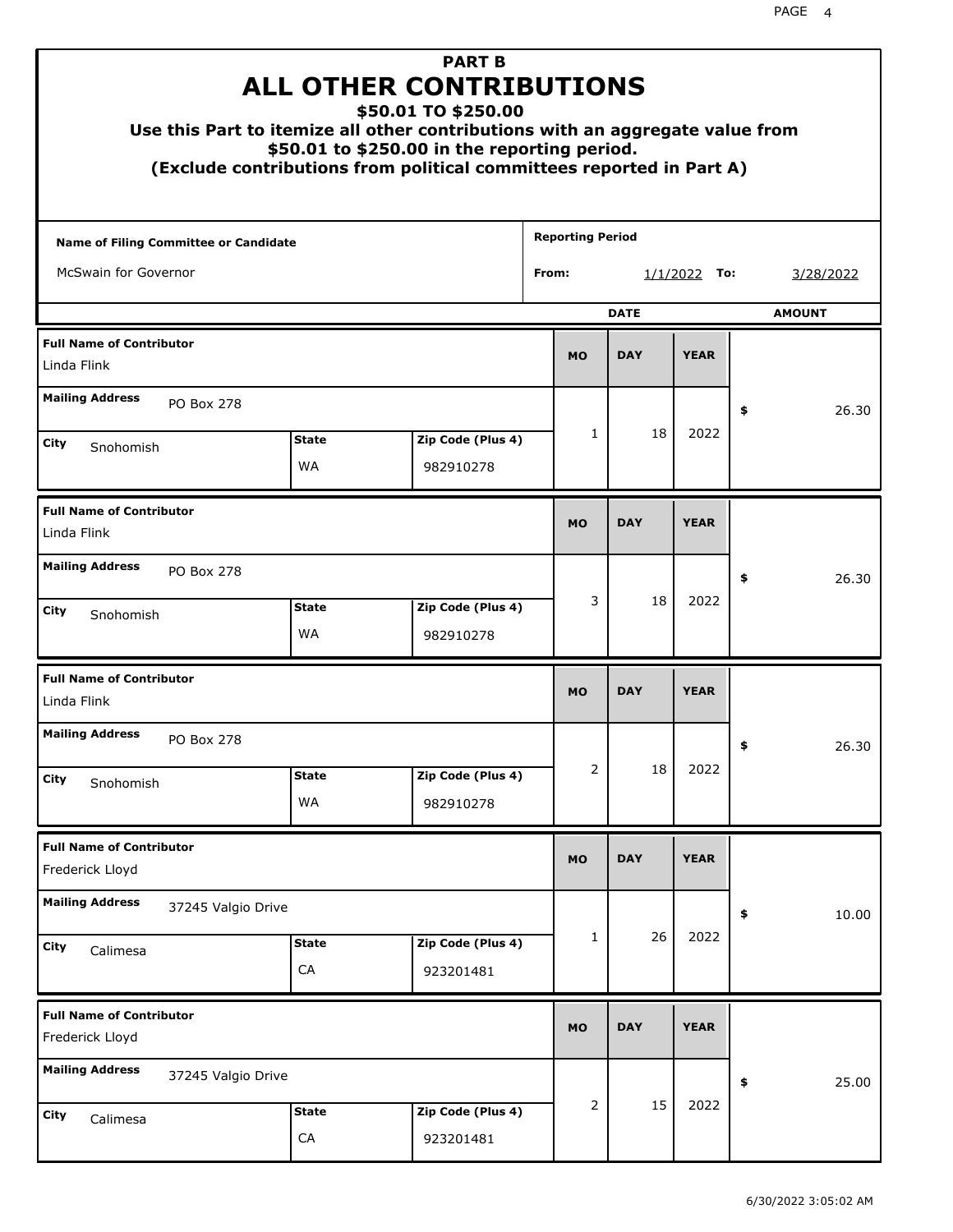| <b>Full Name of Contributor</b><br>Frederick Lloyd |                             |                           |                                | <b>MO</b> | <b>DAY</b> | <b>YEAR</b> |             |
|----------------------------------------------------|-----------------------------|---------------------------|--------------------------------|-----------|------------|-------------|-------------|
| <b>Mailing Address</b>                             | 37245 Valgio Drive          |                           |                                |           |            |             | \$<br>10.00 |
| <b>City</b><br>Calimesa                            |                             | <b>State</b><br>CA        | Zip Code (Plus 4)<br>923201481 | 2         | 26         | 2022        |             |
| <b>Full Name of Contributor</b><br>Frederick Lloyd |                             |                           |                                | <b>MO</b> | <b>DAY</b> | <b>YEAR</b> |             |
| <b>Mailing Address</b>                             | 37245 Valgio Drive          |                           |                                |           |            |             | \$<br>10.00 |
| <b>City</b><br>Calimesa                            |                             | <b>State</b><br>CA        | Zip Code (Plus 4)<br>923201481 | 3         | 26         | 2022        |             |
| <b>Full Name of Contributor</b><br>Trina Gore      |                             |                           |                                | <b>MO</b> | <b>DAY</b> | <b>YEAR</b> |             |
| <b>Mailing Address</b><br>City<br>Davie            | 14321 Southwest 20th Street | <b>State</b>              | Zip Code (Plus 4)              | 1         | 27         | 2022        | \$<br>5.21  |
|                                                    |                             | <b>FL</b>                 | 333255426                      |           |            |             |             |
|                                                    |                             |                           |                                |           |            |             |             |
| <b>Full Name of Contributor</b><br>Trina Gore      |                             |                           |                                | <b>MO</b> | <b>DAY</b> | <b>YEAR</b> |             |
| <b>Mailing Address</b>                             | 14321 Southwest 20th Street |                           |                                |           |            |             | 5.21<br>\$  |
| City<br>Davie                                      |                             | <b>State</b><br><b>FL</b> | Zip Code (Plus 4)<br>333255426 | 1         | 27         | 2022        |             |
| <b>Full Name of Contributor</b><br>Trina Gore      |                             |                           |                                | <b>MO</b> | <b>DAY</b> | <b>YEAR</b> |             |
| <b>Mailing Address</b>                             | 14321 Southwest 20th Street |                           |                                |           |            |             | \$<br>3.00  |
| City<br>Davie                                      |                             | <b>State</b><br>FL.       | Zip Code (Plus 4)<br>333255426 | 2         | 13         | 2022        |             |
| <b>Full Name of Contributor</b><br>Trina Gore      |                             |                           |                                | <b>MO</b> | <b>DAY</b> | <b>YEAR</b> |             |
| <b>Mailing Address</b>                             | 14321 Southwest 20th Street |                           |                                | 2         | 13         | 2022        | \$<br>3.00  |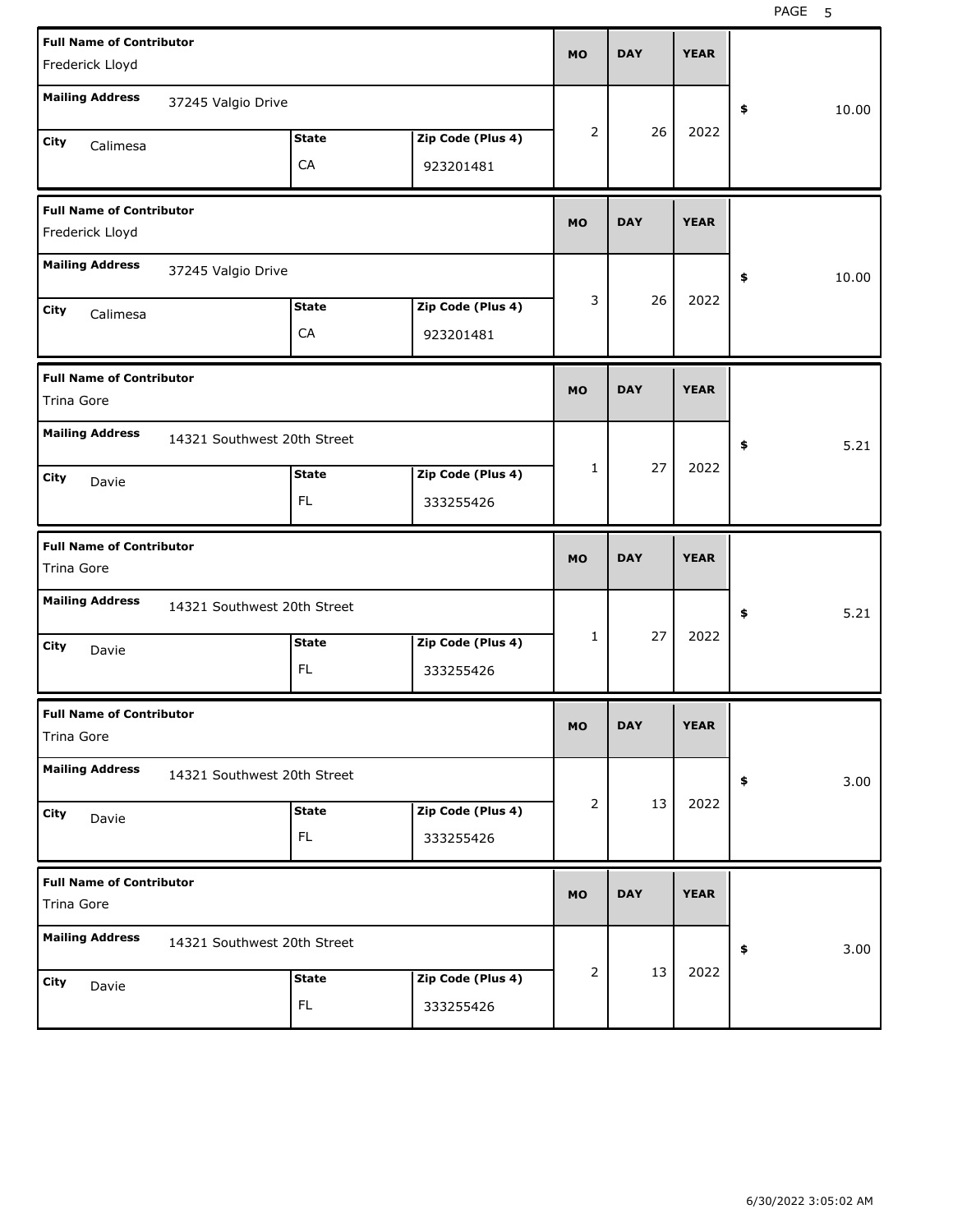| <b>Full Name of Contributor</b> |                             |              |                   |           |            |             |             |
|---------------------------------|-----------------------------|--------------|-------------------|-----------|------------|-------------|-------------|
| Trina Gore                      |                             |              |                   | <b>MO</b> | <b>DAY</b> | <b>YEAR</b> |             |
| <b>Mailing Address</b>          |                             |              |                   |           |            |             |             |
|                                 | 14321 Southwest 20th Street |              |                   |           |            |             | \$<br>3.00  |
| City<br>Davie                   |                             | <b>State</b> | Zip Code (Plus 4) | 2         | 14         | 2022        |             |
|                                 |                             | FL.          | 333255426         |           |            |             |             |
| <b>Full Name of Contributor</b> |                             |              |                   | <b>MO</b> | <b>DAY</b> | <b>YEAR</b> |             |
| Trina Gore                      |                             |              |                   |           |            |             |             |
| <b>Mailing Address</b>          | 14321 Southwest 20th Street |              |                   |           |            |             | \$<br>10.41 |
| City<br>Davie                   |                             | <b>State</b> | Zip Code (Plus 4) | 2         | 23         | 2022        |             |
|                                 |                             | FL.          | 333255426         |           |            |             |             |
| <b>Full Name of Contributor</b> |                             |              |                   |           |            |             |             |
| Trina Gore                      |                             |              |                   | <b>MO</b> | <b>DAY</b> | <b>YEAR</b> |             |
| <b>Mailing Address</b>          | 14321 Southwest 20th Street |              |                   |           |            |             | \$<br>8.33  |
| City<br>Davie                   |                             | <b>State</b> | Zip Code (Plus 4) | 2         | 25         | 2022        |             |
|                                 |                             | FL.          | 333255426         |           |            |             |             |
|                                 |                             |              |                   |           |            |             |             |
| <b>Full Name of Contributor</b> |                             |              |                   |           |            |             |             |
| Trina Gore                      |                             |              |                   | <b>MO</b> | <b>DAY</b> | <b>YEAR</b> |             |
| <b>Mailing Address</b>          | 14321 Southwest 20th Street |              |                   |           |            |             | \$<br>10.41 |
| City<br>Davie                   |                             | <b>State</b> | Zip Code (Plus 4) | 2         | 28         | 2022        |             |
|                                 |                             | FL.          | 333255426         |           |            |             |             |
| <b>Full Name of Contributor</b> |                             |              |                   |           |            |             |             |
| Trina Gore                      |                             |              |                   | <b>MO</b> | <b>DAY</b> | <b>YEAR</b> |             |
| <b>Mailing Address</b>          | 14321 Southwest 20th Street |              |                   |           |            |             | \$<br>5.21  |
| City<br>Davie                   |                             | <b>State</b> | Zip Code (Plus 4) | 3         | 8          | 2022        |             |
|                                 |                             | FL.          | 333255426         |           |            |             |             |
| <b>Full Name of Contributor</b> |                             |              |                   | <b>MO</b> | <b>DAY</b> | <b>YEAR</b> |             |
| Mike Donzero                    |                             |              |                   |           |            |             |             |
| <b>Mailing Address</b>          | 403 North Lincoln St        |              |                   |           |            |             | \$<br>50.00 |
| City<br>Wanatah                 |                             | <b>State</b> | Zip Code (Plus 4) | 1         | 25         | 2022        |             |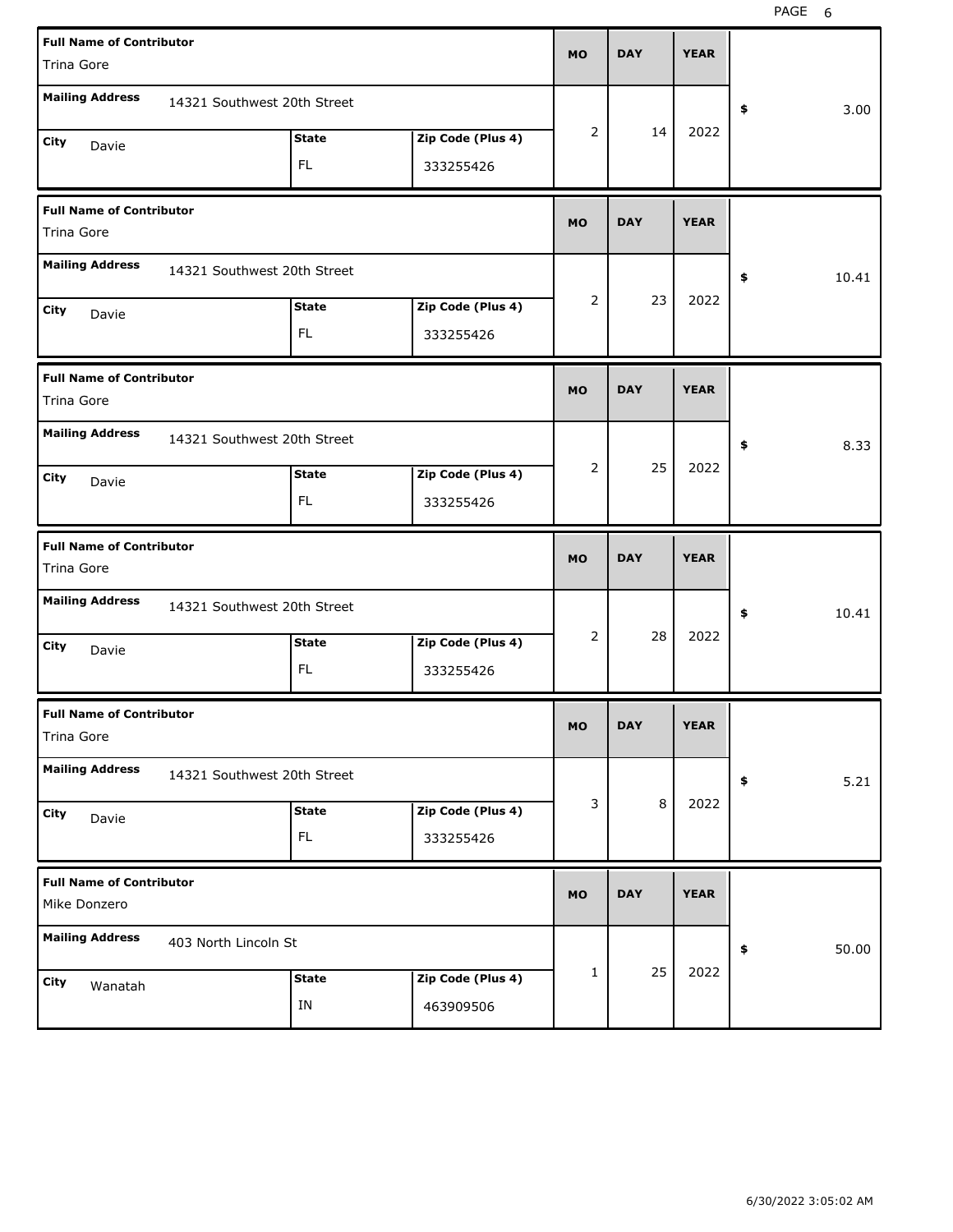PAGE<sub>7</sub>

| <b>Full Name of Contributor</b>                   |                           |              |                   | <b>MO</b>    | <b>DAY</b> | <b>YEAR</b> |              |
|---------------------------------------------------|---------------------------|--------------|-------------------|--------------|------------|-------------|--------------|
| Mike Donzero                                      |                           |              |                   |              |            |             |              |
| <b>Mailing Address</b>                            | 403 North Lincoln St      |              |                   |              |            |             | \$<br>26.03  |
| City<br>Wanatah                                   |                           | <b>State</b> | Zip Code (Plus 4) | 2            | 11         | 2022        |              |
|                                                   |                           | ΙN           | 463909506         |              |            |             |              |
| <b>Full Name of Contributor</b>                   |                           |              |                   | <b>MO</b>    | <b>DAY</b> | <b>YEAR</b> |              |
| Mike Donzero                                      |                           |              |                   |              |            |             |              |
| <b>Mailing Address</b>                            | 403 North Lincoln St      |              |                   |              |            |             | \$<br>26.03  |
| City<br>Wanatah                                   |                           | <b>State</b> | Zip Code (Plus 4) | 2            | 11         | 2022        |              |
|                                                   |                           | ΙN           | 463909506         |              |            |             |              |
| <b>Full Name of Contributor</b>                   |                           |              |                   | <b>MO</b>    | <b>DAY</b> | <b>YEAR</b> |              |
| <b>Howard Crawford</b>                            |                           |              |                   |              |            |             |              |
| <b>Mailing Address</b>                            | 1101 Harmony Cir          |              |                   |              |            |             | \$<br>250.00 |
| City<br>West Chester                              |                           | <b>State</b> | Zip Code (Plus 4) | $\mathbf{1}$ | 17         | 2022        |              |
|                                                   |                           | PA           | 193801897         |              |            |             |              |
|                                                   |                           |              |                   |              |            |             |              |
| <b>Full Name of Contributor</b>                   |                           |              |                   | <b>MO</b>    | <b>DAY</b> | <b>YEAR</b> |              |
| Robert F. Powelson                                |                           |              |                   |              |            |             |              |
| <b>Mailing Address</b>                            | 135 Viburnum Dr           |              |                   |              |            |             | \$<br>200.00 |
| City<br>Kennett Square                            |                           | <b>State</b> | Zip Code (Plus 4) | 1            | 20         | 2022        |              |
|                                                   |                           | PA           | 193482594         |              |            |             |              |
| <b>Full Name of Contributor</b><br>Jonathan Corey |                           |              |                   | <b>MO</b>    | <b>DAY</b> | <b>YEAR</b> |              |
| <b>Mailing Address</b>                            | 138 Stark Rd. P.O. Box 43 |              |                   |              |            |             | \$<br>2.00   |
| City                                              |                           | <b>State</b> | Zip Code (Plus 4) | $\mathbf{1}$ | 12         | 2022        |              |
| Blairsville                                       |                           | PA           | 157170043         |              |            |             |              |
| <b>Full Name of Contributor</b><br>Jonathan Corey |                           |              |                   | <b>MO</b>    | <b>DAY</b> | <b>YEAR</b> |              |
| <b>Mailing Address</b>                            | 138 Stark Rd. P.O. Box 43 |              |                   |              |            |             | \$<br>25.00  |
| City<br>Blairsville                               |                           | <b>State</b> | Zip Code (Plus 4) | 1            | 12         | 2022        |              |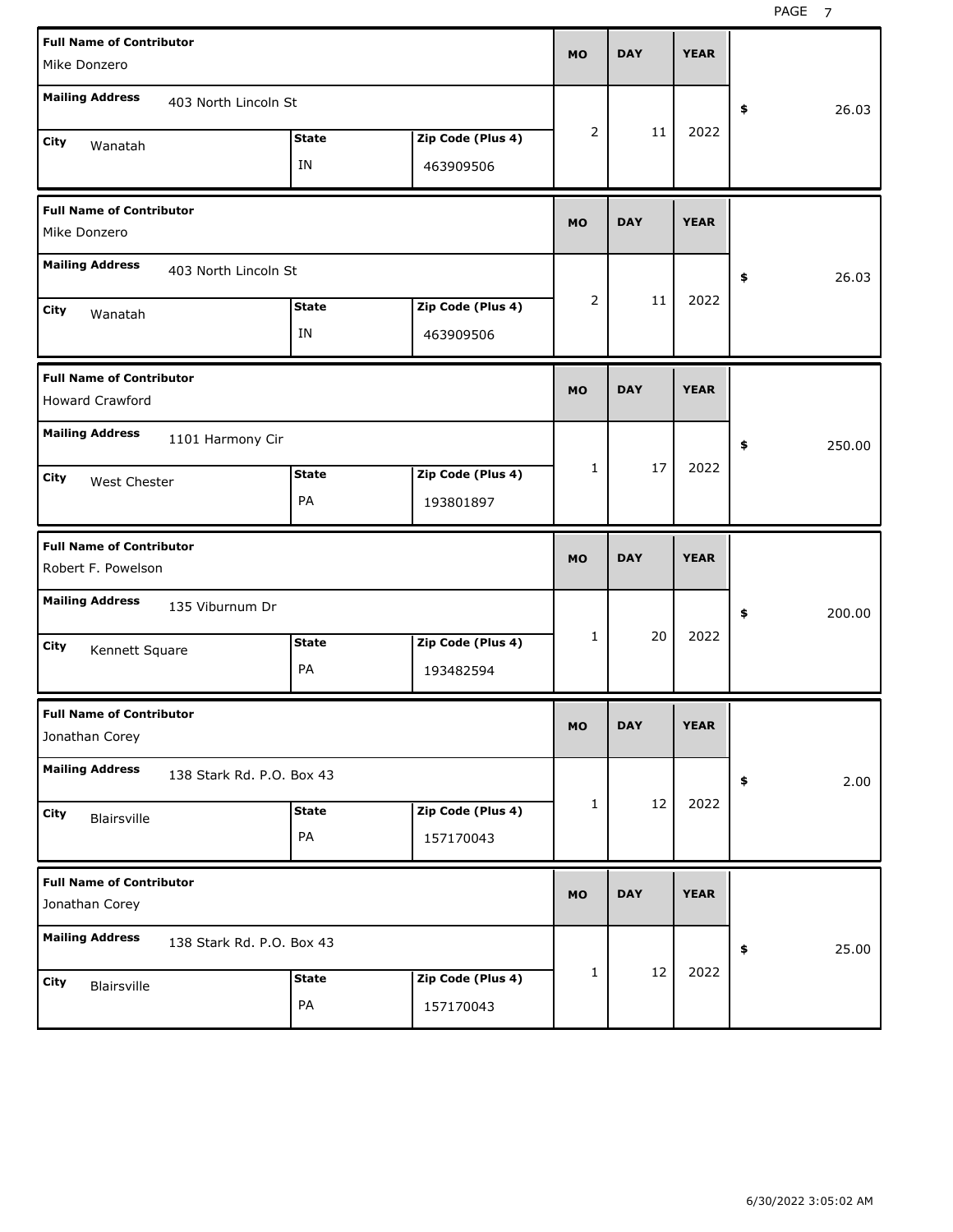| <b>Full Name of Contributor</b>                   |                           |              |                   | <b>MO</b>    | <b>DAY</b>  | <b>YEAR</b> |             |
|---------------------------------------------------|---------------------------|--------------|-------------------|--------------|-------------|-------------|-------------|
| Jonathan Corey                                    |                           |              |                   |              |             |             |             |
| <b>Mailing Address</b>                            | 138 Stark Rd. P.O. Box 43 |              |                   |              |             |             | \$<br>10.00 |
| City<br><b>Blairsville</b>                        |                           | <b>State</b> | Zip Code (Plus 4) | 1            | 13          | 2022        |             |
|                                                   |                           | PA           | 157170043         |              |             |             |             |
| <b>Full Name of Contributor</b>                   |                           |              |                   | <b>MO</b>    | <b>DAY</b>  | <b>YEAR</b> |             |
| Jonathan Corey                                    |                           |              |                   |              |             |             |             |
| <b>Mailing Address</b>                            | 138 Stark Rd. P.O. Box 43 |              |                   |              |             |             | \$<br>5.00  |
| City<br><b>Blairsville</b>                        |                           | <b>State</b> | Zip Code (Plus 4) | $\mathbf{1}$ | 15          | 2022        |             |
|                                                   |                           | PA           | 157170043         |              |             |             |             |
| <b>Full Name of Contributor</b>                   |                           |              |                   |              | <b>DAY</b>  | <b>YEAR</b> |             |
| Jonathan Corey                                    |                           |              |                   | <b>MO</b>    |             |             |             |
| <b>Mailing Address</b>                            | 138 Stark Rd. P.O. Box 43 |              |                   |              |             |             | \$<br>3.00  |
| City<br><b>Blairsville</b>                        |                           | <b>State</b> | Zip Code (Plus 4) | 2            | 5           | 2022        |             |
|                                                   |                           | PA           | 157170043         |              |             |             |             |
|                                                   |                           |              |                   |              |             |             |             |
| <b>Full Name of Contributor</b>                   |                           |              |                   | <b>MO</b>    | <b>DAY</b>  | <b>YEAR</b> |             |
| Jonathan Corey<br><b>Mailing Address</b>          | 138 Stark Rd. P.O. Box 43 |              |                   |              |             |             |             |
|                                                   |                           |              |                   | 2            | 9           | 2022        | \$<br>25.00 |
| City<br><b>Blairsville</b>                        |                           | <b>State</b> | Zip Code (Plus 4) |              |             |             |             |
|                                                   |                           | PA           | 157170043         |              |             |             |             |
| <b>Full Name of Contributor</b><br>Jonathan Corey |                           |              |                   | МO           | <b>DAY</b>  | <b>YEAR</b> |             |
| <b>Mailing Address</b>                            | 138 Stark Rd. P.O. Box 43 |              |                   |              |             |             | 26.03<br>\$ |
| City                                              |                           | <b>State</b> | Zip Code (Plus 4) | 2            | 11          | 2022        |             |
| Blairsville                                       |                           | PA           | 157170043         |              |             |             |             |
| <b>Full Name of Contributor</b>                   |                           |              |                   | <b>MO</b>    | <b>DAY</b>  | <b>YEAR</b> |             |
| Jonathan Corey                                    |                           |              |                   |              |             |             |             |
| <b>Mailing Address</b>                            | 138 Stark Rd. P.O. Box 43 |              |                   |              |             |             | 25.00<br>\$ |
| City<br>Blairsville                               |                           | <b>State</b> | Zip Code (Plus 4) | 3            | $\mathsf g$ | 2022        |             |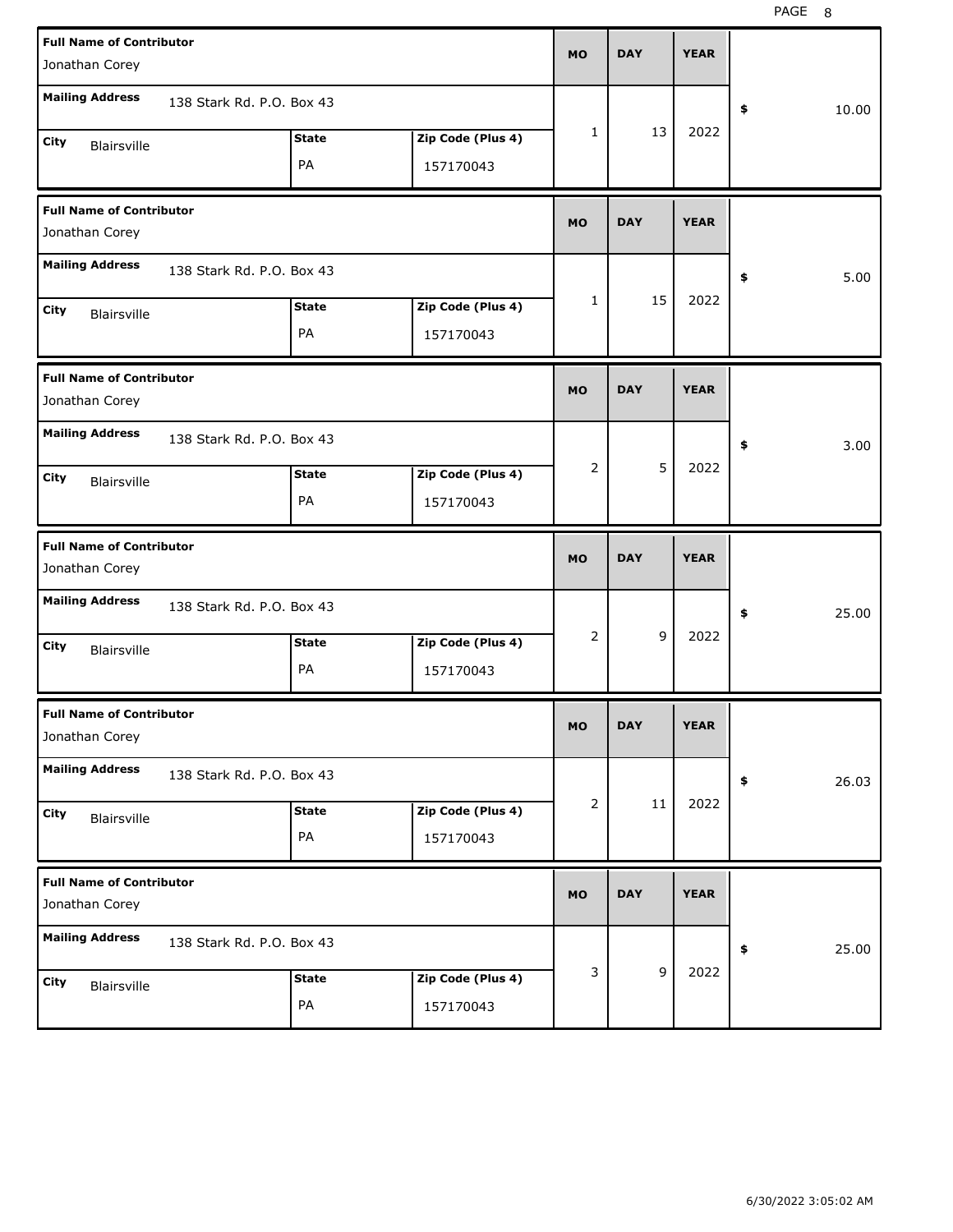| <b>Full Name of Contributor</b>                     |                         |                   | <b>MO</b>      | <b>DAY</b> | <b>YEAR</b> |             |
|-----------------------------------------------------|-------------------------|-------------------|----------------|------------|-------------|-------------|
| David Funk                                          |                         |                   |                |            |             |             |
| <b>Mailing Address</b><br>3668 Anchor Road          |                         |                   |                |            |             | \$<br>50.00 |
| <b>City</b><br>Washington Boro                      | <b>State</b>            | Zip Code (Plus 4) | $\mathbf{1}$   | 24         | 2022        |             |
|                                                     | PA                      | 175829647         |                |            |             |             |
| <b>Full Name of Contributor</b><br>David Funk       |                         |                   | <b>MO</b>      | <b>DAY</b> | <b>YEAR</b> |             |
| <b>Mailing Address</b><br>3668 Anchor Road          |                         |                   |                |            |             | \$<br>50.00 |
| City<br>Washington Boro                             | <b>State</b>            | Zip Code (Plus 4) | $\mathbf{1}$   | 29         | 2022        |             |
|                                                     | PA                      | 175829647         |                |            |             |             |
| <b>Full Name of Contributor</b><br>David Funk       |                         |                   | <b>MO</b>      | <b>DAY</b> | <b>YEAR</b> |             |
| <b>Mailing Address</b><br>3668 Anchor Road          |                         |                   |                |            |             | \$<br>50.00 |
| City<br>Washington Boro                             | <b>State</b>            | Zip Code (Plus 4) | $\overline{2}$ | 24         | 2022        |             |
|                                                     | PA                      | 175829647         |                |            |             |             |
|                                                     |                         |                   |                |            |             |             |
| <b>Full Name of Contributor</b><br>David Funk       |                         |                   | <b>MO</b>      | <b>DAY</b> | <b>YEAR</b> |             |
| <b>Mailing Address</b><br>3668 Anchor Road          |                         |                   |                |            |             | \$<br>50.00 |
| City                                                | <b>State</b>            | Zip Code (Plus 4) | 2              | 28         | 2022        |             |
| Washington Boro                                     | PA                      | 175829647         |                |            |             |             |
| <b>Full Name of Contributor</b><br>J Andrew Burkins |                         |                   | <b>MO</b>      | <b>DAY</b> | <b>YEAR</b> |             |
| <b>Mailing Address</b>                              | 3695 Christopher Day Rd |                   |                |            |             | 25.00<br>\$ |
| City                                                | <b>State</b>            | Zip Code (Plus 4) | $\mathbf{1}$   | 21         | 2022        |             |
| Doylestown                                          | PA                      | 189029195         |                |            |             |             |
| <b>Full Name of Contributor</b><br>J Andrew Burkins |                         |                   | <b>MO</b>      | <b>DAY</b> | <b>YEAR</b> |             |
| <b>Mailing Address</b>                              | 3695 Christopher Day Rd |                   |                |            |             | 25.00<br>\$ |
| <b>City</b><br>Doylestown                           | <b>State</b>            | Zip Code (Plus 4) | $\overline{2}$ | 21         | 2022        |             |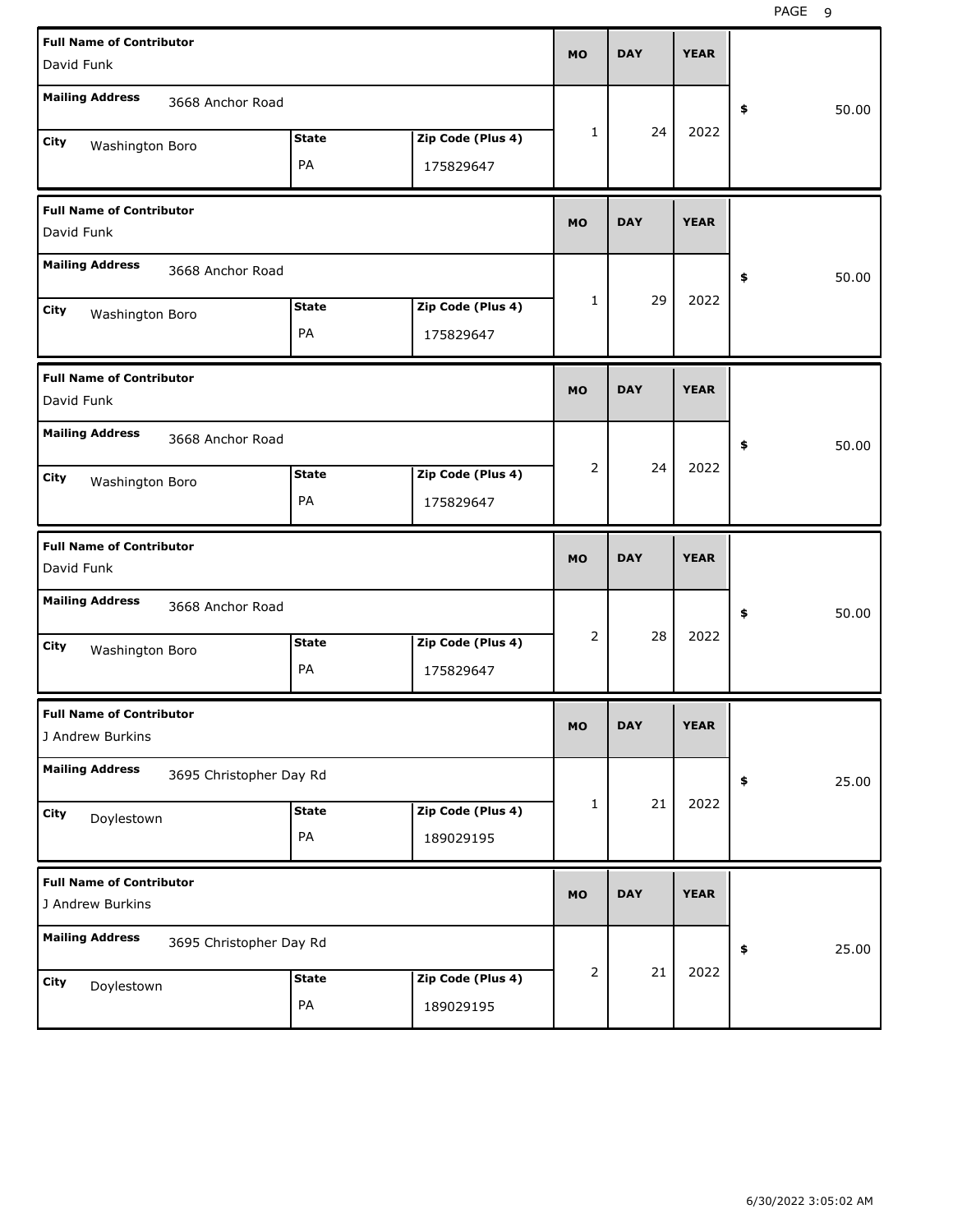| <b>Full Name of Contributor</b><br>J Andrew Burkins |              |                   | <b>MO</b> | <b>DAY</b> | <b>YEAR</b> |            |       |
|-----------------------------------------------------|--------------|-------------------|-----------|------------|-------------|------------|-------|
| <b>Mailing Address</b><br>3695 Christopher Day Rd   |              |                   |           |            |             |            |       |
|                                                     |              |                   | 3         | 16         | 2022        | \$         | 25.00 |
| City<br>Doylestown                                  | <b>State</b> | Zip Code (Plus 4) |           |            |             |            |       |
|                                                     | PA           | 189029195         |           |            |             |            |       |
| <b>Full Name of Contributor</b><br>J Andrew Burkins |              |                   | <b>MO</b> | <b>DAY</b> | <b>YEAR</b> |            |       |
| <b>Mailing Address</b><br>3695 Christopher Day Rd   |              |                   |           |            |             | \$         | 25.00 |
| City<br>Doylestown                                  | <b>State</b> | Zip Code (Plus 4) | 3         | 21         | 2022        |            |       |
|                                                     | PA           | 189029195         |           |            |             |            |       |
| <b>Full Name of Contributor</b><br>Karen Sellers    |              |                   | <b>MO</b> | <b>DAY</b> | <b>YEAR</b> |            |       |
| <b>Mailing Address</b><br>16 Aspen Way              |              |                   |           |            |             | \$         | 15.62 |
| City<br>Schwenksville                               | <b>State</b> | Zip Code (Plus 4) | 3         | 16         | 2022        |            |       |
|                                                     | PA           | 194731788         |           |            |             |            |       |
|                                                     |              |                   |           |            |             |            |       |
| <b>Full Name of Contributor</b><br>Karen Sellers    |              |                   | <b>MO</b> | <b>DAY</b> | <b>YEAR</b> |            |       |
| <b>Mailing Address</b><br>16 Aspen Way              |              |                   |           |            |             | \$         | 15.62 |
| City                                                | <b>State</b> | Zip Code (Plus 4) | 3         | 21         | 2022        |            |       |
| Schwenksville                                       | PA           | 194731788         |           |            |             |            |       |
| <b>Full Name of Contributor</b><br>Karen Sellers    |              |                   | <b>MO</b> | <b>DAY</b> | <b>YEAR</b> |            |       |
| <b>Mailing Address</b><br>16 Aspen Way              |              |                   |           |            |             | $\pmb{\$}$ | 25.00 |
| City                                                | <b>State</b> | Zip Code (Plus 4) | 3         | 25         | 2022        |            |       |
| Schwenksville                                       | PA           | 194731788         |           |            |             |            |       |
| <b>Full Name of Contributor</b><br>Karen Sellers    |              |                   | <b>MO</b> | <b>DAY</b> | <b>YEAR</b> |            |       |
| <b>Mailing Address</b><br>16 Aspen Way              |              |                   |           |            |             | \$         | 26.03 |
| City<br>Schwenksville                               | <b>State</b> | Zip Code (Plus 4) | 3         | 25         | 2022        |            |       |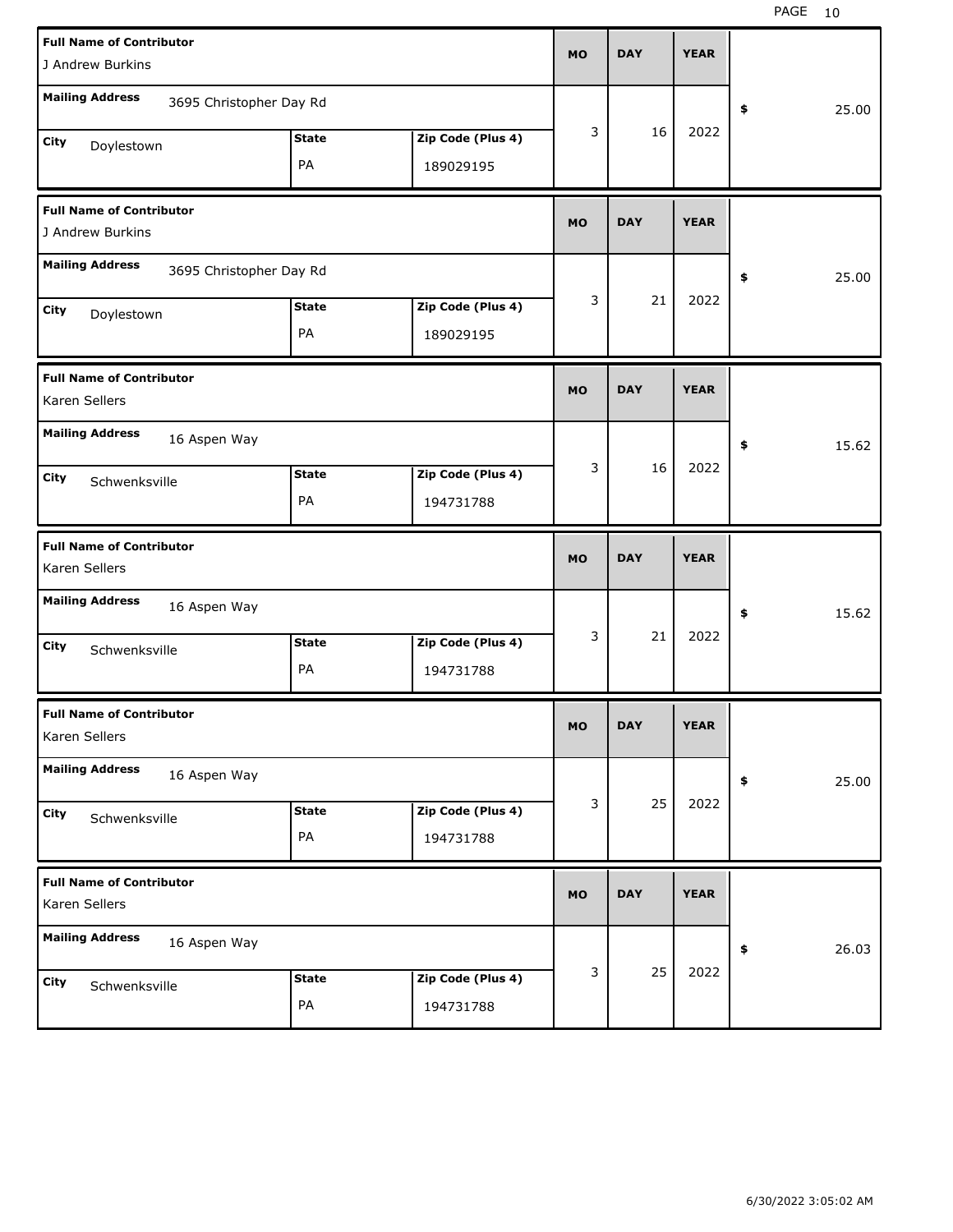| <b>Full Name of Contributor</b> |               |              |                   | <b>MO</b> | <b>DAY</b> |         | <b>YEAR</b> |             |
|---------------------------------|---------------|--------------|-------------------|-----------|------------|---------|-------------|-------------|
| Karen Sellers                   |               |              |                   |           |            |         |             |             |
| <b>Mailing Address</b>          | 16 Aspen Way  |              |                   |           |            |         |             | \$<br>26.03 |
| City<br>Schwenksville           |               | <b>State</b> | Zip Code (Plus 4) | 3         |            | 25      | 2022        |             |
|                                 |               | PA           | 194731788         |           |            |         |             |             |
| <b>Full Name of Contributor</b> |               |              |                   | <b>MO</b> | <b>DAY</b> |         | <b>YEAR</b> |             |
| Ralph O'Neil                    |               |              |                   |           |            |         |             |             |
| <b>Mailing Address</b>          | 336 River Rd  |              |                   |           |            |         |             | \$<br>25.00 |
| City<br>Collegeville            |               | <b>State</b> | Zip Code (Plus 4) | 1         |            | 9       | 2022        |             |
|                                 |               | PA           | 194263026         |           |            |         |             |             |
| <b>Full Name of Contributor</b> |               |              |                   | <b>MO</b> | <b>DAY</b> |         | <b>YEAR</b> |             |
| Ralph O'Neil                    |               |              |                   |           |            |         |             |             |
| <b>Mailing Address</b>          | 336 River Rd  |              |                   |           |            |         |             | \$<br>25.00 |
| City<br>Collegeville            |               | <b>State</b> | Zip Code (Plus 4) | 2         |            | 9       | 2022        |             |
|                                 |               | PA           | 194263026         |           |            |         |             |             |
|                                 |               |              |                   |           |            |         |             |             |
| <b>Full Name of Contributor</b> |               |              |                   |           |            |         |             |             |
| Ralph O'Neil                    |               |              |                   | <b>MO</b> | <b>DAY</b> |         | <b>YEAR</b> |             |
| <b>Mailing Address</b>          | 336 River Rd  |              |                   |           |            |         |             | \$<br>25.00 |
| City<br>Collegeville            |               | <b>State</b> | Zip Code (Plus 4) | 3         |            | 9       | 2022        |             |
|                                 |               | PA           | 194263026         |           |            |         |             |             |
| <b>Full Name of Contributor</b> |               |              |                   | MO        | <b>DAY</b> |         | <b>YEAR</b> |             |
| Dina Orlando                    |               |              |                   |           |            |         |             |             |
| <b>Mailing Address</b>          | 67 Bates Road |              |                   |           |            |         |             | \$<br>26.30 |
| City<br>Honesdale               |               | <b>State</b> | Zip Code (Plus 4) | 1         |            | 8       | 2022        |             |
|                                 |               | PA           | 184314018         |           |            |         |             |             |
| <b>Full Name of Contributor</b> |               |              |                   | MO        | <b>DAY</b> |         | <b>YEAR</b> |             |
| Dina Orlando                    |               |              |                   |           |            |         |             |             |
| <b>Mailing Address</b>          | 67 Bates Road |              |                   |           |            |         |             | \$<br>26.30 |
| City<br>Honesdale               |               | <b>State</b> | Zip Code (Plus 4) | 2         |            | $\,8\,$ | 2022        |             |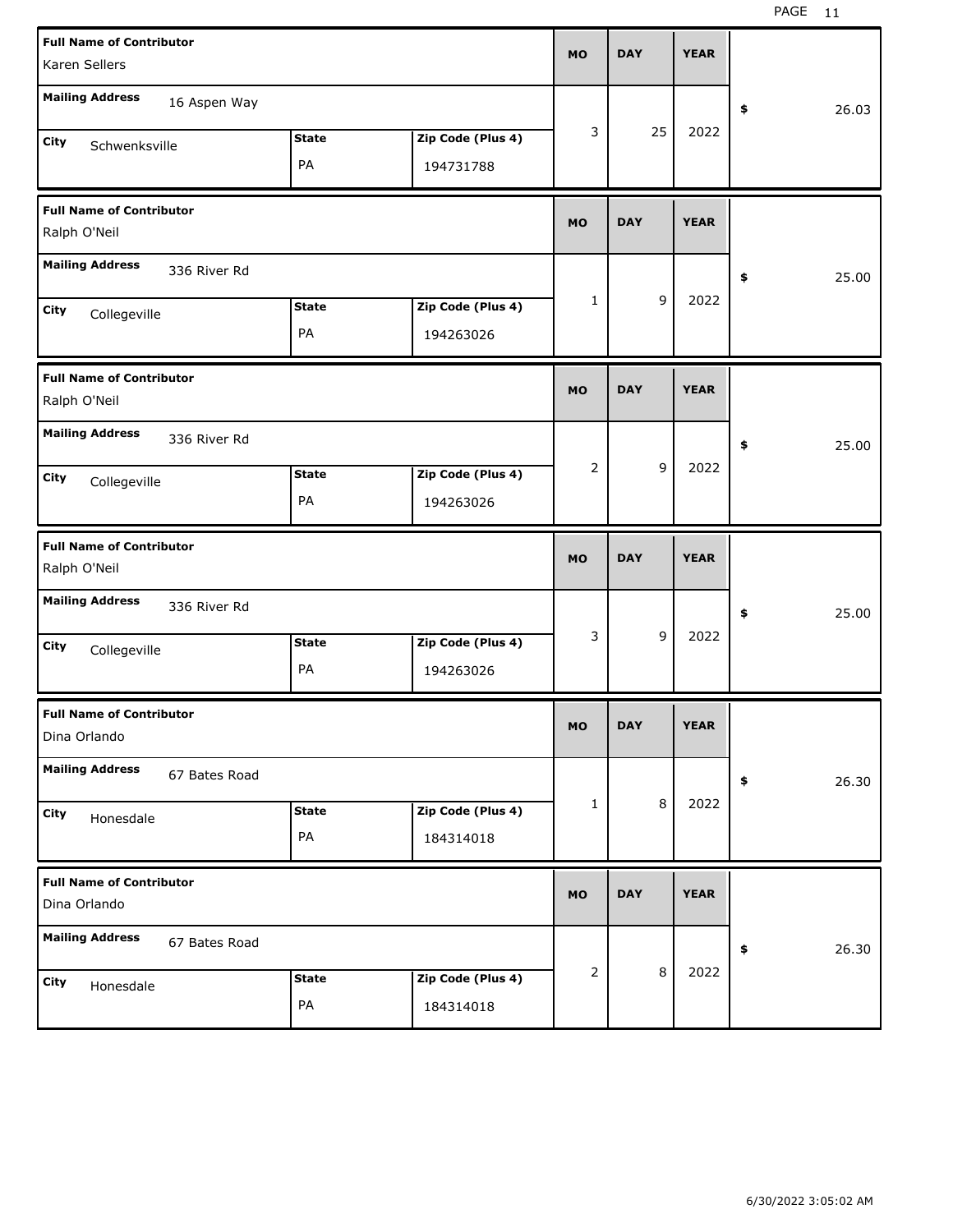| <b>Full Name of Contributor</b><br>Jerry Mobley        |                    |                                | MO             | <b>DAY</b> | <b>YEAR</b> |             |
|--------------------------------------------------------|--------------------|--------------------------------|----------------|------------|-------------|-------------|
| <b>Mailing Address</b><br>45837 Wolftrap Way           |                    |                                |                |            |             | 26.30<br>\$ |
| City<br>Lexington Park                                 | <b>State</b><br>MD | Zip Code (Plus 4)<br>206532352 | 1              | 15         | 2022        |             |
| <b>Full Name of Contributor</b><br>Jerry Mobley        |                    |                                | <b>MO</b>      | <b>DAY</b> | <b>YEAR</b> |             |
| <b>Mailing Address</b><br>45837 Wolftrap Way           |                    |                                |                |            |             | 26.30<br>\$ |
| City<br>Lexington Park                                 | <b>State</b><br>MD | Zip Code (Plus 4)<br>206532352 | 3              | 15         | 2022        |             |
| <b>Full Name of Contributor</b><br>Jerry Mobley        |                    |                                | MO             | <b>DAY</b> | <b>YEAR</b> |             |
| <b>Mailing Address</b><br>45837 Wolftrap Way           |                    |                                |                |            |             | 26.30<br>\$ |
| City<br>Lexington Park                                 | <b>State</b><br>MD | Zip Code (Plus 4)<br>206532352 | 2              | 15         | 2022        |             |
|                                                        |                    |                                |                |            |             |             |
| <b>Full Name of Contributor</b><br>Christine Broderick |                    |                                | MO             | <b>DAY</b> | <b>YEAR</b> |             |
| <b>Mailing Address</b><br>97 Briarcliff Court          |                    |                                |                |            |             | 35.00<br>\$ |
| City<br>Glen Mills                                     | <b>State</b><br>PA | Zip Code (Plus 4)<br>193422010 | 1              | 11         | 2022        |             |
| <b>Full Name of Contributor</b><br>Christine Broderick |                    |                                | MU.            | DAY        | YEAR        |             |
| <b>Mailing Address</b><br>97 Briarcliff Court          |                    |                                |                |            |             | 35.00<br>\$ |
| City<br>Glen Mills                                     | <b>State</b><br>PA | Zip Code (Plus 4)<br>193422010 | $\overline{2}$ | 11         | 2022        |             |
| <b>Full Name of Contributor</b><br>Phil Bell           |                    |                                | MO             | <b>DAY</b> | <b>YEAR</b> |             |
| <b>Mailing Address</b><br>10841 West Nosean Road       |                    |                                |                |            |             | 9.00<br>\$  |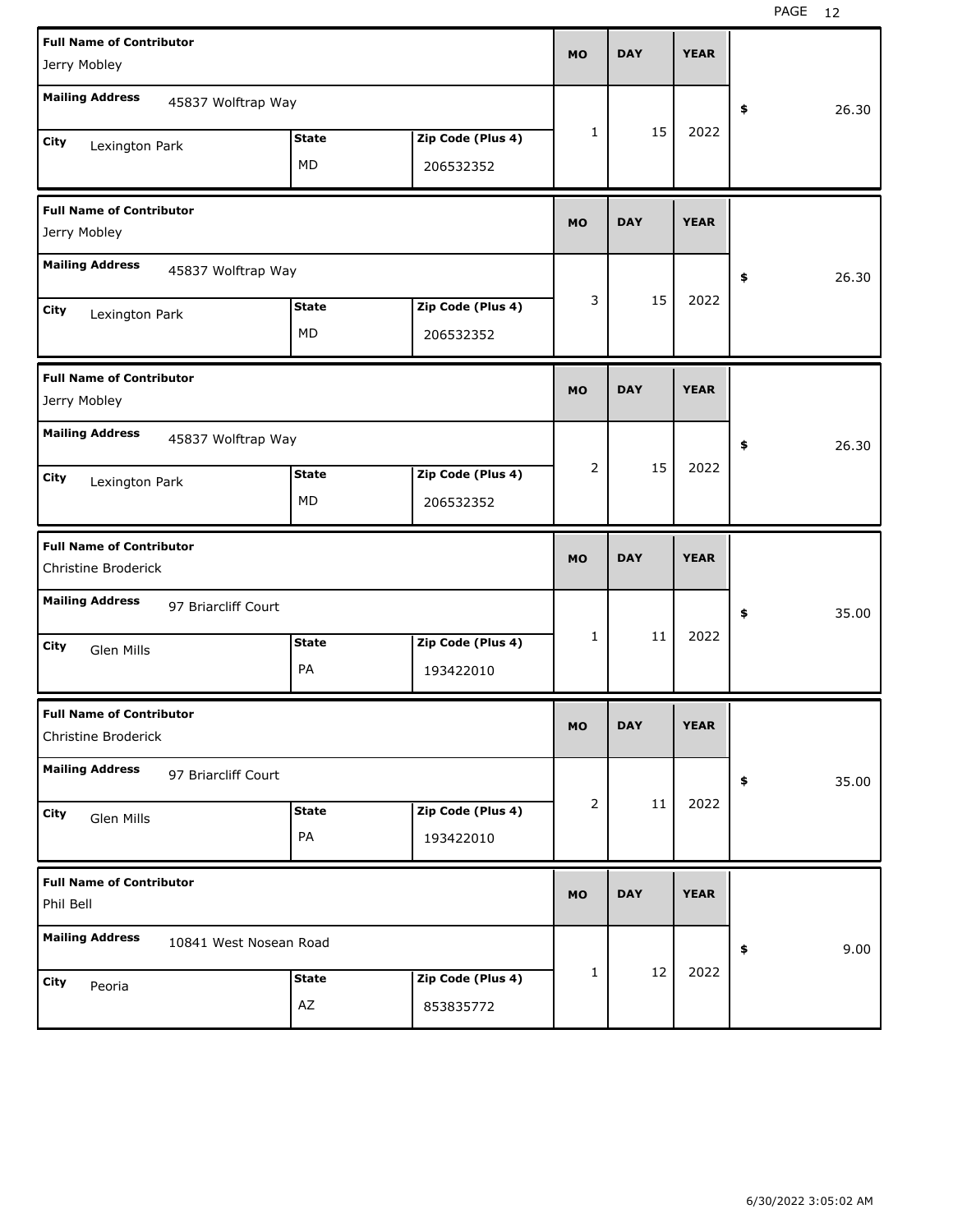| <b>Full Name of Contributor</b>                    |                        |              |                   | <b>MO</b>    | <b>DAY</b> | <b>YEAR</b> |             |
|----------------------------------------------------|------------------------|--------------|-------------------|--------------|------------|-------------|-------------|
| Phil Bell                                          |                        |              |                   |              |            |             |             |
| <b>Mailing Address</b>                             | 10841 West Nosean Road |              |                   |              |            |             | 9.00<br>\$  |
| City<br>Peoria                                     |                        | <b>State</b> | Zip Code (Plus 4) | 2            | 12         | 2022        |             |
|                                                    |                        | AZ           | 853835772         |              |            |             |             |
| <b>Full Name of Contributor</b><br>Phil Bell       |                        |              |                   | <b>MO</b>    | <b>DAY</b> | <b>YEAR</b> |             |
| <b>Mailing Address</b>                             | 10841 West Nosean Road |              |                   |              |            |             | 9.00<br>\$  |
| City<br>Peoria                                     |                        | <b>State</b> | Zip Code (Plus 4) | 3            | 12         | 2022        |             |
|                                                    |                        | AZ           | 853835772         |              |            |             |             |
| <b>Full Name of Contributor</b><br>Martha Loveland |                        |              |                   | <b>MO</b>    | <b>DAY</b> | <b>YEAR</b> |             |
| <b>Mailing Address</b>                             | 1804 Olympia Circle    |              |                   |              |            |             | 9.00<br>\$  |
| City<br>Helena                                     |                        | <b>State</b> | Zip Code (Plus 4) | 1            | 6          | 2022        |             |
|                                                    |                        | AL           | 350804124         |              |            |             |             |
|                                                    |                        |              |                   |              |            |             |             |
| <b>Full Name of Contributor</b><br>Martha Loveland |                        |              |                   | <b>MO</b>    | <b>DAY</b> | <b>YEAR</b> |             |
| <b>Mailing Address</b>                             | 1804 Olympia Circle    |              |                   |              |            |             | 5.00<br>\$  |
| City<br>Helena                                     |                        | <b>State</b> | Zip Code (Plus 4) | $\mathbf{1}$ | 13         | 2022        |             |
|                                                    |                        | AL           | 350804124         |              |            |             |             |
| <b>Full Name of Contributor</b><br>Martha Loveland |                        |              |                   | MO           | <b>DAY</b> | <b>YEAR</b> |             |
| <b>Mailing Address</b>                             | 1804 Olympia Circle    |              |                   |              |            |             | 15.00<br>\$ |
| City<br>Helena                                     |                        | <b>State</b> | Zip Code (Plus 4) | 1            | 24         | 2022        |             |
|                                                    |                        | AL           | 350804124         |              |            |             |             |
| <b>Full Name of Contributor</b><br>Martha Loveland |                        |              |                   | <b>MO</b>    | <b>DAY</b> | <b>YEAR</b> |             |
| <b>Mailing Address</b>                             | 1804 Olympia Circle    |              |                   |              |            |             | 10.71<br>\$ |
| City<br>Helena                                     |                        | <b>State</b> | Zip Code (Plus 4) | 1            | 25         | 2022        |             |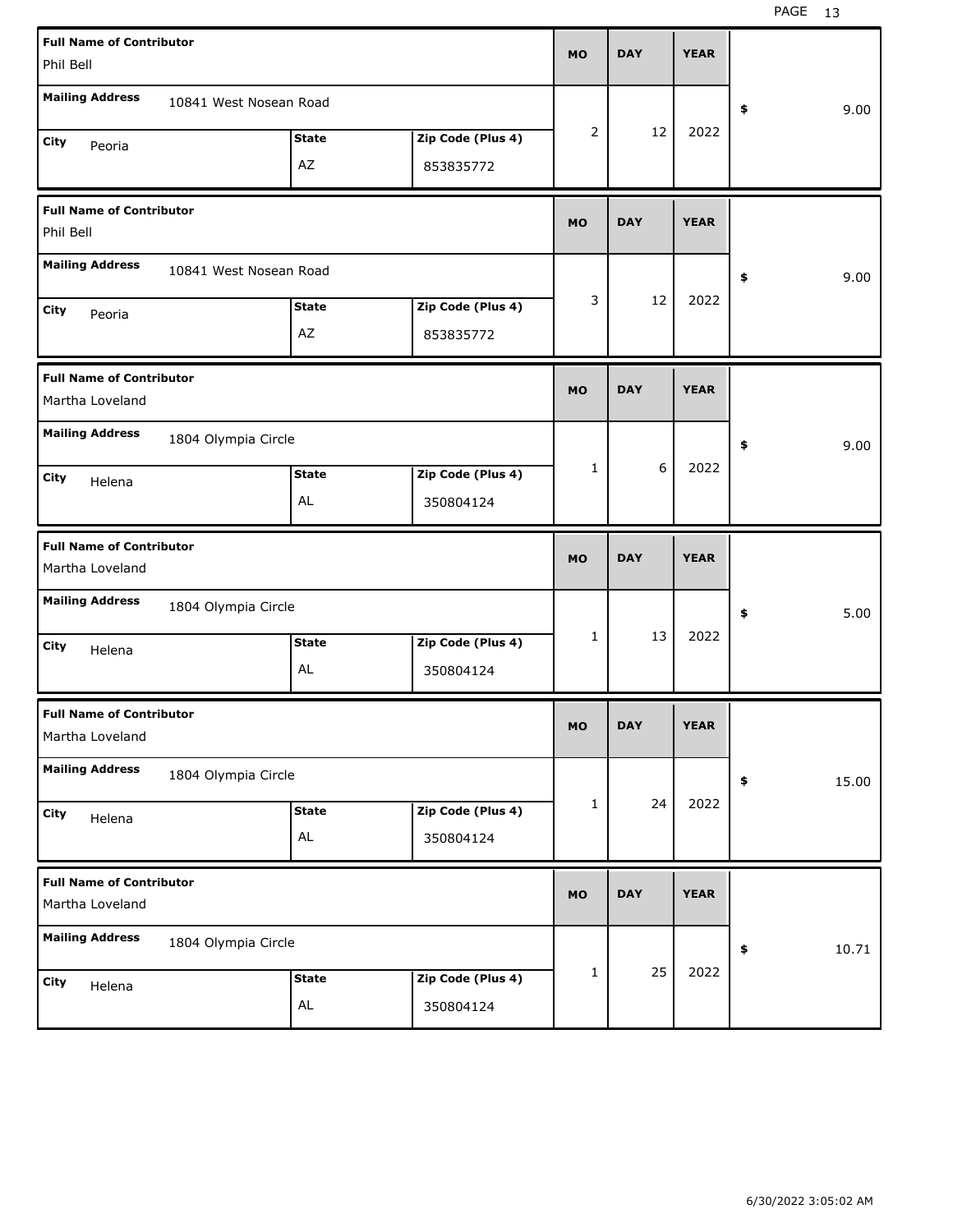| <b>Full Name of Contributor</b><br>Martha Loveland |                     |              |                   | <b>MO</b> | <b>DAY</b> | <b>YEAR</b> |             |
|----------------------------------------------------|---------------------|--------------|-------------------|-----------|------------|-------------|-------------|
| <b>Mailing Address</b>                             | 1804 Olympia Circle |              |                   |           |            |             | 21.10<br>\$ |
|                                                    |                     | <b>State</b> | Zip Code (Plus 4) | 1         | 28         | 2022        |             |
| City<br>Helena                                     |                     | AL           | 350804124         |           |            |             |             |
| <b>Full Name of Contributor</b><br>Martha Loveland |                     |              |                   | <b>MO</b> | <b>DAY</b> | <b>YEAR</b> |             |
| <b>Mailing Address</b>                             | 1804 Olympia Circle |              |                   |           |            |             | 9.00<br>\$  |
| City<br>Helena                                     |                     | <b>State</b> | Zip Code (Plus 4) | 2         | 6          | 2022        |             |
|                                                    |                     | AL           | 350804124         |           |            |             |             |
| <b>Full Name of Contributor</b><br>Martha Loveland |                     |              |                   | <b>MO</b> | <b>DAY</b> | <b>YEAR</b> |             |
| <b>Mailing Address</b>                             | 1804 Olympia Circle |              |                   |           |            |             | 10.71<br>\$ |
| City<br>Helena                                     |                     | <b>State</b> | Zip Code (Plus 4) | 2         | 25         | 2022        |             |
|                                                    |                     | AL           | 350804124         |           |            |             |             |
|                                                    |                     |              |                   |           |            |             |             |
| <b>Full Name of Contributor</b><br>Martha Loveland |                     |              |                   | <b>MO</b> | <b>DAY</b> | <b>YEAR</b> |             |
| <b>Mailing Address</b>                             | 1804 Olympia Circle |              |                   |           |            |             | 21.10<br>\$ |
| City<br>Helena                                     |                     | <b>State</b> | Zip Code (Plus 4) | 2         | 28         | 2022        |             |
|                                                    |                     | AL           | 350804124         |           |            |             |             |
| <b>Full Name of Contributor</b><br>Martha Loveland |                     |              |                   | <b>MO</b> | <b>DAY</b> | <b>YEAR</b> |             |
| <b>Mailing Address</b>                             | 1804 Olympia Circle |              |                   |           |            |             | 9.00<br>\$  |
| City<br>Helena                                     |                     | <b>State</b> | Zip Code (Plus 4) | 3         | 6          | 2022        |             |
|                                                    |                     | AL           | 350804124         |           |            |             |             |
| <b>Full Name of Contributor</b><br>Martha Loveland |                     |              |                   | <b>MO</b> | <b>DAY</b> | <b>YEAR</b> |             |
| <b>Mailing Address</b>                             | 1804 Olympia Circle |              |                   |           |            |             | 5.00<br>\$  |
| City<br>Helena                                     |                     | <b>State</b> | Zip Code (Plus 4) | 3         | 13         | 2022        |             |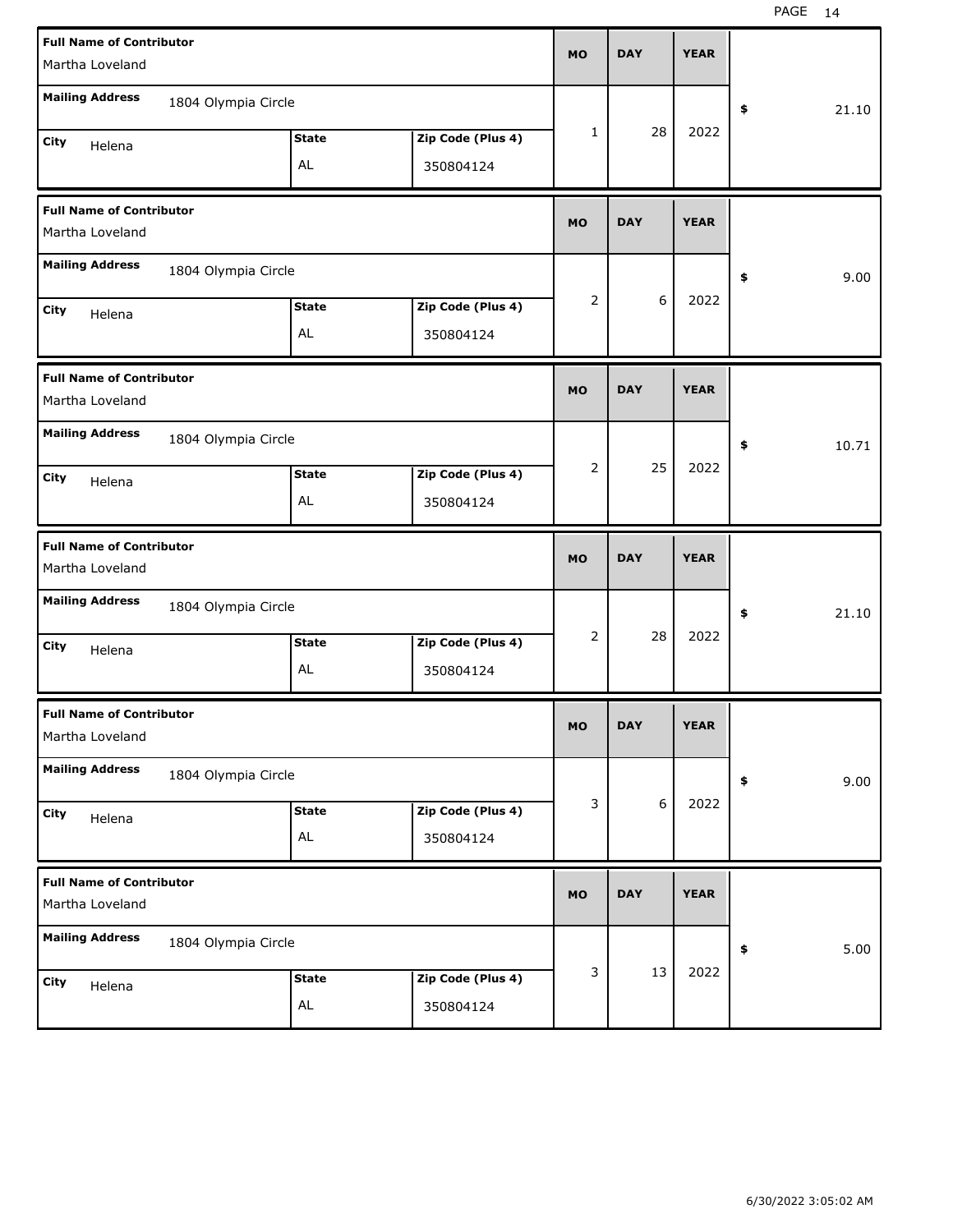| <b>Full Name of Contributor</b><br>Martha Loveland |                     |              |                   | <b>MO</b>    | <b>DAY</b> | <b>YEAR</b> |             |
|----------------------------------------------------|---------------------|--------------|-------------------|--------------|------------|-------------|-------------|
|                                                    |                     |              |                   |              |            |             |             |
| <b>Mailing Address</b>                             | 1804 Olympia Circle |              |                   |              |            |             | \$<br>15.00 |
| City<br>Helena                                     |                     | <b>State</b> | Zip Code (Plus 4) | 3            | 24         | 2022        |             |
|                                                    |                     | AL           | 350804124         |              |            |             |             |
| <b>Full Name of Contributor</b>                    |                     |              |                   | <b>MO</b>    | <b>DAY</b> | <b>YEAR</b> |             |
| Martha Loveland                                    |                     |              |                   |              |            |             |             |
| <b>Mailing Address</b>                             | 1804 Olympia Circle |              |                   |              |            |             | \$<br>10.71 |
| <b>City</b><br>Helena                              |                     | <b>State</b> | Zip Code (Plus 4) | 3            | 25         | 2022        |             |
|                                                    |                     | AL           | 350804124         |              |            |             |             |
| <b>Full Name of Contributor</b>                    |                     |              |                   | <b>MO</b>    | <b>DAY</b> | <b>YEAR</b> |             |
| Martha Loveland                                    |                     |              |                   |              |            |             |             |
| <b>Mailing Address</b>                             | 1804 Olympia Circle |              |                   |              |            |             | \$<br>21.10 |
| City<br>Helena                                     |                     | <b>State</b> | Zip Code (Plus 4) | 3            | 28         | 2022        |             |
|                                                    |                     | AL           | 350804124         |              |            |             |             |
|                                                    |                     |              |                   |              |            |             |             |
| <b>Full Name of Contributor</b>                    |                     |              |                   | <b>MO</b>    | <b>DAY</b> | <b>YEAR</b> |             |
| Martha Loveland                                    |                     |              |                   |              |            |             |             |
| <b>Mailing Address</b>                             | 1804 Olympia Circle |              |                   |              |            |             | \$<br>5.00  |
| City<br>Helena                                     |                     | <b>State</b> | Zip Code (Plus 4) | 2            | 13         | 2022        |             |
|                                                    |                     | AL           | 350804124         |              |            |             |             |
| <b>Full Name of Contributor</b>                    |                     |              |                   | <b>MO</b>    | DAY        | YEAK        |             |
| Martha Loveland                                    |                     |              |                   |              |            |             |             |
| <b>Mailing Address</b>                             | 1804 Olympia Circle |              |                   |              |            |             | \$<br>15.00 |
| City<br>Helena                                     |                     | <b>State</b> | Zip Code (Plus 4) | 2            | 24         | 2022        |             |
|                                                    |                     | AL           | 350804124         |              |            |             |             |
| <b>Full Name of Contributor</b><br>Daniel Jacobs   |                     |              |                   | <b>MO</b>    | <b>DAY</b> | <b>YEAR</b> |             |
| <b>Mailing Address</b>                             | 3 Charles Place     |              |                   |              |            |             | \$<br>25.00 |
| City<br>Brownstown                                 |                     | <b>State</b> | Zip Code (Plus 4) | $\mathbf{1}$ | 6          | 2022        |             |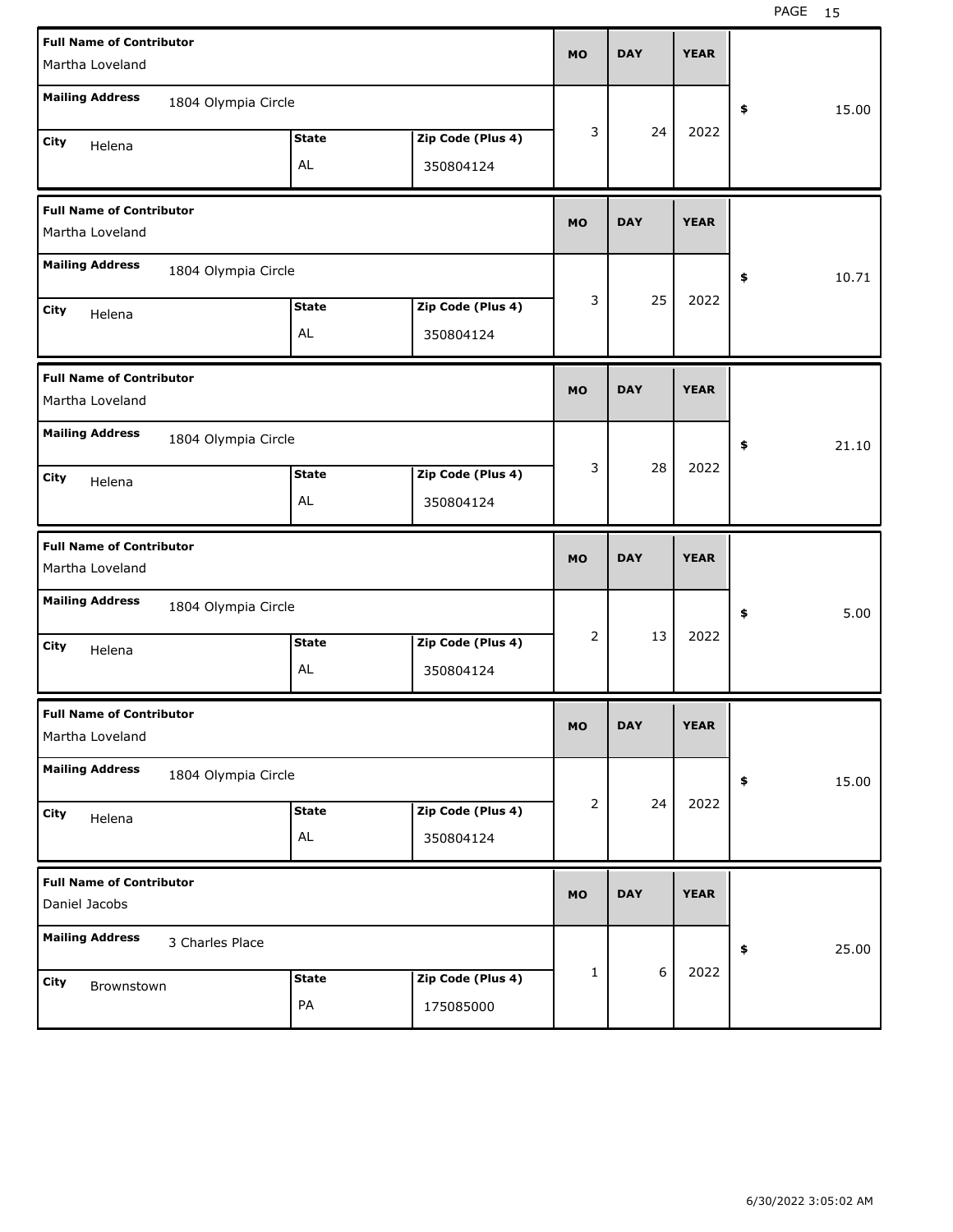| <b>Full Name of Contributor</b><br>Daniel Jacobs    |                    |                                | <b>MO</b>      | <b>DAY</b> | <b>YEAR</b> |             |
|-----------------------------------------------------|--------------------|--------------------------------|----------------|------------|-------------|-------------|
| <b>Mailing Address</b><br>3 Charles Place           |                    |                                |                |            |             | 25.00<br>\$ |
| City<br>Brownstown                                  | <b>State</b><br>PA | Zip Code (Plus 4)<br>175085000 | $\overline{2}$ | 6          | 2022        |             |
| <b>Full Name of Contributor</b><br>Daniel Jacobs    |                    |                                | <b>MO</b>      | <b>DAY</b> | <b>YEAR</b> |             |
| <b>Mailing Address</b><br>3 Charles Place           |                    |                                |                |            |             | 25.00<br>\$ |
| City<br>Brownstown                                  | <b>State</b><br>PA | Zip Code (Plus 4)<br>175085000 | 3              | 6          | 2022        |             |
| <b>Full Name of Contributor</b><br>Cynthia Sillaman |                    |                                | <b>MO</b>      | <b>DAY</b> | <b>YEAR</b> |             |
| <b>Mailing Address</b><br>15 Wren Way               |                    |                                |                |            |             | 5.00<br>\$  |
| City<br>Washington                                  | <b>State</b><br>PA | Zip Code (Plus 4)<br>153019517 | $\mathbf{1}$   | 13         | 2022        |             |
|                                                     |                    |                                |                |            |             |             |
| <b>Full Name of Contributor</b><br>Cynthia Sillaman |                    |                                | <b>MO</b>      | <b>DAY</b> | <b>YEAR</b> |             |
| <b>Mailing Address</b><br>15 Wren Way               |                    |                                |                |            |             | 25.00<br>\$ |
| City<br>Washington                                  | <b>State</b><br>PA | Zip Code (Plus 4)<br>153019517 | $\mathbf{1}$   | 14         | 2022        |             |
| <b>Full Name of Contributor</b><br>Cynthia Sillaman |                    |                                | <b>MO</b>      | <b>DAY</b> | <b>YEAR</b> |             |
| <b>Mailing Address</b><br>15 Wren Way               |                    |                                |                |            |             | 5.00<br>\$  |
| City<br>Washington                                  | <b>State</b><br>PA | Zip Code (Plus 4)<br>153019517 | $\overline{2}$ | 13         | 2022        |             |
| <b>Full Name of Contributor</b><br>Cynthia Sillaman |                    |                                | <b>MO</b>      | <b>DAY</b> | <b>YEAR</b> |             |
| <b>Mailing Address</b><br>15 Wren Way               |                    |                                | $\overline{2}$ | 14         | 2022        | 25.00<br>\$ |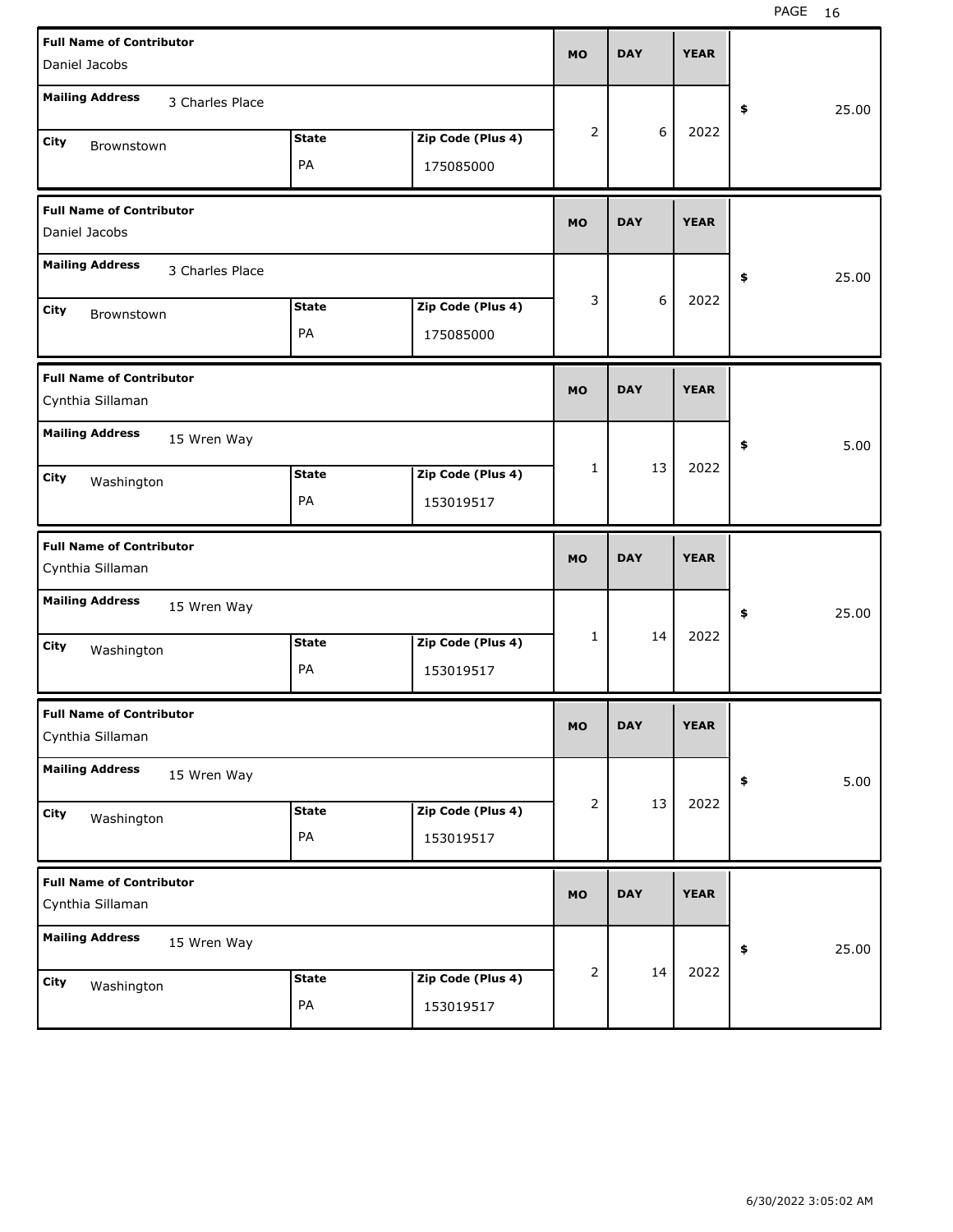| <b>Full Name of Contributor</b> |                    |              |                   |              |            |             |             |
|---------------------------------|--------------------|--------------|-------------------|--------------|------------|-------------|-------------|
| Cynthia Sillaman                |                    |              |                   | <b>MO</b>    | <b>DAY</b> | <b>YEAR</b> |             |
| <b>Mailing Address</b>          |                    |              |                   |              |            |             |             |
|                                 | 15 Wren Way        |              |                   |              |            |             | \$<br>5.00  |
| City<br>Washington              |                    | <b>State</b> | Zip Code (Plus 4) | 3            | 13         | 2022        |             |
|                                 |                    | PA           | 153019517         |              |            |             |             |
| <b>Full Name of Contributor</b> |                    |              |                   |              |            |             |             |
| Cynthia Sillaman                |                    |              |                   | <b>MO</b>    | <b>DAY</b> | <b>YEAR</b> |             |
| <b>Mailing Address</b>          | 15 Wren Way        |              |                   |              |            |             | \$<br>25.00 |
| City<br>Washington              |                    | <b>State</b> | Zip Code (Plus 4) | 3            | 14         | 2022        |             |
|                                 |                    | PA           | 153019517         |              |            |             |             |
| <b>Full Name of Contributor</b> |                    |              |                   |              |            |             |             |
| George Pfaff                    |                    |              |                   | <b>MO</b>    | <b>DAY</b> | <b>YEAR</b> |             |
| <b>Mailing Address</b>          | 1457 Lake Road     |              |                   |              |            |             | \$<br>25.00 |
| City<br>Oneida                  |                    | <b>State</b> | Zip Code (Plus 4) | $\mathbf{1}$ | 20         | 2022        |             |
|                                 |                    | NY           | 134213234         |              |            |             |             |
|                                 |                    |              |                   |              |            |             |             |
| <b>Full Name of Contributor</b> |                    |              |                   |              |            |             |             |
| George Pfaff                    |                    |              |                   | <b>MO</b>    | <b>DAY</b> | <b>YEAR</b> |             |
| <b>Mailing Address</b>          | 1457 Lake Road     |              |                   |              |            |             | \$<br>25.00 |
| City                            |                    | <b>State</b> | Zip Code (Plus 4) | 2            | 20         | 2022        |             |
| Oneida                          |                    | NY           | 134213234         |              |            |             |             |
| <b>Full Name of Contributor</b> |                    |              |                   |              |            |             |             |
| George Pfaff                    |                    |              |                   | MO           | <b>DAY</b> | <b>YEAR</b> |             |
| <b>Mailing Address</b>          | 1457 Lake Road     |              |                   |              |            |             | \$<br>25.00 |
| City                            |                    | <b>State</b> | Zip Code (Plus 4) | 3            | 20         | 2022        |             |
| Oneida                          |                    | NY           | 134213234         |              |            |             |             |
| <b>Full Name of Contributor</b> |                    |              |                   |              |            |             |             |
| Nevin Hess                      |                    |              |                   | <b>MO</b>    | <b>DAY</b> | <b>YEAR</b> |             |
| <b>Mailing Address</b>          | 1563 Old 22 Apt 13 |              |                   |              |            |             | \$<br>25.00 |
| City<br>Lenhartsville           |                    | <b>State</b> | Zip Code (Plus 4) | 1            | 13         | 2022        |             |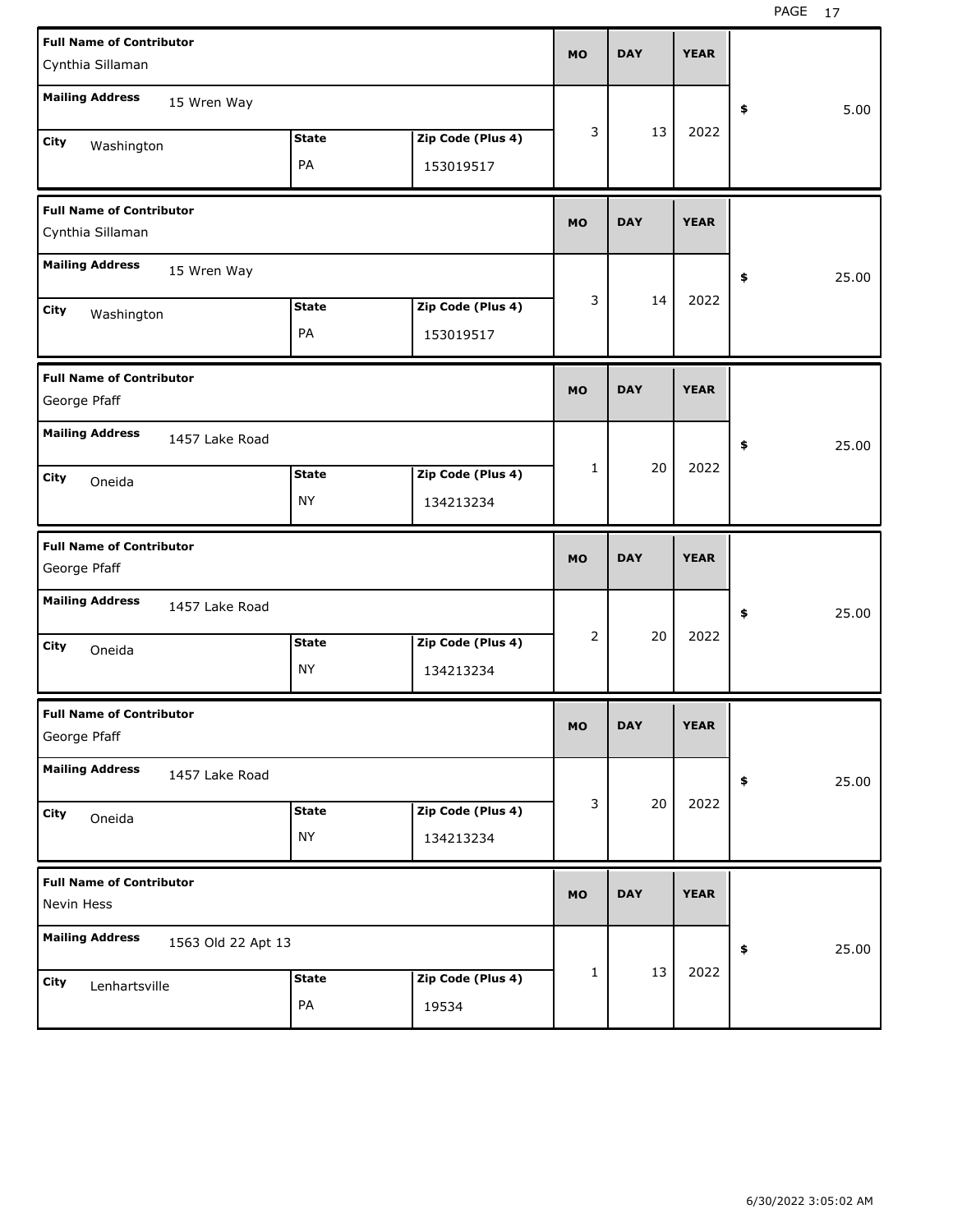| <b>Full Name of Contributor</b>                       |              |                   | <b>MO</b>    | <b>DAY</b> | <b>YEAR</b> |              |
|-------------------------------------------------------|--------------|-------------------|--------------|------------|-------------|--------------|
| Nevin Hess                                            |              |                   |              |            |             |              |
| <b>Mailing Address</b><br>1563 Old 22 Apt 13          |              |                   |              |            |             | \$<br>25.00  |
| City<br>Lenhartsville                                 | <b>State</b> | Zip Code (Plus 4) | $\mathbf{1}$ | 13         | 2022        |              |
|                                                       | PA           | 19534             |              |            |             |              |
| <b>Full Name of Contributor</b><br>Nevin Hess         |              |                   | <b>MO</b>    | <b>DAY</b> | <b>YEAR</b> |              |
| <b>Mailing Address</b><br>1563 Old 22 Apt 13          |              |                   |              |            |             | \$<br>25.00  |
| City<br>Lenhartsville                                 | <b>State</b> | Zip Code (Plus 4) | 2            | 13         | 2022        |              |
|                                                       | PA           | 19534             |              |            |             |              |
| <b>Full Name of Contributor</b><br>Nevin Hess         |              |                   | <b>MO</b>    | <b>DAY</b> | <b>YEAR</b> |              |
| <b>Mailing Address</b><br>1563 Old 22 Apt 13          |              |                   |              |            |             | \$<br>25.00  |
| City<br>Lenhartsville                                 | <b>State</b> | Zip Code (Plus 4) | 2            | 13         | 2022        |              |
|                                                       | PA           | 19534             |              |            |             |              |
|                                                       |              |                   |              |            |             |              |
| <b>Full Name of Contributor</b><br>Nevin Hess         |              |                   | <b>MO</b>    | <b>DAY</b> | <b>YEAR</b> |              |
| <b>Mailing Address</b><br>1563 Old 22 Apt 13          |              |                   |              |            |             | \$<br>25.00  |
| City                                                  | <b>State</b> | Zip Code (Plus 4) | 3            | 13         | 2022        |              |
| Lenhartsville                                         | PA           | 19534             |              |            |             |              |
| <b>Full Name of Contributor</b><br>Nevin Hess         |              |                   | <b>MO</b>    | <b>DAY</b> | <b>YEAR</b> |              |
| <b>Mailing Address</b><br>1563 Old 22 Apt 13          |              |                   |              |            |             | \$<br>25.00  |
| City                                                  | <b>State</b> | Zip Code (Plus 4) | 3            | 13         | 2022        |              |
| Lenhartsville                                         | PA           | 19534             |              |            |             |              |
| <b>Full Name of Contributor</b><br>William F. Tidwell |              |                   | <b>MO</b>    | <b>DAY</b> | <b>YEAR</b> |              |
| <b>Mailing Address</b><br>5105 Old Bullard Rd, J1     |              |                   |              |            |             | \$<br>100.00 |
| City<br>Tyler                                         | <b>State</b> | Zip Code (Plus 4) | 3            | $10\,$     | 2022        |              |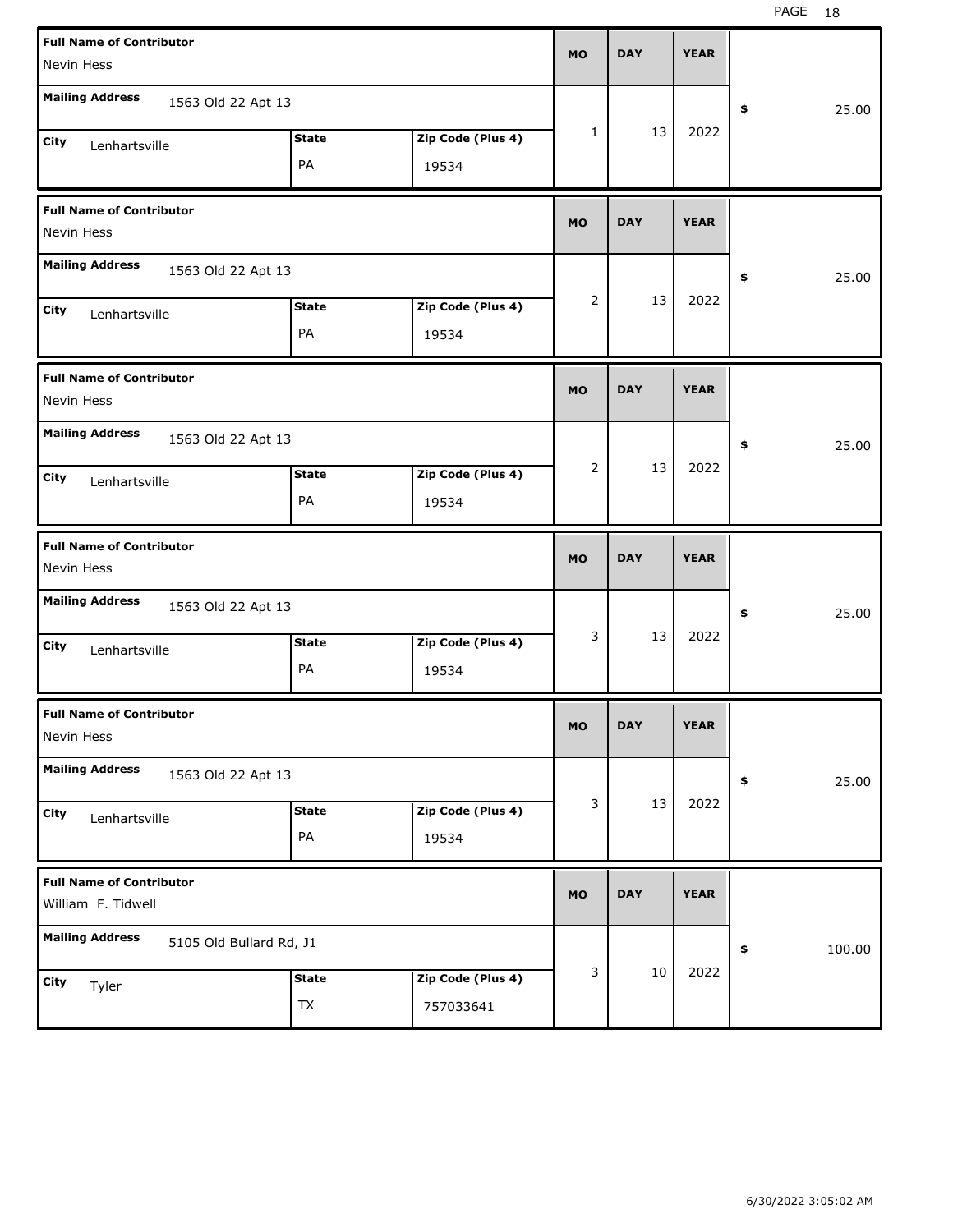| <b>Full Name of Contributor</b><br>Ronda Bachtell |                           |                                | <b>MO</b>      | <b>DAY</b>     | <b>YEAR</b> |             |
|---------------------------------------------------|---------------------------|--------------------------------|----------------|----------------|-------------|-------------|
| <b>Mailing Address</b><br>2190 Tamarisk Drive     |                           |                                |                |                |             | \$<br>15.90 |
| City<br>Reno                                      | <b>State</b><br><b>NV</b> | Zip Code (Plus 4)<br>895029749 | 1              | $\overline{7}$ | 2022        |             |
| <b>Full Name of Contributor</b><br>Ronda Bachtell |                           |                                | <b>MO</b>      | <b>DAY</b>     | <b>YEAR</b> |             |
| <b>Mailing Address</b><br>2190 Tamarisk Drive     |                           |                                |                |                |             | 15.90<br>\$ |
| <b>City</b><br>Reno                               | <b>State</b><br><b>NV</b> | Zip Code (Plus 4)<br>895029749 | $\overline{2}$ | $\overline{7}$ | 2022        |             |
| <b>Full Name of Contributor</b><br>Ronda Bachtell |                           |                                | <b>MO</b>      | <b>DAY</b>     | <b>YEAR</b> |             |
| <b>Mailing Address</b><br>2190 Tamarisk Drive     |                           |                                |                |                |             | 46.85<br>\$ |
| City<br>Reno                                      | <b>State</b><br><b>NV</b> | Zip Code (Plus 4)<br>895029749 | 3              | 23             | 2022        |             |
|                                                   |                           |                                |                |                |             |             |
| <b>Full Name of Contributor</b><br>David Dagney   |                           |                                | <b>MO</b>      | <b>DAY</b>     | <b>YEAR</b> |             |
| <b>Mailing Address</b><br>236 Osborn Street       |                           |                                |                |                |             | \$<br>25.00 |
| City<br>Philadelphia                              | <b>State</b><br>PA        | Zip Code (Plus 4)<br>191283723 | 2              | 5              | 2022        |             |
| <b>Full Name of Contributor</b><br>David Dagney   |                           |                                | MO             | <b>DAY</b>     | <b>YEAR</b> |             |
| <b>Mailing Address</b><br>236 Osborn Street       |                           |                                |                |                |             | 35.00<br>\$ |
| City<br>Philadelphia                              | <b>State</b><br>PA        | Zip Code (Plus 4)<br>191283723 | 3              | 23             | 2022        |             |
| <b>Full Name of Contributor</b><br>David Dagney   |                           |                                | <b>MO</b>      | <b>DAY</b>     | <b>YEAR</b> |             |
| <b>Mailing Address</b><br>236 Osborn Street       |                           |                                | 3              | 23             | 2022        | 35.00<br>\$ |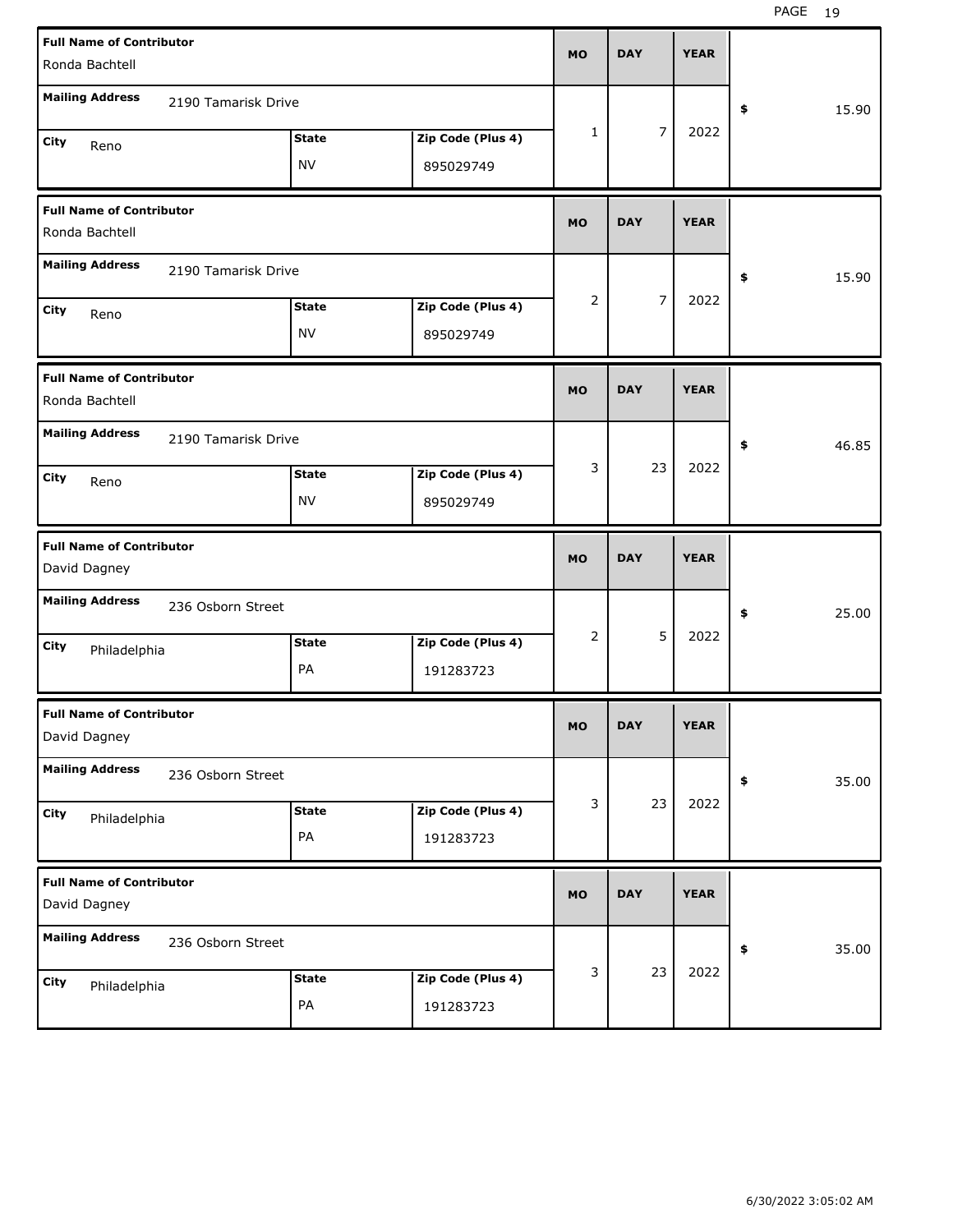| <b>Full Name of Contributor</b>                       |                      |              |                   | <b>MO</b>      | <b>DAY</b> | <b>YEAR</b> |             |
|-------------------------------------------------------|----------------------|--------------|-------------------|----------------|------------|-------------|-------------|
| Johnny R. Ridgeway                                    |                      |              |                   |                |            |             |             |
| <b>Mailing Address</b>                                | 12404 Vinton Terrace |              |                   |                |            |             | 5.00<br>\$  |
| <b>City</b><br>Silver Spring                          |                      | <b>State</b> | Zip Code (Plus 4) | 1              | 11         | 2022        |             |
|                                                       |                      | MD           | 209064426         |                |            |             |             |
| <b>Full Name of Contributor</b><br>Johnny R. Ridgeway |                      |              |                   | <b>MO</b>      | <b>DAY</b> | <b>YEAR</b> |             |
| <b>Mailing Address</b>                                | 12404 Vinton Terrace |              |                   |                |            |             | 5.00<br>\$  |
| <b>City</b><br>Silver Spring                          |                      | <b>State</b> | Zip Code (Plus 4) | $\overline{2}$ | 11         | 2022        |             |
|                                                       |                      | MD           | 209064426         |                |            |             |             |
| <b>Full Name of Contributor</b><br>Johnny R. Ridgeway |                      |              |                   | <b>MO</b>      | <b>DAY</b> | <b>YEAR</b> |             |
| <b>Mailing Address</b>                                | 12404 Vinton Terrace |              |                   |                |            |             | 5.00<br>\$  |
| City<br>Silver Spring                                 |                      | <b>State</b> | Zip Code (Plus 4) | 3              | 11         | 2022        |             |
|                                                       |                      | MD           | 209064426         |                |            |             |             |
|                                                       |                      |              |                   |                |            |             |             |
| <b>Full Name of Contributor</b><br>E. C. Blake        |                      |              |                   | <b>MO</b>      | <b>DAY</b> | <b>YEAR</b> |             |
| <b>Mailing Address</b>                                | 207 Trinity Drive    |              |                   |                |            |             | 25.00<br>\$ |
| City                                                  |                      | <b>State</b> | Zip Code (Plus 4) | $\overline{2}$ | 19         | 2022        |             |
| Elon                                                  |                      | <b>NC</b>    | 272448404         |                |            |             |             |
| <b>Full Name of Contributor</b><br>E. C. Blake        |                      |              |                   | MO             | <b>DAY</b> | <b>YEAR</b> |             |
| <b>Mailing Address</b>                                | 207 Trinity Drive    |              |                   |                |            |             | 25.00<br>\$ |
| <b>City</b>                                           |                      | <b>State</b> | Zip Code (Plus 4) | 2              | 21         | 2022        |             |
| Elon                                                  |                      | <b>NC</b>    | 272448404         |                |            |             |             |
| <b>Full Name of Contributor</b><br>John Kelly         |                      |              |                   | <b>MO</b>      | <b>DAY</b> | <b>YEAR</b> |             |
| <b>Mailing Address</b>                                | 8019 Savannah Trail  |              |                   |                |            |             | 5.00<br>\$  |
| <b>City</b><br>Ooltewah                               |                      | <b>State</b> | Zip Code (Plus 4) | 1              | 15         | 2022        |             |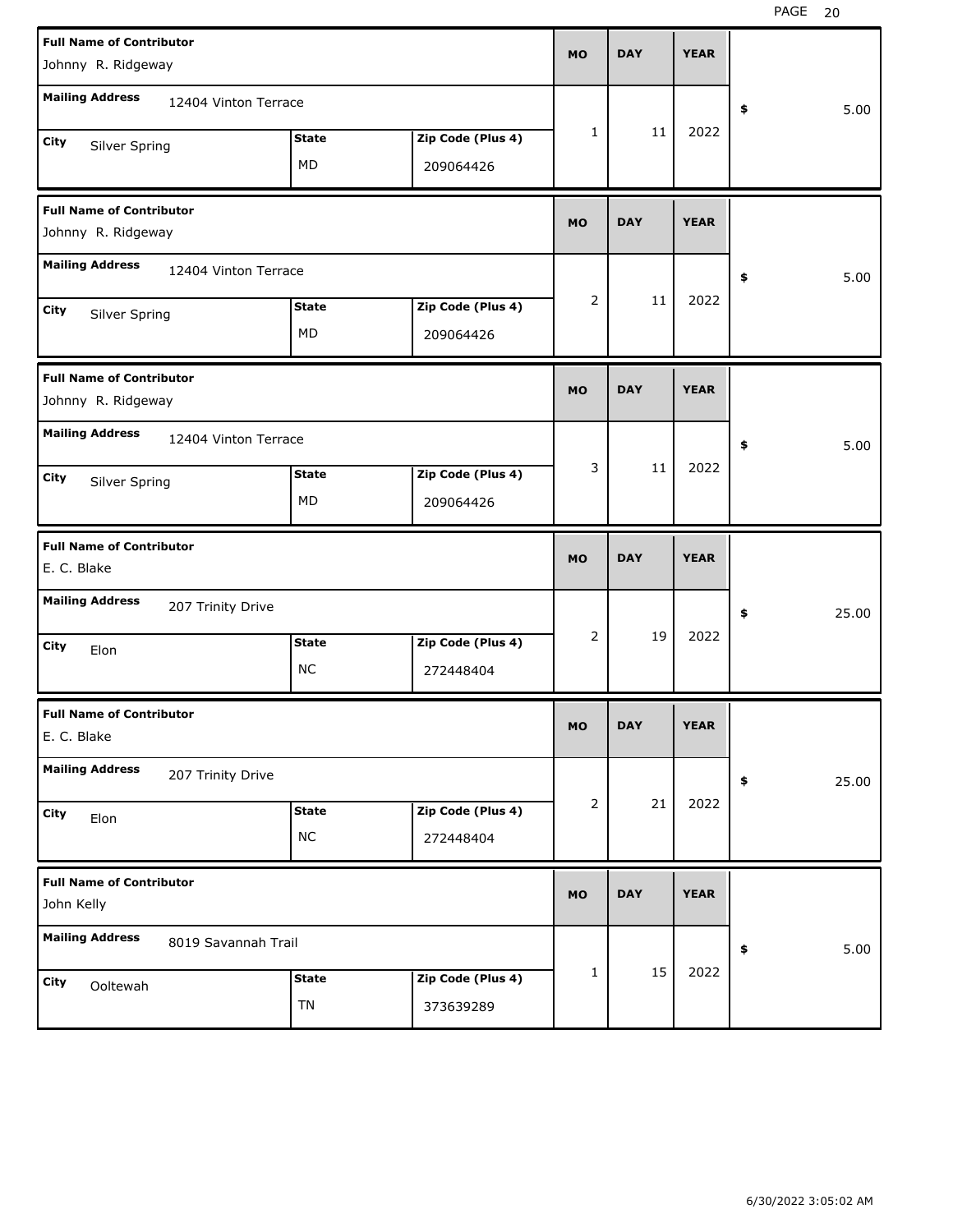| <b>Full Name of Contributor</b>                 |                     |              |                   | <b>MO</b>    | <b>DAY</b> | <b>YEAR</b> |             |
|-------------------------------------------------|---------------------|--------------|-------------------|--------------|------------|-------------|-------------|
| John Kelly                                      |                     |              |                   |              |            |             |             |
| <b>Mailing Address</b>                          | 8019 Savannah Trail |              |                   |              |            |             | \$<br>53.00 |
| City<br>Ooltewah                                |                     | <b>State</b> | Zip Code (Plus 4) | 2            | 12         | 2022        |             |
|                                                 |                     | <b>TN</b>    | 373639289         |              |            |             |             |
| <b>Full Name of Contributor</b><br>Raija Peippo |                     |              |                   | <b>MO</b>    | <b>DAY</b> | <b>YEAR</b> |             |
| <b>Mailing Address</b>                          | 3217 Belle Ave      |              |                   |              |            |             | \$<br>20.00 |
| City<br>Denison                                 |                     | <b>State</b> | Zip Code (Plus 4) | 1            | 26         | 2022        |             |
|                                                 |                     | <b>TX</b>    | 750207356         |              |            |             |             |
| <b>Full Name of Contributor</b><br>Raija Peippo |                     |              |                   | <b>MO</b>    | <b>DAY</b> | <b>YEAR</b> |             |
| <b>Mailing Address</b>                          | 3217 Belle Ave      |              |                   |              |            |             | \$<br>20.00 |
| City<br>Denison                                 |                     | <b>State</b> | Zip Code (Plus 4) | 2            | 26         | 2022        |             |
|                                                 |                     | TX           | 750207356         |              |            |             |             |
|                                                 |                     |              |                   |              |            |             |             |
| <b>Full Name of Contributor</b><br>Raija Peippo |                     |              |                   | <b>MO</b>    | <b>DAY</b> | <b>YEAR</b> |             |
| <b>Mailing Address</b>                          | 3217 Belle Ave      |              |                   |              |            |             | \$<br>20.00 |
| City<br>Denison                                 |                     | <b>State</b> | Zip Code (Plus 4) | 3            | 26         | 2022        |             |
|                                                 |                     | TX           | 750207356         |              |            |             |             |
| <b>Full Name of Contributor</b><br>Hilma Levis  |                     |              |                   | <b>MO</b>    | <b>DAY</b> | <b>YEAR</b> |             |
| <b>Mailing Address</b>                          | 6901 Avenue E       |              |                   |              |            |             | \$<br>10.00 |
| City                                            |                     | <b>State</b> | Zip Code (Plus 4) | $\mathbf{1}$ | 14         | 2022        |             |
| Santa Fe                                        |                     | TX           | 775107971         |              |            |             |             |
| <b>Full Name of Contributor</b><br>Hilma Levis  |                     |              |                   | <b>MO</b>    | <b>DAY</b> | <b>YEAR</b> |             |
| <b>Mailing Address</b>                          | 6901 Avenue E       |              |                   |              |            |             | \$<br>5.00  |
| City<br>Santa Fe                                |                     | <b>State</b> | Zip Code (Plus 4) | $\mathbf{1}$ | 19         | 2022        |             |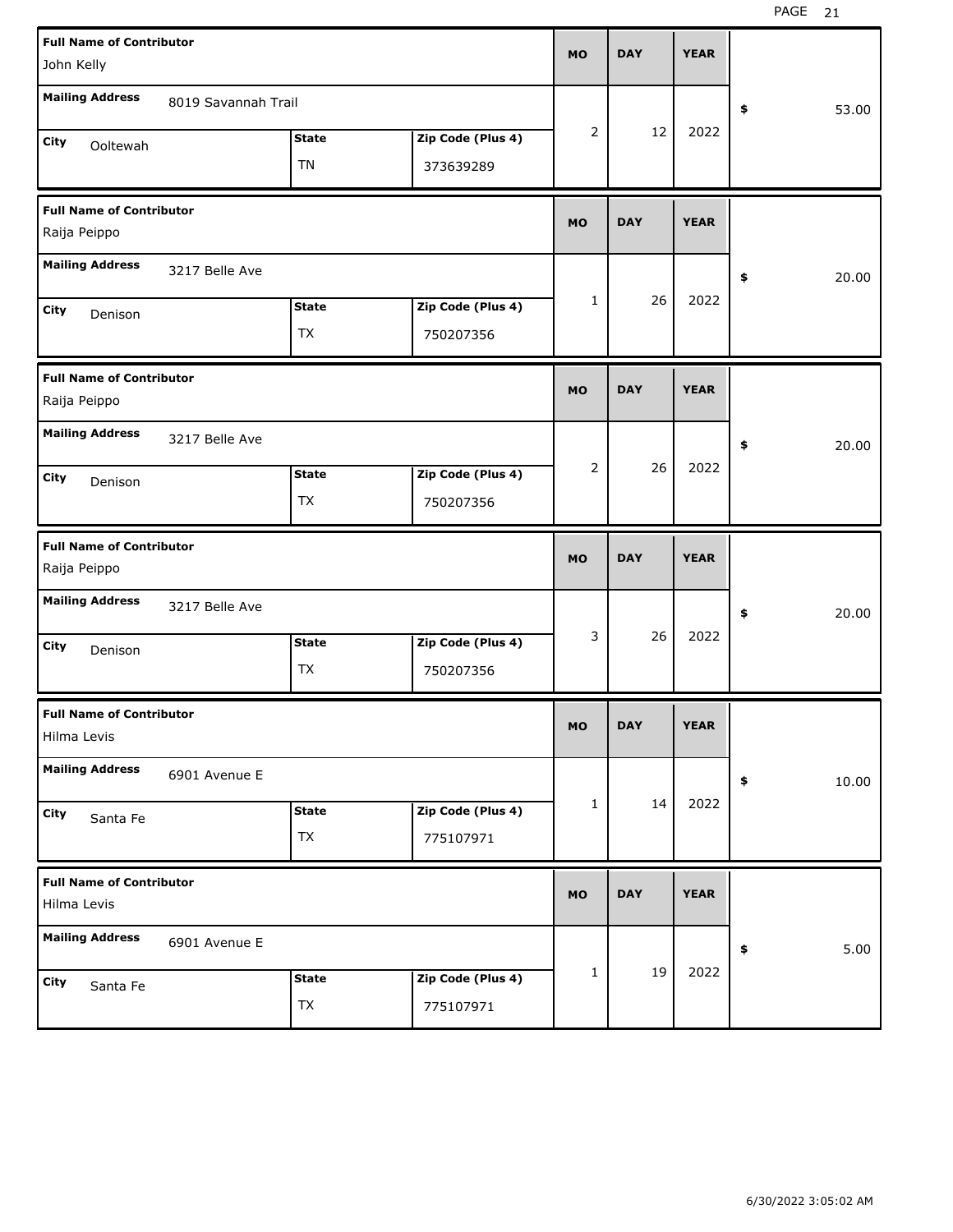| <b>Full Name of Contributor</b><br>Hilma Levis |               |              |                   | <b>MO</b> | <b>DAY</b> | <b>YEAR</b> |             |       |
|------------------------------------------------|---------------|--------------|-------------------|-----------|------------|-------------|-------------|-------|
| <b>Mailing Address</b>                         | 6901 Avenue E |              |                   |           |            |             |             |       |
|                                                |               |              |                   |           | 19         | 2022        | \$          | 5.51  |
| City<br>Santa Fe                               |               | <b>State</b> | Zip Code (Plus 4) | 1         |            |             |             |       |
|                                                |               | TX           | 775107971         |           |            |             |             |       |
| <b>Full Name of Contributor</b><br>Hilma Levis |               |              |                   | <b>MO</b> | <b>DAY</b> | <b>YEAR</b> |             |       |
| <b>Mailing Address</b>                         | 6901 Avenue E |              |                   |           |            |             | \$          | 5.00  |
| City<br>Santa Fe                               |               | <b>State</b> | Zip Code (Plus 4) | 1         | 20         | 2022        |             |       |
|                                                |               | TX           | 775107971         |           |            |             |             |       |
| <b>Full Name of Contributor</b><br>Hilma Levis |               |              |                   | <b>MO</b> | <b>DAY</b> | <b>YEAR</b> |             |       |
| <b>Mailing Address</b>                         | 6901 Avenue E |              |                   |           |            |             | \$          | 5.00  |
| City<br>Santa Fe                               |               | <b>State</b> | Zip Code (Plus 4) | 1         | 21         | 2022        |             |       |
|                                                |               | TX           | 775107971         |           |            |             |             |       |
|                                                |               |              |                   |           |            |             |             |       |
| <b>Full Name of Contributor</b><br>Hilma Levis |               |              |                   | <b>MO</b> | <b>DAY</b> | <b>YEAR</b> |             |       |
| <b>Mailing Address</b>                         | 6901 Avenue E |              |                   |           |            |             | \$          | 15.00 |
| City<br>Santa Fe                               |               | <b>State</b> | Zip Code (Plus 4) | 1         | 26         | 2022        |             |       |
|                                                |               | TX           | 775107971         |           |            |             |             |       |
| <b>Full Name of Contributor</b><br>Hilma Levis |               |              |                   | <b>MO</b> | <b>DAY</b> | <b>YEAR</b> |             |       |
| <b>Mailing Address</b>                         | 6901 Avenue E |              |                   |           |            |             | $\clubsuit$ | 5.51  |
| City<br>Santa Fe                               |               | <b>State</b> | Zip Code (Plus 4) | 2         | 19         | 2022        |             |       |
|                                                |               | <b>TX</b>    | 775107971         |           |            |             |             |       |
| <b>Full Name of Contributor</b><br>Hilma Levis |               |              |                   | <b>MO</b> | <b>DAY</b> | <b>YEAR</b> |             |       |
| <b>Mailing Address</b>                         | 6901 Avenue E |              |                   |           |            |             | \$          | 5.00  |
| City<br>Santa Fe                               |               | <b>State</b> | Zip Code (Plus 4) | 2         | 20         | 2022        |             |       |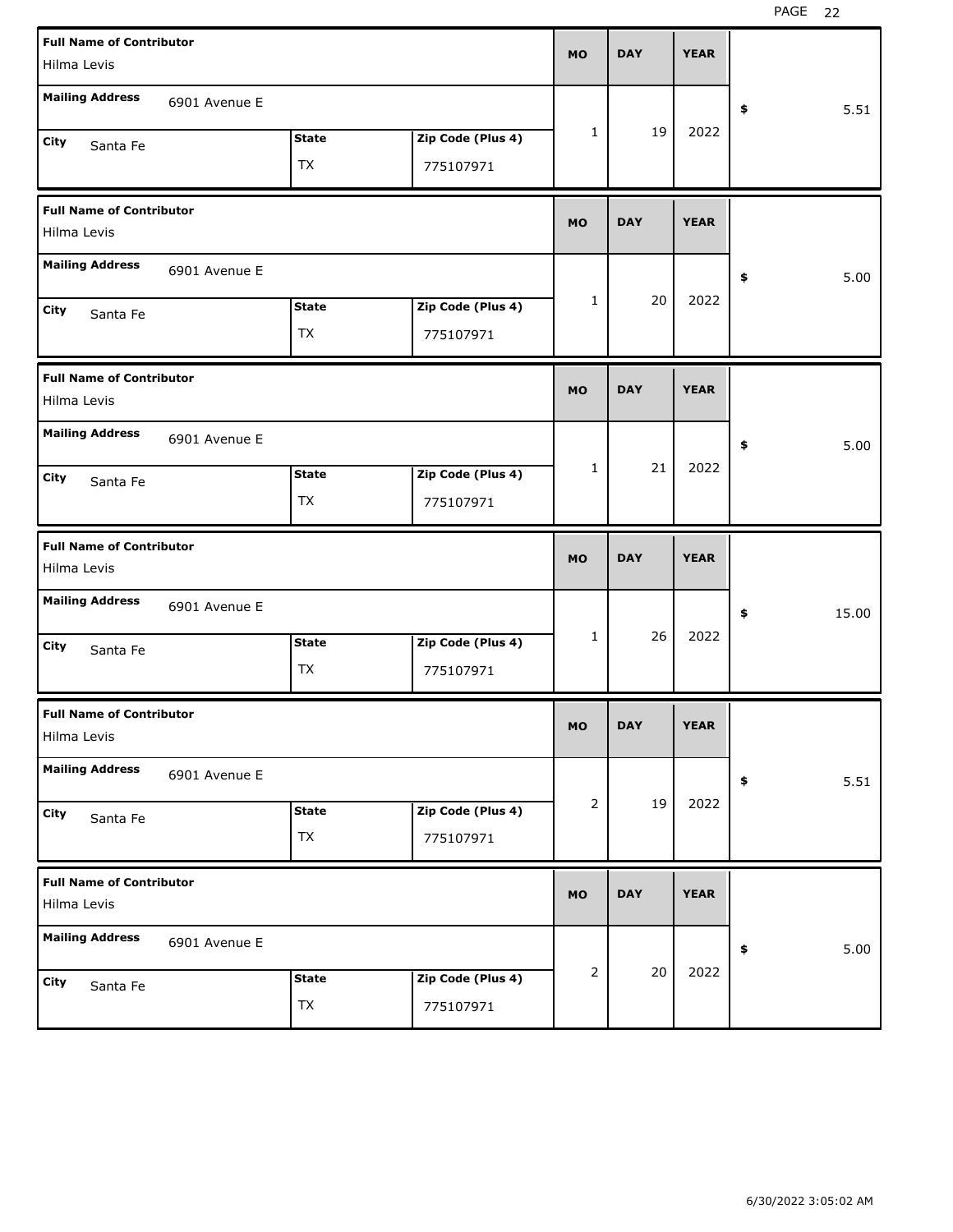| <b>Full Name of Contributor</b><br>Hilma Levis |               |                           |                                | <b>MO</b>    | <b>DAY</b> | <b>YEAR</b> |             |
|------------------------------------------------|---------------|---------------------------|--------------------------------|--------------|------------|-------------|-------------|
| <b>Mailing Address</b>                         | 6901 Avenue E |                           |                                |              |            |             | \$<br>15.00 |
| City<br>Santa Fe                               |               | <b>State</b><br>TX        | Zip Code (Plus 4)<br>775107971 | 2            | 28         | 2022        |             |
| <b>Full Name of Contributor</b><br>Hilma Levis |               |                           |                                | <b>MO</b>    | <b>DAY</b> | <b>YEAR</b> |             |
| <b>Mailing Address</b>                         | 6901 Avenue E |                           |                                |              |            |             | \$<br>10.00 |
| City<br>Santa Fe                               |               | <b>State</b><br>TX        | Zip Code (Plus 4)<br>775107971 | 3            | 14         | 2022        |             |
| <b>Full Name of Contributor</b><br>Hilma Levis |               |                           |                                | <b>MO</b>    | <b>DAY</b> | <b>YEAR</b> |             |
| <b>Mailing Address</b>                         | 6901 Avenue E |                           |                                |              |            |             | \$<br>5.00  |
| City<br>Santa Fe                               |               | <b>State</b><br>TX        | Zip Code (Plus 4)<br>775107971 | 3            | 19         | 2022        |             |
|                                                |               |                           |                                |              |            |             |             |
| <b>Full Name of Contributor</b><br>Hilma Levis |               |                           |                                | <b>MO</b>    | <b>DAY</b> | <b>YEAR</b> |             |
| <b>Mailing Address</b>                         | 6901 Avenue E |                           |                                |              |            |             | \$<br>15.00 |
| City<br>Santa Fe                               |               | <b>State</b><br>TX        | Zip Code (Plus 4)<br>775107971 | $\mathbf{1}$ | 31         | 2022        |             |
| <b>Full Name of Contributor</b><br>Hilma Levis |               |                           |                                | <b>MO</b>    | <b>DAY</b> | <b>YEAR</b> |             |
| <b>Mailing Address</b>                         | 6901 Avenue E |                           |                                |              |            |             | 10.00<br>\$ |
| City<br>Santa Fe                               |               | <b>State</b><br><b>TX</b> | Zip Code (Plus 4)<br>775107971 | 2            | 14         | 2022        |             |
| <b>Full Name of Contributor</b><br>Hilma Levis |               |                           |                                | <b>MO</b>    | <b>DAY</b> | <b>YEAR</b> |             |
| <b>Mailing Address</b>                         | 6901 Avenue E |                           |                                | 2            | 19         | 2022        | 5.00<br>\$  |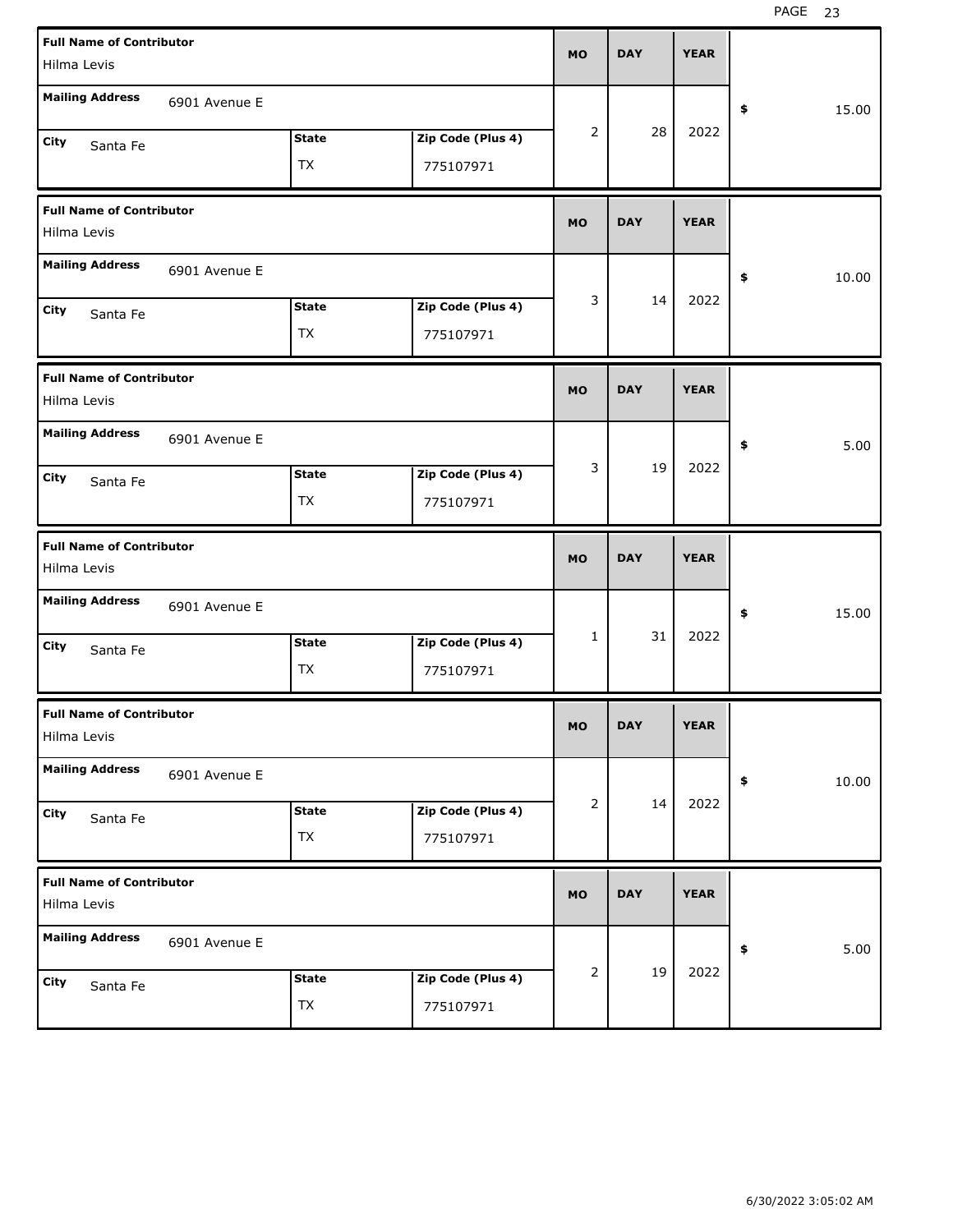| <b>Full Name of Contributor</b>                |               |                    |                                | <b>MO</b> | <b>DAY</b> | <b>YEAR</b> |                      |
|------------------------------------------------|---------------|--------------------|--------------------------------|-----------|------------|-------------|----------------------|
| Hilma Levis                                    |               |                    |                                |           |            |             |                      |
| <b>Mailing Address</b>                         | 6901 Avenue E |                    |                                |           |            |             | 5.51<br>\$           |
| <b>City</b><br>Santa Fe                        |               | <b>State</b>       | Zip Code (Plus 4)              | 3         | 19         | 2022        |                      |
|                                                |               | <b>TX</b>          | 775107971                      |           |            |             |                      |
| <b>Full Name of Contributor</b>                |               |                    |                                | <b>MO</b> | <b>DAY</b> | <b>YEAR</b> |                      |
| Hilma Levis                                    |               |                    |                                |           |            |             |                      |
| <b>Mailing Address</b>                         | 6901 Avenue E |                    |                                |           |            |             | 5.00<br>\$           |
| <b>City</b><br>Santa Fe                        |               | <b>State</b>       | Zip Code (Plus 4)              | 3         | 20         | 2022        |                      |
|                                                |               | <b>TX</b>          | 775107971                      |           |            |             |                      |
| <b>Full Name of Contributor</b>                |               |                    |                                | <b>MO</b> | <b>DAY</b> | <b>YEAR</b> |                      |
| Hilma Levis                                    |               |                    |                                |           |            |             |                      |
| <b>Mailing Address</b>                         | 6901 Avenue E |                    |                                |           |            |             | 5.00<br>\$           |
| City<br>Santa Fe                               |               | <b>State</b>       | Zip Code (Plus 4)              | 3         | 21         | 2022        |                      |
|                                                |               | TX                 | 775107971                      |           |            |             |                      |
|                                                |               |                    |                                |           |            |             |                      |
| <b>Full Name of Contributor</b>                |               |                    |                                | <b>MO</b> | <b>DAY</b> | <b>YEAR</b> |                      |
| Hilma Levis                                    |               |                    |                                |           |            |             |                      |
| <b>Mailing Address</b>                         | 6901 Avenue E |                    |                                |           |            |             | 15.00<br>\$          |
| <b>City</b><br>Santa Fe                        |               | <b>State</b>       | Zip Code (Plus 4)              | 3         | 26         | 2022        |                      |
|                                                |               | <b>TX</b>          | 775107971                      |           |            |             |                      |
| <b>Full Name of Contributor</b><br>Hilma Levis |               |                    |                                | МO        | <b>DAY</b> | <b>YEAR</b> |                      |
| <b>Mailing Address</b>                         | 6901 Avenue E |                    |                                |           |            |             |                      |
|                                                |               |                    |                                | 2         | 21         | 2022        | 5.00<br>$\clubsuit$  |
| City<br>Santa Fe                               |               | <b>State</b><br>TX | Zip Code (Plus 4)<br>775107971 |           |            |             |                      |
|                                                |               |                    |                                |           |            |             |                      |
| <b>Full Name of Contributor</b><br>Hilma Levis |               |                    |                                | <b>MO</b> | <b>DAY</b> | <b>YEAR</b> |                      |
| <b>Mailing Address</b>                         | 6901 Avenue E |                    |                                |           |            |             | 15.00<br>$\clubsuit$ |
| City<br>Santa Fe                               |               | <b>State</b>       | Zip Code (Plus 4)              | 2         | 26         | 2022        |                      |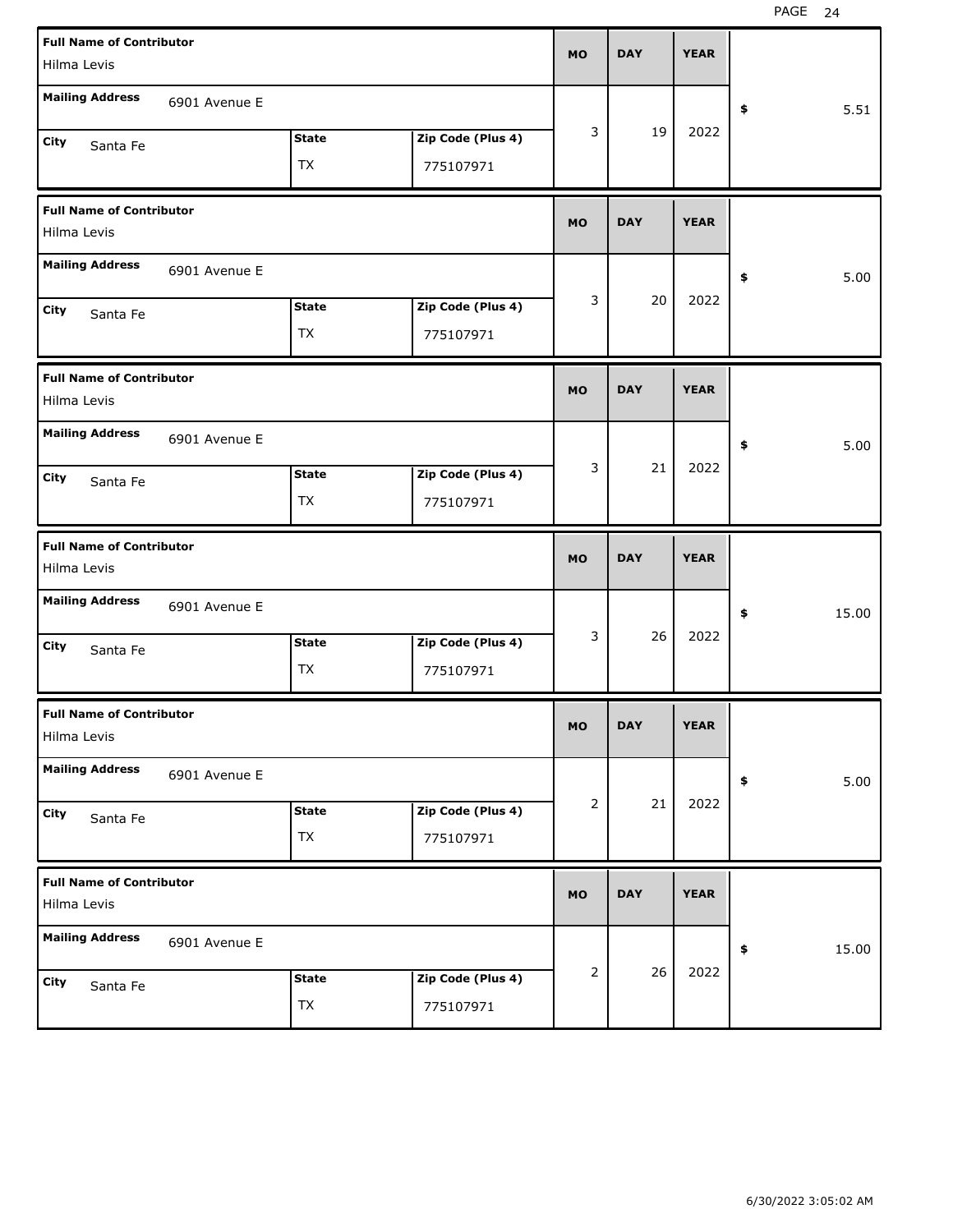|      | <b>Full Name of Contributor</b>                       |                             |              |                   | <b>MO</b> | <b>DAY</b> | <b>YEAR</b> |             |
|------|-------------------------------------------------------|-----------------------------|--------------|-------------------|-----------|------------|-------------|-------------|
|      | Nancy CarrollFrahm                                    |                             |              |                   |           |            |             |             |
|      | <b>Mailing Address</b>                                | 878 East Kaibab Trail Drive |              |                   |           |            |             | \$<br>26.30 |
| City | Meridian                                              |                             | <b>State</b> | Zip Code (Plus 4) | 1         | 22         | 2022        |             |
|      |                                                       |                             | ID           | 836463773         |           |            |             |             |
|      | <b>Full Name of Contributor</b><br>Nancy CarrollFrahm |                             |              |                   | <b>MO</b> | <b>DAY</b> | <b>YEAR</b> |             |
|      | <b>Mailing Address</b>                                | 878 East Kaibab Trail Drive |              |                   |           |            |             | \$<br>26.30 |
| City | Meridian                                              |                             | <b>State</b> | Zip Code (Plus 4) | 2         | 22         | 2022        |             |
|      |                                                       |                             | ID           | 836463773         |           |            |             |             |
|      | <b>Full Name of Contributor</b><br>Nancy CarrollFrahm |                             |              |                   | <b>MO</b> | <b>DAY</b> | <b>YEAR</b> |             |
|      | <b>Mailing Address</b>                                | 878 East Kaibab Trail Drive |              |                   |           |            |             | \$<br>26.30 |
| City | Meridian                                              |                             | <b>State</b> | Zip Code (Plus 4) | 3         | 22         | 2022        |             |
|      |                                                       |                             | ID           | 836463773         |           |            |             |             |
|      |                                                       |                             |              |                   |           |            |             |             |
|      | <b>Full Name of Contributor</b><br>Irmgard Berard     |                             |              |                   | <b>MO</b> | <b>DAY</b> | <b>YEAR</b> |             |
|      | <b>Mailing Address</b>                                | 13840 Emerson Street        |              |                   |           |            |             | \$<br>25.00 |
| City |                                                       |                             | <b>State</b> | Zip Code (Plus 4) | 1         | 18         | 2022        |             |
|      | Palm Beach Gardens                                    |                             | FL           | 334186183         |           |            |             |             |
|      | <b>Full Name of Contributor</b><br>Irmgard Berard     |                             |              |                   | MO        | <b>DAY</b> | <b>YEAR</b> |             |
|      | <b>Mailing Address</b>                                | 13840 Emerson Street        |              |                   |           |            |             | \$<br>25.00 |
| City |                                                       |                             | <b>State</b> | Zip Code (Plus 4) | 2         | 18         | 2022        |             |
|      | Palm Beach Gardens                                    |                             | <b>FL</b>    | 334186183         |           |            |             |             |
|      | <b>Full Name of Contributor</b><br>Irmgard Berard     |                             |              |                   | <b>MO</b> | <b>DAY</b> | <b>YEAR</b> |             |
|      | <b>Mailing Address</b>                                | 13840 Emerson Street        |              |                   |           |            |             | \$<br>25.00 |
| City | Palm Beach Gardens                                    |                             | <b>State</b> | Zip Code (Plus 4) | 3         | 18         | 2022        |             |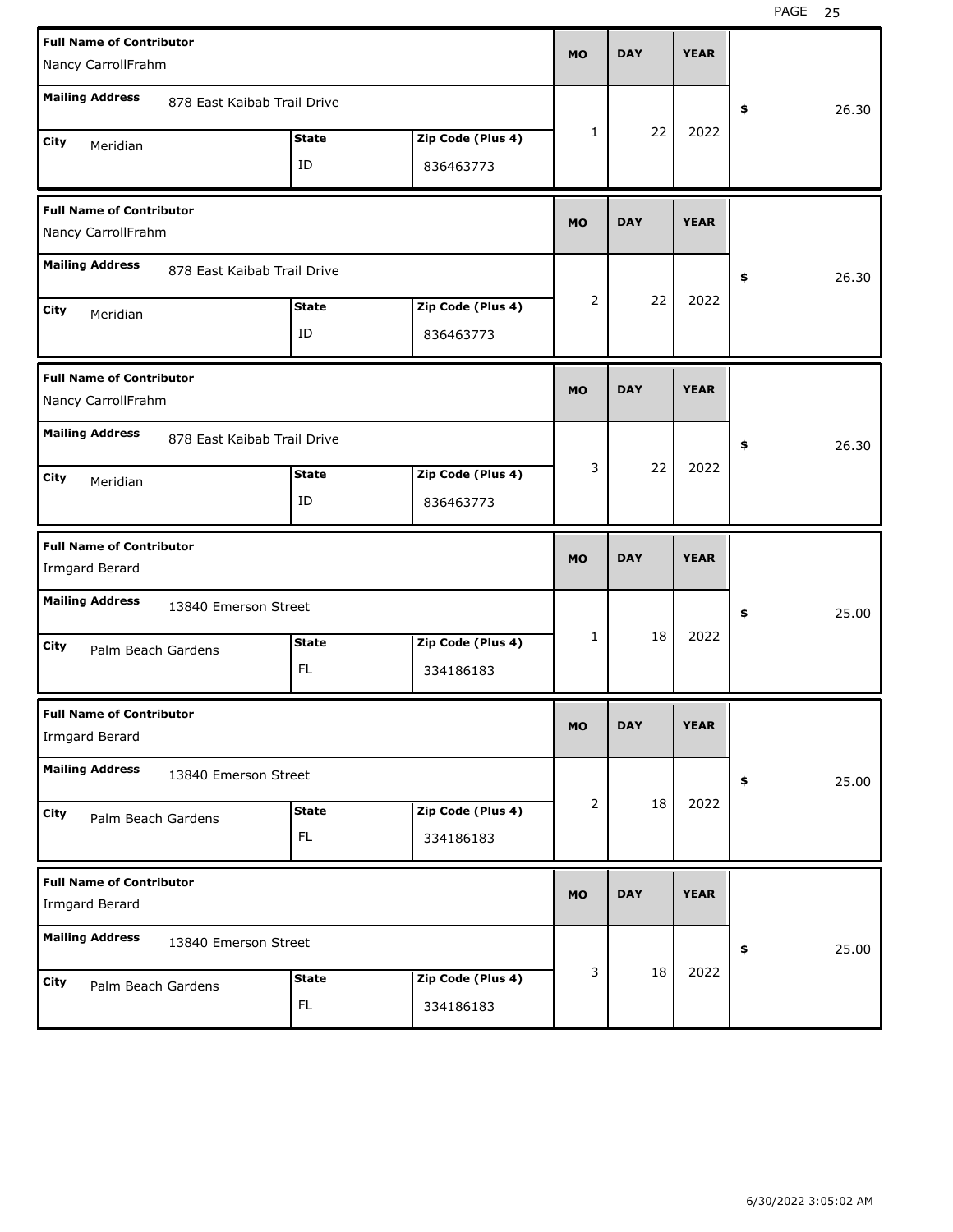| <b>Full Name of Contributor</b>                       |              |                   | <b>MO</b>      | <b>DAY</b> | <b>YEAR</b> |             |
|-------------------------------------------------------|--------------|-------------------|----------------|------------|-------------|-------------|
| Karen Brower                                          |              |                   |                |            |             |             |
| <b>Mailing Address</b><br>68 Players Club Villas Road |              |                   |                |            |             | 50.00<br>\$ |
| City<br>Ponte Vedra Beach                             | <b>State</b> | Zip Code (Plus 4) | $\overline{2}$ | 18         | 2022        |             |
|                                                       | FL.          | 320823117         |                |            |             |             |
|                                                       |              |                   |                |            |             |             |
| <b>Full Name of Contributor</b><br>Linda Smith        |              |                   | <b>MO</b>      | <b>DAY</b> | <b>YEAR</b> |             |
| <b>Mailing Address</b><br>11641 Snowline Circle       |              |                   |                |            |             | 2.00<br>\$  |
| City                                                  | <b>State</b> | Zip Code (Plus 4) | $\mathbf{1}$   | 15         | 2022        |             |
| Anchorage                                             | AK           | 995076133         |                |            |             |             |
|                                                       |              |                   |                |            |             |             |
| <b>Full Name of Contributor</b>                       |              |                   | <b>MO</b>      | <b>DAY</b> | <b>YEAR</b> |             |
| Linda Smith                                           |              |                   |                |            |             |             |
| <b>Mailing Address</b><br>11641 Snowline Circle       |              |                   |                |            |             | 5.00<br>\$  |
| City<br>Anchorage                                     | <b>State</b> | Zip Code (Plus 4) | $\mathbf{1}$   | 15         | 2022        |             |
|                                                       | AK           | 995076133         |                |            |             |             |
|                                                       |              |                   |                |            |             |             |
|                                                       |              |                   |                |            |             |             |
| <b>Full Name of Contributor</b><br>Linda Smith        |              |                   | <b>MO</b>      | <b>DAY</b> | <b>YEAR</b> |             |
| <b>Mailing Address</b><br>11641 Snowline Circle       |              |                   |                |            |             | 2.00<br>\$  |
| City                                                  | <b>State</b> | Zip Code (Plus 4) | $\mathbf{1}$   | 15         | 2022        |             |
| Anchorage                                             | AK           | 995076133         |                |            |             |             |
| <b>Full Name of Contributor</b>                       |              |                   |                |            |             |             |
| Linda Smith                                           |              |                   | <b>MO</b>      | <b>DAY</b> | <b>YEAR</b> |             |
| <b>Mailing Address</b><br>11641 Snowline Circle       |              |                   |                |            |             | 25.00<br>\$ |
| City                                                  | <b>State</b> | Zip Code (Plus 4) | $\mathbf{1}$   | 15         | 2022        |             |
| Anchorage                                             | AK           | 995076133         |                |            |             |             |
|                                                       |              |                   |                |            |             |             |
| <b>Full Name of Contributor</b><br>Linda Smith        |              |                   | <b>MO</b>      | <b>DAY</b> | <b>YEAR</b> |             |
| <b>Mailing Address</b><br>11641 Snowline Circle       |              |                   |                |            |             | 5.00<br>\$  |
| City<br>Anchorage                                     | <b>State</b> | Zip Code (Plus 4) | 3              | 15         | 2022        |             |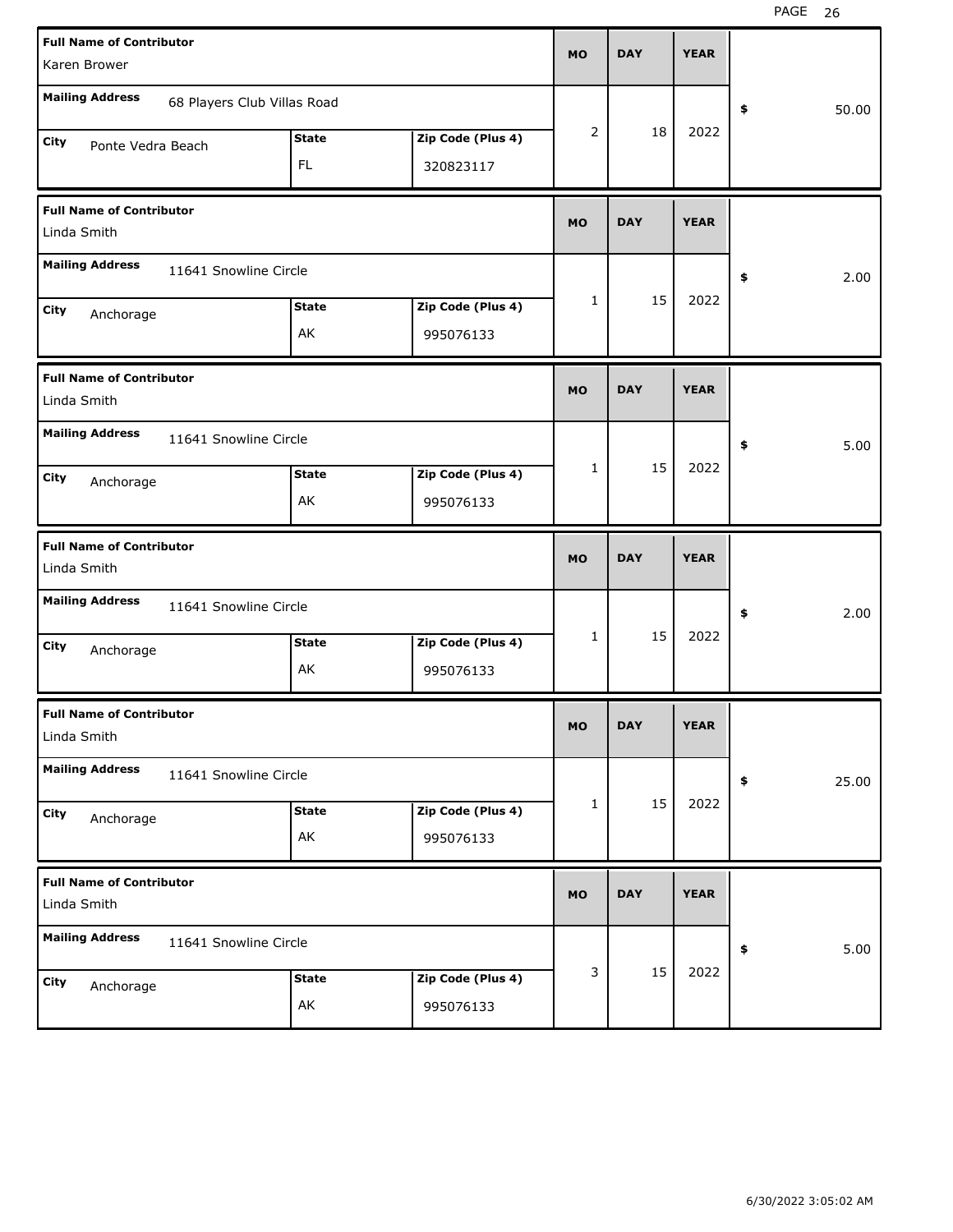| <b>Full Name of Contributor</b>                      |                       |              |                   | <b>MO</b>      | <b>DAY</b> | <b>YEAR</b> |             |
|------------------------------------------------------|-----------------------|--------------|-------------------|----------------|------------|-------------|-------------|
| Linda Smith                                          |                       |              |                   |                |            |             |             |
| <b>Mailing Address</b>                               | 11641 Snowline Circle |              |                   |                |            |             | \$<br>25.00 |
| City<br>Anchorage                                    |                       | <b>State</b> | Zip Code (Plus 4) | 3              | 15         | 2022        |             |
|                                                      |                       | AK           | 995076133         |                |            |             |             |
| <b>Full Name of Contributor</b><br>Linda Smith       |                       |              |                   | <b>MO</b>      | <b>DAY</b> | <b>YEAR</b> |             |
| <b>Mailing Address</b>                               | 11641 Snowline Circle |              |                   |                |            |             | \$<br>25.00 |
| City<br>Anchorage                                    |                       | <b>State</b> | Zip Code (Plus 4) | 1              | 21         | 2022        |             |
|                                                      |                       | AK           | 995076133         |                |            |             |             |
| <b>Full Name of Contributor</b><br>Linda Smith       |                       |              |                   | <b>MO</b>      | <b>DAY</b> | <b>YEAR</b> |             |
| <b>Mailing Address</b>                               | 11641 Snowline Circle |              |                   |                |            |             | \$<br>5.00  |
| City<br>Anchorage                                    |                       | <b>State</b> | Zip Code (Plus 4) | 2              | 15         | 2022        |             |
|                                                      |                       | AK           | 995076133         |                |            |             |             |
|                                                      |                       |              |                   |                |            |             |             |
| <b>Full Name of Contributor</b><br>Linda Smith       |                       |              |                   | <b>MO</b>      | <b>DAY</b> | <b>YEAR</b> |             |
| <b>Mailing Address</b>                               | 11641 Snowline Circle |              |                   |                |            |             | \$<br>25.00 |
| City                                                 |                       | <b>State</b> | Zip Code (Plus 4) | 2              | 15         | 2022        |             |
| Anchorage                                            |                       | AK           | 995076133         |                |            |             |             |
| <b>Full Name of Contributor</b><br><b>Bill Pring</b> |                       |              |                   | MO             | <b>DAY</b> | <b>YEAR</b> |             |
| <b>Mailing Address</b>                               | 845 Norton Ave.       |              |                   |                |            |             | \$<br>25.00 |
| City                                                 |                       | <b>State</b> | Zip Code (Plus 4) | $\mathbf{1}$   | 10         | 2022        |             |
| Taunton                                              |                       | МA           | 027807294         |                |            |             |             |
| <b>Full Name of Contributor</b><br><b>Bill Pring</b> |                       |              |                   | <b>MO</b>      | <b>DAY</b> | <b>YEAR</b> |             |
| <b>Mailing Address</b>                               | 845 Norton Ave.       |              |                   |                |            |             | \$<br>25.00 |
| City<br>Taunton                                      |                       | <b>State</b> | Zip Code (Plus 4) | $\overline{2}$ | $10\,$     | 2022        |             |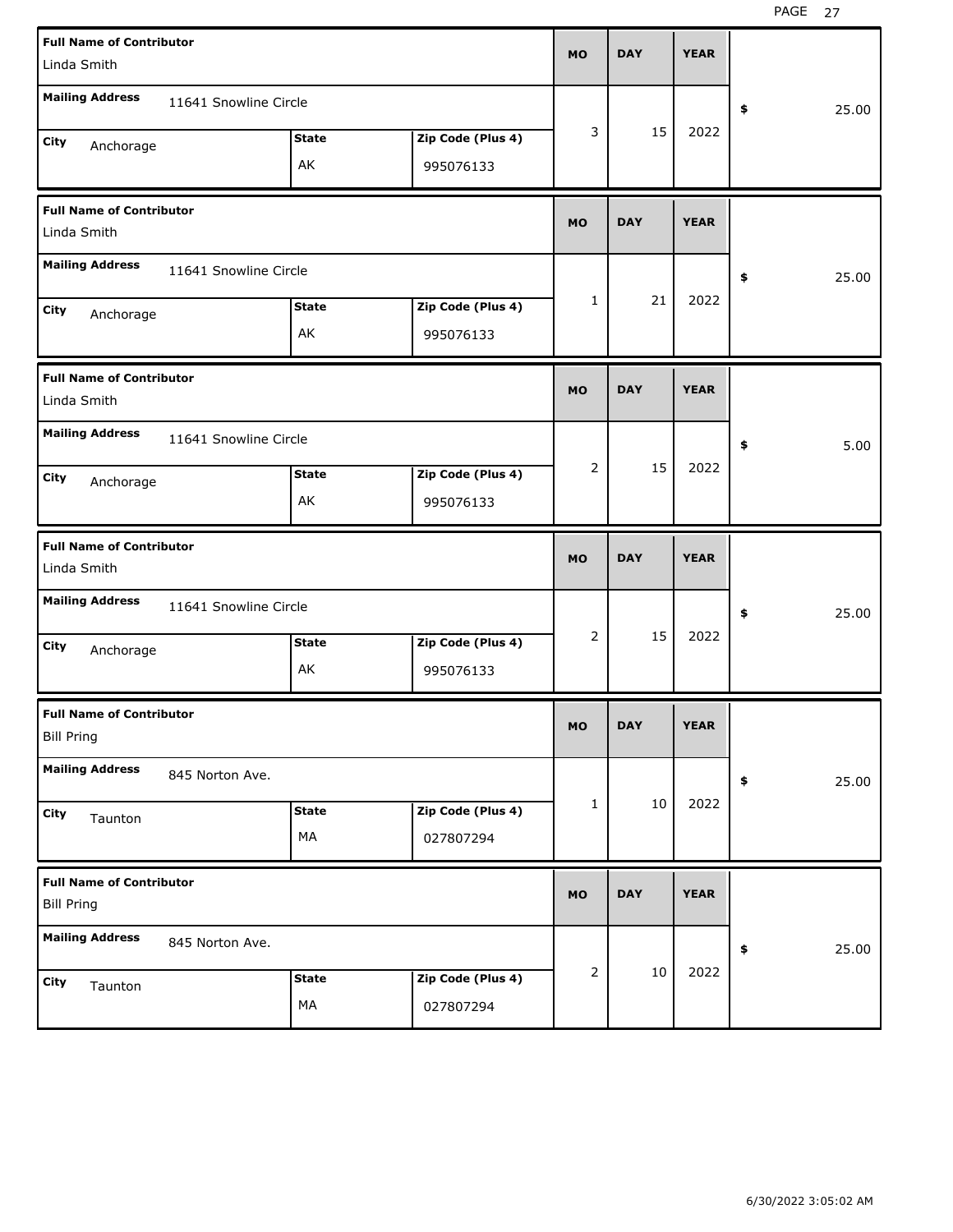| <b>Full Name of Contributor</b>                  |                        |              |                   | <b>MO</b> | <b>DAY</b>     | <b>YEAR</b> |             |
|--------------------------------------------------|------------------------|--------------|-------------------|-----------|----------------|-------------|-------------|
| <b>Bill Pring</b>                                |                        |              |                   |           |                |             |             |
| <b>Mailing Address</b>                           | 845 Norton Ave.        |              |                   |           |                |             | \$<br>25.00 |
| City<br>Taunton                                  |                        | <b>State</b> | Zip Code (Plus 4) | 3         | 10             | 2022        |             |
|                                                  |                        | MA           | 027807294         |           |                |             |             |
| <b>Full Name of Contributor</b><br>George Hanson |                        |              |                   | <b>MO</b> | <b>DAY</b>     | <b>YEAR</b> |             |
| <b>Mailing Address</b>                           | 13889 N Vermilion W Rd |              |                   |           |                |             | \$<br>5.21  |
| City                                             |                        | <b>State</b> | Zip Code (Plus 4) | 1         | $\overline{7}$ | 2022        |             |
| Homer                                            |                        | IL           | 618499774         |           |                |             |             |
| <b>Full Name of Contributor</b><br>George Hanson |                        |              |                   | <b>MO</b> | <b>DAY</b>     | <b>YEAR</b> |             |
| <b>Mailing Address</b>                           | 13889 N Vermilion W Rd |              |                   |           |                |             | \$<br>10.00 |
| City<br>Homer                                    |                        | <b>State</b> | Zip Code (Plus 4) | 1         | 10             | 2022        |             |
|                                                  |                        | IL           | 618499774         |           |                |             |             |
|                                                  |                        |              |                   |           |                |             |             |
| <b>Full Name of Contributor</b><br>George Hanson |                        |              |                   | <b>MO</b> | <b>DAY</b>     | <b>YEAR</b> |             |
| <b>Mailing Address</b>                           | 13889 N Vermilion W Rd |              |                   |           |                |             | \$<br>5.21  |
| City<br>Homer                                    |                        | <b>State</b> | Zip Code (Plus 4) | 1         | 14             | 2022        |             |
|                                                  |                        | IL           | 618499774         |           |                |             |             |
| <b>Full Name of Contributor</b><br>George Hanson |                        |              |                   | MO        | <b>DAY</b>     | <b>YEAR</b> |             |
| <b>Mailing Address</b>                           | 13889 N Vermilion W Rd |              |                   |           |                |             | \$<br>10.00 |
| <b>City</b>                                      |                        | <b>State</b> | Zip Code (Plus 4) | 2         | 15             | 2022        |             |
| Homer                                            |                        | IL           | 618499774         |           |                |             |             |
| <b>Full Name of Contributor</b><br>George Hanson |                        |              |                   | <b>MO</b> | <b>DAY</b>     | <b>YEAR</b> |             |
| <b>Mailing Address</b>                           | 13889 N Vermilion W Rd |              |                   |           |                |             | \$<br>10.00 |
| City<br>Homer                                    |                        | <b>State</b> | Zip Code (Plus 4) | 3         | $10\,$         | 2022        |             |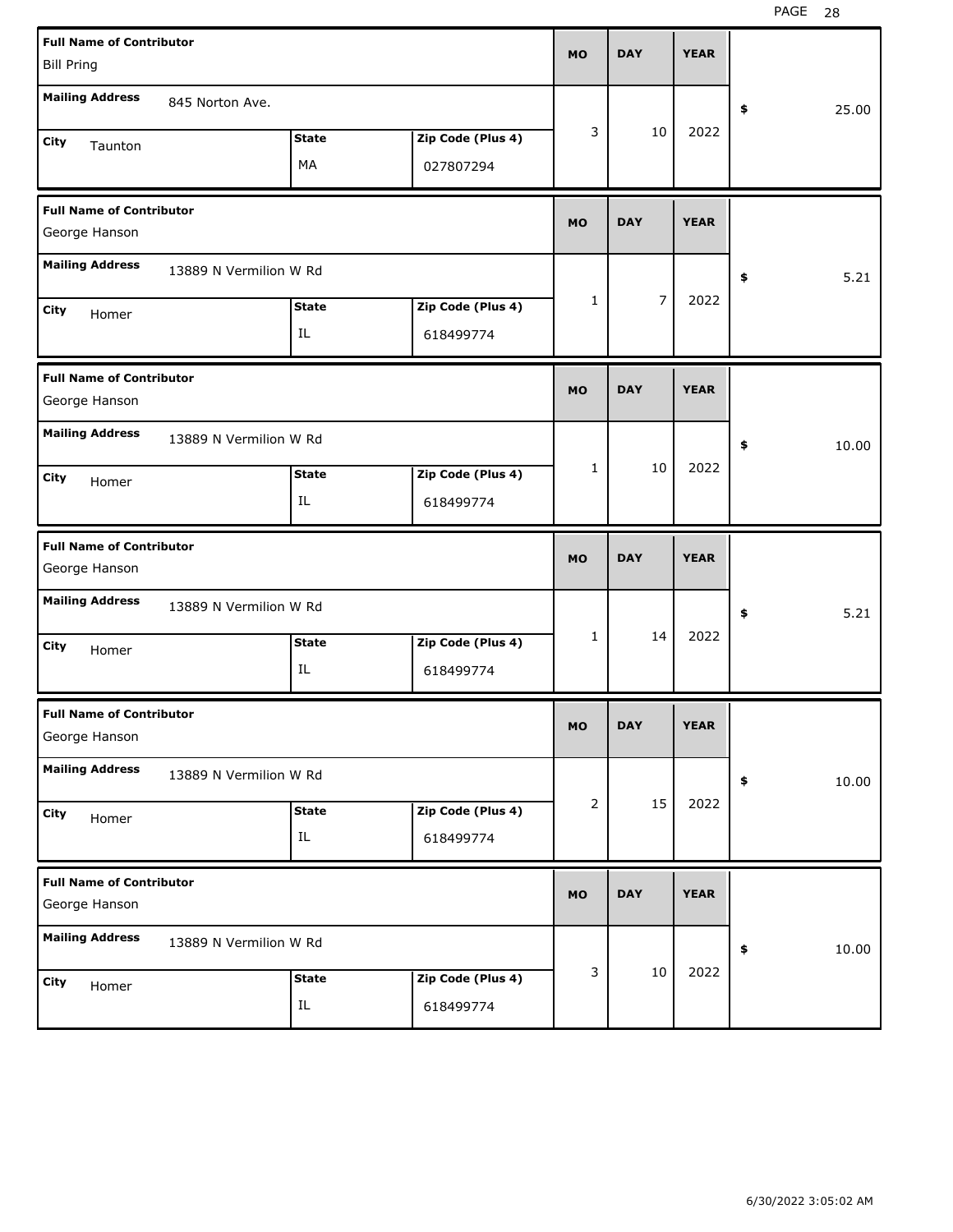| <b>Full Name of Contributor</b><br>Tanya Oslund |                             |                    |                                | <b>MO</b>    | <b>DAY</b> | <b>YEAR</b> |              |
|-------------------------------------------------|-----------------------------|--------------------|--------------------------------|--------------|------------|-------------|--------------|
| <b>Mailing Address</b>                          | 10409 East Windflower Court |                    |                                |              |            |             | \$<br>100.00 |
| City<br>Sun Lakes                               |                             | <b>State</b><br>AZ | Zip Code (Plus 4)<br>852489289 | 3            | 10         | 2022        |              |
| <b>Full Name of Contributor</b><br>Paul Martin  |                             |                    |                                | <b>MO</b>    | <b>DAY</b> | <b>YEAR</b> |              |
| <b>Mailing Address</b>                          | 829 Frank Rd                |                    |                                |              |            |             | \$<br>100.00 |
| City<br>West Chester                            |                             | <b>State</b><br>PA | Zip Code (Plus 4)<br>193801914 | 3            | 21         | 2022        |              |
| <b>Full Name of Contributor</b><br>Suellen Emig |                             |                    |                                | <b>MO</b>    | <b>DAY</b> | <b>YEAR</b> |              |
| <b>Mailing Address</b>                          | 106 Carriage Drive          |                    |                                |              |            |             | \$<br>25.00  |
| City<br>Freedom                                 |                             | <b>State</b><br>PA | Zip Code (Plus 4)<br>150422817 | 2            | 12         | 2022        |              |
|                                                 |                             |                    |                                |              |            |             |              |
| <b>Full Name of Contributor</b><br>Suellen Emig |                             |                    |                                | <b>MO</b>    | <b>DAY</b> | <b>YEAR</b> |              |
| <b>Mailing Address</b>                          | 106 Carriage Drive          |                    |                                |              |            |             | \$<br>26.03  |
| City<br>Freedom                                 |                             | <b>State</b><br>PA | Zip Code (Plus 4)<br>150422817 | 2            | 25         | 2022        |              |
| <b>Full Name of Contributor</b><br>Darlene Dutt |                             |                    |                                | <b>MO</b>    | <b>DAY</b> | <b>YEAR</b> |              |
| <b>Mailing Address</b>                          | 1341 Fern Avenue            |                    |                                |              |            |             | \$<br>25.00  |
| City<br>Reading                                 |                             | <b>State</b><br>PA | Zip Code (Plus 4)<br>196072019 | $\mathbf{1}$ | 26         | 2022        |              |
| <b>Full Name of Contributor</b><br>Darlene Dutt |                             |                    |                                | <b>MO</b>    | <b>DAY</b> | <b>YEAR</b> |              |
| <b>Mailing Address</b>                          | 1341 Fern Avenue            |                    |                                | 2            | 26         | 2022        | \$<br>25.00  |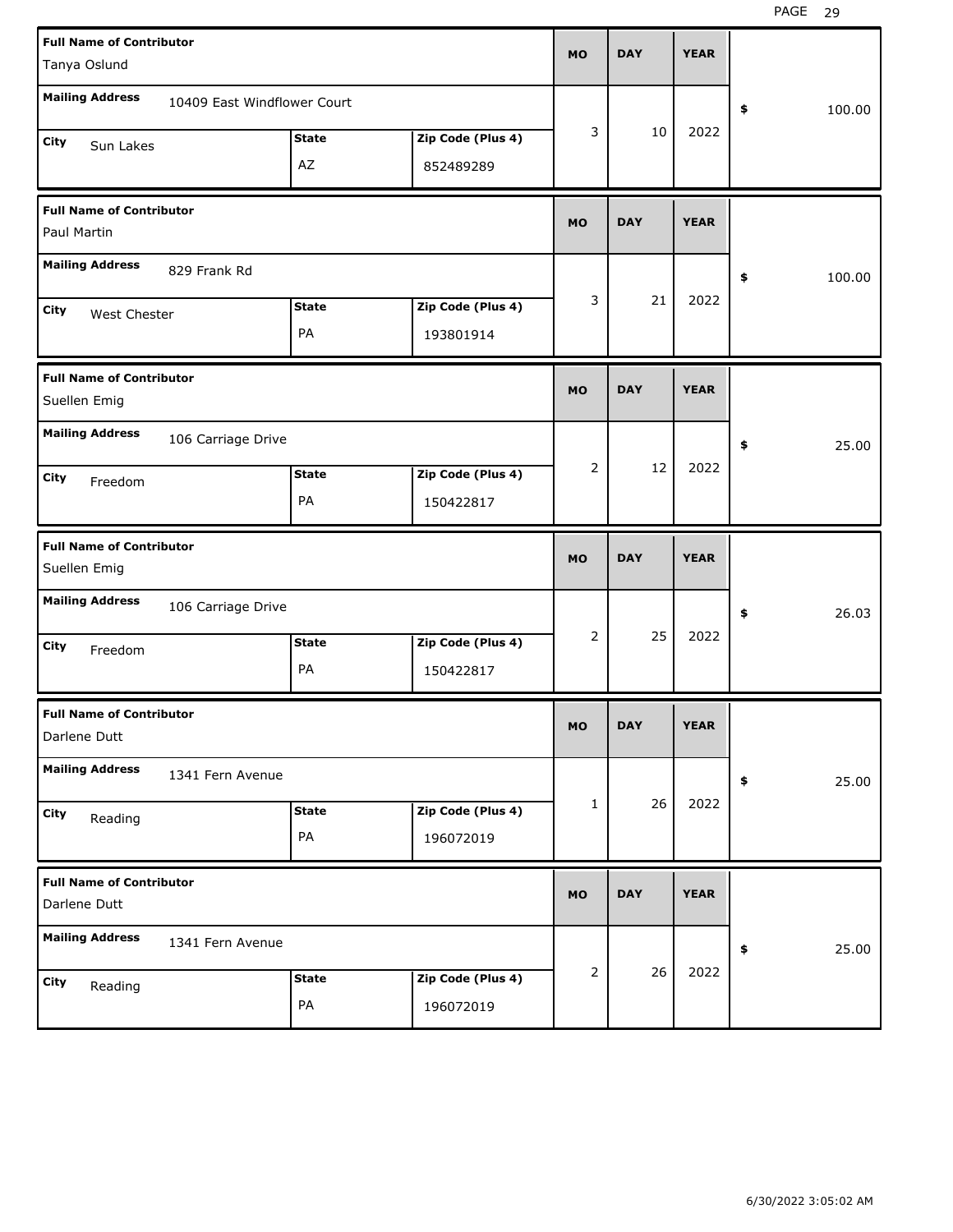| <b>Full Name of Contributor</b>                   |                       |              |                   |           | <b>DAY</b>     | <b>YEAR</b> |             |  |
|---------------------------------------------------|-----------------------|--------------|-------------------|-----------|----------------|-------------|-------------|--|
| Darlene Dutt                                      |                       |              |                   | <b>MO</b> |                |             |             |  |
| <b>Mailing Address</b>                            | 1341 Fern Avenue      |              |                   |           |                |             | 25.00<br>\$ |  |
| City<br>Reading                                   |                       | <b>State</b> | Zip Code (Plus 4) | 3         | 26             | 2022        |             |  |
|                                                   |                       | PA           | 196072019         |           |                |             |             |  |
| <b>Full Name of Contributor</b><br>Charles Parker |                       |              |                   | <b>MO</b> | <b>DAY</b>     | <b>YEAR</b> |             |  |
| <b>Mailing Address</b>                            | 4309 Rock Quarry Road |              |                   |           |                |             | 17.76<br>\$ |  |
| City<br>Raleigh                                   |                       | <b>State</b> | Zip Code (Plus 4) | 1         | 26             | 2022        |             |  |
|                                                   |                       | <b>NC</b>    | 276105232         |           |                |             |             |  |
| <b>Full Name of Contributor</b><br>Charles Parker |                       |              |                   | <b>MO</b> | <b>DAY</b>     | <b>YEAR</b> |             |  |
| <b>Mailing Address</b>                            | 4309 Rock Quarry Road |              |                   |           |                |             | 17.76<br>\$ |  |
| City<br>Raleigh                                   |                       | <b>State</b> | Zip Code (Plus 4) | 2         | 26             | 2022        |             |  |
|                                                   |                       | <b>NC</b>    | 276105232         |           |                |             |             |  |
|                                                   |                       |              |                   |           |                |             |             |  |
| <b>Full Name of Contributor</b><br>Charles Parker |                       |              |                   | <b>MO</b> | <b>DAY</b>     | <b>YEAR</b> |             |  |
| <b>Mailing Address</b>                            | 4309 Rock Quarry Road |              |                   |           |                |             | 17.76<br>\$ |  |
| City                                              |                       | <b>State</b> | Zip Code (Plus 4) | 3         | 26             | 2022        |             |  |
| Raleigh                                           |                       | <b>NC</b>    | 276105232         |           |                |             |             |  |
| <b>Full Name of Contributor</b><br>Danford Akuna  |                       |              |                   | <b>MO</b> | <b>DAY</b>     | <b>YEAR</b> |             |  |
| <b>Mailing Address</b>                            | P.O. Box 886          |              |                   |           |                |             | 15.00<br>\$ |  |
| City                                              |                       | <b>State</b> | Zip Code (Plus 4) | 1         | $\overline{2}$ | 2022        |             |  |
| Kalaheo                                           |                       | HI           | 967410886         |           |                |             |             |  |
| <b>Full Name of Contributor</b><br>Danford Akuna  |                       |              |                   | <b>MO</b> | <b>DAY</b>     | <b>YEAR</b> |             |  |
| <b>Mailing Address</b>                            | P.O. Box 886          |              |                   |           |                |             | 10.71<br>\$ |  |
| City<br>Kalaheo                                   |                       | <b>State</b> | Zip Code (Plus 4) | 1         | $\overline{2}$ | 2022        |             |  |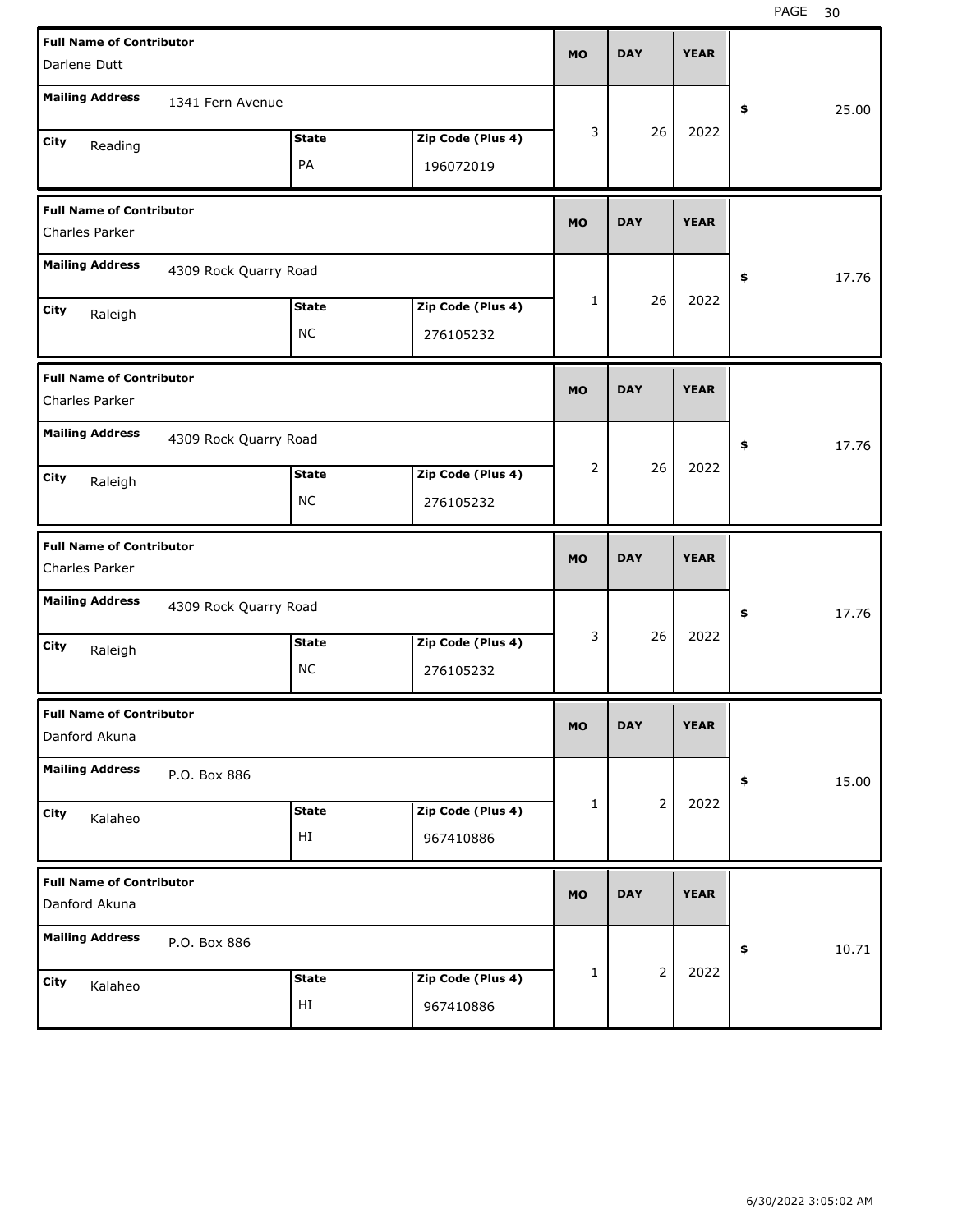| <b>Full Name of Contributor</b><br>Danford Akuna |              |                    |                                | <b>MO</b>      | <b>DAY</b>     | <b>YEAR</b> |                     |
|--------------------------------------------------|--------------|--------------------|--------------------------------|----------------|----------------|-------------|---------------------|
| <b>Mailing Address</b>                           | P.O. Box 886 |                    |                                |                |                |             | 9.00<br>\$          |
| City<br>Kalaheo                                  |              | <b>State</b><br>HI | Zip Code (Plus 4)<br>967410886 | 1              | 24             | 2022        |                     |
| <b>Full Name of Contributor</b><br>Danford Akuna |              |                    |                                | <b>MO</b>      | <b>DAY</b>     | <b>YEAR</b> |                     |
| <b>Mailing Address</b>                           | P.O. Box 886 |                    |                                |                |                |             | 10.00<br>\$         |
| City<br>Kalaheo                                  |              | <b>State</b><br>HI | Zip Code (Plus 4)<br>967410886 | 1              | 26             | 2022        |                     |
| <b>Full Name of Contributor</b><br>Danford Akuna |              |                    |                                | <b>MO</b>      | <b>DAY</b>     | <b>YEAR</b> |                     |
| <b>Mailing Address</b>                           | P.O. Box 886 |                    |                                |                |                |             | 15.00<br>\$         |
| City<br>Kalaheo                                  |              | <b>State</b><br>HI | Zip Code (Plus 4)<br>967410886 | $\overline{2}$ | $\overline{2}$ | 2022        |                     |
|                                                  |              |                    |                                |                |                |             |                     |
| <b>Full Name of Contributor</b><br>Danford Akuna |              |                    |                                | <b>MO</b>      | <b>DAY</b>     | <b>YEAR</b> |                     |
| <b>Mailing Address</b>                           | P.O. Box 886 |                    |                                |                |                |             | 10.71<br>\$         |
| City<br>Kalaheo                                  |              | <b>State</b><br>HI | Zip Code (Plus 4)<br>967410886 | 2              | $\overline{2}$ | 2022        |                     |
| <b>Full Name of Contributor</b><br>Danford Akuna |              |                    |                                | <b>MO</b>      | <b>DAY</b>     | <b>YEAR</b> |                     |
| <b>Mailing Address</b>                           | P.O. Box 886 |                    |                                |                |                |             | 10.00<br>$\pmb{\$}$ |
| City<br>Kalaheo                                  |              | <b>State</b><br>HI | Zip Code (Plus 4)<br>967410886 | 3              | 26             | 2022        |                     |
| <b>Full Name of Contributor</b><br>Danford Akuna |              |                    |                                | <b>MO</b>      | <b>DAY</b>     | <b>YEAR</b> |                     |
| <b>Mailing Address</b>                           | P.O. Box 886 |                    |                                | 2              | 24             | 2022        | 9.00<br>$\pmb{\$}$  |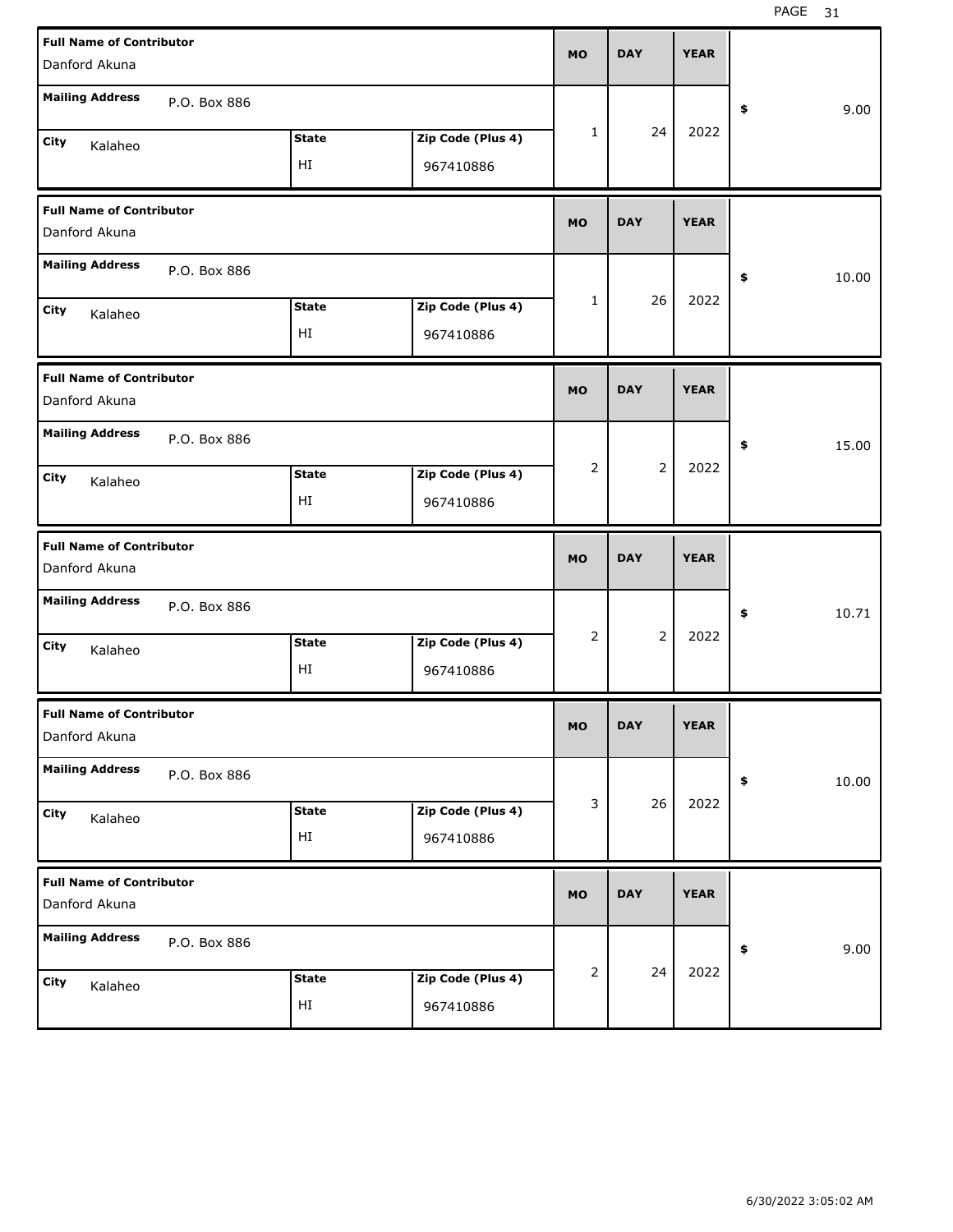| <b>Full Name of Contributor</b><br>Danford Akuna     |                        |                    |                                | <b>MO</b> | <b>DAY</b>     | <b>YEAR</b> |              |
|------------------------------------------------------|------------------------|--------------------|--------------------------------|-----------|----------------|-------------|--------------|
| <b>Mailing Address</b>                               | P.O. Box 886           |                    |                                |           |                |             | \$<br>10.00  |
| City<br>Kalaheo                                      |                        | <b>State</b><br>HI | Zip Code (Plus 4)<br>967410886 | 2         | 26             | 2022        |              |
| <b>Full Name of Contributor</b><br>Danford Akuna     |                        |                    |                                | <b>MO</b> | <b>DAY</b>     | <b>YEAR</b> |              |
| <b>Mailing Address</b>                               | P.O. Box 886           |                    |                                |           |                |             | \$<br>15.00  |
| City<br>Kalaheo                                      |                        | <b>State</b><br>ΗI | Zip Code (Plus 4)<br>967410886 | 3         | $\overline{2}$ | 2022        |              |
| <b>Full Name of Contributor</b><br>Danford Akuna     |                        |                    |                                | <b>MO</b> | <b>DAY</b>     | <b>YEAR</b> |              |
| <b>Mailing Address</b>                               | P.O. Box 886           |                    |                                |           |                |             | \$<br>10.71  |
| City<br>Kalaheo                                      |                        | <b>State</b><br>HI | Zip Code (Plus 4)<br>967410886 | 3         | $\overline{2}$ | 2022        |              |
|                                                      |                        |                    |                                |           |                |             |              |
| <b>Full Name of Contributor</b><br>Danford Akuna     |                        |                    |                                | <b>MO</b> | <b>DAY</b>     | <b>YEAR</b> |              |
| <b>Mailing Address</b>                               | P.O. Box 886           |                    |                                |           |                |             | \$<br>35.00  |
| City<br>Kalaheo                                      |                        | <b>State</b><br>HI | Zip Code (Plus 4)<br>967410886 | 3         | 16             | 2022        |              |
| <b>Full Name of Contributor</b><br>Marilyn Woodhouse |                        |                    |                                | <b>MO</b> | <b>DAY</b>     | <b>YEAR</b> |              |
| <b>Mailing Address</b>                               | 650 Ramblewood Rd.     |                    |                                |           |                |             | \$<br>250.00 |
| City<br>Houston                                      |                        | <b>State</b><br>TX | Zip Code (Plus 4)<br>770796905 | 3         | 23             | 2022        |              |
| <b>Full Name of Contributor</b><br>Anita Mitchell    |                        |                    |                                | <b>MO</b> | <b>DAY</b>     | <b>YEAR</b> |              |
| <b>Mailing Address</b>                               | 300 S Australian # 205 |                    |                                |           | 24             | 2022        | \$<br>25.00  |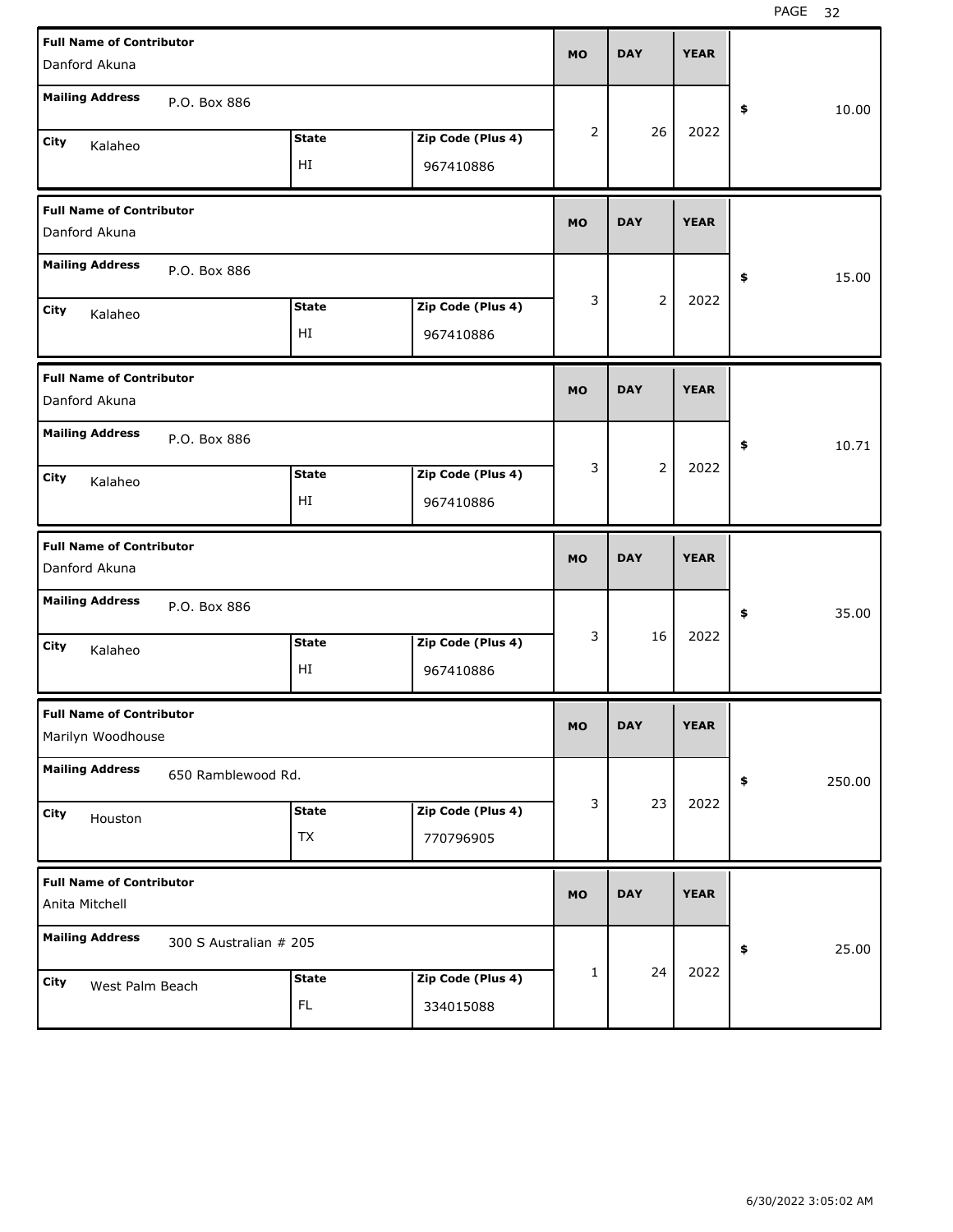| <b>Full Name of Contributor</b><br>Anita Mitchell |                        |                           |                                | <b>MO</b> | <b>DAY</b> | <b>YEAR</b> |             |
|---------------------------------------------------|------------------------|---------------------------|--------------------------------|-----------|------------|-------------|-------------|
| <b>Mailing Address</b>                            | 300 S Australian # 205 |                           |                                |           |            |             | \$<br>25.00 |
| <b>City</b><br>West Palm Beach                    |                        | <b>State</b><br><b>FL</b> | Zip Code (Plus 4)<br>334015088 | 2         | 24         | 2022        |             |
| <b>Full Name of Contributor</b><br>Anita Mitchell |                        |                           |                                | <b>MO</b> | <b>DAY</b> | <b>YEAR</b> |             |
| <b>Mailing Address</b>                            | 300 S Australian # 205 |                           |                                |           |            |             | \$<br>25.00 |
| City<br>West Palm Beach                           |                        | <b>State</b><br>FL.       | Zip Code (Plus 4)<br>334015088 | 3         | 24         | 2022        |             |
| <b>Full Name of Contributor</b><br>Dean Goss      |                        |                           |                                | <b>MO</b> | <b>DAY</b> | <b>YEAR</b> |             |
| <b>Mailing Address</b>                            | 509 West Eagle Terrace |                           |                                |           |            |             | \$<br>25.00 |
| City<br>Green Bay                                 |                        | <b>State</b><br>WI        | Zip Code (Plus 4)<br>543135122 | 2         | 21         | 2022        |             |
|                                                   |                        |                           |                                |           |            |             |             |
| <b>Full Name of Contributor</b><br>Dean Goss      |                        |                           |                                | <b>MO</b> | <b>DAY</b> | <b>YEAR</b> |             |
| <b>Mailing Address</b>                            | 509 West Eagle Terrace |                           |                                |           |            |             | \$<br>26.03 |
| <b>City</b><br>Green Bay                          |                        | <b>State</b><br>WI        | Zip Code (Plus 4)<br>543135122 | 2         | 21         | 2022        |             |
| <b>Full Name of Contributor</b><br>Dean Goss      |                        |                           |                                | <b>MO</b> | <b>DAY</b> | <b>YEAR</b> |             |
| <b>Mailing Address</b>                            | 509 West Eagle Terrace |                           |                                |           |            |             | \$<br>25.00 |
| City<br>Green Bay                                 |                        | <b>State</b><br>WI        | Zip Code (Plus 4)<br>543135122 | 3         | 21         | 2022        |             |
| <b>Full Name of Contributor</b><br>Dean Goss      |                        |                           |                                | <b>MO</b> | <b>DAY</b> | <b>YEAR</b> |             |
| <b>Mailing Address</b>                            | 509 West Eagle Terrace |                           |                                | 3         | 21         | 2022        | \$<br>26.03 |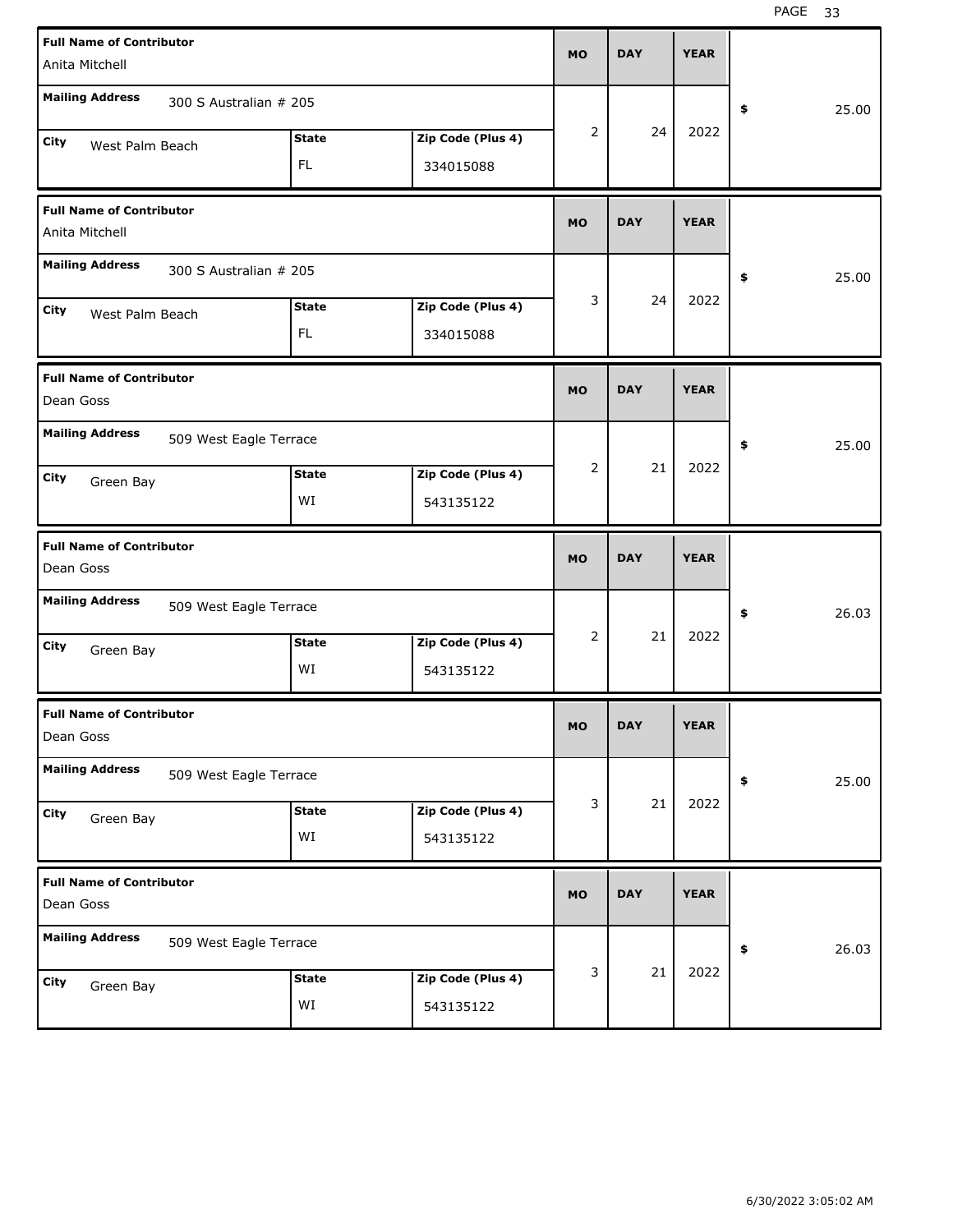| <b>Full Name of Contributor</b>                    |                    |              |                   | <b>MO</b> | <b>DAY</b>     | <b>YEAR</b> |                      |  |
|----------------------------------------------------|--------------------|--------------|-------------------|-----------|----------------|-------------|----------------------|--|
| Robert Crawford                                    |                    |              |                   |           |                |             |                      |  |
| <b>Mailing Address</b>                             | 290 Crestmont Road |              |                   |           |                |             | \$<br>104.26         |  |
| City<br>Pittsburgh                                 |                    | <b>State</b> | Zip Code (Plus 4) | 1         | 24             | 2022        |                      |  |
|                                                    |                    | PA           | 152375532         |           |                |             |                      |  |
| <b>Full Name of Contributor</b><br>Robert Crawford |                    |              |                   | <b>MO</b> | <b>DAY</b>     | <b>YEAR</b> |                      |  |
| <b>Mailing Address</b>                             | 290 Crestmont Road |              |                   |           |                |             | 104.26<br>\$         |  |
| City<br>Pittsburgh                                 |                    | <b>State</b> | Zip Code (Plus 4) | 2         | 24             | 2022        |                      |  |
|                                                    |                    | PA           | 152375532         |           |                |             |                      |  |
| <b>Full Name of Contributor</b><br>Hal Peek        |                    |              |                   | <b>MO</b> | <b>DAY</b>     | <b>YEAR</b> |                      |  |
| <b>Mailing Address</b>                             | 12135 Lueders Lane |              |                   |           |                |             | 25.00<br>\$          |  |
| City<br>Dallas                                     |                    | <b>State</b> | Zip Code (Plus 4) | 1         | $\overline{2}$ | 2022        |                      |  |
|                                                    |                    | <b>TX</b>    | 752302376         |           |                |             |                      |  |
|                                                    |                    |              |                   |           |                |             |                      |  |
| <b>Full Name of Contributor</b><br>Hal Peek        |                    |              |                   | <b>MO</b> | <b>DAY</b>     | <b>YEAR</b> |                      |  |
| <b>Mailing Address</b>                             | 12135 Lueders Lane |              |                   |           |                |             | 25.00<br>\$          |  |
| City                                               |                    | <b>State</b> | Zip Code (Plus 4) | 2         | $\overline{2}$ | 2022        |                      |  |
| Dallas                                             |                    | <b>TX</b>    | 752302376         |           |                |             |                      |  |
| <b>Full Name of Contributor</b><br>Hal Peek        |                    |              |                   | MO        | <b>DAY</b>     | <b>YEAR</b> |                      |  |
| <b>Mailing Address</b>                             | 12135 Lueders Lane |              |                   |           |                |             | 25.00<br>$\clubsuit$ |  |
| City                                               |                    | <b>State</b> | Zip Code (Plus 4) | 3         | $\overline{2}$ | 2022        |                      |  |
| Dallas                                             |                    | <b>TX</b>    | 752302376         |           |                |             |                      |  |
| <b>Full Name of Contributor</b><br>Patt Cavanaugh  |                    |              |                   | <b>MO</b> | <b>DAY</b>     | <b>YEAR</b> |                      |  |
| <b>Mailing Address</b>                             | 506S Casey Key Rd. |              |                   |           |                |             | 25.00<br>\$          |  |
| City<br>Mokomis                                    |                    | <b>State</b> | Zip Code (Plus 4) | 1         | $\overline{2}$ | 2022        |                      |  |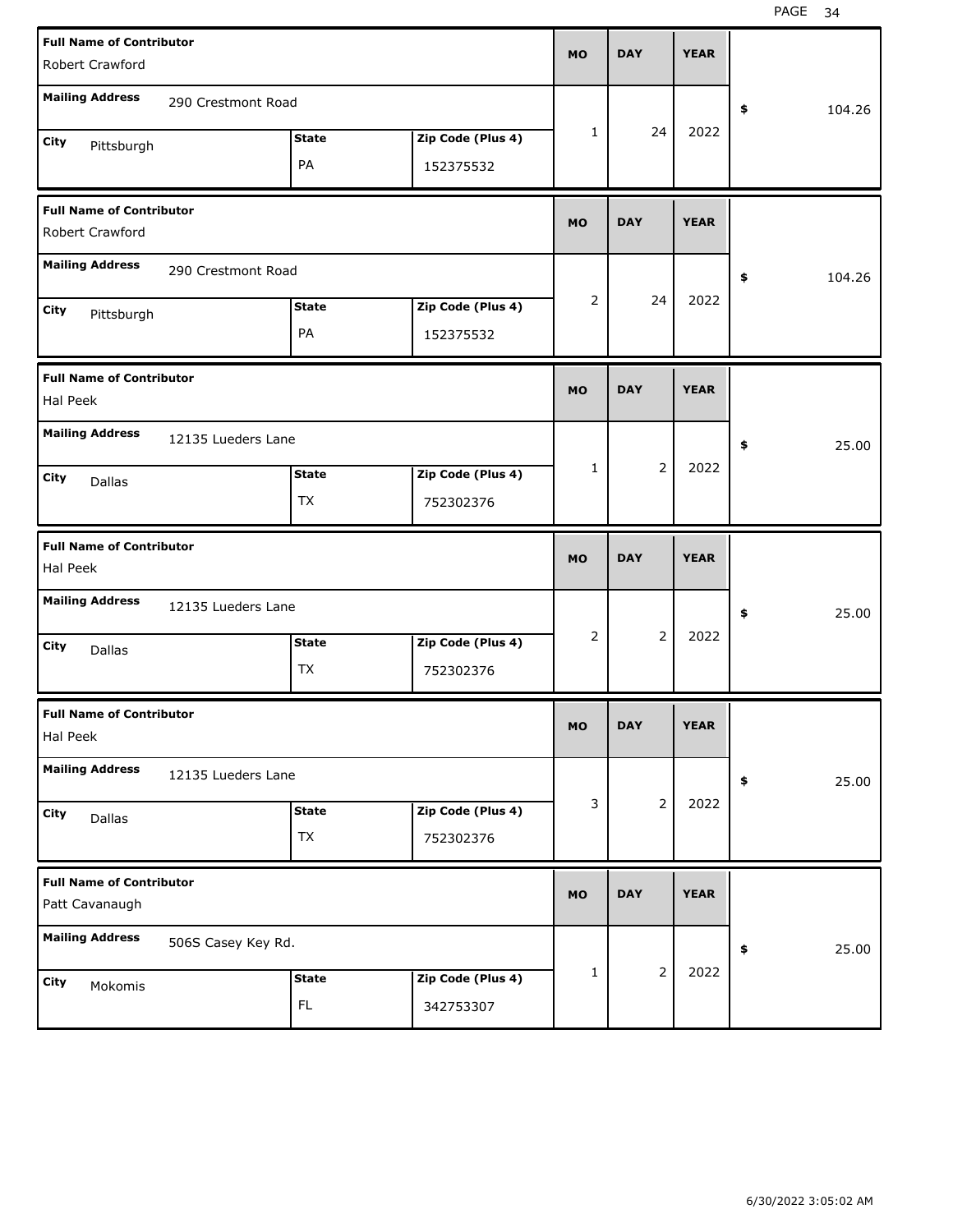| <b>Full Name of Contributor</b>                   |                                |                   | <b>MO</b> | <b>DAY</b> | <b>YEAR</b> |             |
|---------------------------------------------------|--------------------------------|-------------------|-----------|------------|-------------|-------------|
| Patt Cavanaugh                                    |                                |                   |           |            |             |             |
| <b>Mailing Address</b><br>506S Casey Key Rd.      |                                |                   |           |            |             | \$<br>25.00 |
| City<br>Mokomis                                   | <b>State</b>                   | Zip Code (Plus 4) | 2         | 2          | 2022        |             |
|                                                   | FL                             | 342753307         |           |            |             |             |
| <b>Full Name of Contributor</b>                   |                                |                   | <b>MO</b> | <b>DAY</b> | <b>YEAR</b> |             |
| Patt Cavanaugh                                    |                                |                   |           |            |             |             |
| <b>Mailing Address</b><br>506S Casey Key Rd.      |                                |                   |           |            |             | \$<br>25.00 |
| City<br>Mokomis                                   | <b>State</b>                   | Zip Code (Plus 4) | 3         | 2          | 2022        |             |
|                                                   | FL                             | 342753307         |           |            |             |             |
| <b>Full Name of Contributor</b><br>David Knapp    |                                |                   | <b>MO</b> | <b>DAY</b> | <b>YEAR</b> |             |
|                                                   |                                |                   |           |            |             |             |
| <b>Mailing Address</b><br>205 Sequoia Circle NW   |                                |                   | 1         | 3          | 2022        | \$<br>26.30 |
| City<br>Christiansburg                            | <b>State</b>                   | Zip Code (Plus 4) |           |            |             |             |
|                                                   | VA                             | 240735718         |           |            |             |             |
|                                                   |                                |                   |           |            |             |             |
| <b>Full Name of Contributor</b><br>David Knapp    |                                |                   | <b>MO</b> | <b>DAY</b> | <b>YEAR</b> |             |
| <b>Mailing Address</b><br>205 Sequoia Circle NW   |                                |                   |           |            |             | \$<br>26.30 |
|                                                   | <b>State</b>                   | Zip Code (Plus 4) | 2         | 3          | 2022        |             |
| City<br>Christiansburg                            | VA                             | 240735718         |           |            |             |             |
| <b>Full Name of Contributor</b><br>David Knapp    |                                |                   | <b>MO</b> | <b>DAY</b> | <b>YEAR</b> |             |
| <b>Mailing Address</b><br>205 Sequoia Circle NW   |                                |                   |           |            |             | \$<br>26.30 |
|                                                   | <b>State</b>                   | Zip Code (Plus 4) | 3         | 3          | 2022        |             |
| City<br>Christiansburg                            | VA                             | 240735718         |           |            |             |             |
| <b>Full Name of Contributor</b><br>Marilyn Kirman |                                |                   | <b>MO</b> | <b>DAY</b> | <b>YEAR</b> |             |
| <b>Mailing Address</b>                            | 1930 West San Marcos Boulevard |                   |           |            |             | \$<br>52.29 |
|                                                   | <b>State</b>                   | Zip Code (Plus 4) | 1         | 5          | 2022        |             |
| City<br>San Marcos                                | ${\sf CA}$                     | 920783909         |           |            |             |             |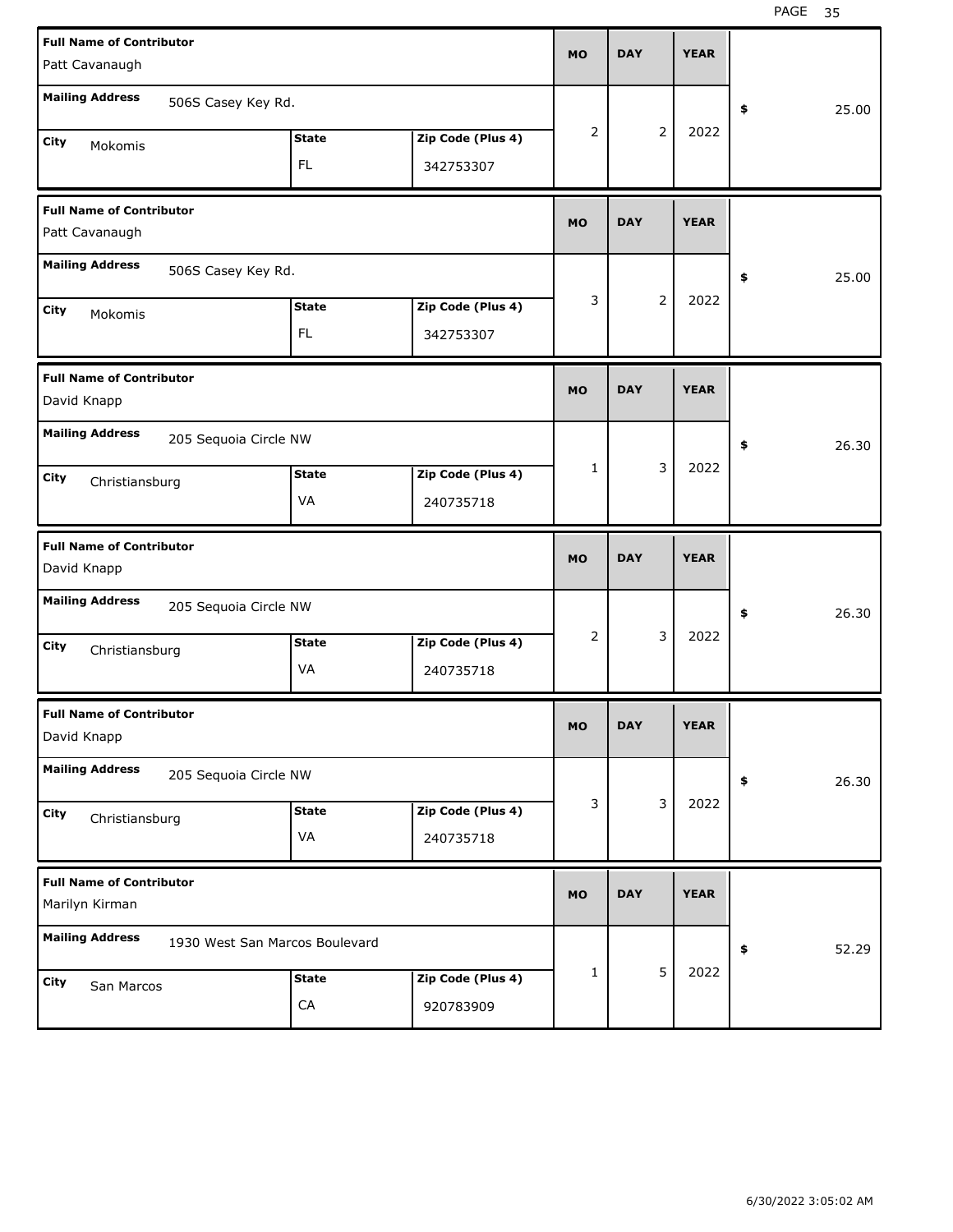| <b>Full Name of Contributor</b><br>Ann Snavely    |                          |                    |                                | <b>MO</b> | <b>DAY</b>   | <b>YEAR</b> |             |
|---------------------------------------------------|--------------------------|--------------------|--------------------------------|-----------|--------------|-------------|-------------|
| <b>Mailing Address</b>                            | 1921 North Sarnoff Drive |                    |                                |           |              |             |             |
|                                                   |                          |                    |                                | 1         | $\mathbf{1}$ | 2022        | \$<br>10.41 |
| City<br>Tucson                                    |                          | <b>State</b><br>AZ | Zip Code (Plus 4)<br>857154425 |           |              |             |             |
|                                                   |                          |                    |                                |           |              |             |             |
| <b>Full Name of Contributor</b><br>Ann Snavely    |                          |                    |                                | <b>MO</b> | <b>DAY</b>   | <b>YEAR</b> |             |
| <b>Mailing Address</b>                            | 1921 North Sarnoff Drive |                    |                                |           |              |             | \$<br>10.00 |
| City<br>Tucson                                    |                          | <b>State</b>       | Zip Code (Plus 4)              | 1         | 15           | 2022        |             |
|                                                   |                          | AZ                 | 857154425                      |           |              |             |             |
| <b>Full Name of Contributor</b><br>Ann Snavely    |                          |                    |                                | <b>MO</b> | <b>DAY</b>   | <b>YEAR</b> |             |
| <b>Mailing Address</b>                            | 1921 North Sarnoff Drive |                    |                                |           |              |             | \$<br>10.00 |
| City<br>Tucson                                    |                          | <b>State</b>       | Zip Code (Plus 4)              | 2         | 16           | 2022        |             |
|                                                   |                          | AZ                 | 857154425                      |           |              |             |             |
|                                                   |                          |                    |                                |           |              |             |             |
| <b>Full Name of Contributor</b><br>Ann Snavely    |                          |                    |                                | <b>MO</b> | <b>DAY</b>   | <b>YEAR</b> |             |
| <b>Mailing Address</b>                            | 1921 North Sarnoff Drive |                    |                                |           |              |             | \$<br>10.00 |
| City<br>Tucson                                    |                          | <b>State</b>       | Zip Code (Plus 4)              | 3         | 15           | 2022        |             |
|                                                   |                          | AZ                 | 857154425                      |           |              |             |             |
| <b>Full Name of Contributor</b><br>Ann Snavely    |                          |                    |                                | MO        | <b>DAY</b>   | <b>YEAR</b> |             |
| <b>Mailing Address</b>                            | 1921 North Sarnoff Drive |                    |                                |           |              |             | \$<br>10.41 |
| City                                              |                          | <b>State</b>       | Zip Code (Plus 4)              | 3         | 19           | 2022        |             |
| Tucson                                            |                          | AZ                 | 857154425                      |           |              |             |             |
| <b>Full Name of Contributor</b><br>Francis Hurite |                          |                    |                                | <b>MO</b> | <b>DAY</b>   | <b>YEAR</b> |             |
| <b>Mailing Address</b>                            | 215 N Grandview Dr.      |                    |                                |           |              |             | \$<br>25.00 |
| City<br>Pittsburgh                                |                          | <b>State</b>       | Zip Code (Plus 4)              | 1         | 13           | 2022        |             |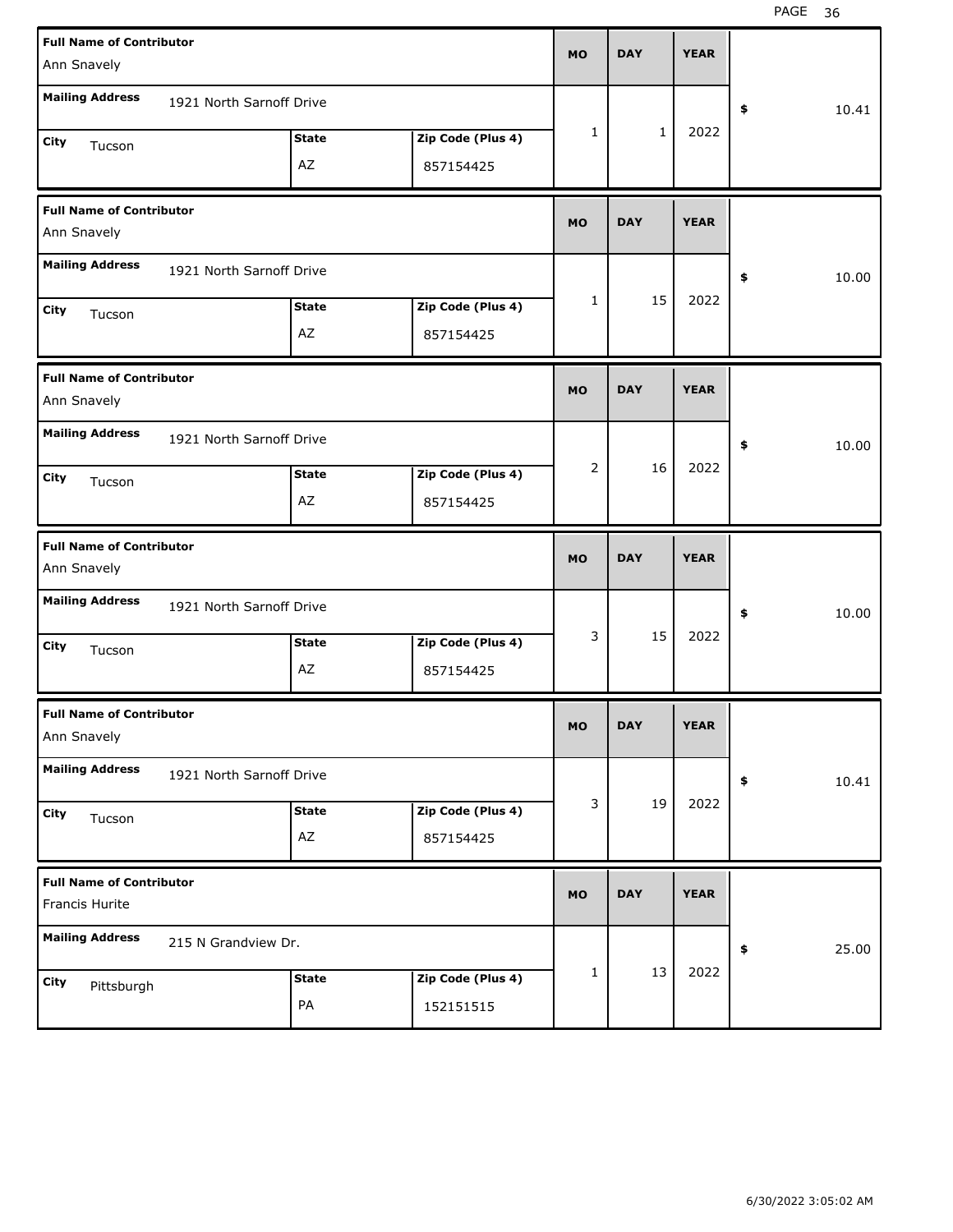| <b>Full Name of Contributor</b><br>Francis Hurite |                          |              |                   | <b>MO</b>      | <b>DAY</b> | <b>YEAR</b> |             |
|---------------------------------------------------|--------------------------|--------------|-------------------|----------------|------------|-------------|-------------|
|                                                   |                          |              |                   |                |            |             |             |
| <b>Mailing Address</b>                            | 215 N Grandview Dr.      |              |                   |                |            |             | \$<br>25.00 |
| City<br>Pittsburgh                                |                          | <b>State</b> | Zip Code (Plus 4) | 1              | 13         | 2022        |             |
|                                                   |                          | PA           | 152151515         |                |            |             |             |
| <b>Full Name of Contributor</b>                   |                          |              |                   | <b>MO</b>      | <b>DAY</b> | <b>YEAR</b> |             |
| Francis Hurite                                    |                          |              |                   |                |            |             |             |
| <b>Mailing Address</b>                            | 215 N Grandview Dr.      |              |                   |                |            |             | \$<br>25.00 |
| City<br>Pittsburgh                                |                          | <b>State</b> | Zip Code (Plus 4) | $\overline{2}$ | 24         | 2022        |             |
|                                                   |                          | PA           | 152151515         |                |            |             |             |
| <b>Full Name of Contributor</b>                   |                          |              |                   | <b>MO</b>      | <b>DAY</b> | <b>YEAR</b> |             |
| Austin Martin                                     |                          |              |                   |                |            |             |             |
| <b>Mailing Address</b>                            | 28 Old Meadow Valley Rd. |              |                   |                |            |             | \$<br>3.50  |
| City<br>Lititz                                    |                          | <b>State</b> | Zip Code (Plus 4) | 1              | 16         | 2022        |             |
|                                                   |                          | PA           | 175439138         |                |            |             |             |
|                                                   |                          |              |                   |                |            |             |             |
| <b>Full Name of Contributor</b><br>Austin Martin  |                          |              |                   | <b>MO</b>      | <b>DAY</b> | <b>YEAR</b> |             |
| <b>Mailing Address</b>                            | 28 Old Meadow Valley Rd. |              |                   |                |            |             | \$<br>50.00 |
| City                                              |                          | <b>State</b> | Zip Code (Plus 4) | 1              | 16         | 2022        |             |
| Lititz                                            |                          | PA           | 175439138         |                |            |             |             |
| <b>Full Name of Contributor</b><br>Austin Martin  |                          |              |                   | MO             | <b>DAY</b> | <b>YEAR</b> |             |
| <b>Mailing Address</b>                            | 28 Old Meadow Valley Rd. |              |                   |                |            |             | \$<br>50.00 |
| City                                              |                          | <b>State</b> | Zip Code (Plus 4) | 1              | 16         | 2022        |             |
| Lititz                                            |                          | PA           | 175439138         |                |            |             |             |
| <b>Full Name of Contributor</b><br>Jared Farney   |                          |              |                   | MO             | <b>DAY</b> | <b>YEAR</b> |             |
| <b>Mailing Address</b>                            | 4125 Bethel Road         |              |                   |                |            |             | \$<br>25.00 |
| City<br>Marcus Hook                               |                          | <b>State</b> | Zip Code (Plus 4) | 1              | 15         | 2022        |             |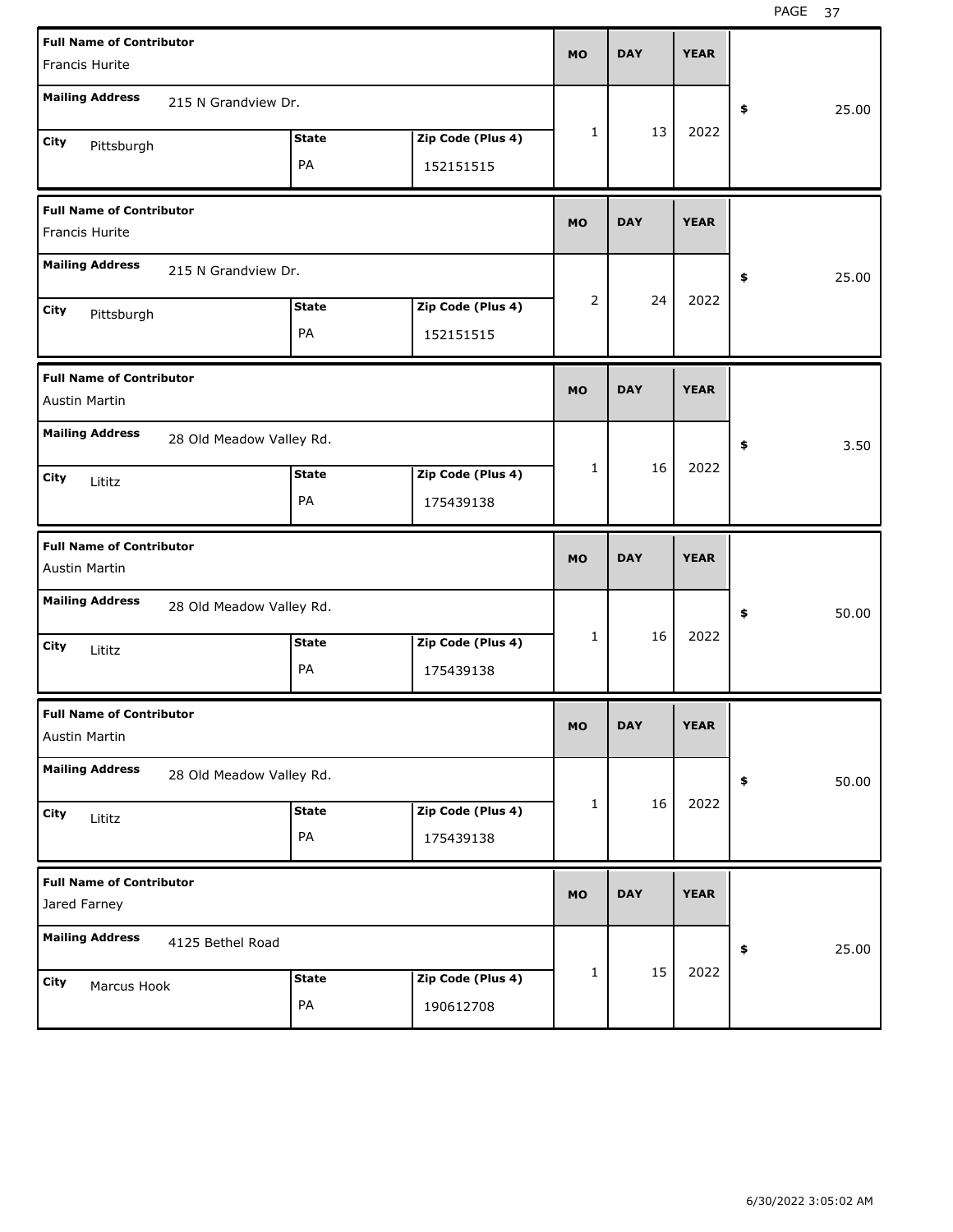| <b>Full Name of Contributor</b><br>Jared Farney |                        |                    |                                | <b>MO</b>    | <b>DAY</b> | <b>YEAR</b> |             |
|-------------------------------------------------|------------------------|--------------------|--------------------------------|--------------|------------|-------------|-------------|
| <b>Mailing Address</b>                          | 4125 Bethel Road       |                    |                                |              |            |             | \$<br>25.00 |
| City<br>Marcus Hook                             |                        | <b>State</b><br>PA | Zip Code (Plus 4)<br>190612708 | 2            | 15         | 2022        |             |
| <b>Full Name of Contributor</b><br>Jared Farney |                        |                    |                                | <b>MO</b>    | <b>DAY</b> | <b>YEAR</b> |             |
| <b>Mailing Address</b>                          | 4125 Bethel Road       |                    |                                |              |            |             | \$<br>25.00 |
| City<br>Marcus Hook                             |                        | <b>State</b><br>PA | Zip Code (Plus 4)<br>190612708 | 3            | 15         | 2022        |             |
| <b>Full Name of Contributor</b><br>Libby Kochey |                        |                    |                                | <b>MO</b>    | <b>DAY</b> | <b>YEAR</b> |             |
| <b>Mailing Address</b>                          | 105 The Machrie        |                    |                                |              |            |             | \$<br>25.00 |
| City<br>Smithfield                              |                        | <b>State</b><br>VA | Zip Code (Plus 4)<br>234308522 | $\mathbf{1}$ | 24         | 2022        |             |
|                                                 |                        |                    |                                |              |            |             |             |
| <b>Full Name of Contributor</b><br>Libby Kochey |                        |                    |                                | <b>MO</b>    | <b>DAY</b> | <b>YEAR</b> |             |
| <b>Mailing Address</b>                          | 105 The Machrie        |                    |                                |              |            |             | \$<br>25.00 |
| City<br>Smithfield                              |                        | <b>State</b><br>VA | Zip Code (Plus 4)<br>234308522 | 2            | 24         | 2022        |             |
| <b>Full Name of Contributor</b><br>Libby Kochey |                        |                    |                                | <b>MO</b>    | <b>DAY</b> | <b>YEAR</b> |             |
| <b>Mailing Address</b>                          | 105 The Machrie        |                    |                                |              |            |             | \$<br>25.00 |
| City<br>Smithfield                              |                        | <b>State</b><br>VA | Zip Code (Plus 4)<br>234308522 | 3            | 24         | 2022        |             |
| <b>Full Name of Contributor</b><br>Dona Hannah  |                        |                    |                                | <b>MO</b>    | <b>DAY</b> | <b>YEAR</b> |             |
| <b>Mailing Address</b>                          | 926 West Monroe Avenue |                    |                                |              | 14         | 2022        | \$<br>25.00 |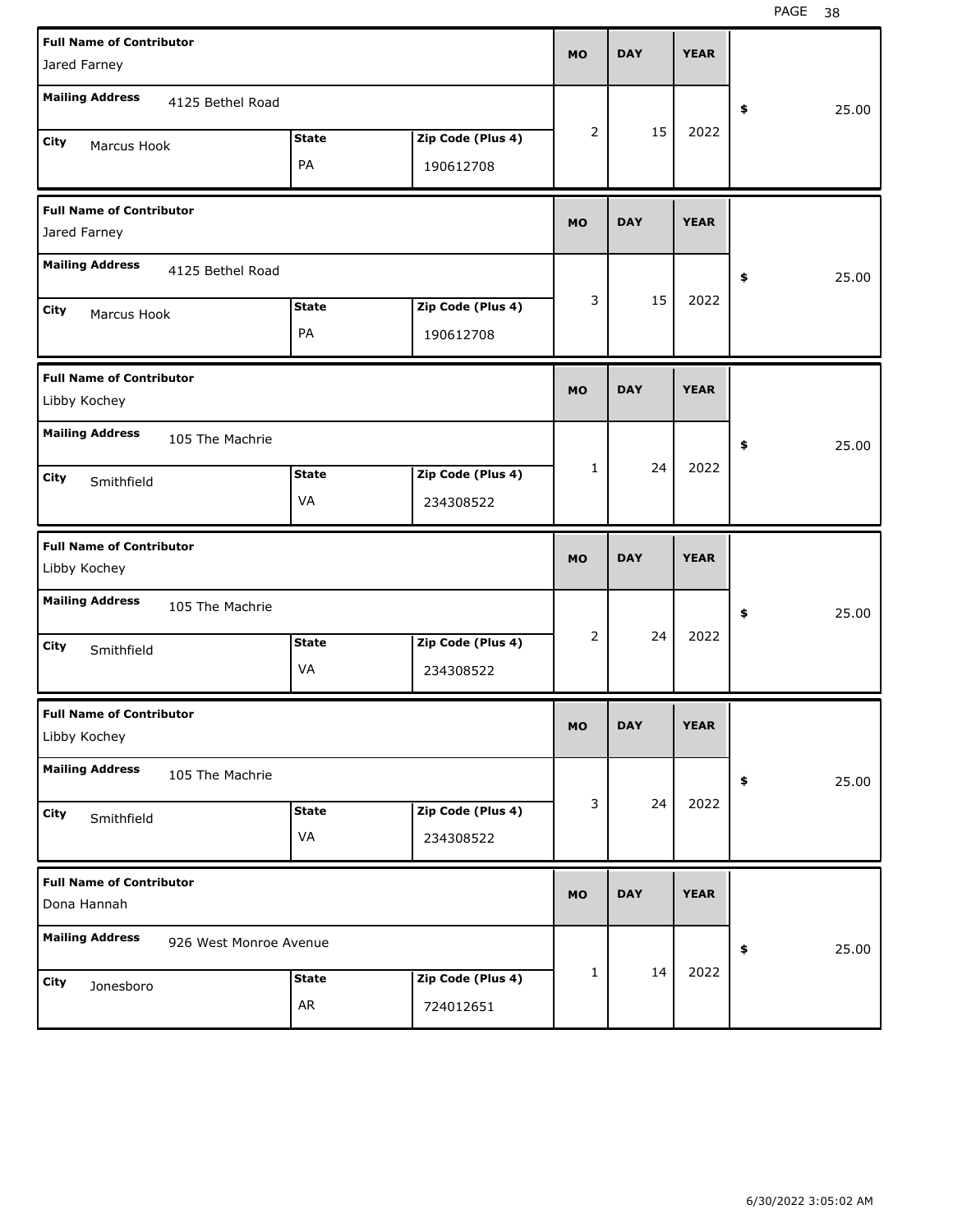| <b>Full Name of Contributor</b><br>Dona Hannah      |                              |                    |                                | <b>MO</b> | <b>DAY</b> | <b>YEAR</b> |             |
|-----------------------------------------------------|------------------------------|--------------------|--------------------------------|-----------|------------|-------------|-------------|
| <b>Mailing Address</b>                              | 926 West Monroe Avenue       |                    |                                |           |            |             | \$<br>25.00 |
| City<br>Jonesboro                                   |                              | <b>State</b><br>AR | Zip Code (Plus 4)<br>724012651 | 2         | 14         | 2022        |             |
| <b>Full Name of Contributor</b><br>Dona Hannah      |                              |                    |                                | <b>MO</b> | <b>DAY</b> | <b>YEAR</b> |             |
| <b>Mailing Address</b>                              | 926 West Monroe Avenue       |                    |                                |           |            |             | \$<br>25.00 |
| City<br>Jonesboro                                   |                              | <b>State</b><br>AR | Zip Code (Plus 4)<br>724012651 | 3         | 14         | 2022        |             |
| <b>Full Name of Contributor</b><br>Janet H. Esterly |                              |                    |                                | <b>MO</b> | <b>DAY</b> | <b>YEAR</b> |             |
| <b>Mailing Address</b>                              | 2746 North Barley Sheaf Road |                    |                                |           |            |             | \$<br>25.00 |
| City<br>Coatesville                                 |                              | <b>State</b><br>PA | Zip Code (Plus 4)<br>193202245 | 1         | 26         | 2022        |             |
|                                                     |                              |                    |                                |           |            |             |             |
| <b>Full Name of Contributor</b><br>Janet H. Esterly |                              |                    |                                | <b>MO</b> | <b>DAY</b> | <b>YEAR</b> |             |
| <b>Mailing Address</b>                              | 2746 North Barley Sheaf Road |                    |                                |           |            |             | \$<br>75.00 |
| City<br>Coatesville                                 |                              | <b>State</b><br>PA | Zip Code (Plus 4)<br>193202245 | 2         | 9          | 2022        |             |
| <b>Full Name of Contributor</b><br>Janet H. Esterly |                              |                    |                                | <b>MO</b> | <b>DAY</b> | <b>YEAR</b> |             |
| <b>Mailing Address</b>                              | 2746 North Barley Sheaf Road |                    |                                |           |            |             | \$<br>25.00 |
| City<br>Coatesville                                 |                              | <b>State</b><br>PA | Zip Code (Plus 4)<br>193202245 | 2         | 23         | 2022        |             |
| <b>Full Name of Contributor</b><br>Janet H. Esterly |                              |                    |                                | <b>MO</b> | <b>DAY</b> | <b>YEAR</b> |             |
| <b>Mailing Address</b>                              | 2746 North Barley Sheaf Road |                    |                                |           | 23         | 2022        | \$<br>50.00 |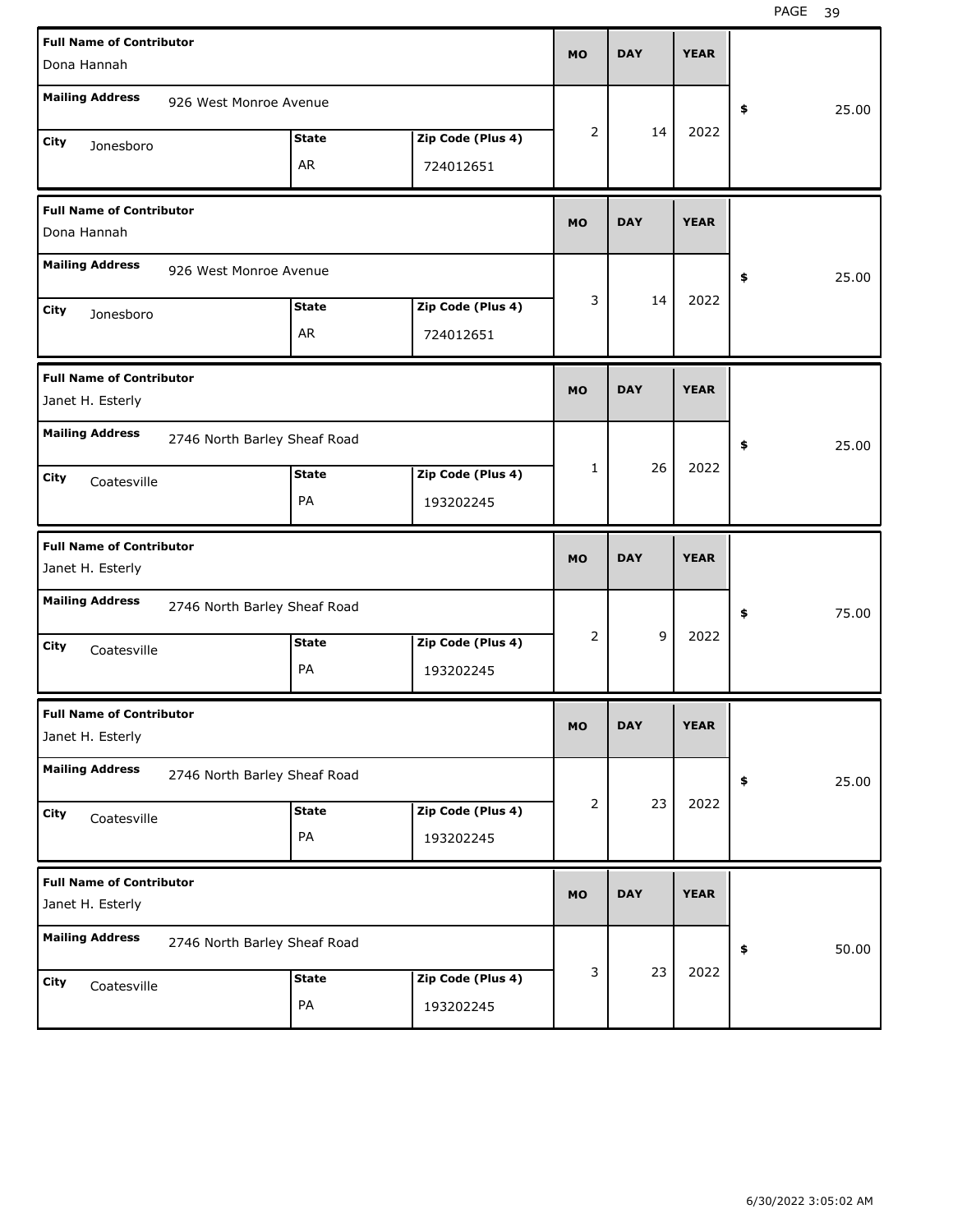| <b>Full Name of Contributor</b><br>Barbara Adamick   |                  |              |                   | <b>MO</b>      | <b>DAY</b> | <b>YEAR</b> |             |
|------------------------------------------------------|------------------|--------------|-------------------|----------------|------------|-------------|-------------|
|                                                      |                  |              |                   |                |            |             |             |
| <b>Mailing Address</b>                               | 913 Melanie Park |              |                   |                |            |             | \$<br>20.00 |
| City<br>Conroe                                       |                  | <b>State</b> | Zip Code (Plus 4) | 1              | 12         | 2022        |             |
|                                                      |                  | TX           | 773042665         |                |            |             |             |
| <b>Full Name of Contributor</b><br>Barbara Adamick   |                  |              |                   | <b>MO</b>      | <b>DAY</b> | <b>YEAR</b> |             |
| <b>Mailing Address</b>                               | 913 Melanie Park |              |                   |                |            |             | \$<br>20.00 |
| City<br>Conroe                                       |                  | <b>State</b> | Zip Code (Plus 4) | $\overline{2}$ | 14         | 2022        |             |
|                                                      |                  | <b>TX</b>    | 773042665         |                |            |             |             |
| <b>Full Name of Contributor</b><br>Barbara Adamick   |                  |              |                   | <b>MO</b>      | <b>DAY</b> | <b>YEAR</b> |             |
| <b>Mailing Address</b>                               | 913 Melanie Park |              |                   |                |            |             | \$<br>20.00 |
| City<br>Conroe                                       |                  | <b>State</b> | Zip Code (Plus 4) | 3              | 12         | 2022        |             |
|                                                      |                  | TX           | 773042665         |                |            |             |             |
|                                                      |                  |              |                   |                |            |             |             |
| <b>Full Name of Contributor</b><br>Thomas R. Schmuhl |                  |              |                   | <b>MO</b>      | <b>DAY</b> | <b>YEAR</b> |             |
| <b>Mailing Address</b>                               | 30 South 17th St |              |                   |                |            |             | \$<br>25.00 |
| City                                                 |                  | <b>State</b> | Zip Code (Plus 4) | 1              | 13         | 2022        |             |
| Philadelphia                                         |                  | PA           | 191034001         |                |            |             |             |
| <b>Full Name of Contributor</b><br>Thomas R. Schmuhl |                  |              |                   | <b>MO</b>      | <b>DAY</b> | <b>YEAR</b> |             |
| <b>Mailing Address</b>                               | 30 South 17th St |              |                   |                |            |             | \$<br>25.00 |
| City                                                 |                  | <b>State</b> | Zip Code (Plus 4) | $\overline{2}$ | 13         | 2022        |             |
| Philadelphia                                         |                  | PA           | 191034001         |                |            |             |             |
| <b>Full Name of Contributor</b><br>Thomas R. Schmuhl |                  |              |                   | <b>MO</b>      | <b>DAY</b> | <b>YEAR</b> |             |
| <b>Mailing Address</b>                               | 30 South 17th St |              |                   |                |            |             | \$<br>25.00 |
| City<br>Philadelphia                                 |                  | <b>State</b> | Zip Code (Plus 4) | 3              | 13         | 2022        |             |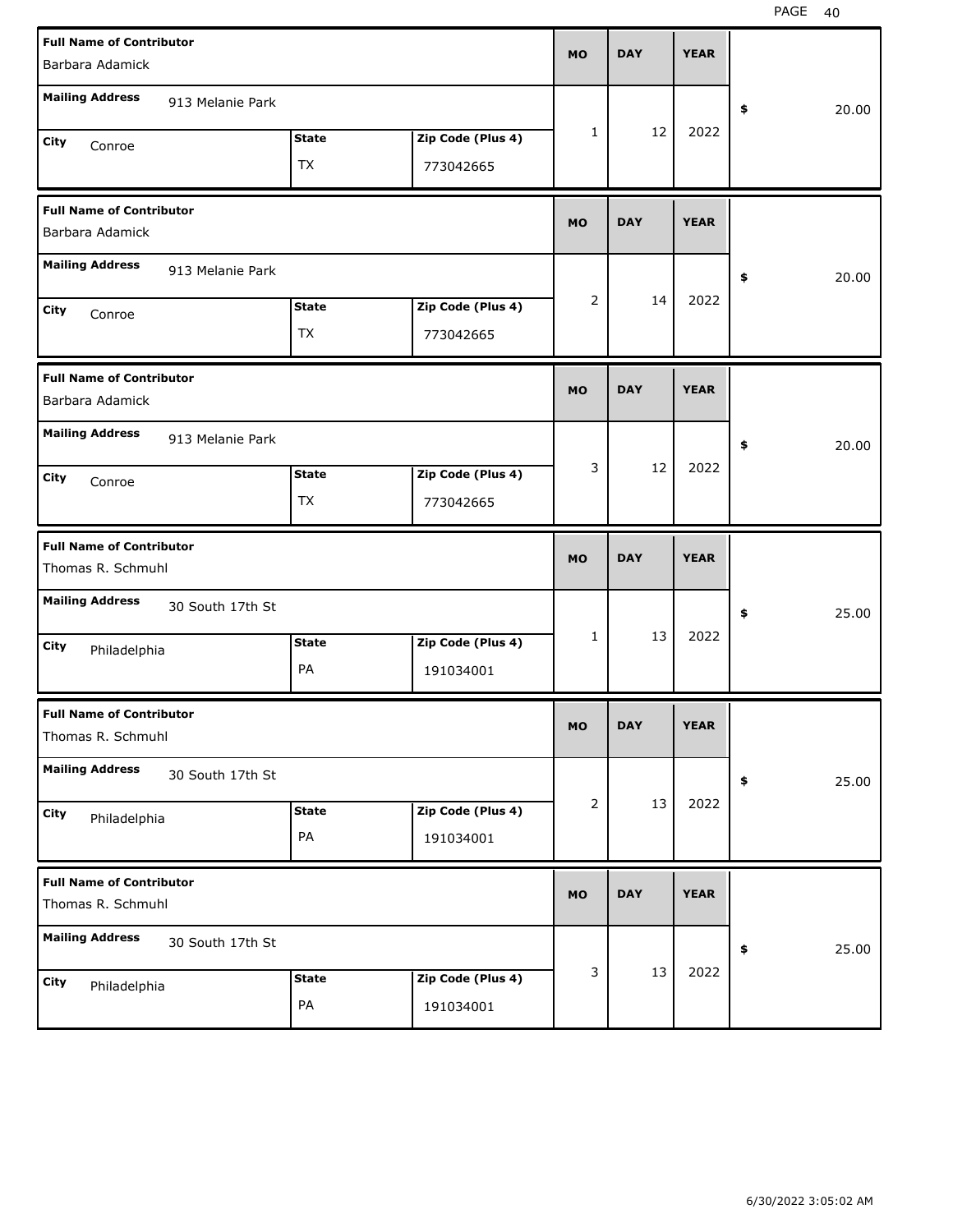| <b>Full Name of Contributor</b><br>Hugh S. Gallagher |                      |                            |                                | <b>MO</b> | <b>DAY</b> | <b>YEAR</b> |              |
|------------------------------------------------------|----------------------|----------------------------|--------------------------------|-----------|------------|-------------|--------------|
| <b>Mailing Address</b>                               | 3538 Pleasant Ave    |                            |                                |           |            |             | \$<br>100.00 |
| City<br>Allentown                                    |                      | <b>State</b><br>PA         | Zip Code (Plus 4)<br>181039735 | 3         | 28         | 2022        |              |
| <b>Full Name of Contributor</b><br>Deirdre Burrell   |                      |                            |                                | <b>MO</b> | <b>DAY</b> | <b>YEAR</b> |              |
| <b>Mailing Address</b>                               | 313 Sealane Way      |                            |                                |           |            |             | 26.03<br>\$  |
| City<br>Kure Beach                                   |                      | <b>State</b><br><b>NC</b>  | Zip Code (Plus 4)<br>284494810 | 1         | 12         | 2022        |              |
| <b>Full Name of Contributor</b><br>Deirdre Burrell   |                      |                            |                                | <b>MO</b> | <b>DAY</b> | <b>YEAR</b> |              |
| <b>Mailing Address</b>                               | 313 Sealane Way      |                            |                                |           |            |             | 26.03<br>\$  |
| City<br>Kure Beach                                   |                      | <b>State</b><br><b>NC</b>  | Zip Code (Plus 4)<br>284494810 | 3         | 8          | 2022        |              |
|                                                      |                      |                            |                                |           |            |             |              |
| <b>Full Name of Contributor</b><br>Joe Thomas        |                      |                            |                                | <b>MO</b> | <b>DAY</b> | <b>YEAR</b> |              |
| <b>Mailing Address</b>                               | 3818 Sechrest Avenue |                            |                                |           |            |             | 26.30<br>\$  |
| City<br>Bakersfield                                  |                      | <b>State</b><br>CA         | Zip Code (Plus 4)<br>933095127 | 1         | 19         | 2022        |              |
| <b>Full Name of Contributor</b><br>Joe Thomas        |                      |                            |                                | <b>MO</b> | <b>DAY</b> | <b>YEAR</b> |              |
| <b>Mailing Address</b>                               | 3818 Sechrest Avenue |                            |                                |           |            |             | 26.30<br>\$  |
| City<br>Bakersfield                                  |                      | <b>State</b><br>${\sf CA}$ | Zip Code (Plus 4)<br>933095127 | 2         | 19         | 2022        |              |
| <b>Full Name of Contributor</b><br>Joe Thomas        |                      |                            |                                | <b>MO</b> | <b>DAY</b> | <b>YEAR</b> |              |
| <b>Mailing Address</b>                               | 3818 Sechrest Avenue |                            |                                |           |            | 2022        | 26.30<br>\$  |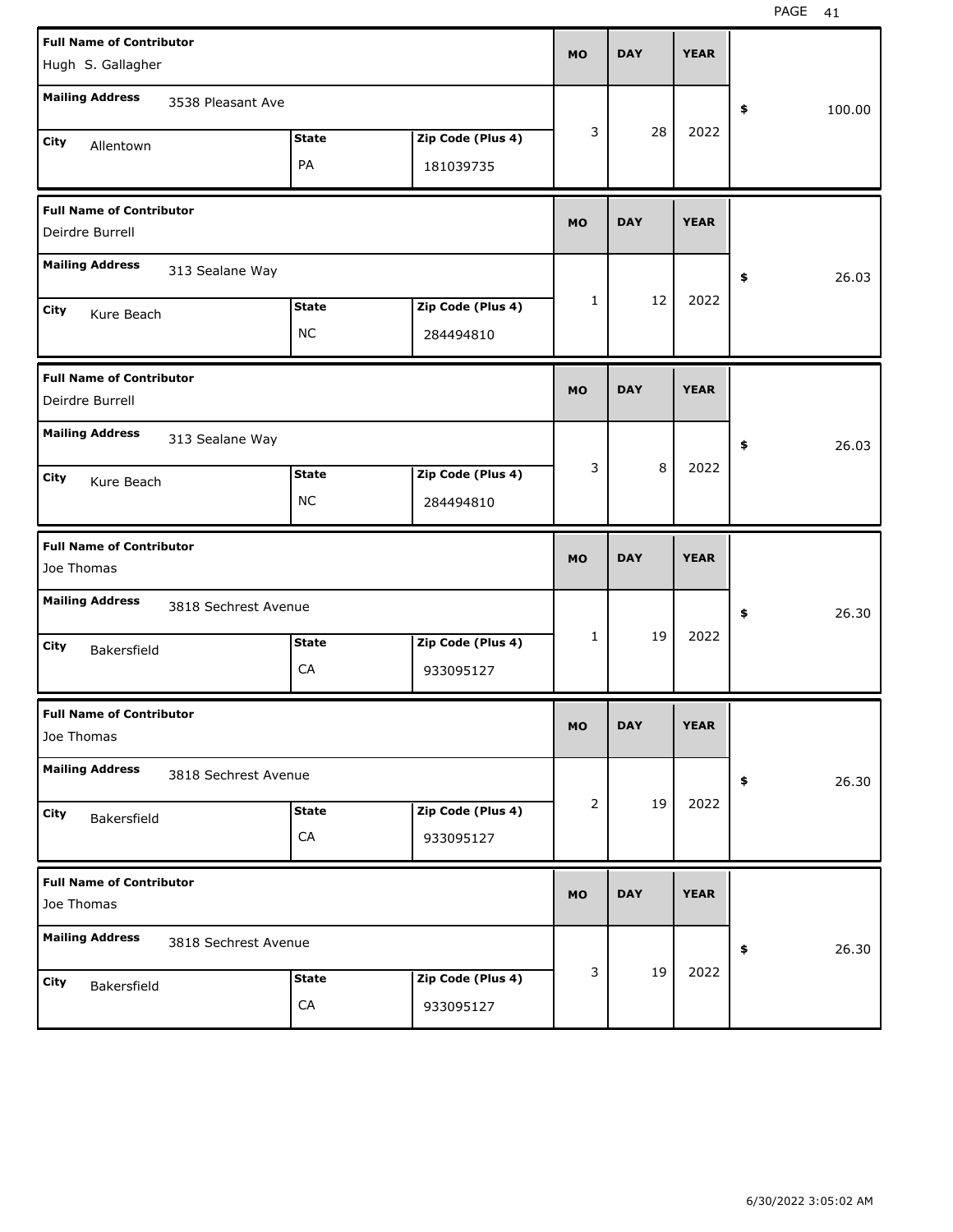| <b>Full Name of Contributor</b><br>Donna Klimowski   |                     |              |                   | <b>MO</b>      | <b>DAY</b> | <b>YEAR</b> |             |
|------------------------------------------------------|---------------------|--------------|-------------------|----------------|------------|-------------|-------------|
|                                                      |                     |              |                   |                |            |             |             |
| <b>Mailing Address</b>                               | 114 Hayes Mill Road |              |                   |                |            |             | \$<br>52.05 |
| City<br>Atco                                         |                     | <b>State</b> | Zip Code (Plus 4) | 2              | 11         | 2022        |             |
|                                                      |                     | NJ           | 080042457         |                |            |             |             |
| <b>Full Name of Contributor</b><br>Gigi Galon Eckels |                     |              |                   | <b>MO</b>      | <b>DAY</b> | <b>YEAR</b> |             |
| <b>Mailing Address</b>                               | 1675 Colina Vista   |              |                   |                |            |             | \$<br>26.30 |
| City<br>Fallbrook                                    |                     | <b>State</b> | Zip Code (Plus 4) | 1              | 20         | 2022        |             |
|                                                      |                     | CA           | 920283835         |                |            |             |             |
| <b>Full Name of Contributor</b><br>Gigi Galon Eckels |                     |              |                   | <b>MO</b>      | <b>DAY</b> | <b>YEAR</b> |             |
| <b>Mailing Address</b>                               | 1675 Colina Vista   |              |                   |                |            |             | \$<br>26.30 |
| City<br>Fallbrook                                    |                     | <b>State</b> | Zip Code (Plus 4) | $\overline{2}$ | 20         | 2022        |             |
|                                                      |                     | CA           | 920283835         |                |            |             |             |
|                                                      |                     |              |                   |                |            |             |             |
| <b>Full Name of Contributor</b><br>Gigi Galon Eckels |                     |              |                   | <b>MO</b>      | <b>DAY</b> | <b>YEAR</b> |             |
| <b>Mailing Address</b>                               | 1675 Colina Vista   |              |                   |                |            |             | \$<br>26.30 |
| City                                                 |                     | <b>State</b> | Zip Code (Plus 4) | 3              | 20         | 2022        |             |
| Fallbrook                                            |                     | CA           | 920283835         |                |            |             |             |
| <b>Full Name of Contributor</b><br>Victoria Tripp    |                     |              |                   | <b>MO</b>      | <b>DAY</b> | <b>YEAR</b> |             |
| <b>Mailing Address</b>                               | 3405 Barger Drive   |              |                   |                |            |             | \$<br>26.30 |
| City                                                 |                     | <b>State</b> | Zip Code (Plus 4) | 1              | 20         | 2022        |             |
| Falls Church                                         |                     | VA           | 220441202         |                |            |             |             |
| <b>Full Name of Contributor</b><br>Victoria Tripp    |                     |              |                   | <b>MO</b>      | <b>DAY</b> | <b>YEAR</b> |             |
| <b>Mailing Address</b>                               | 3405 Barger Drive   |              |                   |                |            |             | \$<br>26.30 |
| City<br>Falls Church                                 |                     | <b>State</b> | Zip Code (Plus 4) | 2              | 20         | 2022        |             |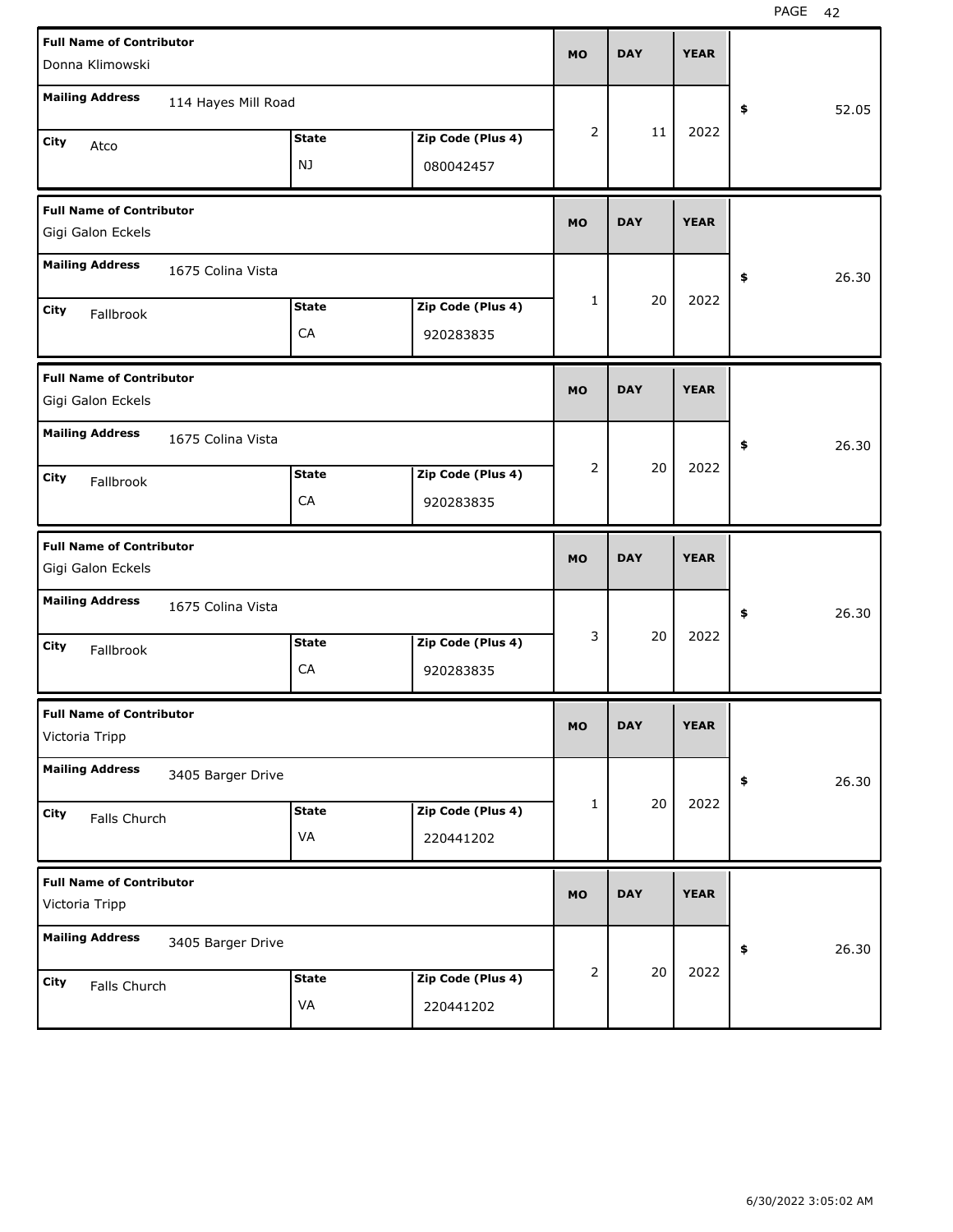| <b>Full Name of Contributor</b>                              |                            |              |                   | <b>MO</b> | <b>DAY</b> | <b>YEAR</b> |             |
|--------------------------------------------------------------|----------------------------|--------------|-------------------|-----------|------------|-------------|-------------|
| Victoria Tripp                                               |                            |              |                   |           |            |             |             |
| <b>Mailing Address</b>                                       | 3405 Barger Drive          |              |                   |           |            |             | \$<br>26.30 |
| City<br>Falls Church                                         |                            | <b>State</b> | Zip Code (Plus 4) | 3         | 20         | 2022        |             |
|                                                              |                            | VA           | 220441202         |           |            |             |             |
| <b>Full Name of Contributor</b><br>Isaac Newton Durboraw III |                            |              |                   | <b>MO</b> | <b>DAY</b> | <b>YEAR</b> |             |
| <b>Mailing Address</b>                                       | 6521 East Mountain View Rd |              |                   |           |            |             | \$<br>52.29 |
| City<br>Scottsdale                                           |                            | <b>State</b> | Zip Code (Plus 4) | 1         | 22         | 2022        |             |
|                                                              |                            | AZ           | 852531882         |           |            |             |             |
| <b>Full Name of Contributor</b><br>Isaac Newton Durboraw III |                            |              |                   | <b>MO</b> | <b>DAY</b> | <b>YEAR</b> |             |
| <b>Mailing Address</b>                                       | 6521 East Mountain View Rd |              |                   |           |            |             | \$<br>52.29 |
| City<br>Scottsdale                                           |                            | <b>State</b> | Zip Code (Plus 4) | 2         | 22         | 2022        |             |
|                                                              |                            | AZ           | 852531882         |           |            |             |             |
|                                                              |                            |              |                   |           |            |             |             |
| <b>Full Name of Contributor</b><br>Isaac Newton Durboraw III |                            |              |                   | <b>MO</b> | <b>DAY</b> | <b>YEAR</b> |             |
| <b>Mailing Address</b>                                       | 6521 East Mountain View Rd |              |                   |           |            |             | \$<br>52.29 |
| City<br>Scottsdale                                           |                            | <b>State</b> | Zip Code (Plus 4) | 3         | 22         | 2022        |             |
|                                                              |                            | AZ           | 852531882         |           |            |             |             |
| <b>Full Name of Contributor</b><br>Isaac Newton Durboraw III |                            |              |                   | МO        | <b>DAY</b> | <b>YEAR</b> |             |
| <b>Mailing Address</b>                                       | 6521 East Mountain View Rd |              |                   |           |            |             | \$<br>25.00 |
| <b>City</b><br>Scottsdale                                    |                            | <b>State</b> | Zip Code (Plus 4) | 3         | 26         | 2022        |             |
|                                                              |                            | AZ           | 852531882         |           |            |             |             |
| <b>Full Name of Contributor</b><br>Isaac Newton Durboraw III |                            |              |                   | <b>MO</b> | <b>DAY</b> | <b>YEAR</b> |             |
| <b>Mailing Address</b>                                       | 6521 East Mountain View Rd |              |                   |           |            |             | \$<br>25.00 |
| <b>City</b><br>Scottsdale                                    |                            | <b>State</b> | Zip Code (Plus 4) | 3         | 26         | 2022        |             |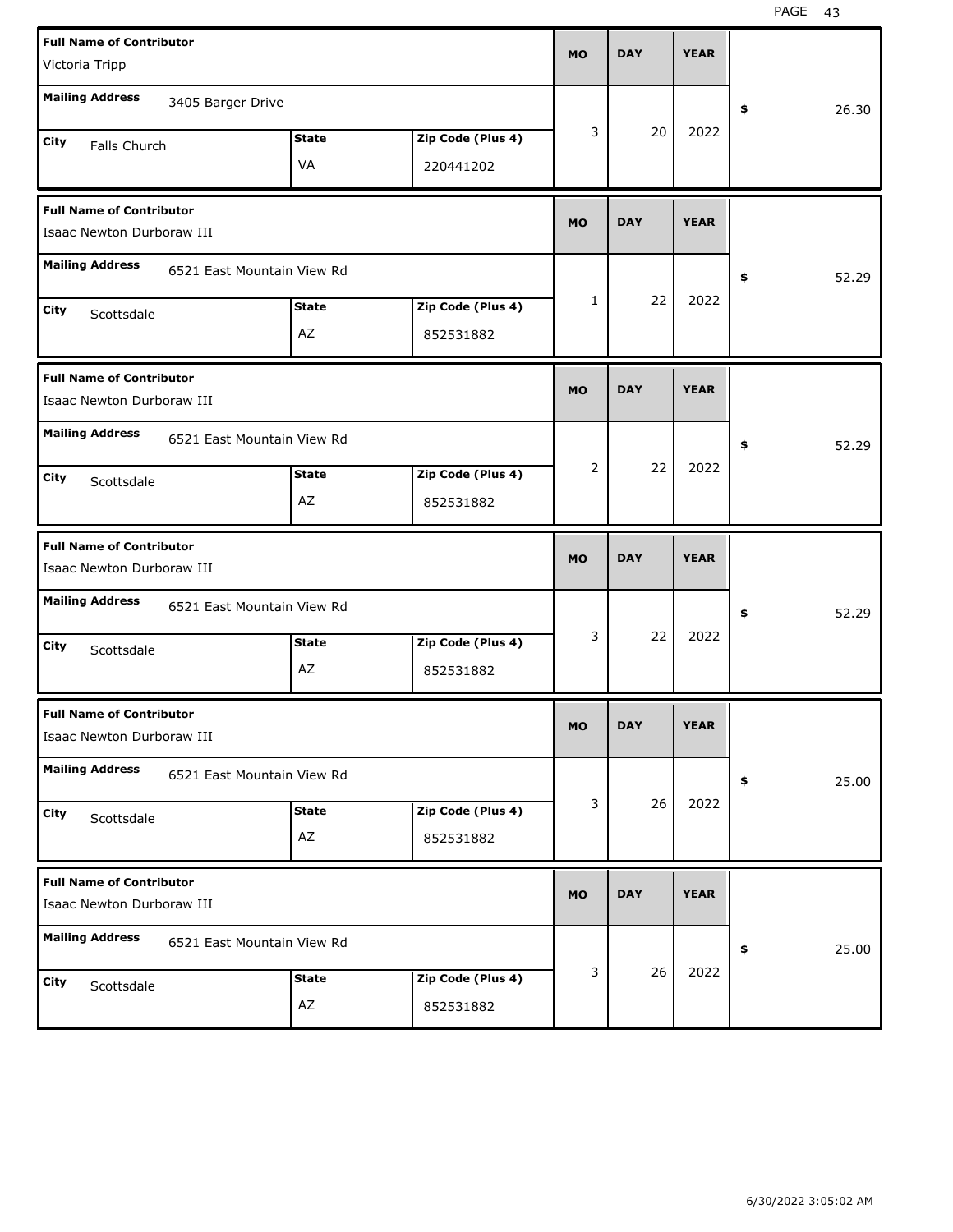| <b>Full Name of Contributor</b>                  |                        |              |                   | <b>MO</b>    | <b>DAY</b> | <b>YEAR</b> |             |
|--------------------------------------------------|------------------------|--------------|-------------------|--------------|------------|-------------|-------------|
| James Olin                                       |                        |              |                   |              |            |             |             |
| <b>Mailing Address</b>                           | 3832 Fawn Meadow Trail |              |                   |              |            |             | \$<br>5.00  |
| City<br>Denison                                  |                        | <b>State</b> | Zip Code (Plus 4) | $\mathbf{1}$ | 23         | 2022        |             |
|                                                  |                        | TX           | 750200504         |              |            |             |             |
| <b>Full Name of Contributor</b><br>James Olin    |                        |              |                   | <b>MO</b>    | <b>DAY</b> | <b>YEAR</b> |             |
| <b>Mailing Address</b>                           | 3832 Fawn Meadow Trail |              |                   |              |            |             | \$<br>52.00 |
| City<br>Denison                                  |                        | <b>State</b> | Zip Code (Plus 4) | 1            | 24         | 2022        |             |
|                                                  |                        | TX           | 750200504         |              |            |             |             |
| <b>Full Name of Contributor</b><br>James Olin    |                        |              |                   | <b>MO</b>    | <b>DAY</b> | <b>YEAR</b> |             |
| <b>Mailing Address</b>                           | 3832 Fawn Meadow Trail |              |                   |              |            |             | \$<br>5.00  |
| City<br>Denison                                  |                        | <b>State</b> | Zip Code (Plus 4) | 2            | 23         | 2022        |             |
|                                                  |                        | TX           | 750200504         |              |            |             |             |
|                                                  |                        |              |                   |              |            |             |             |
| <b>Full Name of Contributor</b><br>Ellen Whisler |                        |              |                   | <b>MO</b>    | <b>DAY</b> | <b>YEAR</b> |             |
| <b>Mailing Address</b>                           | 2830 Mitchell Dr, #7   |              |                   |              |            |             | \$<br>25.00 |
| City                                             |                        | <b>State</b> | Zip Code (Plus 4) | $\mathbf{1}$ | 24         | 2022        |             |
| Woodridge                                        |                        | IL           | 605171552         |              |            |             |             |
| <b>Full Name of Contributor</b><br>Ellen Whisler |                        |              |                   | <b>MO</b>    | <b>DAY</b> | <b>YEAR</b> |             |
| <b>Mailing Address</b>                           | 2830 Mitchell Dr, #7   |              |                   |              |            |             | \$<br>25.00 |
| City                                             |                        | <b>State</b> | Zip Code (Plus 4) | 2            | 24         | 2022        |             |
| Woodridge                                        |                        | $\rm IL$     | 605171552         |              |            |             |             |
| <b>Full Name of Contributor</b><br>Ellen Whisler |                        |              |                   | <b>MO</b>    | <b>DAY</b> | <b>YEAR</b> |             |
| <b>Mailing Address</b>                           | 2830 Mitchell Dr, #7   |              |                   |              |            |             | \$<br>25.00 |
| City<br>Woodridge                                |                        | <b>State</b> | Zip Code (Plus 4) | 3            | 24         | 2022        |             |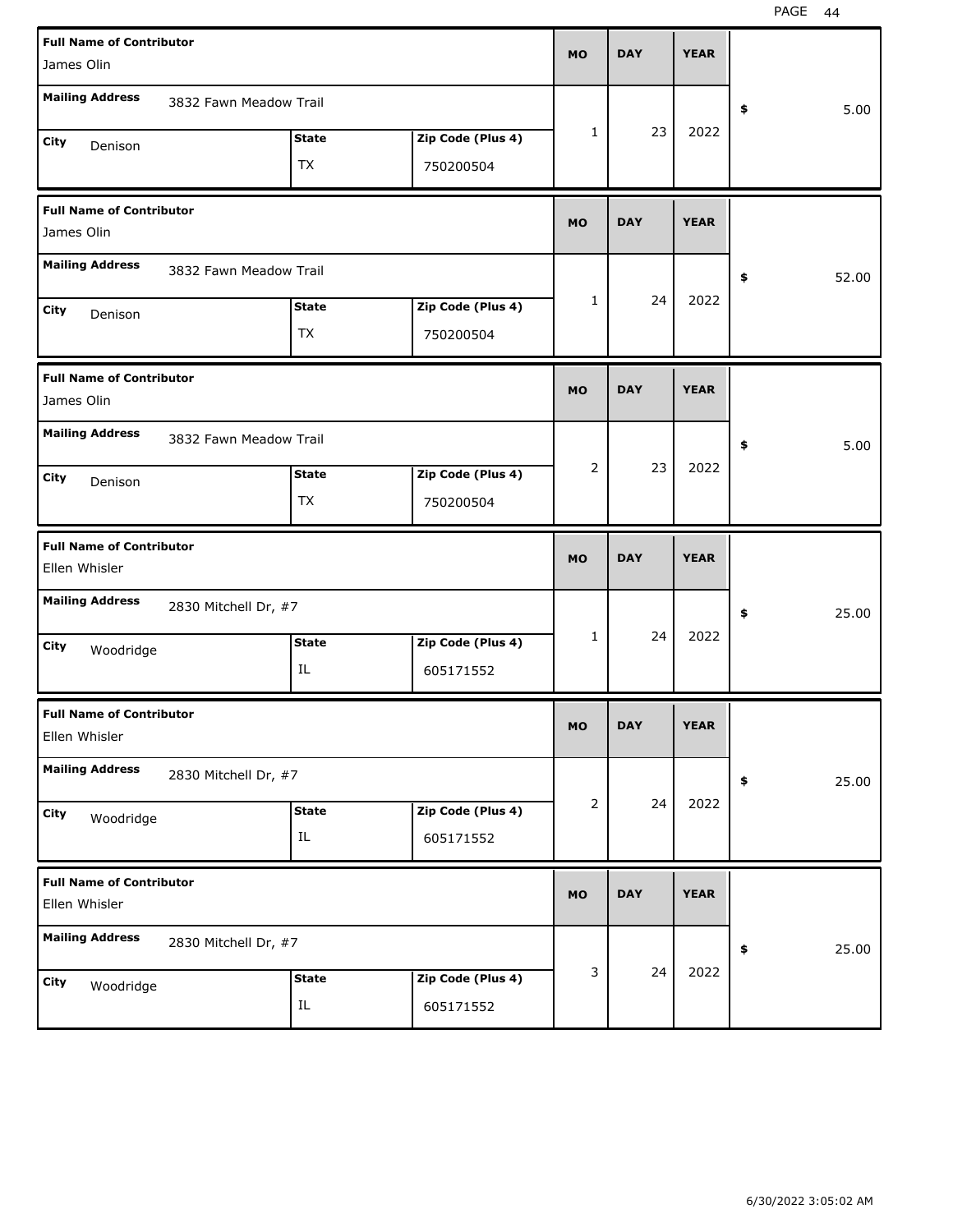| <b>Full Name of Contributor</b><br>Jacqueline Miller |                         |              |                   | <b>MO</b> | <b>DAY</b> | <b>YEAR</b> |             |
|------------------------------------------------------|-------------------------|--------------|-------------------|-----------|------------|-------------|-------------|
| <b>Mailing Address</b>                               |                         |              |                   |           |            |             |             |
|                                                      | 13207 SW Williston Rd   |              |                   |           |            |             | \$<br>50.00 |
| City<br>Micanopy                                     |                         | <b>State</b> | Zip Code (Plus 4) | 1         | 25         | 2022        |             |
|                                                      |                         | FL.          | 326675111         |           |            |             |             |
| <b>Full Name of Contributor</b><br>Jacqueline Miller |                         |              |                   | <b>MO</b> | <b>DAY</b> | <b>YEAR</b> |             |
| <b>Mailing Address</b>                               | 13207 SW Williston Rd   |              |                   |           |            |             | \$<br>50.00 |
| City<br>Micanopy                                     |                         | <b>State</b> | Zip Code (Plus 4) | 2         | 25         | 2022        |             |
|                                                      |                         | FL.          | 326675111         |           |            |             |             |
| <b>Full Name of Contributor</b><br>Jacqueline Miller |                         |              |                   | <b>MO</b> | <b>DAY</b> | <b>YEAR</b> |             |
| <b>Mailing Address</b>                               | 13207 SW Williston Rd   |              |                   |           |            |             | \$<br>50.00 |
| City<br>Micanopy                                     |                         | <b>State</b> | Zip Code (Plus 4) | 3         | 25         | 2022        |             |
|                                                      |                         | FL.          | 326675111         |           |            |             |             |
|                                                      |                         |              |                   |           |            |             |             |
| <b>Full Name of Contributor</b><br>James Linville MD |                         |              |                   | <b>MO</b> | <b>DAY</b> | <b>YEAR</b> |             |
| <b>Mailing Address</b>                               | 1188 Chessington Circle |              |                   |           |            |             | \$<br>25.00 |
| City                                                 |                         | <b>State</b> | Zip Code (Plus 4) | 1         | 27         | 2022        |             |
| Lake Mary                                            |                         | FL.          | 327461911         |           |            |             |             |
| <b>Full Name of Contributor</b><br>James Linville MD |                         |              |                   | <b>MO</b> | <b>DAY</b> | <b>YEAR</b> |             |
| <b>Mailing Address</b>                               | 1188 Chessington Circle |              |                   |           |            |             | \$<br>25.00 |
| City                                                 |                         | <b>State</b> | Zip Code (Plus 4) | 2         | 27         | 2022        |             |
| Lake Mary                                            |                         | FL.          | 327461911         |           |            |             |             |
| <b>Full Name of Contributor</b><br>James Linville MD |                         |              |                   | <b>MO</b> | <b>DAY</b> | <b>YEAR</b> |             |
| <b>Mailing Address</b>                               | 1188 Chessington Circle |              |                   |           |            |             | \$<br>25.00 |
| City<br>Lake Mary                                    |                         | <b>State</b> | Zip Code (Plus 4) | 3         | 27         | 2022        |             |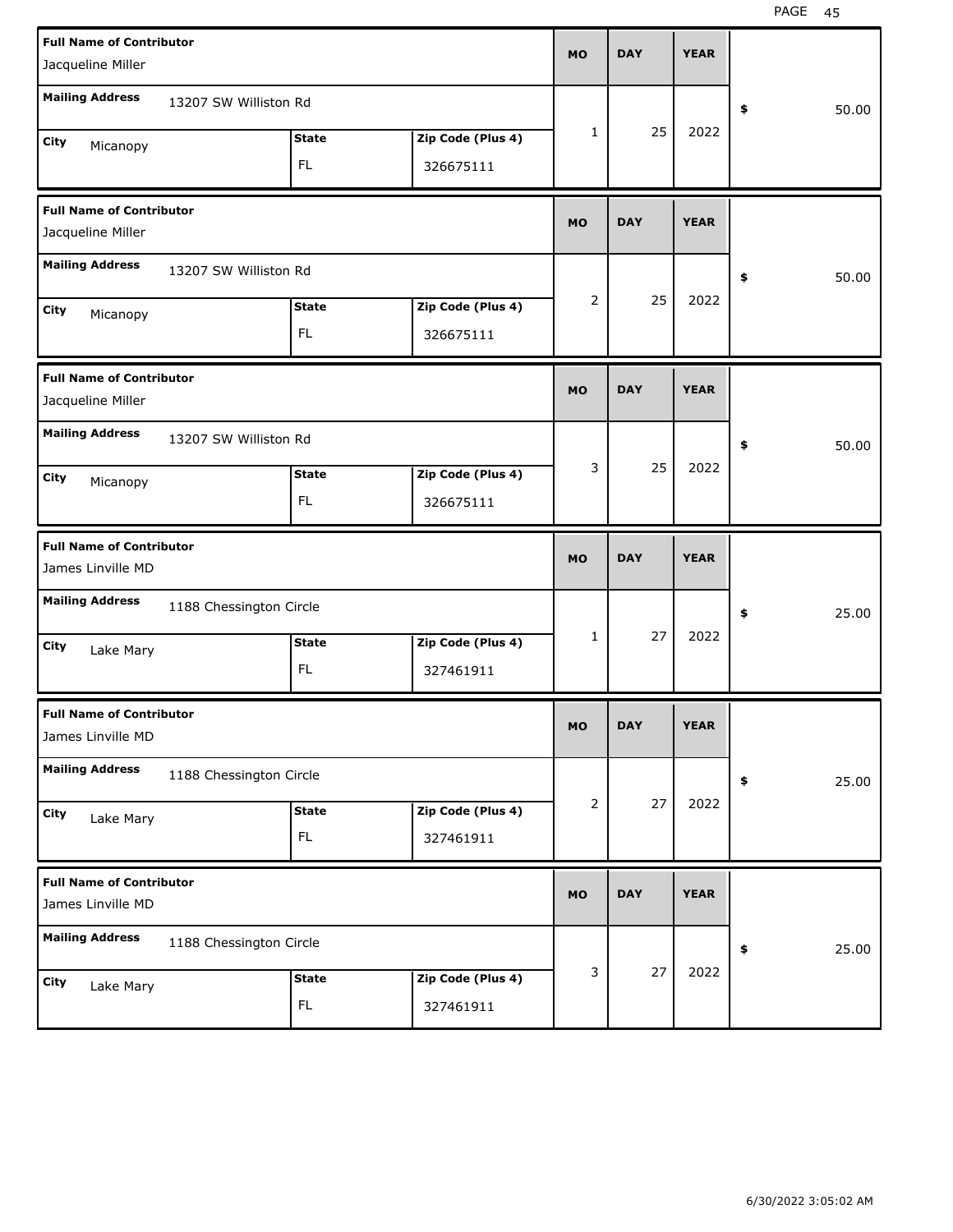| <b>Full Name of Contributor</b><br>Thomas McInerney   |                           |                                | <b>MO</b> | <b>DAY</b> | <b>YEAR</b> |             |
|-------------------------------------------------------|---------------------------|--------------------------------|-----------|------------|-------------|-------------|
| <b>Mailing Address</b><br>45 Bennington Place         |                           |                                |           |            |             | 25.00<br>\$ |
| <b>City</b><br>New Canaan                             | <b>State</b><br><b>CT</b> | Zip Code (Plus 4)<br>068403402 | 2         | 11         | 2022        |             |
| <b>Full Name of Contributor</b><br>Thomas McInerney   |                           |                                | <b>MO</b> | <b>DAY</b> | <b>YEAR</b> |             |
| <b>Mailing Address</b><br>45 Bennington Place         |                           |                                |           |            |             | 25.00<br>\$ |
| City<br>New Canaan                                    | <b>State</b><br><b>CT</b> | Zip Code (Plus 4)<br>068403402 | 2         | 11         | 2022        |             |
| <b>Full Name of Contributor</b><br>Thomas McInerney   |                           |                                | <b>MO</b> | <b>DAY</b> | <b>YEAR</b> |             |
| <b>Mailing Address</b><br>45 Bennington Place         |                           |                                |           |            |             | 25.00<br>\$ |
| City<br>New Canaan                                    | <b>State</b><br><b>CT</b> | Zip Code (Plus 4)<br>068403402 | 3         | 11         | 2022        |             |
|                                                       |                           |                                |           |            |             |             |
| <b>Full Name of Contributor</b><br>Anton Schutz       |                           |                                | <b>MO</b> | <b>DAY</b> | <b>YEAR</b> |             |
| <b>Mailing Address</b><br>26370 Diamond Place Ste 500 |                           |                                |           |            |             | 25.00<br>\$ |
| City<br>Santa Clarita                                 | <b>State</b><br>CA        | Zip Code (Plus 4)<br>913502986 | 2         | 28         | 2022        |             |
| <b>Full Name of Contributor</b><br>Anton Schutz       |                           |                                | MO        | <b>DAY</b> | <b>YEAR</b> |             |
| <b>Mailing Address</b><br>26370 Diamond Place Ste 500 |                           |                                |           |            |             | 25.00<br>\$ |
| City<br>Santa Clarita                                 | <b>State</b><br>CA        | Zip Code (Plus 4)<br>913502986 | 1         | 28         | 2022        |             |
| <b>Full Name of Contributor</b><br>Anton Schutz       |                           |                                | <b>MO</b> | <b>DAY</b> | <b>YEAR</b> |             |
| <b>Mailing Address</b><br>26370 Diamond Place Ste 500 |                           |                                | 3         | 28         | 2022        | 25.00<br>\$ |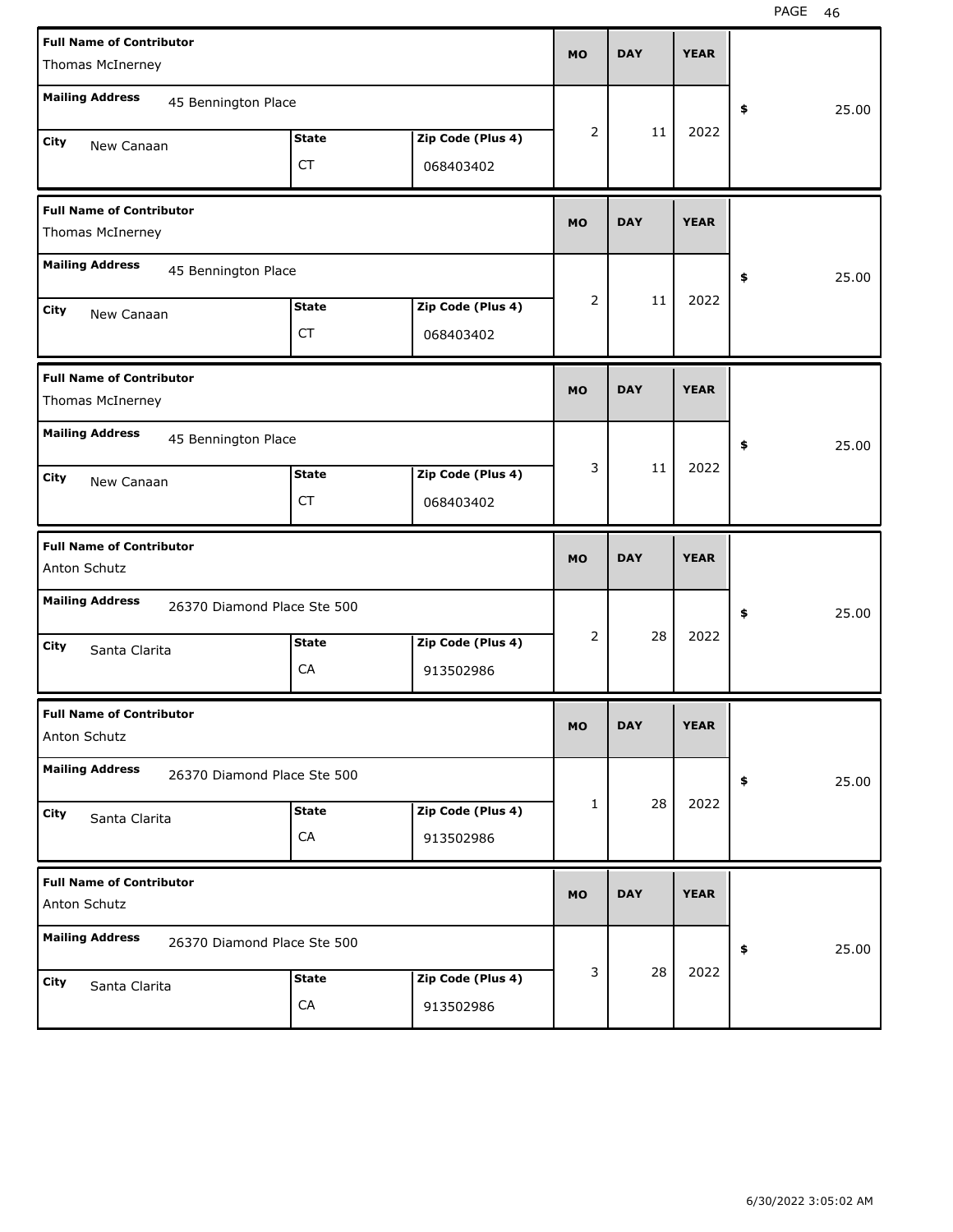| <b>Full Name of Contributor</b>                       |                    |              |                   | <b>MO</b> | <b>DAY</b> |   | <b>YEAR</b> |             |
|-------------------------------------------------------|--------------------|--------------|-------------------|-----------|------------|---|-------------|-------------|
| Anthony A. Deraco                                     |                    |              |                   |           |            |   |             |             |
| <b>Mailing Address</b>                                | 561 Springton Way  |              |                   |           |            |   |             | \$<br>52.05 |
| City<br>Lancaster                                     |                    | <b>State</b> | Zip Code (Plus 4) | 3         |            | 9 | 2022        |             |
|                                                       |                    | PA           | 176011982         |           |            |   |             |             |
| <b>Full Name of Contributor</b><br>Phyllis H. Siebert |                    |              |                   | <b>MO</b> | <b>DAY</b> |   | <b>YEAR</b> |             |
| <b>Mailing Address</b>                                | P.O. Box 202       |              |                   |           |            |   |             | \$<br>25.00 |
| City<br>Eastport                                      |                    | <b>State</b> | Zip Code (Plus 4) | 1         |            | 6 | 2022        |             |
|                                                       |                    | ME           | 046310202         |           |            |   |             |             |
| <b>Full Name of Contributor</b><br>Phyllis H. Siebert |                    |              |                   | <b>MO</b> | <b>DAY</b> |   | <b>YEAR</b> |             |
| <b>Mailing Address</b>                                | P.O. Box 202       |              |                   |           |            |   |             | \$<br>25.00 |
| City<br>Eastport                                      |                    | <b>State</b> | Zip Code (Plus 4) | 2         |            | 6 | 2022        |             |
|                                                       |                    | ME           | 046310202         |           |            |   |             |             |
|                                                       |                    |              |                   |           |            |   |             |             |
| <b>Full Name of Contributor</b><br>Phyllis H. Siebert |                    |              |                   | <b>MO</b> | <b>DAY</b> |   | <b>YEAR</b> |             |
| <b>Mailing Address</b>                                | P.O. Box 202       |              |                   |           |            |   |             | \$<br>25.00 |
| City                                                  |                    | <b>State</b> | Zip Code (Plus 4) | 3         |            | 6 | 2022        |             |
| Eastport                                              |                    | ME           | 046310202         |           |            |   |             |             |
| <b>Full Name of Contributor</b><br>Gary Phillips Sr.  |                    |              |                   | <b>MO</b> | <b>DAY</b> |   | <b>YEAR</b> |             |
| <b>Mailing Address</b>                                | 1901 Rockbridge Rd |              |                   |           |            |   |             | \$<br>25.00 |
| City                                                  |                    | <b>State</b> | Zip Code (Plus 4) | 1         |            | 9 | 2022        |             |
| Conyers                                               |                    | GA           | 300123437         |           |            |   |             |             |
| <b>Full Name of Contributor</b><br>Gary Phillips Sr.  |                    |              |                   | <b>MO</b> | <b>DAY</b> |   | <b>YEAR</b> |             |
| <b>Mailing Address</b>                                | 1901 Rockbridge Rd |              |                   |           |            |   |             | \$<br>25.00 |
| City<br>Conyers                                       |                    | <b>State</b> | Zip Code (Plus 4) | 2         |            | 9 | 2022        |             |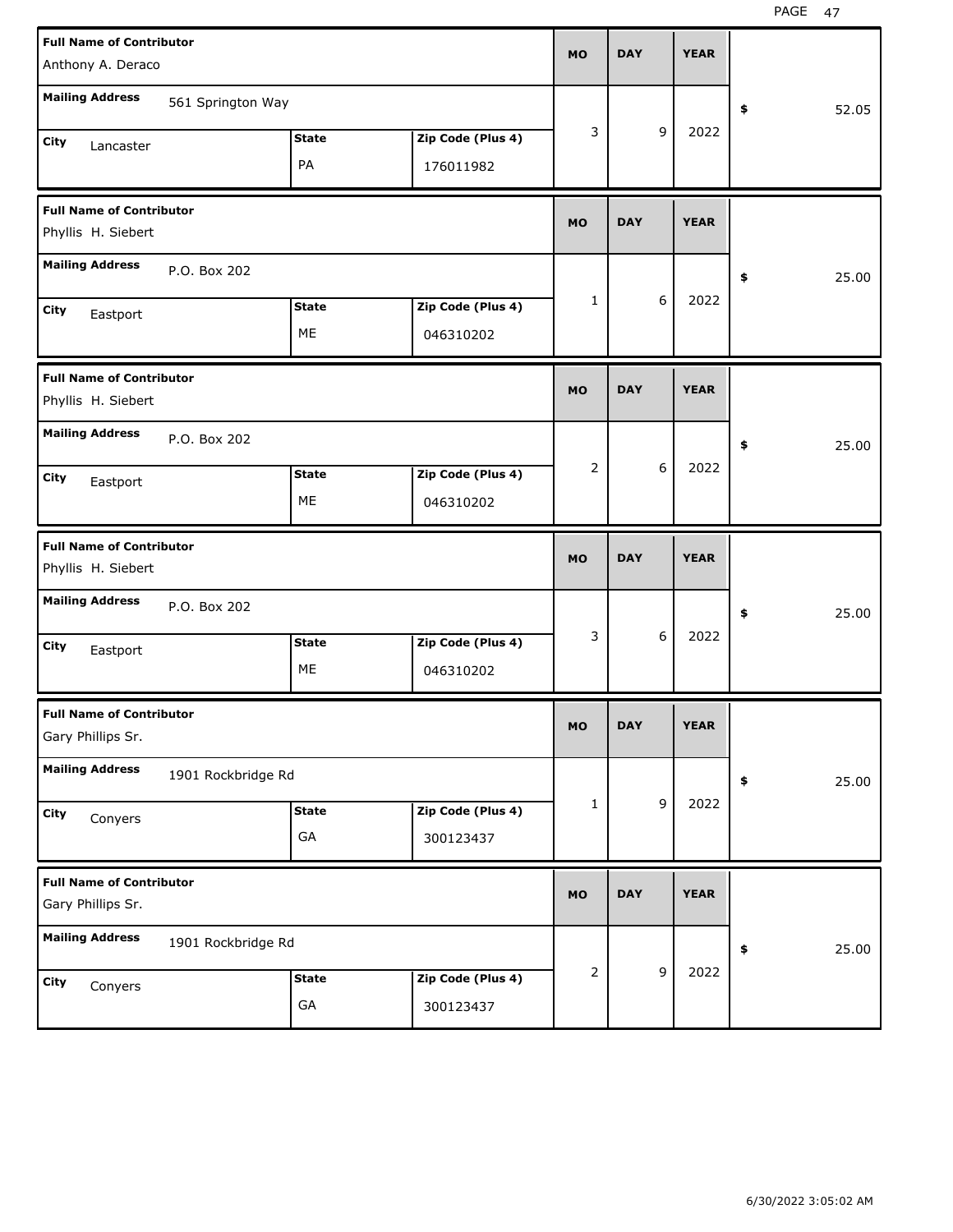| <b>Full Name of Contributor</b><br>Gary Phillips Sr. |                        |              |                   | <b>MO</b> | <b>DAY</b> |   | <b>YEAR</b> |             |       |
|------------------------------------------------------|------------------------|--------------|-------------------|-----------|------------|---|-------------|-------------|-------|
|                                                      |                        |              |                   |           |            |   |             |             |       |
| <b>Mailing Address</b>                               | 1901 Rockbridge Rd     |              |                   |           |            |   |             | \$          | 25.00 |
| City<br>Conyers                                      |                        | <b>State</b> | Zip Code (Plus 4) | 3         |            | 9 | 2022        |             |       |
|                                                      |                        | GA           | 300123437         |           |            |   |             |             |       |
| <b>Full Name of Contributor</b>                      |                        |              |                   | <b>MO</b> | <b>DAY</b> |   | <b>YEAR</b> |             |       |
| Mandan Bozorgi                                       |                        |              |                   |           |            |   |             |             |       |
| <b>Mailing Address</b>                               | 1351 East Westleigh Rd |              |                   |           |            |   |             | \$          | 25.00 |
| City<br>Lake Forest                                  |                        | <b>State</b> | Zip Code (Plus 4) | 1         |            | 9 | 2022        |             |       |
|                                                      |                        | IL           | 600453335         |           |            |   |             |             |       |
| <b>Full Name of Contributor</b>                      |                        |              |                   | <b>MO</b> | <b>DAY</b> |   | <b>YEAR</b> |             |       |
| Mandan Bozorgi                                       |                        |              |                   |           |            |   |             |             |       |
| <b>Mailing Address</b>                               | 1351 East Westleigh Rd |              |                   |           |            |   |             | \$          | 25.00 |
| City<br>Lake Forest                                  |                        | <b>State</b> | Zip Code (Plus 4) | 2         |            | 9 | 2022        |             |       |
|                                                      |                        | IL           | 600453335         |           |            |   |             |             |       |
|                                                      |                        |              |                   |           |            |   |             |             |       |
| <b>Full Name of Contributor</b>                      |                        |              |                   |           | <b>DAY</b> |   | <b>YEAR</b> |             |       |
| Mandan Bozorgi                                       |                        |              |                   | <b>MO</b> |            |   |             |             |       |
| <b>Mailing Address</b>                               | 1351 East Westleigh Rd |              |                   |           |            |   |             | \$          | 25.00 |
| City<br>Lake Forest                                  |                        | <b>State</b> | Zip Code (Plus 4) | 3         |            | 9 | 2022        |             |       |
|                                                      |                        | IL           | 600453335         |           |            |   |             |             |       |
| <b>Full Name of Contributor</b>                      |                        |              |                   |           |            |   |             |             |       |
| Allen Kornelsen                                      |                        |              |                   | МO        | <b>DAY</b> |   | <b>YEAR</b> |             |       |
| <b>Mailing Address</b>                               | 7121 Fm 38 N           |              |                   |           |            |   |             | $\clubsuit$ | 25.00 |
| City<br>Sumner                                       |                        | <b>State</b> | Zip Code (Plus 4) | 1         |            | 9 | 2022        |             |       |
|                                                      |                        | TX           | 75486             |           |            |   |             |             |       |
| <b>Full Name of Contributor</b>                      |                        |              |                   |           | <b>DAY</b> |   |             |             |       |
| Allen Kornelsen                                      |                        |              |                   | <b>MO</b> |            |   | <b>YEAR</b> |             |       |
| <b>Mailing Address</b>                               | 7121 Fm 38 N           |              |                   |           |            |   |             | $\clubsuit$ | 25.00 |
| City<br>Sumner                                       |                        | <b>State</b> | Zip Code (Plus 4) | 2         |            | 9 | 2022        |             |       |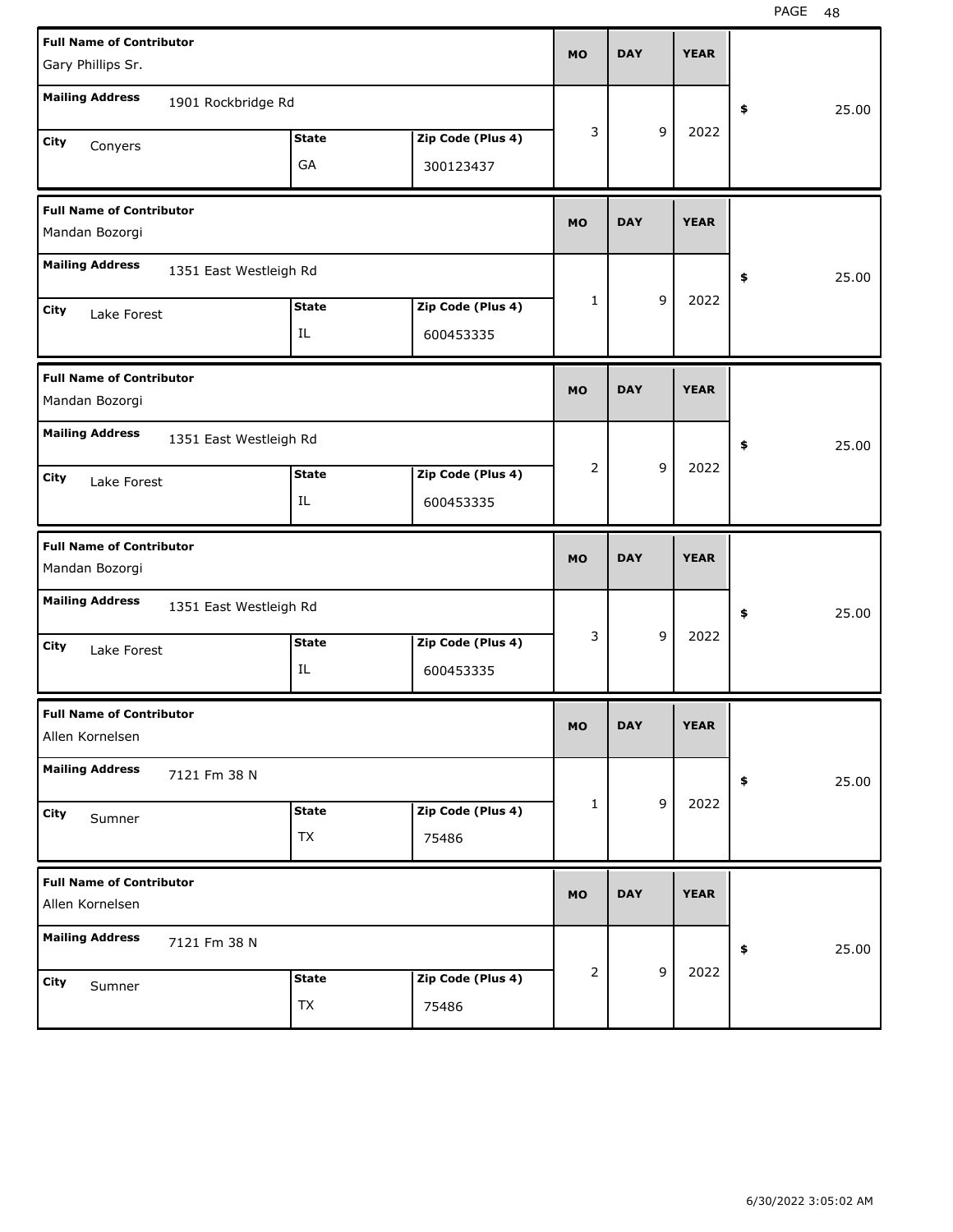| <b>Full Name of Contributor</b><br>Allen Kornelsen |                            |                           |                                | <b>MO</b>    | <b>DAY</b> | <b>YEAR</b> |              |
|----------------------------------------------------|----------------------------|---------------------------|--------------------------------|--------------|------------|-------------|--------------|
| <b>Mailing Address</b>                             | 7121 Fm 38 N               |                           |                                |              |            |             | 25.00<br>\$  |
| City<br>Sumner                                     |                            | <b>State</b><br><b>TX</b> | Zip Code (Plus 4)<br>75486     | 3            | 9          | 2022        |              |
| <b>Full Name of Contributor</b><br>Robert Stanley  |                            |                           |                                | <b>MO</b>    | <b>DAY</b> | <b>YEAR</b> |              |
| <b>Mailing Address</b>                             | 3636 Miller Hill Way       |                           |                                |              |            |             | 26.03<br>\$  |
| City<br>Birmingham                                 |                            | <b>State</b><br>AL        | Zip Code (Plus 4)<br>352433701 | $\mathbf{1}$ | 12         | 2022        |              |
| <b>Full Name of Contributor</b><br>Robert Stanley  |                            |                           |                                | <b>MO</b>    | <b>DAY</b> | <b>YEAR</b> |              |
| <b>Mailing Address</b>                             | 3636 Miller Hill Way       |                           |                                |              |            |             | 26.03<br>\$  |
| City<br>Birmingham                                 |                            | <b>State</b><br>AL        | Zip Code (Plus 4)<br>352433701 | $\mathbf{1}$ | 14         | 2022        |              |
|                                                    |                            |                           |                                |              |            |             |              |
| <b>Full Name of Contributor</b><br>Thomas Fallon   |                            |                           |                                | <b>MO</b>    | <b>DAY</b> | <b>YEAR</b> |              |
| <b>Mailing Address</b>                             | 245 North Washington Drive |                           |                                |              |            |             | 100.00<br>\$ |
| City<br>Sarasota                                   |                            | <b>State</b><br><b>FL</b> | Zip Code (Plus 4)<br>342361419 | 2            | 11         | 2022        |              |
| <b>Full Name of Contributor</b><br>Thomas Fallon   |                            |                           |                                | <b>MO</b>    | <b>DAY</b> | <b>YEAR</b> |              |
| <b>Mailing Address</b>                             | 245 North Washington Drive |                           |                                |              |            |             | 100.00<br>\$ |
| City<br>Sarasota                                   |                            | <b>State</b><br>FL.       | Zip Code (Plus 4)<br>342361419 | 2            | $11\,$     | 2022        |              |
| <b>Full Name of Contributor</b><br>Gerard Daigre   |                            |                           |                                | <b>MO</b>    | <b>DAY</b> | <b>YEAR</b> |              |
| <b>Mailing Address</b>                             | 10919 Shoreline Drive      |                           |                                |              | 29         | 2022        | 50.00<br>\$  |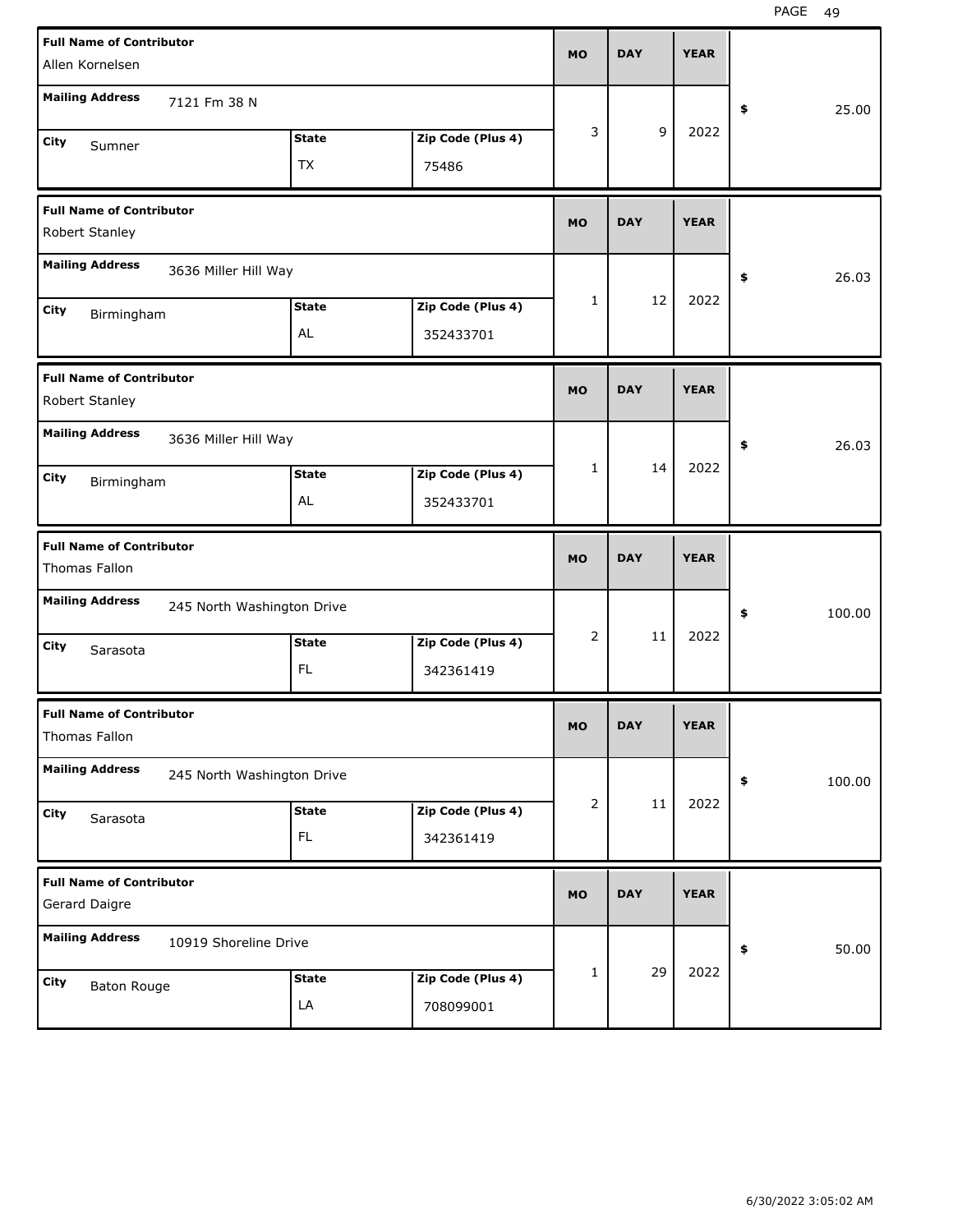| <b>Full Name of Contributor</b><br>Gerard Daigre |                    |                                | <b>MO</b> | <b>DAY</b>     | <b>YEAR</b> |             |
|--------------------------------------------------|--------------------|--------------------------------|-----------|----------------|-------------|-------------|
| <b>Mailing Address</b><br>10919 Shoreline Drive  |                    |                                |           |                |             | \$<br>50.00 |
| City<br><b>Baton Rouge</b>                       | <b>State</b><br>LA | Zip Code (Plus 4)<br>708099001 | 2         | 28             | 2022        |             |
| <b>Full Name of Contributor</b><br>Ildiko Carey  |                    |                                | <b>MO</b> | <b>DAY</b>     | <b>YEAR</b> |             |
| <b>Mailing Address</b><br>135 James Drive        |                    |                                |           |                |             | \$<br>10.00 |
| City<br>Saylorsburg                              | <b>State</b><br>PA | Zip Code (Plus 4)<br>183537773 | 1         | 7              | 2022        |             |
| <b>Full Name of Contributor</b><br>Ildiko Carey  |                    |                                | <b>MO</b> | <b>DAY</b>     | <b>YEAR</b> |             |
| <b>Mailing Address</b><br>135 James Drive        |                    |                                |           |                |             | \$<br>10.41 |
| City<br>Saylorsburg                              | <b>State</b><br>PA | Zip Code (Plus 4)<br>183537773 | 1         | 14             | 2022        |             |
|                                                  |                    |                                |           |                |             |             |
| <b>Full Name of Contributor</b><br>Ildiko Carey  |                    |                                | <b>MO</b> | <b>DAY</b>     | <b>YEAR</b> |             |
| <b>Mailing Address</b><br>135 James Drive        |                    |                                |           |                |             | \$<br>10.00 |
| City<br>Saylorsburg                              | <b>State</b><br>PA | Zip Code (Plus 4)<br>183537773 | 2         | $\mathbf{1}$   | 2022        |             |
| <b>Full Name of Contributor</b><br>Ildiko Carey  |                    |                                | <b>MO</b> | <b>DAY</b>     | <b>YEAR</b> |             |
| <b>Mailing Address</b><br>135 James Drive        |                    |                                |           |                |             | 10.41<br>\$ |
| City<br>Saylorsburg                              | <b>State</b><br>PA | Zip Code (Plus 4)<br>183537773 | 2         | 10             | 2022        |             |
| <b>Full Name of Contributor</b><br>Ildiko Carey  |                    |                                | <b>MO</b> | <b>DAY</b>     | <b>YEAR</b> |             |
| <b>Mailing Address</b><br>135 James Drive        |                    |                                |           | $\overline{7}$ | 2022        | 3.00<br>\$  |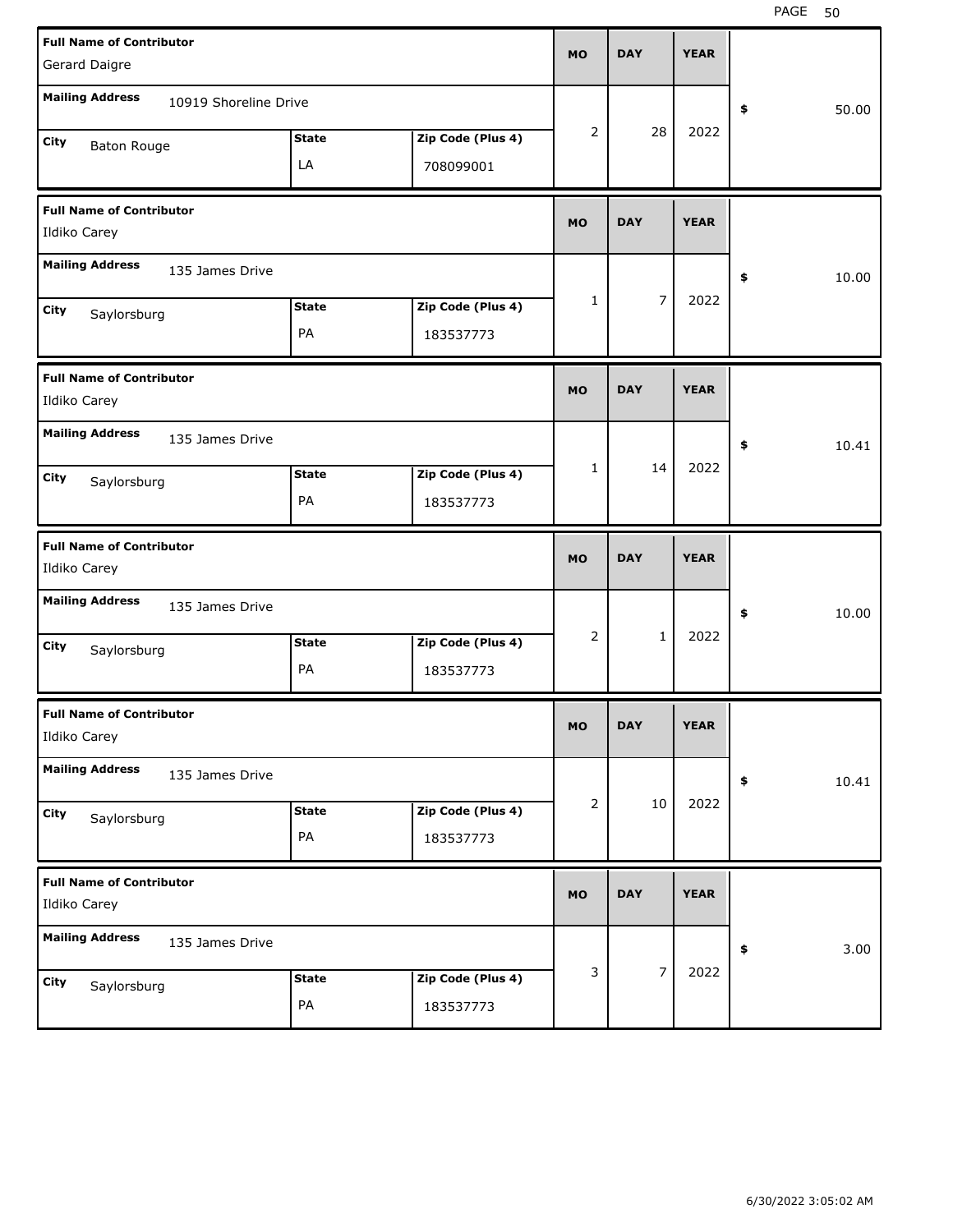| <b>Full Name of Contributor</b><br>Ildiko Carey |                    |                                | <b>MO</b> | <b>DAY</b> | <b>YEAR</b> |             |  |
|-------------------------------------------------|--------------------|--------------------------------|-----------|------------|-------------|-------------|--|
| <b>Mailing Address</b><br>135 James Drive       |                    |                                |           |            |             | 10.00<br>\$ |  |
| City<br>Saylorsburg                             | <b>State</b><br>PA | Zip Code (Plus 4)<br>183537773 | 3         | 10         | 2022        |             |  |
| <b>Full Name of Contributor</b><br>Ildiko Carey |                    |                                | <b>MO</b> | <b>DAY</b> | <b>YEAR</b> |             |  |
| <b>Mailing Address</b><br>135 James Drive       |                    |                                |           |            |             | 10.00<br>\$ |  |
| City<br>Saylorsburg                             | <b>State</b><br>PA | Zip Code (Plus 4)<br>183537773 | 3         | 14         | 2022        |             |  |
| <b>Full Name of Contributor</b><br>Ildiko Carey |                    |                                | <b>MO</b> | <b>DAY</b> | <b>YEAR</b> |             |  |
| <b>Mailing Address</b><br>135 James Drive       |                    |                                |           |            |             | 10.41<br>\$ |  |
| City<br>Saylorsburg                             | <b>State</b><br>PA | Zip Code (Plus 4)<br>183537773 | 3         | 15         | 2022        |             |  |
|                                                 |                    |                                |           |            |             |             |  |
| <b>Full Name of Contributor</b><br>Ildiko Carey |                    |                                | <b>MO</b> | <b>DAY</b> | <b>YEAR</b> |             |  |
| <b>Mailing Address</b><br>135 James Drive       |                    |                                |           |            |             | 10.41<br>\$ |  |
| City<br>Saylorsburg                             | <b>State</b><br>PA | Zip Code (Plus 4)<br>183537773 | 3         | 17         | 2022        |             |  |
| <b>Full Name of Contributor</b><br>Ildiko Carey |                    |                                | <b>MO</b> | <b>DAY</b> | <b>YEAR</b> |             |  |
| <b>Mailing Address</b><br>135 James Drive       |                    |                                |           |            |             | 10.00<br>\$ |  |
| City<br>Saylorsburg                             | <b>State</b><br>PA | Zip Code (Plus 4)<br>183537773 | 2         | 24         | 2022        |             |  |
| <b>Full Name of Contributor</b><br>Ildiko Carey |                    |                                | <b>MO</b> | <b>DAY</b> | <b>YEAR</b> |             |  |
| <b>Mailing Address</b><br>135 James Drive       |                    |                                | 3         |            | 2022        | 10.00<br>\$ |  |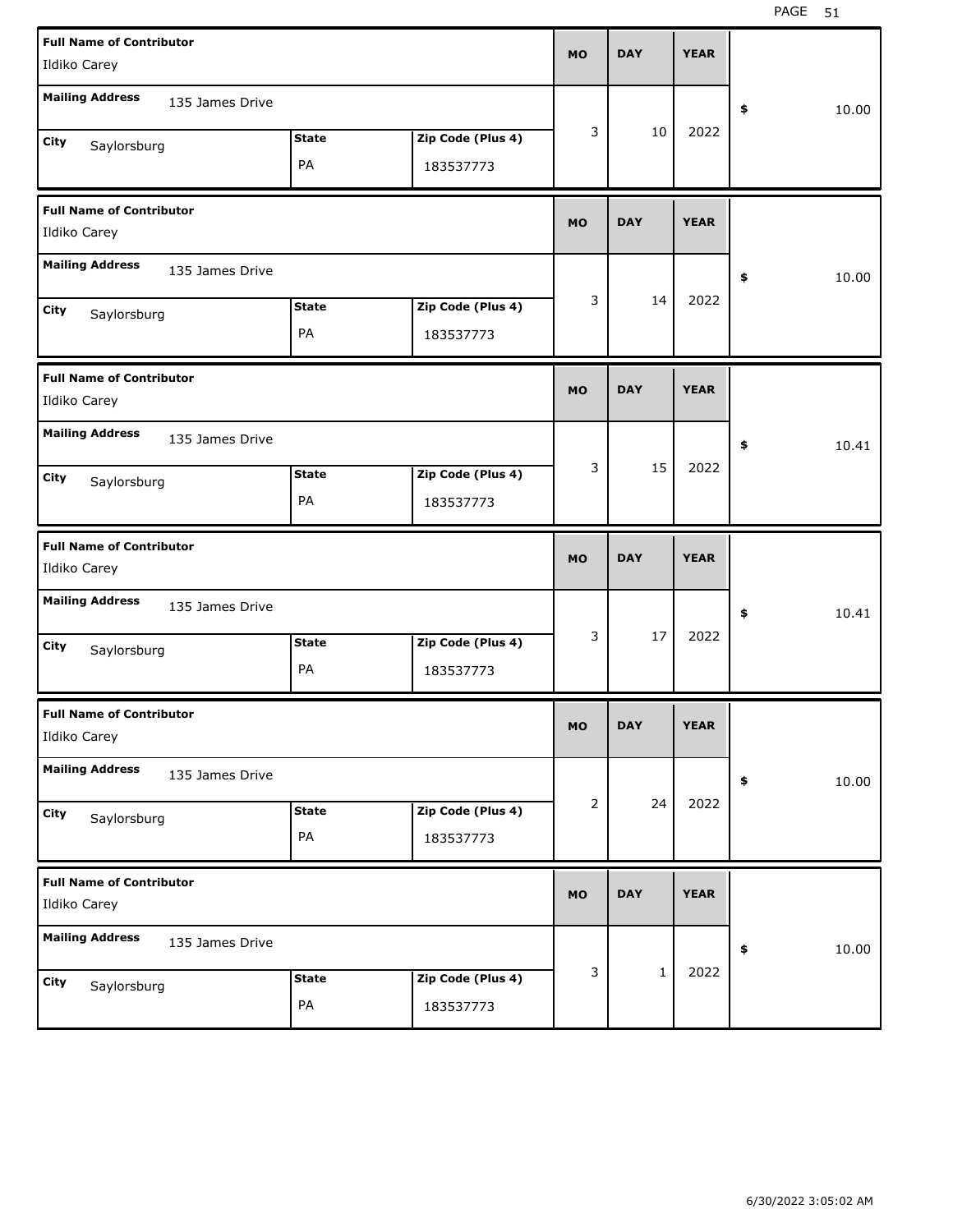| <b>Full Name of Contributor</b><br>Ildiko Carey |                    |                                | <b>MO</b>      | <b>DAY</b>     | <b>YEAR</b> |             |
|-------------------------------------------------|--------------------|--------------------------------|----------------|----------------|-------------|-------------|
| <b>Mailing Address</b>                          | 135 James Drive    |                                |                |                |             | 10.00<br>\$ |
| City<br>Saylorsburg                             | <b>State</b><br>PA | Zip Code (Plus 4)<br>183537773 | 3              | $\overline{2}$ | 2022        |             |
| <b>Full Name of Contributor</b><br>Ildiko Carey |                    |                                | <b>MO</b>      | <b>DAY</b>     | <b>YEAR</b> |             |
| <b>Mailing Address</b>                          | 135 James Drive    |                                |                |                |             | 10.41<br>\$ |
| City<br>Saylorsburg                             | <b>State</b><br>PA | Zip Code (Plus 4)<br>183537773 | $\overline{2}$ | 14             | 2022        |             |
| <b>Full Name of Contributor</b><br>Ildiko Carey |                    |                                | <b>MO</b>      | <b>DAY</b>     | <b>YEAR</b> |             |
| <b>Mailing Address</b>                          | 135 James Drive    |                                |                |                |             | 5.21<br>\$  |
| City<br>Saylorsburg                             | <b>State</b><br>PA | Zip Code (Plus 4)<br>183537773 | 3              | 27             | 2022        |             |
|                                                 |                    |                                |                |                |             |             |
| <b>Full Name of Contributor</b><br>Ildiko Carey |                    |                                | <b>MO</b>      | <b>DAY</b>     | <b>YEAR</b> |             |
| <b>Mailing Address</b>                          | 135 James Drive    |                                |                |                |             | 5.00<br>\$  |
| City<br>Saylorsburg                             | <b>State</b><br>PA | Zip Code (Plus 4)<br>183537773 | 3              | 28             | 2022        |             |
| <b>Full Name of Contributor</b><br>Ildiko Carey |                    |                                | MO             | <b>DAY</b>     | <b>YEAR</b> |             |
| <b>Mailing Address</b>                          | 135 James Drive    |                                |                |                |             | 10.41<br>\$ |
| City<br>Saylorsburg                             | <b>State</b><br>PA | Zip Code (Plus 4)<br>183537773 | 3              | 10             | 2022        |             |
| <b>Full Name of Contributor</b><br>Ildiko Carey |                    |                                | <b>MO</b>      | <b>DAY</b>     | <b>YEAR</b> |             |
| <b>Mailing Address</b>                          | 135 James Drive    |                                |                | 12             | 2022        | 5.00<br>\$  |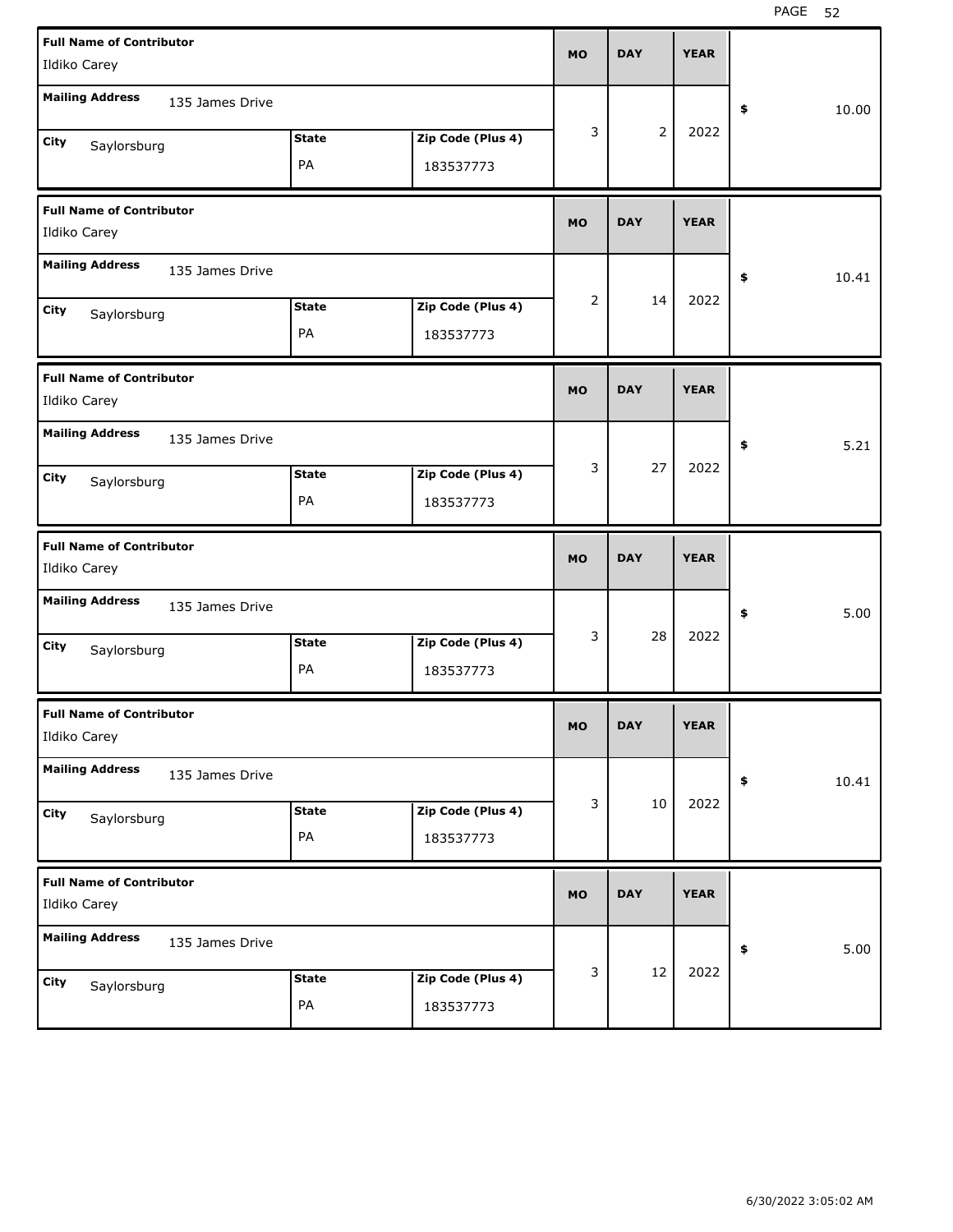| <b>Full Name of Contributor</b>                   |                      |                            |                   | <b>MO</b> | <b>DAY</b> | <b>YEAR</b> |              |
|---------------------------------------------------|----------------------|----------------------------|-------------------|-----------|------------|-------------|--------------|
| Ildiko Carey                                      |                      |                            |                   |           |            |             |              |
| <b>Mailing Address</b>                            | 135 James Drive      |                            |                   |           |            |             | \$<br>8.33   |
| City<br>Saylorsburg                               |                      | <b>State</b>               | Zip Code (Plus 4) | 3         | 14         | 2022        |              |
|                                                   |                      | PA                         | 183537773         |           |            |             |              |
| <b>Full Name of Contributor</b><br>Dennis Asensio |                      |                            |                   | <b>MO</b> | <b>DAY</b> | <b>YEAR</b> |              |
| <b>Mailing Address</b>                            | 6356 Hastings Lane   |                            |                   |           |            |             | \$<br>25.00  |
| City<br>Chicago                                   |                      | <b>State</b>               | Zip Code (Plus 4) | 2         | 11         | 2022        |              |
|                                                   |                      | IL                         | 605323219         |           |            |             |              |
| <b>Full Name of Contributor</b><br>Dennis Asensio |                      |                            |                   | <b>MO</b> | <b>DAY</b> | <b>YEAR</b> |              |
| <b>Mailing Address</b>                            | 6356 Hastings Lane   |                            |                   |           |            |             | \$<br>36.44  |
| City<br>Chicago                                   |                      | <b>State</b>               | Zip Code (Plus 4) | 2         | 12         | 2022        |              |
|                                                   |                      | IL                         | 605323219         |           |            |             |              |
|                                                   |                      |                            |                   |           |            |             |              |
| <b>Full Name of Contributor</b><br>Dennis Asensio |                      |                            |                   | <b>MO</b> | <b>DAY</b> | <b>YEAR</b> |              |
| <b>Mailing Address</b>                            | 6356 Hastings Lane   |                            |                   |           |            |             | \$<br>35.00  |
| City                                              |                      | <b>State</b>               | Zip Code (Plus 4) | 3         | 12         | 2022        |              |
| Chicago                                           |                      | IL                         | 605323219         |           |            |             |              |
| <b>Full Name of Contributor</b><br>Dennis Asensio |                      |                            |                   | <b>MO</b> | <b>DAY</b> | <b>YEAR</b> |              |
| <b>Mailing Address</b>                            | 6356 Hastings Lane   |                            |                   |           |            |             | \$<br>36.44  |
| City                                              |                      | <b>State</b>               | Zip Code (Plus 4) | 3         | 24         | 2022        |              |
| Chicago                                           |                      | $\mathop{\rm IL}\nolimits$ | 605323219         |           |            |             |              |
| <b>Full Name of Contributor</b><br>Robert Allmond |                      |                            |                   | <b>MO</b> | <b>DAY</b> | <b>YEAR</b> |              |
| <b>Mailing Address</b>                            | 230 Springfield Road |                            |                   |           |            |             | \$<br>104.10 |
| City<br>Clifton Heights                           |                      | <b>State</b>               | Zip Code (Plus 4) | 1         | 5          | 2022        |              |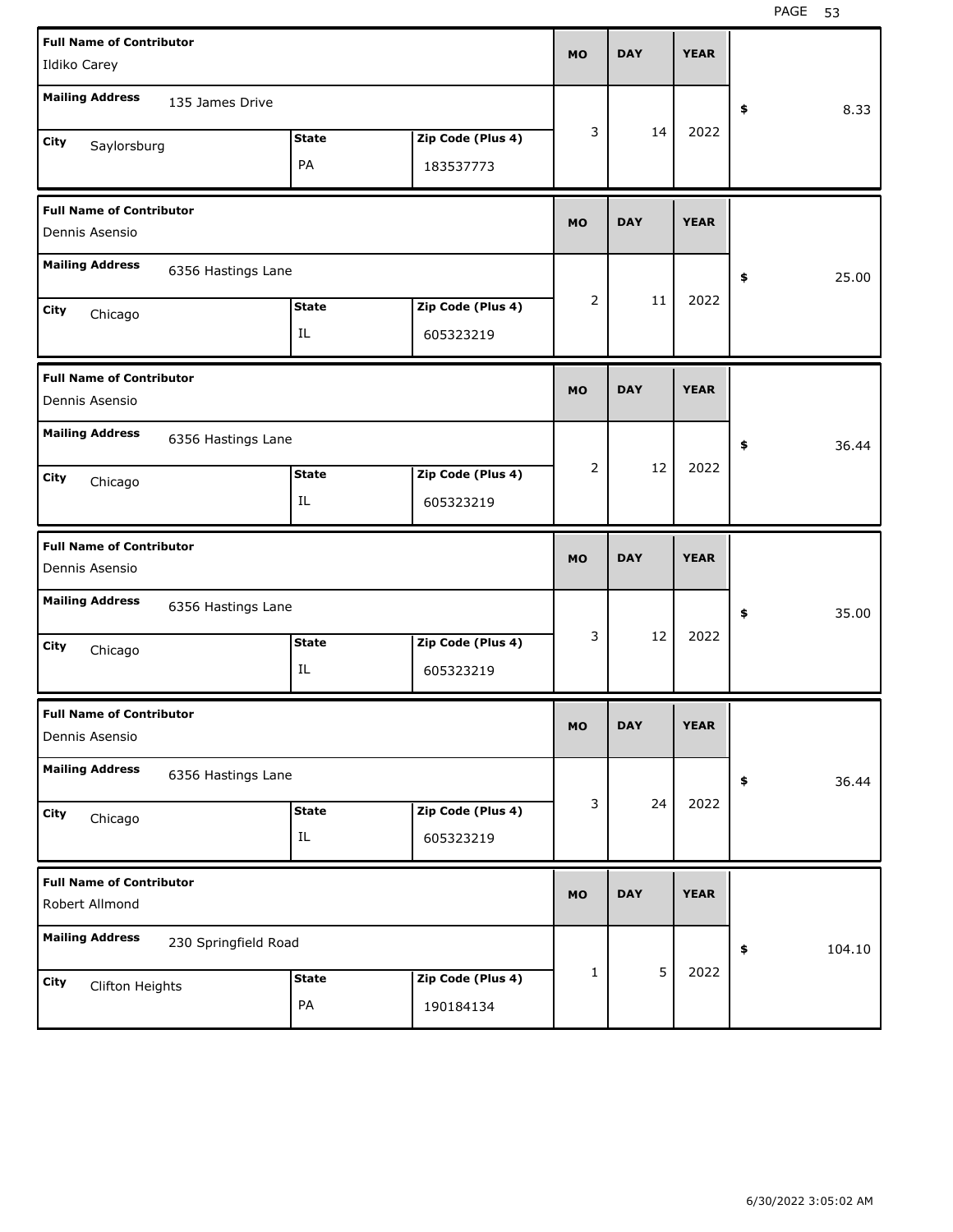| <b>Full Name of Contributor</b><br>Erik Buchta       |                          |                           |                                | <b>MO</b> | <b>DAY</b> | <b>YEAR</b> |              |
|------------------------------------------------------|--------------------------|---------------------------|--------------------------------|-----------|------------|-------------|--------------|
| <b>Mailing Address</b>                               | 502 Newhalem St. Unit H6 |                           |                                |           |            |             | \$<br>100.00 |
| City<br>Rockport                                     |                          | <b>State</b><br><b>WA</b> | Zip Code (Plus 4)<br>982839727 | 1         | 10         | 2022        |              |
| <b>Full Name of Contributor</b><br>Dan Hill          |                          |                           |                                | <b>MO</b> | <b>DAY</b> | <b>YEAR</b> |              |
| <b>Mailing Address</b>                               | 7000 Merrill Ave Box 63  |                           |                                |           |            |             | \$<br>100.00 |
| City<br>Chino                                        |                          | <b>State</b><br>CA        | Zip Code (Plus 4)<br>917109097 | 1         | 10         | 2022        |              |
| <b>Full Name of Contributor</b><br>Mary Jane Hakeman |                          |                           |                                | <b>MO</b> | <b>DAY</b> | <b>YEAR</b> |              |
| <b>Mailing Address</b>                               | 8646 Poppy Hills         |                           |                                |           |            |             | 2.00<br>\$   |
| City<br>Boerne                                       |                          | <b>State</b><br><b>TX</b> | Zip Code (Plus 4)<br>780154887 | 1         | 12         | 2022        |              |
|                                                      |                          |                           |                                |           |            |             |              |
| <b>Full Name of Contributor</b><br>Mary Jane Hakeman |                          |                           |                                | <b>MO</b> | <b>DAY</b> | <b>YEAR</b> |              |
| <b>Mailing Address</b>                               | 8646 Poppy Hills         |                           |                                |           |            |             | \$<br>100.00 |
| City<br>Boerne                                       |                          | <b>State</b><br>ТX        | Zip Code (Plus 4)<br>780154887 | 1         | 12         | 2022        |              |
| <b>Full Name of Contributor</b><br>Lou Radney        |                          |                           |                                | <b>MO</b> | <b>DAY</b> | <b>YEAR</b> |              |
| <b>Mailing Address</b>                               | 1335 Falling Leaf Lane   |                           |                                |           |            |             | \$<br>100.00 |
| City<br>Seabrook                                     |                          | <b>State</b><br>TX        | Zip Code (Plus 4)<br>775864505 | 1         | 12         | 2022        |              |
| <b>Full Name of Contributor</b><br>Susan Daugherty   |                          |                           |                                | <b>MO</b> | <b>DAY</b> | <b>YEAR</b> |              |
| <b>Mailing Address</b>                               | 380 Back River Rd        |                           |                                |           |            |             | 26.03<br>\$  |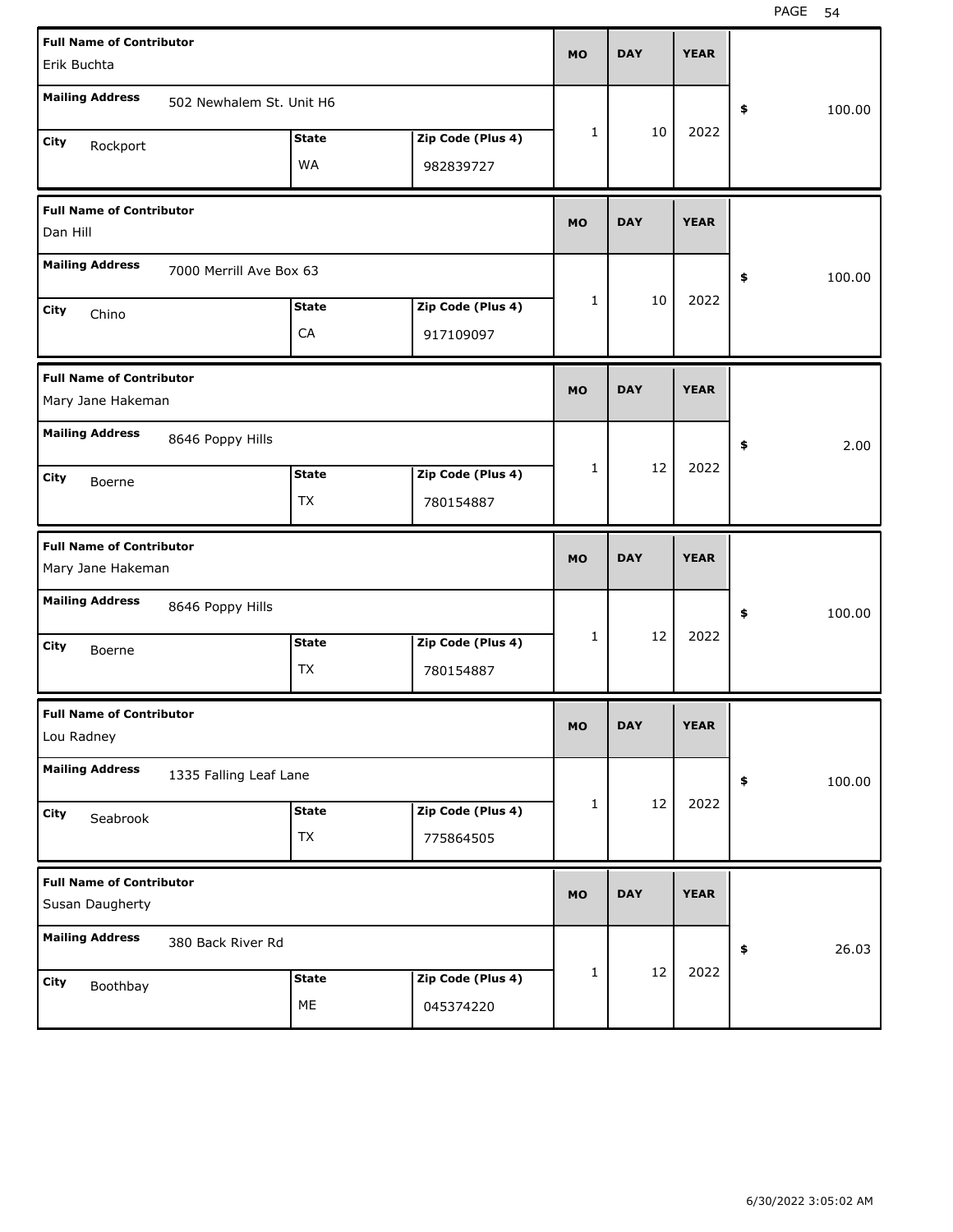| <b>Full Name of Contributor</b>                     |                      |              |                                |           |            |             |              |
|-----------------------------------------------------|----------------------|--------------|--------------------------------|-----------|------------|-------------|--------------|
| Susan Daugherty                                     |                      |              |                                | <b>MO</b> | <b>DAY</b> | <b>YEAR</b> |              |
| <b>Mailing Address</b>                              |                      |              |                                |           |            |             |              |
|                                                     | 380 Back River Rd    |              |                                |           |            |             | \$<br>26.03  |
| City<br>Boothbay                                    |                      | <b>State</b> | Zip Code (Plus 4)              | 2         | 12         | 2022        |              |
|                                                     |                      | ME           | 045374220                      |           |            |             |              |
|                                                     |                      |              |                                |           |            |             |              |
| <b>Full Name of Contributor</b>                     |                      |              |                                | <b>MO</b> | <b>DAY</b> | <b>YEAR</b> |              |
| Susan Daugherty                                     |                      |              |                                |           |            |             |              |
| <b>Mailing Address</b>                              | 380 Back River Rd    |              |                                |           |            |             |              |
|                                                     |                      |              |                                |           |            |             | \$<br>26.03  |
| City<br>Boothbay                                    |                      | <b>State</b> | Zip Code (Plus 4)              | 3         | 12         | 2022        |              |
|                                                     |                      | ME           | 045374220                      |           |            |             |              |
|                                                     |                      |              |                                |           |            |             |              |
| <b>Full Name of Contributor</b><br>Sherry Underwood |                      |              |                                | <b>MO</b> | <b>DAY</b> | <b>YEAR</b> |              |
|                                                     |                      |              |                                |           |            |             |              |
| <b>Mailing Address</b>                              | 500 Glasgow Drive    |              |                                |           |            |             | \$<br>2.00   |
| City                                                |                      | <b>State</b> | Zip Code (Plus 4)              | 1         | 13         | 2022        |              |
| Tullahoma                                           |                      | TN           |                                |           |            |             |              |
|                                                     |                      |              | 373882120                      |           |            |             |              |
|                                                     |                      |              |                                |           |            |             |              |
| <b>Full Name of Contributor</b>                     |                      |              |                                |           |            |             |              |
| Sherry Underwood                                    |                      |              |                                | <b>MO</b> | <b>DAY</b> | <b>YEAR</b> |              |
|                                                     |                      |              |                                |           |            |             |              |
| <b>Mailing Address</b>                              | 500 Glasgow Drive    |              |                                |           |            |             | \$<br>50.00  |
| City                                                |                      | <b>State</b> | Zip Code (Plus 4)              | 1         | 13         | 2022        |              |
| Tullahoma                                           |                      | TN           | 373882120                      |           |            |             |              |
|                                                     |                      |              |                                |           |            |             |              |
| <b>Full Name of Contributor</b>                     |                      |              |                                | <b>MO</b> | <b>DAY</b> | <b>YEAR</b> |              |
| John Connor                                         |                      |              |                                |           |            |             |              |
| <b>Mailing Address</b>                              | 1044 Brassington Dr. |              |                                |           |            |             |              |
|                                                     |                      |              |                                |           |            |             | \$<br>100.00 |
| City<br>Collegeville                                |                      | <b>State</b> | Zip Code (Plus 4)              | 1         | 14         | 2022        |              |
|                                                     |                      | PA           | 194264004                      |           |            |             |              |
|                                                     |                      |              |                                |           |            |             |              |
| <b>Full Name of Contributor</b><br>John Goddard     |                      |              |                                | <b>MO</b> | <b>DAY</b> | <b>YEAR</b> |              |
|                                                     |                      |              |                                |           |            |             |              |
| <b>Mailing Address</b>                              | 111 Grays Run        |              |                                |           |            |             | \$<br>104.10 |
|                                                     |                      | <b>State</b> |                                | 1         | 14         | 2022        |              |
| City<br>Douglassville                               |                      | PA           | Zip Code (Plus 4)<br>195188759 |           |            |             |              |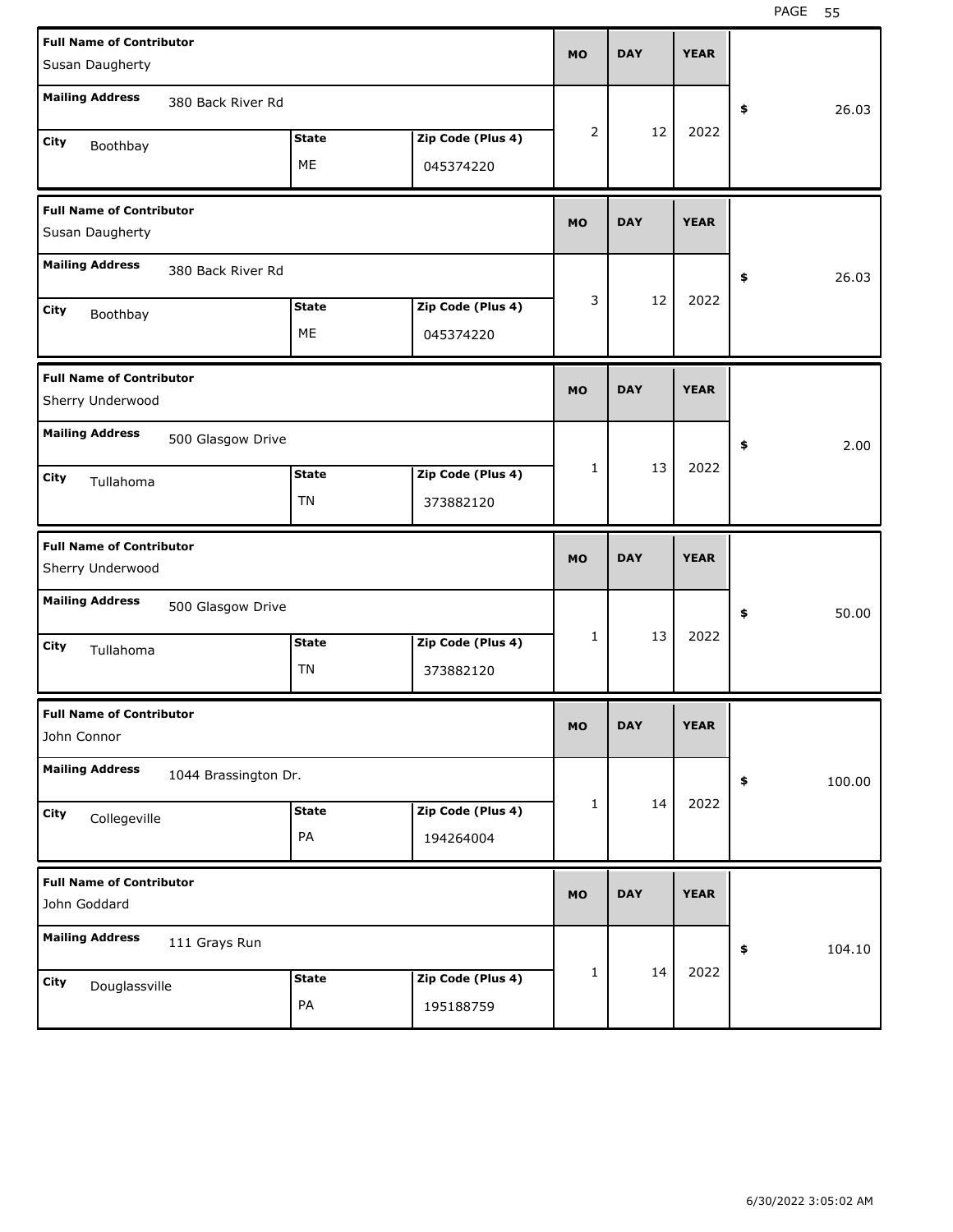| <b>Full Name of Contributor</b><br>John N. Rudolph, Jr. |                         |              |                   | <b>MO</b> | <b>DAY</b> | <b>YEAR</b> |            |        |
|---------------------------------------------------------|-------------------------|--------------|-------------------|-----------|------------|-------------|------------|--------|
|                                                         |                         |              |                   |           |            |             |            |        |
| <b>Mailing Address</b>                                  | 8529 Wissahickon Avenue |              |                   |           |            |             | \$         | 104.10 |
| City<br>Philadelphia                                    |                         | <b>State</b> | Zip Code (Plus 4) | 1         | 18         | 2022        |            |        |
|                                                         |                         | PA           | 191281236         |           |            |             |            |        |
| <b>Full Name of Contributor</b><br>Timothy Shea         |                         |              |                   | <b>MO</b> | <b>DAY</b> | <b>YEAR</b> |            |        |
| <b>Mailing Address</b>                                  | 55A Shetland Dr. #A     |              |                   |           |            |             | \$         | 100.00 |
| City<br>Hummelstown                                     |                         | <b>State</b> | Zip Code (Plus 4) | 1         | 20         | 2022        |            |        |
|                                                         |                         | PA           | 170369238         |           |            |             |            |        |
| <b>Full Name of Contributor</b><br>Linda R. Houseknecht |                         |              |                   | <b>MO</b> | <b>DAY</b> | <b>YEAR</b> |            |        |
| <b>Mailing Address</b>                                  | 2717 Clarkstown Rd      |              |                   |           |            |             | \$         | 75.00  |
| City<br>Muncy                                           |                         | <b>State</b> | Zip Code (Plus 4) | 1         | 20         | 2022        |            |        |
|                                                         |                         | PA           | 177567644         |           |            |             |            |        |
|                                                         |                         |              |                   |           |            |             |            |        |
| <b>Full Name of Contributor</b><br>John H. Herslow      |                         |              |                   | <b>MO</b> | <b>DAY</b> | <b>YEAR</b> |            |        |
| <b>Mailing Address</b>                                  | P.O. Box 677            |              |                   |           |            |             | \$         | 100.00 |
| City                                                    |                         | <b>State</b> | Zip Code (Plus 4) | 1         | 20         | 2022        |            |        |
| Springtown                                              |                         | PA           | 180810677         |           |            |             |            |        |
| <b>Full Name of Contributor</b><br>Rene Pidoux          |                         |              |                   | МO        | <b>DAY</b> | <b>YEAR</b> |            |        |
| <b>Mailing Address</b>                                  | 226 Edwards Pl          |              |                   |           |            |             | $\pmb{\$}$ | 25.00  |
| City                                                    |                         | <b>State</b> | Zip Code (Plus 4) | 1         | 20         | 2022        |            |        |
| Glendale                                                |                         | CA           | 912064705         |           |            |             |            |        |
| <b>Full Name of Contributor</b><br>Rene Pidoux          |                         |              |                   | <b>MO</b> | <b>DAY</b> | <b>YEAR</b> |            |        |
| <b>Mailing Address</b>                                  | 226 Edwards Pl          |              |                   |           |            |             | \$         | 25.00  |
| City<br>Glendale                                        |                         | <b>State</b> | Zip Code (Plus 4) | 1         | 21         | 2022        |            |        |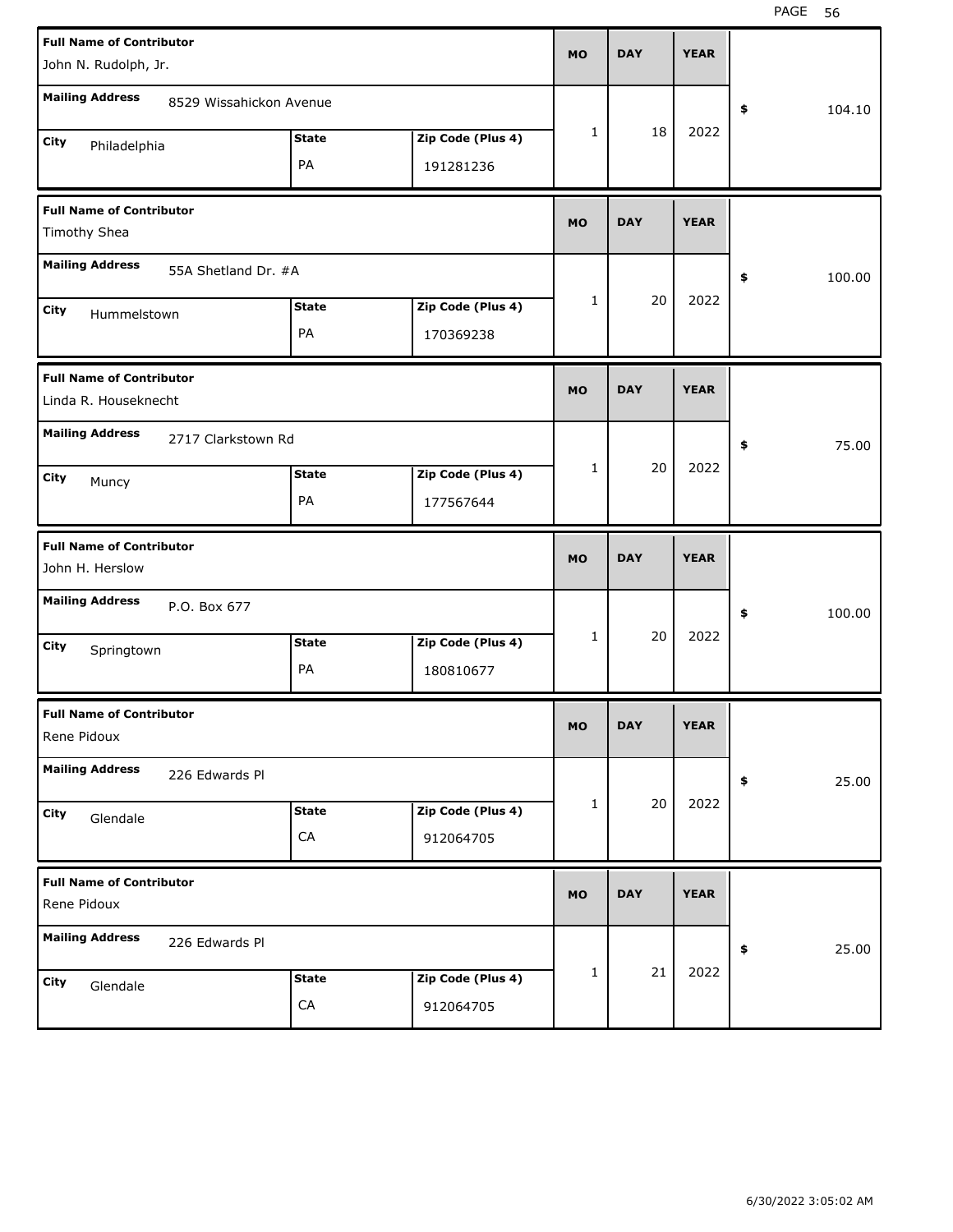| <b>Full Name of Contributor</b>                         |                    |              |                   | <b>MO</b>      | <b>DAY</b>  | <b>YEAR</b> |              |       |
|---------------------------------------------------------|--------------------|--------------|-------------------|----------------|-------------|-------------|--------------|-------|
| Rene Pidoux                                             |                    |              |                   |                |             |             |              |       |
| <b>Mailing Address</b>                                  | 226 Edwards Pl     |              |                   |                |             |             | \$           | 25.00 |
| City<br>Glendale                                        |                    | <b>State</b> | Zip Code (Plus 4) | 2              | 20          | 2022        |              |       |
|                                                         |                    | CA           | 912064705         |                |             |             |              |       |
| <b>Full Name of Contributor</b>                         |                    |              |                   | <b>MO</b>      | <b>DAY</b>  | <b>YEAR</b> |              |       |
| Alan Livadas                                            |                    |              |                   |                |             |             |              |       |
| <b>Mailing Address</b>                                  | 1 Guyenne Road     |              |                   |                |             |             | 200.00<br>\$ |       |
| City<br>Wilmington                                      |                    | <b>State</b> | Zip Code (Plus 4) | $\mathbf{1}$   | 31          | 2022        |              |       |
|                                                         |                    | DE           | 198071413         |                |             |             |              |       |
| <b>Full Name of Contributor</b><br>Charles H. Allen III |                    |              |                   | <b>MO</b>      | <b>DAY</b>  | <b>YEAR</b> |              |       |
| <b>Mailing Address</b>                                  | 70 U P Church Rd   |              |                   |                |             |             | \$<br>100.00 |       |
| City<br>Ligonier                                        |                    | <b>State</b> | Zip Code (Plus 4) | $\overline{2}$ | 8           | 2022        |              |       |
|                                                         |                    | PA           | 156582002         |                |             |             |              |       |
|                                                         |                    |              |                   |                |             |             |              |       |
| <b>Full Name of Contributor</b><br><b>Bill Assali</b>   |                    |              |                   | <b>MO</b>      | <b>DAY</b>  | <b>YEAR</b> |              |       |
| <b>Mailing Address</b>                                  | 1429 Walnut Street |              |                   |                |             |             | \$           | 25.00 |
| City                                                    |                    | <b>State</b> | Zip Code (Plus 4) | $\overline{2}$ | 9           | 2022        |              |       |
| Alameda                                                 |                    | CA           | 945012834         |                |             |             |              |       |
| <b>Full Name of Contributor</b><br><b>Bill Assali</b>   |                    |              |                   | MO             | <b>DAY</b>  | <b>YEAR</b> |              |       |
| <b>Mailing Address</b>                                  | 1429 Walnut Street |              |                   |                |             |             | \$           | 25.00 |
| City                                                    |                    | <b>State</b> | Zip Code (Plus 4) | $\overline{2}$ | 14          | 2022        |              |       |
| Alameda                                                 |                    | ${\sf CA}$   | 945012834         |                |             |             |              |       |
| <b>Full Name of Contributor</b><br><b>Bill Assali</b>   |                    |              |                   | <b>MO</b>      | <b>DAY</b>  | <b>YEAR</b> |              |       |
| <b>Mailing Address</b>                                  | 1429 Walnut Street |              |                   |                |             |             | \$           | 25.00 |
| City<br>Alameda                                         |                    | <b>State</b> | Zip Code (Plus 4) | 3              | $\mathsf g$ | 2022        |              |       |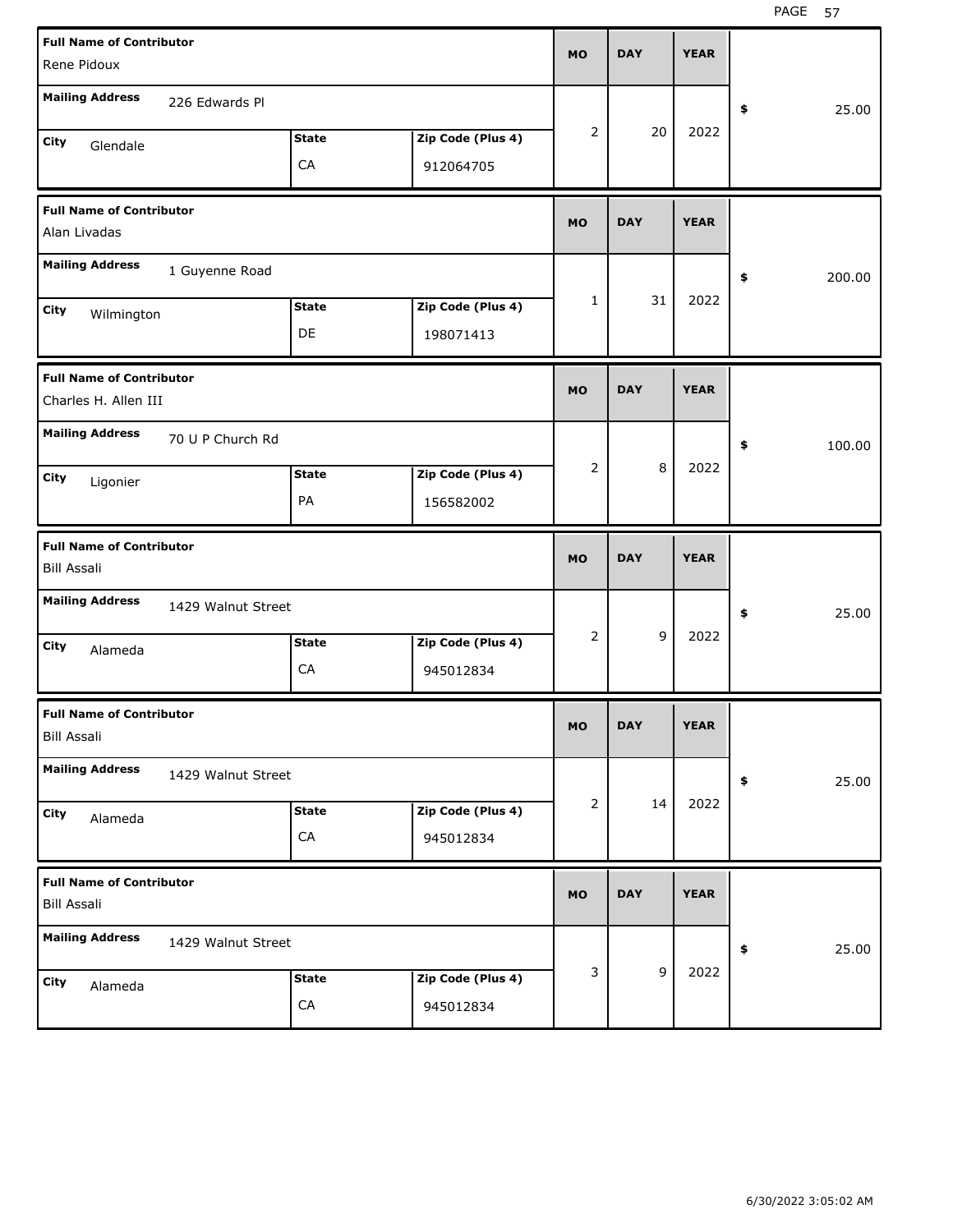| <b>Full Name of Contributor</b>                       |                       |              |                   |           |            |             |              |
|-------------------------------------------------------|-----------------------|--------------|-------------------|-----------|------------|-------------|--------------|
| Larry Heugel                                          |                       |              |                   | <b>MO</b> | <b>DAY</b> | <b>YEAR</b> |              |
| <b>Mailing Address</b>                                | 5355 W. US Highway 40 |              |                   |           |            |             | 100.00<br>\$ |
| City                                                  |                       | <b>State</b> | Zip Code (Plus 4) | 2         | 11         | 2022        |              |
| Greenfield                                            |                       | IN           | 461408793         |           |            |             |              |
| <b>Full Name of Contributor</b>                       |                       |              |                   |           |            |             |              |
| Larry Heugel                                          |                       |              |                   | <b>MO</b> | <b>DAY</b> | <b>YEAR</b> |              |
| <b>Mailing Address</b>                                | 5355 W. US Highway 40 |              |                   |           |            |             | 100.00<br>\$ |
| City<br>Greenfield                                    |                       | <b>State</b> | Zip Code (Plus 4) | 2         | 11         | 2022        |              |
|                                                       |                       | IN           | 461408793         |           |            |             |              |
| <b>Full Name of Contributor</b><br>Ronald Bersaglieri |                       |              |                   | <b>MO</b> | <b>DAY</b> | <b>YEAR</b> |              |
| <b>Mailing Address</b>                                | 6783 Chelton Drive    |              |                   |           |            |             | 50.00<br>\$  |
| City<br>Oakland                                       |                       | <b>State</b> | Zip Code (Plus 4) | 2         | 11         | 2022        |              |
|                                                       |                       | CA           | 946111619         |           |            |             |              |
|                                                       |                       |              |                   |           |            |             |              |
| <b>Full Name of Contributor</b><br>Ronald Bersaglieri |                       |              |                   | <b>MO</b> | <b>DAY</b> | <b>YEAR</b> |              |
| <b>Mailing Address</b>                                | 6783 Chelton Drive    |              |                   |           |            |             | \$<br>50.00  |
| City<br>Oakland                                       |                       | <b>State</b> | Zip Code (Plus 4) | 3         | 11         | 2022        |              |
|                                                       |                       | CA           | 946111619         |           |            |             |              |
| <b>Full Name of Contributor</b><br>Earl M Brown       |                       |              |                   | <b>MO</b> | <b>DAY</b> | <b>YEAR</b> |              |
| <b>Mailing Address</b>                                | 8928 West Oak Lane    |              |                   |           |            |             | 25.00<br>\$  |
| City                                                  |                       | <b>State</b> | Zip Code (Plus 4) | 2         | 12         | 2022        |              |
| Lake City                                             |                       | ΜI           | 496518042         |           |            |             |              |
| <b>Full Name of Contributor</b><br>Earl M Brown       |                       |              |                   | <b>MO</b> | <b>DAY</b> | <b>YEAR</b> |              |
| <b>Mailing Address</b>                                | 8928 West Oak Lane    |              |                   |           |            |             | 26.03<br>\$  |
| City<br>Lake City                                     |                       | <b>State</b> | Zip Code (Plus 4) | 3         | 11         | 2022        |              |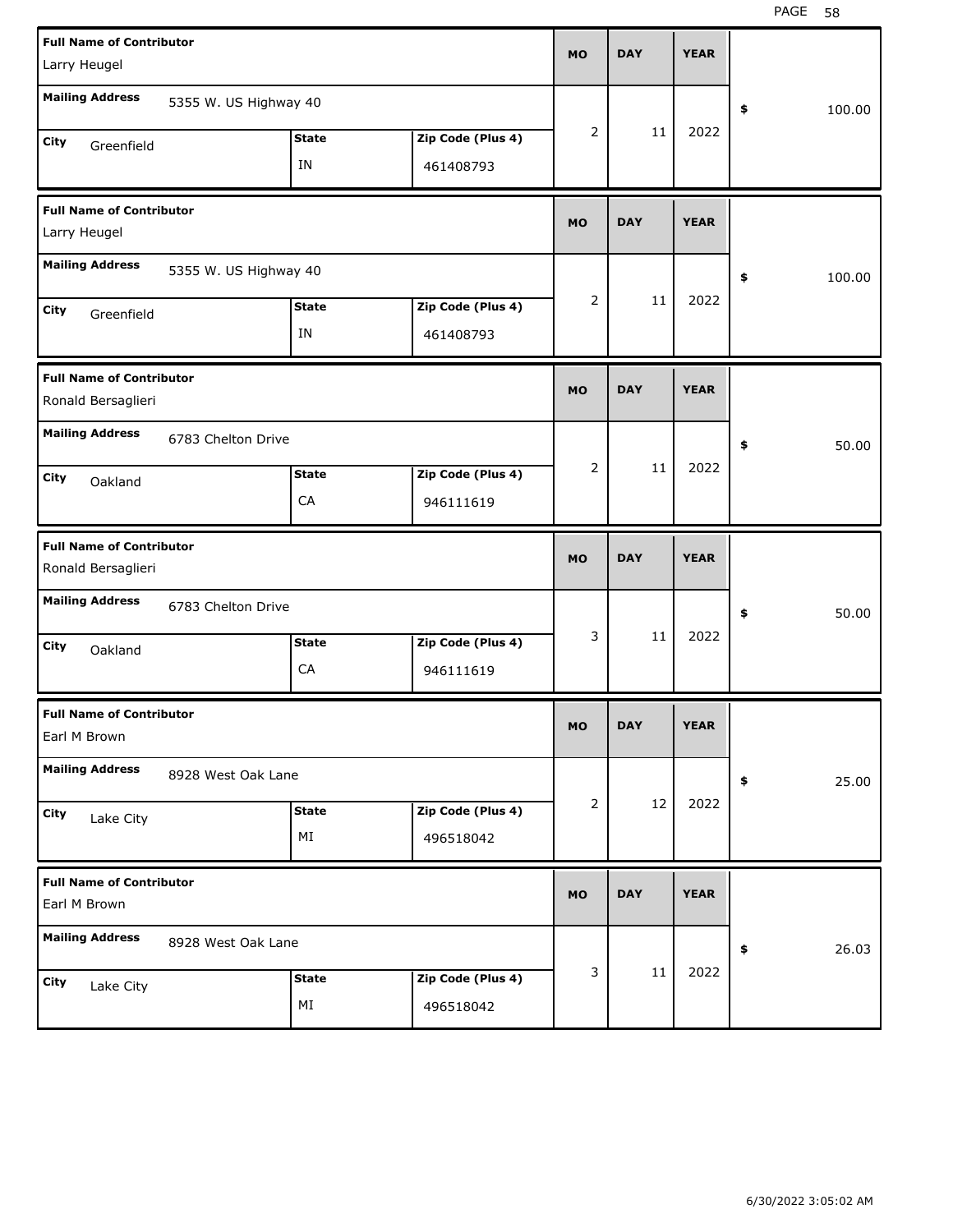| <b>Full Name of Contributor</b><br>W R Smith II      |                        |                           |                                | <b>MO</b>      | <b>DAY</b> | <b>YEAR</b> |              |
|------------------------------------------------------|------------------------|---------------------------|--------------------------------|----------------|------------|-------------|--------------|
| <b>Mailing Address</b>                               | 468 Twisted Tree Lane  |                           |                                |                |            |             | \$<br>100.00 |
| City<br>Coupeville                                   |                        | <b>State</b><br><b>WA</b> | Zip Code (Plus 4)<br>982399685 | 2              | 12         | 2022        |              |
| <b>Full Name of Contributor</b><br>Leonard Churchman |                        |                           |                                | <b>MO</b>      | <b>DAY</b> | <b>YEAR</b> |              |
| <b>Mailing Address</b>                               | 435 Carlton Road       |                           |                                |                |            |             | \$<br>104.10 |
| City<br>Hershey                                      |                        | <b>State</b><br>PA        | Zip Code (Plus 4)<br>170332109 | 2              | 13         | 2022        |              |
| <b>Full Name of Contributor</b><br>Michael Seiders   |                        |                           |                                | <b>MO</b>      | <b>DAY</b> | <b>YEAR</b> |              |
| <b>Mailing Address</b>                               | 520 Spruce Lane        |                           |                                |                |            |             | \$<br>100.00 |
| City<br>Villanova                                    |                        | <b>State</b><br>PA        | Zip Code (Plus 4)<br>190851806 | $\overline{2}$ | 14         | 2022        |              |
|                                                      |                        |                           |                                |                |            |             |              |
| <b>Full Name of Contributor</b><br>Roger Charles     |                        |                           |                                | <b>MO</b>      | <b>DAY</b> | <b>YEAR</b> |              |
| <b>Mailing Address</b>                               | 2605 Russell Road      |                           |                                |                |            |             | \$<br>104.10 |
| City<br>Alexandria                                   |                        | <b>State</b><br>VA        | Zip Code (Plus 4)<br>223011539 | 2              | 14         | 2022        |              |
| <b>Full Name of Contributor</b><br>David Montelione  |                        |                           |                                | <b>MO</b>      | <b>DAY</b> | <b>YEAR</b> |              |
| <b>Mailing Address</b>                               | 24 2nd Ave             |                           |                                |                |            |             | \$<br>104.10 |
| City<br>Burgettstown                                 |                        | <b>State</b><br>PA        | Zip Code (Plus 4)<br>150212614 | $\overline{2}$ | 15         | 2022        |              |
| <b>Full Name of Contributor</b><br>PFrancis Selonke  |                        |                           |                                | <b>MO</b>      | <b>DAY</b> | <b>YEAR</b> |              |
| <b>Mailing Address</b>                               | 35160 North Bay Circle |                           |                                | 2              | 16         | 2022        | 50.00<br>\$  |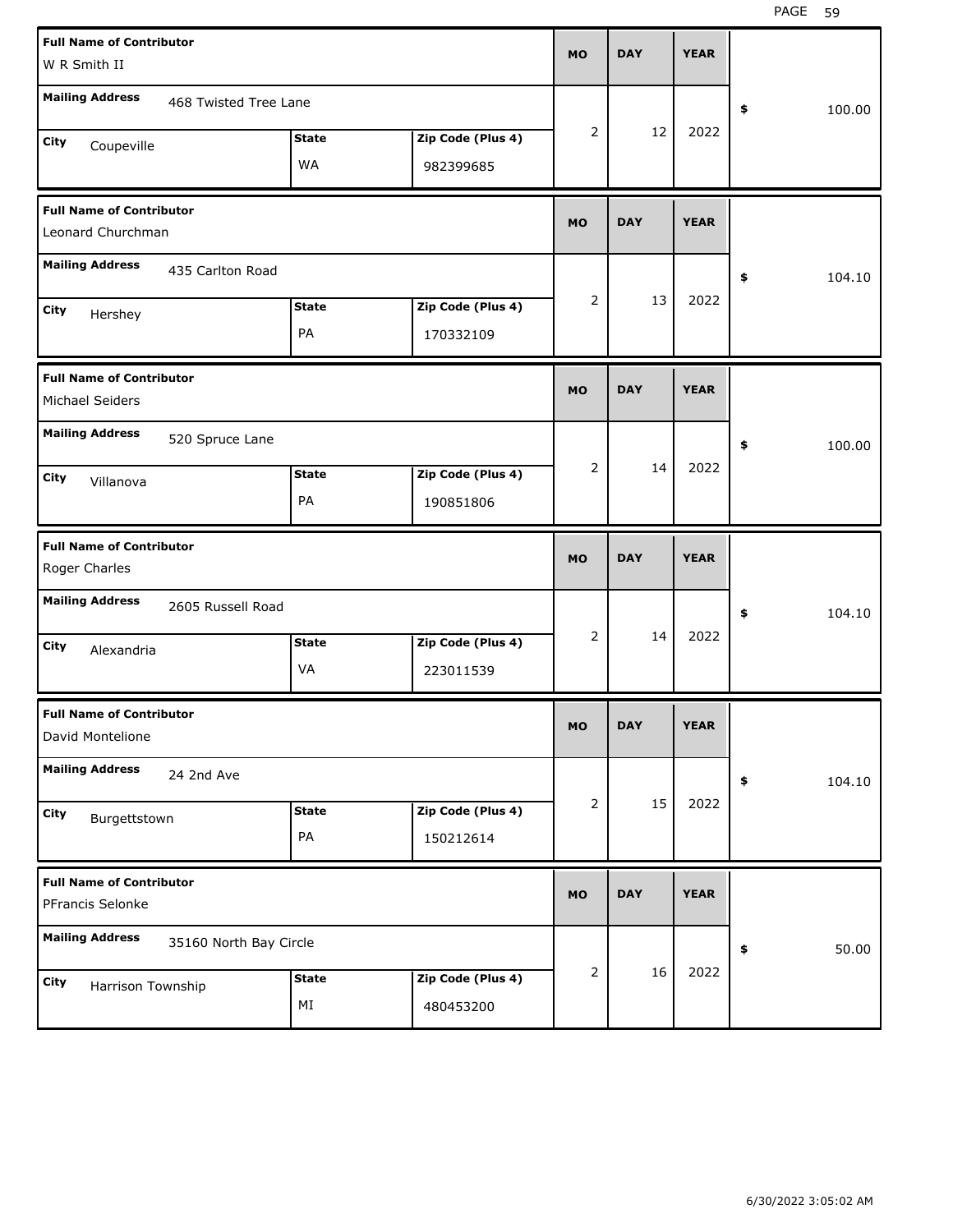| <b>Full Name of Contributor</b>                  |                        |              |                   |           |            |             |              |
|--------------------------------------------------|------------------------|--------------|-------------------|-----------|------------|-------------|--------------|
| PFrancis Selonke                                 |                        |              |                   | <b>MO</b> | <b>DAY</b> | <b>YEAR</b> |              |
| <b>Mailing Address</b>                           | 35160 North Bay Circle |              |                   |           |            |             | 50.00<br>\$  |
| City<br>Harrison Township                        |                        | <b>State</b> | Zip Code (Plus 4) | 2         | 21         | 2022        |              |
|                                                  |                        | ΜI           | 480453200         |           |            |             |              |
| <b>Full Name of Contributor</b><br>Adele Chico   |                        |              |                   | <b>MO</b> | <b>DAY</b> | <b>YEAR</b> |              |
| <b>Mailing Address</b>                           | 16325 Oak Canyon Dr.   |              |                   |           |            |             | 26.03<br>\$  |
| City<br>Morgan Hill                              |                        | <b>State</b> | Zip Code (Plus 4) | 2         | 17         | 2022        |              |
|                                                  |                        | CA           | 950376813         |           |            |             |              |
| <b>Full Name of Contributor</b><br>Adele Chico   |                        |              |                   | <b>MO</b> | <b>DAY</b> | <b>YEAR</b> |              |
| <b>Mailing Address</b>                           | 16325 Oak Canyon Dr.   |              |                   |           |            |             | \$<br>26.03  |
| City<br>Morgan Hill                              |                        | <b>State</b> | Zip Code (Plus 4) | 2         | 21         | 2022        |              |
|                                                  |                        | CA           | 950376813         |           |            |             |              |
|                                                  |                        |              |                   |           |            |             |              |
| <b>Full Name of Contributor</b><br>Albert Pullen |                        |              |                   | <b>MO</b> | <b>DAY</b> | <b>YEAR</b> |              |
| <b>Mailing Address</b>                           | 12445 6th St           |              |                   |           |            |             | \$<br>104.10 |
| City<br>Town Creek                               |                        | <b>State</b> | Zip Code (Plus 4) | 2         | 17         | 2022        |              |
|                                                  |                        | AL           | 356729011         |           |            |             |              |
| <b>Full Name of Contributor</b><br>Robert Conti  |                        |              |                   | <b>MO</b> | <b>DAY</b> | <b>YEAR</b> |              |
| <b>Mailing Address</b>                           | 201 Haws Lane          |              |                   |           |            |             | 36.44<br>\$  |
| City                                             |                        | <b>State</b> | Zip Code (Plus 4) | 2         | 18         | 2022        |              |
| Flourtown                                        |                        | PA           | 190312137         |           |            |             |              |
| <b>Full Name of Contributor</b><br>Robert Conti  |                        |              |                   | <b>MO</b> | <b>DAY</b> | <b>YEAR</b> |              |
| <b>Mailing Address</b>                           | 201 Haws Lane          |              |                   |           |            |             | 36.44<br>\$  |
| City<br>Flourtown                                |                        | <b>State</b> | Zip Code (Plus 4) | 3         | 18         | 2022        |              |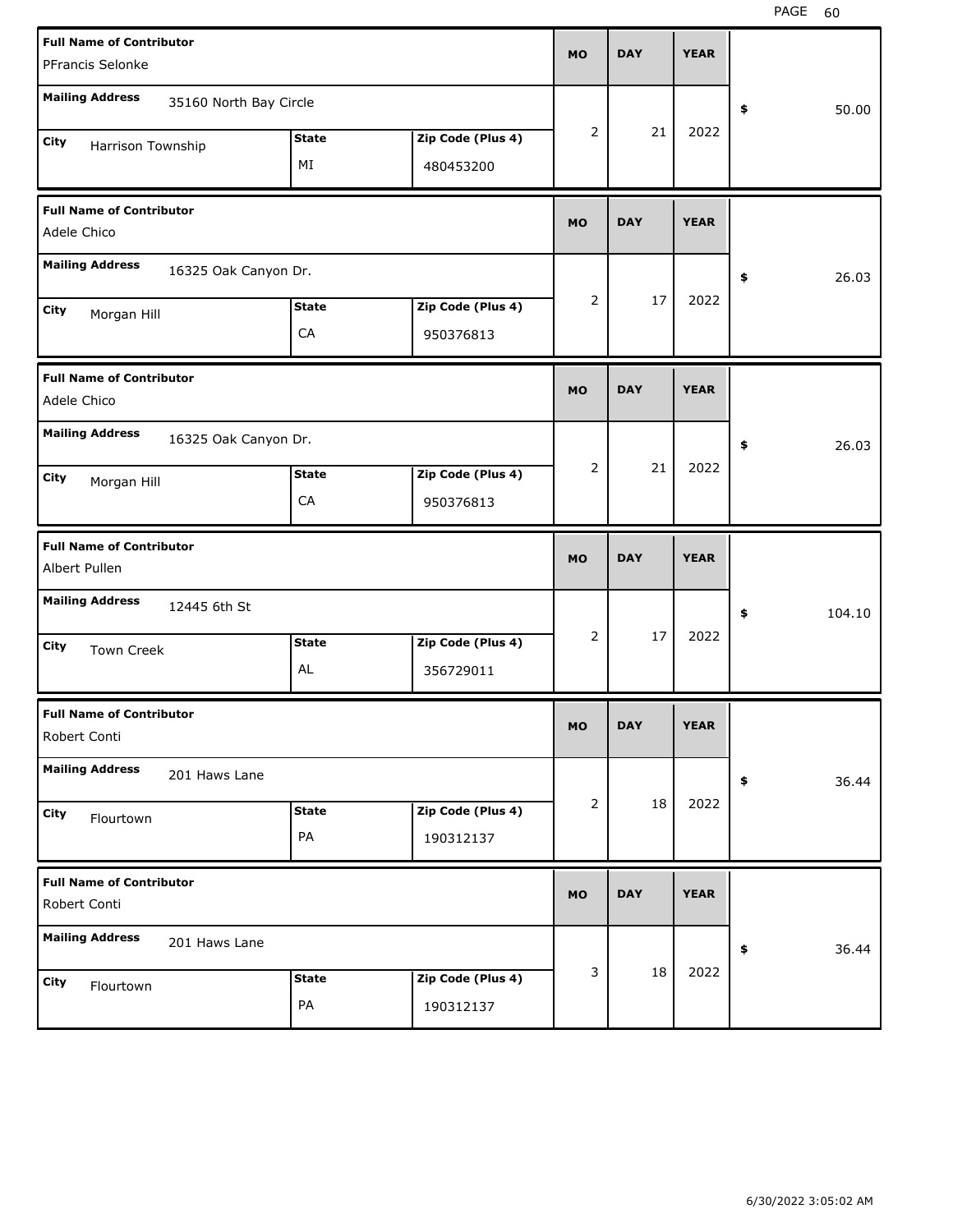| <b>Full Name of Contributor</b>                 |                |              |                   | <b>MO</b> | <b>DAY</b> | <b>YEAR</b> |             |
|-------------------------------------------------|----------------|--------------|-------------------|-----------|------------|-------------|-------------|
| Roxann Eddington                                |                |              |                   |           |            |             |             |
| <b>Mailing Address</b>                          | 148 Rocky Road |              |                   |           |            |             | \$<br>25.00 |
| City<br>Torrington                              |                | <b>State</b> | Zip Code (Plus 4) | 2         | 18         | 2022        |             |
|                                                 |                | <b>WY</b>    | 822408402         |           |            |             |             |
| <b>Full Name of Contributor</b>                 |                |              |                   | <b>MO</b> | <b>DAY</b> | <b>YEAR</b> |             |
| Roxann Eddington                                |                |              |                   |           |            |             |             |
| <b>Mailing Address</b>                          | 148 Rocky Road |              |                   |           |            |             | \$<br>25.00 |
| City<br>Torrington                              |                | <b>State</b> | Zip Code (Plus 4) | 2         | 21         | 2022        |             |
|                                                 |                | <b>WY</b>    | 822408402         |           |            |             |             |
| <b>Full Name of Contributor</b>                 |                |              |                   | <b>MO</b> | <b>DAY</b> | <b>YEAR</b> |             |
| Roxann Eddington                                |                |              |                   |           |            |             |             |
| <b>Mailing Address</b>                          | 148 Rocky Road |              |                   |           |            |             | \$<br>25.00 |
| City<br>Torrington                              |                | <b>State</b> | Zip Code (Plus 4) | 3         | 18         | 2022        |             |
|                                                 |                | <b>WY</b>    | 822408402         |           |            |             |             |
|                                                 |                |              |                   |           |            |             |             |
| <b>Full Name of Contributor</b><br>Maynard F    |                |              |                   | <b>MO</b> | <b>DAY</b> | <b>YEAR</b> |             |
| <b>Mailing Address</b>                          | 4107 S Dean Rd |              |                   |           |            |             | \$<br>26.03 |
|                                                 |                | <b>State</b> | Zip Code (Plus 4) | 2         | 18         | 2022        |             |
| City<br>Hutchinson                              |                | KS           | 675019133         |           |            |             |             |
| <b>Full Name of Contributor</b><br>Maynard F    |                |              |                   | <b>MO</b> | <b>DAY</b> | <b>YEAR</b> |             |
| <b>Mailing Address</b>                          | 4107 S Dean Rd |              |                   |           |            |             | \$<br>25.00 |
| City                                            |                | <b>State</b> | Zip Code (Plus 4) | 2         | 18         | 2022        |             |
| Hutchinson                                      |                | KS           | 675019133         |           |            |             |             |
| <b>Full Name of Contributor</b><br>John Pittman |                |              |                   | <b>MO</b> | <b>DAY</b> | <b>YEAR</b> |             |
| <b>Mailing Address</b>                          | 1654 Cecina St |              |                   |           |            |             | \$<br>25.00 |
| City<br>League City                             |                | <b>State</b> | Zip Code (Plus 4) | 2         | 19         | 2022        |             |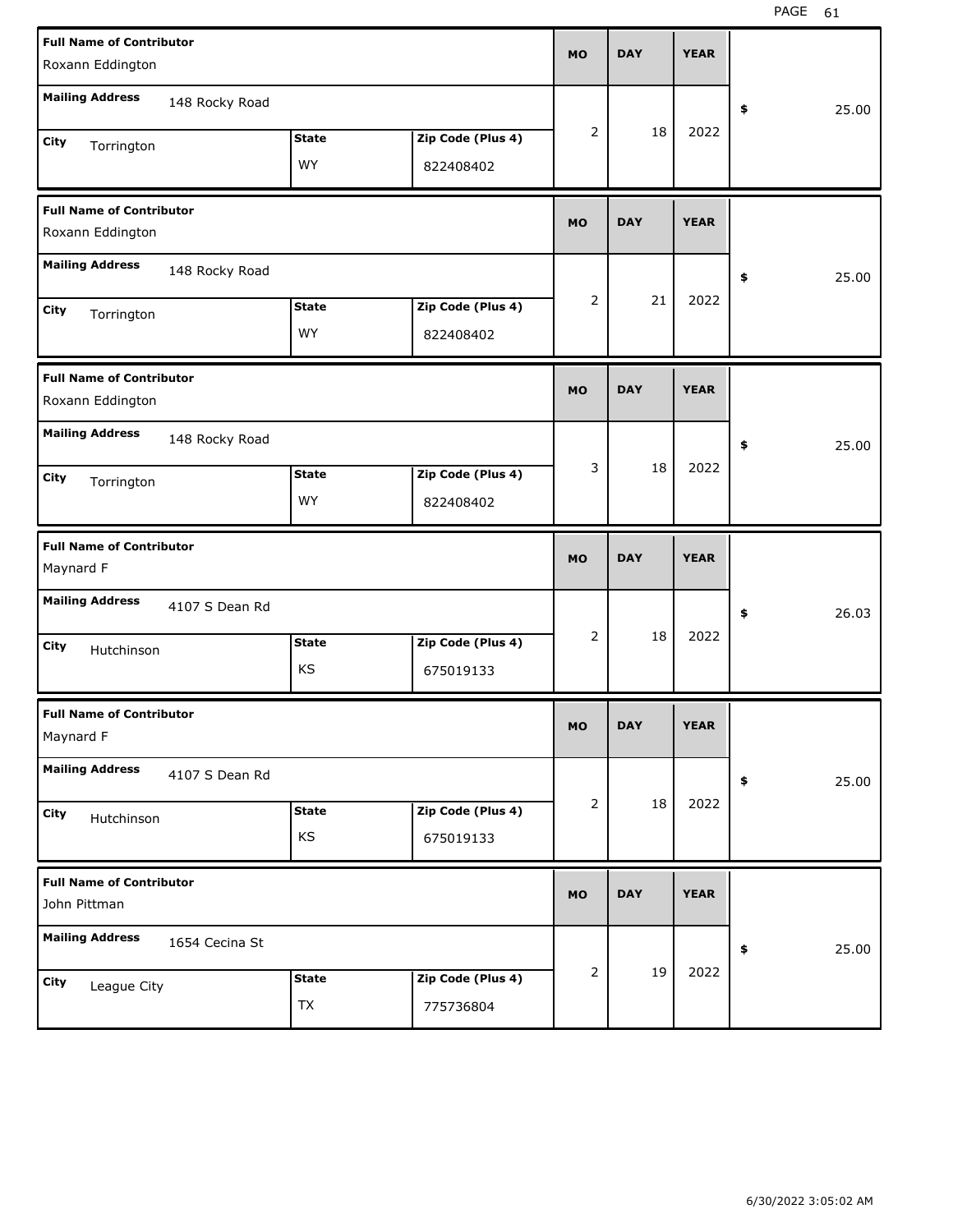| <b>Full Name of Contributor</b><br>John Pittman       |                                  |                           |                                | <b>MO</b> | <b>DAY</b> | <b>YEAR</b> |              |
|-------------------------------------------------------|----------------------------------|---------------------------|--------------------------------|-----------|------------|-------------|--------------|
| <b>Mailing Address</b>                                | 1654 Cecina St                   |                           |                                |           |            |             | 25.00<br>\$  |
| City<br>League City                                   |                                  | <b>State</b><br><b>TX</b> | Zip Code (Plus 4)<br>775736804 | 2         | 21         | 2022        |              |
| <b>Full Name of Contributor</b><br>John Pittman       |                                  |                           |                                | <b>MO</b> | <b>DAY</b> | <b>YEAR</b> |              |
| <b>Mailing Address</b>                                | 1654 Cecina St                   |                           |                                |           |            |             | 25.00<br>\$  |
| City<br>League City                                   |                                  | <b>State</b><br>ТX        | Zip Code (Plus 4)<br>775736804 | 3         | 19         | 2022        |              |
| <b>Full Name of Contributor</b><br>Lawrence Dugan     |                                  |                           |                                | <b>MO</b> | <b>DAY</b> | <b>YEAR</b> |              |
| <b>Mailing Address</b>                                | 2321 Fernwood Dr.                |                           |                                |           |            |             | \$<br>104.10 |
| City<br>Coplay                                        |                                  | <b>State</b><br>PA        | Zip Code (Plus 4)<br>180372274 | 2         | 20         | 2022        |              |
|                                                       |                                  |                           |                                |           |            |             |              |
| <b>Full Name of Contributor</b><br>Stephen Schlauch   |                                  |                           |                                | <b>MO</b> | <b>DAY</b> | <b>YEAR</b> |              |
| <b>Mailing Address</b>                                | 5040 Hialeah Drive               |                           |                                |           |            |             | 250.00<br>\$ |
| City<br>Pittsburgh                                    |                                  | <b>State</b><br>PA        | Zip Code (Plus 4)<br>152392135 | 2         | 23         | 2022        |              |
| <b>Full Name of Contributor</b><br>Roland R Parris Jr |                                  |                           |                                | <b>MO</b> | <b>DAY</b> | <b>YEAR</b> |              |
| <b>Mailing Address</b>                                | 2300 Indian Creek Boulevard West |                           |                                |           |            |             | 50.00<br>\$  |
| City<br>Vero Beach                                    |                                  | <b>State</b><br>FL.       | Zip Code (Plus 4)<br>329661300 | 2         | 23         | 2022        |              |
| <b>Full Name of Contributor</b><br>Roland R Parris Jr |                                  |                           |                                | <b>MO</b> | <b>DAY</b> | <b>YEAR</b> |              |
| <b>Mailing Address</b>                                | 2300 Indian Creek Boulevard West |                           |                                |           | 28         | 2022        | 50.00<br>\$  |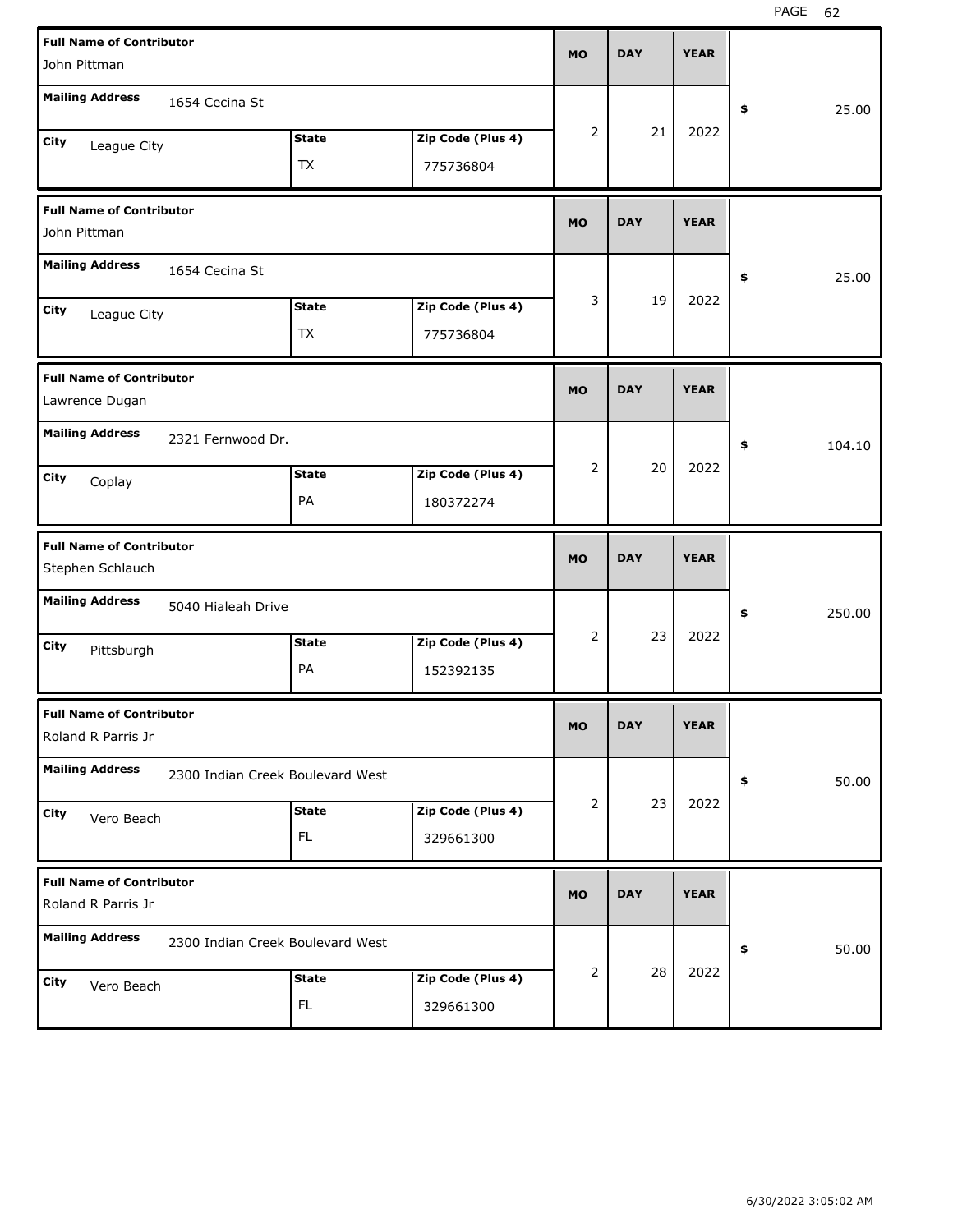| <b>Full Name of Contributor</b>                        |                       |              |                   |                |            |             |              |
|--------------------------------------------------------|-----------------------|--------------|-------------------|----------------|------------|-------------|--------------|
| Nancy Allen                                            |                       |              |                   | <b>MO</b>      | <b>DAY</b> | <b>YEAR</b> |              |
| <b>Mailing Address</b>                                 | 19327 Dogstreet Road  |              |                   |                |            |             | \$<br>52.05  |
| City<br>Keedysville                                    |                       | <b>State</b> | Zip Code (Plus 4) | $\overline{2}$ | 23         | 2022        |              |
|                                                        |                       | MD           | 217561317         |                |            |             |              |
| <b>Full Name of Contributor</b><br>Gary Lawson         |                       |              |                   | <b>MO</b>      | <b>DAY</b> | <b>YEAR</b> |              |
| <b>Mailing Address</b>                                 | 14004 Highmark Square |              |                   |                |            |             | \$<br>100.00 |
| City<br>Dallas                                         |                       | <b>State</b> | Zip Code (Plus 4) | $\overline{2}$ | 23         | 2022        |              |
|                                                        |                       | <b>TX</b>    | 752548505         |                |            |             |              |
| <b>Full Name of Contributor</b><br>Kichol Choe         |                       |              |                   | <b>MO</b>      | <b>DAY</b> | <b>YEAR</b> |              |
| <b>Mailing Address</b>                                 | 62 Stella Dr.         |              |                   |                |            |             | \$<br>100.00 |
| City<br>Reading                                        |                       | <b>State</b> | Zip Code (Plus 4) | $\overline{2}$ | 23         | 2022        |              |
|                                                        |                       | PA           | 196089072         |                |            |             |              |
|                                                        |                       |              |                   |                |            |             |              |
| <b>Full Name of Contributor</b><br>Manuel Feliciano Jr |                       |              |                   | <b>MO</b>      | <b>DAY</b> | <b>YEAR</b> |              |
| <b>Mailing Address</b>                                 | 11175 Defoe Ave       |              |                   |                |            |             | \$<br>100.00 |
| City<br>Pacoima                                        |                       | <b>State</b> | Zip Code (Plus 4) | $\overline{2}$ | 23         | 2022        |              |
|                                                        |                       | CA           | 913311954         |                |            |             |              |
| <b>Full Name of Contributor</b><br>Ken Stroud          |                       |              |                   | MO             | <b>DAY</b> | <b>YEAR</b> |              |
| <b>Mailing Address</b>                                 | 5405 Kings Highway    |              |                   |                |            |             | \$<br>25.00  |
| City                                                   |                       | <b>State</b> | Zip Code (Plus 4) | 2              | 23         | 2022        |              |
| King George                                            |                       | VA           | 224856945         |                |            |             |              |
| <b>Full Name of Contributor</b><br>Ken Stroud          |                       |              |                   | <b>MO</b>      | <b>DAY</b> | <b>YEAR</b> |              |
| <b>Mailing Address</b>                                 | 5405 Kings Highway    |              |                   |                |            |             | \$<br>26.03  |
| City<br>King George                                    |                       | <b>State</b> | Zip Code (Plus 4) | 2              | 23         | 2022        |              |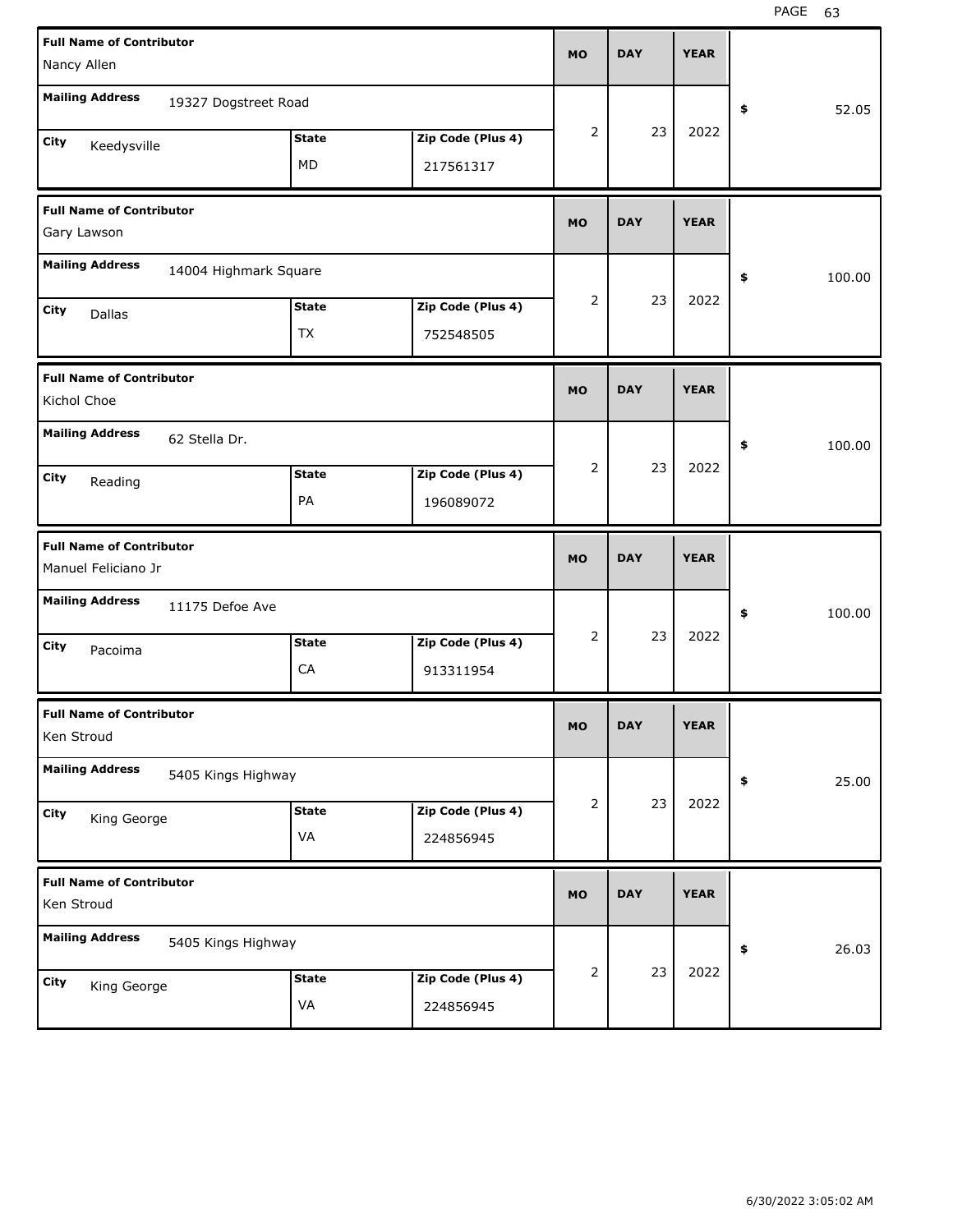| <b>Full Name of Contributor</b>                    |                     |              |                   | <b>MO</b> | <b>DAY</b> | <b>YEAR</b> |              |
|----------------------------------------------------|---------------------|--------------|-------------------|-----------|------------|-------------|--------------|
| FRANCIS BUSACCA                                    |                     |              |                   |           |            |             |              |
| <b>Mailing Address</b>                             | 1639 Tuckaway Trail |              |                   |           |            |             | 250.00<br>\$ |
| City<br>West Chester                               |                     | <b>State</b> | Zip Code (Plus 4) | 2         | 23         | 2022        |              |
|                                                    |                     | PA           | 193801596         |           |            |             |              |
| <b>Full Name of Contributor</b><br>John Hollobaugh |                     |              |                   | <b>MO</b> | <b>DAY</b> | <b>YEAR</b> |              |
| <b>Mailing Address</b>                             | 810 East St         |              |                   |           |            |             | 26.03<br>\$  |
| <b>City</b><br>Altoona                             |                     | <b>State</b> | Zip Code (Plus 4) | 2         | 24         | 2022        |              |
|                                                    |                     | PA           | 166025451         |           |            |             |              |
| <b>Full Name of Contributor</b><br>John Hollobaugh |                     |              |                   | <b>MO</b> | <b>DAY</b> | <b>YEAR</b> |              |
| <b>Mailing Address</b>                             | 810 East St         |              |                   |           |            |             | 26.03<br>\$  |
| City<br>Altoona                                    |                     | <b>State</b> | Zip Code (Plus 4) | 2         | 28         | 2022        |              |
|                                                    |                     | PA           | 166025451         |           |            |             |              |
|                                                    |                     |              |                   |           |            |             |              |
| <b>Full Name of Contributor</b><br>John Hollobaugh |                     |              |                   | <b>MO</b> | <b>DAY</b> | <b>YEAR</b> |              |
| <b>Mailing Address</b>                             | 810 East St         |              |                   |           |            |             | 2.00<br>\$   |
| City<br>Altoona                                    |                     | <b>State</b> | Zip Code (Plus 4) | 3         | 9          | 2022        |              |
|                                                    |                     | PA           | 166025451         |           |            |             |              |
| <b>Full Name of Contributor</b><br>John Hollobaugh |                     |              |                   | <b>MO</b> | <b>DAY</b> | <b>YEAR</b> |              |
| <b>Mailing Address</b>                             | 810 East St         |              |                   |           |            |             | 10.00<br>\$  |
| City<br>Altoona                                    |                     | <b>State</b> | Zip Code (Plus 4) | 3         | 9          | 2022        |              |
|                                                    |                     | PA           | 166025451         |           |            |             |              |
| <b>Full Name of Contributor</b><br>John Hollobaugh |                     |              |                   | <b>MO</b> | <b>DAY</b> | <b>YEAR</b> |              |
| <b>Mailing Address</b>                             | 810 East St         |              |                   |           |            |             | 10.00<br>\$  |
| <b>City</b><br>Altoona                             |                     | <b>State</b> | Zip Code (Plus 4) | 3         | 9          | 2022        |              |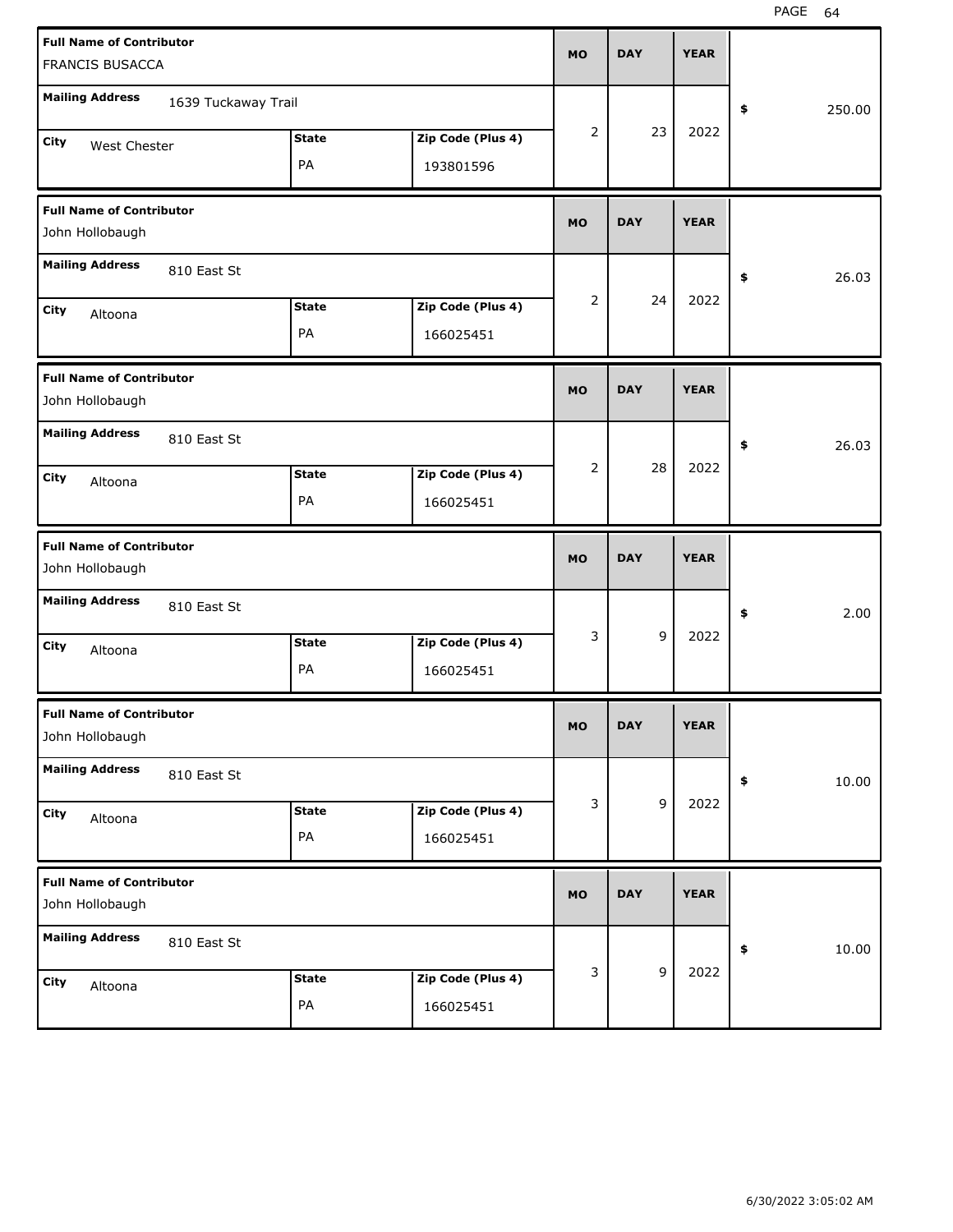| <b>Full Name of Contributor</b> |                  |                    |                                | <b>MO</b> | <b>DAY</b> | <b>YEAR</b> |             |
|---------------------------------|------------------|--------------------|--------------------------------|-----------|------------|-------------|-------------|
| John Hollobaugh                 |                  |                    |                                |           |            |             |             |
| <b>Mailing Address</b>          | 810 East St      |                    |                                |           |            |             |             |
|                                 |                  |                    |                                |           |            |             | \$<br>10.00 |
| City<br>Altoona                 |                  | <b>State</b>       | Zip Code (Plus 4)              | 3         | 14         | 2022        |             |
|                                 |                  | PA                 | 166025451                      |           |            |             |             |
| <b>Full Name of Contributor</b> |                  |                    |                                |           |            |             |             |
| John Hollobaugh                 |                  |                    |                                | <b>MO</b> | <b>DAY</b> | <b>YEAR</b> |             |
| <b>Mailing Address</b>          | 810 East St      |                    |                                |           |            |             | \$<br>12.49 |
| City                            |                  | <b>State</b>       | Zip Code (Plus 4)              | 3         | 22         | 2022        |             |
| Altoona                         |                  | PA                 | 166025451                      |           |            |             |             |
|                                 |                  |                    |                                |           |            |             |             |
| <b>Full Name of Contributor</b> |                  |                    |                                | <b>MO</b> | <b>DAY</b> | <b>YEAR</b> |             |
| John Hollobaugh                 |                  |                    |                                |           |            |             |             |
| <b>Mailing Address</b>          | 810 East St      |                    |                                |           |            |             | \$<br>12.49 |
|                                 |                  | <b>State</b>       |                                | 3         | 22         | 2022        |             |
| City<br>Altoona                 |                  |                    | Zip Code (Plus 4)              |           |            |             |             |
|                                 |                  | PA                 | 166025451                      |           |            |             |             |
|                                 |                  |                    |                                |           |            |             |             |
| <b>Full Name of Contributor</b> |                  |                    |                                |           |            |             |             |
| John Hollobaugh                 |                  |                    |                                | <b>MO</b> | <b>DAY</b> | <b>YEAR</b> |             |
| <b>Mailing Address</b>          |                  |                    |                                |           |            |             |             |
|                                 | 810 East St      |                    |                                |           |            |             | \$<br>26.03 |
| City<br>Altoona                 |                  | <b>State</b>       | Zip Code (Plus 4)              | 3         | 24         | 2022        |             |
|                                 |                  | PA                 | 166025451                      |           |            |             |             |
| <b>Full Name of Contributor</b> |                  |                    |                                |           |            |             |             |
| John Hollobaugh                 |                  |                    |                                | MO        | <b>DAY</b> | <b>YEAR</b> |             |
| <b>Mailing Address</b>          |                  |                    |                                |           |            |             |             |
|                                 | 810 East St      |                    |                                |           |            |             | \$<br>5.00  |
| City<br>Altoona                 |                  | <b>State</b>       | Zip Code (Plus 4)              | 3         | 26         | 2022        |             |
|                                 |                  | PA                 | 166025451                      |           |            |             |             |
| <b>Full Name of Contributor</b> |                  |                    |                                |           |            |             |             |
| Ronald Tipping                  |                  |                    |                                | MO        | <b>DAY</b> | <b>YEAR</b> |             |
| <b>Mailing Address</b>          |                  |                    |                                |           |            |             |             |
|                                 | 3841 Dalewood St |                    |                                |           |            |             | \$<br>52.05 |
| City<br>Pittsburgh              |                  | <b>State</b><br>PA | Zip Code (Plus 4)<br>152273509 | 2         | 24         | 2022        |             |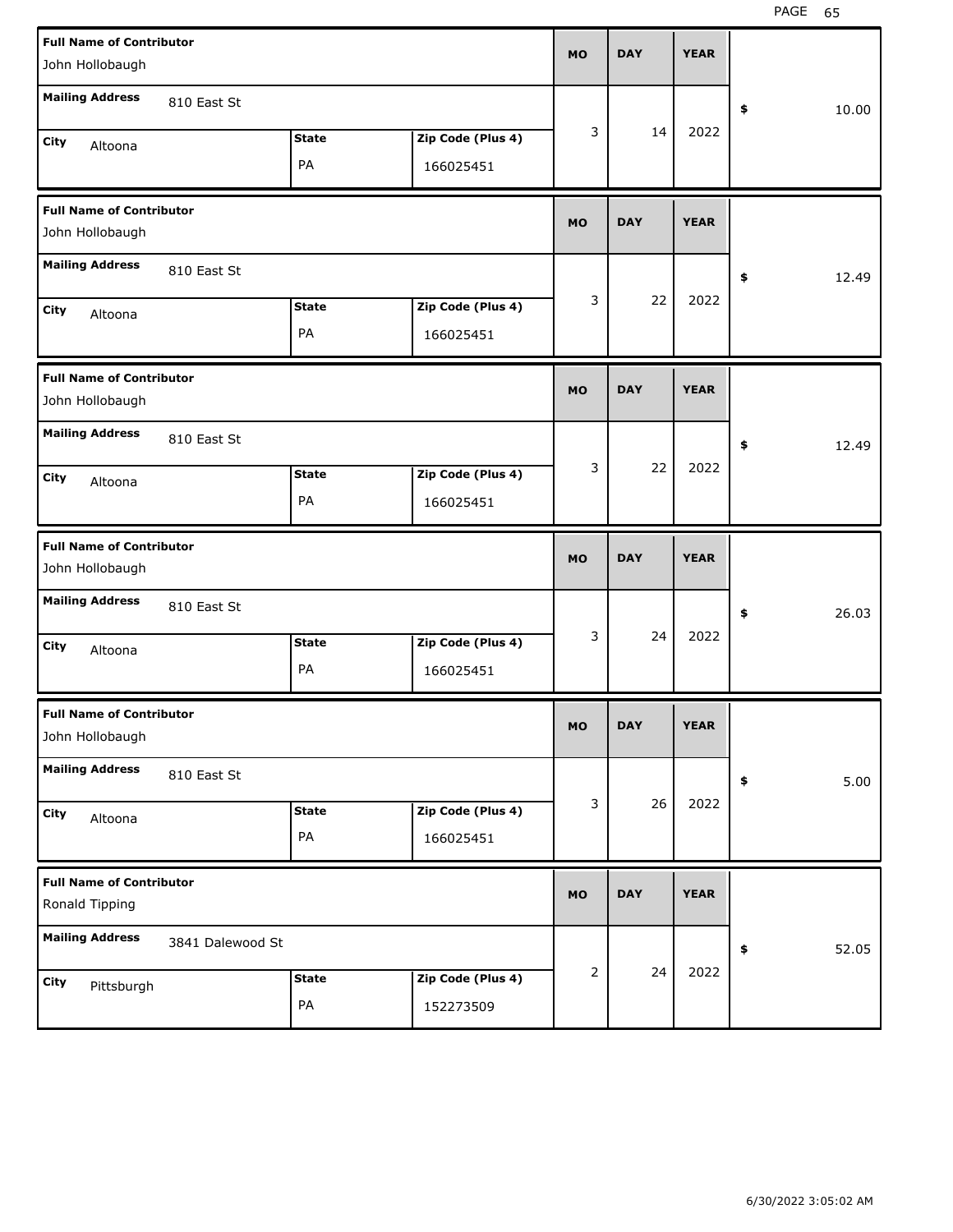| <b>Full Name of Contributor</b> |                  |              |                   | <b>MO</b>      | <b>DAY</b> | <b>YEAR</b> |              |  |
|---------------------------------|------------------|--------------|-------------------|----------------|------------|-------------|--------------|--|
| Ronald Tipping                  |                  |              |                   |                |            |             |              |  |
| <b>Mailing Address</b>          | 3841 Dalewood St |              |                   |                |            |             | \$<br>52.05  |  |
| City<br>Pittsburgh              |                  | <b>State</b> | Zip Code (Plus 4) | 2              | 28         | 2022        |              |  |
|                                 |                  | PA           | 152273509         |                |            |             |              |  |
| <b>Full Name of Contributor</b> |                  |              |                   | <b>MO</b>      | <b>DAY</b> | <b>YEAR</b> |              |  |
| James Camp, III                 |                  |              |                   |                |            |             |              |  |
| <b>Mailing Address</b>          | 575 Adams Street |              |                   |                |            |             | \$<br>100.00 |  |
| City<br>Rochester               |                  | <b>State</b> | Zip Code (Plus 4) | 2              | 24         | 2022        |              |  |
|                                 |                  | PA           | 150741767         |                |            |             |              |  |
| <b>Full Name of Contributor</b> |                  |              |                   |                | <b>DAY</b> | <b>YEAR</b> |              |  |
| James Hutchins                  |                  |              |                   | <b>MO</b>      |            |             |              |  |
| <b>Mailing Address</b>          | P.O. Box 1844    |              |                   |                |            |             | \$<br>25.00  |  |
| City<br>Boerne                  |                  | <b>State</b> | Zip Code (Plus 4) | 3              | 14         | 2022        |              |  |
|                                 |                  | <b>TX</b>    | 780066844         |                |            |             |              |  |
|                                 |                  |              |                   |                |            |             |              |  |
| <b>Full Name of Contributor</b> |                  |              |                   |                |            |             |              |  |
| James Hutchins                  |                  |              |                   | <b>MO</b>      | <b>DAY</b> | <b>YEAR</b> |              |  |
| <b>Mailing Address</b>          | P.O. Box 1844    |              |                   |                |            |             | \$<br>26.03  |  |
| City<br>Boerne                  |                  | <b>State</b> | Zip Code (Plus 4) | $\overline{2}$ | 24         | 2022        |              |  |
|                                 |                  | <b>TX</b>    | 780066844         |                |            |             |              |  |
| <b>Full Name of Contributor</b> |                  |              |                   |                |            |             |              |  |
| James Hutchins                  |                  |              |                   | МO             | <b>DAY</b> | <b>YEAR</b> |              |  |
| <b>Mailing Address</b>          | P.O. Box 1844    |              |                   |                |            |             | 26.03<br>\$  |  |
| City<br>Boerne                  |                  | <b>State</b> | Zip Code (Plus 4) | 2              | 28         | 2022        |              |  |
|                                 |                  | TX           | 780066844         |                |            |             |              |  |
| <b>Full Name of Contributor</b> |                  |              |                   |                |            |             |              |  |
| James Hutchins                  |                  |              |                   | <b>MO</b>      | <b>DAY</b> | <b>YEAR</b> |              |  |
| <b>Mailing Address</b>          | P.O. Box 1844    |              |                   |                |            |             | 25.00<br>\$  |  |
| City<br>Boerne                  |                  | <b>State</b> | Zip Code (Plus 4) | 3              | 11         | 2022        |              |  |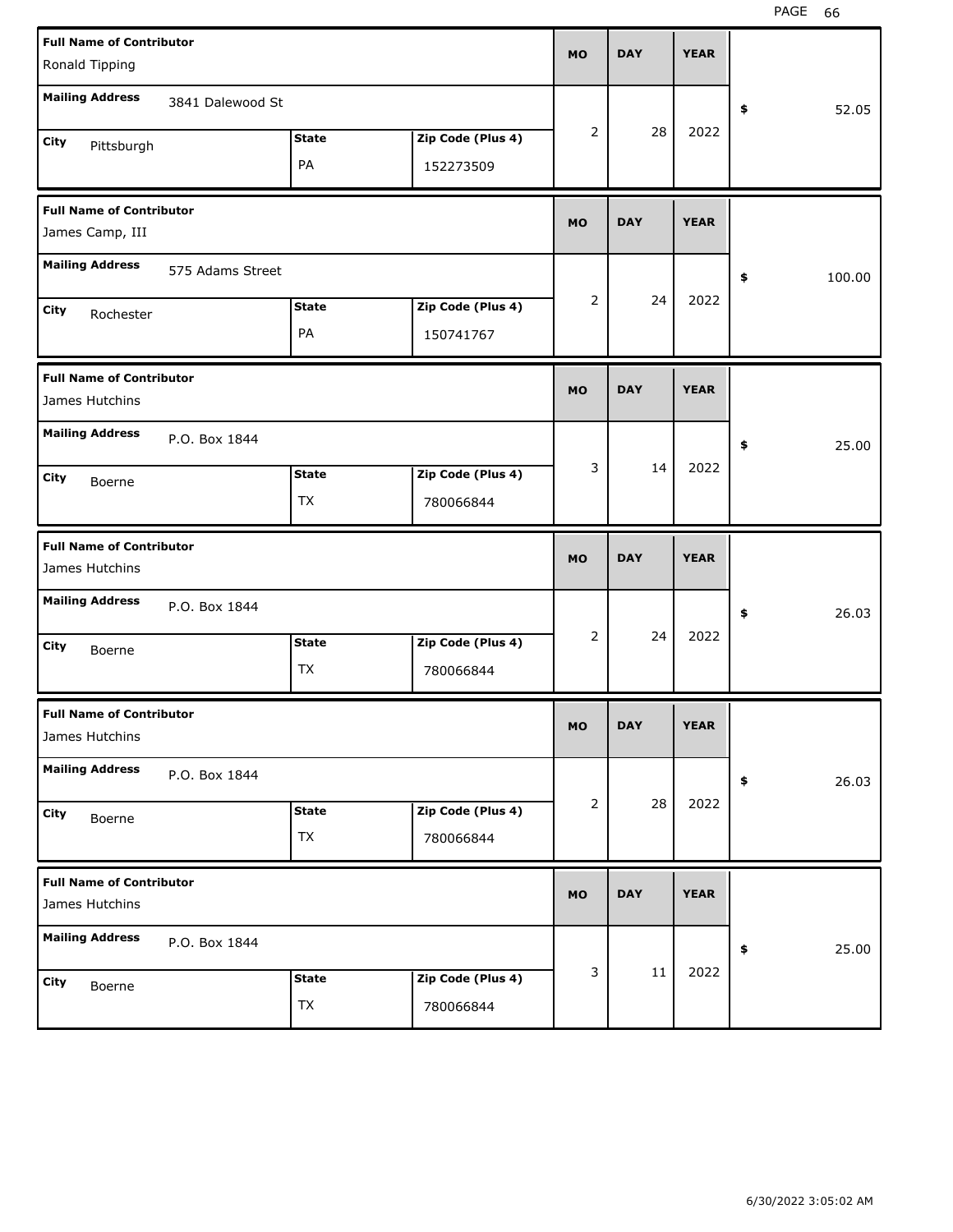| <b>Full Name of Contributor</b> |                         |              |                   |           |            |             |              |
|---------------------------------|-------------------------|--------------|-------------------|-----------|------------|-------------|--------------|
| Dennis Amorim                   |                         |              |                   | <b>MO</b> | <b>DAY</b> | <b>YEAR</b> |              |
| <b>Mailing Address</b>          | 10 Monroe Way           |              |                   |           |            |             |              |
|                                 |                         |              |                   | 2         | 25         | 2022        | \$<br>26.03  |
| City<br>Newtown                 |                         | <b>State</b> | Zip Code (Plus 4) |           |            |             |              |
|                                 |                         | PA           | 189401735         |           |            |             |              |
| <b>Full Name of Contributor</b> |                         |              |                   |           | <b>DAY</b> |             |              |
| Dennis Amorim                   |                         |              |                   | <b>MO</b> |            | <b>YEAR</b> |              |
| <b>Mailing Address</b>          | 10 Monroe Way           |              |                   |           |            |             | \$<br>26.03  |
| City<br>Newtown                 |                         | <b>State</b> | Zip Code (Plus 4) | 2         | 25         | 2022        |              |
|                                 |                         | PA           | 189401735         |           |            |             |              |
| <b>Full Name of Contributor</b> |                         |              |                   |           |            |             |              |
| Tim Caban                       |                         |              |                   | <b>MO</b> | <b>DAY</b> | <b>YEAR</b> |              |
| <b>Mailing Address</b>          | 1050 W King Road        |              |                   |           |            |             | \$<br>250.00 |
| City<br>Malvern                 |                         | <b>State</b> | Zip Code (Plus 4) | 2         | 25         | 2022        |              |
|                                 |                         | PA           | 193551950         |           |            |             |              |
|                                 |                         |              |                   |           |            |             |              |
| <b>Full Name of Contributor</b> |                         |              |                   |           |            |             |              |
| Lisa Redmond                    |                         |              |                   | <b>MO</b> | <b>DAY</b> | <b>YEAR</b> |              |
| <b>Mailing Address</b>          | 740 Dill Hill Road      |              |                   |           |            |             | \$<br>52.05  |
| City<br>Johnsonburg             |                         | <b>State</b> | Zip Code (Plus 4) | 2         | 25         | 2022        |              |
|                                 |                         | PA           | 158452706         |           |            |             |              |
| <b>Full Name of Contributor</b> |                         |              |                   |           |            |             |              |
| George MC MANMON                |                         |              |                   | MO        | <b>DAY</b> | <b>YEAR</b> |              |
| <b>Mailing Address</b>          | 389 Upper Holland Road, |              |                   |           |            |             | \$<br>52.05  |
| City<br>Richboro                |                         | <b>State</b> | Zip Code (Plus 4) | 2         | 27         | 2022        |              |
|                                 |                         | PA           | 189541601         |           |            |             |              |
| <b>Full Name of Contributor</b> |                         |              |                   | <b>MO</b> | <b>DAY</b> | <b>YEAR</b> |              |
| Lee Reedy                       |                         |              |                   |           |            |             |              |
| <b>Mailing Address</b>          | 60 Lafayette Dr.        |              |                   |           |            |             | \$<br>25.00  |
| City<br>Phoenixville            |                         | <b>State</b> | Zip Code (Plus 4) | 2         | 28         | 2022        |              |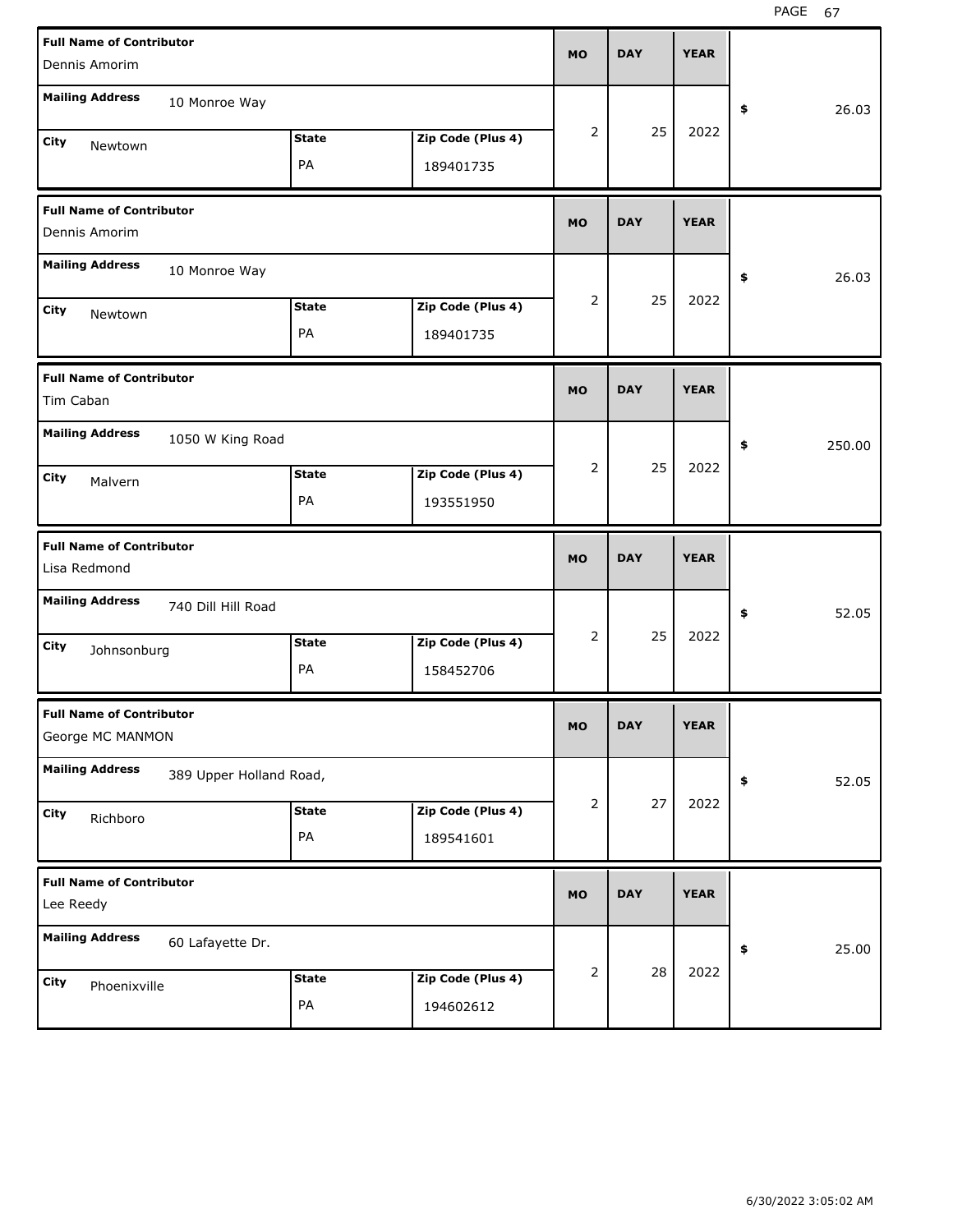| <b>Full Name of Contributor</b><br>Lee Reedy            |                    |                                | <b>MO</b> | <b>DAY</b>   | <b>YEAR</b> |              |
|---------------------------------------------------------|--------------------|--------------------------------|-----------|--------------|-------------|--------------|
| <b>Mailing Address</b><br>60 Lafayette Dr.              |                    |                                |           |              |             | \$<br>104.10 |
| City<br>Phoenixville                                    | <b>State</b><br>PA | Zip Code (Plus 4)<br>194602612 | 3         | 21           | 2022        |              |
| <b>Full Name of Contributor</b><br>Pete Perez           |                    |                                | <b>MO</b> | <b>DAY</b>   | <b>YEAR</b> |              |
| <b>Mailing Address</b><br>23166 Kantz Road              |                    |                                |           |              |             | \$<br>100.00 |
| City<br>Cochranton                                      | <b>State</b><br>PA | Zip Code (Plus 4)<br>163146208 | 2         | 28           | 2022        |              |
| <b>Full Name of Contributor</b><br>David M. Caccese Jr. |                    |                                | <b>MO</b> | <b>DAY</b>   | <b>YEAR</b> |              |
| <b>Mailing Address</b><br>505 Day Spring Ln             |                    |                                |           |              |             | 250.00<br>\$ |
| City<br>West Chester                                    | <b>State</b><br>PA | Zip Code (Plus 4)<br>193828554 | 3         | $\mathbf{1}$ | 2022        |              |
|                                                         |                    |                                |           |              |             |              |
| <b>Full Name of Contributor</b><br>Matthew A. Ford      |                    |                                | <b>MO</b> | <b>DAY</b>   | <b>YEAR</b> |              |
| <b>Mailing Address</b><br>5 Nellie Ln                   |                    |                                |           |              |             | 250.00<br>\$ |
| City<br>Thornton                                        | <b>State</b><br>PA | Zip Code (Plus 4)<br>193732004 | 3         | $\mathbf{1}$ | 2022        |              |
| <b>Full Name of Contributor</b><br>Douglas Kunkle       |                    |                                | MO        | <b>DAY</b>   | <b>YEAR</b> |              |
| <b>Mailing Address</b><br>1334 W Gordon St.             |                    |                                |           |              |             | 26.03<br>\$  |
| City<br>Allentown                                       | <b>State</b><br>PA | Zip Code (Plus 4)<br>181025623 | 3         | 5            | 2022        |              |
| <b>Full Name of Contributor</b><br>Douglas Kunkle       |                    |                                | <b>MO</b> | <b>DAY</b>   | <b>YEAR</b> |              |
| <b>Mailing Address</b><br>1334 W Gordon St.             |                    |                                | 3         | 5            | 2022        | 26.03<br>\$  |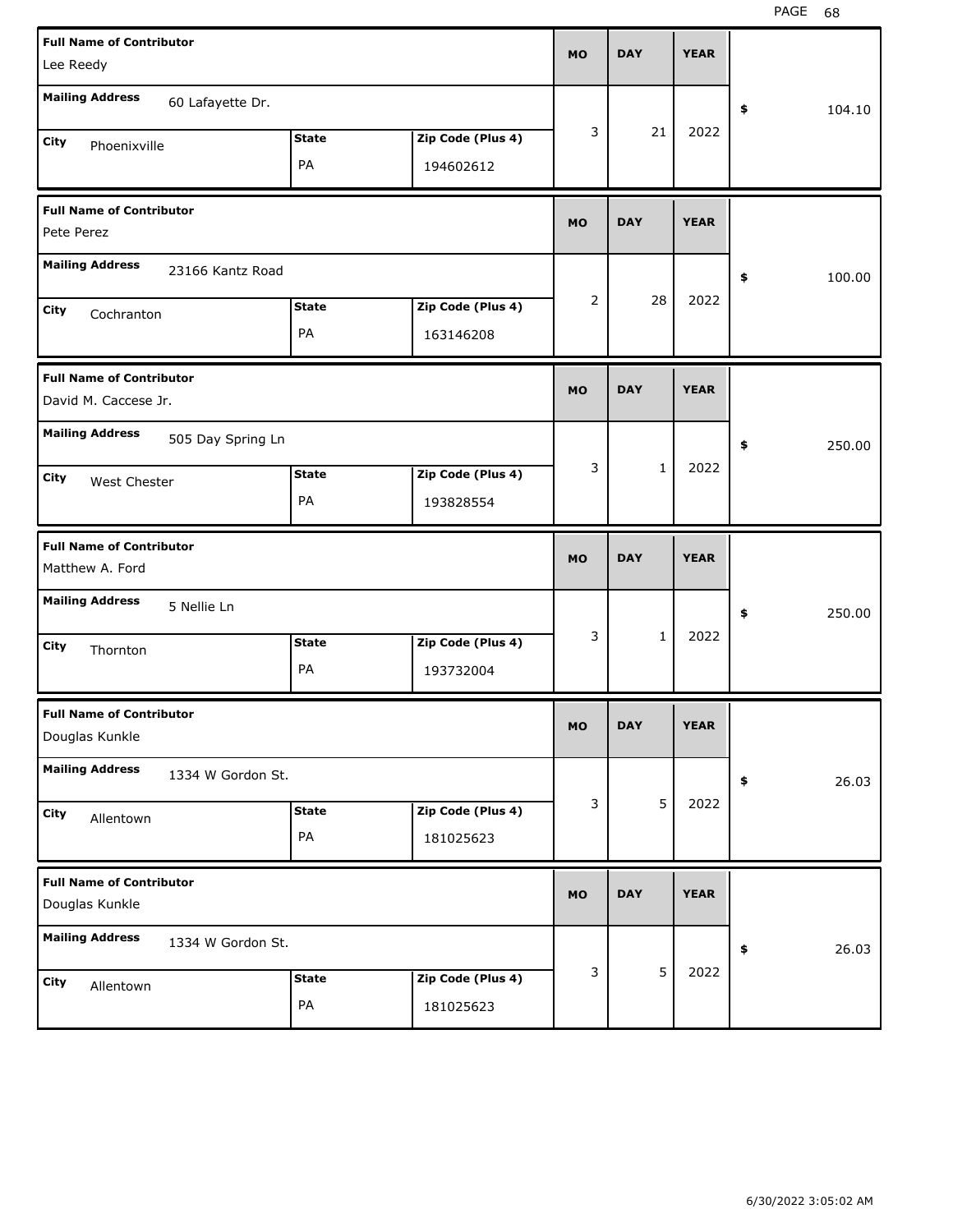| <b>Full Name of Contributor</b><br>John Kelly     |                           |                                | <b>MO</b> | <b>DAY</b> | <b>YEAR</b> |              |
|---------------------------------------------------|---------------------------|--------------------------------|-----------|------------|-------------|--------------|
| <b>Mailing Address</b><br>2130 Ellsworth St.      |                           |                                |           |            |             | \$<br>104.10 |
| City<br>Philadelphia                              | <b>State</b><br>PA        | Zip Code (Plus 4)<br>191462828 | 3         | 6          | 2022        |              |
| <b>Full Name of Contributor</b><br>Sarah Pyle     |                           |                                | <b>MO</b> | <b>DAY</b> | <b>YEAR</b> |              |
| <b>Mailing Address</b><br>3707 Gilbert Avenue #17 |                           |                                |           |            |             | 50.00<br>\$  |
| City<br>Dallas                                    | <b>State</b><br><b>TX</b> | Zip Code (Plus 4)<br>752196700 | 3         | 8          | 2022        |              |
| <b>Full Name of Contributor</b><br>Sarah Pyle     |                           |                                | <b>MO</b> | <b>DAY</b> | <b>YEAR</b> |              |
| <b>Mailing Address</b><br>3707 Gilbert Avenue #17 |                           |                                |           |            |             | 50.00<br>\$  |
| City<br>Dallas                                    | <b>State</b><br><b>TX</b> | Zip Code (Plus 4)<br>752196700 | 3         | 14         | 2022        |              |
|                                                   |                           |                                |           |            |             |              |
| <b>Full Name of Contributor</b><br>Yalanda Young  |                           |                                | <b>MO</b> | <b>DAY</b> | <b>YEAR</b> |              |
| <b>Mailing Address</b><br>4517 Gateway Blvd       |                           |                                |           |            |             | 45.00<br>\$  |
| <b>City</b><br>Swartz Creek                       | <b>State</b><br>MI        | Zip Code (Plus 4)<br>484731819 | 3         | 8          | 2022        |              |
| <b>Full Name of Contributor</b><br>Yalanda Young  |                           |                                | MO        | <b>DAY</b> | <b>YEAR</b> |              |
| <b>Mailing Address</b><br>4517 Gateway Blvd       |                           |                                |           |            |             | 45.00<br>\$  |
| City<br>Swartz Creek                              | <b>State</b><br>MI        | Zip Code (Plus 4)<br>484731819 | 3         | 14         | 2022        |              |
| <b>Full Name of Contributor</b><br>Gary Pentecost |                           |                                | <b>MO</b> | <b>DAY</b> | <b>YEAR</b> |              |
| <b>Mailing Address</b><br>9639 Meadowvale Drive   |                           |                                | 3         | $\,8\,$    | 2022        | 25.00<br>\$  |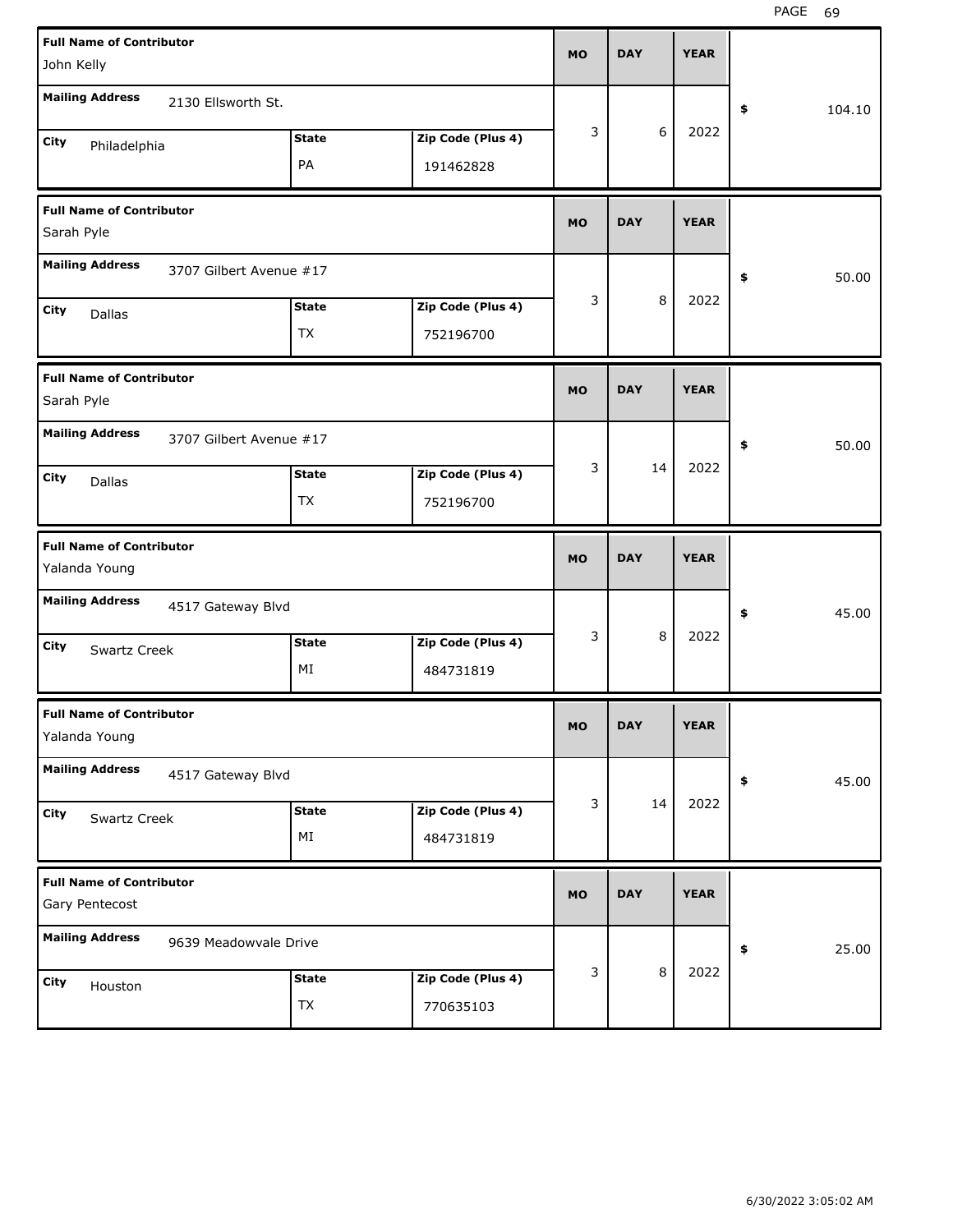| Gary Pentecost         | <b>Full Name of Contributor</b> |              |                   | <b>MO</b> | <b>DAY</b> | <b>YEAR</b> |              |
|------------------------|---------------------------------|--------------|-------------------|-----------|------------|-------------|--------------|
| <b>Mailing Address</b> | 9639 Meadowvale Drive           |              |                   |           |            |             |              |
|                        |                                 |              |                   | 3         | 10         | 2022        | \$<br>26.03  |
| <b>City</b>            | Houston                         | <b>State</b> | Zip Code (Plus 4) |           |            |             |              |
|                        |                                 | <b>TX</b>    | 770635103         |           |            |             |              |
| robert niles           | <b>Full Name of Contributor</b> |              |                   | <b>MO</b> | <b>DAY</b> | <b>YEAR</b> |              |
| <b>Mailing Address</b> | P.O. Box 693                    |              |                   |           |            |             | \$<br>100.00 |
| City                   | Cape May Court House            | <b>State</b> | Zip Code (Plus 4) | 3         | 8          | 2022        |              |
|                        |                                 | NJ           | 082100693         |           |            |             |              |
| robert niles           | <b>Full Name of Contributor</b> |              |                   | <b>MO</b> | <b>DAY</b> | <b>YEAR</b> |              |
| <b>Mailing Address</b> | P.O. Box 693                    |              |                   |           |            |             | \$<br>45.00  |
| City                   | Cape May Court House            | <b>State</b> | Zip Code (Plus 4) | 3         | 8          | 2022        |              |
|                        |                                 | NJ           | 082100693         |           |            |             |              |
|                        |                                 |              |                   |           |            |             |              |
| Phyllis Darnell        | <b>Full Name of Contributor</b> |              |                   | <b>MO</b> | <b>DAY</b> | <b>YEAR</b> |              |
| <b>Mailing Address</b> | 2 McDade St                     |              |                   |           |            |             | \$<br>45.00  |
| <b>City</b>            | Greenville                      | <b>State</b> | Zip Code (Plus 4) | 3         | 8          | 2022        |              |
|                        |                                 | <b>SC</b>    | 296113631         |           |            |             |              |
| Phyllis Darnell        | <b>Full Name of Contributor</b> |              |                   | <b>MO</b> | <b>DAY</b> | <b>YEAR</b> |              |
| <b>Mailing Address</b> | 2 McDade St                     |              |                   |           |            |             | \$<br>45.00  |
| City                   |                                 | <b>State</b> | Zip Code (Plus 4) | 3         | 14         | 2022        |              |
|                        | Greenville                      | SC           | 296113631         |           |            |             |              |
| Anna Sanchez           | <b>Full Name of Contributor</b> |              |                   | <b>MO</b> | <b>DAY</b> | <b>YEAR</b> |              |
| <b>Mailing Address</b> | 12663 5th Street                |              |                   |           |            |             | \$<br>100.00 |
| City                   | Yucaipa                         | <b>State</b> | Zip Code (Plus 4) | 3         | 8          | 2022        |              |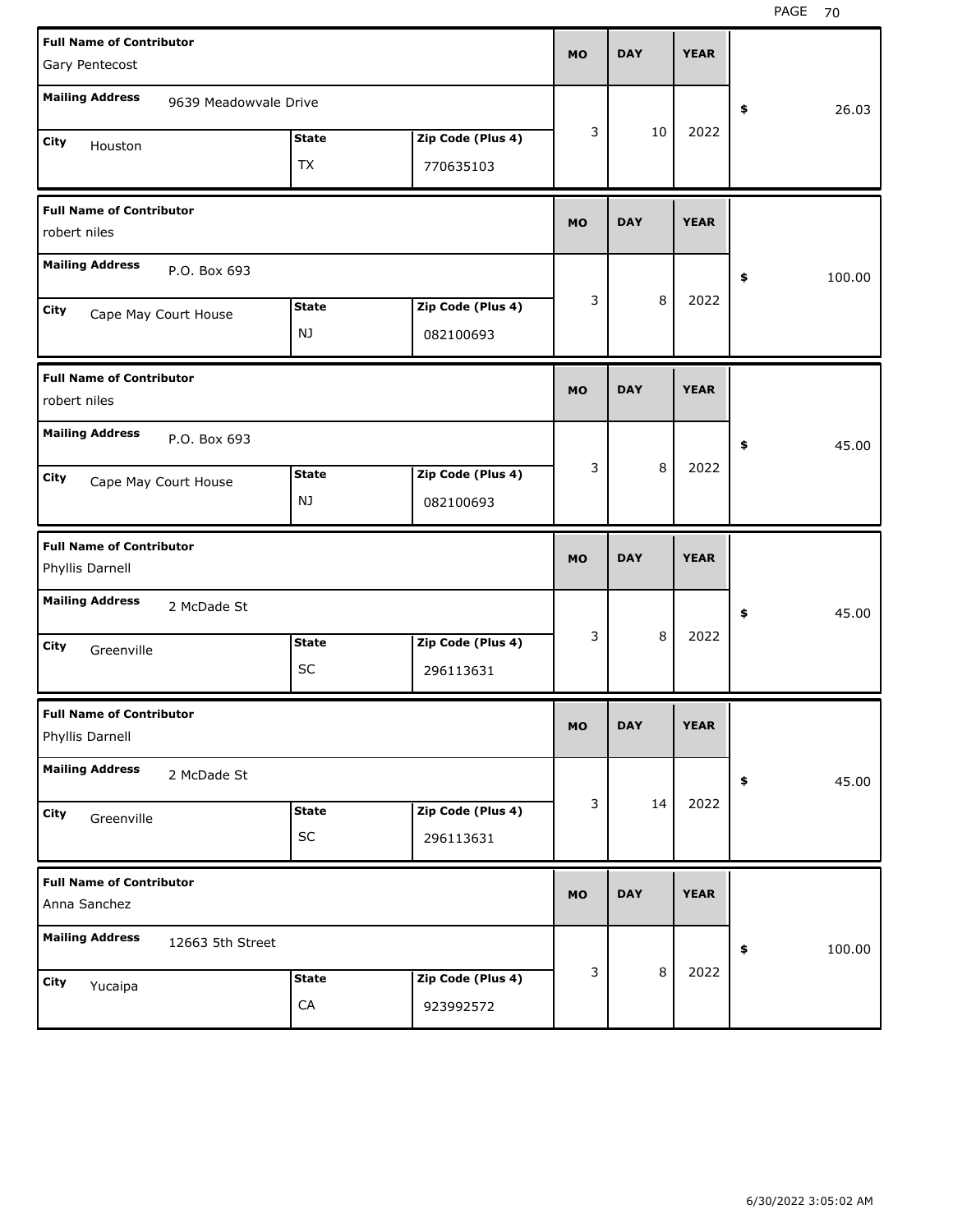| <b>Full Name of Contributor</b><br>Alfred Cordova     |                              |                           |                                | <b>MO</b> | <b>DAY</b> | <b>YEAR</b> |              |
|-------------------------------------------------------|------------------------------|---------------------------|--------------------------------|-----------|------------|-------------|--------------|
| <b>Mailing Address</b>                                | 2506 Eastmont Court          |                           |                                |           |            |             | \$<br>45.00  |
| City<br>Alamogordo                                    |                              | <b>State</b><br><b>NM</b> | Zip Code (Plus 4)<br>883104432 | 3         | 8          | 2022        |              |
| <b>Full Name of Contributor</b><br>Alfred Cordova     |                              |                           |                                | <b>MO</b> | <b>DAY</b> | <b>YEAR</b> |              |
| <b>Mailing Address</b>                                | 2506 Eastmont Court          |                           |                                |           |            |             | \$<br>45.00  |
| City<br>Alamogordo                                    |                              | <b>State</b><br><b>NM</b> | Zip Code (Plus 4)<br>883104432 | 3         | 14         | 2022        |              |
| <b>Full Name of Contributor</b><br>Joseph McHugh      |                              |                           |                                | <b>MO</b> | <b>DAY</b> | <b>YEAR</b> |              |
| <b>Mailing Address</b>                                | 1 Golden Eagle Dr.           |                           |                                |           |            |             | \$<br>100.00 |
| City<br>Ocean View                                    |                              | <b>State</b><br>DE        | Zip Code (Plus 4)<br>199703262 | 3         | 8          | 2022        |              |
|                                                       |                              |                           |                                |           |            |             |              |
| <b>Full Name of Contributor</b><br>Rudolph C. Widmann |                              |                           |                                | <b>MO</b> | <b>DAY</b> | <b>YEAR</b> |              |
| <b>Mailing Address</b>                                | 1138 Youngsford Rd           |                           |                                |           |            |             | \$<br>249.00 |
| City<br>Gladwyne                                      |                              | <b>State</b><br>PA        | Zip Code (Plus 4)<br>190351326 | 3         | 10         | 2022        |              |
| <b>Full Name of Contributor</b><br><b>Esther Bair</b> |                              |                           |                                | <b>MO</b> | <b>DAY</b> | YEAK        |              |
| <b>Mailing Address</b>                                | 296 North Geyers Church Road |                           |                                |           |            |             | 26.03<br>\$  |
| City<br>Middletown                                    |                              | <b>State</b><br>PA        | Zip Code (Plus 4)<br>170573962 | 3         | 9          | 2022        |              |
| <b>Full Name of Contributor</b><br><b>Esther Bair</b> |                              |                           |                                | <b>MO</b> | <b>DAY</b> | <b>YEAR</b> |              |
| <b>Mailing Address</b>                                | 296 North Geyers Church Road |                           |                                | 3         | 13         | 2022        | 36.44<br>\$  |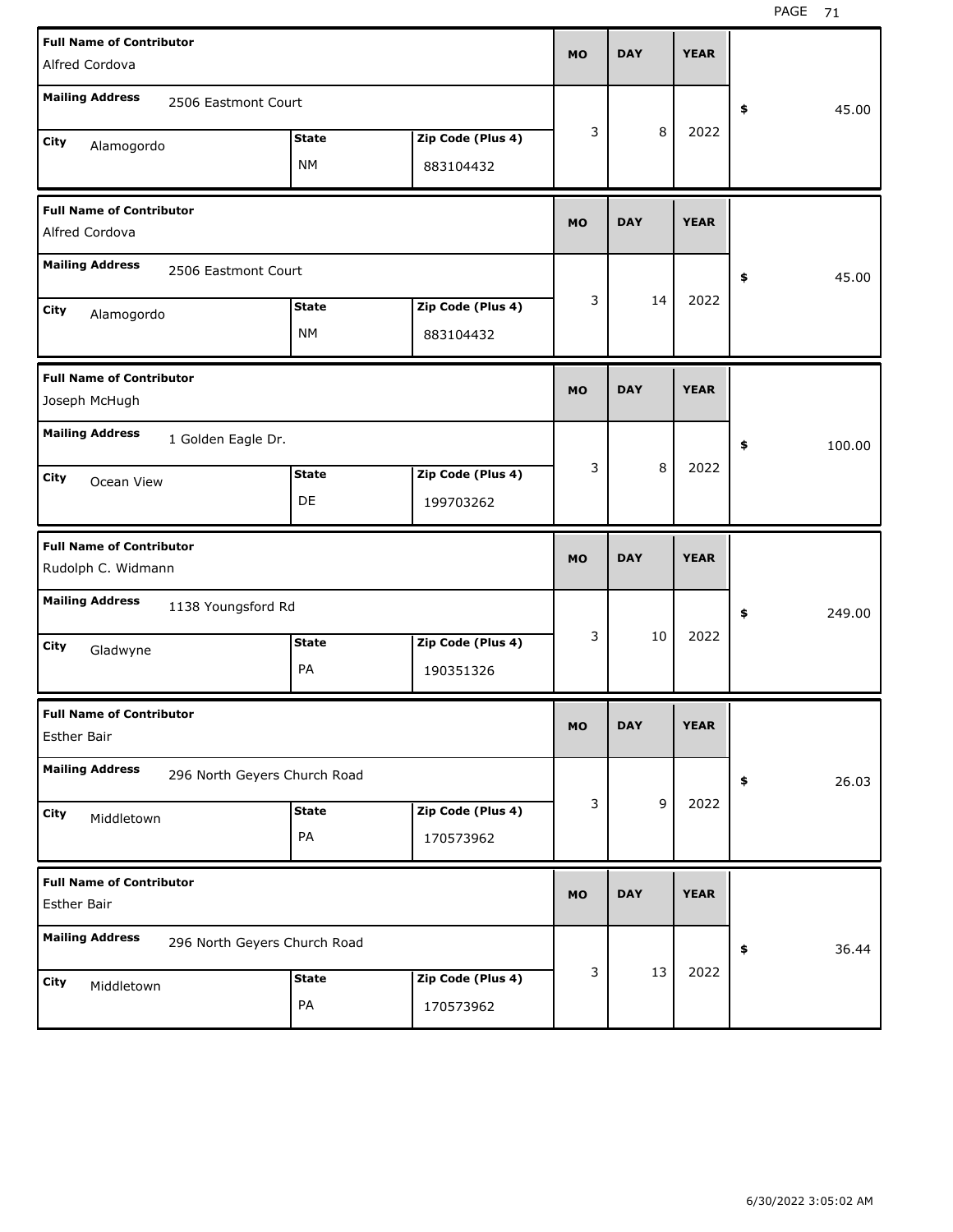| <b>DAY</b><br><b>YEAR</b><br><b>MO</b><br><b>Esther Bair</b><br><b>Mailing Address</b><br>296 North Geyers Church Road<br>26.03<br>\$<br>3<br>17<br>2022<br><b>State</b><br>Zip Code (Plus 4)<br>City<br>Middletown<br>PA |
|---------------------------------------------------------------------------------------------------------------------------------------------------------------------------------------------------------------------------|
|                                                                                                                                                                                                                           |
|                                                                                                                                                                                                                           |
|                                                                                                                                                                                                                           |
|                                                                                                                                                                                                                           |
| 170573962                                                                                                                                                                                                                 |
| <b>Full Name of Contributor</b>                                                                                                                                                                                           |
| <b>DAY</b><br><b>YEAR</b><br><b>MO</b><br><b>Esther Bair</b>                                                                                                                                                              |
| <b>Mailing Address</b><br>296 North Geyers Church Road<br>26.03<br>\$                                                                                                                                                     |
| 3<br>2022<br>21<br><b>State</b><br>Zip Code (Plus 4)<br>City<br>Middletown                                                                                                                                                |
| PA<br>170573962                                                                                                                                                                                                           |
| <b>Full Name of Contributor</b>                                                                                                                                                                                           |
| <b>DAY</b><br><b>YEAR</b><br><b>MO</b><br><b>Esther Bair</b>                                                                                                                                                              |
| <b>Mailing Address</b><br>296 North Geyers Church Road<br>5.21<br>\$                                                                                                                                                      |
|                                                                                                                                                                                                                           |
| 3<br>2022<br>28                                                                                                                                                                                                           |
| <b>State</b><br>Zip Code (Plus 4)<br>City<br>Middletown                                                                                                                                                                   |
| PA<br>170573962                                                                                                                                                                                                           |
| <b>Full Name of Contributor</b><br><b>DAY</b><br><b>YEAR</b><br><b>MO</b><br><b>Esther Bair</b>                                                                                                                           |
|                                                                                                                                                                                                                           |
| <b>Mailing Address</b><br>296 North Geyers Church Road<br>5.21<br>\$                                                                                                                                                      |
| 3<br>2022<br>28<br><b>State</b><br>Zip Code (Plus 4)<br>City<br>Middletown                                                                                                                                                |
| PA<br>170573962                                                                                                                                                                                                           |
| <b>Full Name of Contributor</b>                                                                                                                                                                                           |
| <b>MO</b><br><b>DAY</b><br><b>YEAR</b><br>Richard Wanner                                                                                                                                                                  |
| <b>Mailing Address</b><br>153 Wanner Road                                                                                                                                                                                 |
| 46.85<br>\$<br>9<br>3<br>2022<br><b>State</b>                                                                                                                                                                             |
| Zip Code (Plus 4)<br>City<br>Reading<br>PA<br>196068556                                                                                                                                                                   |
|                                                                                                                                                                                                                           |
| <b>Full Name of Contributor</b><br><b>DAY</b><br><b>YEAR</b><br><b>MO</b><br>Richard Wanner                                                                                                                               |
| <b>Mailing Address</b><br>153 Wanner Road<br>46.85<br>\$                                                                                                                                                                  |
| 2022<br>3<br>14<br>Zip Code (Plus 4)<br><b>State</b><br><b>City</b><br>Reading                                                                                                                                            |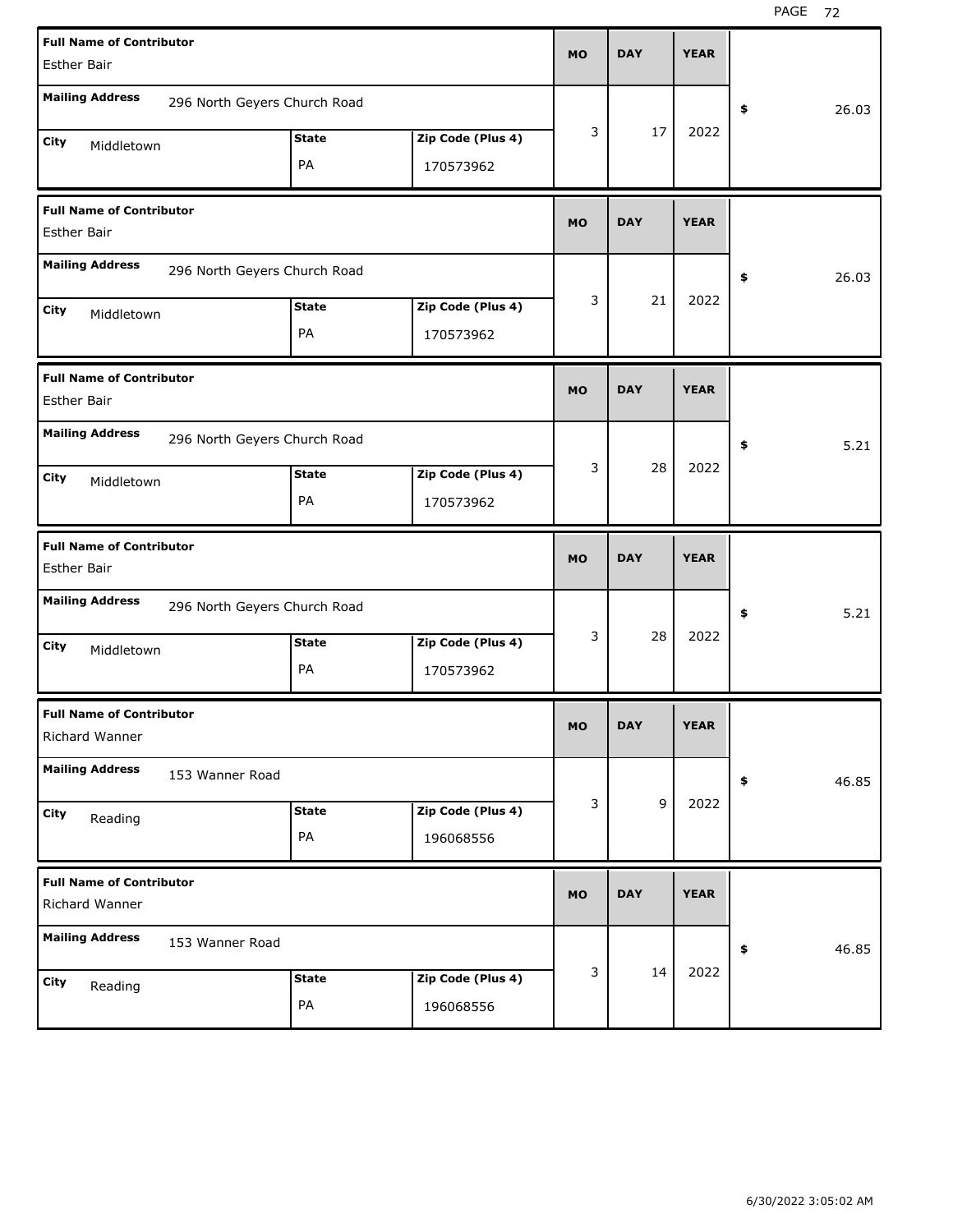| <b>Full Name of Contributor</b>                    |              |                   | <b>MO</b> | <b>DAY</b> | <b>YEAR</b> |             |
|----------------------------------------------------|--------------|-------------------|-----------|------------|-------------|-------------|
| shelby charlrs                                     |              |                   |           |            |             |             |
| <b>Mailing Address</b><br>435 East Franklin Street |              |                   |           |            |             | \$<br>45.00 |
| City<br>Media                                      | <b>State</b> | Zip Code (Plus 4) | 3         | 9          | 2022        |             |
|                                                    | PA           | 190633810         |           |            |             |             |
| <b>Full Name of Contributor</b>                    |              |                   | <b>MO</b> | <b>DAY</b> | <b>YEAR</b> |             |
| shelby charlrs                                     |              |                   |           |            |             |             |
| <b>Mailing Address</b><br>435 East Franklin Street |              |                   |           |            |             | \$<br>25.00 |
| City<br>Media                                      | <b>State</b> | Zip Code (Plus 4) | 3         | 9          | 2022        |             |
|                                                    | PA           | 190633810         |           |            |             |             |
| <b>Full Name of Contributor</b>                    |              |                   | <b>MO</b> | <b>DAY</b> | <b>YEAR</b> |             |
| Alison Mays                                        |              |                   |           |            |             |             |
| <b>Mailing Address</b><br>518 Jung Ln              |              |                   |           |            |             | \$<br>52.05 |
| City<br>Fredericksburg                             | <b>State</b> | Zip Code (Plus 4) | 3         | 9          | 2022        |             |
|                                                    | TX           | 786245770         |           |            |             |             |
|                                                    |              |                   |           |            |             |             |
| <b>Full Name of Contributor</b>                    |              |                   | <b>MO</b> | <b>DAY</b> | <b>YEAR</b> |             |
| Warren Leas II                                     |              |                   |           |            |             |             |
| <b>Mailing Address</b><br>449 Pleasant Hill Rd     |              |                   |           |            |             | \$<br>15.00 |
| City<br>Wrightsville                               | <b>State</b> | Zip Code (Plus 4) | 3         | 9          | 2022        |             |
|                                                    | PA           | 173689055         |           |            |             |             |
| <b>Full Name of Contributor</b>                    |              |                   | <b>MO</b> | <b>DAY</b> | <b>YEAR</b> |             |
| Warren Leas II                                     |              |                   |           |            |             |             |
| <b>Mailing Address</b><br>449 Pleasant Hill Rd     |              |                   |           |            |             | 15.00<br>\$ |
| City<br>Wrightsville                               | <b>State</b> | Zip Code (Plus 4) | 3         | 14         | 2022        |             |
|                                                    | PA           | 173689055         |           |            |             |             |
| <b>Full Name of Contributor</b><br>Warren Leas II  |              |                   | MO        | <b>DAY</b> | <b>YEAR</b> |             |
| <b>Mailing Address</b><br>449 Pleasant Hill Rd     |              |                   |           |            |             | 24.98       |
| City<br>Wrightsville                               | <b>State</b> | Zip Code (Plus 4) | 3         | 20         | 2022        | \$          |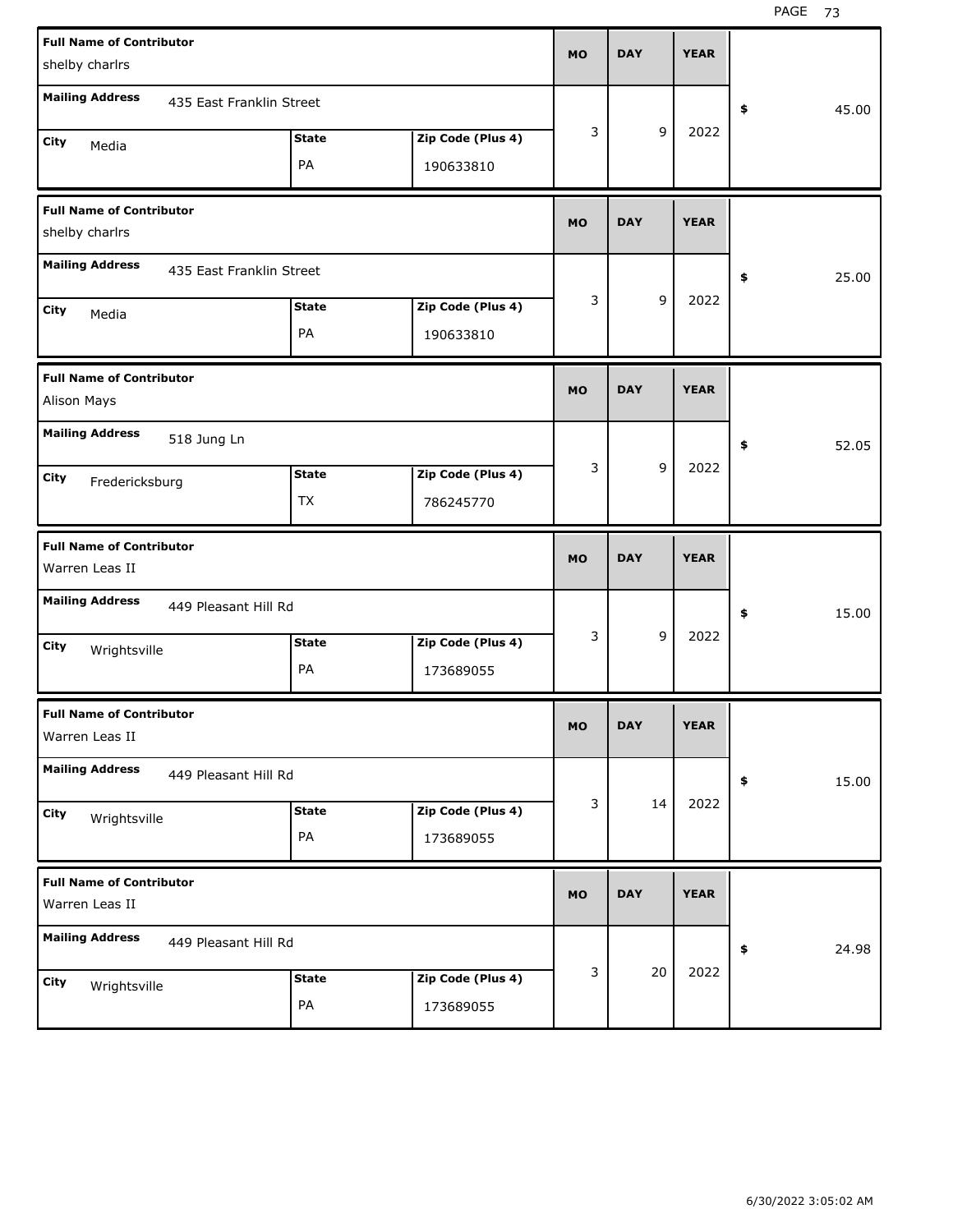| <b>Full Name of Contributor</b>                   |                        |              |                   | <b>MO</b> | <b>DAY</b> | <b>YEAR</b> |              |
|---------------------------------------------------|------------------------|--------------|-------------------|-----------|------------|-------------|--------------|
| Madeline Koehler                                  |                        |              |                   |           |            |             |              |
| <b>Mailing Address</b>                            | 4727 Lakewood Road     |              |                   |           |            |             | 45.00<br>\$  |
| City                                              |                        | <b>State</b> | Zip Code (Plus 4) | 3         | 9          | 2022        |              |
| Stanwood                                          |                        | WA           | 982927971         |           |            |             |              |
| <b>Full Name of Contributor</b>                   |                        |              |                   |           |            |             |              |
| Madeline Koehler                                  |                        |              |                   | <b>MO</b> | <b>DAY</b> | <b>YEAR</b> |              |
| <b>Mailing Address</b>                            | 4727 Lakewood Road     |              |                   |           |            |             | 25.00<br>\$  |
| City<br>Stanwood                                  |                        | <b>State</b> | Zip Code (Plus 4) | 3         | 9          | 2022        |              |
|                                                   |                        | WA           | 982927971         |           |            |             |              |
| <b>Full Name of Contributor</b>                   |                        |              |                   | <b>MO</b> | <b>DAY</b> | <b>YEAR</b> |              |
| James Hodge                                       |                        |              |                   |           |            |             |              |
| <b>Mailing Address</b>                            | Box22                  |              |                   |           |            |             | \$<br>100.00 |
| City<br>Dallesport                                |                        | <b>State</b> | Zip Code (Plus 4) | 3         | 9          | 2022        |              |
|                                                   |                        | WA           | 98617             |           |            |             |              |
|                                                   |                        |              |                   |           |            |             |              |
| <b>Full Name of Contributor</b>                   |                        |              |                   | <b>MO</b> | <b>DAY</b> | <b>YEAR</b> |              |
| Joseph Abe                                        |                        |              |                   |           |            |             |              |
| <b>Mailing Address</b>                            | 582 Laurel Valley Dr.  |              |                   |           |            |             | 52.05<br>\$  |
| City<br>Azusa                                     |                        | <b>State</b> | Zip Code (Plus 4) | 3         | 10         | 2022        |              |
|                                                   |                        | CA           | 917021846         |           |            |             |              |
| <b>Full Name of Contributor</b>                   |                        |              |                   | <b>MO</b> | <b>DAY</b> | <b>YEAR</b> |              |
| Joseph Abe                                        |                        |              |                   |           |            |             |              |
| <b>Mailing Address</b>                            | 582 Laurel Valley Dr.  |              |                   |           |            |             | 52.05<br>\$  |
| City<br>Azusa                                     |                        | <b>State</b> | Zip Code (Plus 4) | 3         | 14         | 2022        |              |
|                                                   |                        | CA           | 917021846         |           |            |             |              |
| <b>Full Name of Contributor</b><br>Michele Bailey |                        |              |                   | <b>MO</b> | <b>DAY</b> | <b>YEAR</b> |              |
| <b>Mailing Address</b>                            | 2504 Bloomingdale Road |              |                   |           |            |             | 25.00<br>\$  |
| <b>City</b>                                       |                        | <b>State</b> | Zip Code (Plus 4) | 3         | 10         | 2022        |              |
| Kingsport                                         |                        | TN           | 376601817         |           |            |             |              |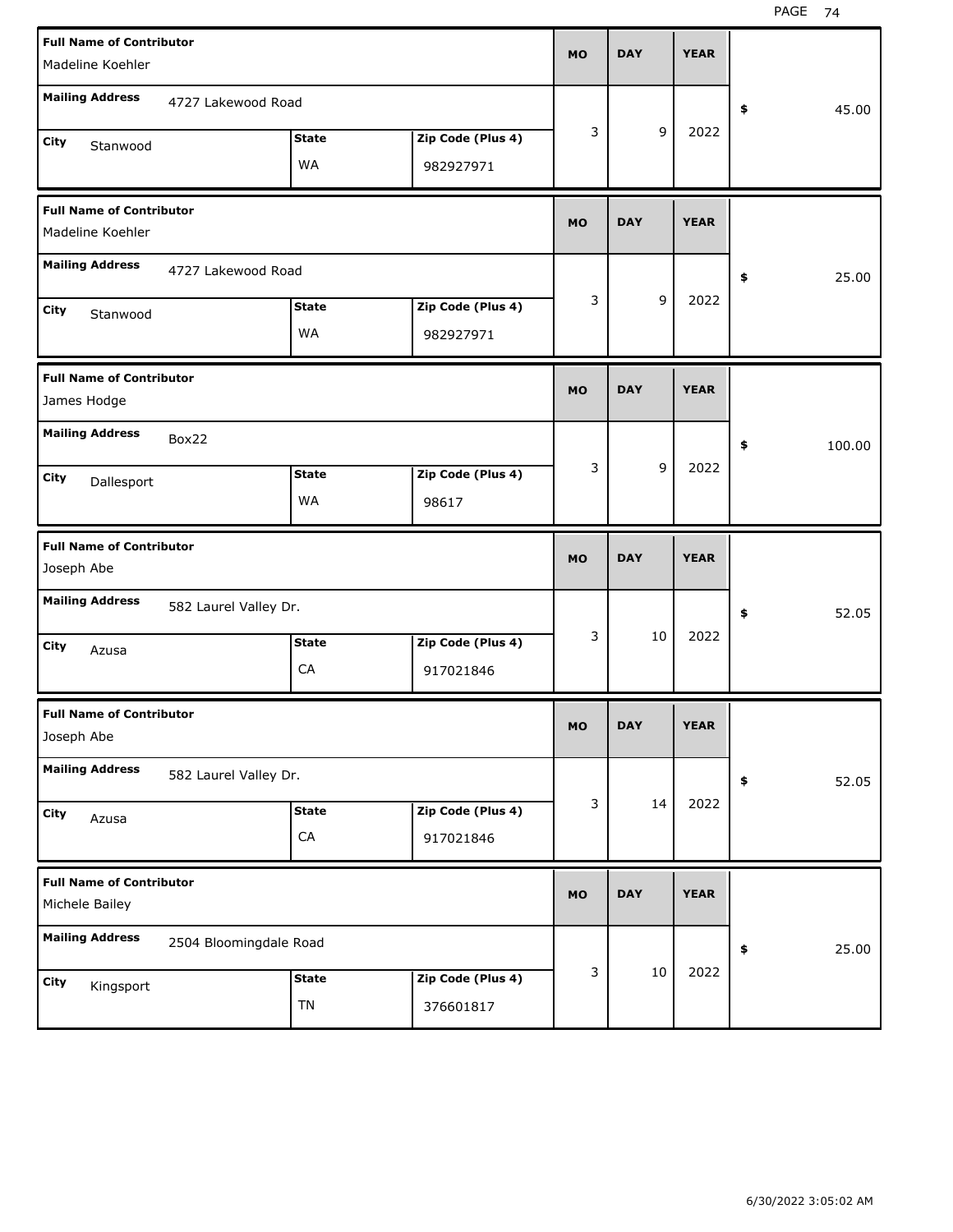| <b>Full Name of Contributor</b>                   |                           |                   | <b>MO</b> | <b>DAY</b> | <b>YEAR</b> |             |
|---------------------------------------------------|---------------------------|-------------------|-----------|------------|-------------|-------------|
| Michele Bailey                                    |                           |                   |           |            |             |             |
| <b>Mailing Address</b><br>2504 Bloomingdale Road  |                           |                   |           |            |             | \$<br>25.00 |
| City<br>Kingsport                                 | <b>State</b>              | Zip Code (Plus 4) | 3         | 10         | 2022        |             |
|                                                   | <b>TN</b>                 | 376601817         |           |            |             |             |
| <b>Full Name of Contributor</b><br>Michele Bailey |                           |                   | <b>MO</b> | <b>DAY</b> | <b>YEAR</b> |             |
| <b>Mailing Address</b><br>2504 Bloomingdale Road  |                           |                   |           |            |             | \$<br>25.00 |
| City<br>Kingsport                                 | <b>State</b>              | Zip Code (Plus 4) | 3         | 10         | 2022        |             |
|                                                   | <b>TN</b>                 | 376601817         |           |            |             |             |
| <b>Full Name of Contributor</b><br>Arvil Pursley  |                           |                   | <b>MO</b> | <b>DAY</b> | <b>YEAR</b> |             |
| <b>Mailing Address</b>                            | 4605 North Fairmount Road |                   |           |            |             | \$<br>45.00 |
| City<br>Signal Mountain                           | <b>State</b>              | Zip Code (Plus 4) | 3         | 10         | 2022        |             |
|                                                   | <b>TN</b>                 | 373771329         |           |            |             |             |
|                                                   |                           |                   |           |            |             |             |
| <b>Full Name of Contributor</b><br>Arvil Pursley  |                           |                   | <b>MO</b> | <b>DAY</b> | <b>YEAR</b> |             |
| <b>Mailing Address</b>                            | 4605 North Fairmount Road |                   |           |            |             | \$<br>45.00 |
| City                                              | <b>State</b>              | Zip Code (Plus 4) | 3         | 14         | 2022        |             |
| Signal Mountain                                   | <b>TN</b>                 | 373771329         |           |            |             |             |
| <b>Full Name of Contributor</b><br>Patrick Murphy |                           |                   | MO        | <b>DAY</b> | <b>YEAR</b> |             |
| <b>Mailing Address</b><br>2042 Cadbury Ct         |                           |                   |           |            |             | \$<br>26.03 |
| City                                              | <b>State</b>              | Zip Code (Plus 4) | 3         | 10         | 2022        |             |
| North Mankato                                     | MN                        | 560034420         |           |            |             |             |
| <b>Full Name of Contributor</b><br>Patrick Murphy |                           |                   | <b>MO</b> | <b>DAY</b> | <b>YEAR</b> |             |
| <b>Mailing Address</b><br>2042 Cadbury Ct         |                           |                   |           |            |             | \$<br>26.03 |
| City<br>North Mankato                             | <b>State</b>              | Zip Code (Plus 4) | 3         | 14         | 2022        |             |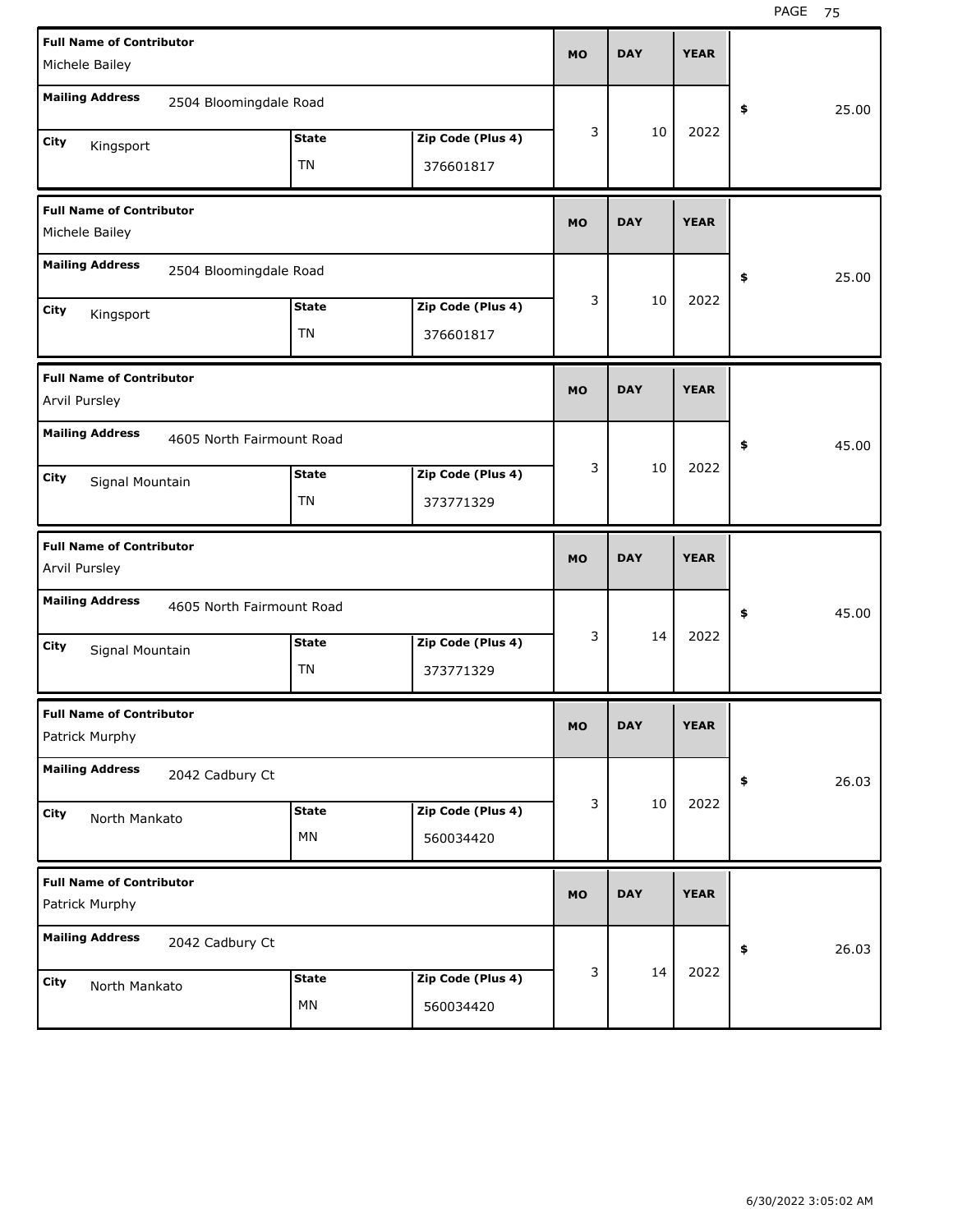| <b>Full Name of Contributor</b><br>David LeClair    |                           |                                | <b>MO</b> | <b>DAY</b> | <b>YEAR</b> |              |
|-----------------------------------------------------|---------------------------|--------------------------------|-----------|------------|-------------|--------------|
| <b>Mailing Address</b><br>5215 Vermont 116          |                           |                                |           |            |             | \$<br>100.00 |
| City<br>Starksboro                                  | <b>State</b><br>VT        | Zip Code (Plus 4)<br>05487     | 3         | 10         | 2022        |              |
| <b>Full Name of Contributor</b><br>Donna Rogeda     |                           |                                | <b>MO</b> | <b>DAY</b> | <b>YEAR</b> |              |
| <b>Mailing Address</b><br>10S055 Thurlow St         |                           |                                |           |            |             | \$<br>45.00  |
| City<br>Burr Ridge                                  | <b>State</b><br>IL        | Zip Code (Plus 4)<br>605276217 | 3         | 10         | 2022        |              |
| <b>Full Name of Contributor</b><br>Donna Rogeda     |                           |                                | <b>MO</b> | <b>DAY</b> | <b>YEAR</b> |              |
| <b>Mailing Address</b><br>10S055 Thurlow St         |                           |                                |           |            |             | \$<br>45.00  |
| City<br>Burr Ridge                                  | <b>State</b><br>IL        | Zip Code (Plus 4)<br>605276217 | 3         | 14         | 2022        |              |
|                                                     |                           |                                |           |            |             |              |
| <b>Full Name of Contributor</b><br>Carolyn Baltzell |                           |                                | <b>MO</b> | <b>DAY</b> | <b>YEAR</b> |              |
| <b>Mailing Address</b><br>105 Falling Hills         |                           |                                |           |            |             | \$<br>45.00  |
| City<br><b>New Braunfels</b>                        | <b>State</b><br><b>TX</b> | Zip Code (Plus 4)<br>781322202 | 3         | 10         | 2022        |              |
| <b>Full Name of Contributor</b><br>Carolyn Baltzell |                           |                                | МO        | <b>DAY</b> | <b>YEAR</b> |              |
| <b>Mailing Address</b><br>105 Falling Hills         |                           |                                |           |            |             | 45.00<br>\$  |
| City<br>New Braunfels                               | <b>State</b><br>TX        | Zip Code (Plus 4)<br>781322202 | 3         | 14         | 2022        |              |
| <b>Full Name of Contributor</b><br>Evelyn Muegge    |                           |                                | <b>MO</b> | <b>DAY</b> | <b>YEAR</b> |              |
| <b>Mailing Address</b><br>1902 College View Drive   |                           |                                | 3         | 10         | 2022        | 45.00<br>\$  |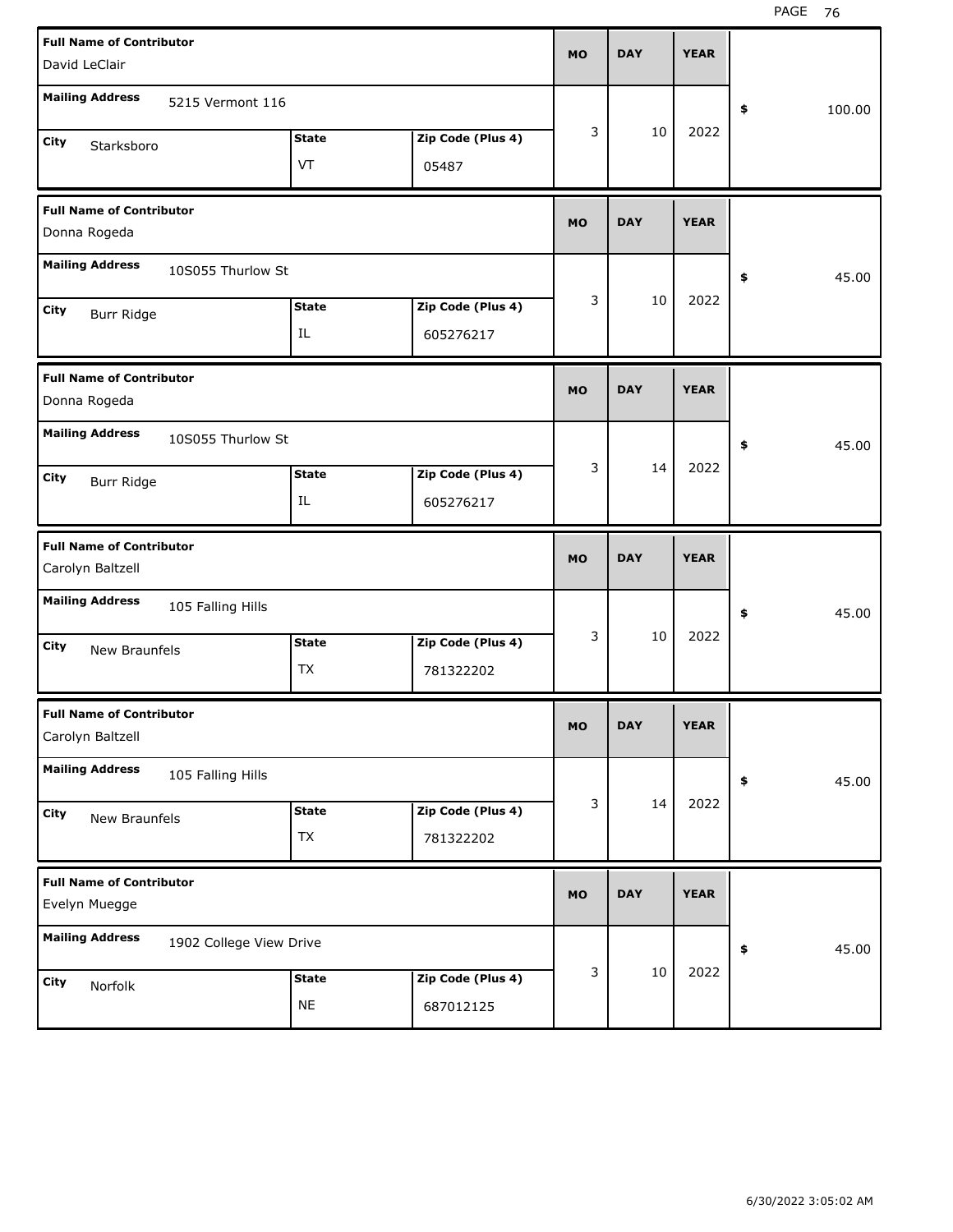| <b>Full Name of Contributor</b> |                         |              |                   |           |            |             |              |
|---------------------------------|-------------------------|--------------|-------------------|-----------|------------|-------------|--------------|
| Evelyn Muegge                   |                         |              |                   | <b>MO</b> | <b>DAY</b> | <b>YEAR</b> |              |
|                                 |                         |              |                   |           |            |             |              |
| <b>Mailing Address</b>          | 1902 College View Drive |              |                   |           |            |             | \$<br>45.00  |
| City<br>Norfolk                 |                         | <b>State</b> | Zip Code (Plus 4) | 3         | 14         | 2022        |              |
|                                 |                         | <b>NE</b>    | 687012125         |           |            |             |              |
| <b>Full Name of Contributor</b> |                         |              |                   |           |            |             |              |
| Wayne Payne                     |                         |              |                   | <b>MO</b> | <b>DAY</b> | <b>YEAR</b> |              |
| <b>Mailing Address</b>          | 610 West 17th St        |              |                   |           |            |             | \$<br>100.00 |
| City<br>Pueblo                  |                         | <b>State</b> | Zip Code (Plus 4) | 3         | 10         | 2022        |              |
|                                 |                         | CO           | 810032141         |           |            |             |              |
| <b>Full Name of Contributor</b> |                         |              |                   |           |            |             |              |
| Mary Sapp                       |                         |              |                   | <b>MO</b> | <b>DAY</b> | <b>YEAR</b> |              |
| <b>Mailing Address</b>          | 1305 Beron Dr.          |              |                   |           |            |             | \$<br>25.00  |
| City<br>Metairie                |                         | <b>State</b> | Zip Code (Plus 4) | 3         | 10         | 2022        |              |
|                                 |                         | LA           | 700035513         |           |            |             |              |
|                                 |                         |              |                   |           |            |             |              |
| <b>Full Name of Contributor</b> |                         |              |                   | <b>MO</b> | <b>DAY</b> | <b>YEAR</b> |              |
| Mary Sapp                       |                         |              |                   |           |            |             |              |
| <b>Mailing Address</b>          | 1305 Beron Dr.          |              |                   |           |            |             | \$<br>10.00  |
| City                            |                         | <b>State</b> | Zip Code (Plus 4) | 3         | 10         | 2022        |              |
| Metairie                        |                         | LA           | 700035513         |           |            |             |              |
| <b>Full Name of Contributor</b> |                         |              |                   |           |            |             |              |
| Mary Sapp                       |                         |              |                   | MO        | <b>DAY</b> | <b>YEAR</b> |              |
| <b>Mailing Address</b>          | 1305 Beron Dr.          |              |                   |           |            |             | \$<br>5.00   |
| City                            |                         | <b>State</b> | Zip Code (Plus 4) | 3         | $11\,$     | 2022        |              |
| Metairie                        |                         | LA           | 700035513         |           |            |             |              |
| <b>Full Name of Contributor</b> |                         |              |                   |           |            |             |              |
| Mary Sapp                       |                         |              |                   | MO        | <b>DAY</b> | <b>YEAR</b> |              |
| <b>Mailing Address</b>          | 1305 Beron Dr.          |              |                   |           |            |             | \$<br>5.00   |
| City<br>Metairie                |                         | <b>State</b> | Zip Code (Plus 4) | 3         | $11\,$     | 2022        |              |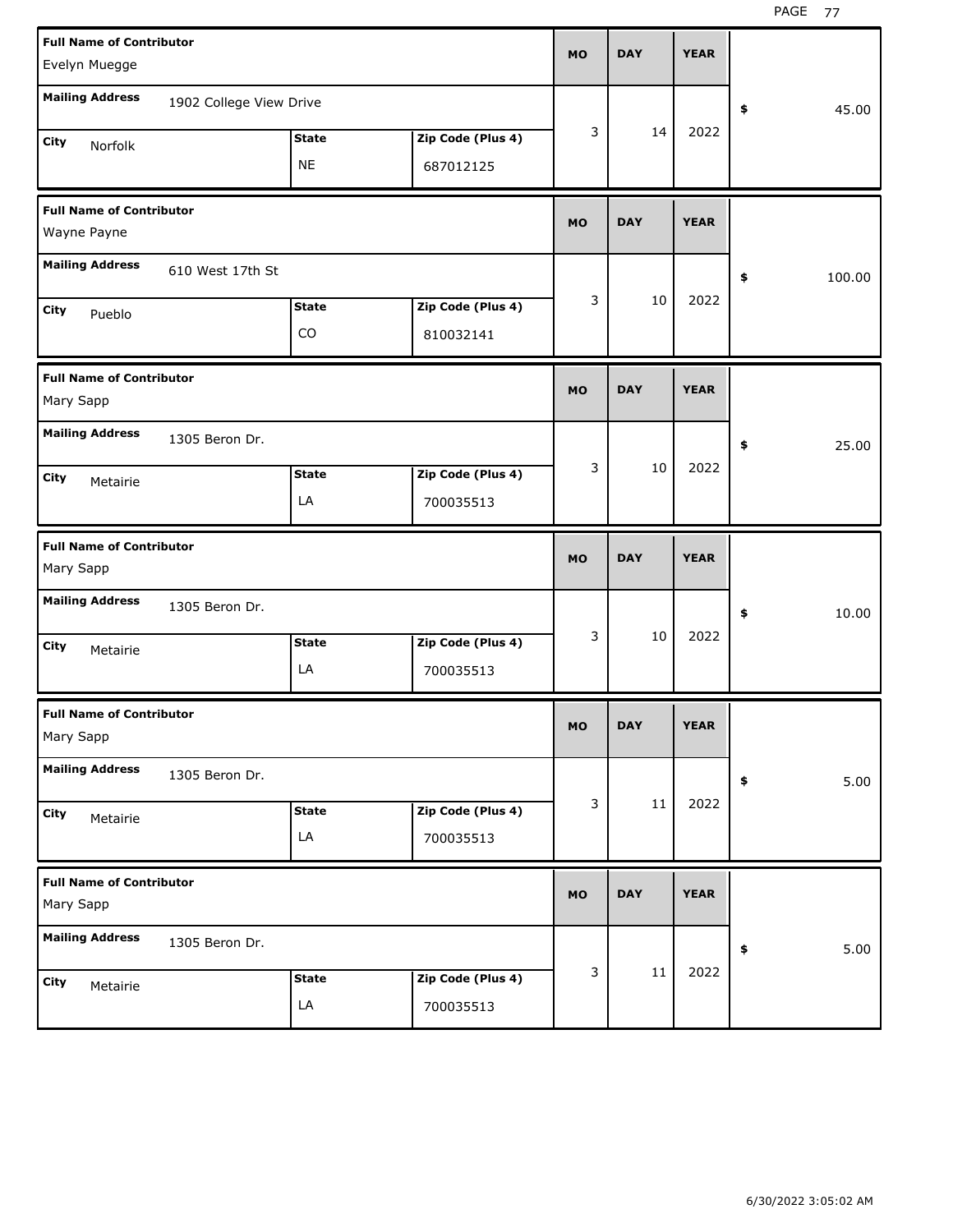| <b>Full Name of Contributor</b><br>Mary Sapp        |                    |                                | <b>MO</b> | <b>DAY</b> | <b>YEAR</b> |              |
|-----------------------------------------------------|--------------------|--------------------------------|-----------|------------|-------------|--------------|
| <b>Mailing Address</b><br>1305 Beron Dr.            |                    |                                |           |            |             | \$<br>10.00  |
| City<br>Metairie                                    | <b>State</b><br>LA | Zip Code (Plus 4)<br>700035513 | 3         | 14         | 2022        |              |
| <b>Full Name of Contributor</b><br>Robert Goolsby   |                    |                                | <b>MO</b> | <b>DAY</b> | <b>YEAR</b> |              |
| <b>Mailing Address</b><br>119 Blue Lake Drive       |                    |                                |           |            |             | \$<br>100.00 |
| City<br>Huffman                                     | <b>State</b><br>TX | Zip Code (Plus 4)<br>773363261 | 3         | 10         | 2022        |              |
| <b>Full Name of Contributor</b><br><b>Bob Cooke</b> |                    |                                | <b>MO</b> | <b>DAY</b> | <b>YEAR</b> |              |
| <b>Mailing Address</b><br>5763 Stone Bluff Was      |                    |                                |           |            |             | \$<br>45.00  |
| City<br>Salt Lake City                              | <b>State</b><br>UT | Zip Code (Plus 4)<br>84118     | 3         | 10         | 2022        |              |
|                                                     |                    |                                |           |            |             |              |
| <b>Full Name of Contributor</b><br><b>Bob Cooke</b> |                    |                                | <b>MO</b> | <b>DAY</b> | <b>YEAR</b> |              |
| <b>Mailing Address</b><br>5763 Stone Bluff Was      |                    |                                |           |            |             | \$<br>45.00  |
| City<br>Salt Lake City                              | <b>State</b><br>UT | Zip Code (Plus 4)<br>84118     | 3         | 14         | 2022        |              |
| <b>Full Name of Contributor</b><br>Darrell Martin   |                    |                                | <b>MO</b> | <b>DAY</b> | <b>YEAR</b> |              |
| <b>Mailing Address</b><br>P.O. Box 161              |                    |                                |           |            |             | 100.00<br>\$ |
| City<br>Searcy                                      | <b>State</b><br>AR | Zip Code (Plus 4)<br>721450161 | 3         | 10         | 2022        |              |
| <b>Full Name of Contributor</b><br>Gary Johnson     |                    |                                | <b>MO</b> | <b>DAY</b> | <b>YEAR</b> |              |
| <b>Mailing Address</b><br>12830 Jacob Grace Court   |                    |                                |           | 10         | 2022        | 100.00<br>\$ |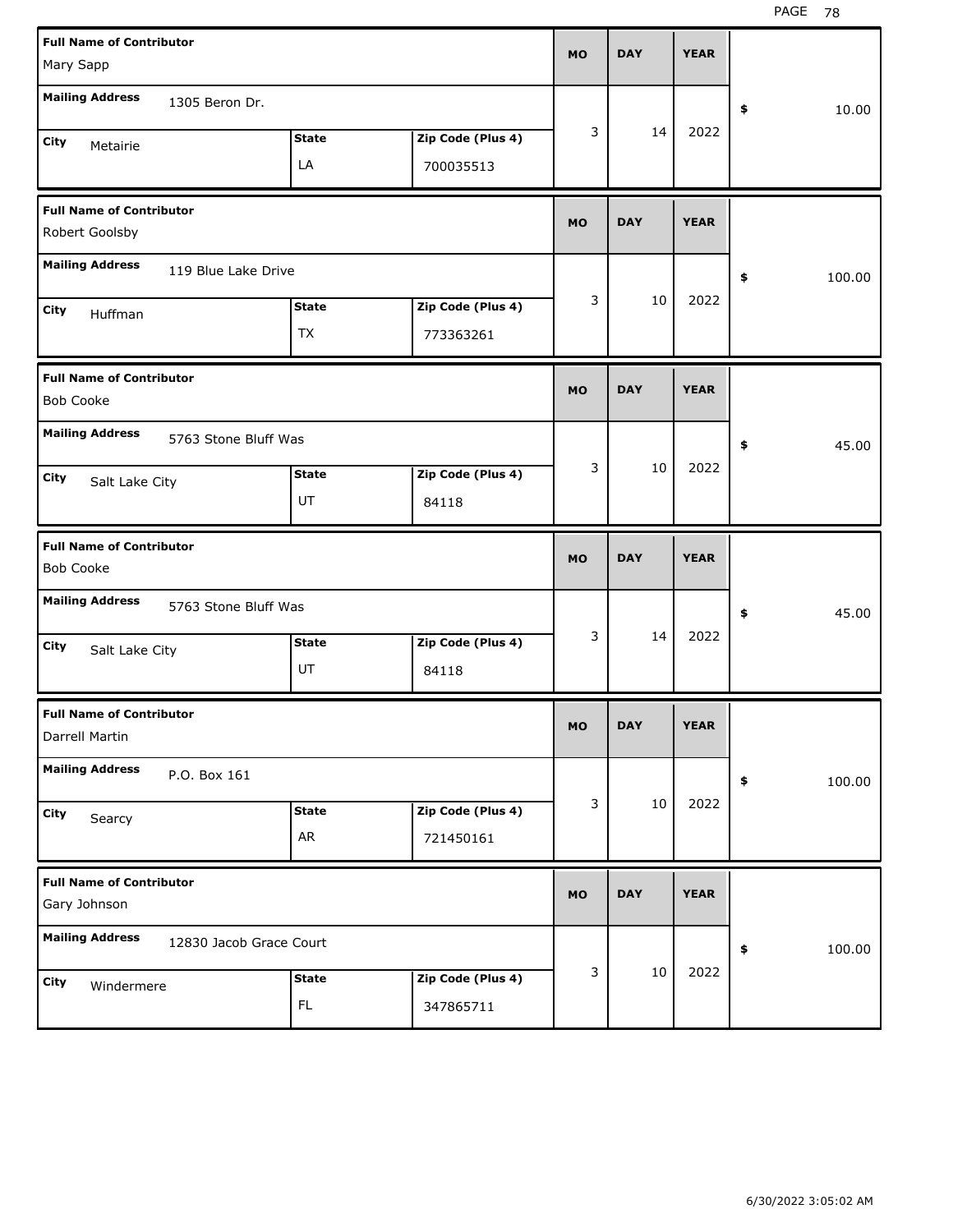| <b>Full Name of Contributor</b><br>Gary Johnson       |                         |                     |                                | <b>MO</b> | <b>DAY</b> | <b>YEAR</b> |              |
|-------------------------------------------------------|-------------------------|---------------------|--------------------------------|-----------|------------|-------------|--------------|
| <b>Mailing Address</b>                                | 12830 Jacob Grace Court |                     |                                |           |            |             | \$<br>100.00 |
| City<br>Windermere                                    |                         | <b>State</b><br>FL. | Zip Code (Plus 4)<br>347865711 | 3         | 14         | 2022        |              |
| <b>Full Name of Contributor</b><br>Lawrence Perreault |                         |                     |                                | <b>MO</b> | <b>DAY</b> | <b>YEAR</b> |              |
| <b>Mailing Address</b>                                | 1017 Tascosa Drive      |                     |                                |           |            |             | \$<br>35.00  |
| City<br>Huntsville                                    |                         | <b>State</b><br>AL  | Zip Code (Plus 4)<br>358022626 | 3         | 10         | 2022        |              |
| <b>Full Name of Contributor</b><br>Lawrence Perreault |                         |                     |                                | <b>MO</b> | <b>DAY</b> | <b>YEAR</b> |              |
| <b>Mailing Address</b>                                | 1017 Tascosa Drive      |                     |                                |           |            |             | \$<br>35.00  |
| City<br>Huntsville                                    |                         | <b>State</b><br>AL  | Zip Code (Plus 4)<br>358022626 | 3         | 10         | 2022        |              |
|                                                       |                         |                     |                                |           |            |             |              |
| <b>Full Name of Contributor</b><br>Joyce Olmstead     |                         |                     |                                | <b>MO</b> | <b>DAY</b> | <b>YEAR</b> |              |
| <b>Mailing Address</b>                                | 305 South D Street      |                     |                                |           |            |             | \$<br>50.00  |
| City<br>Grangeville                                   |                         | <b>State</b><br>ID  | Zip Code (Plus 4)<br>835301300 | 3         | 10         | 2022        |              |
| <b>Full Name of Contributor</b><br>Joyce Olmstead     |                         |                     |                                | MO        | <b>DAY</b> | <b>YEAR</b> |              |
| <b>Mailing Address</b>                                | 305 South D Street      |                     |                                |           |            |             | \$<br>52.05  |
| City<br>Grangeville                                   |                         | <b>State</b><br>ID  | Zip Code (Plus 4)<br>835301300 | 3         | 10         | 2022        |              |
| <b>Full Name of Contributor</b><br>Arielle Heald      |                         |                     |                                | <b>MO</b> | <b>DAY</b> | <b>YEAR</b> |              |
| <b>Mailing Address</b>                                | 964 W Penn Dr.          |                     |                                | 3         | 10         | 2022        | \$<br>104.10 |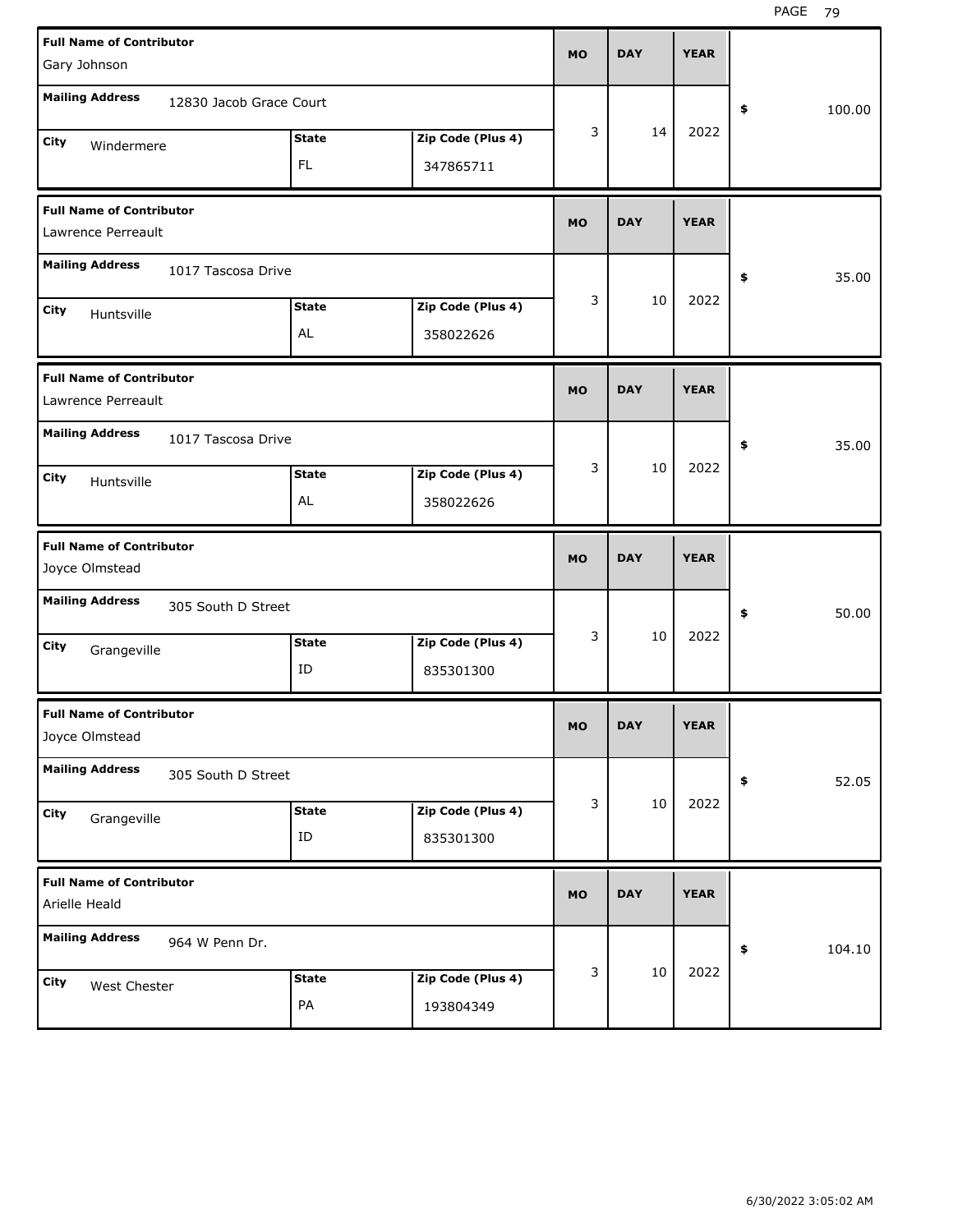| <b>Full Name of Contributor</b>                 |                                |              |                   | <b>MO</b> | <b>DAY</b> | <b>YEAR</b> |              |
|-------------------------------------------------|--------------------------------|--------------|-------------------|-----------|------------|-------------|--------------|
| Ronald Soberay                                  |                                |              |                   |           |            |             |              |
| <b>Mailing Address</b>                          | 12900 Lake Avenue              |              |                   |           |            |             | \$<br>100.00 |
| City<br>Lakewood                                |                                | <b>State</b> | Zip Code (Plus 4) | 3         | 11         | 2022        |              |
|                                                 |                                | OH           | 441071577         |           |            |             |              |
| <b>Full Name of Contributor</b><br>Jo Romo      |                                |              |                   | <b>MO</b> | <b>DAY</b> | <b>YEAR</b> |              |
| <b>Mailing Address</b>                          | 7641 N. Placita De Los Amigos, |              |                   |           |            |             | \$<br>35.00  |
| City<br>Tucson                                  |                                | <b>State</b> | Zip Code (Plus 4) | 3         | 11         | 2022        |              |
|                                                 |                                | AZ           | 857042044         |           |            |             |              |
| <b>Full Name of Contributor</b><br>Jo Romo      |                                |              |                   | <b>MO</b> | <b>DAY</b> | <b>YEAR</b> |              |
| <b>Mailing Address</b>                          | 7641 N. Placita De Los Amigos, |              |                   |           |            |             | \$<br>35.00  |
| City<br>Tucson                                  |                                | <b>State</b> | Zip Code (Plus 4) | 3         | 14         | 2022        |              |
|                                                 |                                | AZ           | 857042044         |           |            |             |              |
|                                                 |                                |              |                   |           |            |             |              |
| <b>Full Name of Contributor</b><br>Sam Lawrence |                                |              |                   | <b>MO</b> | <b>DAY</b> | <b>YEAR</b> |              |
| <b>Mailing Address</b>                          | 84 Poplar Corner Rd            |              |                   |           |            |             | \$<br>25.00  |
| City<br><b>Bells</b>                            |                                | <b>State</b> | Zip Code (Plus 4) | 3         | 12         | 2022        |              |
|                                                 |                                | TN           | 380065136         |           |            |             |              |
| <b>Full Name of Contributor</b><br>Sam Lawrence |                                |              |                   | MO        | <b>DAY</b> | <b>YEAR</b> |              |
| <b>Mailing Address</b>                          | 84 Poplar Corner Rd            |              |                   |           |            |             | \$<br>25.00  |
| City<br><b>Bells</b>                            |                                | <b>State</b> | Zip Code (Plus 4) | 3         | 12         | 2022        |              |
|                                                 |                                | TN           | 380065136         |           |            |             |              |
| <b>Full Name of Contributor</b><br>Sam Lawrence |                                |              |                   | <b>MO</b> | <b>DAY</b> | <b>YEAR</b> |              |
| <b>Mailing Address</b>                          | 84 Poplar Corner Rd            |              |                   |           |            |             | \$<br>25.00  |
| City<br>Bells                                   |                                | <b>State</b> | Zip Code (Plus 4) | 3         | 14         | 2022        |              |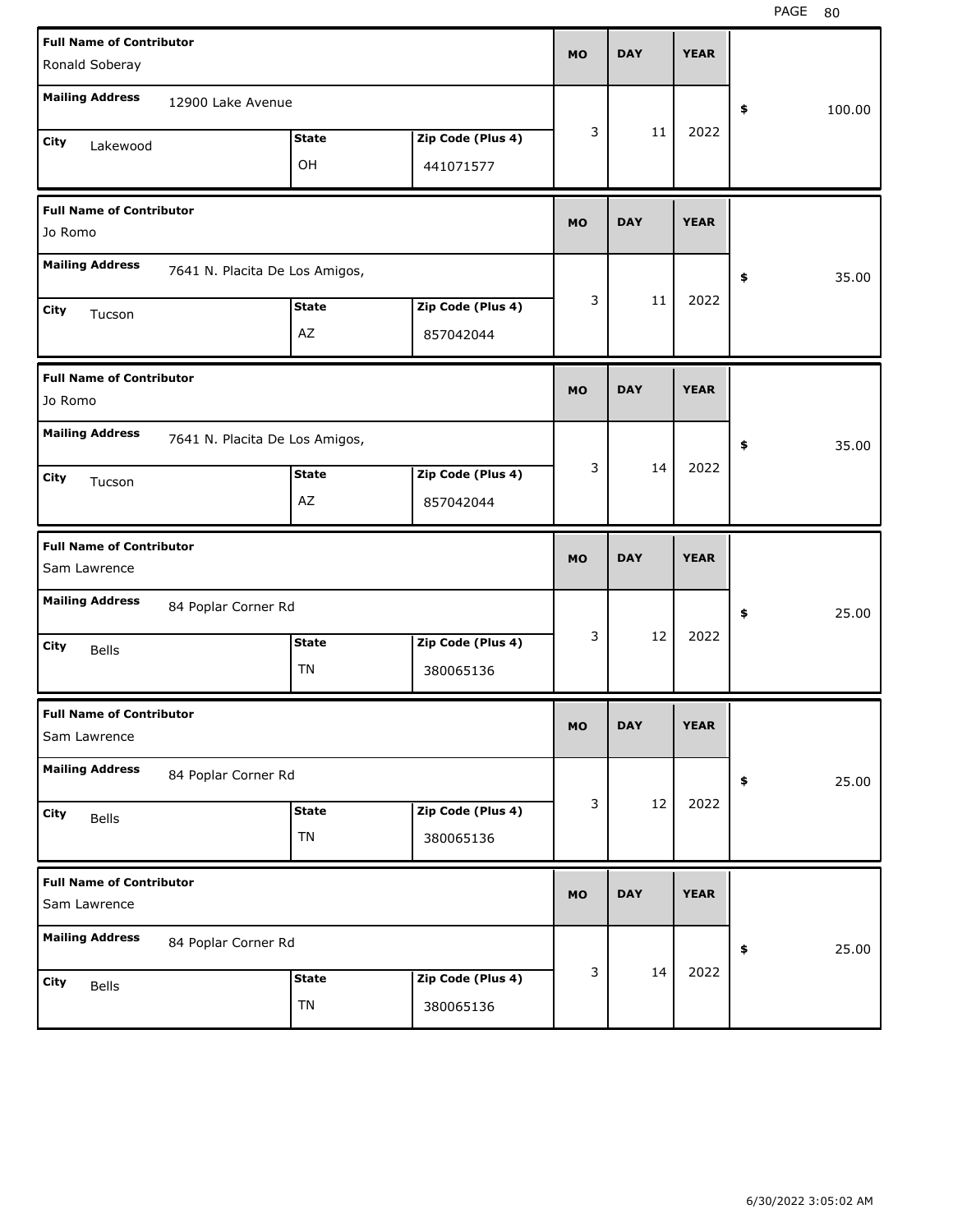| <b>Full Name of Contributor</b>                       |                                |              |                   | <b>MO</b> | <b>DAY</b> | <b>YEAR</b> |              |
|-------------------------------------------------------|--------------------------------|--------------|-------------------|-----------|------------|-------------|--------------|
| Sally Meadows                                         |                                |              |                   |           |            |             |              |
| <b>Mailing Address</b>                                | 24657 Alicia Street            |              |                   |           |            |             | \$<br>35.00  |
| City<br>Flat Rock                                     |                                | <b>State</b> | Zip Code (Plus 4) | 3         | 12         | 2022        |              |
|                                                       |                                | ΜI           | 481349570         |           |            |             |              |
| <b>Full Name of Contributor</b>                       |                                |              |                   | <b>MO</b> | <b>DAY</b> | <b>YEAR</b> |              |
| Sally Meadows                                         |                                |              |                   |           |            |             |              |
| <b>Mailing Address</b>                                | 24657 Alicia Street            |              |                   |           |            |             | \$<br>35.00  |
| City<br>Flat Rock                                     |                                | State        | Zip Code (Plus 4) | 3         | 14         | 2022        |              |
|                                                       |                                | ΜI           | 481349570         |           |            |             |              |
| <b>Full Name of Contributor</b><br>William Ray        |                                |              |                   | <b>MO</b> | <b>DAY</b> | <b>YEAR</b> |              |
| <b>Mailing Address</b>                                | 2211-30th St                   |              |                   |           |            |             | \$<br>100.00 |
| City<br>Lubbock                                       |                                | <b>State</b> | Zip Code (Plus 4) | 3         | 12         | 2022        |              |
|                                                       |                                | TX           | 79411             |           |            |             |              |
|                                                       |                                |              |                   |           |            |             |              |
| <b>Full Name of Contributor</b><br>John Benca         |                                |              |                   | <b>MO</b> | <b>DAY</b> | <b>YEAR</b> |              |
| <b>Mailing Address</b>                                | 1110 Lane Creek Ter            |              |                   |           |            |             | \$<br>35.00  |
| City                                                  |                                | <b>State</b> | Zip Code (Plus 4) | 3         | 12         | 2022        |              |
| Bishop                                                |                                | GA           | 306211174         |           |            |             |              |
| <b>Full Name of Contributor</b><br>John Benca         |                                |              |                   | <b>MO</b> | <b>DAY</b> | <b>YEAR</b> |              |
| <b>Mailing Address</b>                                | 1110 Lane Creek Ter            |              |                   |           |            |             | \$<br>25.00  |
| City                                                  |                                | <b>State</b> | Zip Code (Plus 4) | 3         | 25         | 2022        |              |
| Bishop                                                |                                | GA           | 306211174         |           |            |             |              |
| <b>Full Name of Contributor</b><br>Katharine Anderson |                                |              |                   | <b>MO</b> | <b>DAY</b> | <b>YEAR</b> |              |
| <b>Mailing Address</b>                                | 1650 East Crimson Canyon Place |              |                   |           |            |             | \$<br>104.10 |
| City<br>Tucson                                        |                                | <b>State</b> | Zip Code (Plus 4) | 3         | 12         | 2022        |              |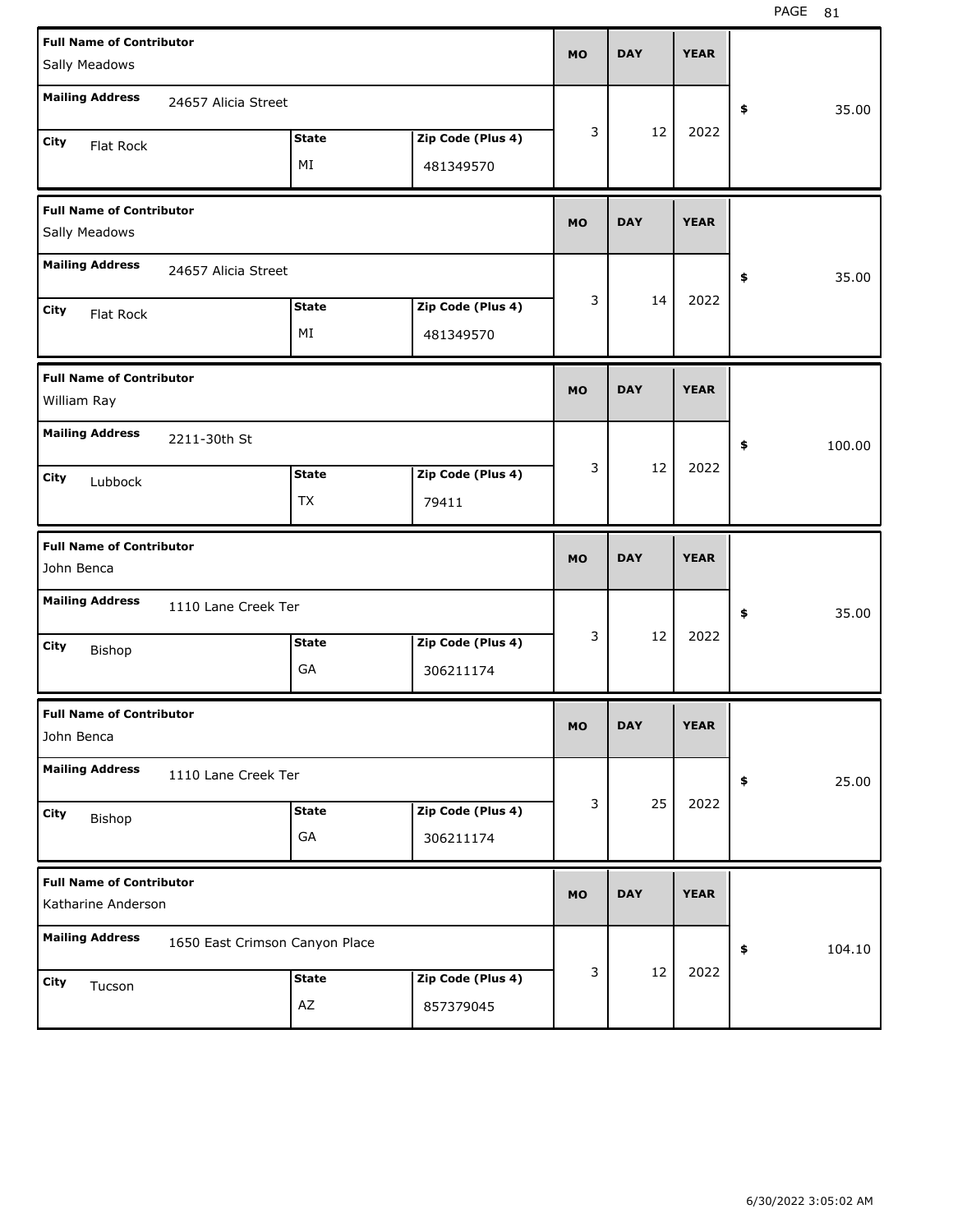| <b>Full Name of Contributor</b><br>Katharine Anderson    |               |                   | <b>MO</b> | <b>DAY</b> | <b>YEAR</b> |              |       |
|----------------------------------------------------------|---------------|-------------------|-----------|------------|-------------|--------------|-------|
|                                                          |               |                   |           |            |             |              |       |
| <b>Mailing Address</b><br>1650 East Crimson Canyon Place |               |                   |           |            |             | \$<br>104.10 |       |
| City<br>Tucson                                           | <b>State</b>  | Zip Code (Plus 4) | 3         | 14         | 2022        |              |       |
|                                                          | AZ            | 857379045         |           |            |             |              |       |
| <b>Full Name of Contributor</b>                          |               |                   |           |            |             |              |       |
| Edeltraud Johnson                                        |               |                   | <b>MO</b> | <b>DAY</b> | <b>YEAR</b> |              |       |
| <b>Mailing Address</b><br>14621 Zuni Street              |               |                   |           |            |             | \$           | 26.03 |
| City<br>Westminster                                      | <b>State</b>  | Zip Code (Plus 4) | 3         | 12         | 2022        |              |       |
|                                                          | CO            | 800236310         |           |            |             |              |       |
| <b>Full Name of Contributor</b>                          |               |                   |           |            |             |              |       |
| Edeltraud Johnson                                        |               |                   | <b>MO</b> | <b>DAY</b> | <b>YEAR</b> |              |       |
| <b>Mailing Address</b><br>14621 Zuni Street              |               |                   |           |            |             | \$           | 26.03 |
| City<br>Westminster                                      | <b>State</b>  | Zip Code (Plus 4) | 3         | 14         | 2022        |              |       |
|                                                          | CO            | 800236310         |           |            |             |              |       |
|                                                          |               |                   |           |            |             |              |       |
| <b>Full Name of Contributor</b>                          |               |                   |           |            |             |              |       |
| Joyce Hill                                               |               |                   | <b>MO</b> | <b>DAY</b> | <b>YEAR</b> |              |       |
| <b>Mailing Address</b><br>14 Wildflowet Ct               |               |                   |           |            |             | \$           | 26.03 |
| City<br>Gordonville                                      | <b>State</b>  | Zip Code (Plus 4) | 3         | 12         | 2022        |              |       |
|                                                          | PA            | 17529             |           |            |             |              |       |
| <b>Full Name of Contributor</b>                          |               |                   |           |            |             |              |       |
| Joyce Hill                                               |               |                   | MO.       | DAY        | YEAK        |              |       |
| <b>Mailing Address</b><br>14 Wildflowet Ct               |               |                   |           |            |             | $\pmb{\$}$   | 36.44 |
| City<br>Gordonville                                      | <b>State</b>  | Zip Code (Plus 4) | 3         | 28         | 2022        |              |       |
|                                                          | $\mathsf{PA}$ | 17529             |           |            |             |              |       |
| <b>Full Name of Contributor</b>                          |               |                   |           |            |             |              |       |
| Sarah Nunes                                              |               |                   | <b>MO</b> | <b>DAY</b> | <b>YEAR</b> |              |       |
| <b>Mailing Address</b><br>672 County Road 447            |               |                   |           |            |             | \$           | 26.03 |
| City<br>Waelder                                          | <b>State</b>  | Zip Code (Plus 4) | 3         | 13         | 2022        |              |       |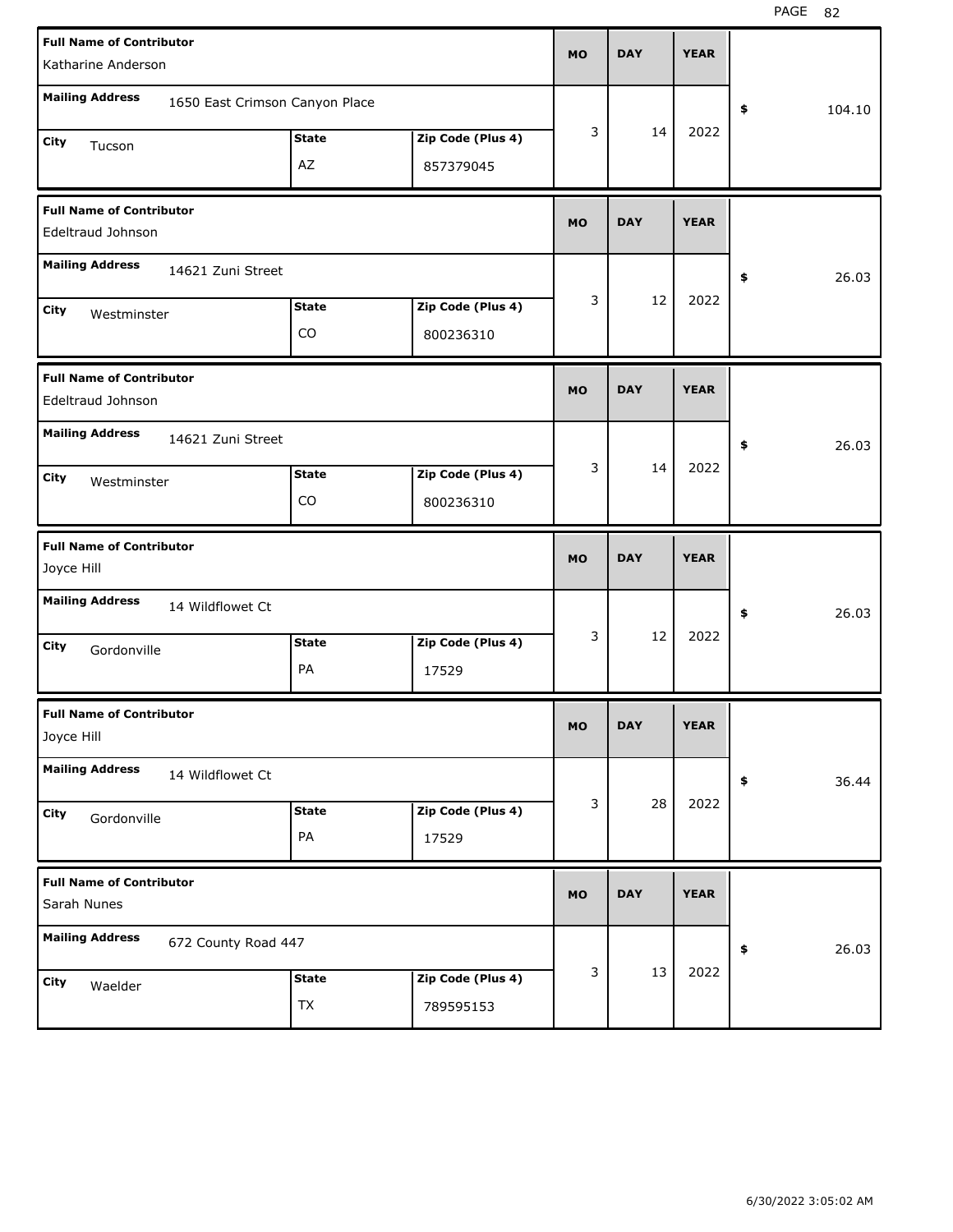| <b>Full Name of Contributor</b><br>Sarah Nunes         |                       |                            |                                | <b>MO</b> | <b>DAY</b> | <b>YEAR</b> |             |  |
|--------------------------------------------------------|-----------------------|----------------------------|--------------------------------|-----------|------------|-------------|-------------|--|
| <b>Mailing Address</b>                                 | 672 County Road 447   |                            |                                |           |            |             | 26.03<br>\$ |  |
| City<br>Waelder                                        |                       | <b>State</b><br><b>TX</b>  | Zip Code (Plus 4)<br>789595153 | 3         | 14         | 2022        |             |  |
| <b>Full Name of Contributor</b><br>Elizabeth Hitchcock |                       |                            |                                | <b>MO</b> | <b>DAY</b> | <b>YEAR</b> |             |  |
| <b>Mailing Address</b>                                 | 4160 Locust Avenue    |                            |                                |           |            |             | 26.03<br>\$ |  |
| City<br>Long Beach                                     |                       | <b>State</b><br>CA         | Zip Code (Plus 4)<br>908072605 | 3         | 13         | 2022        |             |  |
| <b>Full Name of Contributor</b><br>Elizabeth Hitchcock |                       |                            |                                | <b>MO</b> | <b>DAY</b> | <b>YEAR</b> |             |  |
| <b>Mailing Address</b>                                 | 4160 Locust Avenue    |                            |                                |           |            |             | 26.03<br>\$ |  |
| City<br>Long Beach                                     |                       | <b>State</b><br>${\sf CA}$ | Zip Code (Plus 4)<br>908072605 | 3         | 14         | 2022        |             |  |
|                                                        |                       |                            |                                |           |            |             |             |  |
| <b>Full Name of Contributor</b><br>Lewis Covin         |                       |                            |                                | <b>MO</b> | <b>DAY</b> | <b>YEAR</b> |             |  |
| <b>Mailing Address</b>                                 | 5323 Lewis Covin Road |                            |                                |           |            |             | 35.00<br>\$ |  |
| City<br>Macclenny                                      |                       | <b>State</b><br>FL.        | Zip Code (Plus 4)<br>320637329 | 3         | 15         | 2022        |             |  |
| <b>Full Name of Contributor</b><br>Lewis Covin         |                       |                            |                                | <b>MO</b> | <b>DAY</b> | <b>YEAR</b> |             |  |
| <b>Mailing Address</b>                                 | 5323 Lewis Covin Road |                            |                                |           |            |             | 35.00<br>\$ |  |
| City<br>Macclenny                                      |                       | <b>State</b><br>FL.        | Zip Code (Plus 4)<br>320637329 | 3         | 15         | 2022        |             |  |
| <b>Full Name of Contributor</b><br>Dollene Crespo      |                       |                            |                                | <b>MO</b> | <b>DAY</b> | <b>YEAR</b> |             |  |
| <b>Mailing Address</b>                                 | 10330 Outlaw Bend     |                            |                                |           | 15         | 2022        | 25.00<br>\$ |  |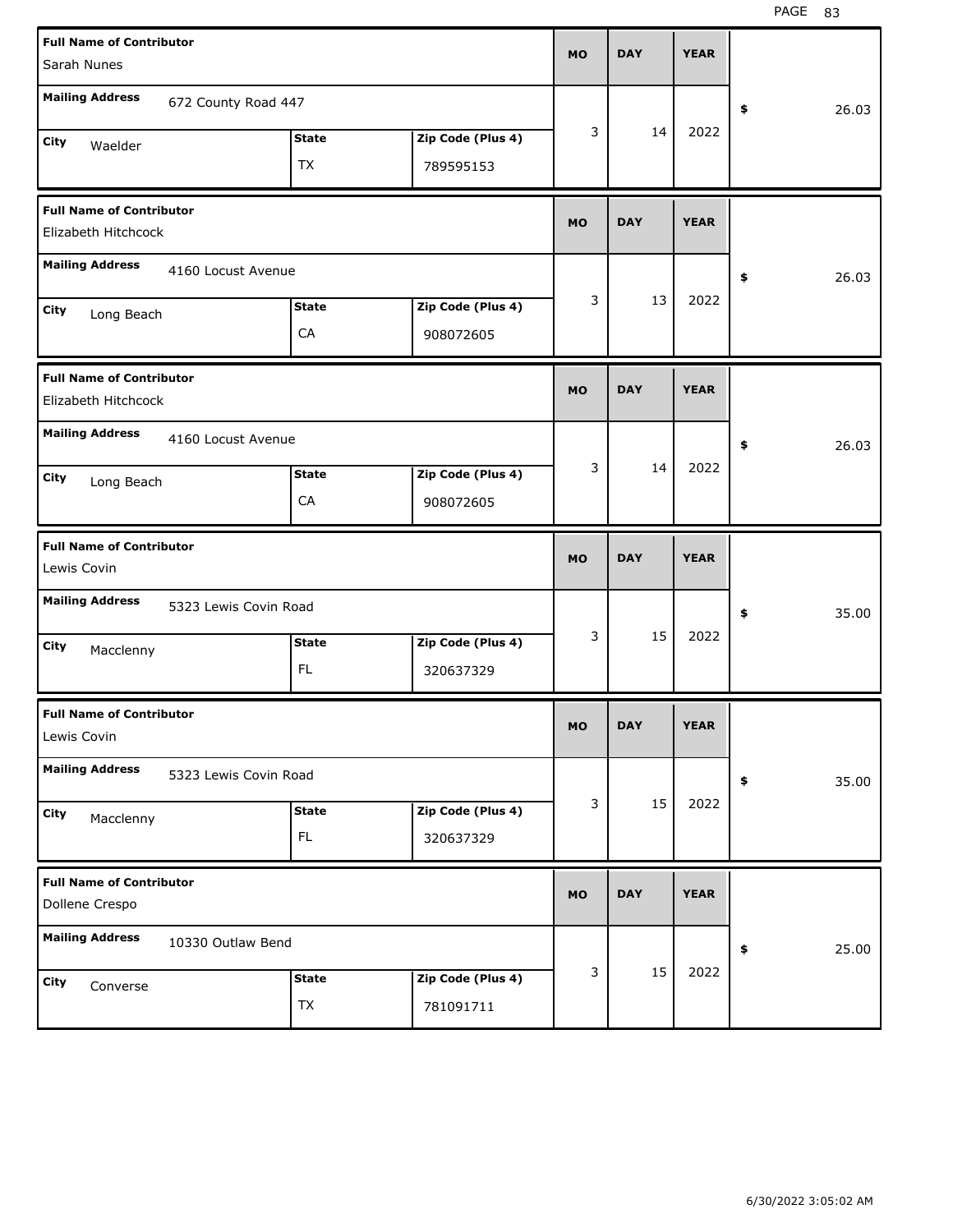| <b>Full Name of Contributor</b><br>Dollene Crespo |                     |                           |                                | <b>MO</b> | <b>DAY</b> | <b>YEAR</b> |             |
|---------------------------------------------------|---------------------|---------------------------|--------------------------------|-----------|------------|-------------|-------------|
| <b>Mailing Address</b>                            | 10330 Outlaw Bend   |                           |                                |           |            |             | \$<br>25.00 |
| City<br>Converse                                  |                     | <b>State</b><br><b>TX</b> | Zip Code (Plus 4)<br>781091711 | 3         | 15         | 2022        |             |
| <b>Full Name of Contributor</b><br>Dollene Crespo |                     |                           |                                | <b>MO</b> | <b>DAY</b> | <b>YEAR</b> |             |
| <b>Mailing Address</b>                            | 10330 Outlaw Bend   |                           |                                |           |            |             | \$<br>25.00 |
| City<br>Converse                                  |                     | <b>State</b><br><b>TX</b> | Zip Code (Plus 4)<br>781091711 | 3         | 15         | 2022        |             |
| <b>Full Name of Contributor</b><br>Dollene Crespo |                     |                           |                                | <b>MO</b> | <b>DAY</b> | <b>YEAR</b> |             |
| <b>Mailing Address</b>                            | 10330 Outlaw Bend   |                           |                                |           |            |             | \$<br>25.00 |
| City<br>Converse                                  |                     | <b>State</b><br>TX        | Zip Code (Plus 4)<br>781091711 | 3         | 21         | 2022        |             |
|                                                   |                     |                           |                                |           |            |             |             |
| <b>Full Name of Contributor</b><br>Alain Palmieri |                     |                           |                                | <b>MO</b> | <b>DAY</b> | <b>YEAR</b> |             |
| <b>Mailing Address</b>                            | 16 Ridgewood Avenue |                           |                                |           |            |             | \$<br>35.00 |
| City<br>Keene                                     |                     | <b>State</b><br><b>NH</b> | Zip Code (Plus 4)<br>034312804 | 3         | 15         | 2022        |             |
| <b>Full Name of Contributor</b><br>Alain Palmieri |                     |                           |                                | <b>MO</b> | <b>DAY</b> | <b>YEAR</b> |             |
| <b>Mailing Address</b>                            | 16 Ridgewood Avenue |                           |                                |           |            |             | \$<br>35.00 |
| City<br>Keene                                     |                     | <b>State</b><br><b>NH</b> | Zip Code (Plus 4)<br>034312804 | 3         | 21         | 2022        |             |
| <b>Full Name of Contributor</b><br>Alain Palmieri |                     |                           |                                | <b>MO</b> | <b>DAY</b> | <b>YEAR</b> |             |
| <b>Mailing Address</b>                            | 16 Ridgewood Avenue |                           |                                |           |            | 2022        | \$<br>35.00 |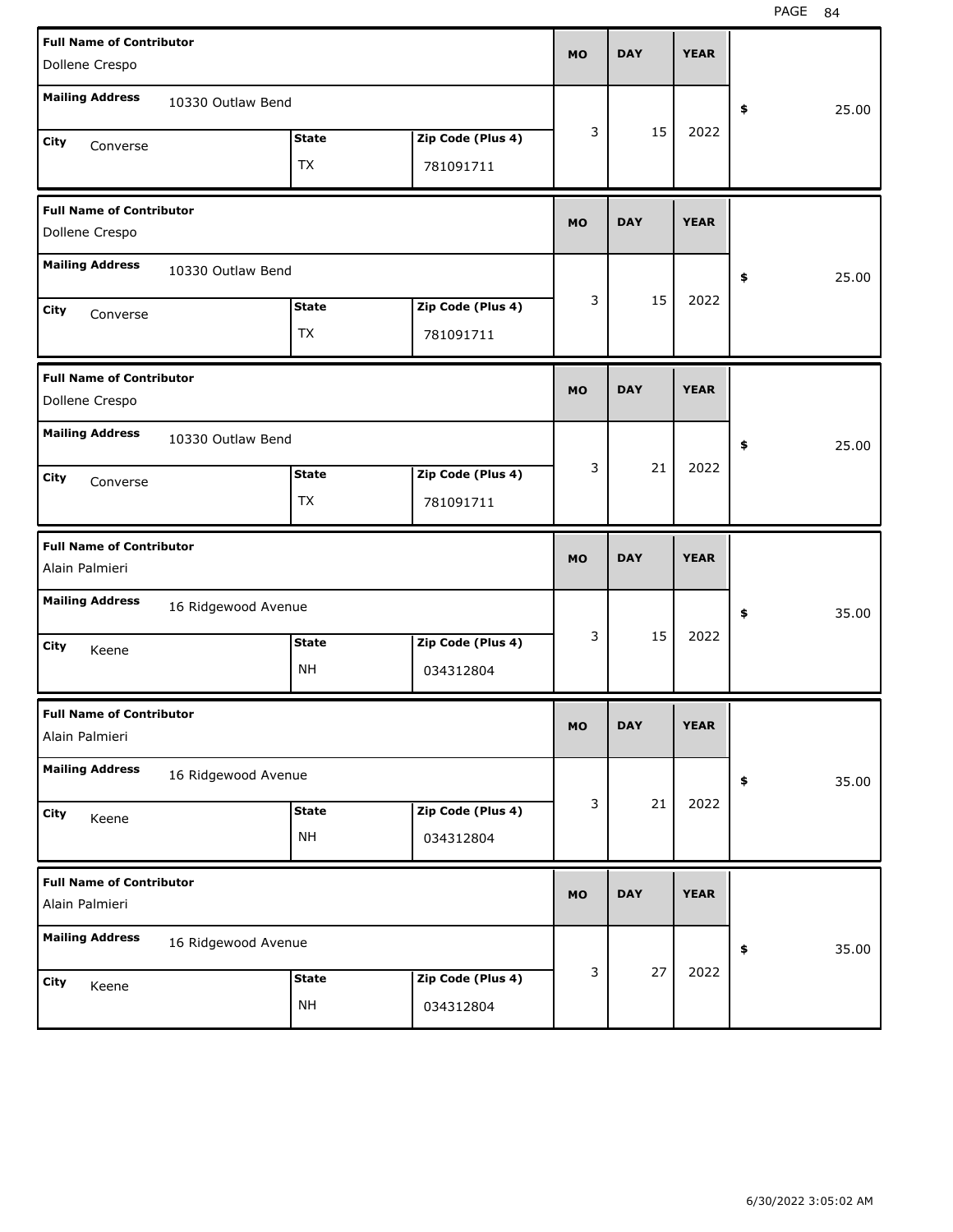| <b>Full Name of Contributor</b><br>Martin Malawer |              |                   | <b>MO</b> | <b>DAY</b> | <b>YEAR</b> |              |
|---------------------------------------------------|--------------|-------------------|-----------|------------|-------------|--------------|
| <b>Mailing Address</b>                            |              |                   |           |            |             |              |
| 913 Frome Lane                                    |              |                   | 3         | 15         | 2022        | \$<br>104.10 |
| City<br>Mc Lean                                   | <b>State</b> | Zip Code (Plus 4) |           |            |             |              |
|                                                   | VA           | 221022106         |           |            |             |              |
| <b>Full Name of Contributor</b><br>Martin Malawer |              |                   | <b>MO</b> | <b>DAY</b> | <b>YEAR</b> |              |
| <b>Mailing Address</b><br>913 Frome Lane          |              |                   |           |            |             | \$<br>104.10 |
| City<br>Mc Lean                                   | <b>State</b> | Zip Code (Plus 4) | 3         | 15         | 2022        |              |
|                                                   | VA           | 221022106         |           |            |             |              |
| <b>Full Name of Contributor</b><br>David Katz     |              |                   | <b>MO</b> | <b>DAY</b> | <b>YEAR</b> |              |
| <b>Mailing Address</b><br>111 Great Neck Rd       |              |                   |           |            |             | \$<br>52.05  |
| City<br><b>Great Neck</b>                         | <b>State</b> | Zip Code (Plus 4) | 3         | 15         | 2022        |              |
|                                                   | <b>NY</b>    | 110215400         |           |            |             |              |
|                                                   |              |                   |           |            |             |              |
| <b>Full Name of Contributor</b><br>David Katz     |              |                   | <b>MO</b> | <b>DAY</b> | <b>YEAR</b> |              |
| <b>Mailing Address</b><br>111 Great Neck Rd       |              |                   |           |            |             | \$<br>52.05  |
| City<br><b>Great Neck</b>                         | <b>State</b> | Zip Code (Plus 4) | 3         | 21         | 2022        |              |
|                                                   | <b>NY</b>    | 110215400         |           |            |             |              |
| <b>Full Name of Contributor</b><br>Paul Scott     |              |                   | MO.       | DAY        | YEAK        |              |
| <b>Mailing Address</b><br>5514 Bat Canyn          |              |                   |           |            |             | 35.00<br>\$  |
| City                                              | <b>State</b> | Zip Code (Plus 4) | 3         | 21         | 2022        |              |
| San Antonio                                       | <b>TX</b>    | 782522257         |           |            |             |              |
| <b>Full Name of Contributor</b><br>Paul Scott     |              |                   | <b>MO</b> | <b>DAY</b> | <b>YEAR</b> |              |
| <b>Mailing Address</b><br>5514 Bat Canyn          |              |                   |           |            |             | 45.00<br>\$  |
| City<br>San Antonio                               | <b>State</b> | Zip Code (Plus 4) | 3         | 23         | 2022        |              |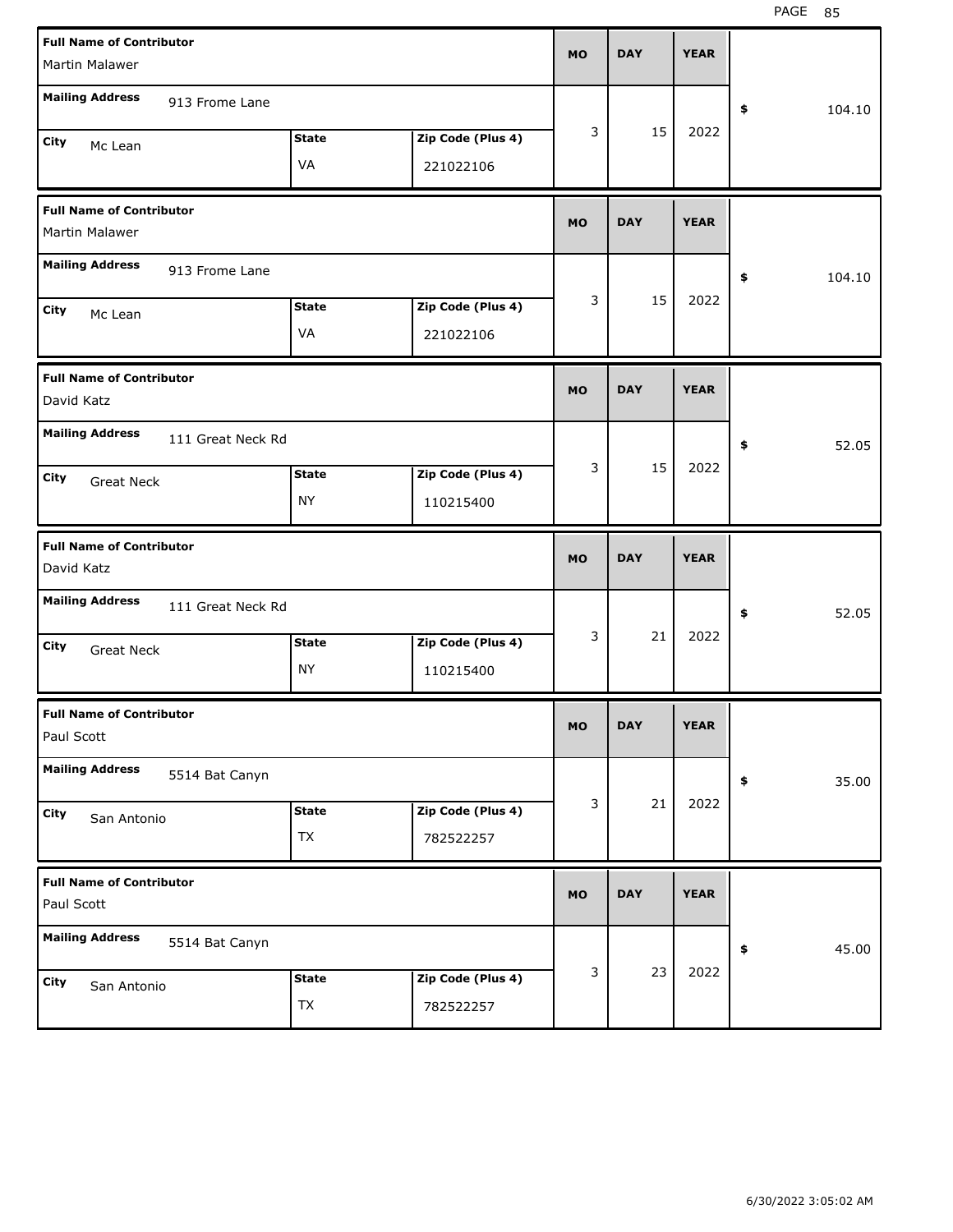| <b>Full Name of Contributor</b><br>Paul Scott  |                       |                    |                                | <b>MO</b> | <b>DAY</b> | <b>YEAR</b> |              |
|------------------------------------------------|-----------------------|--------------------|--------------------------------|-----------|------------|-------------|--------------|
| <b>Mailing Address</b>                         | 5514 Bat Canyn        |                    |                                |           |            |             | \$<br>45.00  |
| City<br>San Antonio                            |                       | <b>State</b><br>TX | Zip Code (Plus 4)<br>782522257 | 3         | 23         | 2022        |              |
| <b>Full Name of Contributor</b><br>Paul Scott  |                       |                    |                                | <b>MO</b> | <b>DAY</b> | <b>YEAR</b> |              |
| <b>Mailing Address</b>                         | 5514 Bat Canyn        |                    |                                |           |            |             | \$<br>35.00  |
| City<br>San Antonio                            |                       | <b>State</b><br>TX | Zip Code (Plus 4)<br>782522257 | 3         | 15         | 2022        |              |
| <b>Full Name of Contributor</b><br>Paul Scott  |                       |                    |                                | <b>MO</b> | <b>DAY</b> | <b>YEAR</b> |              |
| <b>Mailing Address</b>                         | 5514 Bat Canyn        |                    |                                |           |            |             | \$<br>35.00  |
| City<br>San Antonio                            |                       | <b>State</b><br>TX | Zip Code (Plus 4)<br>782522257 | 3         | 15         | 2022        |              |
|                                                |                       |                    |                                |           |            |             |              |
| <b>Full Name of Contributor</b><br>Ashley Tran |                       |                    |                                | <b>MO</b> | <b>DAY</b> | <b>YEAR</b> |              |
| <b>Mailing Address</b>                         | 8441 Indianapolis Ave |                    |                                |           |            |             | \$<br>150.00 |
| City<br>Huntington Beach                       |                       | <b>State</b><br>CA | Zip Code (Plus 4)<br>926465012 | 3         | 15         | 2022        |              |
| <b>Full Name of Contributor</b><br>Amy Kates   |                       |                    |                                | <b>MO</b> | <b>DAY</b> | <b>YEAR</b> |              |
| <b>Mailing Address</b>                         | P.O. Box 1090         |                    |                                |           |            |             | \$<br>5.00   |
| City<br>Cotuit                                 |                       | <b>State</b><br>MA | Zip Code (Plus 4)<br>026351090 | 3         | 16         | 2022        |              |
| <b>Full Name of Contributor</b><br>Amy Kates   |                       |                    |                                | <b>MO</b> | <b>DAY</b> | <b>YEAR</b> |              |
| <b>Mailing Address</b>                         | P.O. Box 1090         |                    |                                | 3         | 16         | 2022        | \$<br>50.00  |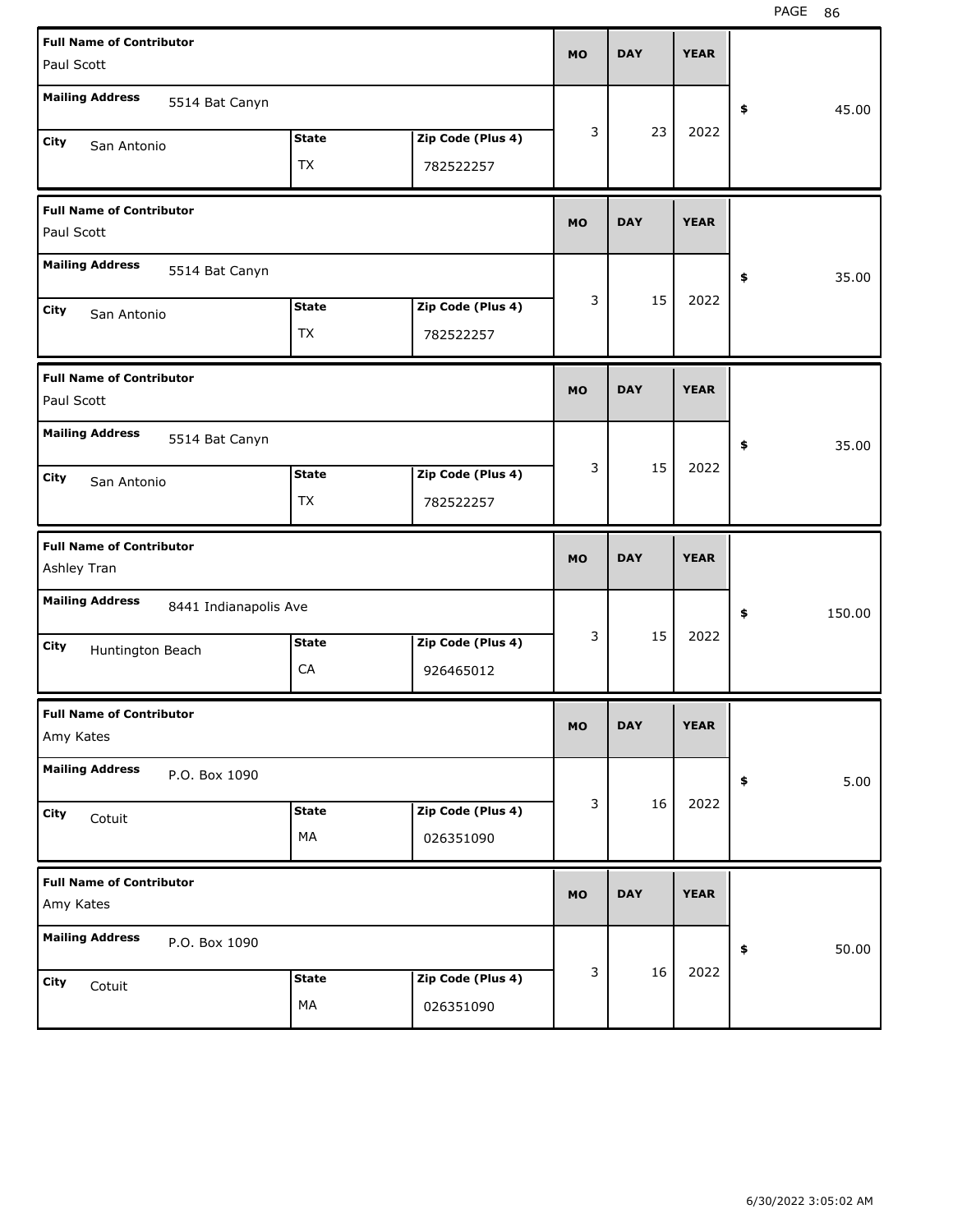| <b>Full Name of Contributor</b>                 |                      |              |                   | <b>MO</b> | <b>DAY</b> | <b>YEAR</b> |              |  |
|-------------------------------------------------|----------------------|--------------|-------------------|-----------|------------|-------------|--------------|--|
| Alana Tosti                                     |                      |              |                   |           |            |             |              |  |
| <b>Mailing Address</b>                          | 607 Longchamps Drive |              |                   |           |            |             | 250.00<br>\$ |  |
| City<br>Devon                                   |                      | <b>State</b> | Zip Code (Plus 4) | 3         | 17         | 2022        |              |  |
|                                                 |                      | PA           | 193331867         |           |            |             |              |  |
| <b>Full Name of Contributor</b><br>Andrew Young |                      |              |                   | <b>MO</b> | <b>DAY</b> | <b>YEAR</b> |              |  |
| <b>Mailing Address</b>                          | 425 Glenwood Drive   |              |                   |           |            |             | 26.03<br>\$  |  |
| City<br>Gettysburg                              |                      | <b>State</b> | Zip Code (Plus 4) | 3         | 17         | 2022        |              |  |
|                                                 |                      | PA           | 173257311         |           |            |             |              |  |
| <b>Full Name of Contributor</b><br>Andrew Young |                      |              |                   | <b>MO</b> | <b>DAY</b> | <b>YEAR</b> |              |  |
| <b>Mailing Address</b>                          | 425 Glenwood Drive   |              |                   |           |            |             | 26.03<br>\$  |  |
| City<br>Gettysburg                              |                      | <b>State</b> | Zip Code (Plus 4) | 3         | 21         | 2022        |              |  |
|                                                 |                      | PA           | 173257311         |           |            |             |              |  |
|                                                 |                      |              |                   |           |            |             |              |  |
| <b>Full Name of Contributor</b><br>Joy Schattel |                      |              |                   | <b>MO</b> | <b>DAY</b> | <b>YEAR</b> |              |  |
| <b>Mailing Address</b>                          | 1697 U.S. Highway 83 |              |                   |           |            |             | 26.03<br>\$  |  |
| City                                            |                      | <b>State</b> | Zip Code (Plus 4) | 3         | 19         | 2022        |              |  |
| Childress                                       |                      | ТX           | 792017743         |           |            |             |              |  |
| <b>Full Name of Contributor</b><br>Joy Schattel |                      |              |                   | <b>MO</b> | <b>DAY</b> | <b>YEAR</b> |              |  |
| <b>Mailing Address</b>                          | 1697 U.S. Highway 83 |              |                   |           |            |             | \$<br>10.00  |  |
| City<br>Childress                               |                      | <b>State</b> | Zip Code (Plus 4) | 3         | 19         | 2022        |              |  |
|                                                 |                      | TX           | 792017743         |           |            |             |              |  |
| <b>Full Name of Contributor</b><br>Joy Schattel |                      |              |                   | <b>MO</b> | <b>DAY</b> | <b>YEAR</b> |              |  |
| <b>Mailing Address</b>                          | 1697 U.S. Highway 83 |              |                   |           |            |             | 52.05<br>\$  |  |
| City<br>Childress                               |                      | <b>State</b> | Zip Code (Plus 4) | 3         | 19         | 2022        |              |  |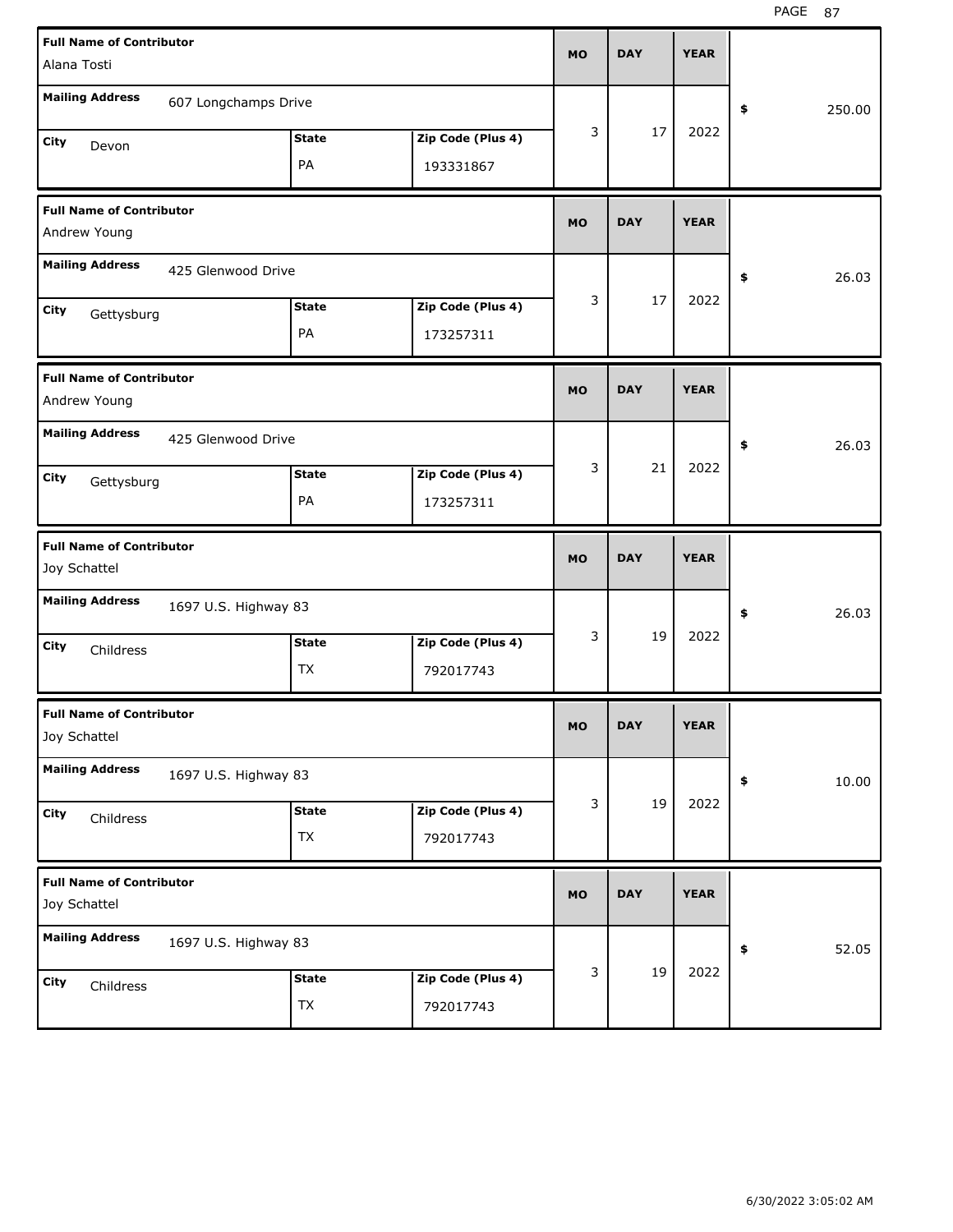PAGE 88

| <b>Full Name of Contributor</b>                     |                       |                     |                                | <b>MO</b> | <b>DAY</b> | <b>YEAR</b> |              |
|-----------------------------------------------------|-----------------------|---------------------|--------------------------------|-----------|------------|-------------|--------------|
| Joy Schattel                                        |                       |                     |                                |           |            |             |              |
| <b>Mailing Address</b>                              | 1697 U.S. Highway 83  |                     |                                |           |            |             | \$<br>52.05  |
|                                                     |                       | <b>State</b>        | Zip Code (Plus 4)              | 3         | 19         | 2022        |              |
| City<br>Childress                                   |                       |                     |                                |           |            |             |              |
|                                                     |                       | ТX                  | 792017743                      |           |            |             |              |
| <b>Full Name of Contributor</b>                     |                       |                     |                                |           |            |             |              |
| Joy Schattel                                        |                       |                     |                                | <b>MO</b> | <b>DAY</b> | <b>YEAR</b> |              |
| <b>Mailing Address</b>                              | 1697 U.S. Highway 83  |                     |                                |           |            |             | \$<br>35.00  |
| City                                                |                       | <b>State</b>        | Zip Code (Plus 4)              | 3         | 19         | 2022        |              |
| Childress                                           |                       | TX                  | 792017743                      |           |            |             |              |
|                                                     |                       |                     |                                |           |            |             |              |
| <b>Full Name of Contributor</b>                     |                       |                     |                                |           |            |             |              |
| Joy Schattel                                        |                       |                     |                                | <b>MO</b> | <b>DAY</b> | <b>YEAR</b> |              |
| <b>Mailing Address</b>                              |                       |                     |                                |           |            |             |              |
|                                                     | 1697 U.S. Highway 83  |                     |                                |           |            |             | \$<br>35.00  |
| City<br>Childress                                   |                       | <b>State</b>        | Zip Code (Plus 4)              | 3         | 19         | 2022        |              |
|                                                     |                       | <b>TX</b>           | 792017743                      |           |            |             |              |
|                                                     |                       |                     |                                |           |            |             |              |
|                                                     |                       |                     |                                |           |            |             |              |
| <b>Full Name of Contributor</b>                     |                       |                     |                                | <b>MO</b> | <b>DAY</b> | <b>YEAR</b> |              |
| Patricia Gamble                                     |                       |                     |                                |           |            |             |              |
| <b>Mailing Address</b>                              | 600 Madison Ave #4114 |                     |                                |           |            |             | \$<br>100.00 |
| City                                                |                       | <b>State</b>        | Zip Code (Plus 4)              | 3         | 21         | 2022        |              |
| Pittsburgh                                          |                       | PA                  | 152431163                      |           |            |             |              |
|                                                     |                       |                     |                                |           |            |             |              |
| <b>Full Name of Contributor</b><br>Cynthia McDonald |                       |                     |                                | <b>MO</b> | <b>DAY</b> | <b>YEAR</b> |              |
| <b>Mailing Address</b>                              | P.O. Box 784          |                     |                                |           |            |             | \$<br>45.00  |
|                                                     |                       |                     |                                | 3         | 22         | 2022        |              |
| City<br>Milton                                      |                       | <b>State</b>        | Zip Code (Plus 4)              |           |            |             |              |
|                                                     |                       | FL.                 | 325720784                      |           |            |             |              |
| <b>Full Name of Contributor</b>                     |                       |                     |                                |           |            |             |              |
| Cynthia McDonald                                    |                       |                     |                                | <b>MO</b> | <b>DAY</b> | <b>YEAR</b> |              |
| <b>Mailing Address</b>                              | P.O. Box 784          |                     |                                |           |            |             |              |
|                                                     |                       |                     |                                |           |            |             | \$<br>45.00  |
| City<br>Milton                                      |                       | <b>State</b><br>FL. | Zip Code (Plus 4)<br>325720784 | 3         | 22         | 2022        |              |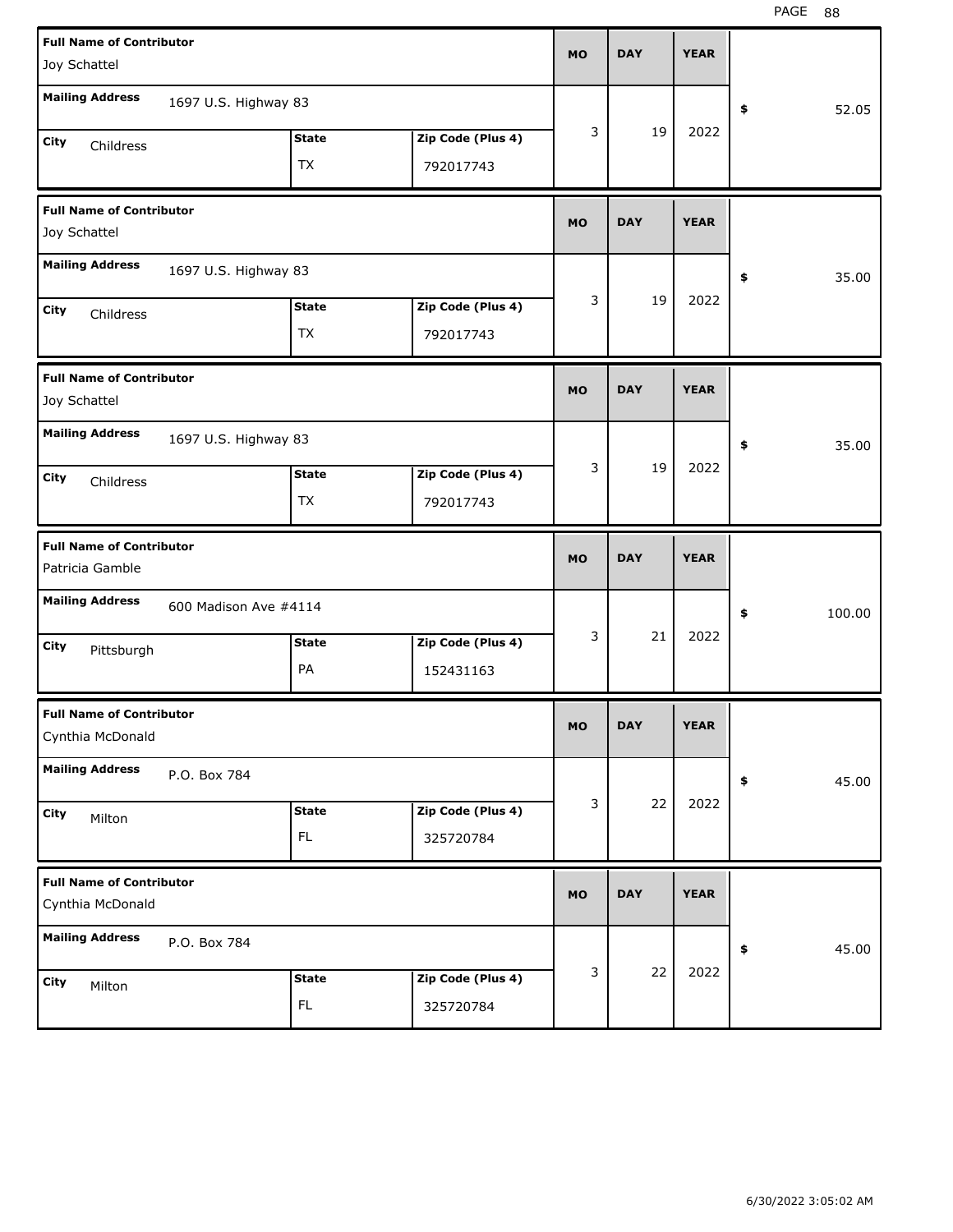| <b>Full Name of Contributor</b>                    |                           |              |                   | <b>MO</b> | <b>DAY</b> | <b>YEAR</b> |              |
|----------------------------------------------------|---------------------------|--------------|-------------------|-----------|------------|-------------|--------------|
| Amy R Senicz                                       |                           |              |                   |           |            |             |              |
| <b>Mailing Address</b>                             | 549 Autumn Lane           |              |                   |           |            |             | \$<br>100.00 |
| City<br>Talladega                                  |                           | <b>State</b> | Zip Code (Plus 4) | 3         | 22         | 2022        |              |
|                                                    |                           | AL           | 351606356         |           |            |             |              |
| <b>Full Name of Contributor</b>                    |                           |              |                   | <b>MO</b> | <b>DAY</b> | <b>YEAR</b> |              |
| Lora Chadwick                                      |                           |              |                   |           |            |             |              |
| <b>Mailing Address</b>                             | 313 Chippewa Ave          |              |                   |           |            |             | \$<br>100.00 |
| City<br>Tampa                                      |                           | <b>State</b> | Zip Code (Plus 4) | 3         | 22         | 2022        |              |
|                                                    |                           | <b>FL</b>    | 336063613         |           |            |             |              |
| <b>Full Name of Contributor</b>                    |                           |              |                   | <b>MO</b> | <b>DAY</b> | <b>YEAR</b> |              |
| Norbert Josten                                     |                           |              |                   |           |            |             |              |
| <b>Mailing Address</b>                             | 379 Broughton Hollow Road |              |                   |           |            |             | \$<br>52.05  |
| City<br>Wellsboro                                  |                           | <b>State</b> | Zip Code (Plus 4) | 3         | 23         | 2022        |              |
|                                                    |                           | PA           | 169017979         |           |            |             |              |
|                                                    |                           |              |                   |           |            |             |              |
| <b>Full Name of Contributor</b><br>Linda Dominguez |                           |              |                   | <b>MO</b> | <b>DAY</b> | <b>YEAR</b> |              |
| <b>Mailing Address</b>                             | 1521 NW 63 St             |              |                   |           |            |             | \$<br>45.00  |
| City                                               |                           | <b>State</b> | Zip Code (Plus 4) | 3         | 23         | 2022        |              |
| Kansas City                                        |                           | MO           | 641183094         |           |            |             |              |
| <b>Full Name of Contributor</b><br>Linda Dominguez |                           |              |                   | МO        | <b>DAY</b> | <b>YEAR</b> |              |
| <b>Mailing Address</b>                             | 1521 NW 63 St             |              |                   |           |            |             | \$<br>45.00  |
| City                                               |                           | <b>State</b> | Zip Code (Plus 4) | 3         | 23         | 2022        |              |
| Kansas City                                        |                           | МO           | 641183094         |           |            |             |              |
| <b>Full Name of Contributor</b><br>Joan Rhodes     |                           |              |                   | <b>MO</b> | <b>DAY</b> | <b>YEAR</b> |              |
| <b>Mailing Address</b>                             | 403 Via Vistoso           |              |                   |           |            |             | \$<br>100.00 |
| City<br>Lincoln                                    |                           | <b>State</b> | Zip Code (Plus 4) | 3         | 23         | 2022        |              |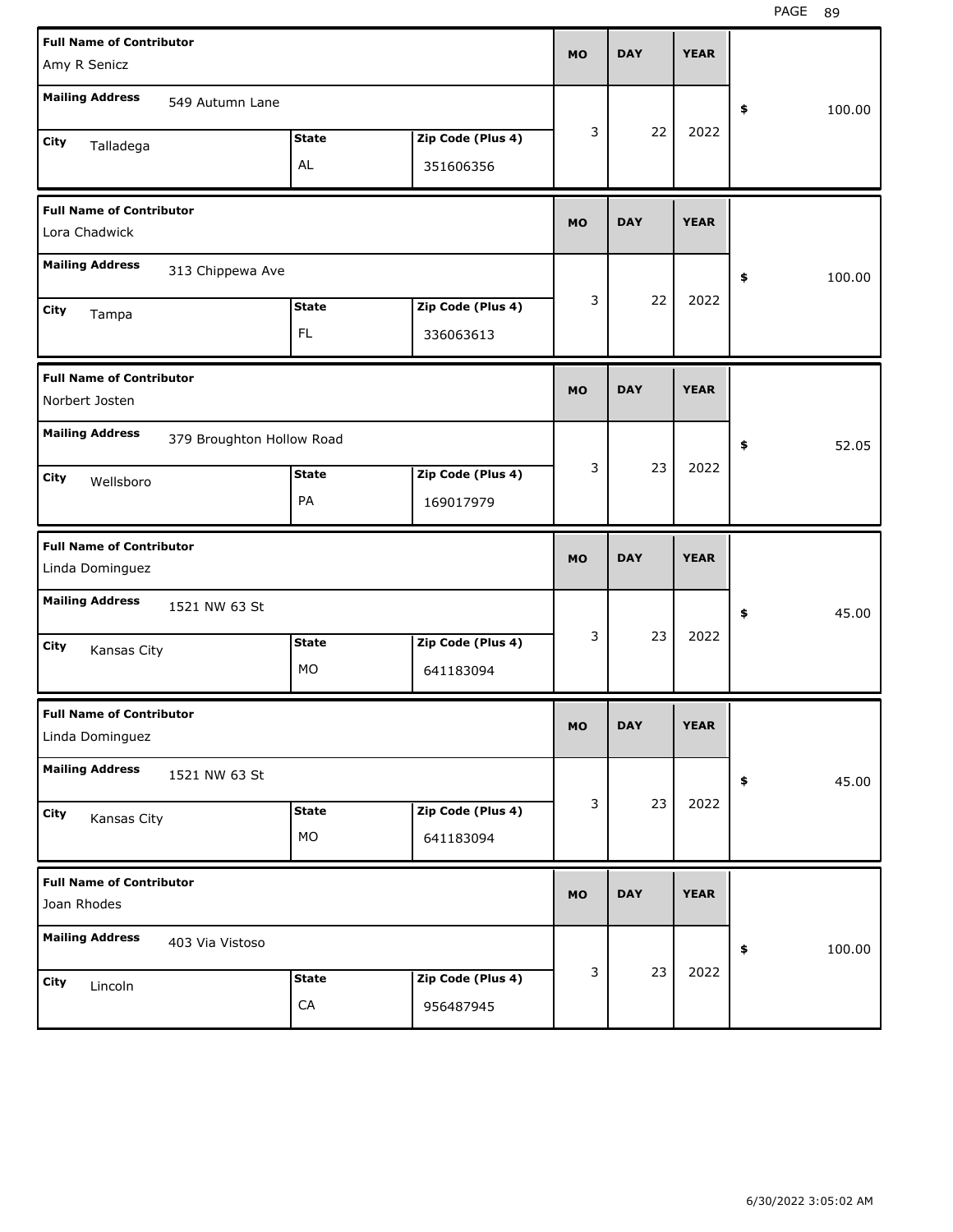PAGE 90

| <b>Full Name of Contributor</b>              |              |                   |           |            |             |              |
|----------------------------------------------|--------------|-------------------|-----------|------------|-------------|--------------|
| Robert Barnes                                |              |                   | <b>MO</b> | <b>DAY</b> | <b>YEAR</b> |              |
| <b>Mailing Address</b><br>1110 Cotswold Ln   |              |                   |           |            |             |              |
|                                              | <b>State</b> |                   | 3         | 23         | 2022        | 52.05<br>\$  |
| City<br>West Chester                         | PA           | Zip Code (Plus 4) |           |            |             |              |
|                                              |              | 193803703         |           |            |             |              |
| <b>Full Name of Contributor</b>              |              |                   | <b>MO</b> | <b>DAY</b> | <b>YEAR</b> |              |
| Karen Gulden                                 |              |                   |           |            |             |              |
| <b>Mailing Address</b><br>55 Carpenter Lane  |              |                   |           |            |             | 250.00<br>\$ |
| City<br>Palmerton                            | <b>State</b> | Zip Code (Plus 4) | 3         | 24         | 2022        |              |
|                                              | PA           | 180715910         |           |            |             |              |
| <b>Full Name of Contributor</b>              |              |                   |           |            |             |              |
| Dudley New, Sr                               |              |                   | <b>MO</b> | <b>DAY</b> | <b>YEAR</b> |              |
| <b>Mailing Address</b><br>633 N Legacy Trail |              |                   |           |            |             | 26.03<br>\$  |
| City<br>Saint Augustine                      | <b>State</b> | Zip Code (Plus 4) | 3         | 24         | 2022        |              |
|                                              | FL.          | 320922713         |           |            |             |              |
|                                              |              |                   |           |            |             |              |
| <b>Full Name of Contributor</b>              |              |                   |           |            |             |              |
| Dudley New, Sr                               |              |                   | <b>MO</b> | <b>DAY</b> | <b>YEAR</b> |              |
| <b>Mailing Address</b><br>633 N Legacy Trail |              |                   |           |            |             | 25.00<br>\$  |
| City                                         | <b>State</b> | Zip Code (Plus 4) | 3         | 25         | 2022        |              |
| Saint Augustine                              | FL           | 320922713         |           |            |             |              |
| <b>Full Name of Contributor</b>              |              |                   |           |            |             |              |
| Jeff Davis                                   |              |                   | <b>MO</b> | <b>DAY</b> | <b>YEAR</b> |              |
| <b>Mailing Address</b><br>2879 Molly Lane    |              |                   |           |            |             | 25.00<br>\$  |
| City<br>Placerville                          | <b>State</b> | Zip Code (Plus 4) | 3         | 25         | 2022        |              |
|                                              | ${\sf CA}$   | 956674317         |           |            |             |              |
| <b>Full Name of Contributor</b>              |              |                   |           |            |             |              |
| Jeff Davis                                   |              |                   | <b>MO</b> | <b>DAY</b> | <b>YEAR</b> |              |
| <b>Mailing Address</b><br>2879 Molly Lane    |              |                   |           |            |             | 38.00<br>\$  |
| City<br>Placerville                          | <b>State</b> | Zip Code (Plus 4) | 3         | 28         | 2022        |              |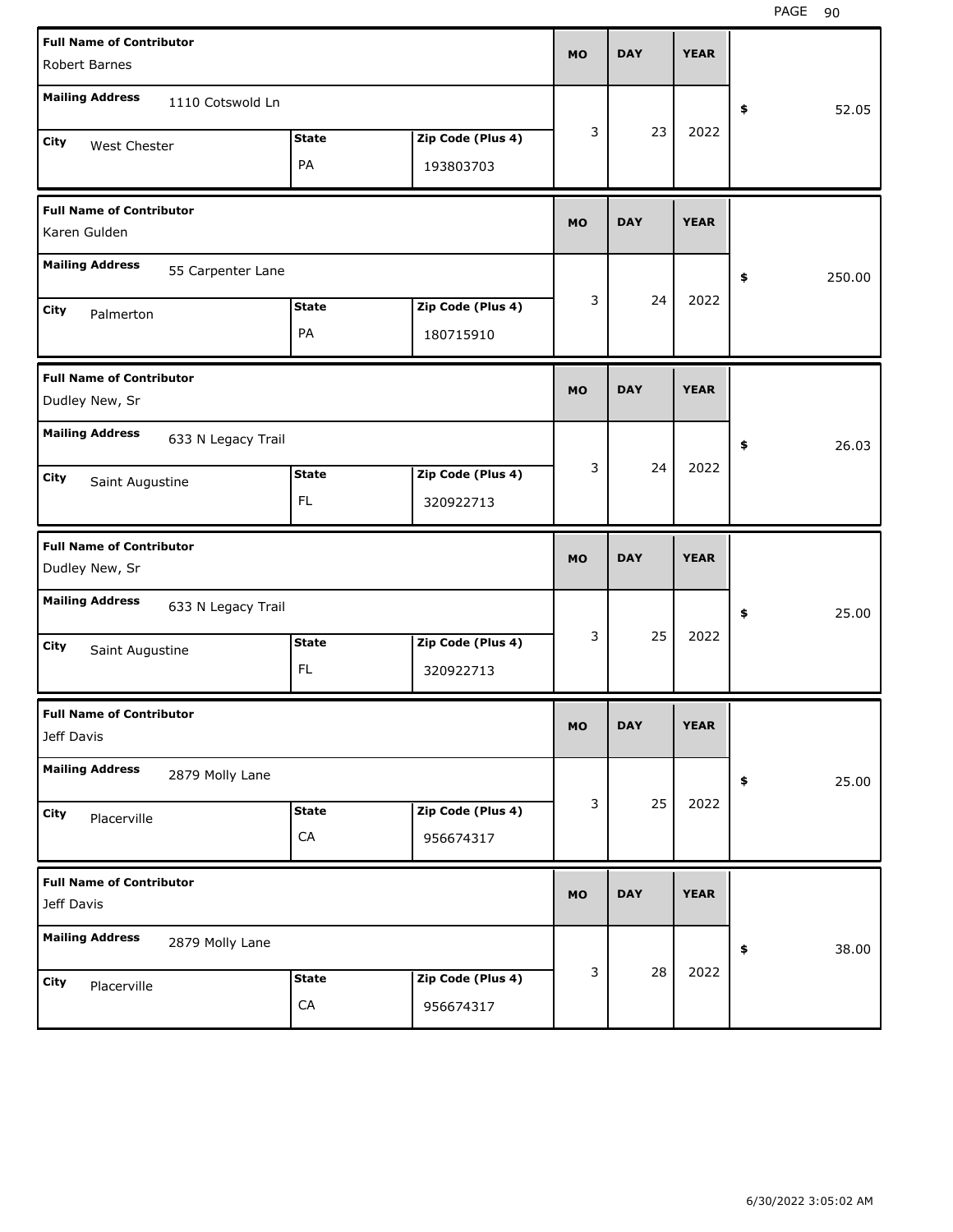| <b>Full Name of Contributor</b>                         |                   |              |                   | <b>MO</b> | <b>DAY</b> | <b>YEAR</b> |              |
|---------------------------------------------------------|-------------------|--------------|-------------------|-----------|------------|-------------|--------------|
| Reuben Skow                                             |                   |              |                   |           |            |             |              |
| <b>Mailing Address</b>                                  | 2103 230th Street |              |                   |           |            |             | \$<br>100.00 |
|                                                         |                   |              |                   | 3         | 28         | 2022        |              |
| City<br>Wesley                                          |                   | <b>State</b> | Zip Code (Plus 4) |           |            |             |              |
|                                                         |                   | IA           | 504837042         |           |            |             |              |
| <b>Full Name of Contributor</b>                         |                   |              |                   |           |            |             |              |
| Reuben Skow                                             |                   |              |                   | <b>MO</b> | <b>DAY</b> | <b>YEAR</b> |              |
| <b>Mailing Address</b>                                  | 2103 230th Street |              |                   |           |            |             | \$<br>100.00 |
| City                                                    |                   | <b>State</b> | Zip Code (Plus 4) | 3         | 28         | 2022        |              |
| Wesley                                                  |                   | IA           | 504837042         |           |            |             |              |
|                                                         |                   |              |                   |           |            |             |              |
| <b>Full Name of Contributor</b>                         |                   |              |                   | <b>MO</b> | <b>DAY</b> | <b>YEAR</b> |              |
| Augustine E. Moffitt Jr.                                |                   |              |                   |           |            |             |              |
| <b>Mailing Address</b>                                  | 215 Wedgewood Rd  |              |                   |           |            |             | \$<br>100.00 |
| City                                                    |                   | <b>State</b> | Zip Code (Plus 4) | 3         | 28         | 2022        |              |
| Bethlehem                                               |                   | PA           | 180173781         |           |            |             |              |
|                                                         |                   |              |                   |           |            |             |              |
|                                                         |                   |              |                   |           |            |             |              |
| <b>Full Name of Contributor</b>                         |                   |              |                   |           |            |             |              |
| Cathy D. Gregor                                         |                   |              |                   | <b>MO</b> | <b>DAY</b> | <b>YEAR</b> |              |
| <b>Mailing Address</b>                                  | 1940 Riverbend Rd |              |                   |           |            |             | \$<br>100.00 |
| City                                                    |                   | <b>State</b> | Zip Code (Plus 4) | 3         | 28         | 2022        |              |
| Allentown                                               |                   | PA           | 181039687         |           |            |             |              |
|                                                         |                   |              |                   |           |            |             |              |
| <b>Full Name of Contributor</b><br>Jonathan S. Dearment |                   |              |                   | MO        | <b>DAY</b> | <b>YEAR</b> |              |
| <b>Mailing Address</b>                                  | 9158 Johnson Rd   |              |                   |           |            |             | \$<br>250.00 |
| City                                                    |                   | <b>State</b> | Zip Code (Plus 4) | 3         | 28         | 2022        |              |
| Meadville                                               |                   | PA           | 163356472         |           |            |             |              |
|                                                         |                   |              |                   |           |            |             |              |
| <b>Full Name of Contributor</b><br>John Bongiovanni     |                   |              |                   | MO        | <b>DAY</b> | <b>YEAR</b> |              |
| <b>Mailing Address</b>                                  | 417 Frontier Dr   |              |                   |           |            |             | \$<br>250.00 |
| City                                                    |                   | <b>State</b> | Zip Code (Plus 4) | 3         | 28         | 2022        |              |
| Erie                                                    |                   | PA           | 165052509         |           |            |             |              |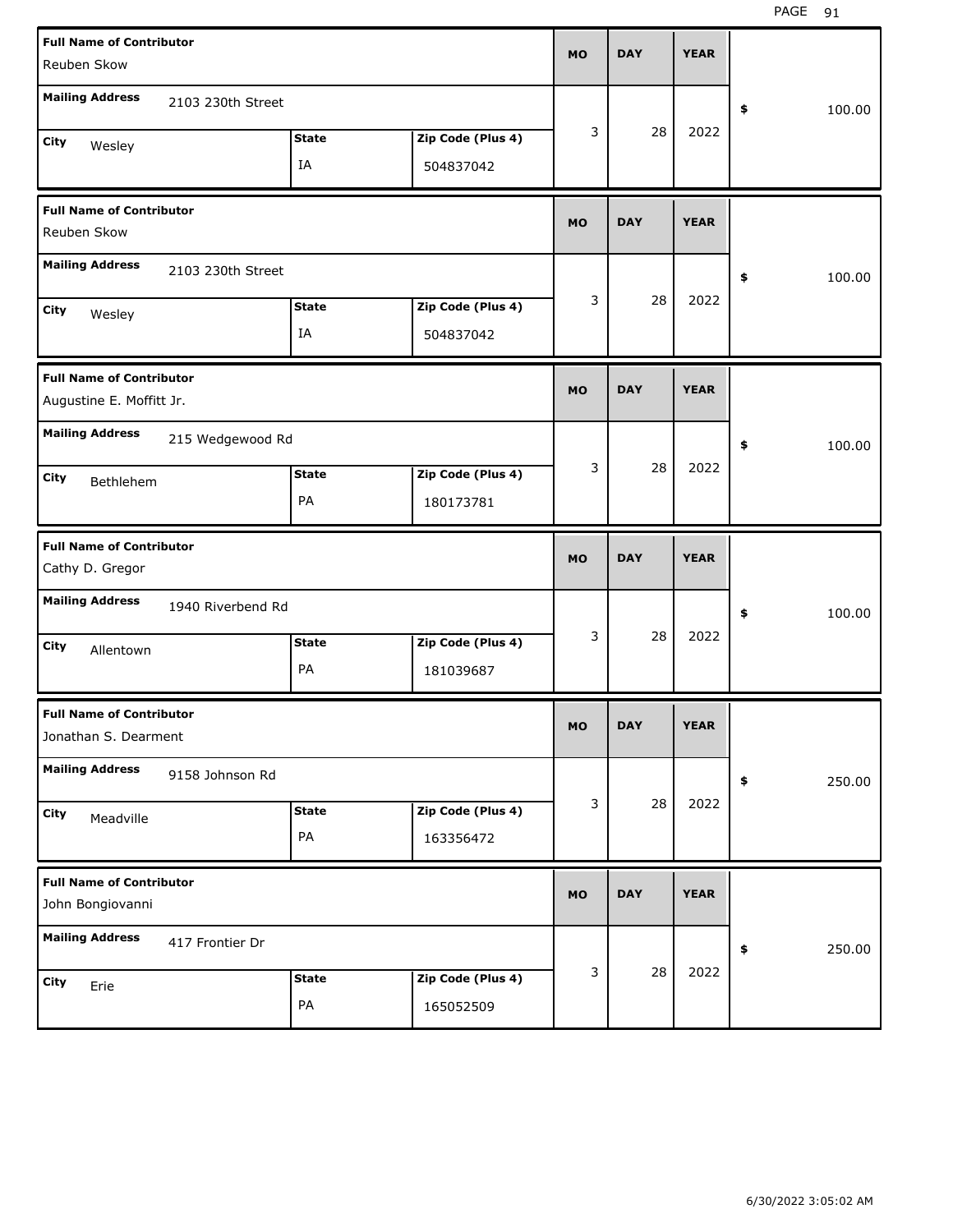| <b>Full Name of Contributor</b><br><b>B. Scott Kern</b>    |                    |                                | <b>MO</b> | <b>DAY</b> | <b>YEAR</b> |                   |
|------------------------------------------------------------|--------------------|--------------------------------|-----------|------------|-------------|-------------------|
| <b>Mailing Address</b><br>5362 Wolf Rd                     |                    |                                |           |            |             | \$<br>250.00      |
| City<br>Erie                                               | <b>State</b><br>PA | Zip Code (Plus 4)<br>165051245 | 3         | 28         | 2022        |                   |
| <b>Full Name of Contributor</b><br>Jeffrey Ellsworth Beach |                    |                                | <b>MO</b> | <b>DAY</b> | <b>YEAR</b> |                   |
| <b>Mailing Address</b><br>934 W Arlington Rd               |                    |                                |           |            |             | 250.00<br>\$      |
| City<br>Erie                                               | <b>State</b><br>PA | Zip Code (Plus 4)<br>165092106 | 3         | 28         | 2022        |                   |
| <b>Full Name of Contributor</b><br>J. C. Bloomstine        |                    |                                | <b>MO</b> | <b>DAY</b> | <b>YEAR</b> |                   |
| <b>Mailing Address</b><br>1410 South Shore Dr              |                    |                                |           |            |             | \$<br>250.00      |
| City<br>Eire                                               | <b>State</b><br>PA | Zip Code (Plus 4)<br>165052524 | 3         | 28         | 2022        |                   |
| <b>Full Name of Contributor</b><br>James M. Greenleaf      |                    |                                | <b>MO</b> | <b>DAY</b> | <b>YEAR</b> |                   |
| <b>Mailing Address</b><br>126 Bay Mist Dr                  |                    |                                |           |            |             | \$<br>250.00      |
| City<br>Erie                                               | <b>State</b><br>PA | Zip Code (Plus 4)<br>165055444 | 3         | 28         | 2022        |                   |
|                                                            |                    |                                |           |            |             | <b>PAGE TOTAL</b> |

**Enter Grand Total of Part A on Schedule I, Detailed Summary Page, Section 2.**

**PAGE TOTAL**

**\$** 22,032.81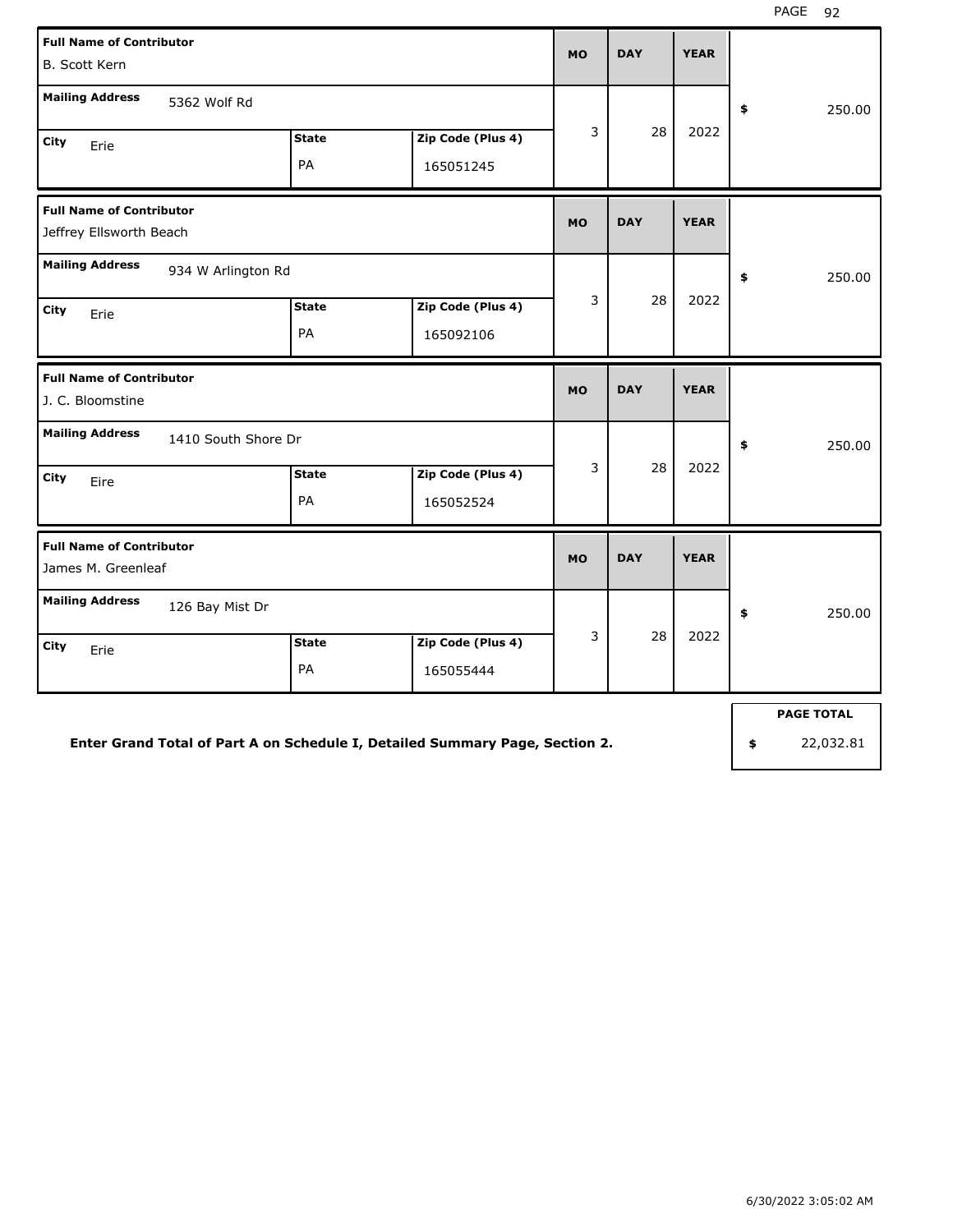## **PART C Contributions Received From Political Committees**

**OVER \$250.00**

 **Use this Part to itemize only contributions received from Political committees with an aggregate value from Over \$250.00 in the reporting period.**

| Name of Filing Committee or Candidate                                       |                    |           | <b>Reporting Period</b> |             |              |             |                |
|-----------------------------------------------------------------------------|--------------------|-----------|-------------------------|-------------|--------------|-------------|----------------|
| McSwain for Governor                                                        |                    |           | From:                   |             | 1/1/2022     | To:         | 3/28/2022      |
|                                                                             |                    |           |                         | <b>DATE</b> |              |             | <b>AMOUNT</b>  |
| <b>Full Name of Contributing Committee</b><br>Aqua America, Inc. H2O PAC    |                    |           |                         | <b>MO</b>   | <b>DAY</b>   | <b>YEAR</b> |                |
| <b>Mailing Address</b><br>762 W. Lancaster Ave                              |                    |           |                         |             |              |             | \$<br>1,000.00 |
| City<br>Bryn Mawr                                                           | <b>State</b><br>PA | 190103402 | Zip Code (Plus 4)       | 3           | $\mathbf{1}$ | 2022        |                |
| <b>Full Name of Contributing Committee</b><br>Costello For Congress         |                    |           |                         | <b>MO</b>   | <b>DAY</b>   | <b>YEAR</b> |                |
| <b>Mailing Address</b><br>P.O. Box 344<br>City<br>Uwchland                  | <b>State</b><br>PA | 194800344 | Zip Code (Plus 4)       | 3           | $\mathbf{1}$ | 2022        | \$<br>2,500.00 |
| <b>Full Name of Contributing Committee</b><br>Committee To Elect Jim Martin |                    |           |                         | <b>MO</b>   | <b>DAY</b>   | <b>YEAR</b> |                |
| <b>Mailing Address</b><br>645 Hamilton St Ste 204<br>City<br>Allentown      | <b>State</b><br>PA | 181012109 | Zip Code (Plus 4)       | 2           | 15           | 2022        | \$<br>1,000.00 |
| <b>Full Name of Contributing Committee</b><br>Friends Of Jeff C Wheeland    |                    |           |                         | <b>MO</b>   | <b>DAY</b>   | <b>YEAR</b> |                |
| <b>Mailing Address</b><br>1985 Walters Rd<br>City<br>Montoursville          | <b>State</b><br>PA | 177549624 | Zip Code (Plus 4)       | 3           | 10           | 2022        | 1,000.00<br>÷, |
| <b>Full Name of Contributing Committee</b><br>RETTEW PAC                    |                    |           |                         | <b>MO</b>   | <b>DAY</b>   | <b>YEAR</b> |                |
| <b>Mailing Address</b><br>3020 Columbia Ave<br>City<br>Lancaster            | <b>State</b><br>PA | 176034011 | Zip Code (Plus 4)       | 3           | 10           | 2022        | 500.00<br>\$   |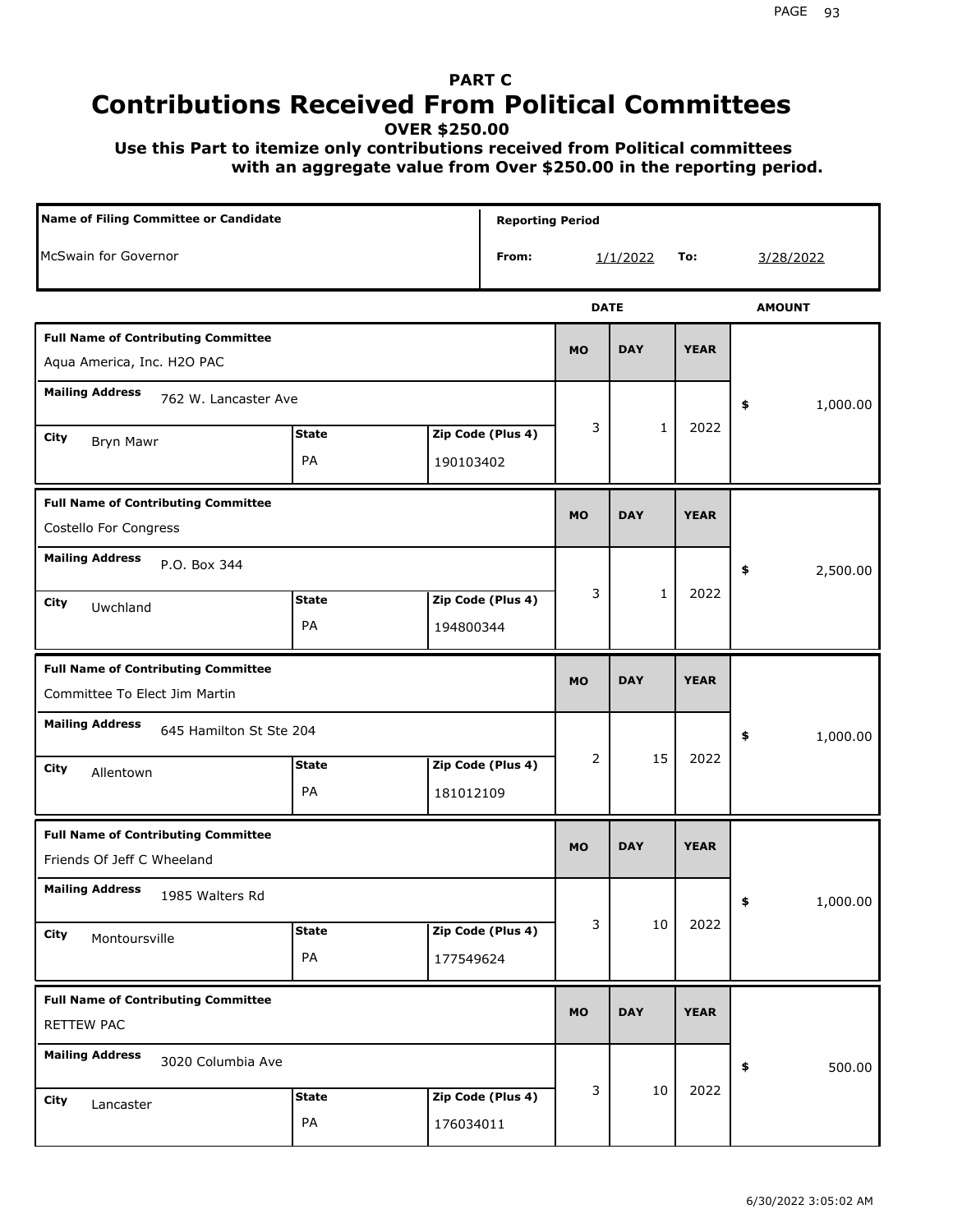| <b>Full Name of Contributing Committee</b><br><b>PECOPAC</b>                 |                    |                                | <b>MO</b> | <b>DAY</b> | <b>YEAR</b> |                                     |
|------------------------------------------------------------------------------|--------------------|--------------------------------|-----------|------------|-------------|-------------------------------------|
| <b>Mailing Address</b><br>2301 Market St                                     |                    |                                |           |            |             | \$<br>1,000.00                      |
| City<br>Philadelphia                                                         | <b>State</b><br>PA | Zip Code (Plus 4)<br>191031338 | 3         | 21         | 2022        |                                     |
| <b>Full Name of Contributing Committee</b><br>Friends Of Christine Boyle     |                    |                                | <b>MO</b> | <b>DAY</b> | <b>YEAR</b> |                                     |
| <b>Mailing Address</b><br>357 Highland Ln                                    |                    |                                |           |            |             | \$<br>1,000.00                      |
| City<br>Bryn Mawr                                                            | <b>State</b><br>PA | Zip Code (Plus 4)<br>190103741 | 3         | 28         | 2022        |                                     |
| Enter Grand Total of Part C on Schedule I, Detailed Summary Page, Section 3. |                    |                                |           |            |             | \$<br><b>PAGE TOTAL</b><br>8,000.00 |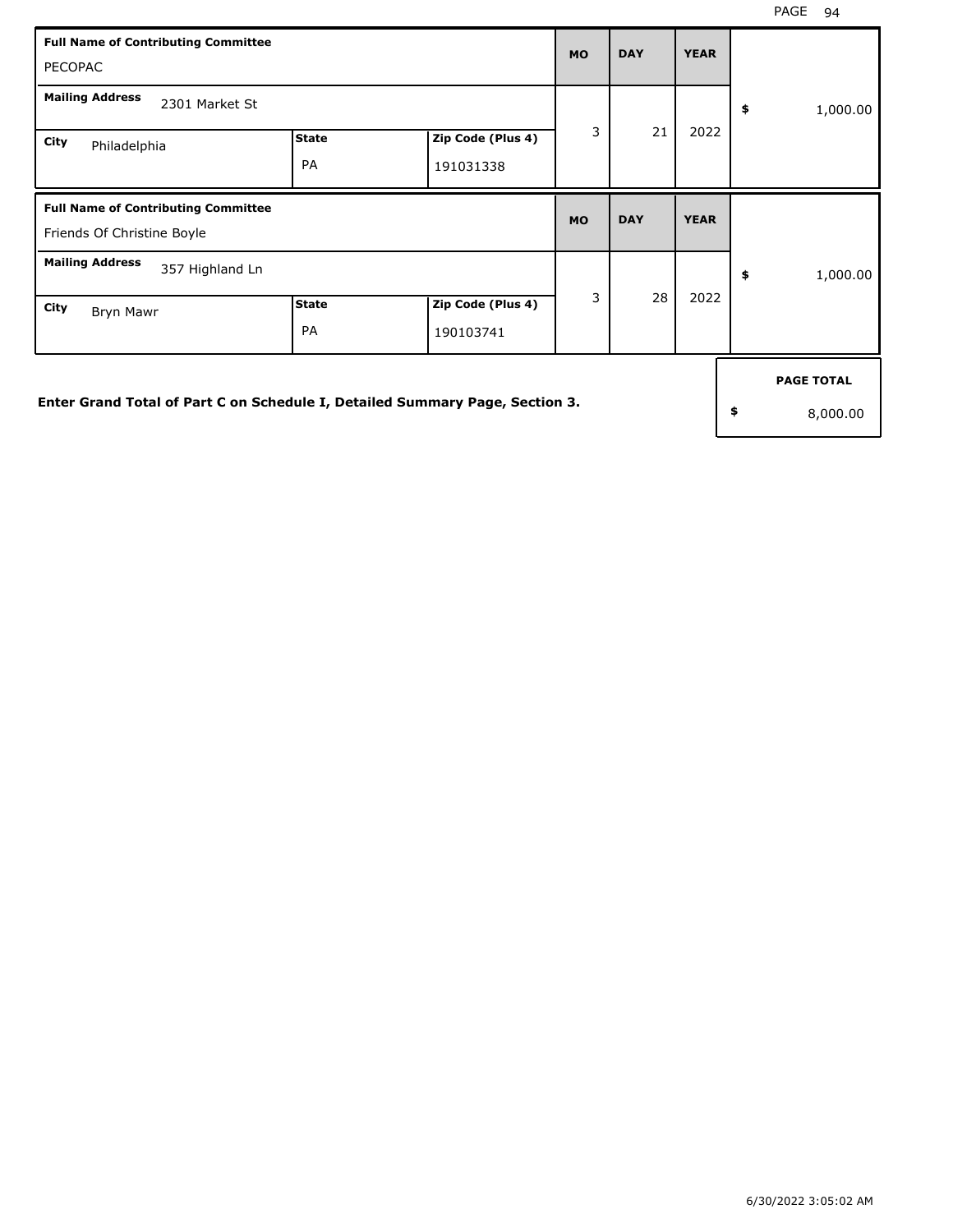## **PART D ALL OTHER CONTRIBUTIONS**

## **OVER \$250.00**

## **Use this Part to itemize all other contributions with an aggregate value of**

 **over \$250.00 in the reporting period.**

 **(Exclude contributions from political committees reported in Part C.)** 

| <b>Name of Filing Committee or Candidate</b>                          |              |                   |       | <b>Reporting Period</b> |              |                |                             |
|-----------------------------------------------------------------------|--------------|-------------------|-------|-------------------------|--------------|----------------|-----------------------------|
| McSwain for Governor                                                  |              |                   | From: |                         |              | $1/1/2022$ To: | 3/28/2022                   |
|                                                                       |              |                   |       |                         | <b>DATE</b>  |                | <b>AMOUNT</b>               |
| <b>Full Name of Contributor</b><br>Paul Buckley                       |              |                   |       | <b>MO</b>               | <b>DAY</b>   | <b>YEAR</b>    |                             |
| <b>Mailing</b><br>612 Cascades Ct<br><b>Address</b>                   |              |                   |       |                         |              |                | 26.30<br>\$                 |
| City<br>Berwyn                                                        | <b>State</b> | Zip Code (Plus 4) |       | 1                       | 9            | 2022           |                             |
|                                                                       | PA           | 193121980         |       | <b>Occupation</b>       |              |                |                             |
| <b>Employer Name</b><br>Luye Pharma                                   |              |                   |       |                         |              |                | <b>Business Development</b> |
| <b>Employer Mailing Address/Principal Place of</b><br><b>Business</b> |              | City              |       |                         | <b>State</b> |                | Zip Code (Plus 4)           |
| 502 Carnegie Center, Suite 100                                        |              | Princeton         |       |                         | NJ           |                | 085406289                   |
| <b>Full Name of Contributor</b><br>Paul Buckley                       |              |                   |       | <b>MO</b>               | <b>DAY</b>   | <b>YEAR</b>    |                             |
| Mailing<br>612 Cascades Ct<br>Address                                 |              |                   |       |                         |              |                | 26.30<br>\$                 |
| City<br>Berwyn                                                        | <b>State</b> | Zip Code (Plus 4) |       | $\overline{2}$          | 9            | 2022           |                             |
|                                                                       | PA           | 193121980         |       |                         |              |                |                             |
| <b>Employer Name</b><br>Luye Pharma                                   |              |                   |       | <b>Occupation</b>       |              |                | <b>Business Development</b> |
| <b>Employer Mailing Address/Principal Place of</b><br><b>Business</b> |              | City              |       |                         | <b>State</b> |                | Zip Code (Plus 4)           |
| 502 Carnegie Center, Suite 100                                        |              | Princeton         |       |                         | NJ           |                | 085406289                   |
| <b>Full Name of Contributor</b><br>Paul Buckley                       |              |                   |       | <b>MO</b>               | <b>DAY</b>   | <b>YEAR</b>    |                             |
| <b>Mailing</b><br>612 Cascades Ct<br><b>Address</b>                   |              |                   |       |                         |              |                | 26.30<br>\$                 |
| <b>City</b><br>Berwyn                                                 | <b>State</b> | Zip Code (Plus 4) |       | 3                       | 9            | 2022           |                             |
|                                                                       | PA           | 193121980         |       |                         |              |                |                             |
| <b>Employer Name</b><br>Luye Pharma                                   |              |                   |       | <b>Occupation</b>       |              |                | <b>Business Development</b> |
| <b>Employer Mailing Address/Principal Place of</b><br><b>Business</b> |              | City              |       |                         | <b>State</b> |                | Zip Code (Plus 4)           |
| 502 Carnegie Center, Suite 100                                        |              | Princeton         |       |                         | NJ           |                | 085406289                   |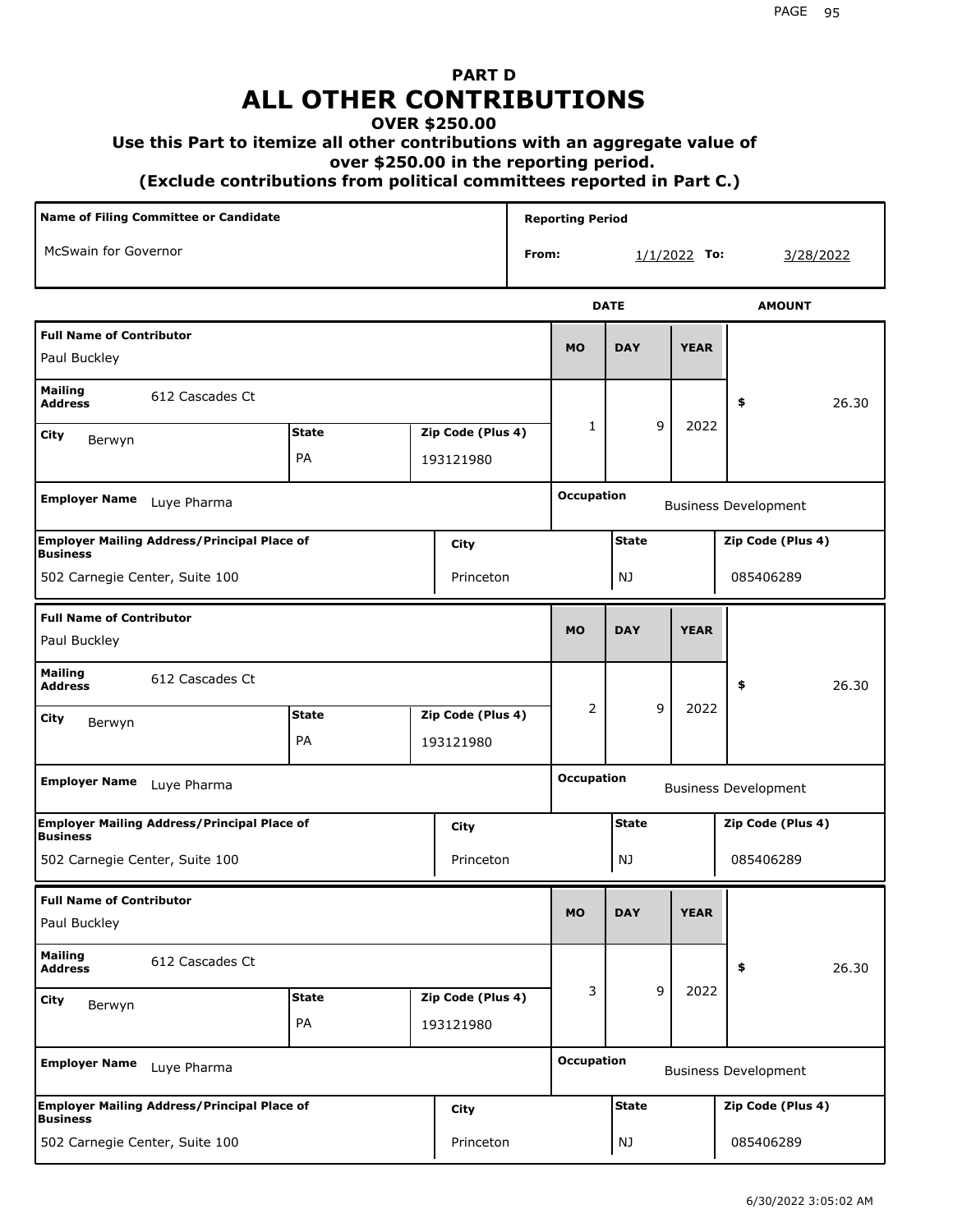| <b>Full Name of Contributor</b>  |                                                    |              |                   | <b>MO</b>         | <b>DAY</b>   | <b>YEAR</b> |                             |          |
|----------------------------------|----------------------------------------------------|--------------|-------------------|-------------------|--------------|-------------|-----------------------------|----------|
| Paul Buckley                     |                                                    |              |                   |                   |              |             |                             |          |
| <b>Mailing</b><br><b>Address</b> | 612 Cascades Ct                                    |              |                   |                   |              |             | \$                          | 500.00   |
| City<br>Berwyn                   |                                                    | <b>State</b> | Zip Code (Plus 4) | 3                 | 18           | 2022        |                             |          |
|                                  |                                                    | PA           | 193121980         |                   |              |             |                             |          |
| <b>Employer Name</b>             | Luye Pharma                                        |              |                   | <b>Occupation</b> |              |             | <b>Business Development</b> |          |
| <b>Business</b>                  | <b>Employer Mailing Address/Principal Place of</b> |              | City              |                   | <b>State</b> |             | Zip Code (Plus 4)           |          |
| 502 Carnegie Center, Suite 100   |                                                    |              | Princeton         |                   | NJ           |             | 085406289                   |          |
| <b>Full Name of Contributor</b>  |                                                    |              |                   |                   |              |             |                             |          |
| <b>Frank Brewer</b>              |                                                    |              |                   | <b>MO</b>         | <b>DAY</b>   | <b>YEAR</b> |                             |          |
| <b>Mailing</b><br><b>Address</b> | 770 Pennsylvania Drive Ste 120                     |              |                   |                   |              |             | \$                          | 1,000.00 |
| City<br>Exton                    |                                                    | <b>State</b> | Zip Code (Plus 4) | 3                 | 23           | 2022        |                             |          |
|                                  |                                                    | PA           | 193411186         |                   |              |             |                             |          |
| <b>Employer Name</b>             |                                                    |              |                   | <b>Occupation</b> |              |             |                             |          |
|                                  | NextGen Security                                   |              |                   |                   |              | Ceo         |                             |          |
| <b>Business</b>                  | <b>Employer Mailing Address/Principal Place of</b> |              | City              |                   | <b>State</b> |             | Zip Code (Plus 4)           |          |
| 770 Pennsylvania Drive Ste 120   |                                                    |              | Exton             |                   | PA           |             | 193411186                   |          |
|                                  |                                                    |              |                   |                   |              |             |                             |          |
| <b>Full Name of Contributor</b>  |                                                    |              |                   |                   |              |             |                             |          |
| <b>Edward George</b>             |                                                    |              |                   | <b>MO</b>         | <b>DAY</b>   | <b>YEAR</b> |                             |          |
| <b>Mailing</b><br><b>Address</b> | 241 Pine St                                        |              |                   |                   |              |             | \$                          | 500.00   |
|                                  |                                                    | <b>State</b> | Zip Code (Plus 4) | 3                 | 23           | 2022        |                             |          |
| City<br>Philadelphia             |                                                    | PА           | 191064313         |                   |              |             |                             |          |
| <b>Employer Name</b>             |                                                    |              |                   | <b>Occupation</b> |              |             |                             |          |
|                                  | Wharton, University of Pennsylvania                |              |                   |                   |              | Professor   |                             |          |
| <b>Business</b>                  | <b>Employer Mailing Address/Principal Place of</b> |              | City              |                   | <b>State</b> |             | Zip Code (Plus 4)           |          |
| 3451 Walnut Street, 310 FB       |                                                    |              | Philadelphia      |                   | PA           |             | 19104                       |          |
| <b>Full Name of Contributor</b>  |                                                    |              |                   |                   |              |             |                             |          |
| Keith Traynor                    |                                                    |              |                   | <b>MO</b>         | <b>DAY</b>   | <b>YEAR</b> |                             |          |
| <b>Mailing</b><br><b>Address</b> | 414 Dutton Mill Road                               |              |                   |                   |              |             | \$                          | 5,000.00 |
| City<br>Malvern                  |                                                    | <b>State</b> | Zip Code (Plus 4) | 3                 | 22           | 2022        |                             |          |
|                                  |                                                    | PA           | 193553341         |                   |              |             |                             |          |
| <b>Employer Name</b>             | <b>Traynor Capital</b>                             |              |                   | <b>Occupation</b> |              | Owner       |                             |          |
| <b>Business</b>                  | <b>Employer Mailing Address/Principal Place of</b> |              | City              |                   | <b>State</b> |             | Zip Code (Plus 4)           |          |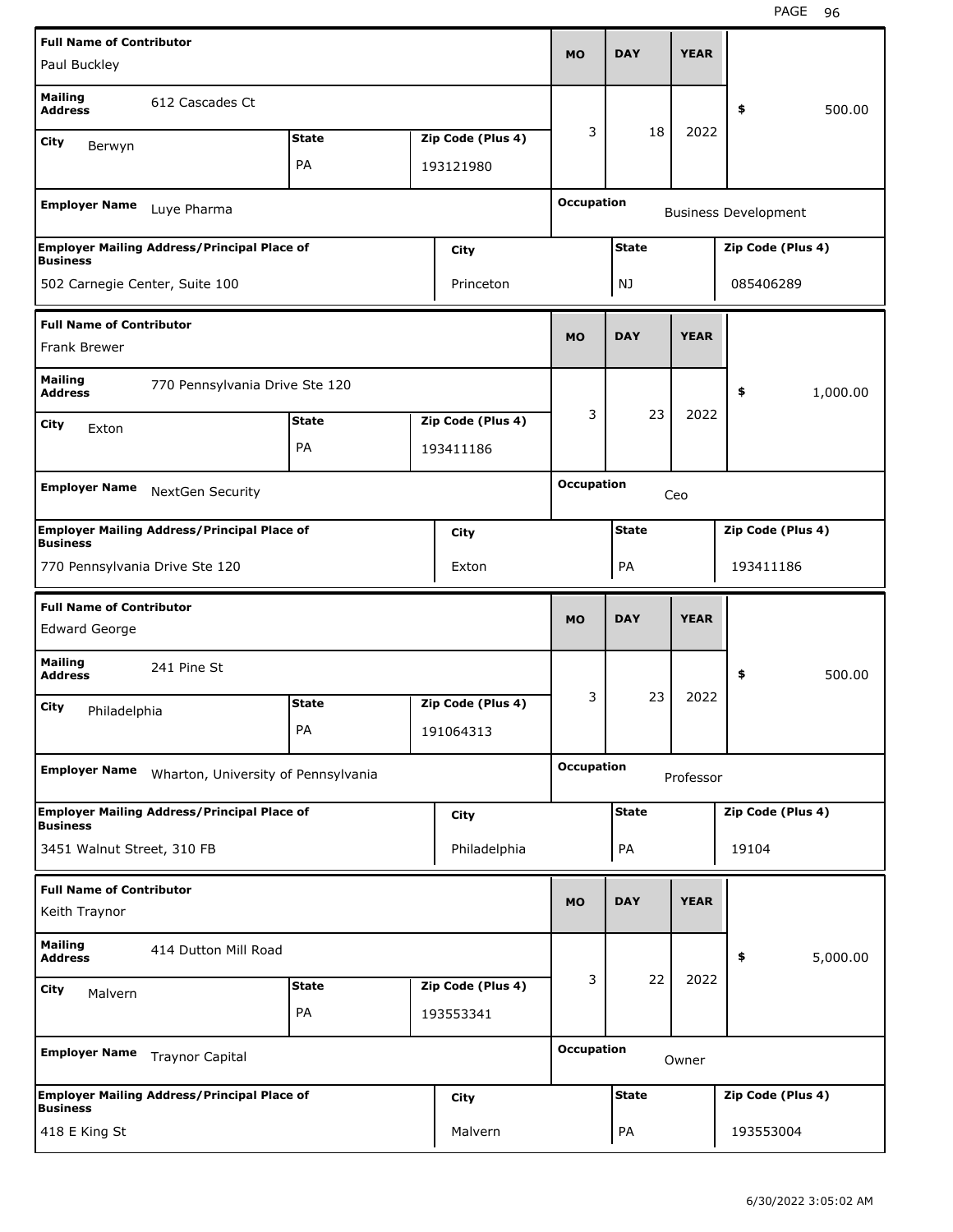| <b>Full Name of Contributor</b>  |                                                    |              |                   |                   |              |                         |                   |        |
|----------------------------------|----------------------------------------------------|--------------|-------------------|-------------------|--------------|-------------------------|-------------------|--------|
| David Bradney                    |                                                    |              |                   | <b>MO</b>         | <b>DAY</b>   | <b>YEAR</b>             |                   |        |
| <b>Mailing</b><br><b>Address</b> | 10118 Circle B Trail                               |              |                   |                   |              |                         | \$                | 100.00 |
| City<br><b>Helotes</b>           |                                                    | <b>State</b> | Zip Code (Plus 4) | 1                 | 18           | 2022                    |                   |        |
|                                  |                                                    | <b>TX</b>    | 780234024         |                   |              |                         |                   |        |
|                                  |                                                    |              |                   |                   |              |                         |                   |        |
| <b>Employer Name</b>             | Gardaworld                                         |              |                   | <b>Occupation</b> |              | <b>Security Service</b> |                   |        |
| <b>Business</b>                  | <b>Employer Mailing Address/Principal Place of</b> |              | City              |                   | <b>State</b> |                         | Zip Code (Plus 4) |        |
| 10118 Circle B                   |                                                    |              | Helotes           |                   | <b>TX</b>    |                         | 780234024         |        |
| <b>Full Name of Contributor</b>  |                                                    |              |                   |                   |              |                         |                   |        |
| David Bradney                    |                                                    |              |                   | <b>MO</b>         | <b>DAY</b>   | <b>YEAR</b>             |                   |        |
| <b>Mailing</b><br><b>Address</b> | 10118 Circle B Trail                               |              |                   |                   |              |                         | \$                | 100.00 |
| City                             |                                                    | <b>State</b> | Zip Code (Plus 4) | 2                 | 18           | 2022                    |                   |        |
| <b>Helotes</b>                   |                                                    | <b>TX</b>    | 780234024         |                   |              |                         |                   |        |
|                                  |                                                    |              |                   |                   |              |                         |                   |        |
| <b>Employer Name</b>             | Gardaworld                                         |              |                   | <b>Occupation</b> |              | <b>Security Service</b> |                   |        |
| <b>Business</b>                  | <b>Employer Mailing Address/Principal Place of</b> |              | City              |                   | <b>State</b> |                         | Zip Code (Plus 4) |        |
| 10118 Circle B                   |                                                    |              | Helotes           |                   | <b>TX</b>    |                         | 780234024         |        |
|                                  |                                                    |              |                   |                   |              |                         |                   |        |
| <b>Full Name of Contributor</b>  |                                                    |              |                   |                   |              |                         |                   |        |
| David Bradney                    |                                                    |              |                   | <b>MO</b>         | <b>DAY</b>   | <b>YEAR</b>             |                   |        |
| <b>Mailing</b><br><b>Address</b> | 10118 Circle B Trail                               |              |                   |                   |              |                         | \$                | 100.00 |
| City                             |                                                    | <b>State</b> | Zip Code (Plus 4) | 3                 | 18           | 2022                    |                   |        |
| <b>Helotes</b>                   |                                                    | TX           | 780234024         |                   |              |                         |                   |        |
| <b>Employer Name</b>             | Gardaworld                                         |              |                   | <b>Occupation</b> |              | <b>Security Service</b> |                   |        |
|                                  |                                                    |              |                   |                   | <b>State</b> |                         |                   |        |
| <b>Business</b>                  | <b>Employer Mailing Address/Principal Place of</b> |              | <b>City</b>       |                   |              |                         | Zip Code (Plus 4) |        |
| 10118 Circle B                   |                                                    |              | Helotes           |                   | TX           |                         | 780234024         |        |
| <b>Full Name of Contributor</b>  |                                                    |              |                   | <b>MO</b>         | <b>DAY</b>   | <b>YEAR</b>             |                   |        |
| Michael Stoll                    |                                                    |              |                   |                   |              |                         |                   |        |
| <b>Mailing</b><br><b>Address</b> | 205 Tall Pines Drive                               |              |                   |                   |              |                         | \$                | 500.00 |
| City<br>West Chester             |                                                    | <b>State</b> | Zip Code (Plus 4) | 3                 | $\mathbf{1}$ | 2022                    |                   |        |
|                                  |                                                    | PA           | 193801486         |                   |              |                         |                   |        |
| <b>Employer Name</b>             | <b>Boston Market</b>                               |              |                   | <b>Occupation</b> |              | Attorney                |                   |        |
| <b>Business</b>                  | <b>Employer Mailing Address/Principal Place of</b> |              | <b>City</b>       |                   | <b>State</b> |                         | Zip Code (Plus 4) |        |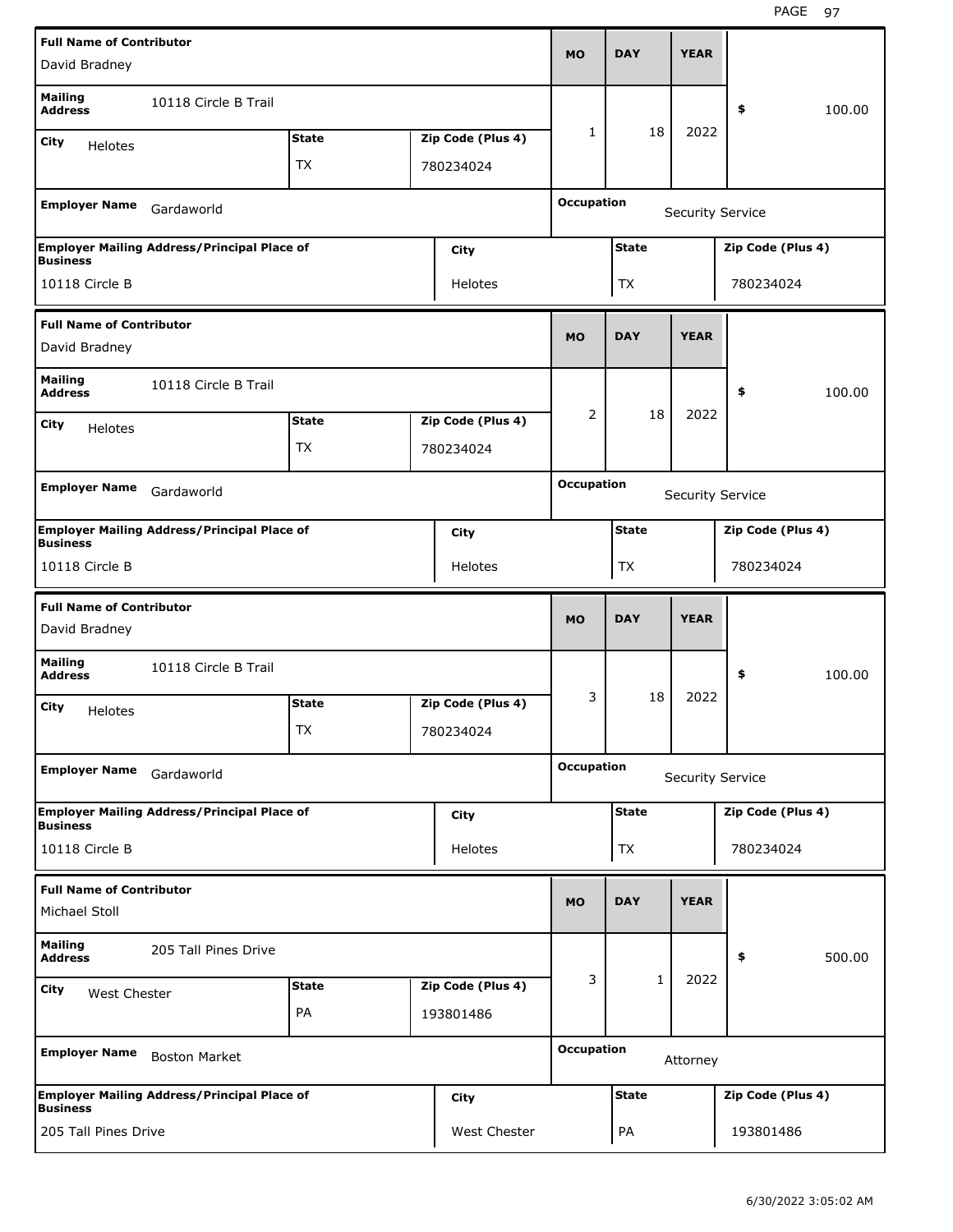| <b>Full Name of Contributor</b>                                       |                                      |                   |                   | <b>DAY</b>   | <b>YEAR</b> |                              |
|-----------------------------------------------------------------------|--------------------------------------|-------------------|-------------------|--------------|-------------|------------------------------|
| Anthony Sciscione                                                     |                                      |                   | <b>MO</b>         |              |             |                              |
| <b>Mailing</b><br><b>Address</b>                                      | 212 Arrowwood Lane                   |                   |                   |              |             | 500.00<br>\$                 |
| City<br>Chadds Ford                                                   | <b>State</b>                         | Zip Code (Plus 4) | $\mathbf{1}$      | 16           | 2022        |                              |
|                                                                       | PA                                   | 193178242         |                   |              |             |                              |
| <b>Employer Name</b><br>Dcmfm                                         |                                      |                   | <b>Occupation</b> |              | Physician   |                              |
| <b>Employer Mailing Address/Principal Place of</b><br><b>Business</b> |                                      | City              |                   | <b>State</b> |             | Zip Code (Plus 4)            |
| 1 Centurion Drive                                                     |                                      | Newark            |                   | DE           |             | 197132137                    |
| <b>Full Name of Contributor</b><br>Glenn D. Surowiec                  |                                      |                   | <b>MO</b>         | <b>DAY</b>   | <b>YEAR</b> |                              |
| <b>Mailing</b><br>102 Turnbrae Ln<br><b>Address</b>                   |                                      |                   |                   |              |             | \$<br>2,000.00               |
| City                                                                  | <b>State</b>                         | Zip Code (Plus 4) | 3                 | 20           | 2022        |                              |
| West Chester                                                          | PA                                   | 193822186         |                   |              |             |                              |
|                                                                       |                                      |                   |                   |              |             |                              |
| <b>Employer Name</b><br>GDS Investments                               |                                      |                   | <b>Occupation</b> |              |             | <b>Investment Management</b> |
| <b>Employer Mailing Address/Principal Place of</b><br><b>Business</b> |                                      | <b>City</b>       |                   | <b>State</b> |             | Zip Code (Plus 4)            |
| 102 Turnbrae Lane                                                     |                                      | West Chester      |                   | PA           |             | 193822186                    |
|                                                                       |                                      |                   |                   |              |             |                              |
| <b>Full Name of Contributor</b><br>John J. Soroko                     |                                      |                   | <b>MO</b>         | <b>DAY</b>   | <b>YEAR</b> |                              |
| <b>Mailing</b><br><b>Address</b>                                      | 8730 Germantown Ave                  |                   |                   |              |             | \$<br>5,005.00               |
| City                                                                  | <b>State</b>                         | Zip Code (Plus 4) | 2                 | 8            | 2022        |                              |
| Philadelphia                                                          | PA                                   | 191182717         |                   |              |             |                              |
| <b>Employer Name</b><br>Duane Morris LLP                              |                                      |                   | <b>Occupation</b> |              | Attorney    |                              |
| <b>Employer Mailing Address/Principal Place of</b>                    |                                      | <b>City</b>       |                   | <b>State</b> |             | Zip Code (Plus 4)            |
| <b>Business</b><br>8730 Germantown Ave                                |                                      | Philadelphia      |                   | PA           |             | 19118                        |
| <b>Full Name of Contributor</b><br>Samuel Williamson                  |                                      |                   | <b>MO</b>         | <b>DAY</b>   | <b>YEAR</b> |                              |
| <b>Mailing</b><br><b>Address</b>                                      | 280 Riverside Dr Apt 5A              |                   |                   |              |             | 25,000.00<br>\$              |
|                                                                       | <b>State</b>                         | Zip Code (Plus 4) | 1                 | 20           | 2022        |                              |
| City<br>New York                                                      | <b>NY</b>                            | 100259018         |                   |              |             |                              |
| <b>Employer Name</b>                                                  | Quinn Emanuel Uruquhart Sullivan LLP |                   | <b>Occupation</b> |              | Attorney    |                              |
| <b>Employer Mailing Address/Principal Place of</b><br><b>Business</b> |                                      | <b>City</b>       |                   | <b>State</b> |             | Zip Code (Plus 4)            |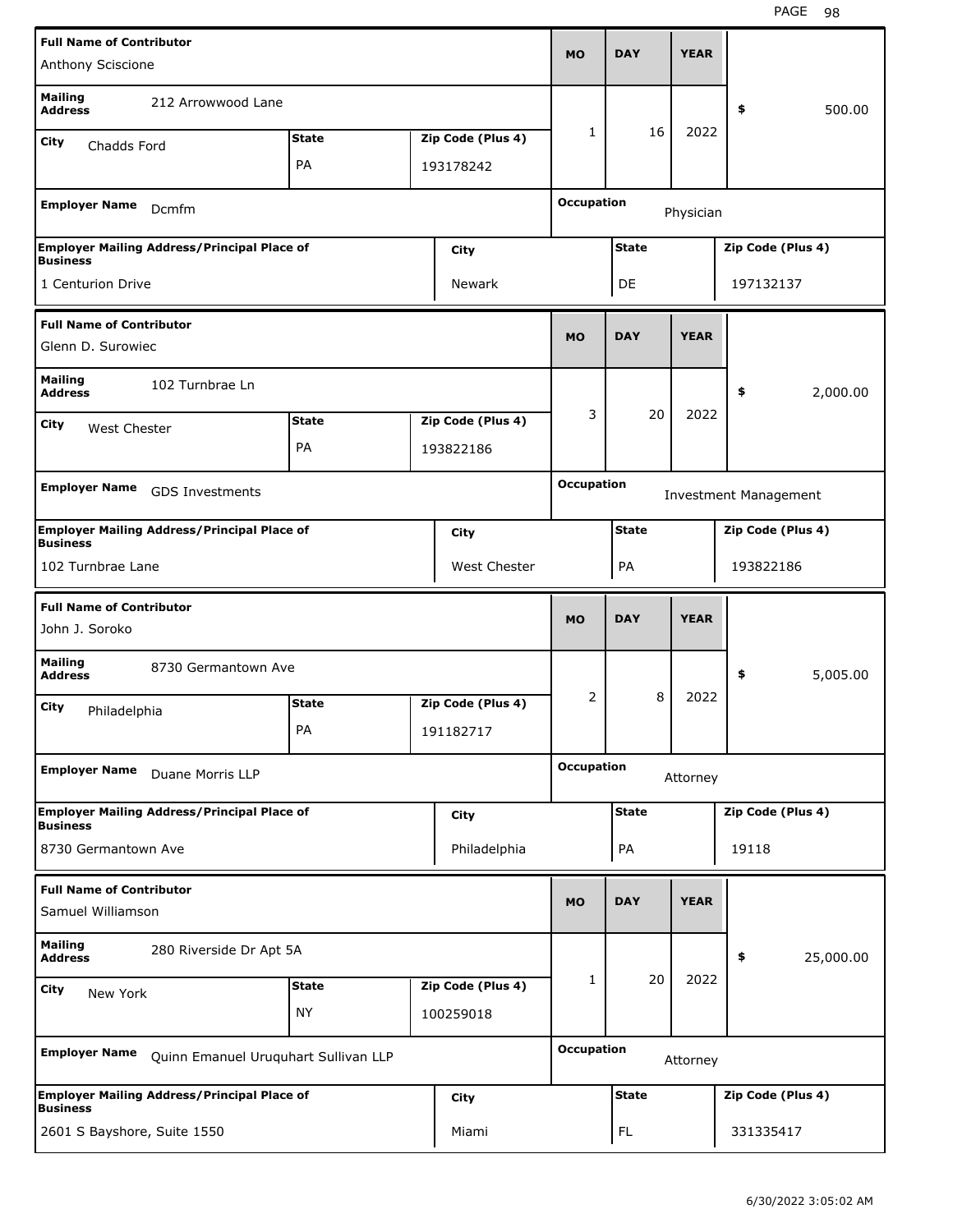| <b>Full Name of Contributor</b>                                       |              |                   |                   |              |               |                   |           |
|-----------------------------------------------------------------------|--------------|-------------------|-------------------|--------------|---------------|-------------------|-----------|
| Joseph R. Corrato                                                     |              |                   | <b>MO</b>         | <b>DAY</b>   | <b>YEAR</b>   |                   |           |
| <b>Mailing</b><br>119 Bellevue Ave<br><b>Address</b>                  |              |                   |                   |              |               | \$                | 1,041.02  |
| City<br>Springfield                                                   | <b>State</b> | Zip Code (Plus 4) | 3                 | 15           | 2022          |                   |           |
|                                                                       | PA           | 190643701         |                   |              |               |                   |           |
| <b>Employer Name</b><br>Sharon Bank                                   |              |                   | <b>Occupation</b> |              |               | President/C.E.O.  |           |
| <b>Employer Mailing Address/Principal Place of</b><br><b>Business</b> |              | City              |                   | <b>State</b> |               | Zip Code (Plus 4) |           |
| 119 Bellevue Ave                                                      |              | Springfield       |                   | PA           |               | 19064             |           |
| <b>Full Name of Contributor</b>                                       |              |                   |                   |              |               |                   |           |
| Thomas J. Knox                                                        |              |                   | <b>MO</b>         | <b>DAY</b>   | <b>YEAR</b>   |                   |           |
| <b>Mailing</b><br>50 S 16th Street Suite 4604<br><b>Address</b>       |              |                   |                   |              |               | \$                | 10,000.00 |
| City<br>Philadelphia                                                  | <b>State</b> | Zip Code (Plus 4) | 3                 | 1            | 2022          |                   |           |
|                                                                       | PA           | 191022534         |                   |              |               |                   |           |
| <b>Employer Name</b>                                                  |              |                   | <b>Occupation</b> |              |               |                   |           |
| Self-Employed                                                         |              |                   |                   |              | Self-Employed |                   |           |
| <b>Employer Mailing Address/Principal Place of</b><br><b>Business</b> |              | City              |                   | <b>State</b> |               | Zip Code (Plus 4) |           |
| 50 S 16th Street Suite 4604                                           |              | Philadelphia      |                   | PA           |               | 191022534         |           |
|                                                                       |              |                   |                   |              |               |                   |           |
| <b>Full Name of Contributor</b>                                       |              |                   | <b>MO</b>         | <b>DAY</b>   | <b>YEAR</b>   |                   |           |
| Robert M. Cavalier                                                    |              |                   |                   |              |               |                   |           |
| <b>Mailing</b><br>306 Delancey St<br><b>Address</b>                   |              |                   |                   |              |               | \$                | 1,000.00  |
| City<br>Philadelphia                                                  | <b>State</b> | Zip Code (Plus 4) | 2                 | 9            | 2022          |                   |           |
|                                                                       | PA           | 191064209         |                   |              |               |                   |           |
| <b>Employer Name</b><br>Lurest Cavalier, LLC                          |              |                   | <b>Occupation</b> |              | Lawyer        |                   |           |
| <b>Employer Mailing Address/Principal Place of</b>                    |              | City              |                   | <b>State</b> |               | Zip Code (Plus 4) |           |
| <b>Business</b><br>306 Delancey Street                                |              | Philadelphia      |                   | PA           |               | 191064209         |           |
| <b>Full Name of Contributor</b>                                       |              |                   |                   |              |               |                   |           |
| Robert M. Cavalier                                                    |              |                   | <b>MO</b>         | <b>DAY</b>   | <b>YEAR</b>   |                   |           |
| <b>Mailing</b><br>306 Delancey St<br><b>Address</b>                   |              |                   |                   |              |               | \$                | 520.51    |
| <b>City</b>                                                           | <b>State</b> | Zip Code (Plus 4) | 2                 | 15           | 2022          |                   |           |
| Philadelphia                                                          | PA           | 191064209         |                   |              |               |                   |           |
| <b>Employer Name</b><br>Lurest Cavalier, LLC                          |              |                   | <b>Occupation</b> |              | Lawyer        |                   |           |
| <b>Employer Mailing Address/Principal Place of</b><br><b>Business</b> |              | City              |                   | <b>State</b> |               | Zip Code (Plus 4) |           |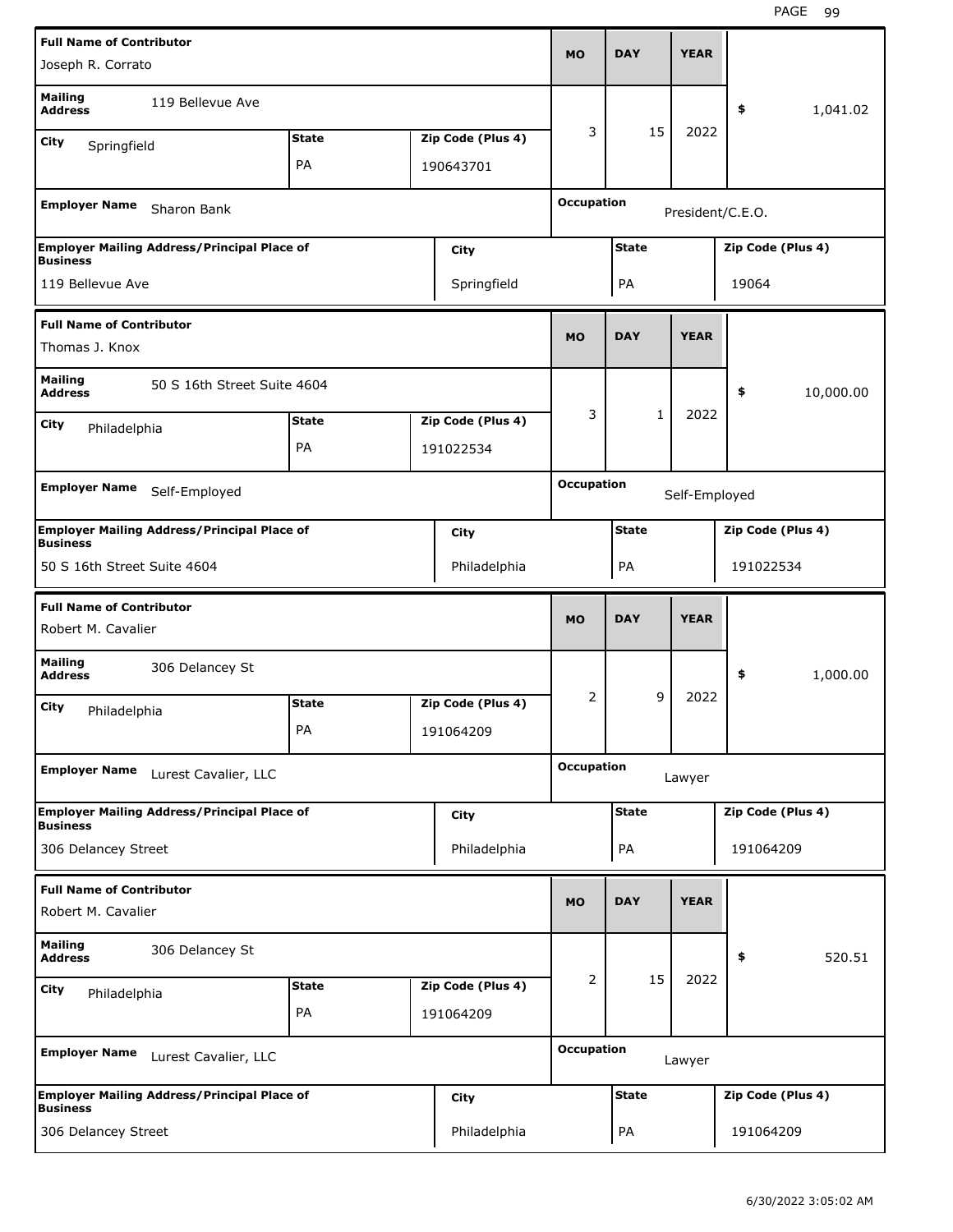| <b>Full Name of Contributor</b>                        |                                                    |              |                   |                   |              |             |                   |            |
|--------------------------------------------------------|----------------------------------------------------|--------------|-------------------|-------------------|--------------|-------------|-------------------|------------|
| Robert M. Cavalier                                     |                                                    |              |                   | <b>MO</b>         | <b>DAY</b>   | <b>YEAR</b> |                   |            |
| <b>Mailing</b><br><b>Address</b>                       | 306 Delancey St                                    |              |                   |                   |              |             | \$                | 1,000.00   |
| City<br>Philadelphia                                   |                                                    | <b>State</b> | Zip Code (Plus 4) | 3                 | 18           | 2022        |                   |            |
|                                                        |                                                    | PA           | 191064209         |                   |              |             |                   |            |
| <b>Employer Name</b>                                   | Lurest Cavalier, LLC                               |              |                   | <b>Occupation</b> |              | Lawyer      |                   |            |
|                                                        | <b>Employer Mailing Address/Principal Place of</b> |              | City              |                   | <b>State</b> |             | Zip Code (Plus 4) |            |
| <b>Business</b><br>306 Delancey Street                 |                                                    |              | Philadelphia      |                   | PA           |             | 191064209         |            |
|                                                        |                                                    |              |                   |                   |              |             |                   |            |
| <b>Full Name of Contributor</b><br>Michael J. Betts    |                                                    |              |                   | <b>MO</b>         | <b>DAY</b>   | <b>YEAR</b> |                   |            |
| <b>Mailing</b><br><b>Address</b>                       | 350 Lucesco Rd                                     |              |                   |                   |              |             | \$                | 1,000.00   |
| <b>City</b><br>Leechburg                               |                                                    | <b>State</b> | Zip Code (Plus 4) | 3                 | $\mathbf{1}$ | 2022        |                   |            |
|                                                        |                                                    | PA           | 156569349         |                   |              |             |                   |            |
|                                                        |                                                    |              |                   | <b>Occupation</b> |              |             |                   |            |
| <b>Employer Name</b>                                   | Self Employed                                      |              |                   |                   |              | Attorney    |                   |            |
| <b>Business</b>                                        | <b>Employer Mailing Address/Principal Place of</b> |              | <b>City</b>       |                   | <b>State</b> |             | Zip Code (Plus 4) |            |
| 350 Lucesco Rd                                         |                                                    |              | Leechburg         |                   | PA           |             | 15656             |            |
|                                                        |                                                    |              |                   |                   |              |             |                   |            |
|                                                        |                                                    |              |                   |                   |              |             |                   |            |
| <b>Full Name of Contributor</b><br>David E. Barensfeld |                                                    |              |                   | <b>MO</b>         | <b>DAY</b>   | <b>YEAR</b> |                   |            |
| <b>Mailing</b><br><b>Address</b>                       | 257 Petrie Rd                                      |              |                   |                   |              |             | \$                | 100,000.00 |
| City<br>New Brighton                                   |                                                    | <b>State</b> | Zip Code (Plus 4) | 2                 | 15           | 2022        |                   |            |
|                                                        |                                                    | PA           | 150664255         |                   |              |             |                   |            |
| <b>Employer Name</b>                                   | Retired                                            |              |                   | <b>Occupation</b> |              | Retired     |                   |            |
|                                                        | <b>Employer Mailing Address/Principal Place of</b> |              | City              |                   | <b>State</b> |             | Zip Code (Plus 4) |            |
| <b>Business</b><br>257 Petrie Rd                       |                                                    |              | New Brighton      |                   | PA           |             | 15066             |            |
|                                                        |                                                    |              |                   |                   |              |             |                   |            |
| <b>Full Name of Contributor</b><br>Denis J. Meinert    |                                                    |              |                   | <b>MO</b>         | <b>DAY</b>   | <b>YEAR</b> |                   |            |
| <b>Mailing</b><br><b>Address</b>                       | 357 Dorseyville Rd                                 |              |                   |                   |              |             | \$                | 5,000.00   |
| City<br>Pittsburgh                                     |                                                    | <b>State</b> | Zip Code (Plus 4) | 2                 | 24           | 2022        |                   |            |
|                                                        |                                                    | PA           | 152151022         |                   |              |             |                   |            |
| <b>Employer Name</b>                                   | Duolingo, Inc.                                     |              |                   | <b>Occupation</b> |              | Accountant  |                   |            |
| <b>Business</b>                                        | <b>Employer Mailing Address/Principal Place of</b> |              | City              |                   | <b>State</b> |             | Zip Code (Plus 4) |            |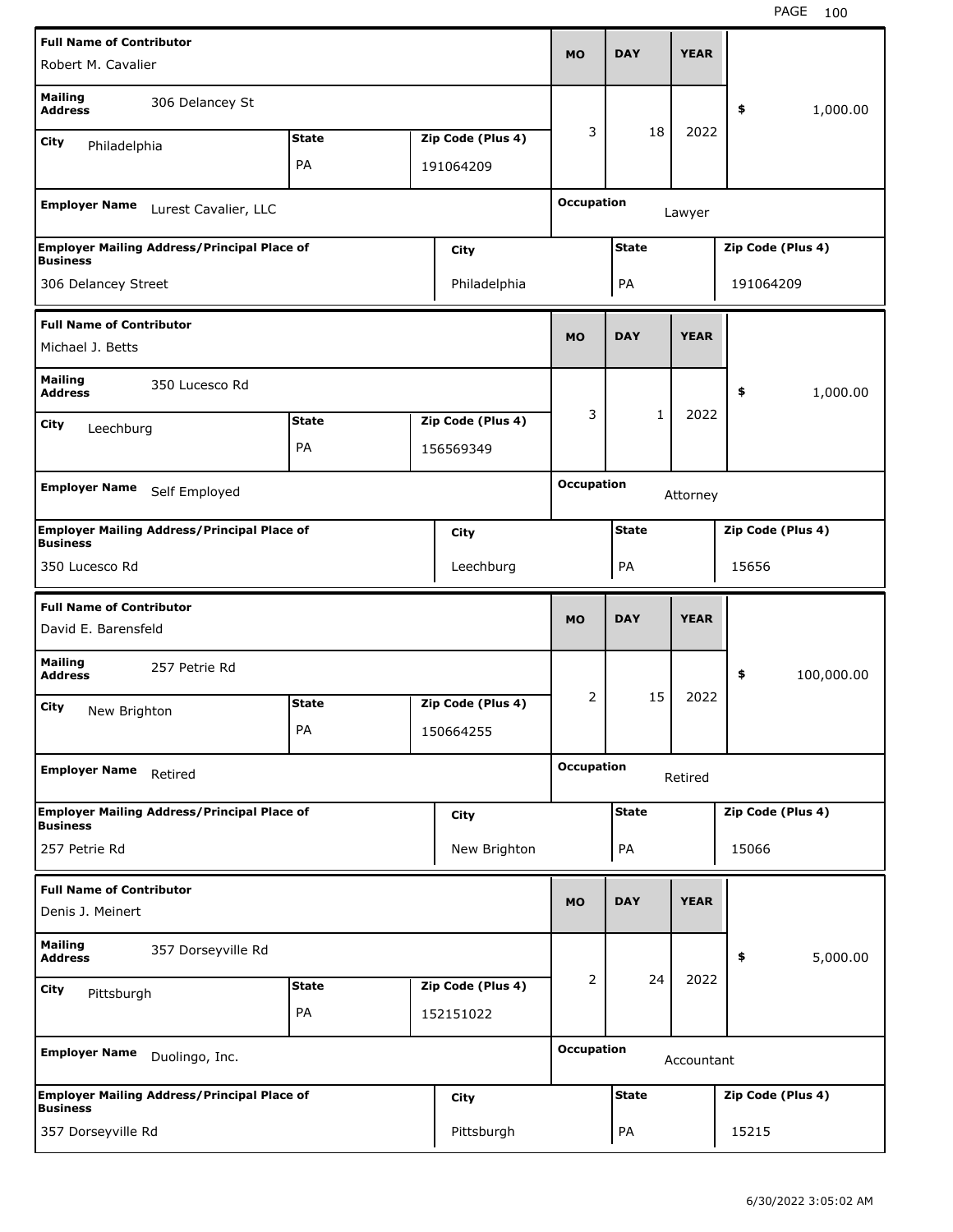| <b>Full Name of Contributor</b>                    |                                                    |              |                   |                   |              | <b>YEAR</b> |                   |          |
|----------------------------------------------------|----------------------------------------------------|--------------|-------------------|-------------------|--------------|-------------|-------------------|----------|
| David McL. Hillman                                 |                                                    |              |                   | <b>MO</b>         | <b>DAY</b>   |             |                   |          |
| <b>Mailing</b><br><b>Address</b>                   | 95 Woodland Road                                   |              |                   |                   |              |             | \$                | 1,000.00 |
| City<br>Pittsburgh                                 |                                                    | <b>State</b> | Zip Code (Plus 4) | 3                 | $\mathbf{1}$ | 2022        |                   |          |
|                                                    |                                                    | PA           | 152322813         |                   |              |             |                   |          |
| <b>Employer Name</b>                               | Retired                                            |              |                   | <b>Occupation</b> |              | Retired     |                   |          |
|                                                    | <b>Employer Mailing Address/Principal Place of</b> |              | City              |                   | <b>State</b> |             | Zip Code (Plus 4) |          |
| <b>Business</b><br>95 Woodland Road                |                                                    |              | Pittsburgh        |                   | PA           |             | 15232             |          |
| <b>Full Name of Contributor</b>                    |                                                    |              |                   |                   |              |             |                   |          |
| Gary Van Denend                                    |                                                    |              |                   | <b>MO</b>         | <b>DAY</b>   | <b>YEAR</b> |                   |          |
| <b>Mailing</b><br><b>Address</b>                   | 133 North 3rd Street                               |              |                   |                   |              |             | \$                | 3.50     |
| City<br>Ripley                                     |                                                    | <b>State</b> | Zip Code (Plus 4) | $\mathbf{1}$      | 11           | 2022        |                   |          |
|                                                    |                                                    | OН           | 451671114         |                   |              |             |                   |          |
| <b>Employer Name</b>                               |                                                    |              |                   | <b>Occupation</b> |              |             |                   |          |
|                                                    | Glenro Inc                                         |              |                   |                   |              | Manager     |                   |          |
| <b>Business</b>                                    | <b>Employer Mailing Address/Principal Place of</b> |              | <b>City</b>       |                   | <b>State</b> |             | Zip Code (Plus 4) |          |
| 133 North 3rd Street                               |                                                    |              | Ripley            |                   | OH           |             | 451671114         |          |
|                                                    |                                                    |              |                   |                   |              |             |                   |          |
| <b>Full Name of Contributor</b><br>Gary Van Denend |                                                    |              |                   | <b>MO</b>         | <b>DAY</b>   | <b>YEAR</b> |                   |          |
| <b>Mailing</b><br><b>Address</b>                   | 133 North 3rd Street                               |              |                   |                   |              |             | \$                | 25.00    |
| City                                               |                                                    | <b>State</b> | Zip Code (Plus 4) | 1                 | 11           | 2022        |                   |          |
| Ripley                                             |                                                    | OН           | 451671114         |                   |              |             |                   |          |
| <b>Employer Name</b>                               | Glenro Inc                                         |              |                   | <b>Occupation</b> |              | Manager     |                   |          |
|                                                    | <b>Employer Mailing Address/Principal Place of</b> |              | <b>City</b>       |                   | <b>State</b> |             | Zip Code (Plus 4) |          |
| <b>Business</b><br>133 North 3rd Street            |                                                    |              | Ripley            |                   | OH           |             | 451671114         |          |
| <b>Full Name of Contributor</b>                    |                                                    |              |                   |                   |              |             |                   |          |
| Gary Van Denend                                    |                                                    |              |                   | <b>MO</b>         | <b>DAY</b>   | <b>YEAR</b> |                   |          |
| <b>Mailing</b><br><b>Address</b>                   | 133 North 3rd Street                               |              |                   |                   |              |             | \$                | 25.00    |
| <b>City</b><br>Ripley                              |                                                    | <b>State</b> | Zip Code (Plus 4) | 1                 | 11           | 2022        |                   |          |
|                                                    |                                                    | OН           | 451671114         |                   |              |             |                   |          |
| <b>Employer Name</b>                               | Glenro Inc                                         |              |                   | <b>Occupation</b> |              | Manager     |                   |          |
| <b>Business</b>                                    | <b>Employer Mailing Address/Principal Place of</b> |              | <b>City</b>       |                   | <b>State</b> |             | Zip Code (Plus 4) |          |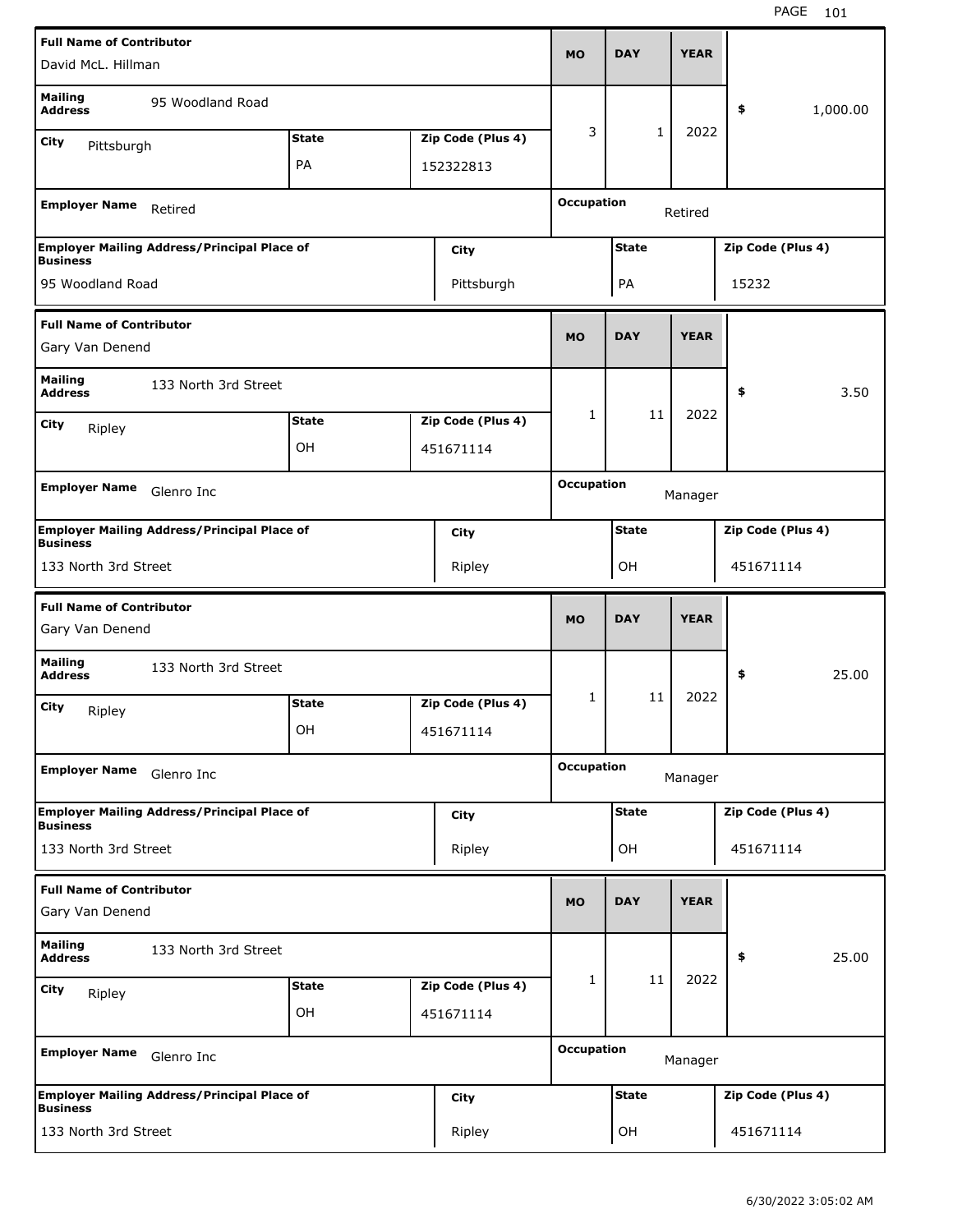| <b>Full Name of Contributor</b>                    |                                                    |              |                   |                   |              |             |                   |       |
|----------------------------------------------------|----------------------------------------------------|--------------|-------------------|-------------------|--------------|-------------|-------------------|-------|
| Gary Van Denend                                    |                                                    |              |                   | <b>MO</b>         | <b>DAY</b>   | <b>YEAR</b> |                   |       |
| <b>Mailing</b><br><b>Address</b>                   | 133 North 3rd Street                               |              |                   |                   |              |             | \$                | 52.05 |
| City<br>Ripley                                     |                                                    | <b>State</b> | Zip Code (Plus 4) | 2                 | 6            | 2022        |                   |       |
|                                                    |                                                    | OH           | 451671114         |                   |              |             |                   |       |
| <b>Employer Name</b>                               | Glenro Inc                                         |              |                   | <b>Occupation</b> |              | Manager     |                   |       |
| <b>Business</b>                                    | <b>Employer Mailing Address/Principal Place of</b> |              | City              |                   | <b>State</b> |             | Zip Code (Plus 4) |       |
| 133 North 3rd Street                               |                                                    |              | Ripley            |                   | OH           |             | 451671114         |       |
| <b>Full Name of Contributor</b>                    |                                                    |              |                   |                   |              |             |                   |       |
| Gary Van Denend                                    |                                                    |              |                   | <b>MO</b>         | <b>DAY</b>   | <b>YEAR</b> |                   |       |
| <b>Mailing</b><br><b>Address</b>                   | 133 North 3rd Street                               |              |                   |                   |              |             | \$                | 52.05 |
| City<br>Ripley                                     |                                                    | <b>State</b> | Zip Code (Plus 4) | 2                 | 6            | 2022        |                   |       |
|                                                    |                                                    | OH           | 451671114         |                   |              |             |                   |       |
| <b>Employer Name</b>                               |                                                    |              |                   | <b>Occupation</b> |              |             |                   |       |
|                                                    | Glenro Inc                                         |              |                   |                   |              | Manager     |                   |       |
| <b>Business</b>                                    | <b>Employer Mailing Address/Principal Place of</b> |              | City              |                   | <b>State</b> |             | Zip Code (Plus 4) |       |
| 133 North 3rd Street                               |                                                    |              | Ripley            |                   | OH           |             | 451671114         |       |
|                                                    |                                                    |              |                   |                   |              |             |                   |       |
| <b>Full Name of Contributor</b><br>Gary Van Denend |                                                    |              |                   | <b>MO</b>         | <b>DAY</b>   | <b>YEAR</b> |                   |       |
| <b>Mailing</b><br><b>Address</b>                   | 133 North 3rd Street                               |              |                   |                   |              |             | \$                | 25.00 |
| City                                               |                                                    | <b>State</b> | Zip Code (Plus 4) | 2                 | 11           | 2022        |                   |       |
| Ripley                                             |                                                    | OН           | 451671114         |                   |              |             |                   |       |
| <b>Employer Name</b>                               | Glenro Inc                                         |              |                   | <b>Occupation</b> |              | Manager     |                   |       |
|                                                    | <b>Employer Mailing Address/Principal Place of</b> |              | City              |                   | <b>State</b> |             | Zip Code (Plus 4) |       |
| <b>Business</b><br>133 North 3rd Street            |                                                    |              | Ripley            |                   | OH           |             | 451671114         |       |
| <b>Full Name of Contributor</b>                    |                                                    |              |                   |                   |              |             |                   |       |
| Gary Van Denend                                    |                                                    |              |                   | <b>MO</b>         | <b>DAY</b>   | <b>YEAR</b> |                   |       |
| <b>Mailing</b><br><b>Address</b>                   | 133 North 3rd Street                               |              |                   |                   |              |             | \$                | 25.00 |
| <b>City</b>                                        |                                                    | <b>State</b> | Zip Code (Plus 4) | 3                 | 11           | 2022        |                   |       |
| Ripley                                             |                                                    | OН           | 451671114         |                   |              |             |                   |       |
| <b>Employer Name</b>                               | Glenro Inc                                         |              |                   | <b>Occupation</b> |              | Manager     |                   |       |
| <b>Business</b>                                    | <b>Employer Mailing Address/Principal Place of</b> |              | City              |                   | <b>State</b> |             | Zip Code (Plus 4) |       |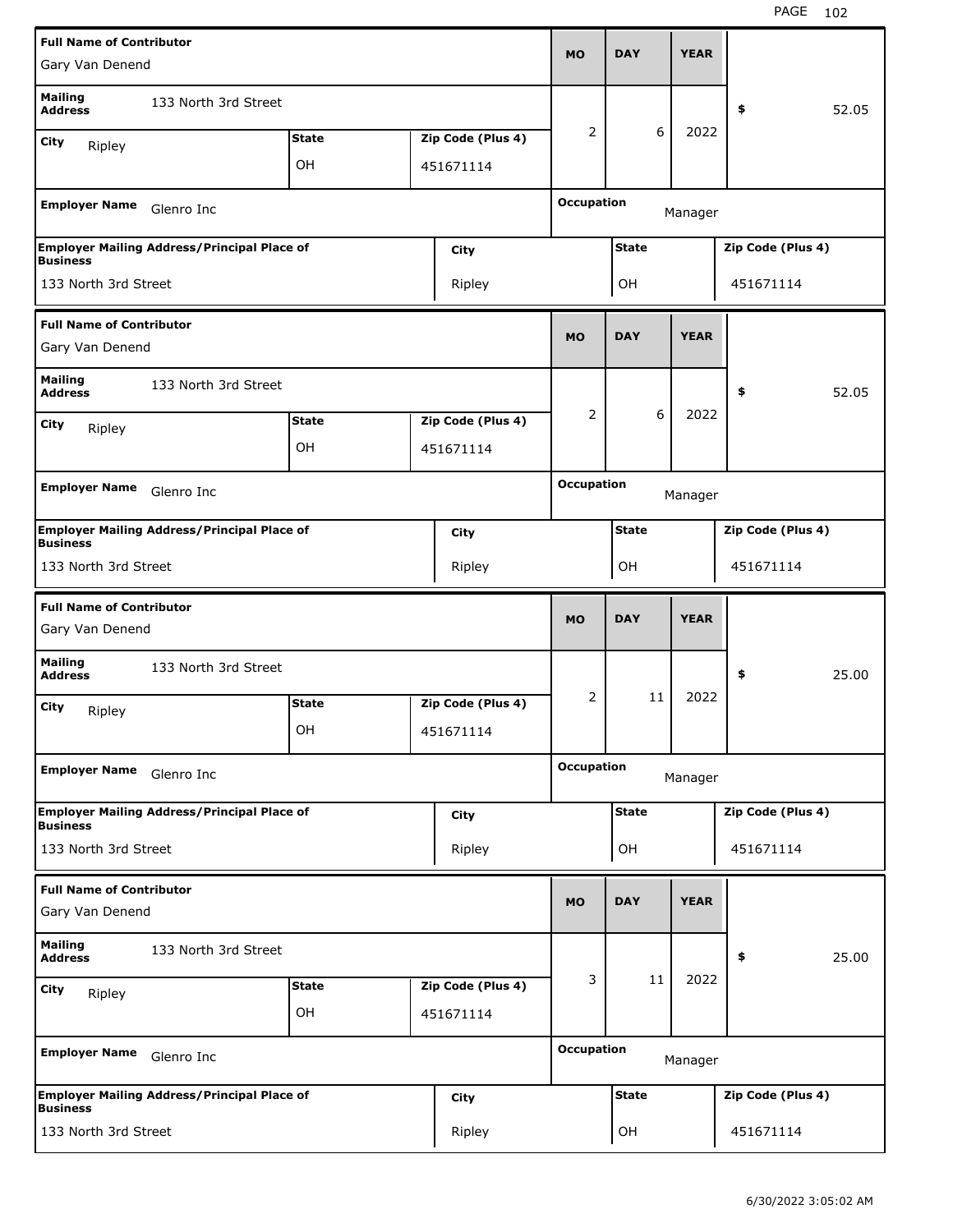| <b>Full Name of Contributor</b>                                       |              |                   | <b>MO</b>         | <b>DAY</b>   | <b>YEAR</b> |                   |          |
|-----------------------------------------------------------------------|--------------|-------------------|-------------------|--------------|-------------|-------------------|----------|
| Percy A. Duncan                                                       |              |                   |                   |              |             |                   |          |
| Mailing<br>1746 South Hickory Ridge Rd<br>Address                     |              |                   |                   |              |             | \$                | 26.30    |
| City<br>Milford                                                       | <b>State</b> | Zip Code (Plus 4) | 1                 | 27           | 2022        |                   |          |
|                                                                       | МI           | 483801522         |                   |              |             |                   |          |
| <b>Employer Name</b><br>Retired                                       |              |                   | <b>Occupation</b> |              | Retired     |                   |          |
| <b>Employer Mailing Address/Principal Place of</b><br><b>Business</b> |              | City              |                   | <b>State</b> |             | Zip Code (Plus 4) |          |
| 1746 South Hickory Ridge Rd                                           |              | Milford           |                   | ΜI           |             | 48380             |          |
| <b>Full Name of Contributor</b><br>Percy A. Duncan                    |              |                   | <b>MO</b>         | <b>DAY</b>   | <b>YEAR</b> |                   |          |
| <b>Mailing</b><br>1746 South Hickory Ridge Rd                         |              |                   |                   |              |             |                   |          |
| <b>Address</b>                                                        |              |                   | 2                 | 27           | 2022        | \$                | 26.30    |
| City<br>Milford                                                       | <b>State</b> | Zip Code (Plus 4) |                   |              |             |                   |          |
|                                                                       | МI           | 483801522         |                   |              |             |                   |          |
| <b>Employer Name</b><br>Retired                                       |              |                   | <b>Occupation</b> |              | Retired     |                   |          |
| <b>Employer Mailing Address/Principal Place of</b><br><b>Business</b> |              | City              |                   | <b>State</b> |             | Zip Code (Plus 4) |          |
| 1746 South Hickory Ridge Rd                                           |              | Milford           |                   | ΜI           |             | 48380             |          |
|                                                                       |              |                   |                   |              |             |                   |          |
|                                                                       |              |                   |                   |              |             |                   |          |
| <b>Full Name of Contributor</b><br><b>Brian Boyle</b>                 |              |                   | <b>MO</b>         | <b>DAY</b>   | <b>YEAR</b> |                   |          |
| <b>Mailing</b><br>445 Upper Weadley Rd<br><b>Address</b>              |              |                   |                   |              |             | \$                | 1,000.00 |
| City                                                                  | <b>State</b> | Zip Code (Plus 4) | 2                 | 24           | 2022        |                   |          |
| Wayne                                                                 | PА           | 190871947         |                   |              |             |                   |          |
| <b>Employer Name</b><br>McDermott Will Emery LLP                      |              |                   | <b>Occupation</b> |              | Partner     |                   |          |
| <b>Employer Mailing Address/Principal Place of</b>                    |              | City              |                   | <b>State</b> |             | Zip Code (Plus 4) |          |
| <b>Business</b><br>The McDermott Building, 500 North Capitol Street,  |              | Washington        |                   | DC           |             | 20001             |          |
| <b>Full Name of Contributor</b>                                       |              |                   |                   |              |             |                   |          |
| Richard K. Dandrea                                                    |              |                   | <b>MO</b>         | <b>DAY</b>   | <b>YEAR</b> |                   |          |
| <b>Mailing</b><br>3149 Scenic Ct<br><b>Address</b>                    |              |                   |                   |              |             | \$                | 7,500.00 |
| City<br><b>Allison Park</b>                                           | <b>State</b> | Zip Code (Plus 4) | 3                 | $\mathbf{1}$ | 2022        |                   |          |
|                                                                       | PA           | 151011523         |                   |              |             |                   |          |
| <b>Employer Name</b><br><b>Eckert Seamens</b>                         |              |                   | <b>Occupation</b> |              | Attorney    |                   |          |
| <b>Employer Mailing Address/Principal Place of</b><br><b>Business</b> |              | City              |                   | <b>State</b> |             | Zip Code (Plus 4) |          |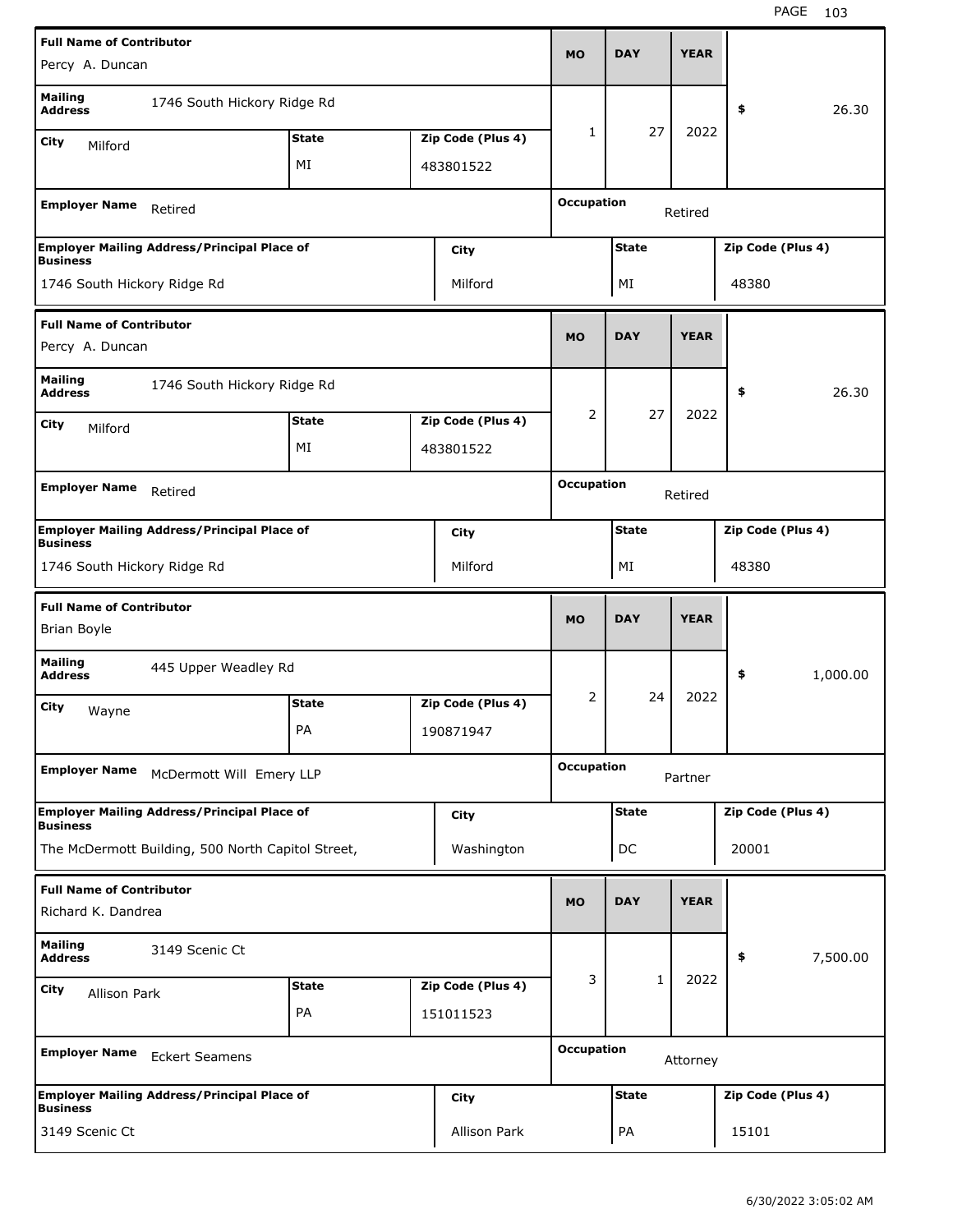| <b>Full Name of Contributor</b>                   |                                                    |              |                   | <b>MO</b>         | <b>DAY</b>     | <b>YEAR</b>  |                            |          |
|---------------------------------------------------|----------------------------------------------------|--------------|-------------------|-------------------|----------------|--------------|----------------------------|----------|
| William H. Simpson                                |                                                    |              |                   |                   |                |              |                            |          |
| <b>Mailing</b><br><b>Address</b>                  | 102 Buckingham Rd                                  |              |                   |                   |                |              | \$                         | 1,000.00 |
| City<br>Pittsburgh                                |                                                    | <b>State</b> | Zip Code (Plus 4) | 3                 | 1              | 2022         |                            |          |
|                                                   |                                                    | PA           | 152151506         |                   |                |              |                            |          |
| <b>Employer Name</b>                              | Simpson/McCrady LLC                                |              |                   | <b>Occupation</b> |                | <b>Sales</b> |                            |          |
|                                                   | <b>Employer Mailing Address/Principal Place of</b> |              | City              |                   | <b>State</b>   |              | Zip Code (Plus 4)          |          |
| <b>Business</b><br>102 Buckingham Rd              |                                                    |              | Pittsburgh        |                   | PA             |              | 15215                      |          |
| <b>Full Name of Contributor</b><br>Dante Cappelli |                                                    |              |                   | <b>MO</b>         | <b>DAY</b>     | <b>YEAR</b>  |                            |          |
| <b>Mailing</b>                                    |                                                    |              |                   |                   |                |              |                            |          |
| <b>Address</b>                                    | 405 Allegiance Dr                                  |              |                   |                   |                |              | \$                         | 520.51   |
| City<br>West Chester                              |                                                    | <b>State</b> | Zip Code (Plus 4) | 3                 | 22             | 2022         |                            |          |
|                                                   |                                                    | PA           | 193822184         |                   |                |              |                            |          |
| <b>Employer Name</b>                              | <b>Production Manager</b>                          |              |                   | <b>Occupation</b> |                |              | Cappelli Property Services |          |
| <b>Business</b>                                   | <b>Employer Mailing Address/Principal Place of</b> |              | City              |                   | <b>State</b>   |              | Zip Code (Plus 4)          |          |
| 405 Allegiance Dr                                 |                                                    |              | West Chester      |                   | PA             |              | 19382                      |          |
|                                                   |                                                    |              |                   |                   |                |              |                            |          |
| <b>Full Name of Contributor</b><br>John Bair      |                                                    |              |                   | <b>MO</b>         | <b>DAY</b>     | <b>YEAR</b>  |                            |          |
| <b>Mailing</b><br><b>Address</b>                  | 112 Crosspointe Dr                                 |              |                   |                   |                |              | \$                         | 520.51   |
| City<br>West Chester                              |                                                    | <b>State</b> | Zip Code (Plus 4) | 3                 | 5              | 2022         |                            |          |
|                                                   |                                                    | PA           | 193804166         |                   |                |              |                            |          |
| <b>Employer Name</b>                              | The Lancaster Group, LLC                           |              |                   | <b>Occupation</b> |                | Consultant   |                            |          |
| <b>Business</b>                                   | <b>Employer Mailing Address/Principal Place of</b> |              | <b>City</b>       |                   | <b>State</b>   |              | Zip Code (Plus 4)          |          |
| 813 Coopers Court                                 |                                                    |              | Lancaster         |                   | PA             |              | 176011477                  |          |
| <b>Full Name of Contributor</b><br>William Heeney |                                                    |              |                   | <b>MO</b>         | <b>DAY</b>     | <b>YEAR</b>  |                            |          |
| <b>Mailing</b><br><b>Address</b>                  | PO Box 331                                         |              |                   |                   |                |              | \$                         | 100.00   |
| <b>City</b>                                       |                                                    | <b>State</b> | Zip Code (Plus 4) | 1                 | $\overline{7}$ | 2022         |                            |          |
| Philadelphia                                      |                                                    | PA           | 191050331         |                   |                |              |                            |          |
| <b>Employer Name</b>                              | Instant courier                                    |              |                   | <b>Occupation</b> |                | Owner        |                            |          |
| <b>Business</b>                                   | <b>Employer Mailing Address/Principal Place of</b> |              | City              |                   | <b>State</b>   |              | Zip Code (Plus 4)          |          |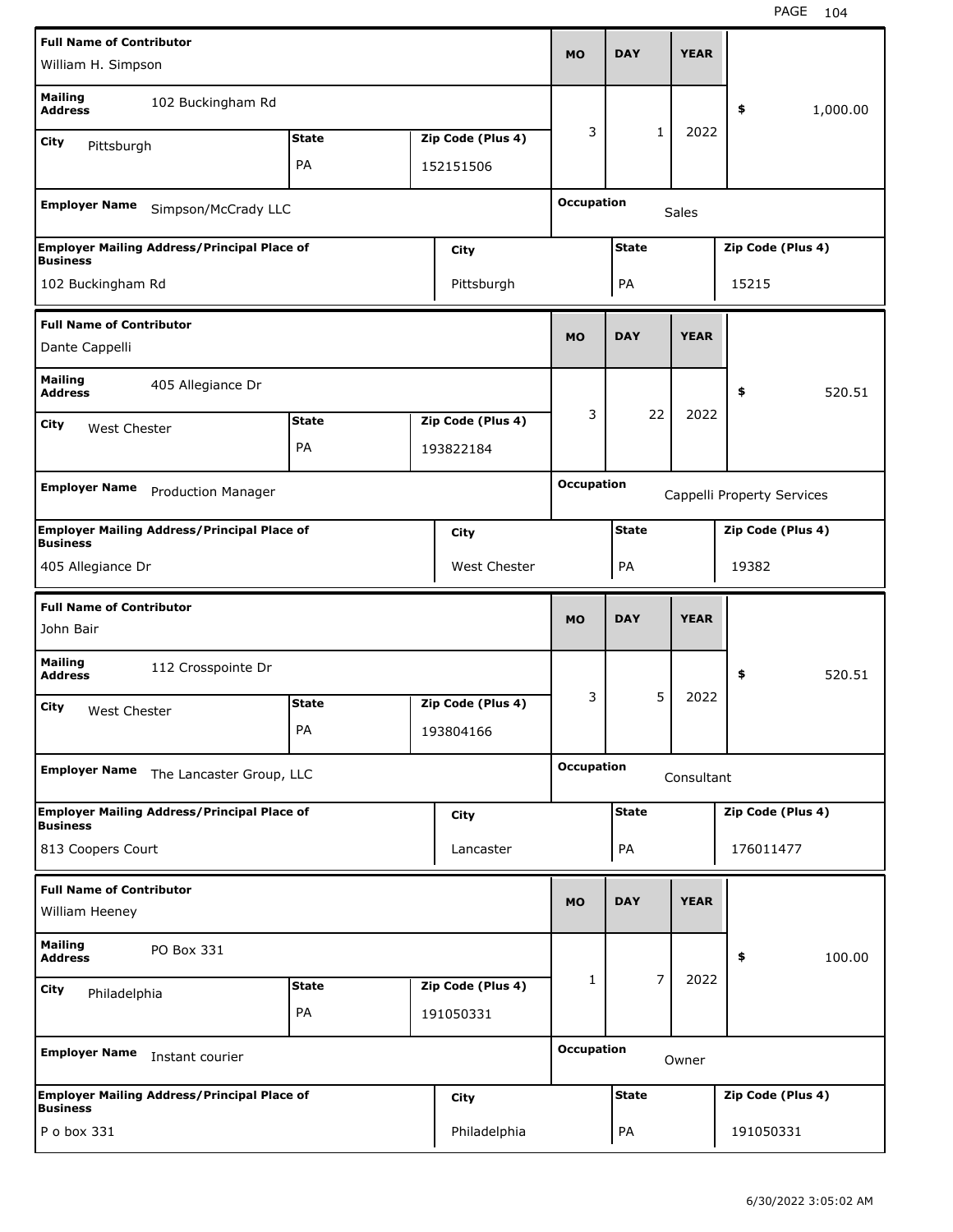| <b>Full Name of Contributor</b>  |                                                    |              |                   |                   |                |             |                   |        |
|----------------------------------|----------------------------------------------------|--------------|-------------------|-------------------|----------------|-------------|-------------------|--------|
| William Heeney                   |                                                    |              |                   | <b>MO</b>         | <b>DAY</b>     | <b>YEAR</b> |                   |        |
| <b>Mailing</b><br><b>Address</b> | PO Box 331                                         |              |                   |                   |                |             | \$                | 100.00 |
| <b>City</b><br>Philadelphia      |                                                    | <b>State</b> | Zip Code (Plus 4) | 2                 | $\overline{7}$ | 2022        |                   |        |
|                                  |                                                    | PA           | 191050331         |                   |                |             |                   |        |
| <b>Employer Name</b>             | Instant courier                                    |              |                   | <b>Occupation</b> |                | Owner       |                   |        |
|                                  |                                                    |              |                   |                   |                |             |                   |        |
| <b>Business</b>                  | <b>Employer Mailing Address/Principal Place of</b> |              | <b>City</b>       |                   | <b>State</b>   |             | Zip Code (Plus 4) |        |
| P o box 331                      |                                                    |              | Philadelphia      |                   | PA             |             | 191050331         |        |
| <b>Full Name of Contributor</b>  |                                                    |              |                   |                   |                |             |                   |        |
| William Heeney                   |                                                    |              |                   | <b>MO</b>         | <b>DAY</b>     | <b>YEAR</b> |                   |        |
| <b>Mailing</b><br><b>Address</b> | PO Box 331                                         |              |                   |                   |                |             | \$                | 100.00 |
| <b>City</b>                      |                                                    | <b>State</b> | Zip Code (Plus 4) | 3                 | 7              | 2022        |                   |        |
| Philadelphia                     |                                                    | PA           | 191050331         |                   |                |             |                   |        |
|                                  |                                                    |              |                   |                   |                |             |                   |        |
| <b>Employer Name</b>             | Instant courier                                    |              |                   | <b>Occupation</b> |                | Owner       |                   |        |
| <b>Business</b>                  | <b>Employer Mailing Address/Principal Place of</b> |              | <b>City</b>       |                   | <b>State</b>   |             | Zip Code (Plus 4) |        |
| P o box 331                      |                                                    |              | Philadelphia      |                   | PA             |             | 191050331         |        |
|                                  |                                                    |              |                   |                   |                |             |                   |        |
| <b>Full Name of Contributor</b>  |                                                    |              |                   |                   |                |             |                   |        |
| William Song                     |                                                    |              |                   | <b>MO</b>         | <b>DAY</b>     | <b>YEAR</b> |                   |        |
| <b>Mailing</b><br><b>Address</b> | 1156 Las Lomas Dr                                  |              |                   |                   |                |             | \$                | 25.00  |
|                                  |                                                    | <b>State</b> | Zip Code (Plus 4) | 1                 | 8              | 2022        |                   |        |
| City<br>La Habra                 |                                                    | CA           | 906312255         |                   |                |             |                   |        |
| <b>Employer Name</b>             | Retired                                            |              |                   | <b>Occupation</b> |                | Retired     |                   |        |
|                                  |                                                    |              |                   |                   |                |             |                   |        |
| <b>Business</b>                  | <b>Employer Mailing Address/Principal Place of</b> |              | <b>City</b>       |                   | <b>State</b>   |             | Zip Code (Plus 4) |        |
| 1156 Las Lomas Dr                |                                                    |              | La Habra          |                   | CA             |             | 90631             |        |
| <b>Full Name of Contributor</b>  |                                                    |              |                   |                   |                |             |                   |        |
| William Song                     |                                                    |              |                   | <b>MO</b>         | <b>DAY</b>     | <b>YEAR</b> |                   |        |
| <b>Mailing</b><br><b>Address</b> | 1156 Las Lomas Dr                                  |              |                   |                   |                |             | \$                | 100.00 |
| <b>City</b>                      |                                                    | <b>State</b> | Zip Code (Plus 4) | 1                 | 28             | 2022        |                   |        |
| La Habra                         |                                                    | CA           | 906312255         |                   |                |             |                   |        |
| <b>Employer Name</b>             | Retired                                            |              |                   | <b>Occupation</b> |                | Retired     |                   |        |
| <b>Business</b>                  | <b>Employer Mailing Address/Principal Place of</b> |              | <b>City</b>       |                   | <b>State</b>   |             | Zip Code (Plus 4) |        |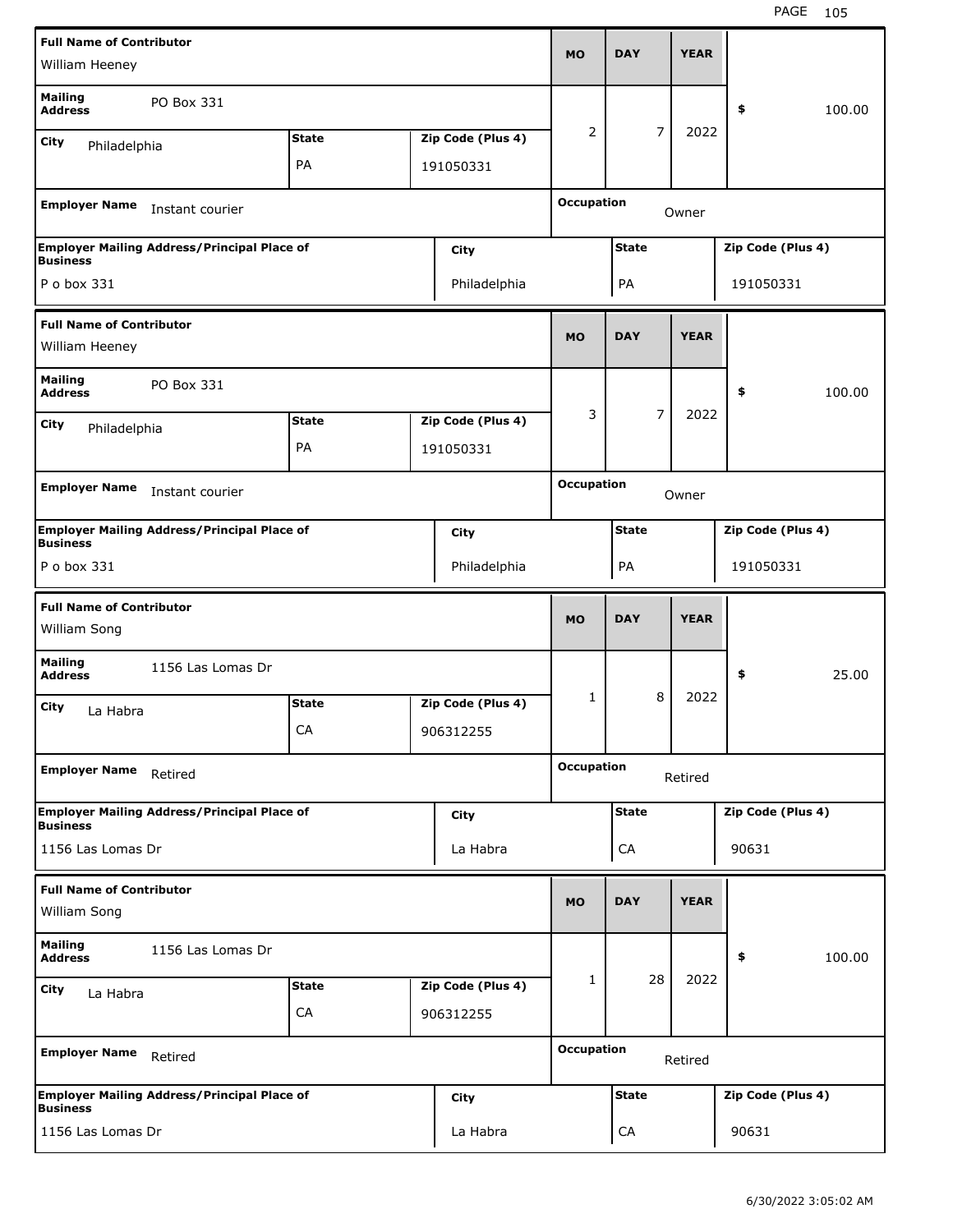| <b>Full Name of Contributor</b>          |                                                    |              |                   | <b>MO</b>         | <b>DAY</b>   | <b>YEAR</b> |                   |        |
|------------------------------------------|----------------------------------------------------|--------------|-------------------|-------------------|--------------|-------------|-------------------|--------|
| William Song                             |                                                    |              |                   |                   |              |             |                   |        |
| <b>Mailing</b><br><b>Address</b>         | 1156 Las Lomas Dr                                  |              |                   |                   |              |             | \$                | 25.00  |
| City<br>La Habra                         |                                                    | <b>State</b> | Zip Code (Plus 4) | 2                 | 8            | 2022        |                   |        |
|                                          |                                                    | CA           | 906312255         |                   |              |             |                   |        |
| <b>Employer Name</b>                     | Retired                                            |              |                   | <b>Occupation</b> |              | Retired     |                   |        |
| <b>Business</b>                          | <b>Employer Mailing Address/Principal Place of</b> |              | City              |                   | <b>State</b> |             | Zip Code (Plus 4) |        |
| 1156 Las Lomas Dr                        |                                                    |              | La Habra          |                   | CA           |             | 90631             |        |
| <b>Full Name of Contributor</b>          |                                                    |              |                   |                   |              |             |                   |        |
| William Song                             |                                                    |              |                   | <b>MO</b>         | <b>DAY</b>   | <b>YEAR</b> |                   |        |
| <b>Mailing</b><br><b>Address</b>         | 1156 Las Lomas Dr                                  |              |                   |                   |              |             | \$                | 100.00 |
| City<br>La Habra                         |                                                    | <b>State</b> | Zip Code (Plus 4) | 2                 | 28           | 2022        |                   |        |
|                                          |                                                    | CA           | 906312255         |                   |              |             |                   |        |
|                                          |                                                    |              |                   | <b>Occupation</b> |              |             |                   |        |
| <b>Employer Name</b>                     | Retired                                            |              |                   |                   |              | Retired     |                   |        |
| <b>Business</b>                          | <b>Employer Mailing Address/Principal Place of</b> |              | City              |                   | <b>State</b> |             | Zip Code (Plus 4) |        |
| 1156 Las Lomas Dr                        |                                                    |              | La Habra          |                   | CA           |             | 90631             |        |
|                                          |                                                    |              |                   |                   |              |             |                   |        |
| <b>Full Name of Contributor</b>          |                                                    |              |                   | <b>MO</b>         | <b>DAY</b>   | <b>YEAR</b> |                   |        |
| Jim Howard                               |                                                    |              |                   |                   |              |             |                   |        |
| <b>Mailing</b><br><b>Address</b>         | 162 Cross Creek Drive                              |              |                   |                   |              |             | \$                | 250.00 |
| City<br>Aiken                            |                                                    | <b>State</b> | Zip Code (Plus 4) | 1                 | 13           | 2022        |                   |        |
|                                          |                                                    | SC           | 298033884         |                   |              |             |                   |        |
| <b>Employer Name</b>                     | Retired                                            |              |                   | <b>Occupation</b> |              | Retired     |                   |        |
|                                          | <b>Employer Mailing Address/Principal Place of</b> |              | <b>City</b>       |                   | <b>State</b> |             | Zip Code (Plus 4) |        |
| <b>Business</b><br>162 Cross Creek Drive |                                                    |              | Aiken             |                   | SC           |             | 29803             |        |
| <b>Full Name of Contributor</b>          |                                                    |              |                   |                   |              |             |                   |        |
| Jim Howard                               |                                                    |              |                   | <b>MO</b>         | <b>DAY</b>   | <b>YEAR</b> |                   |        |
| <b>Mailing</b><br><b>Address</b>         | 162 Cross Creek Drive                              |              |                   |                   |              |             | \$                | 250.00 |
| <b>City</b>                              |                                                    | <b>State</b> | Zip Code (Plus 4) | $\overline{2}$    | 13           | 2022        |                   |        |
| Aiken                                    |                                                    | <b>SC</b>    | 298033884         |                   |              |             |                   |        |
| <b>Employer Name</b> Retired             |                                                    |              |                   | <b>Occupation</b> |              | Retired     |                   |        |
| <b>Business</b>                          | <b>Employer Mailing Address/Principal Place of</b> |              | <b>City</b>       |                   | <b>State</b> |             | Zip Code (Plus 4) |        |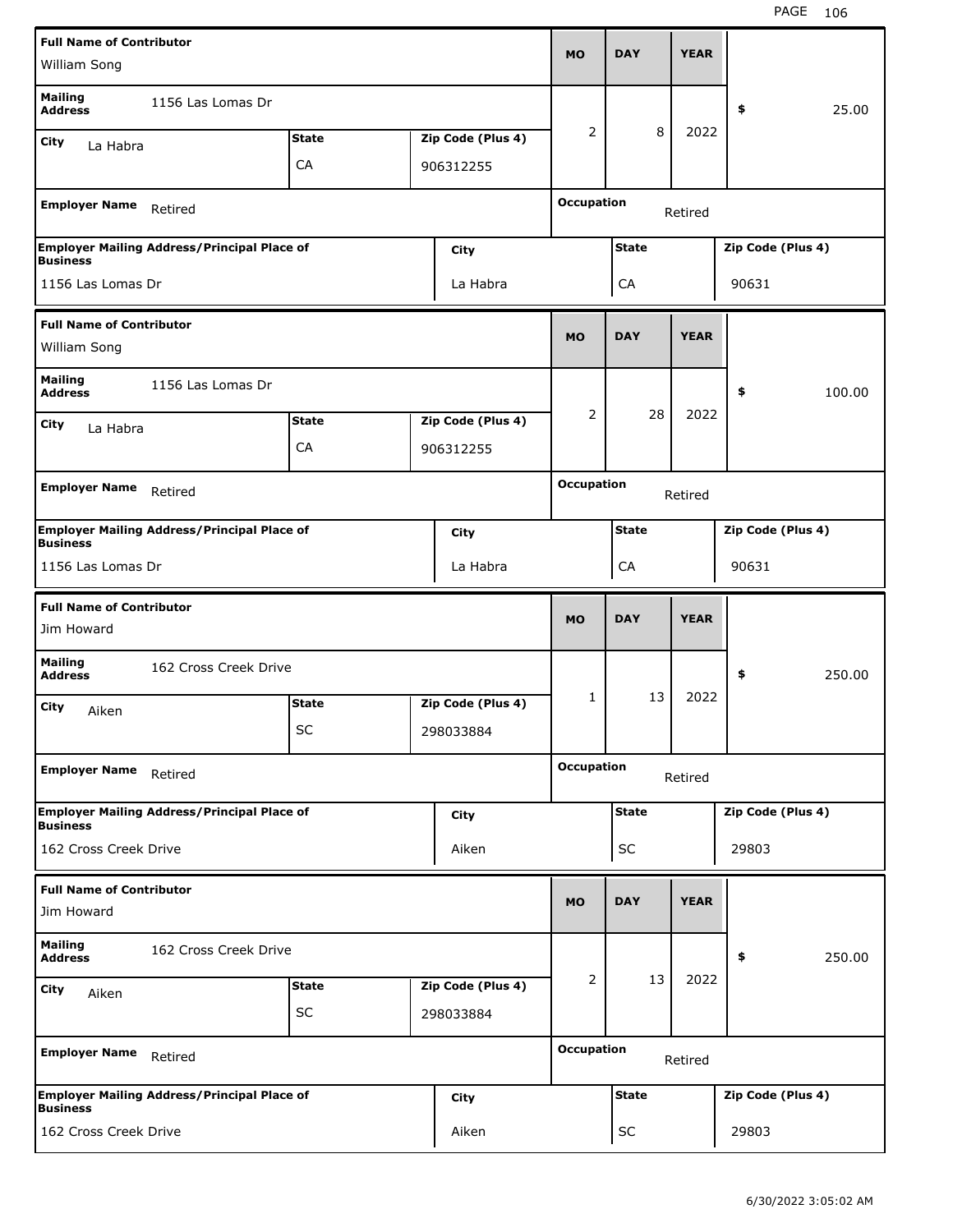| <b>Full Name of Contributor</b>     |                                                    |              |                   |                   |              |             |                   |        |
|-------------------------------------|----------------------------------------------------|--------------|-------------------|-------------------|--------------|-------------|-------------------|--------|
| Jim Howard                          |                                                    |              |                   | <b>MO</b>         | <b>DAY</b>   | <b>YEAR</b> |                   |        |
| <b>Mailing</b><br><b>Address</b>    | 162 Cross Creek Drive                              |              |                   |                   |              |             | \$                | 250.00 |
| <b>City</b><br>Aiken                |                                                    | <b>State</b> | Zip Code (Plus 4) | 3                 | 13           | 2022        |                   |        |
|                                     |                                                    | <b>SC</b>    | 298033884         |                   |              |             |                   |        |
| <b>Employer Name</b>                | Retired                                            |              |                   | <b>Occupation</b> |              | Retired     |                   |        |
| <b>Business</b>                     | <b>Employer Mailing Address/Principal Place of</b> |              | City              |                   | <b>State</b> |             | Zip Code (Plus 4) |        |
| 162 Cross Creek Drive               |                                                    |              | Aiken             |                   | SC           |             | 29803             |        |
| <b>Full Name of Contributor</b>     |                                                    |              |                   |                   | <b>DAY</b>   | <b>YEAR</b> |                   |        |
| Juanita Mason                       |                                                    |              |                   | <b>MO</b>         |              |             |                   |        |
| <b>Mailing</b><br><b>Address</b>    | 424 Water Street                                   |              |                   |                   |              |             | \$                | 25.00  |
| <b>City</b><br><b>Baltimore</b>     |                                                    | <b>State</b> | Zip Code (Plus 4) | $\mathbf{1}$      | 5            | 2022        |                   |        |
|                                     |                                                    | MD           | 212023225         |                   |              |             |                   |        |
| <b>Employer Name</b>                |                                                    |              |                   | <b>Occupation</b> |              |             |                   |        |
|                                     | Retired                                            |              |                   |                   |              | Retired     |                   |        |
| <b>Business</b>                     | <b>Employer Mailing Address/Principal Place of</b> |              | <b>City</b>       |                   | <b>State</b> |             | Zip Code (Plus 4) |        |
| 424 Water Street                    |                                                    |              | <b>Baltimore</b>  |                   | MD           |             | 21202             |        |
|                                     |                                                    |              |                   |                   |              |             |                   |        |
| <b>Full Name of Contributor</b>     |                                                    |              |                   |                   |              |             |                   |        |
| Juanita Mason                       |                                                    |              |                   | <b>MO</b>         | <b>DAY</b>   | <b>YEAR</b> |                   |        |
| <b>Mailing</b><br><b>Address</b>    | 424 Water Street                                   |              |                   |                   |              |             | \$                | 25.00  |
| City<br><b>Baltimore</b>            |                                                    | <b>State</b> | Zip Code (Plus 4) | 1                 | 6            | 2022        |                   |        |
|                                     |                                                    | MD           | 212023225         |                   |              |             |                   |        |
| <b>Employer Name</b>                | Retired                                            |              |                   | <b>Occupation</b> |              | Retired     |                   |        |
|                                     | <b>Employer Mailing Address/Principal Place of</b> |              | <b>City</b>       |                   | <b>State</b> |             | Zip Code (Plus 4) |        |
| <b>Business</b><br>424 Water Street |                                                    |              | <b>Baltimore</b>  |                   | MD           |             | 21202             |        |
| <b>Full Name of Contributor</b>     |                                                    |              |                   | <b>MO</b>         | <b>DAY</b>   | <b>YEAR</b> |                   |        |
| Juanita Mason                       |                                                    |              |                   |                   |              |             |                   |        |
| <b>Mailing</b><br><b>Address</b>    | 424 Water Street                                   |              |                   |                   |              |             | \$                | 25.00  |
| <b>City</b><br><b>Baltimore</b>     |                                                    | <b>State</b> | Zip Code (Plus 4) | $\mathbf{1}$      | 10           | 2022        |                   |        |
|                                     |                                                    | MD           | 212023225         |                   |              |             |                   |        |
| <b>Employer Name</b>                | Retired                                            |              |                   | <b>Occupation</b> |              | Retired     |                   |        |
| <b>Business</b>                     | <b>Employer Mailing Address/Principal Place of</b> |              | <b>City</b>       |                   | <b>State</b> |             | Zip Code (Plus 4) |        |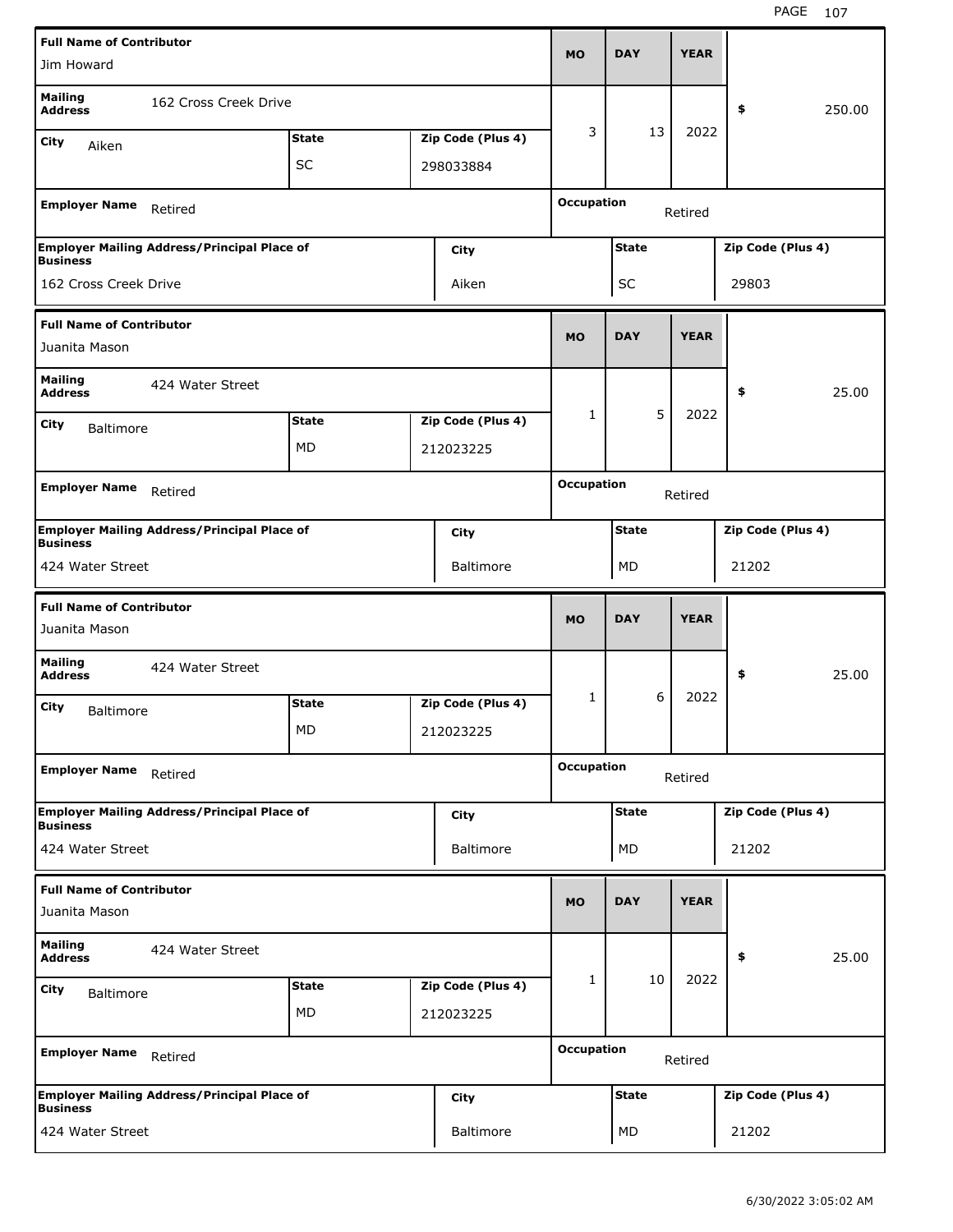| <b>Full Name of Contributor</b>                                       |              |                   |                   |              |             |                   |       |
|-----------------------------------------------------------------------|--------------|-------------------|-------------------|--------------|-------------|-------------------|-------|
| Juanita Mason                                                         |              |                   | <b>MO</b>         | <b>DAY</b>   | <b>YEAR</b> |                   |       |
| <b>Mailing</b><br>424 Water Street<br><b>Address</b>                  |              |                   |                   |              |             | \$                | 25.00 |
| <b>City</b><br><b>Baltimore</b>                                       | <b>State</b> | Zip Code (Plus 4) | 1                 | 12           | 2022        |                   |       |
|                                                                       | MD           | 212023225         |                   |              |             |                   |       |
|                                                                       |              |                   |                   |              |             |                   |       |
| <b>Employer Name</b><br>Retired                                       |              |                   | <b>Occupation</b> |              | Retired     |                   |       |
| <b>Employer Mailing Address/Principal Place of</b><br><b>Business</b> |              | <b>City</b>       |                   | <b>State</b> |             | Zip Code (Plus 4) |       |
| 424 Water Street                                                      |              | <b>Baltimore</b>  |                   | MD           |             | 21202             |       |
| <b>Full Name of Contributor</b>                                       |              |                   |                   |              |             |                   |       |
| Juanita Mason                                                         |              |                   | <b>MO</b>         | <b>DAY</b>   | <b>YEAR</b> |                   |       |
| <b>Mailing</b><br>424 Water Street<br><b>Address</b>                  |              |                   |                   |              |             | \$                | 25.00 |
| <b>City</b><br><b>Baltimore</b>                                       | <b>State</b> | Zip Code (Plus 4) | $\mathbf{1}$      | 14           | 2022        |                   |       |
|                                                                       | MD           | 212023225         |                   |              |             |                   |       |
|                                                                       |              |                   |                   |              |             |                   |       |
| <b>Employer Name</b><br>Retired                                       |              |                   | <b>Occupation</b> |              | Retired     |                   |       |
| <b>Employer Mailing Address/Principal Place of</b><br><b>Business</b> |              | <b>City</b>       |                   | <b>State</b> |             | Zip Code (Plus 4) |       |
| 424 Water Street                                                      |              | <b>Baltimore</b>  |                   | MD           |             | 21202             |       |
| <b>Full Name of Contributor</b>                                       |              |                   |                   |              |             |                   |       |
|                                                                       |              |                   |                   |              |             |                   |       |
| Juanita Mason                                                         |              |                   | <b>MO</b>         | <b>DAY</b>   | <b>YEAR</b> |                   |       |
| <b>Mailing</b><br>424 Water Street<br><b>Address</b>                  |              |                   |                   |              |             | \$                | 4.00  |
| City<br><b>Baltimore</b>                                              | <b>State</b> | Zip Code (Plus 4) | 1                 | 26           | 2022        |                   |       |
|                                                                       | MD           | 212023225         |                   |              |             |                   |       |
| <b>Employer Name</b><br>Retired                                       |              |                   | <b>Occupation</b> |              | Retired     |                   |       |
|                                                                       |              |                   |                   |              |             |                   |       |
| <b>Employer Mailing Address/Principal Place of</b><br><b>Business</b> |              | <b>City</b>       |                   | <b>State</b> |             | Zip Code (Plus 4) |       |
| 424 Water Street                                                      |              | <b>Baltimore</b>  |                   | MD           |             | 21202             |       |
| <b>Full Name of Contributor</b>                                       |              |                   |                   |              |             |                   |       |
| Juanita Mason                                                         |              |                   | <b>MO</b>         | <b>DAY</b>   | <b>YEAR</b> |                   |       |
| <b>Mailing</b><br>424 Water Street<br><b>Address</b>                  |              |                   |                   |              |             | \$                | 25.00 |
|                                                                       | <b>State</b> | Zip Code (Plus 4) | 1                 | 21           | 2022        |                   |       |
| <b>City</b><br><b>Baltimore</b>                                       | MD           | 212023225         |                   |              |             |                   |       |
| <b>Employer Name</b><br>Retired                                       |              |                   | <b>Occupation</b> |              | Retired     |                   |       |
| <b>Employer Mailing Address/Principal Place of</b><br><b>Business</b> |              | <b>City</b>       |                   | <b>State</b> |             | Zip Code (Plus 4) |       |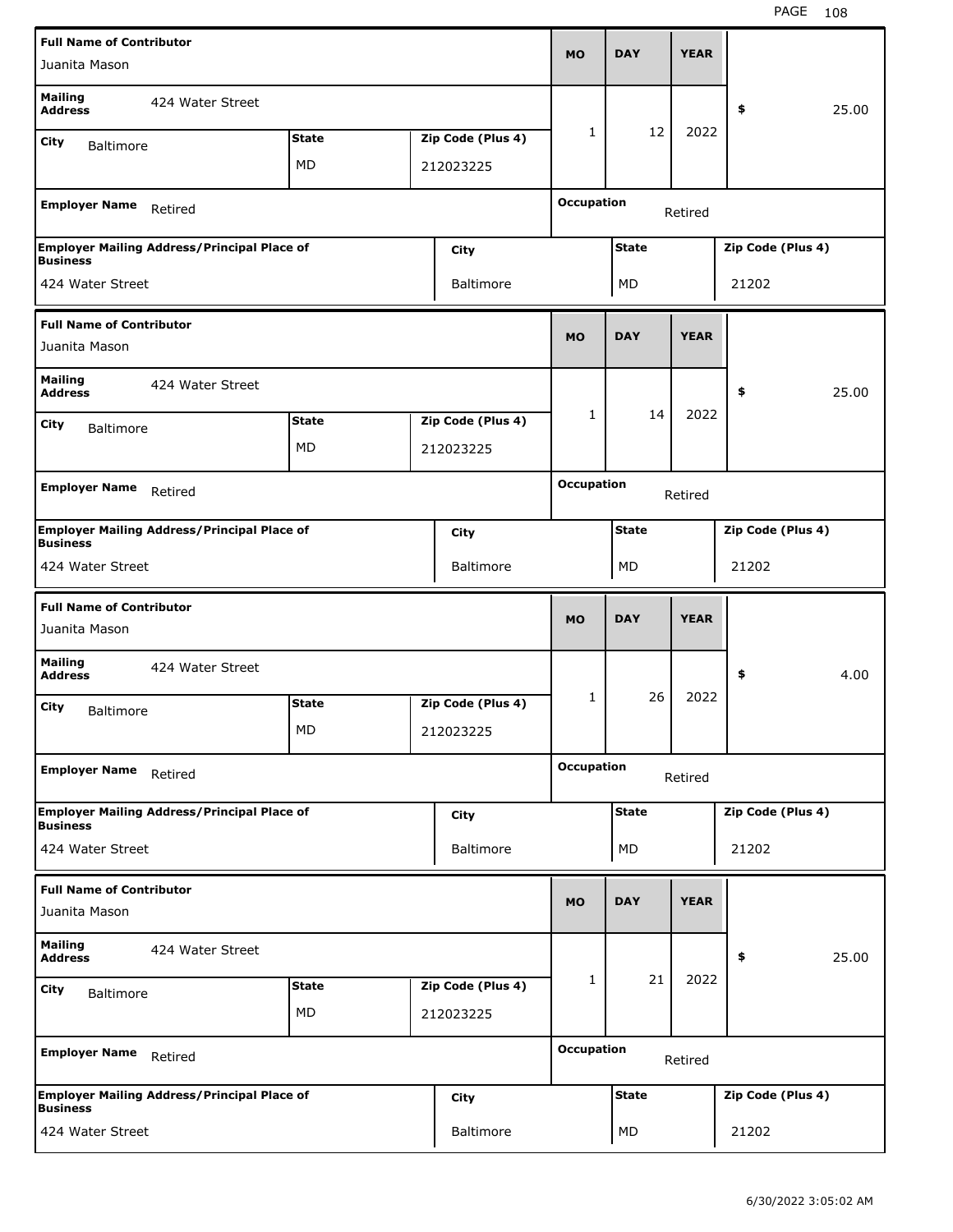| <b>Full Name of Contributor</b>                                       |              |                   |                   | <b>DAY</b>   | <b>YEAR</b> |                   |
|-----------------------------------------------------------------------|--------------|-------------------|-------------------|--------------|-------------|-------------------|
| Juanita Mason                                                         |              |                   | <b>MO</b>         |              |             |                   |
| <b>Mailing</b><br>424 Water Street<br><b>Address</b>                  |              |                   |                   |              |             | 50.00<br>\$       |
| City<br><b>Baltimore</b>                                              | <b>State</b> | Zip Code (Plus 4) | 2                 | 11           | 2022        |                   |
|                                                                       | <b>MD</b>    | 212023225         |                   |              |             |                   |
| <b>Employer Name</b><br>Retired                                       |              |                   | <b>Occupation</b> |              | Retired     |                   |
| <b>Employer Mailing Address/Principal Place of</b><br><b>Business</b> |              | City              |                   | <b>State</b> |             | Zip Code (Plus 4) |
| 424 Water Street                                                      |              | <b>Baltimore</b>  |                   | MD           |             | 21202             |
| <b>Full Name of Contributor</b><br>Juanita Mason                      |              |                   | <b>MO</b>         | <b>DAY</b>   | <b>YEAR</b> |                   |
| <b>Mailing</b><br>424 Water Street<br><b>Address</b>                  |              |                   |                   |              |             | \$<br>50.00       |
| City<br><b>Baltimore</b>                                              | <b>State</b> | Zip Code (Plus 4) | 2                 | 13           | 2022        |                   |
|                                                                       | MD           | 212023225         |                   |              |             |                   |
|                                                                       |              |                   |                   |              |             |                   |
| <b>Employer Name</b><br>Retired                                       |              |                   | <b>Occupation</b> |              | Retired     |                   |
| <b>Employer Mailing Address/Principal Place of</b><br><b>Business</b> |              | City              |                   | <b>State</b> |             | Zip Code (Plus 4) |
| 424 Water Street                                                      |              | <b>Baltimore</b>  |                   | MD           |             | 21202             |
|                                                                       |              |                   |                   |              |             |                   |
| <b>Full Name of Contributor</b><br>Juanita Mason                      |              |                   | <b>MO</b>         | <b>DAY</b>   | <b>YEAR</b> |                   |
| <b>Mailing</b><br>424 Water Street<br><b>Address</b>                  |              |                   |                   |              |             | \$<br>50.00       |
| City                                                                  | <b>State</b> | Zip Code (Plus 4) | 2                 | 13           | 2022        |                   |
| <b>Baltimore</b>                                                      | MD.          | 212023225         |                   |              |             |                   |
| <b>Employer Name</b><br>Retired                                       |              |                   | <b>Occupation</b> |              | Retired     |                   |
| <b>Employer Mailing Address/Principal Place of</b>                    |              | City              |                   | <b>State</b> |             | Zip Code (Plus 4) |
| <b>Business</b><br>424 Water Street                                   |              | Baltimore         |                   | MD           |             | 21202             |
| <b>Full Name of Contributor</b>                                       |              |                   | <b>MO</b>         | <b>DAY</b>   | <b>YEAR</b> |                   |
| Juanita Mason                                                         |              |                   |                   |              |             |                   |
| <b>Mailing</b><br>424 Water Street<br><b>Address</b>                  |              |                   |                   |              |             | 25.00<br>\$       |
| City                                                                  | <b>State</b> | Zip Code (Plus 4) | 1                 | 16           | 2022        |                   |
| <b>Baltimore</b>                                                      | MD           | 212023225         |                   |              |             |                   |
| <b>Employer Name</b><br>Retired                                       |              |                   | <b>Occupation</b> |              | Retired     |                   |
| <b>Employer Mailing Address/Principal Place of</b><br><b>Business</b> |              | <b>City</b>       |                   | <b>State</b> |             | Zip Code (Plus 4) |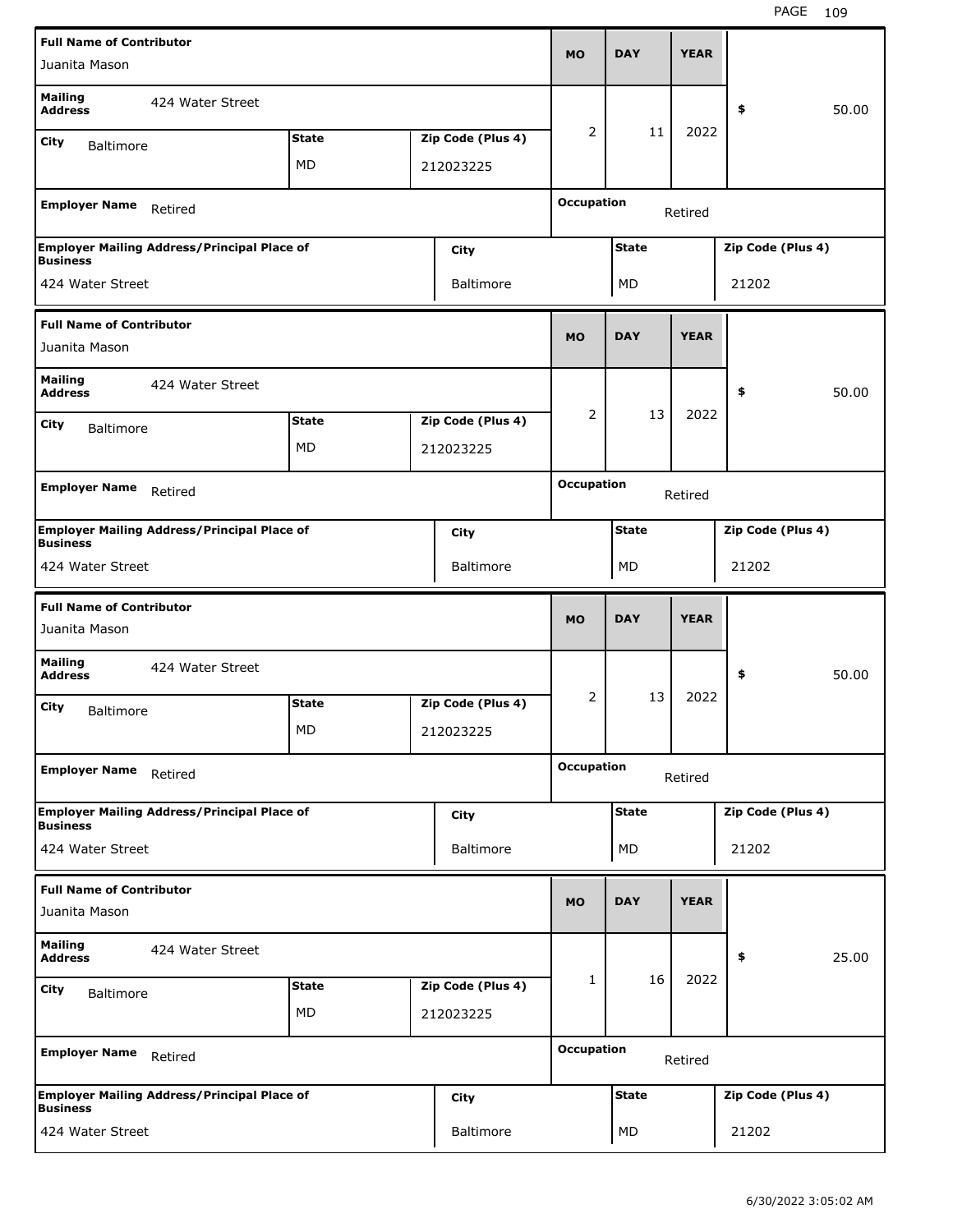| <b>Full Name of Contributor</b>                 |                                                    |              |                   |                   |              |             |                    |           |
|-------------------------------------------------|----------------------------------------------------|--------------|-------------------|-------------------|--------------|-------------|--------------------|-----------|
| Juanita Mason                                   |                                                    |              |                   | <b>MO</b>         | <b>DAY</b>   | <b>YEAR</b> |                    |           |
| <b>Mailing</b><br><b>Address</b>                | 424 Water Street                                   |              |                   |                   |              |             | \$                 | 25.00     |
| City<br><b>Baltimore</b>                        |                                                    | <b>State</b> | Zip Code (Plus 4) | 1                 | 15           | 2022        |                    |           |
|                                                 |                                                    | MD           | 212023225         |                   |              |             |                    |           |
| <b>Employer Name</b>                            | Retired                                            |              |                   | <b>Occupation</b> |              | Retired     |                    |           |
|                                                 | <b>Employer Mailing Address/Principal Place of</b> |              | City              |                   | <b>State</b> |             | Zip Code (Plus 4)  |           |
| <b>Business</b><br>424 Water Street             |                                                    |              | Baltimore         |                   | MD           |             | 21202              |           |
| <b>Full Name of Contributor</b>                 |                                                    |              |                   |                   |              |             |                    |           |
| Juanita Mason                                   |                                                    |              |                   | <b>MO</b>         | <b>DAY</b>   | <b>YEAR</b> |                    |           |
| <b>Mailing</b><br><b>Address</b>                | 424 Water Street                                   |              |                   |                   |              |             | \$                 | 25.00     |
| City<br><b>Baltimore</b>                        |                                                    | <b>State</b> | Zip Code (Plus 4) | 1                 | 17           | 2022        |                    |           |
|                                                 |                                                    | MD           | 212023225         |                   |              |             |                    |           |
|                                                 |                                                    |              |                   | <b>Occupation</b> |              |             |                    |           |
| <b>Employer Name</b>                            | Retired                                            |              |                   |                   |              | Retired     |                    |           |
| <b>Business</b>                                 | <b>Employer Mailing Address/Principal Place of</b> |              | City              |                   | <b>State</b> |             | Zip Code (Plus 4)  |           |
| 424 Water Street                                |                                                    |              | <b>Baltimore</b>  |                   | MD           |             | 21202              |           |
|                                                 |                                                    |              |                   |                   |              |             |                    |           |
|                                                 |                                                    |              |                   |                   |              |             |                    |           |
| <b>Full Name of Contributor</b><br>Amir Goldman |                                                    |              |                   | <b>MO</b>         | <b>DAY</b>   | <b>YEAR</b> |                    |           |
| <b>Mailing</b><br><b>Address</b>                | 325 sycamore Ave.                                  |              |                   |                   |              |             | \$                 | 10,000.00 |
| City<br><b>Merion Station</b>                   |                                                    | <b>State</b> | Zip Code (Plus 4) | 2                 | 9            | 2022        |                    |           |
|                                                 |                                                    | PA           | 190661538         |                   |              |             |                    |           |
| <b>Employer Name</b>                            | Susquehanna International Group                    |              |                   | <b>Occupation</b> |              |             | Venture Capitalist |           |
|                                                 | <b>Employer Mailing Address/Principal Place of</b> |              | City              |                   | <b>State</b> |             | Zip Code (Plus 4)  |           |
| <b>Business</b><br>325 sycamore Ave.            |                                                    |              | Merion Station    |                   | PA           |             | 190661538          |           |
| <b>Full Name of Contributor</b>                 |                                                    |              |                   |                   |              |             |                    |           |
| Lydia Foght                                     |                                                    |              |                   | <b>MO</b>         | <b>DAY</b>   | <b>YEAR</b> |                    |           |
| <b>Mailing</b><br><b>Address</b>                | 1549 Cuttysark Cove                                |              |                   |                   |              |             | \$                 | 3.50      |
| <b>City</b><br>Slidell                          |                                                    | <b>State</b> | Zip Code (Plus 4) | 1                 | 4            | 2022        |                    |           |
|                                                 |                                                    | LA           | 704586205         |                   |              |             |                    |           |
| <b>Employer Name</b>                            | Retired                                            |              |                   | <b>Occupation</b> |              | Retired     |                    |           |
| <b>Business</b>                                 | <b>Employer Mailing Address/Principal Place of</b> |              | City              |                   | <b>State</b> |             | Zip Code (Plus 4)  |           |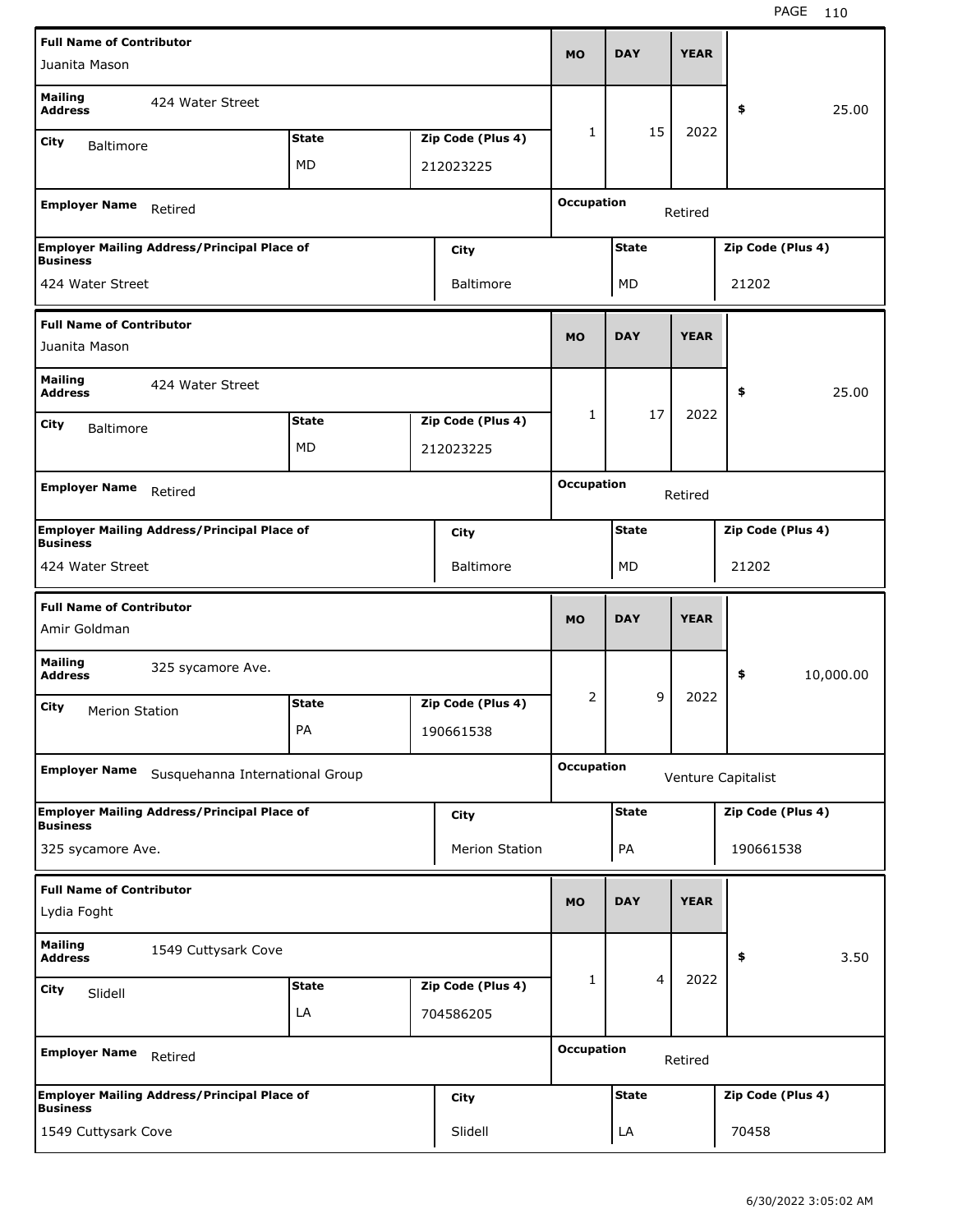| <b>Full Name of Contributor</b>                |                                                    |              |                   |                   |              |   |             |                   |       |
|------------------------------------------------|----------------------------------------------------|--------------|-------------------|-------------------|--------------|---|-------------|-------------------|-------|
| Lydia Foght                                    |                                                    |              |                   | <b>MO</b>         | <b>DAY</b>   |   | <b>YEAR</b> |                   |       |
| <b>Mailing</b><br><b>Address</b>               | 1549 Cuttysark Cove                                |              |                   |                   |              |   |             | \$                | 10.00 |
| City<br>Slidell                                |                                                    | <b>State</b> | Zip Code (Plus 4) | 1                 |              | 4 | 2022        |                   |       |
|                                                |                                                    | LA           | 704586205         |                   |              |   |             |                   |       |
|                                                |                                                    |              |                   |                   |              |   |             |                   |       |
| <b>Employer Name</b>                           | Retired                                            |              |                   | <b>Occupation</b> |              |   | Retired     |                   |       |
| <b>Business</b>                                | <b>Employer Mailing Address/Principal Place of</b> |              | City              |                   | <b>State</b> |   |             | Zip Code (Plus 4) |       |
| 1549 Cuttysark Cove                            |                                                    |              | Slidell           |                   | LA           |   |             | 70458             |       |
| <b>Full Name of Contributor</b>                |                                                    |              |                   |                   |              |   |             |                   |       |
| Lydia Foght                                    |                                                    |              |                   | <b>MO</b>         | <b>DAY</b>   |   | <b>YEAR</b> |                   |       |
| <b>Mailing</b><br><b>Address</b>               | 1549 Cuttysark Cove                                |              |                   |                   |              |   |             | \$                | 3.50  |
| City<br>Slidell                                |                                                    | <b>State</b> | Zip Code (Plus 4) | 1                 |              | 6 | 2022        |                   |       |
|                                                |                                                    | LA           | 704586205         |                   |              |   |             |                   |       |
|                                                |                                                    |              |                   | <b>Occupation</b> |              |   |             |                   |       |
| <b>Employer Name</b>                           | Retired                                            |              |                   |                   |              |   | Retired     |                   |       |
| <b>Business</b>                                | <b>Employer Mailing Address/Principal Place of</b> |              | City              |                   | <b>State</b> |   |             | Zip Code (Plus 4) |       |
| 1549 Cuttysark Cove                            |                                                    |              | Slidell           |                   | LA           |   |             | 70458             |       |
|                                                |                                                    |              |                   |                   |              |   |             |                   |       |
| <b>Full Name of Contributor</b>                |                                                    |              |                   |                   |              |   |             |                   |       |
| Lydia Foght                                    |                                                    |              |                   | <b>MO</b>         | <b>DAY</b>   |   | <b>YEAR</b> |                   |       |
| <b>Mailing</b><br><b>Address</b>               | 1549 Cuttysark Cove                                |              |                   |                   |              |   |             | \$                | 20.00 |
| City                                           |                                                    | <b>State</b> | Zip Code (Plus 4) | 1                 |              | 6 | 2022        |                   |       |
| Slidell                                        |                                                    | LA           | 704586205         |                   |              |   |             |                   |       |
| <b>Employer Name</b>                           | Retired                                            |              |                   | <b>Occupation</b> |              |   | Retired     |                   |       |
|                                                | <b>Employer Mailing Address/Principal Place of</b> |              | City              |                   | <b>State</b> |   |             | Zip Code (Plus 4) |       |
| <b>Business</b><br>1549 Cuttysark Cove         |                                                    |              | Slidell           |                   | LA           |   |             | 70458             |       |
|                                                |                                                    |              |                   |                   |              |   |             |                   |       |
| <b>Full Name of Contributor</b><br>Lydia Foght |                                                    |              |                   | <b>MO</b>         | <b>DAY</b>   |   | <b>YEAR</b> |                   |       |
| <b>Mailing</b><br><b>Address</b>               | 1549 Cuttysark Cove                                |              |                   |                   |              |   |             | \$                | 3.50  |
| City                                           |                                                    | <b>State</b> | Zip Code (Plus 4) | 1                 | 15           |   | 2022        |                   |       |
| Slidell                                        |                                                    | LA           | 704586205         |                   |              |   |             |                   |       |
| <b>Employer Name</b>                           | Retired                                            |              |                   | <b>Occupation</b> |              |   | Retired     |                   |       |
| <b>Business</b>                                | <b>Employer Mailing Address/Principal Place of</b> |              | City              |                   | <b>State</b> |   |             | Zip Code (Plus 4) |       |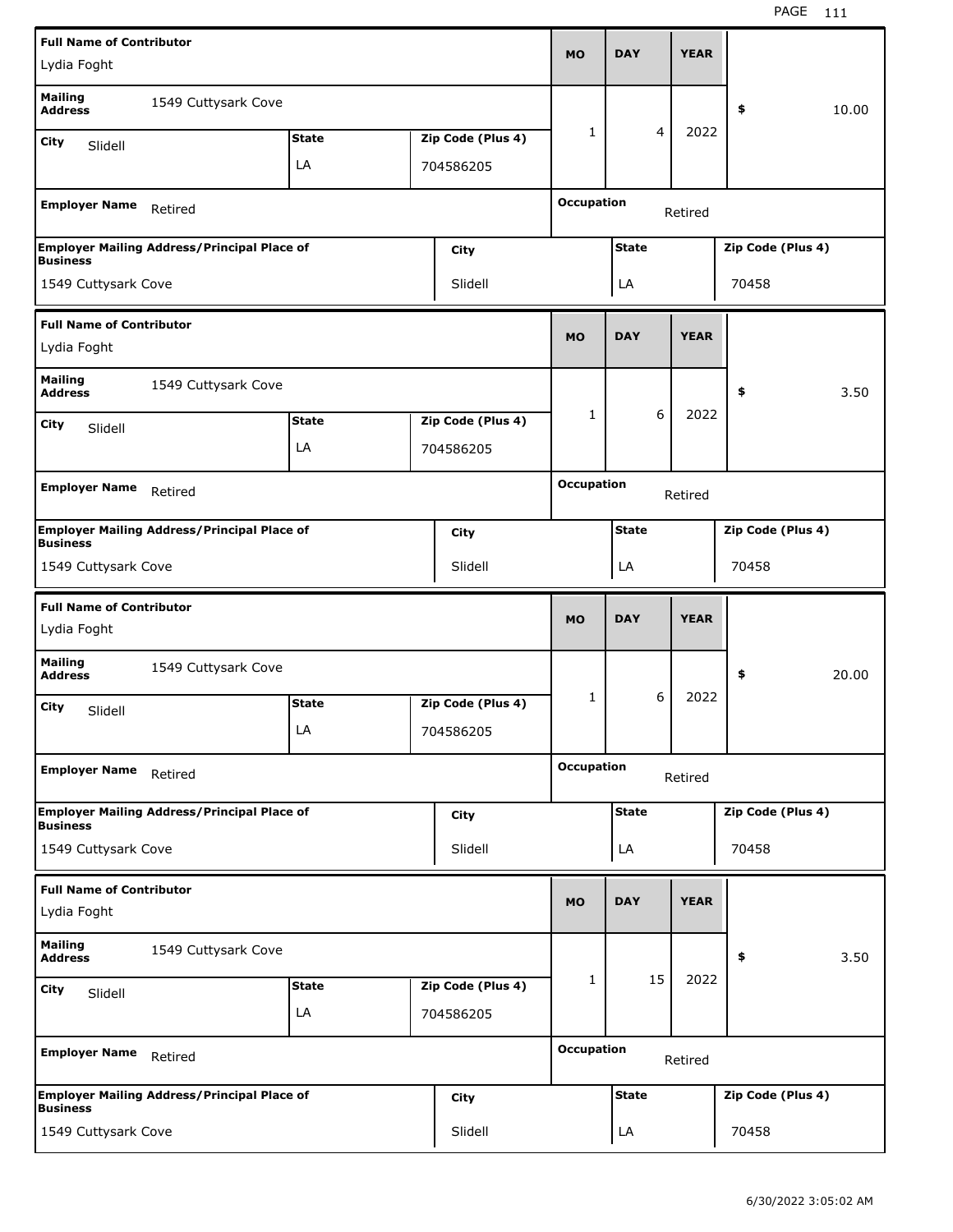| <b>Full Name of Contributor</b>                |                                                    |              |                   |                   |              |             |                   |       |
|------------------------------------------------|----------------------------------------------------|--------------|-------------------|-------------------|--------------|-------------|-------------------|-------|
| Lydia Foght                                    |                                                    |              |                   | <b>MO</b>         | <b>DAY</b>   | <b>YEAR</b> |                   |       |
| <b>Mailing</b><br><b>Address</b>               | 1549 Cuttysark Cove                                |              |                   |                   |              |             | \$                | 20.82 |
| City                                           |                                                    | <b>State</b> | Zip Code (Plus 4) | 1                 | 15           | 2022        |                   |       |
| Slidell                                        |                                                    | LA           | 704586205         |                   |              |             |                   |       |
|                                                |                                                    |              |                   |                   |              |             |                   |       |
| <b>Employer Name</b>                           | Retired                                            |              |                   | <b>Occupation</b> |              | Retired     |                   |       |
| <b>Business</b>                                | <b>Employer Mailing Address/Principal Place of</b> |              | City              |                   | <b>State</b> |             | Zip Code (Plus 4) |       |
| 1549 Cuttysark Cove                            |                                                    |              | Slidell           |                   | LA           |             | 70458             |       |
| <b>Full Name of Contributor</b>                |                                                    |              |                   |                   |              |             |                   |       |
| Lydia Foght                                    |                                                    |              |                   | <b>MO</b>         | <b>DAY</b>   | <b>YEAR</b> |                   |       |
| <b>Mailing</b><br><b>Address</b>               | 1549 Cuttysark Cove                                |              |                   |                   |              |             | \$                | 3.50  |
| City<br>Slidell                                |                                                    | <b>State</b> | Zip Code (Plus 4) | 1                 | 21           | 2022        |                   |       |
|                                                |                                                    | LA           | 704586205         |                   |              |             |                   |       |
|                                                |                                                    |              |                   | <b>Occupation</b> |              |             |                   |       |
| <b>Employer Name</b>                           | Retired                                            |              |                   |                   |              | Retired     |                   |       |
| <b>Business</b>                                | <b>Employer Mailing Address/Principal Place of</b> |              | City              |                   | <b>State</b> |             | Zip Code (Plus 4) |       |
| 1549 Cuttysark Cove                            |                                                    |              | Slidell           |                   | LA           |             | 70458             |       |
|                                                |                                                    |              |                   |                   |              |             |                   |       |
| <b>Full Name of Contributor</b>                |                                                    |              |                   |                   |              |             |                   |       |
| Lydia Foght                                    |                                                    |              |                   | <b>MO</b>         | <b>DAY</b>   | <b>YEAR</b> |                   |       |
| <b>Mailing</b><br><b>Address</b>               | 1549 Cuttysark Cove                                |              |                   |                   |              |             | \$                | 25.00 |
| City                                           |                                                    | <b>State</b> | Zip Code (Plus 4) | 1                 | 21           | 2022        |                   |       |
| Slidell                                        |                                                    | LA           | 704586205         |                   |              |             |                   |       |
| <b>Employer Name</b>                           | Retired                                            |              |                   | <b>Occupation</b> |              | Retired     |                   |       |
|                                                | <b>Employer Mailing Address/Principal Place of</b> |              | <b>City</b>       |                   | <b>State</b> |             | Zip Code (Plus 4) |       |
| <b>Business</b>                                |                                                    |              | Slidell           |                   |              |             | 70458             |       |
| 1549 Cuttysark Cove                            |                                                    |              |                   |                   | LA           |             |                   |       |
| <b>Full Name of Contributor</b><br>Lydia Foght |                                                    |              |                   | <b>MO</b>         | <b>DAY</b>   | <b>YEAR</b> |                   |       |
| <b>Mailing</b><br><b>Address</b>               | 1549 Cuttysark Cove                                |              |                   |                   |              |             | \$                | 3.50  |
| City                                           |                                                    | <b>State</b> | Zip Code (Plus 4) | 1                 | 14           | 2022        |                   |       |
| Slidell                                        |                                                    | LA           | 704586205         |                   |              |             |                   |       |
| <b>Employer Name</b>                           | Retired                                            |              |                   | <b>Occupation</b> |              | Retired     |                   |       |
| <b>Business</b>                                | <b>Employer Mailing Address/Principal Place of</b> |              | City              |                   | <b>State</b> |             | Zip Code (Plus 4) |       |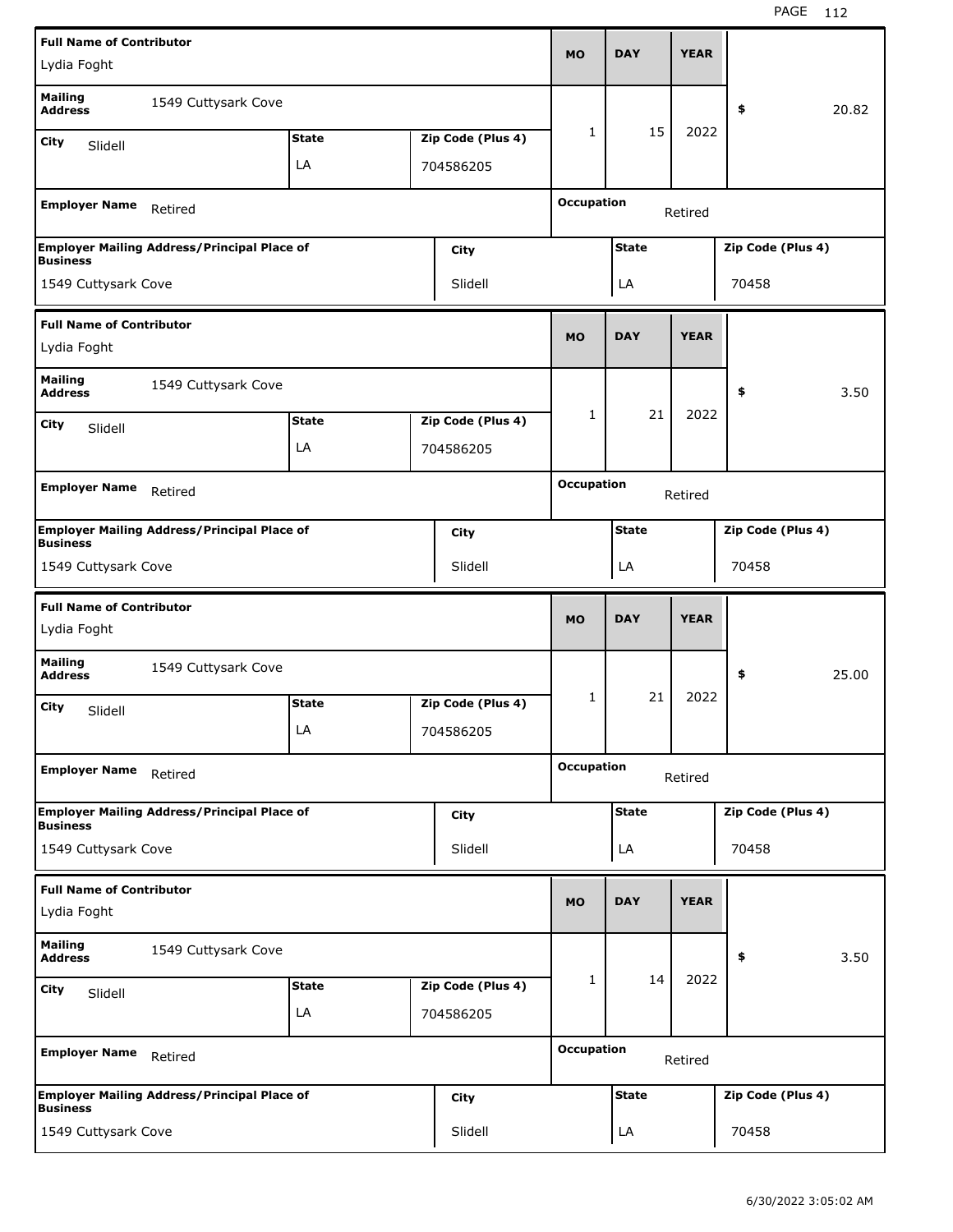| <b>Full Name of Contributor</b>                |                                                    |              |                   |                   |              |             |                   |       |
|------------------------------------------------|----------------------------------------------------|--------------|-------------------|-------------------|--------------|-------------|-------------------|-------|
| Lydia Foght                                    |                                                    |              |                   | MO                | <b>DAY</b>   | <b>YEAR</b> |                   |       |
| <b>Mailing</b><br><b>Address</b>               | 1549 Cuttysark Cove                                |              |                   |                   |              |             | \$                | 25.00 |
| City<br>Slidell                                |                                                    | <b>State</b> | Zip Code (Plus 4) | 1                 | 14           | 2022        |                   |       |
|                                                |                                                    | LA           | 704586205         |                   |              |             |                   |       |
| <b>Employer Name</b>                           | Retired                                            |              |                   | <b>Occupation</b> |              | Retired     |                   |       |
|                                                | <b>Employer Mailing Address/Principal Place of</b> |              | City              |                   | <b>State</b> |             | Zip Code (Plus 4) |       |
| <b>Business</b><br>1549 Cuttysark Cove         |                                                    |              | Slidell           |                   | LA           |             | 70458             |       |
|                                                |                                                    |              |                   |                   |              |             |                   |       |
| <b>Full Name of Contributor</b><br>Lydia Foght |                                                    |              |                   | <b>MO</b>         | <b>DAY</b>   | <b>YEAR</b> |                   |       |
| <b>Mailing</b><br><b>Address</b>               | 1549 Cuttysark Cove                                |              |                   |                   |              |             | \$                | 3.50  |
| City<br>Slidell                                |                                                    | <b>State</b> | Zip Code (Plus 4) | 1                 | 16           | 2022        |                   |       |
|                                                |                                                    | LA           | 704586205         |                   |              |             |                   |       |
|                                                |                                                    |              |                   | <b>Occupation</b> |              |             |                   |       |
| <b>Employer Name</b>                           | Retired                                            |              |                   |                   |              | Retired     |                   |       |
|                                                | <b>Employer Mailing Address/Principal Place of</b> |              | City              |                   | <b>State</b> |             | Zip Code (Plus 4) |       |
| <b>Business</b><br>1549 Cuttysark Cove         |                                                    |              | Slidell           |                   | LA           |             | 70458             |       |
|                                                |                                                    |              |                   |                   |              |             |                   |       |
|                                                |                                                    |              |                   |                   |              |             |                   |       |
| <b>Full Name of Contributor</b><br>Lydia Foght |                                                    |              |                   | <b>MO</b>         | <b>DAY</b>   | <b>YEAR</b> |                   |       |
| <b>Mailing</b><br><b>Address</b>               | 1549 Cuttysark Cove                                |              |                   |                   |              |             | \$                | 50.00 |
|                                                |                                                    | <b>State</b> | Zip Code (Plus 4) | 1                 | 16           | 2022        |                   |       |
| City<br>Slidell                                |                                                    | LA           | 704586205         |                   |              |             |                   |       |
|                                                |                                                    |              |                   |                   |              |             |                   |       |
| <b>Employer Name</b>                           | Retired                                            |              |                   | <b>Occupation</b> |              | Retired     |                   |       |
|                                                | <b>Employer Mailing Address/Principal Place of</b> |              | City              |                   | <b>State</b> |             | Zip Code (Plus 4) |       |
| <b>Business</b><br>1549 Cuttysark Cove         |                                                    |              | Slidell           |                   | LA           |             | 70458             |       |
|                                                |                                                    |              |                   |                   |              |             |                   |       |
| <b>Full Name of Contributor</b><br>Lydia Foght |                                                    |              |                   | <b>MO</b>         | <b>DAY</b>   | <b>YEAR</b> |                   |       |
| <b>Mailing</b><br><b>Address</b>               | 1549 Cuttysark Cove                                |              |                   |                   |              |             | \$                | 3.50  |
| City<br>Slidell                                |                                                    | <b>State</b> | Zip Code (Plus 4) | 1                 | 14           | 2022        |                   |       |
|                                                |                                                    | LA           | 704586205         |                   |              |             |                   |       |
| <b>Employer Name</b>                           | Retired                                            |              |                   | <b>Occupation</b> |              | Retired     |                   |       |
| <b>Business</b>                                | <b>Employer Mailing Address/Principal Place of</b> |              | City              |                   | <b>State</b> |             | Zip Code (Plus 4) |       |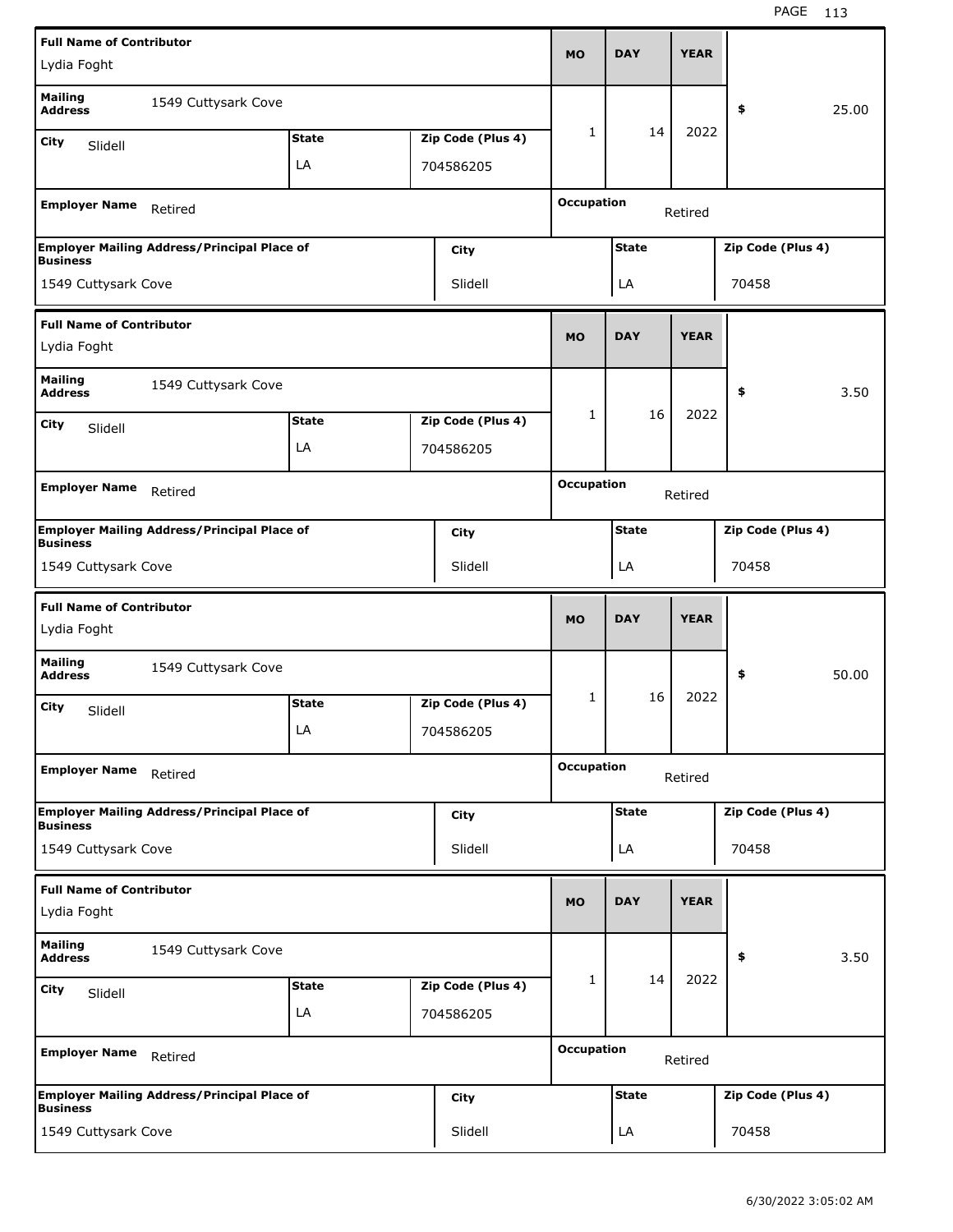| <b>Full Name of Contributor</b>                |                                                    |              |                   |                   |              |             |                   |       |
|------------------------------------------------|----------------------------------------------------|--------------|-------------------|-------------------|--------------|-------------|-------------------|-------|
| Lydia Foght                                    |                                                    |              |                   | MO                | <b>DAY</b>   | <b>YEAR</b> |                   |       |
| <b>Mailing</b><br><b>Address</b>               | 1549 Cuttysark Cove                                |              |                   |                   |              |             | \$                | 20.00 |
| City<br>Slidell                                |                                                    | <b>State</b> | Zip Code (Plus 4) | 1                 | 14           | 2022        |                   |       |
|                                                |                                                    | LA           | 704586205         |                   |              |             |                   |       |
| <b>Employer Name</b>                           | Retired                                            |              |                   | <b>Occupation</b> |              | Retired     |                   |       |
|                                                | <b>Employer Mailing Address/Principal Place of</b> |              | City              |                   | <b>State</b> |             | Zip Code (Plus 4) |       |
| <b>Business</b>                                |                                                    |              | Slidell           |                   |              |             | 70458             |       |
| 1549 Cuttysark Cove                            |                                                    |              |                   |                   | LA           |             |                   |       |
| <b>Full Name of Contributor</b><br>Lydia Foght |                                                    |              |                   | <b>MO</b>         | <b>DAY</b>   | <b>YEAR</b> |                   |       |
| <b>Mailing</b><br><b>Address</b>               | 1549 Cuttysark Cove                                |              |                   |                   |              |             | \$                | 3.50  |
| City<br>Slidell                                |                                                    | <b>State</b> | Zip Code (Plus 4) | 1                 | 31           | 2022        |                   |       |
|                                                |                                                    | LA           | 704586205         |                   |              |             |                   |       |
|                                                |                                                    |              |                   | <b>Occupation</b> |              |             |                   |       |
| <b>Employer Name</b>                           | Retired                                            |              |                   |                   |              | Retired     |                   |       |
|                                                | <b>Employer Mailing Address/Principal Place of</b> |              | City              |                   | <b>State</b> |             | Zip Code (Plus 4) |       |
| <b>Business</b><br>1549 Cuttysark Cove         |                                                    |              | Slidell           |                   | LA           |             | 70458             |       |
|                                                |                                                    |              |                   |                   |              |             |                   |       |
|                                                |                                                    |              |                   |                   |              |             |                   |       |
| <b>Full Name of Contributor</b><br>Lydia Foght |                                                    |              |                   | <b>MO</b>         | <b>DAY</b>   | <b>YEAR</b> |                   |       |
| <b>Mailing</b><br><b>Address</b>               | 1549 Cuttysark Cove                                |              |                   |                   |              |             | \$                | 26.03 |
| City<br>Slidell                                |                                                    | <b>State</b> | Zip Code (Plus 4) | 1                 | 31           | 2022        |                   |       |
|                                                |                                                    | LA           | 704586205         |                   |              |             |                   |       |
| <b>Employer Name</b>                           | Retired                                            |              |                   | <b>Occupation</b> |              | Retired     |                   |       |
|                                                | <b>Employer Mailing Address/Principal Place of</b> |              | City              |                   | <b>State</b> |             | Zip Code (Plus 4) |       |
| <b>Business</b><br>1549 Cuttysark Cove         |                                                    |              | Slidell           |                   | LA           |             | 70458             |       |
|                                                |                                                    |              |                   |                   |              |             |                   |       |
| <b>Full Name of Contributor</b><br>Lydia Foght |                                                    |              |                   | <b>MO</b>         | <b>DAY</b>   | <b>YEAR</b> |                   |       |
| <b>Mailing</b><br><b>Address</b>               | 1549 Cuttysark Cove                                |              |                   |                   |              |             | \$                | 3.50  |
| City<br>Slidell                                |                                                    | <b>State</b> | Zip Code (Plus 4) | 1                 | 17           | 2022        |                   |       |
|                                                |                                                    | LA           | 704586205         |                   |              |             |                   |       |
| <b>Employer Name</b>                           | Retired                                            |              |                   | <b>Occupation</b> |              | Retired     |                   |       |
| <b>Business</b>                                | <b>Employer Mailing Address/Principal Place of</b> |              | City              |                   | <b>State</b> |             | Zip Code (Plus 4) |       |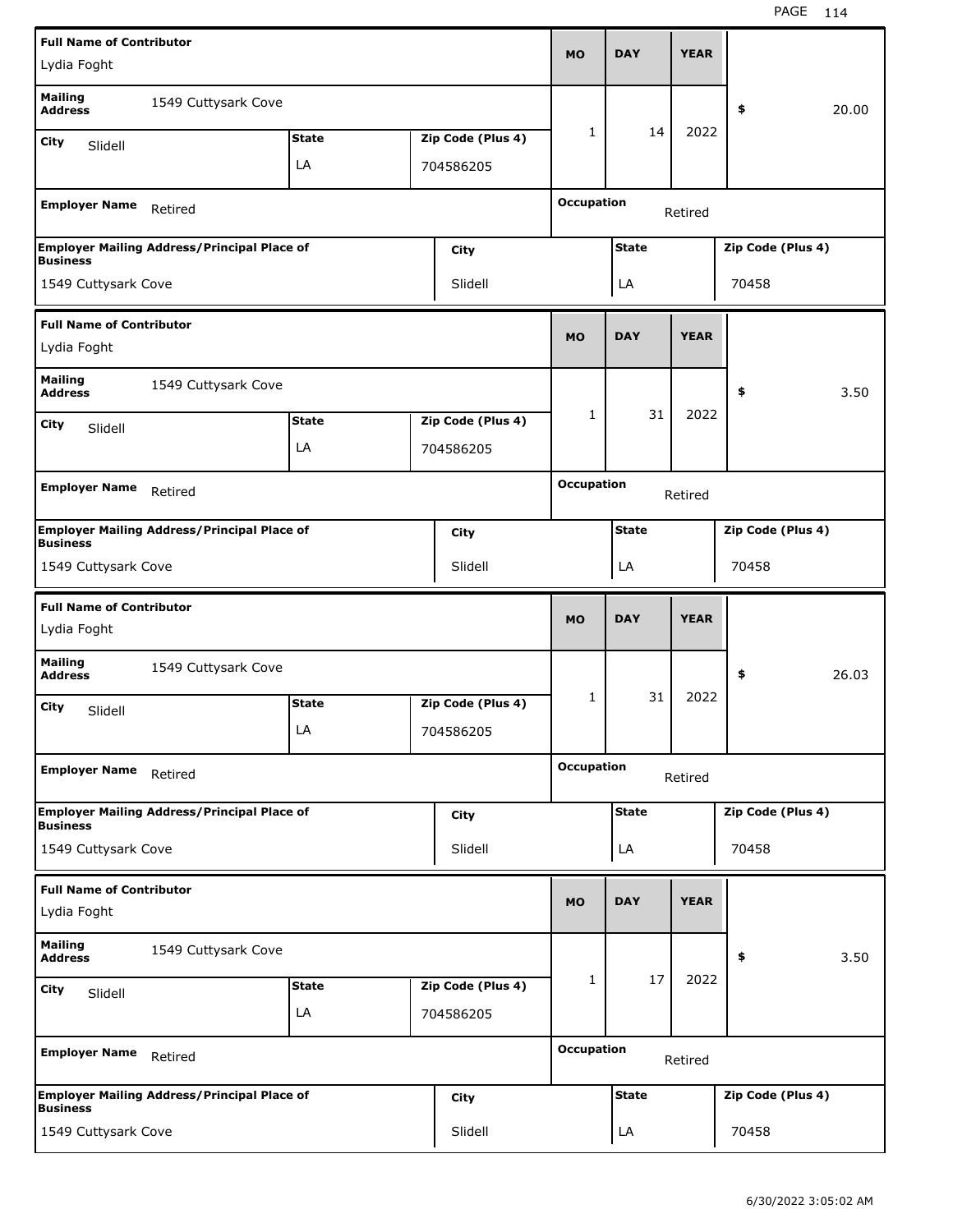| <b>Full Name of Contributor</b>  |                                                    |              |                   |                   |              |             |                         |
|----------------------------------|----------------------------------------------------|--------------|-------------------|-------------------|--------------|-------------|-------------------------|
| Lydia Foght                      |                                                    |              |                   | <b>MO</b>         | <b>DAY</b>   | <b>YEAR</b> |                         |
| <b>Mailing</b><br><b>Address</b> | 1549 Cuttysark Cove                                |              |                   |                   |              |             | 25.00<br>\$             |
| City<br>Slidell                  |                                                    | <b>State</b> | Zip Code (Plus 4) | 1                 | 17           | 2022        |                         |
|                                  |                                                    | LA           | 704586205         |                   |              |             |                         |
|                                  |                                                    |              |                   |                   |              |             |                         |
| <b>Employer Name</b>             | Retired                                            |              |                   | <b>Occupation</b> |              | Retired     |                         |
| <b>Business</b>                  | <b>Employer Mailing Address/Principal Place of</b> |              | City              |                   | <b>State</b> |             | Zip Code (Plus 4)       |
| 1549 Cuttysark Cove              |                                                    |              | Slidell           |                   | LA           |             | 70458                   |
| <b>Full Name of Contributor</b>  |                                                    |              |                   |                   |              |             |                         |
| Jon Lubert                       |                                                    |              |                   | <b>MO</b>         | <b>DAY</b>   | <b>YEAR</b> |                         |
| <b>Mailing</b><br><b>Address</b> | 431 Boxwood Rd                                     |              |                   |                   |              |             | \$<br>25,000.00         |
| City<br>Bryn Mawr                |                                                    | <b>State</b> | Zip Code (Plus 4) | 3                 | 18           | 2022        |                         |
|                                  |                                                    | PA           | 190101254         |                   |              |             |                         |
|                                  |                                                    |              |                   |                   |              |             |                         |
| <b>Employer Name</b>             | Self Employed                                      |              |                   | <b>Occupation</b> |              | Finance     |                         |
| <b>Business</b>                  | <b>Employer Mailing Address/Principal Place of</b> |              | City              |                   | <b>State</b> |             | Zip Code (Plus 4)       |
| 431, Boxwood Rd                  |                                                    |              | Bryn Mawr         |                   | PA           |             | 190101254               |
|                                  |                                                    |              |                   |                   |              |             |                         |
| <b>Full Name of Contributor</b>  |                                                    |              |                   |                   |              |             |                         |
| Stephanie Collison               |                                                    |              |                   | <b>MO</b>         | <b>DAY</b>   | <b>YEAR</b> |                         |
| <b>Mailing</b><br><b>Address</b> | 615 Sharpless St                                   |              |                   |                   |              |             | \$<br>5,205.08          |
| City                             |                                                    | <b>State</b> | Zip Code (Plus 4) | 3                 | 23           | 2022        |                         |
| West Chester                     |                                                    | PA           | 193823542         |                   |              |             |                         |
| <b>Employer Name</b>             | <b>UKG</b>                                         |              |                   | <b>Occupation</b> |              |             | <b>Business Analyst</b> |
|                                  |                                                    |              |                   |                   |              |             |                         |
| <b>Business</b>                  | <b>Employer Mailing Address/Principal Place of</b> |              | <b>City</b>       |                   | <b>State</b> |             | Zip Code (Plus 4)       |
| 615 Sharpless St                 |                                                    |              | West Chester      |                   | PA           |             | 19382                   |
| <b>Full Name of Contributor</b>  |                                                    |              |                   |                   |              |             |                         |
| William J. Claybaugh             |                                                    |              |                   | <b>MO</b>         | <b>DAY</b>   | <b>YEAR</b> |                         |
| <b>Mailing</b><br><b>Address</b> | 56641 858rd                                        |              |                   |                   |              |             | 25.00<br>\$             |
|                                  |                                                    | <b>State</b> | Zip Code (Plus 4) | 1                 | 29           | 2022        |                         |
| City<br>Carroll                  |                                                    | <b>NE</b>    | 687232322         |                   |              |             |                         |
| <b>Employer Name</b>             | Twj Farms                                          |              |                   | <b>Occupation</b> |              | Rancher     |                         |
| <b>Business</b>                  | <b>Employer Mailing Address/Principal Place of</b> |              | <b>City</b>       |                   | <b>State</b> |             | Zip Code (Plus 4)       |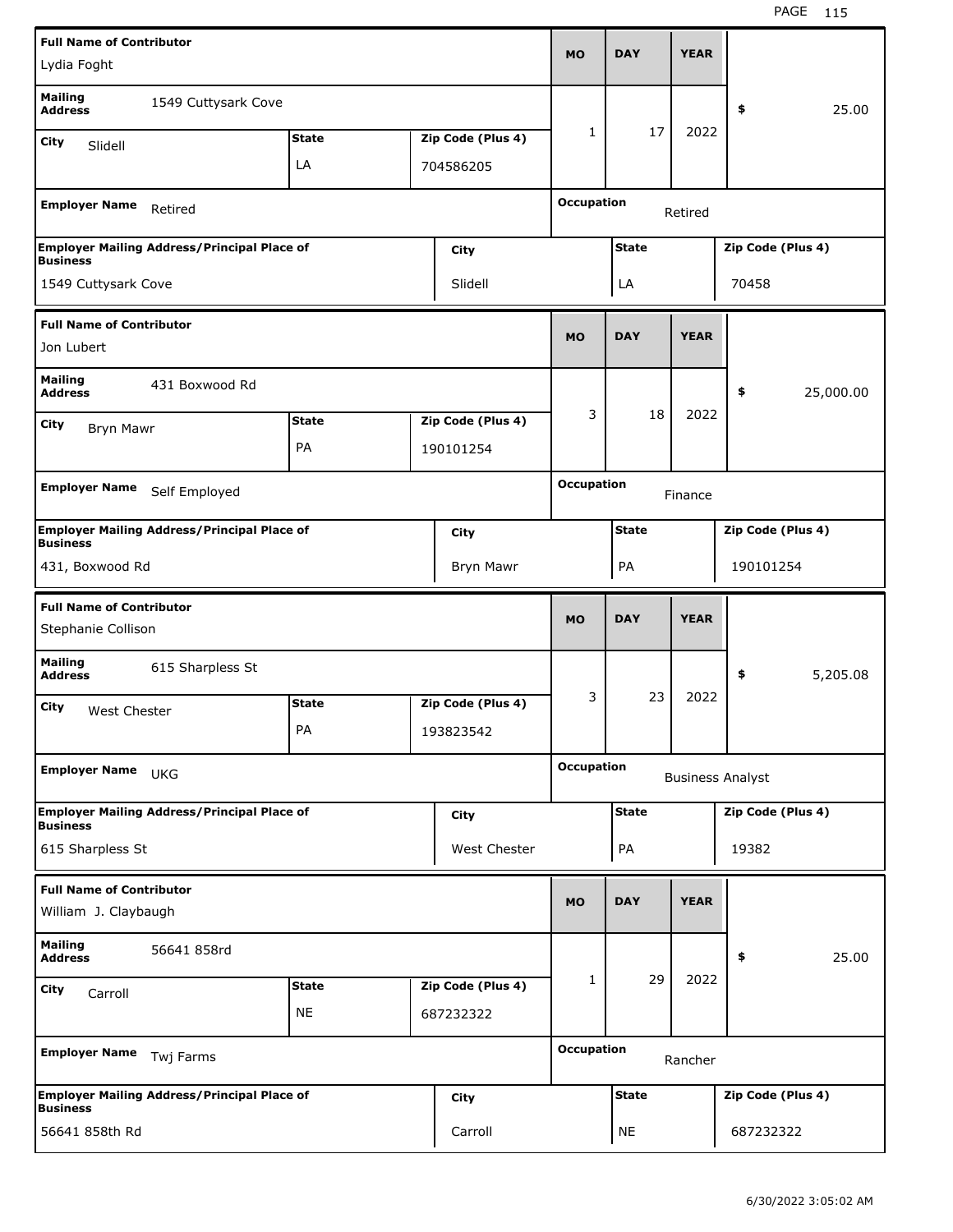| <b>Full Name of Contributor</b><br>William J. Claybaugh |                                                    |              |                   | <b>MO</b>         | <b>DAY</b>   | <b>YEAR</b> |                   |       |
|---------------------------------------------------------|----------------------------------------------------|--------------|-------------------|-------------------|--------------|-------------|-------------------|-------|
| <b>Mailing</b><br><b>Address</b>                        | 56641 858rd                                        |              |                   |                   | 30           | 2022        | \$                | 25.00 |
| City<br>Carroll                                         |                                                    | <b>State</b> | Zip Code (Plus 4) | 1                 |              |             |                   |       |
|                                                         |                                                    | <b>NE</b>    | 687232322         |                   |              |             |                   |       |
| <b>Employer Name</b>                                    | Twj Farms                                          |              |                   | <b>Occupation</b> |              | Rancher     |                   |       |
|                                                         | <b>Employer Mailing Address/Principal Place of</b> |              | City              |                   | <b>State</b> |             | Zip Code (Plus 4) |       |
| <b>Business</b><br>56641 858th Rd                       |                                                    |              | Carroll           |                   | <b>NE</b>    |             | 687232322         |       |
| <b>Full Name of Contributor</b>                         |                                                    |              |                   |                   |              |             |                   |       |
| William J. Claybaugh                                    |                                                    |              |                   | <b>MO</b>         | <b>DAY</b>   | <b>YEAR</b> |                   |       |
| <b>Mailing</b><br><b>Address</b>                        | 56641 858rd                                        |              |                   |                   |              |             | \$                | 50.00 |
| City                                                    |                                                    | <b>State</b> | Zip Code (Plus 4) | 2                 | 14           | 2022        |                   |       |
| Carroll                                                 |                                                    | <b>NE</b>    | 687232322         |                   |              |             |                   |       |
|                                                         |                                                    |              |                   |                   |              |             |                   |       |
| <b>Employer Name</b>                                    | Twj Farms                                          |              |                   | <b>Occupation</b> |              | Rancher     |                   |       |
| <b>Business</b>                                         | <b>Employer Mailing Address/Principal Place of</b> |              | City              |                   | <b>State</b> |             | Zip Code (Plus 4) |       |
| 56641 858th Rd                                          |                                                    |              | Carroll           |                   | <b>NE</b>    |             | 687232322         |       |
|                                                         |                                                    |              |                   |                   |              |             |                   |       |
| <b>Full Name of Contributor</b><br>William J. Claybaugh |                                                    |              |                   | <b>MO</b>         | <b>DAY</b>   | <b>YEAR</b> |                   |       |
| <b>Mailing</b><br><b>Address</b>                        | 56641 858rd                                        |              |                   |                   |              |             | \$                | 25.00 |
| City<br>Carroll                                         |                                                    | <b>State</b> | Zip Code (Plus 4) | 3                 | 27           | 2022        |                   |       |
|                                                         |                                                    | ΝE           | 687232322         |                   |              |             |                   |       |
| <b>Employer Name</b>                                    | Twj Farms                                          |              |                   | <b>Occupation</b> |              | Rancher     |                   |       |
|                                                         | <b>Employer Mailing Address/Principal Place of</b> |              | City              |                   | <b>State</b> |             | Zip Code (Plus 4) |       |
| <b>Business</b><br>56641 858th Rd                       |                                                    |              | Carroll           |                   | NE           |             | 687232322         |       |
|                                                         |                                                    |              |                   |                   |              |             |                   |       |
| <b>Full Name of Contributor</b><br>William J. Claybaugh |                                                    |              |                   | <b>MO</b>         | <b>DAY</b>   | <b>YEAR</b> |                   |       |
| <b>Mailing</b><br><b>Address</b>                        | 56641 858rd                                        |              |                   |                   |              |             | \$                | 50.00 |
| City<br>Carroll                                         |                                                    | <b>State</b> | Zip Code (Plus 4) | $\overline{2}$    | 20           | 2022        |                   |       |
|                                                         |                                                    | <b>NE</b>    | 687232322         |                   |              |             |                   |       |
| <b>Employer Name</b>                                    | Twj Farms                                          |              |                   | <b>Occupation</b> |              | Rancher     |                   |       |
| <b>Business</b>                                         | <b>Employer Mailing Address/Principal Place of</b> |              | <b>City</b>       |                   | <b>State</b> |             | Zip Code (Plus 4) |       |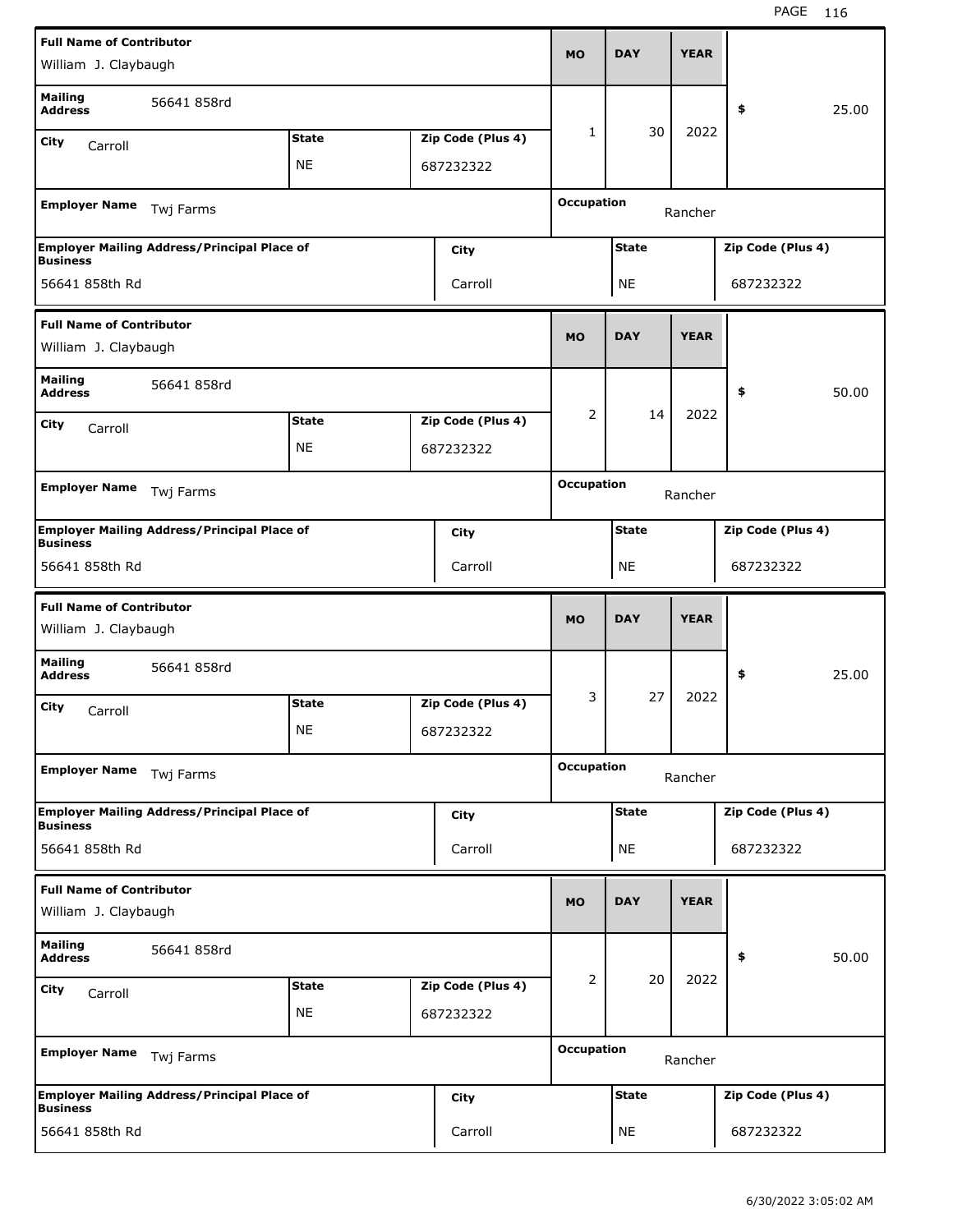| <b>Full Name of Contributor</b><br>William J. Claybaugh |                                                    |              |                   | <b>MO</b>         | <b>DAY</b>   | <b>YEAR</b> |                   |       |
|---------------------------------------------------------|----------------------------------------------------|--------------|-------------------|-------------------|--------------|-------------|-------------------|-------|
| <b>Mailing</b><br><b>Address</b>                        | 56641 858rd                                        |              |                   |                   |              |             | \$                | 50.00 |
| City<br>Carroll                                         |                                                    | <b>State</b> | Zip Code (Plus 4) | 2                 | 24           | 2022        |                   |       |
|                                                         |                                                    | <b>NE</b>    | 687232322         |                   |              |             |                   |       |
| <b>Employer Name</b>                                    | Twj Farms                                          |              |                   | <b>Occupation</b> |              | Rancher     |                   |       |
| <b>Business</b>                                         | <b>Employer Mailing Address/Principal Place of</b> |              | City              |                   | <b>State</b> |             | Zip Code (Plus 4) |       |
| 56641 858th Rd                                          |                                                    |              | Carroll           |                   | NE           |             | 687232322         |       |
| <b>Full Name of Contributor</b>                         |                                                    |              |                   |                   |              |             |                   |       |
| William J. Claybaugh                                    |                                                    |              |                   | <b>MO</b>         | <b>DAY</b>   | <b>YEAR</b> |                   |       |
| <b>Mailing</b><br><b>Address</b>                        | 56641 858rd                                        |              |                   |                   |              |             | \$                | 35.00 |
| City<br>Carroll                                         |                                                    | <b>State</b> | Zip Code (Plus 4) | 2                 | 25           | 2022        |                   |       |
|                                                         |                                                    | <b>NE</b>    | 687232322         |                   |              |             |                   |       |
|                                                         |                                                    |              |                   |                   |              |             |                   |       |
| <b>Employer Name</b>                                    | Twj Farms                                          |              |                   | <b>Occupation</b> |              | Rancher     |                   |       |
| <b>Business</b>                                         | <b>Employer Mailing Address/Principal Place of</b> |              | City              |                   | <b>State</b> |             | Zip Code (Plus 4) |       |
| 56641 858th Rd                                          |                                                    |              | Carroll           |                   | <b>NE</b>    |             | 687232322         |       |
|                                                         |                                                    |              |                   |                   |              |             |                   |       |
| <b>Full Name of Contributor</b><br>William J. Claybaugh |                                                    |              |                   | <b>MO</b>         | <b>DAY</b>   | <b>YEAR</b> |                   |       |
| <b>Mailing</b><br><b>Address</b>                        | 56641 858rd                                        |              |                   |                   |              |             | \$                | 35.00 |
| City                                                    |                                                    | <b>State</b> | Zip Code (Plus 4) | 2                 | 26           | 2022        |                   |       |
| Carroll                                                 |                                                    | NE           | 687232322         |                   |              |             |                   |       |
| <b>Employer Name</b>                                    | Twj Farms                                          |              |                   | <b>Occupation</b> |              | Rancher     |                   |       |
|                                                         | <b>Employer Mailing Address/Principal Place of</b> |              | <b>City</b>       |                   | <b>State</b> |             | Zip Code (Plus 4) |       |
| <b>Business</b><br>56641 858th Rd                       |                                                    |              | Carroll           |                   | NE           |             | 687232322         |       |
| <b>Full Name of Contributor</b>                         |                                                    |              |                   |                   |              |             |                   |       |
| William J. Claybaugh                                    |                                                    |              |                   | <b>MO</b>         | <b>DAY</b>   | <b>YEAR</b> |                   |       |
| <b>Mailing</b><br><b>Address</b>                        | 56641 858rd                                        |              |                   |                   |              |             | \$                | 50.00 |
| City                                                    |                                                    | <b>State</b> | Zip Code (Plus 4) | 3                 | 20           | 2022        |                   |       |
| Carroll                                                 |                                                    | <b>NE</b>    | 687232322         |                   |              |             |                   |       |
| <b>Employer Name</b>                                    | Twj Farms                                          |              |                   | <b>Occupation</b> |              | Rancher     |                   |       |
| <b>Business</b>                                         | <b>Employer Mailing Address/Principal Place of</b> |              | City              |                   | <b>State</b> |             | Zip Code (Plus 4) |       |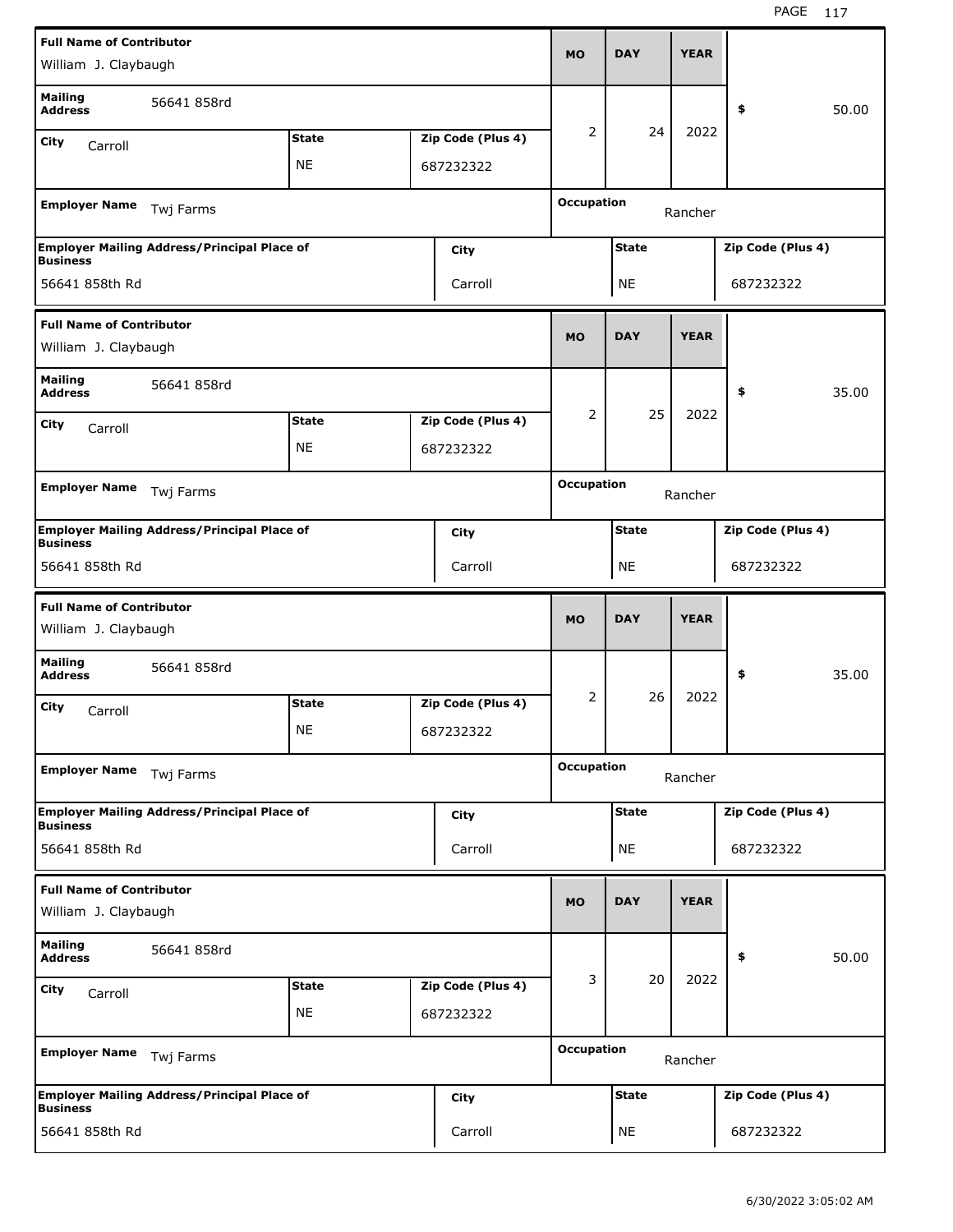| <b>Full Name of Contributor</b><br>William J. Claybaugh |                                                    |              |                   | <b>MO</b>         | <b>DAY</b>   | <b>YEAR</b> |                   |       |
|---------------------------------------------------------|----------------------------------------------------|--------------|-------------------|-------------------|--------------|-------------|-------------------|-------|
| <b>Mailing</b><br><b>Address</b>                        | 56641 858rd                                        |              |                   | 2                 | 27           | 2022        | \$                | 25.00 |
| City<br>Carroll                                         |                                                    | <b>State</b> | Zip Code (Plus 4) |                   |              |             |                   |       |
|                                                         |                                                    | <b>NE</b>    | 687232322         |                   |              |             |                   |       |
| <b>Employer Name</b>                                    | Twj Farms                                          |              |                   | <b>Occupation</b> |              | Rancher     |                   |       |
| <b>Business</b>                                         | <b>Employer Mailing Address/Principal Place of</b> |              | City              |                   | <b>State</b> |             | Zip Code (Plus 4) |       |
| 56641 858th Rd                                          |                                                    |              | Carroll           |                   | <b>NE</b>    |             | 687232322         |       |
| <b>Full Name of Contributor</b>                         |                                                    |              |                   |                   |              |             |                   |       |
| William J. Claybaugh                                    |                                                    |              |                   | <b>MO</b>         | <b>DAY</b>   | <b>YEAR</b> |                   |       |
| <b>Mailing</b><br><b>Address</b>                        | 56641 858rd                                        |              |                   |                   |              |             | \$                | 25.00 |
| City<br>Carroll                                         |                                                    | <b>State</b> | Zip Code (Plus 4) | 2                 | 28           | 2022        |                   |       |
|                                                         |                                                    | <b>NE</b>    | 687232322         |                   |              |             |                   |       |
|                                                         |                                                    |              |                   |                   |              |             |                   |       |
| <b>Employer Name</b>                                    | Twj Farms                                          |              |                   | <b>Occupation</b> |              | Rancher     |                   |       |
|                                                         | <b>Employer Mailing Address/Principal Place of</b> |              | City              |                   | <b>State</b> |             | Zip Code (Plus 4) |       |
| <b>Business</b><br>56641 858th Rd                       |                                                    |              | Carroll           |                   | <b>NE</b>    |             | 687232322         |       |
|                                                         |                                                    |              |                   |                   |              |             |                   |       |
|                                                         |                                                    |              |                   |                   |              |             |                   |       |
| <b>Full Name of Contributor</b><br>William J. Claybaugh |                                                    |              |                   | <b>MO</b>         | <b>DAY</b>   | <b>YEAR</b> |                   |       |
| <b>Mailing</b><br><b>Address</b>                        | 56641 858rd                                        |              |                   |                   |              |             | \$                | 25.00 |
| City<br>Carroll                                         |                                                    | <b>State</b> | Zip Code (Plus 4) | 3                 | 3            | 2022        |                   |       |
|                                                         |                                                    | NE           | 687232322         |                   |              |             |                   |       |
| <b>Employer Name</b>                                    | Twj Farms                                          |              |                   | <b>Occupation</b> |              | Rancher     |                   |       |
|                                                         | <b>Employer Mailing Address/Principal Place of</b> |              | <b>City</b>       |                   | <b>State</b> |             | Zip Code (Plus 4) |       |
| <b>Business</b><br>56641 858th Rd                       |                                                    |              | Carroll           |                   | NE           |             | 687232322         |       |
| <b>Full Name of Contributor</b>                         |                                                    |              |                   |                   |              |             |                   |       |
| William J. Claybaugh                                    |                                                    |              |                   | <b>MO</b>         | <b>DAY</b>   | <b>YEAR</b> |                   |       |
| <b>Mailing</b><br><b>Address</b>                        | 56641 858rd                                        |              |                   |                   |              |             | \$                | 50.00 |
| City<br>Carroll                                         |                                                    | <b>State</b> | Zip Code (Plus 4) | 3                 | 9            | 2022        |                   |       |
|                                                         |                                                    | <b>NE</b>    | 687232322         |                   |              |             |                   |       |
| <b>Employer Name</b>                                    | Twj Farms                                          |              |                   | <b>Occupation</b> |              | Rancher     |                   |       |
| <b>Business</b>                                         | <b>Employer Mailing Address/Principal Place of</b> |              | City              |                   | <b>State</b> |             | Zip Code (Plus 4) |       |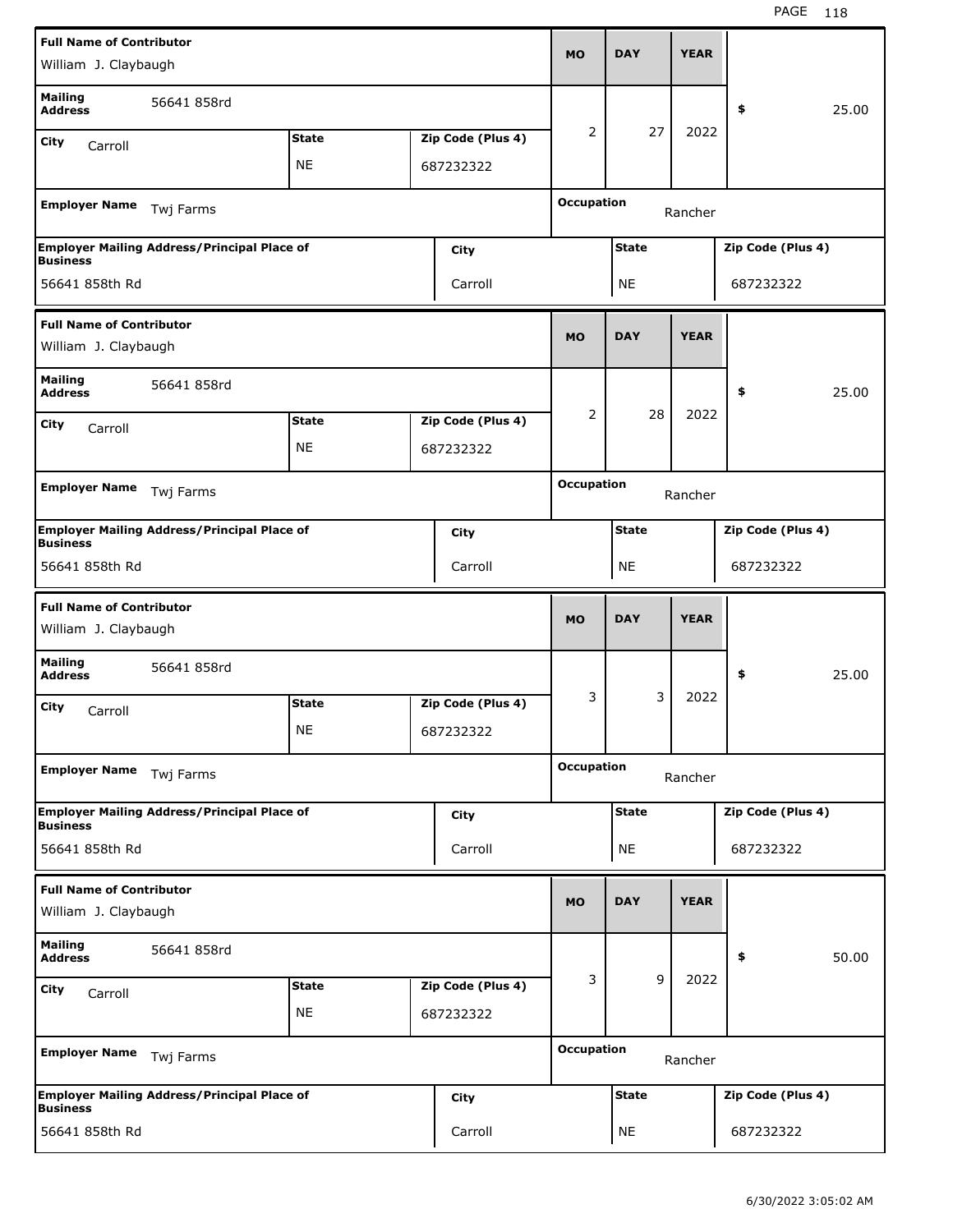| <b>Full Name of Contributor</b><br>William J. Claybaugh |                                                    |              |                   | <b>MO</b>         | <b>DAY</b>   | <b>YEAR</b> |                   |       |
|---------------------------------------------------------|----------------------------------------------------|--------------|-------------------|-------------------|--------------|-------------|-------------------|-------|
| <b>Mailing</b><br><b>Address</b>                        | 56641 858rd                                        |              |                   |                   |              |             | \$                | 50.00 |
| City<br>Carroll                                         |                                                    | <b>State</b> | Zip Code (Plus 4) | 3                 | 14           | 2022        |                   |       |
|                                                         |                                                    | <b>NE</b>    | 687232322         |                   |              |             |                   |       |
| <b>Employer Name</b>                                    | Twj Farms                                          |              |                   | <b>Occupation</b> |              | Rancher     |                   |       |
| <b>Business</b>                                         | <b>Employer Mailing Address/Principal Place of</b> |              | City              |                   | <b>State</b> |             | Zip Code (Plus 4) |       |
| 56641 858th Rd                                          |                                                    |              | Carroll           |                   | NE           |             | 687232322         |       |
| <b>Full Name of Contributor</b>                         |                                                    |              |                   |                   |              |             |                   |       |
| William J. Claybaugh                                    |                                                    |              |                   | <b>MO</b>         | <b>DAY</b>   | <b>YEAR</b> |                   |       |
| <b>Mailing</b><br><b>Address</b>                        | 56641 858rd                                        |              |                   |                   |              |             | \$                | 50.00 |
| City<br>Carroll                                         |                                                    | <b>State</b> | Zip Code (Plus 4) | 3                 | 24           | 2022        |                   |       |
|                                                         |                                                    | <b>NE</b>    | 687232322         |                   |              |             |                   |       |
|                                                         |                                                    |              |                   |                   |              |             |                   |       |
| <b>Employer Name</b>                                    | Twj Farms                                          |              |                   | <b>Occupation</b> |              | Rancher     |                   |       |
| <b>Business</b>                                         | <b>Employer Mailing Address/Principal Place of</b> |              | City              |                   | <b>State</b> |             | Zip Code (Plus 4) |       |
| 56641 858th Rd                                          |                                                    |              | Carroll           |                   | <b>NE</b>    |             | 687232322         |       |
|                                                         |                                                    |              |                   |                   |              |             |                   |       |
| <b>Full Name of Contributor</b><br>William J. Claybaugh |                                                    |              |                   | <b>MO</b>         | <b>DAY</b>   | <b>YEAR</b> |                   |       |
| <b>Mailing</b><br><b>Address</b>                        | 56641 858rd                                        |              |                   |                   |              |             | \$                | 35.00 |
| City                                                    |                                                    | <b>State</b> | Zip Code (Plus 4) | 3                 | 25           | 2022        |                   |       |
| Carroll                                                 |                                                    | NE           | 687232322         |                   |              |             |                   |       |
| <b>Employer Name</b>                                    | Twj Farms                                          |              |                   | <b>Occupation</b> |              | Rancher     |                   |       |
|                                                         | <b>Employer Mailing Address/Principal Place of</b> |              | <b>City</b>       |                   | <b>State</b> |             | Zip Code (Plus 4) |       |
| <b>Business</b><br>56641 858th Rd                       |                                                    |              | Carroll           |                   | NE           |             | 687232322         |       |
| <b>Full Name of Contributor</b>                         |                                                    |              |                   |                   |              |             |                   |       |
| William J. Claybaugh                                    |                                                    |              |                   | <b>MO</b>         | <b>DAY</b>   | <b>YEAR</b> |                   |       |
| <b>Mailing</b><br><b>Address</b>                        | 56641 858rd                                        |              |                   |                   |              |             | \$                | 25.00 |
| City<br>Carroll                                         |                                                    | <b>State</b> | Zip Code (Plus 4) | 3                 | 25           | 2022        |                   |       |
|                                                         |                                                    | <b>NE</b>    | 687232322         |                   |              |             |                   |       |
| <b>Employer Name</b>                                    | Twj Farms                                          |              |                   | <b>Occupation</b> |              | Rancher     |                   |       |
| <b>Business</b>                                         | <b>Employer Mailing Address/Principal Place of</b> |              | City              |                   | <b>State</b> |             | Zip Code (Plus 4) |       |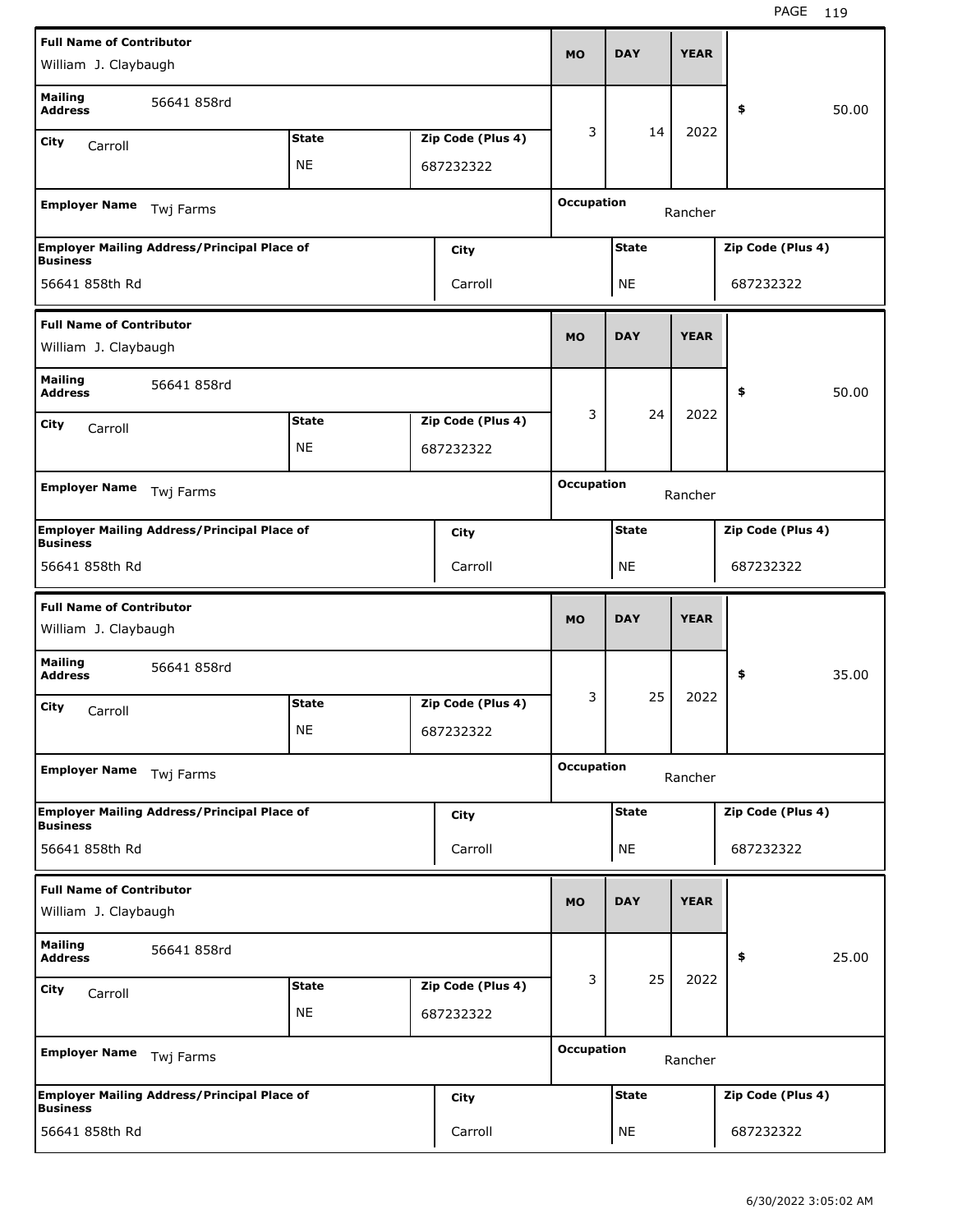| <b>Full Name of Contributor</b><br>William J. Claybaugh |                                                    |              |                   | <b>MO</b>         | <b>DAY</b>   | <b>YEAR</b> |                   |       |
|---------------------------------------------------------|----------------------------------------------------|--------------|-------------------|-------------------|--------------|-------------|-------------------|-------|
| <b>Mailing</b><br><b>Address</b>                        | 56641 858rd                                        |              |                   | 3                 | 25           | 2022        | \$                | 25.00 |
| City<br>Carroll                                         |                                                    | <b>State</b> | Zip Code (Plus 4) |                   |              |             |                   |       |
|                                                         |                                                    | <b>NE</b>    | 687232322         |                   |              |             |                   |       |
| <b>Employer Name</b>                                    | Twj Farms                                          |              |                   | <b>Occupation</b> |              | Rancher     |                   |       |
| <b>Business</b>                                         | <b>Employer Mailing Address/Principal Place of</b> |              | City              |                   | <b>State</b> |             | Zip Code (Plus 4) |       |
| 56641 858th Rd                                          |                                                    |              | Carroll           |                   | <b>NE</b>    |             | 687232322         |       |
| <b>Full Name of Contributor</b>                         |                                                    |              |                   |                   |              |             |                   |       |
| William J. Claybaugh                                    |                                                    |              |                   | <b>MO</b>         | <b>DAY</b>   | <b>YEAR</b> |                   |       |
| <b>Mailing</b><br><b>Address</b>                        | 56641 858rd                                        |              |                   |                   |              |             | \$                | 35.00 |
| City<br>Carroll                                         |                                                    | <b>State</b> | Zip Code (Plus 4) | 3                 | 26           | 2022        |                   |       |
|                                                         |                                                    | NE           | 687232322         |                   |              |             |                   |       |
|                                                         |                                                    |              |                   | <b>Occupation</b> |              |             |                   |       |
| <b>Employer Name</b>                                    | Twj Farms                                          |              |                   |                   |              | Rancher     |                   |       |
| <b>Business</b>                                         | <b>Employer Mailing Address/Principal Place of</b> |              | City              |                   | <b>State</b> |             | Zip Code (Plus 4) |       |
| 56641 858th Rd                                          |                                                    |              | Carroll           |                   | <b>NE</b>    |             | 687232322         |       |
|                                                         |                                                    |              |                   |                   |              |             |                   |       |
| <b>Full Name of Contributor</b><br>William J. Claybaugh |                                                    |              |                   | <b>MO</b>         | <b>DAY</b>   | <b>YEAR</b> |                   |       |
| <b>Mailing</b><br><b>Address</b>                        | 56641 858rd                                        |              |                   |                   |              |             | \$                | 35.00 |
| City                                                    |                                                    | <b>State</b> | Zip Code (Plus 4) | 3                 | 15           | 2022        |                   |       |
| Carroll                                                 |                                                    | <b>NE</b>    | 687232322         |                   |              |             |                   |       |
| <b>Employer Name</b>                                    | Twj Farms                                          |              |                   | <b>Occupation</b> |              | Rancher     |                   |       |
|                                                         | <b>Employer Mailing Address/Principal Place of</b> |              | City              |                   | <b>State</b> |             | Zip Code (Plus 4) |       |
| <b>Business</b><br>56641 858th Rd                       |                                                    |              | Carroll           |                   | <b>NE</b>    |             | 687232322         |       |
| <b>Full Name of Contributor</b>                         |                                                    |              |                   |                   |              |             |                   |       |
| Rita Heberle                                            |                                                    |              |                   | <b>MO</b>         | <b>DAY</b>   | <b>YEAR</b> |                   |       |
| <b>Mailing</b><br><b>Address</b>                        | 6045 Great Dane Drive                              |              |                   |                   |              |             | \$                | 50.00 |
| City<br><b>Bethel Park</b>                              |                                                    | <b>State</b> | Zip Code (Plus 4) | $\mathbf{1}$      | 12           | 2022        |                   |       |
|                                                         |                                                    | PA           | 151023229         |                   |              |             |                   |       |
| <b>Employer Name</b>                                    | Retired                                            |              |                   | <b>Occupation</b> |              | Retired     |                   |       |
| <b>Business</b>                                         | <b>Employer Mailing Address/Principal Place of</b> |              | City              |                   | <b>State</b> |             | Zip Code (Plus 4) |       |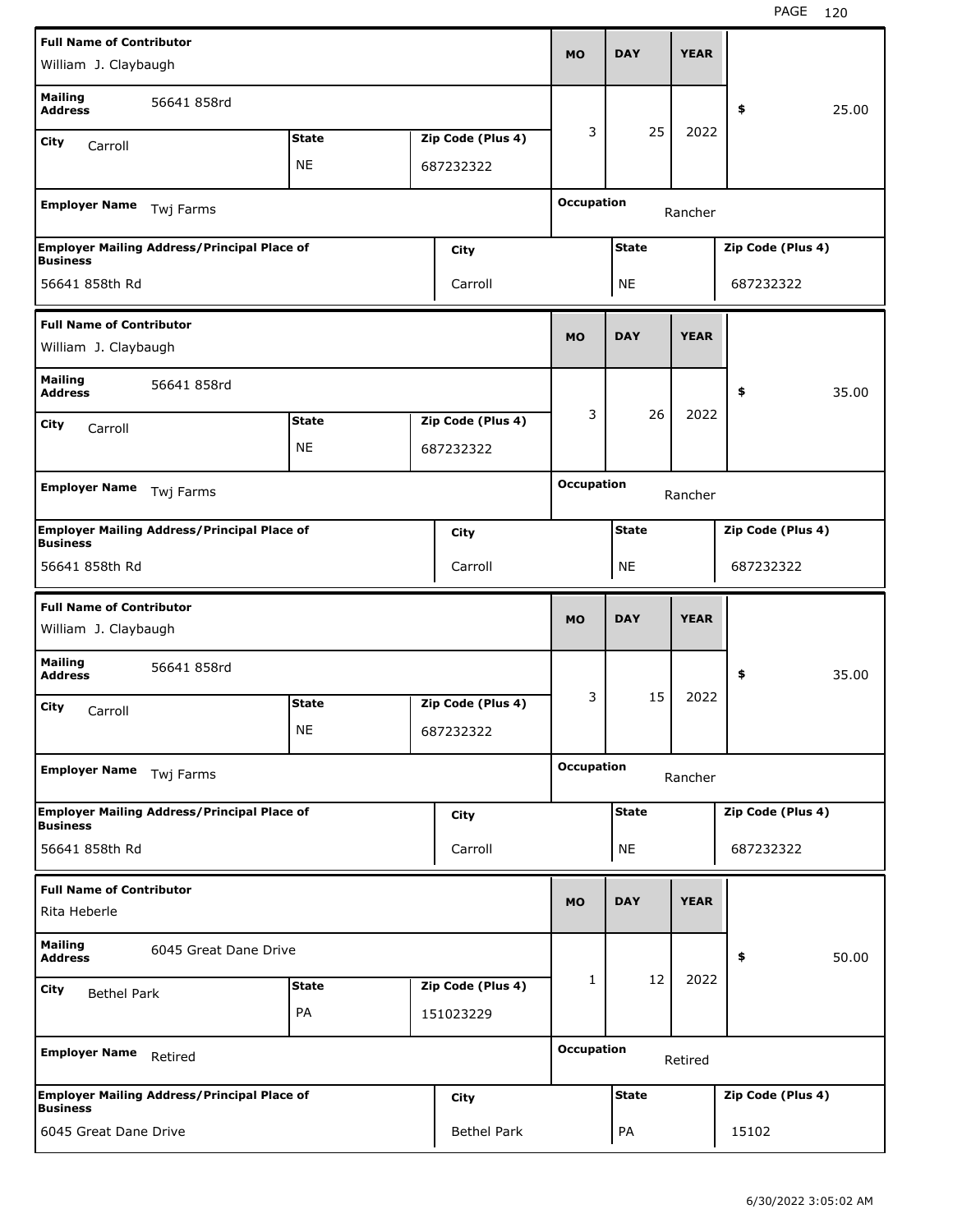| <b>Full Name of Contributor</b>                 |                                                    |              |                                |                   |              | <b>YEAR</b> |                   |       |
|-------------------------------------------------|----------------------------------------------------|--------------|--------------------------------|-------------------|--------------|-------------|-------------------|-------|
| Rita Heberle                                    |                                                    |              |                                | <b>MO</b>         | <b>DAY</b>   |             |                   |       |
| <b>Mailing</b><br><b>Address</b>                | 6045 Great Dane Drive                              |              |                                |                   |              |             | \$                | 25.00 |
| City<br><b>Bethel Park</b>                      |                                                    | <b>State</b> | Zip Code (Plus 4)              | 1                 | 16           | 2022        |                   |       |
|                                                 |                                                    | PA           | 151023229                      |                   |              |             |                   |       |
| <b>Employer Name</b>                            | Retired                                            |              |                                | <b>Occupation</b> |              | Retired     |                   |       |
| <b>Business</b>                                 | <b>Employer Mailing Address/Principal Place of</b> |              | City                           |                   | <b>State</b> |             | Zip Code (Plus 4) |       |
| 6045 Great Dane Drive                           |                                                    |              | <b>Bethel Park</b>             |                   | PA           |             | 15102             |       |
| <b>Full Name of Contributor</b><br>Rita Heberle |                                                    |              |                                | <b>MO</b>         | <b>DAY</b>   | <b>YEAR</b> |                   |       |
| <b>Mailing</b><br><b>Address</b>                | 6045 Great Dane Drive                              |              |                                |                   |              |             | \$                | 25.00 |
| City<br><b>Bethel Park</b>                      |                                                    | <b>State</b> | Zip Code (Plus 4)              | 1                 | 17           | 2022        |                   |       |
|                                                 |                                                    | PA           | 151023229                      |                   |              |             |                   |       |
| <b>Employer Name</b>                            | Retired                                            |              |                                | <b>Occupation</b> |              | Retired     |                   |       |
|                                                 | <b>Employer Mailing Address/Principal Place of</b> |              | City                           |                   | <b>State</b> |             | Zip Code (Plus 4) |       |
| <b>Business</b>                                 |                                                    |              |                                |                   |              |             |                   |       |
| 6045 Great Dane Drive                           |                                                    |              | <b>Bethel Park</b>             |                   | PA           |             | 15102             |       |
|                                                 |                                                    |              |                                |                   |              |             |                   |       |
| <b>Full Name of Contributor</b><br>Rita Heberle |                                                    |              |                                | <b>MO</b>         | <b>DAY</b>   | <b>YEAR</b> |                   |       |
| <b>Mailing</b><br><b>Address</b>                | 6045 Great Dane Drive                              |              |                                |                   |              |             | \$                | 50.00 |
| City<br><b>Bethel Park</b>                      |                                                    | <b>State</b> | Zip Code (Plus 4)              | 2                 | 12           | 2022        |                   |       |
|                                                 |                                                    | PA           | 151023229                      |                   |              |             |                   |       |
| <b>Employer Name</b>                            | Retired                                            |              |                                | <b>Occupation</b> |              | Retired     |                   |       |
|                                                 | <b>Employer Mailing Address/Principal Place of</b> |              | City                           |                   | <b>State</b> |             | Zip Code (Plus 4) |       |
| <b>Business</b><br>6045 Great Dane Drive        |                                                    |              | <b>Bethel Park</b>             |                   | PA           |             | 15102             |       |
| <b>Full Name of Contributor</b><br>Rita Heberle |                                                    |              |                                | <b>MO</b>         | <b>DAY</b>   | <b>YEAR</b> |                   |       |
| <b>Mailing</b><br><b>Address</b>                | 6045 Great Dane Drive                              |              |                                |                   |              |             | \$                | 25.00 |
|                                                 |                                                    | <b>State</b> |                                | 2                 | 16           | 2022        |                   |       |
| City<br><b>Bethel Park</b>                      |                                                    | PA           | Zip Code (Plus 4)<br>151023229 |                   |              |             |                   |       |
| <b>Employer Name</b>                            | Retired                                            |              |                                | <b>Occupation</b> |              | Retired     |                   |       |
| <b>Business</b>                                 | <b>Employer Mailing Address/Principal Place of</b> |              | City                           |                   | <b>State</b> |             | Zip Code (Plus 4) |       |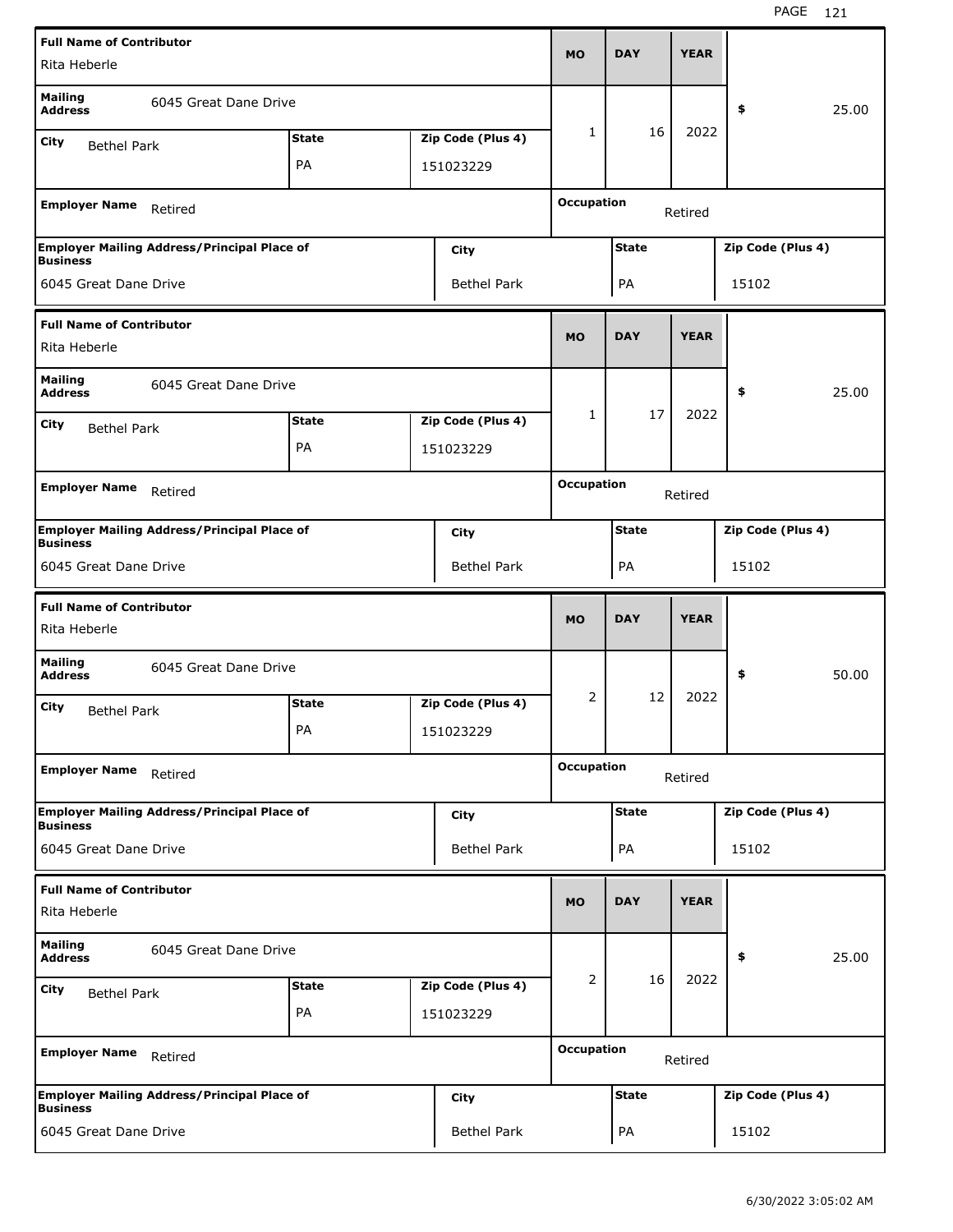| <b>Full Name of Contributor</b>                 |                                                    |              |                    |                   |              |             |                   |       |
|-------------------------------------------------|----------------------------------------------------|--------------|--------------------|-------------------|--------------|-------------|-------------------|-------|
| Rita Heberle                                    |                                                    |              |                    | <b>MO</b>         | <b>DAY</b>   | <b>YEAR</b> |                   |       |
| <b>Mailing</b><br><b>Address</b>                | 6045 Great Dane Drive                              |              |                    |                   |              |             | \$                | 25.00 |
| City<br><b>Bethel Park</b>                      |                                                    | <b>State</b> | Zip Code (Plus 4)  | 2                 | 17           | 2022        |                   |       |
|                                                 |                                                    | PA           | 151023229          |                   |              |             |                   |       |
| <b>Employer Name</b>                            | Retired                                            |              |                    | <b>Occupation</b> |              | Retired     |                   |       |
|                                                 | <b>Employer Mailing Address/Principal Place of</b> |              | City               |                   | <b>State</b> |             | Zip Code (Plus 4) |       |
| <b>Business</b><br>6045 Great Dane Drive        |                                                    |              | <b>Bethel Park</b> |                   | PA           |             | 15102             |       |
| <b>Full Name of Contributor</b>                 |                                                    |              |                    |                   |              |             |                   |       |
| Rita Heberle                                    |                                                    |              |                    | <b>MO</b>         | <b>DAY</b>   | <b>YEAR</b> |                   |       |
| <b>Mailing</b><br><b>Address</b>                | 6045 Great Dane Drive                              |              |                    |                   |              |             | \$                | 50.00 |
| City<br><b>Bethel Park</b>                      |                                                    | <b>State</b> | Zip Code (Plus 4)  | 3                 | 12           | 2022        |                   |       |
|                                                 |                                                    | PA           | 151023229          |                   |              |             |                   |       |
| <b>Employer Name</b>                            |                                                    |              |                    | <b>Occupation</b> |              |             |                   |       |
|                                                 | Retired                                            |              |                    |                   |              | Retired     |                   |       |
| <b>Business</b>                                 | <b>Employer Mailing Address/Principal Place of</b> |              | City               |                   | <b>State</b> |             | Zip Code (Plus 4) |       |
| 6045 Great Dane Drive                           |                                                    |              | <b>Bethel Park</b> |                   | PA           |             | 15102             |       |
|                                                 |                                                    |              |                    |                   |              |             |                   |       |
| <b>Full Name of Contributor</b><br>Rita Heberle |                                                    |              |                    | <b>MO</b>         | <b>DAY</b>   | <b>YEAR</b> |                   |       |
| <b>Mailing</b>                                  |                                                    |              |                    |                   |              |             |                   |       |
| <b>Address</b>                                  | 6045 Great Dane Drive                              |              |                    |                   |              |             | \$                | 25.00 |
| City<br><b>Bethel Park</b>                      |                                                    | <b>State</b> | Zip Code (Plus 4)  | 3                 | 16           | 2022        |                   |       |
|                                                 |                                                    | PA           | 151023229          |                   |              |             |                   |       |
| <b>Employer Name</b>                            | Retired                                            |              |                    | <b>Occupation</b> |              | Retired     |                   |       |
|                                                 | <b>Employer Mailing Address/Principal Place of</b> |              | City               |                   | <b>State</b> |             | Zip Code (Plus 4) |       |
| <b>Business</b><br>6045 Great Dane Drive        |                                                    |              | <b>Bethel Park</b> |                   | PA           |             | 15102             |       |
| <b>Full Name of Contributor</b>                 |                                                    |              |                    |                   |              |             |                   |       |
| Rita Heberle                                    |                                                    |              |                    | <b>MO</b>         | <b>DAY</b>   | <b>YEAR</b> |                   |       |
| <b>Mailing</b><br><b>Address</b>                | 6045 Great Dane Drive                              |              |                    |                   |              |             | \$                | 25.00 |
| City<br><b>Bethel Park</b>                      |                                                    | <b>State</b> | Zip Code (Plus 4)  | 3                 | 17           | 2022        |                   |       |
|                                                 |                                                    | PA           | 151023229          |                   |              |             |                   |       |
| <b>Employer Name</b>                            | Retired                                            |              |                    | <b>Occupation</b> |              | Retired     |                   |       |
| <b>Business</b>                                 | <b>Employer Mailing Address/Principal Place of</b> |              | City               |                   | State        |             | Zip Code (Plus 4) |       |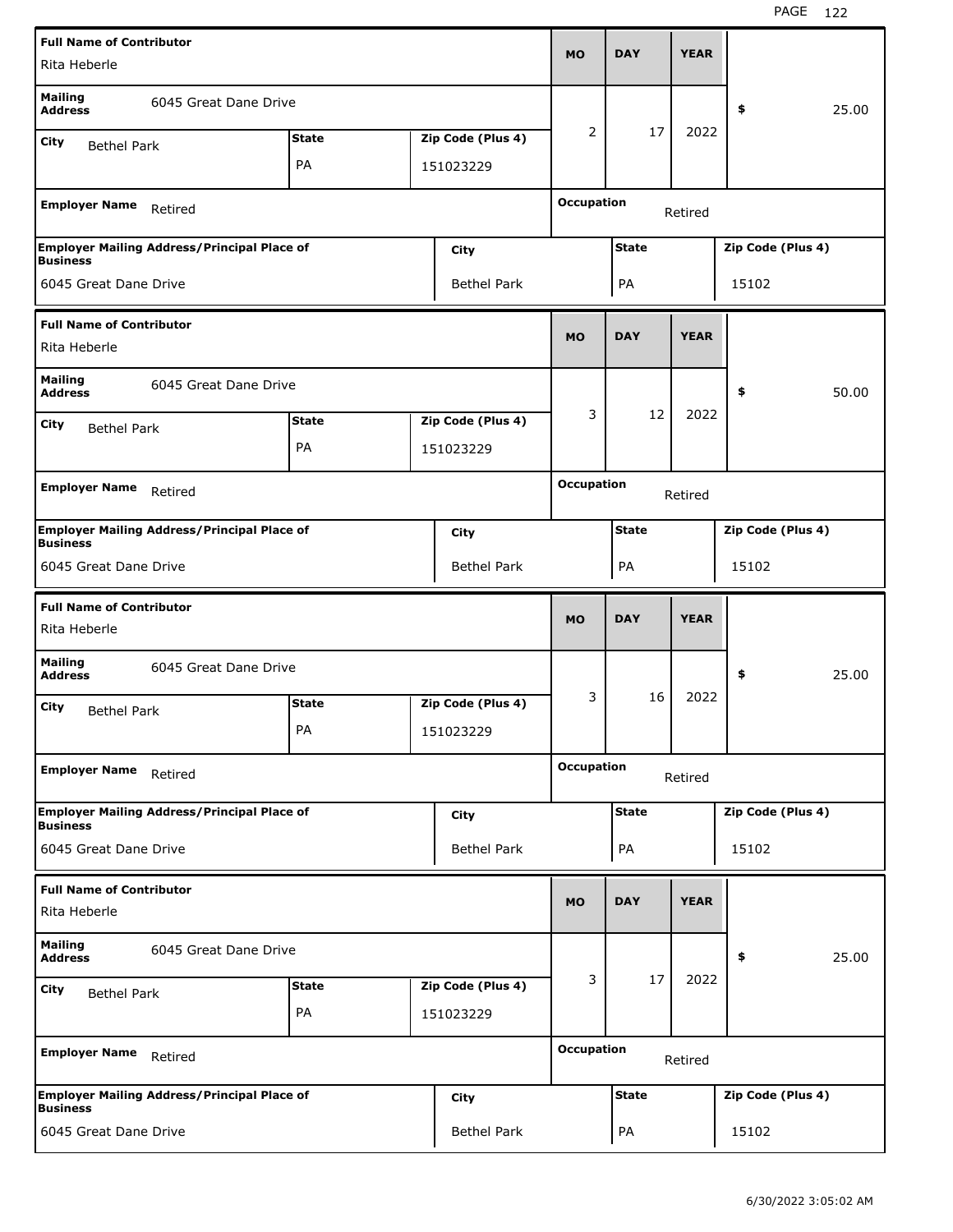| <b>Full Name of Contributor</b>                         |                                                    |              |                   |                   |              |                 |                   |
|---------------------------------------------------------|----------------------------------------------------|--------------|-------------------|-------------------|--------------|-----------------|-------------------|
| David P. Swanson                                        |                                                    |              |                   | <b>MO</b>         | <b>DAY</b>   | <b>YEAR</b>     |                   |
| <b>Mailing</b><br><b>Address</b>                        | 9101 Sherwood Ct                                   |              |                   |                   |              |                 | \$<br>1,000.00    |
| City<br>Presto                                          |                                                    | <b>State</b> | Zip Code (Plus 4) | 2                 | 24           | 2022            |                   |
|                                                         |                                                    | PA           | 151421124         |                   |              |                 |                   |
| <b>Employer Name</b>                                    | Swanson Group Ltd                                  |              |                   | <b>Occupation</b> |              | Sales Executive |                   |
| <b>Business</b>                                         | <b>Employer Mailing Address/Principal Place of</b> |              | City              |                   | <b>State</b> |                 | Zip Code (Plus 4) |
| 734 Washington Ave                                      |                                                    |              | Carnegie          |                   | PA           |                 | 151064109         |
| <b>Full Name of Contributor</b><br>Alfred Barbour       |                                                    |              |                   | <b>MO</b>         | <b>DAY</b>   | <b>YEAR</b>     |                   |
| <b>Mailing</b><br><b>Address</b>                        | 155 Darlington Lane                                |              |                   |                   |              |                 | \$<br>25,000.00   |
|                                                         |                                                    | <b>State</b> | Zip Code (Plus 4) | 3                 | 1            | 2022            |                   |
| City<br>Sewickley                                       |                                                    | PA           | 151439420         |                   |              |                 |                   |
|                                                         |                                                    |              |                   |                   |              |                 |                   |
| <b>Employer Name</b>                                    | Concast                                            |              |                   | <b>Occupation</b> |              | Executive       |                   |
| <b>Business</b>                                         | <b>Employer Mailing Address/Principal Place of</b> |              | <b>City</b>       |                   | <b>State</b> |                 | Zip Code (Plus 4) |
| 131 Myoma Rd                                            |                                                    |              | Mars              |                   | PA           |                 | 160462227         |
|                                                         |                                                    |              |                   |                   |              |                 |                   |
| <b>Full Name of Contributor</b><br>Jon Veurink          |                                                    |              |                   | <b>MO</b>         | <b>DAY</b>   | <b>YEAR</b>     |                   |
| <b>Mailing</b><br><b>Address</b>                        | 1621 Tuckaway Trail                                |              |                   |                   |              |                 | \$<br>1,000.00    |
| City                                                    |                                                    | <b>State</b> | Zip Code (Plus 4) | 3                 | 1            | 2022            |                   |
| West Chester                                            |                                                    | PA           | 193801596         |                   |              |                 |                   |
| <b>Employer Name</b>                                    | Tw Metals                                          |              |                   | <b>Occupation</b> |              | Cfo             |                   |
|                                                         | <b>Employer Mailing Address/Principal Place of</b> |              | <b>City</b>       |                   | <b>State</b> |                 | Zip Code (Plus 4) |
| <b>Business</b><br>760 Constitution Drive               |                                                    |              | Exton             |                   | PA           |                 | 193411149         |
| <b>Full Name of Contributor</b><br><b>Scott Trotter</b> |                                                    |              |                   | <b>MO</b>         | <b>DAY</b>   | <b>YEAR</b>     |                   |
| <b>Mailing</b><br><b>Address</b>                        | 16 Campus Boulevard                                |              |                   |                   |              |                 | 350.00<br>\$      |
| City                                                    |                                                    | <b>State</b> | Zip Code (Plus 4) | 3                 | $\mathbf{1}$ | 2022            |                   |
| Newtown Square                                          |                                                    | PA           | 190733229         |                   |              |                 |                   |
| <b>Employer Name</b>                                    | Ins                                                |              |                   | <b>Occupation</b> |              | C.F.O           |                   |
| <b>Business</b>                                         | <b>Employer Mailing Address/Principal Place of</b> |              | <b>City</b>       |                   | <b>State</b> |                 | Zip Code (Plus 4) |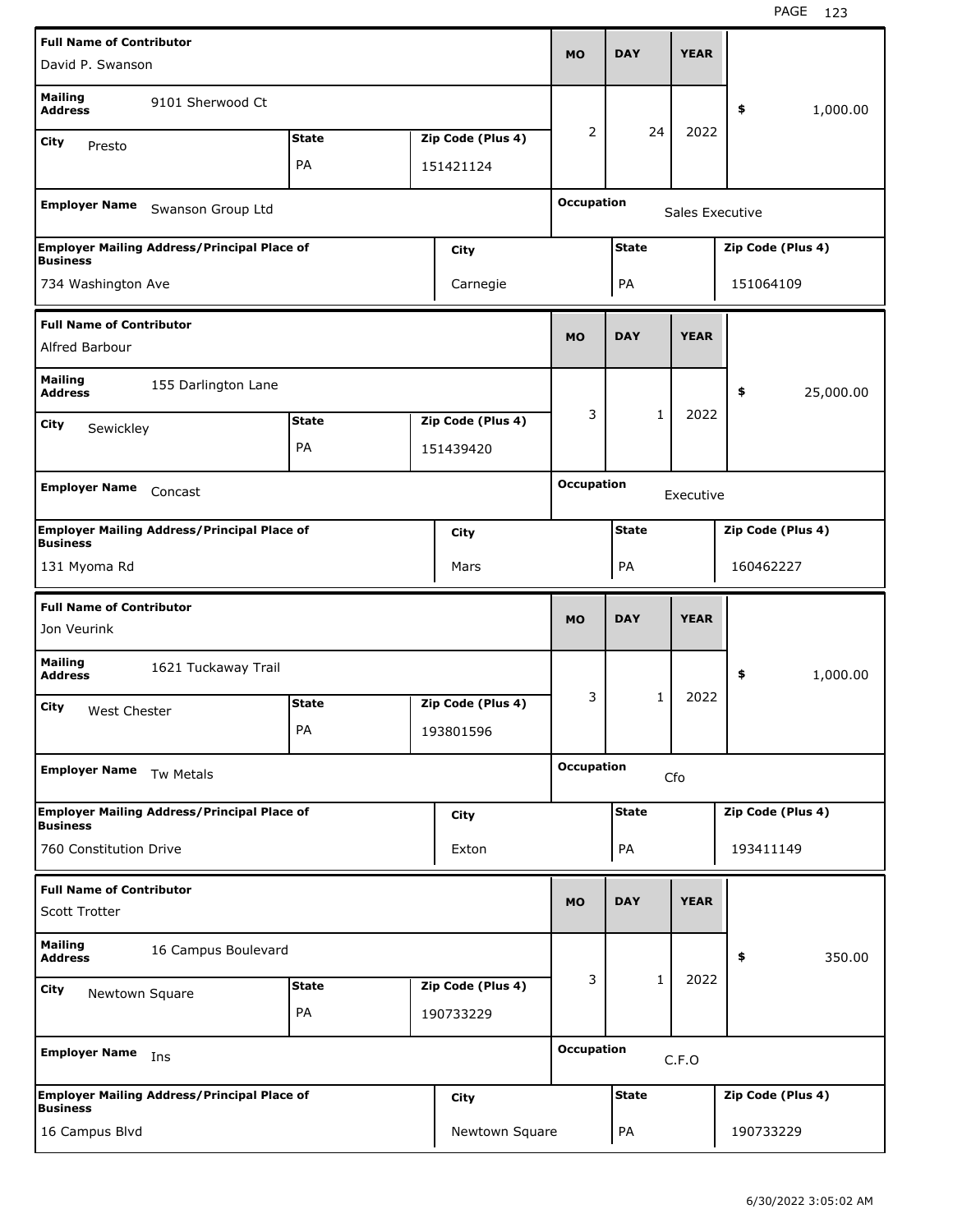| <b>Full Name of Contributor</b>  |                                                    |              |                   |                   |              |             |                   |                             |
|----------------------------------|----------------------------------------------------|--------------|-------------------|-------------------|--------------|-------------|-------------------|-----------------------------|
| Richard D. Weber                 |                                                    |              |                   | <b>MO</b>         | <b>DAY</b>   | <b>YEAR</b> |                   |                             |
| <b>Mailing</b><br><b>Address</b> | 620 Pine Rd                                        |              |                   |                   |              |             | \$                | 10,000.00                   |
| City<br>Sewickley                |                                                    | <b>State</b> | Zip Code (Plus 4) | 3                 | 10           | 2022        |                   |                             |
|                                  |                                                    | PA           | 151431210         |                   |              |             |                   |                             |
|                                  |                                                    |              |                   | <b>Occupation</b> |              |             |                   |                             |
| <b>Employer Name</b>             | Penn Energy Resources                              |              |                   |                   |              | Executive   |                   |                             |
| <b>Business</b>                  | <b>Employer Mailing Address/Principal Place of</b> |              | City              |                   | <b>State</b> |             | Zip Code (Plus 4) |                             |
| 620 Pine Rd                      |                                                    |              | Sewickley         |                   | PA           |             | 15143             |                             |
| <b>Full Name of Contributor</b>  |                                                    |              |                   |                   |              |             |                   |                             |
| John C. Oliver III               |                                                    |              |                   | <b>MO</b>         | <b>DAY</b>   | <b>YEAR</b> |                   |                             |
| <b>Mailing</b><br><b>Address</b> | 334 Scaife Rd                                      |              |                   |                   |              |             | \$                | 10,000.00                   |
| City                             |                                                    | <b>State</b> | Zip Code (Plus 4) | 2                 | 15           | 2022        |                   |                             |
| Sewickley                        |                                                    | PA           | 151439462         |                   |              |             |                   |                             |
|                                  |                                                    |              |                   |                   |              |             |                   |                             |
| <b>Employer Name</b>             | Self Employed                                      |              |                   | <b>Occupation</b> |              |             |                   | Natural Resource Consultant |
| <b>Business</b>                  | <b>Employer Mailing Address/Principal Place of</b> |              | City              |                   | <b>State</b> |             | Zip Code (Plus 4) |                             |
| 334 Scaife Rd                    |                                                    |              | Sewickley         |                   | PA           |             | 15143             |                             |
|                                  |                                                    |              |                   |                   |              |             |                   |                             |
| <b>Full Name of Contributor</b>  |                                                    |              |                   |                   |              |             |                   |                             |
| AnaMaria Melo                    |                                                    |              |                   | <b>MO</b>         | <b>DAY</b>   | <b>YEAR</b> |                   |                             |
| <b>Mailing</b><br><b>Address</b> | 894 Riverside Drive Apt 1F                         |              |                   |                   |              |             | \$                | 25.00                       |
| City                             |                                                    | <b>State</b> | Zip Code (Plus 4) | 1                 | 19           | 2022        |                   |                             |
| New York                         |                                                    | ΝY           | 100325450         |                   |              |             |                   |                             |
|                                  |                                                    |              |                   | <b>Occupation</b> |              |             |                   |                             |
| <b>Employer Name</b>             | Retired                                            |              |                   |                   |              | Retired     |                   |                             |
| <b>Business</b>                  | <b>Employer Mailing Address/Principal Place of</b> |              | <b>City</b>       |                   | <b>State</b> |             | Zip Code (Plus 4) |                             |
| 894 Riverside Drive Apt 1F       |                                                    |              | New York          |                   | ΝY           |             | 10032             |                             |
| <b>Full Name of Contributor</b>  |                                                    |              |                   |                   |              |             |                   |                             |
| AnaMaria Melo                    |                                                    |              |                   | <b>MO</b>         | <b>DAY</b>   | <b>YEAR</b> |                   |                             |
| <b>Mailing</b><br><b>Address</b> | 894 Riverside Drive Apt 1F                         |              |                   |                   |              |             | \$                | 25.00                       |
| City                             |                                                    | <b>State</b> | Zip Code (Plus 4) | 1                 | 26           | 2022        |                   |                             |
| New York                         |                                                    | <b>NY</b>    | 100325450         |                   |              |             |                   |                             |
| <b>Employer Name</b>             | Retired                                            |              |                   | <b>Occupation</b> |              | Retired     |                   |                             |
| <b>Business</b>                  | <b>Employer Mailing Address/Principal Place of</b> |              | <b>City</b>       |                   | <b>State</b> |             | Zip Code (Plus 4) |                             |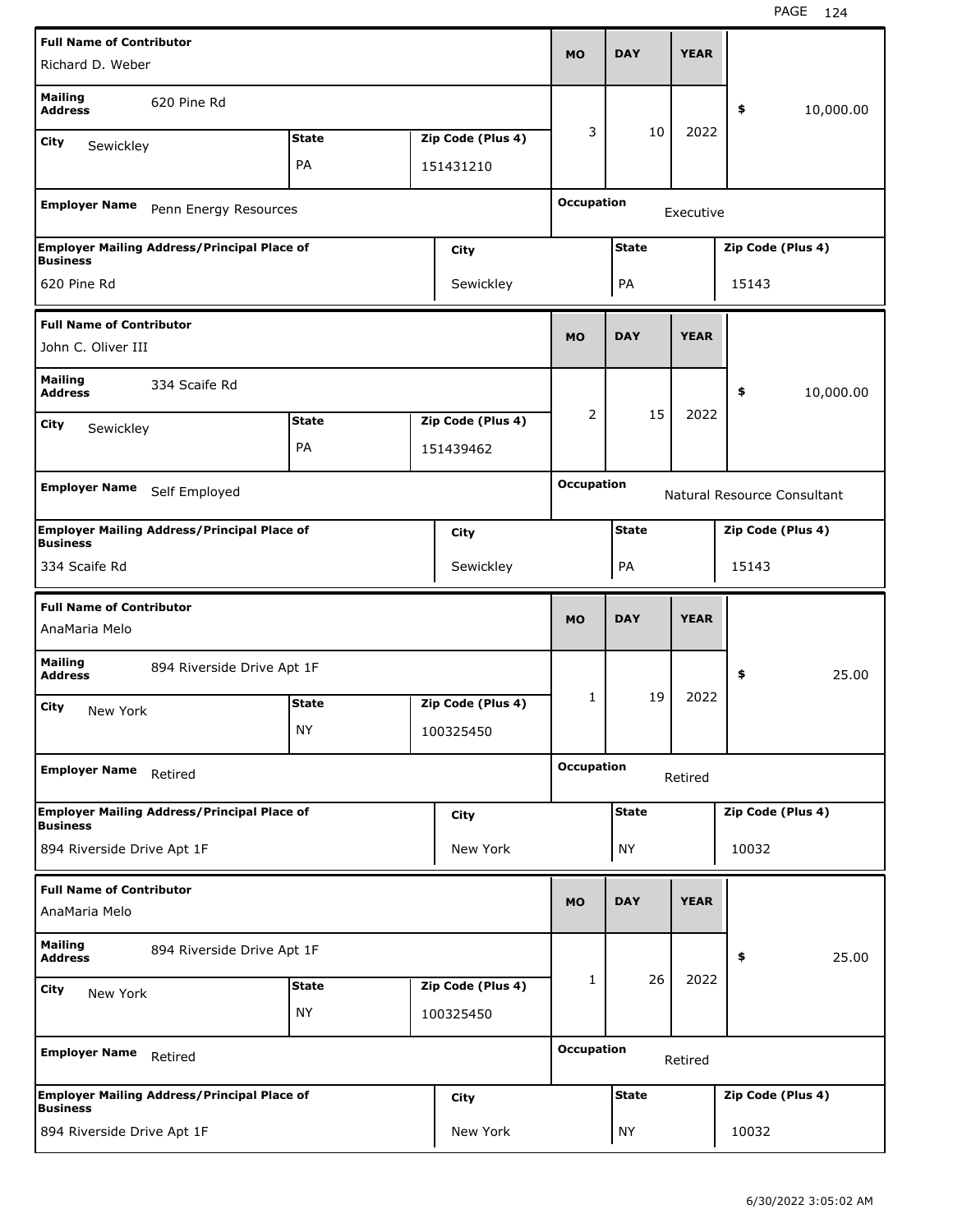| <b>Full Name of Contributor</b>                  |                                                    |              |                   |                   |              |             |                   |       |
|--------------------------------------------------|----------------------------------------------------|--------------|-------------------|-------------------|--------------|-------------|-------------------|-------|
| AnaMaria Melo                                    |                                                    |              |                   | MO                | <b>DAY</b>   | <b>YEAR</b> |                   |       |
| <b>Mailing</b><br><b>Address</b>                 | 894 Riverside Drive Apt 1F                         |              |                   |                   |              |             | \$                | 25.00 |
| City<br>New York                                 |                                                    | <b>State</b> | Zip Code (Plus 4) | 1                 | 31           | 2022        |                   |       |
|                                                  |                                                    | <b>NY</b>    | 100325450         |                   |              |             |                   |       |
| <b>Employer Name</b>                             | Retired                                            |              |                   | <b>Occupation</b> |              | Retired     |                   |       |
| <b>Business</b>                                  | <b>Employer Mailing Address/Principal Place of</b> |              | City              |                   | <b>State</b> |             | Zip Code (Plus 4) |       |
| 894 Riverside Drive Apt 1F                       |                                                    |              | New York          |                   | <b>NY</b>    |             | 10032             |       |
| <b>Full Name of Contributor</b>                  |                                                    |              |                   |                   |              |             |                   |       |
| AnaMaria Melo                                    |                                                    |              |                   | <b>MO</b>         | <b>DAY</b>   | <b>YEAR</b> |                   |       |
| <b>Mailing</b><br><b>Address</b>                 | 894 Riverside Drive Apt 1F                         |              |                   |                   |              |             | \$                | 25.00 |
| City<br>New York                                 |                                                    | <b>State</b> | Zip Code (Plus 4) | 2                 | 19           | 2022        |                   |       |
|                                                  |                                                    | ΝY           | 100325450         |                   |              |             |                   |       |
|                                                  |                                                    |              |                   | <b>Occupation</b> |              |             |                   |       |
| <b>Employer Name</b>                             | Retired                                            |              |                   |                   |              | Retired     |                   |       |
| <b>Business</b>                                  | <b>Employer Mailing Address/Principal Place of</b> |              | City              |                   | <b>State</b> |             | Zip Code (Plus 4) |       |
| 894 Riverside Drive Apt 1F                       |                                                    |              | New York          |                   | <b>NY</b>    |             | 10032             |       |
|                                                  |                                                    |              |                   |                   |              |             |                   |       |
|                                                  |                                                    |              |                   |                   |              |             |                   |       |
| <b>Full Name of Contributor</b><br>AnaMaria Melo |                                                    |              |                   | <b>MO</b>         | <b>DAY</b>   | <b>YEAR</b> |                   |       |
| <b>Mailing</b><br><b>Address</b>                 | 894 Riverside Drive Apt 1F                         |              |                   |                   |              |             | \$                | 25.00 |
| City<br>New York                                 |                                                    | <b>State</b> | Zip Code (Plus 4) | 2                 | 26           | 2022        |                   |       |
|                                                  |                                                    | <b>NY</b>    | 100325450         |                   |              |             |                   |       |
| <b>Employer Name</b>                             | Retired                                            |              |                   | <b>Occupation</b> |              | Retired     |                   |       |
|                                                  | <b>Employer Mailing Address/Principal Place of</b> |              | City              |                   | <b>State</b> |             | Zip Code (Plus 4) |       |
| <b>Business</b><br>894 Riverside Drive Apt 1F    |                                                    |              | New York          |                   | <b>NY</b>    |             | 10032             |       |
| <b>Full Name of Contributor</b>                  |                                                    |              |                   |                   |              |             |                   |       |
| AnaMaria Melo                                    |                                                    |              |                   | <b>MO</b>         | <b>DAY</b>   | <b>YEAR</b> |                   |       |
| <b>Mailing</b><br><b>Address</b>                 | 894 Riverside Drive Apt 1F                         |              |                   |                   |              |             | \$                | 10.00 |
| City<br>New York                                 |                                                    | <b>State</b> | Zip Code (Plus 4) | 3                 | 25           | 2022        |                   |       |
|                                                  |                                                    | <b>NY</b>    | 100325450         |                   |              |             |                   |       |
| <b>Employer Name</b>                             | Retired                                            |              |                   | <b>Occupation</b> |              | Retired     |                   |       |
| <b>Business</b>                                  | <b>Employer Mailing Address/Principal Place of</b> |              | City              |                   | <b>State</b> |             | Zip Code (Plus 4) |       |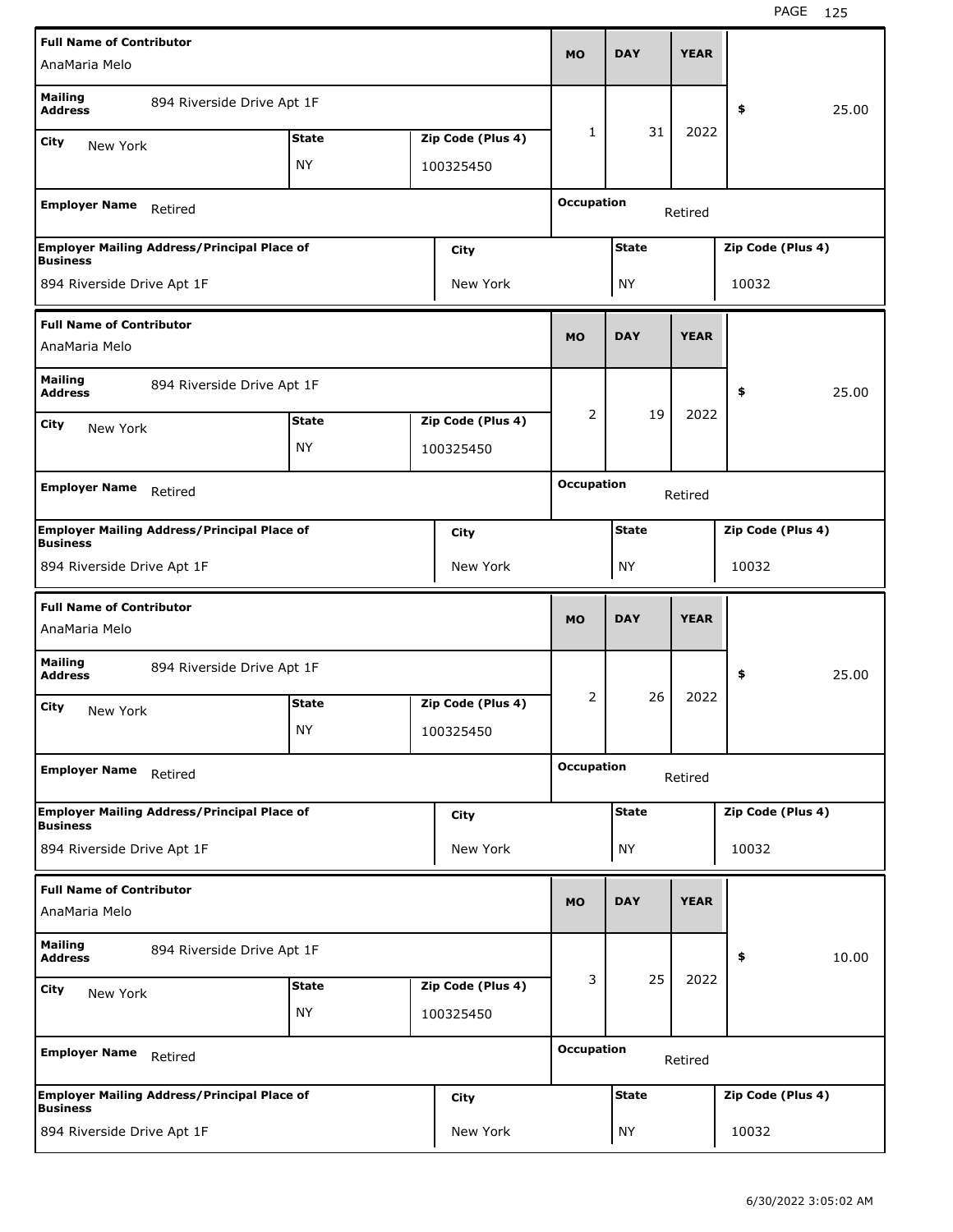| <b>Full Name of Contributor</b>                  |                                                    |              |                   |                   |              |             |                   |       |
|--------------------------------------------------|----------------------------------------------------|--------------|-------------------|-------------------|--------------|-------------|-------------------|-------|
| AnaMaria Melo                                    |                                                    |              |                   | MO                | <b>DAY</b>   | <b>YEAR</b> |                   |       |
| <b>Mailing</b><br><b>Address</b>                 | 894 Riverside Drive Apt 1F                         |              |                   |                   |              |             | \$                | 10.00 |
| City<br>New York                                 |                                                    | <b>State</b> | Zip Code (Plus 4) | 3                 | 25           | 2022        |                   |       |
|                                                  |                                                    | <b>NY</b>    | 100325450         |                   |              |             |                   |       |
| <b>Employer Name</b>                             | Retired                                            |              |                   | <b>Occupation</b> |              | Retired     |                   |       |
|                                                  | <b>Employer Mailing Address/Principal Place of</b> |              | City              |                   | <b>State</b> |             | Zip Code (Plus 4) |       |
| <b>Business</b><br>894 Riverside Drive Apt 1F    |                                                    |              | New York          |                   | <b>NY</b>    |             | 10032             |       |
| <b>Full Name of Contributor</b>                  |                                                    |              |                   |                   |              |             |                   |       |
| AnaMaria Melo                                    |                                                    |              |                   | <b>MO</b>         | <b>DAY</b>   | <b>YEAR</b> |                   |       |
| <b>Mailing</b><br><b>Address</b>                 | 894 Riverside Drive Apt 1F                         |              |                   |                   |              |             | \$                | 25.00 |
| City<br>New York                                 |                                                    | <b>State</b> | Zip Code (Plus 4) | 3                 | 26           | 2022        |                   |       |
|                                                  |                                                    | ΝY           | 100325450         |                   |              |             |                   |       |
|                                                  |                                                    |              |                   | <b>Occupation</b> |              |             |                   |       |
| <b>Employer Name</b>                             | Retired                                            |              |                   |                   |              | Retired     |                   |       |
| <b>Business</b>                                  | <b>Employer Mailing Address/Principal Place of</b> |              | City              |                   | <b>State</b> |             | Zip Code (Plus 4) |       |
| 894 Riverside Drive Apt 1F                       |                                                    |              | New York          |                   | ΝY           |             | 10032             |       |
|                                                  |                                                    |              |                   |                   |              |             |                   |       |
| <b>Full Name of Contributor</b><br>AnaMaria Melo |                                                    |              |                   | <b>MO</b>         | <b>DAY</b>   | <b>YEAR</b> |                   |       |
| <b>Mailing</b><br><b>Address</b>                 | 894 Riverside Drive Apt 1F                         |              |                   |                   |              |             | \$                | 35.00 |
| City                                             |                                                    | <b>State</b> | Zip Code (Plus 4) | 3                 | 27           | 2022        |                   |       |
| New York                                         |                                                    | <b>NY</b>    | 100325450         |                   |              |             |                   |       |
| <b>Employer Name</b>                             | Retired                                            |              |                   | <b>Occupation</b> |              | Retired     |                   |       |
|                                                  | <b>Employer Mailing Address/Principal Place of</b> |              | City              |                   | <b>State</b> |             | Zip Code (Plus 4) |       |
| <b>Business</b><br>894 Riverside Drive Apt 1F    |                                                    |              | New York          |                   | <b>NY</b>    |             | 10032             |       |
| <b>Full Name of Contributor</b>                  |                                                    |              |                   |                   |              |             |                   |       |
| AnaMaria Melo                                    |                                                    |              |                   | <b>MO</b>         | <b>DAY</b>   | <b>YEAR</b> |                   |       |
| <b>Mailing</b><br><b>Address</b>                 | 894 Riverside Drive Apt 1F                         |              |                   |                   |              |             | \$                | 25.00 |
| City<br>New York                                 |                                                    | <b>State</b> | Zip Code (Plus 4) | $\overline{2}$    | 28           | 2022        |                   |       |
|                                                  |                                                    | <b>NY</b>    | 100325450         |                   |              |             |                   |       |
| <b>Employer Name</b>                             | Retired                                            |              |                   | <b>Occupation</b> |              | Retired     |                   |       |
| <b>Business</b>                                  | <b>Employer Mailing Address/Principal Place of</b> |              | City              |                   | <b>State</b> |             | Zip Code (Plus 4) |       |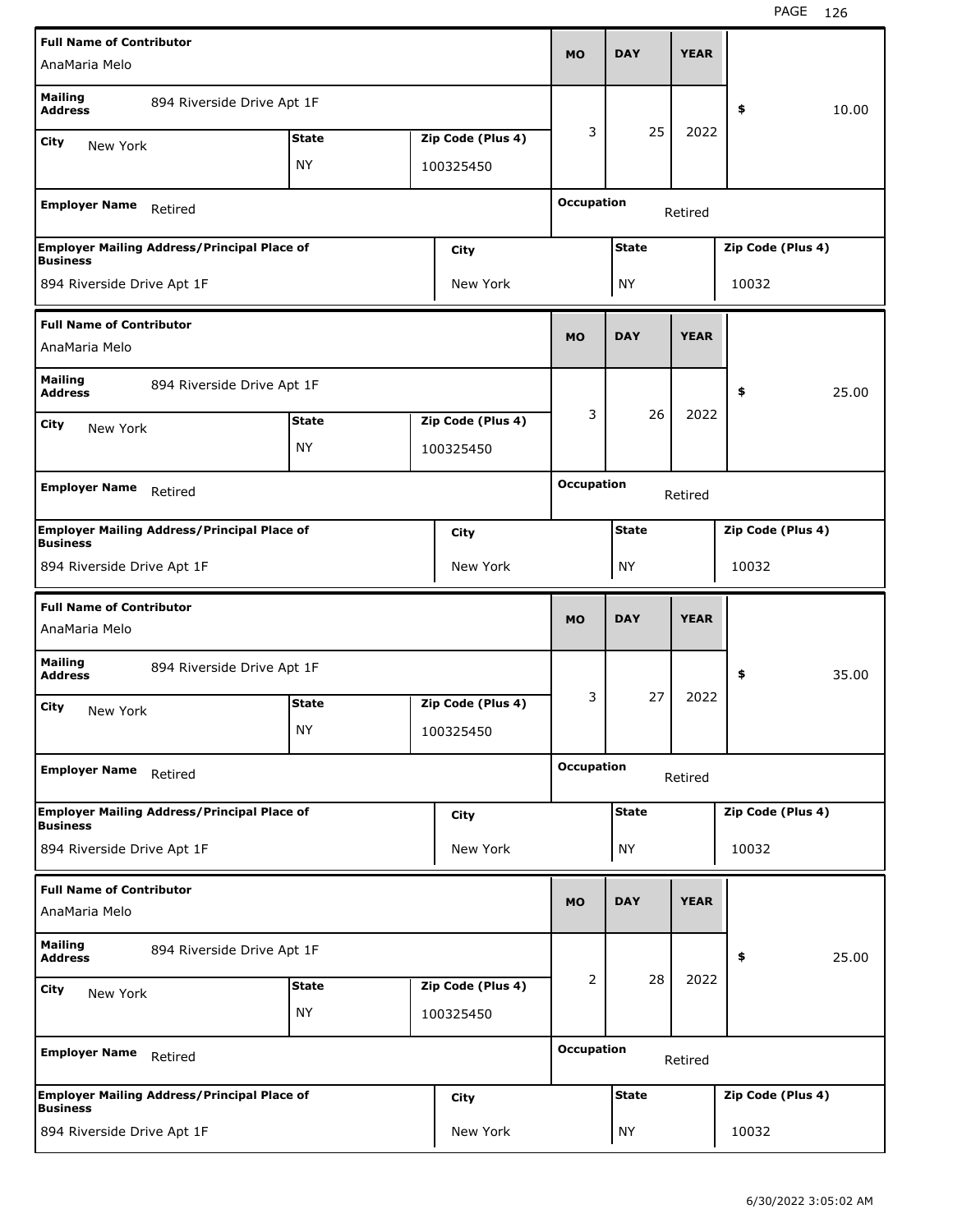| <b>Full Name of Contributor</b>                          |                                                    |              |                   |                   |              |             |                   |            |
|----------------------------------------------------------|----------------------------------------------------|--------------|-------------------|-------------------|--------------|-------------|-------------------|------------|
| AnaMaria Melo                                            |                                                    |              |                   | <b>MO</b>         | <b>DAY</b>   | <b>YEAR</b> |                   |            |
| <b>Mailing</b><br><b>Address</b>                         | 894 Riverside Drive Apt 1F                         |              |                   |                   |              |             | \$                | 25.00      |
| City<br>New York                                         |                                                    | <b>State</b> | Zip Code (Plus 4) | 3                 | 19           | 2022        |                   |            |
|                                                          |                                                    | ΝY           | 100325450         |                   |              |             |                   |            |
| <b>Employer Name</b>                                     | Retired                                            |              |                   | <b>Occupation</b> |              | Retired     |                   |            |
|                                                          | <b>Employer Mailing Address/Principal Place of</b> |              | City              |                   | <b>State</b> |             | Zip Code (Plus 4) |            |
| <b>Business</b><br>894 Riverside Drive Apt 1F            |                                                    |              | New York          |                   | NY           |             | 10032             |            |
| <b>Full Name of Contributor</b>                          |                                                    |              |                   |                   |              |             |                   |            |
| AnaMaria Melo                                            |                                                    |              |                   | <b>MO</b>         | <b>DAY</b>   | <b>YEAR</b> |                   |            |
| <b>Mailing</b><br><b>Address</b>                         | 894 Riverside Drive Apt 1F                         |              |                   |                   |              |             | \$                | 45.00      |
| City<br>New York                                         |                                                    | <b>State</b> | Zip Code (Plus 4) | 3                 | 24           | 2022        |                   |            |
|                                                          |                                                    | ΝY           | 100325450         |                   |              |             |                   |            |
|                                                          |                                                    |              |                   | <b>Occupation</b> |              |             |                   |            |
| <b>Employer Name</b>                                     | Retired                                            |              |                   |                   |              | Retired     |                   |            |
| <b>Business</b>                                          | <b>Employer Mailing Address/Principal Place of</b> |              | City              |                   | <b>State</b> |             | Zip Code (Plus 4) |            |
| 894 Riverside Drive Apt 1F                               |                                                    |              | New York          |                   | <b>NY</b>    |             | 10032             |            |
|                                                          |                                                    |              |                   |                   |              |             |                   |            |
|                                                          |                                                    |              |                   |                   |              |             |                   |            |
| <b>Full Name of Contributor</b><br>AnaMaria Melo         |                                                    |              |                   | <b>MO</b>         | <b>DAY</b>   | <b>YEAR</b> |                   |            |
| <b>Mailing</b><br><b>Address</b>                         | 894 Riverside Drive Apt 1F                         |              |                   |                   |              |             | \$                | 10.00      |
| City                                                     |                                                    | <b>State</b> | Zip Code (Plus 4) | 3                 | 25           | 2022        |                   |            |
| New York                                                 |                                                    | NY           | 100325450         |                   |              |             |                   |            |
| <b>Employer Name</b>                                     | Retired                                            |              |                   | <b>Occupation</b> |              | Retired     |                   |            |
|                                                          |                                                    |              |                   |                   | <b>State</b> |             |                   |            |
| <b>Business</b>                                          | <b>Employer Mailing Address/Principal Place of</b> |              | City              |                   |              |             | Zip Code (Plus 4) |            |
| 894 Riverside Drive Apt 1F                               |                                                    |              | New York          |                   | <b>NY</b>    |             | 10032             |            |
| <b>Full Name of Contributor</b><br>Walter W. Buckley Jr. |                                                    |              |                   | <b>MO</b>         | <b>DAY</b>   | <b>YEAR</b> |                   |            |
| <b>Mailing</b><br><b>Address</b>                         | 11450 Turtle Beach Rd                              |              |                   |                   |              |             | \$                | 700,000.00 |
| City                                                     |                                                    | <b>State</b> | Zip Code (Plus 4) | 3                 | 28           | 2022        |                   |            |
| North Palm Beach                                         |                                                    | FL           | 334083343         |                   |              |             |                   |            |
| <b>Employer Name</b>                                     | Retired                                            |              |                   | <b>Occupation</b> |              | Retired     |                   |            |
| <b>Business</b>                                          | <b>Employer Mailing Address/Principal Place of</b> |              | City              |                   | <b>State</b> |             | Zip Code (Plus 4) |            |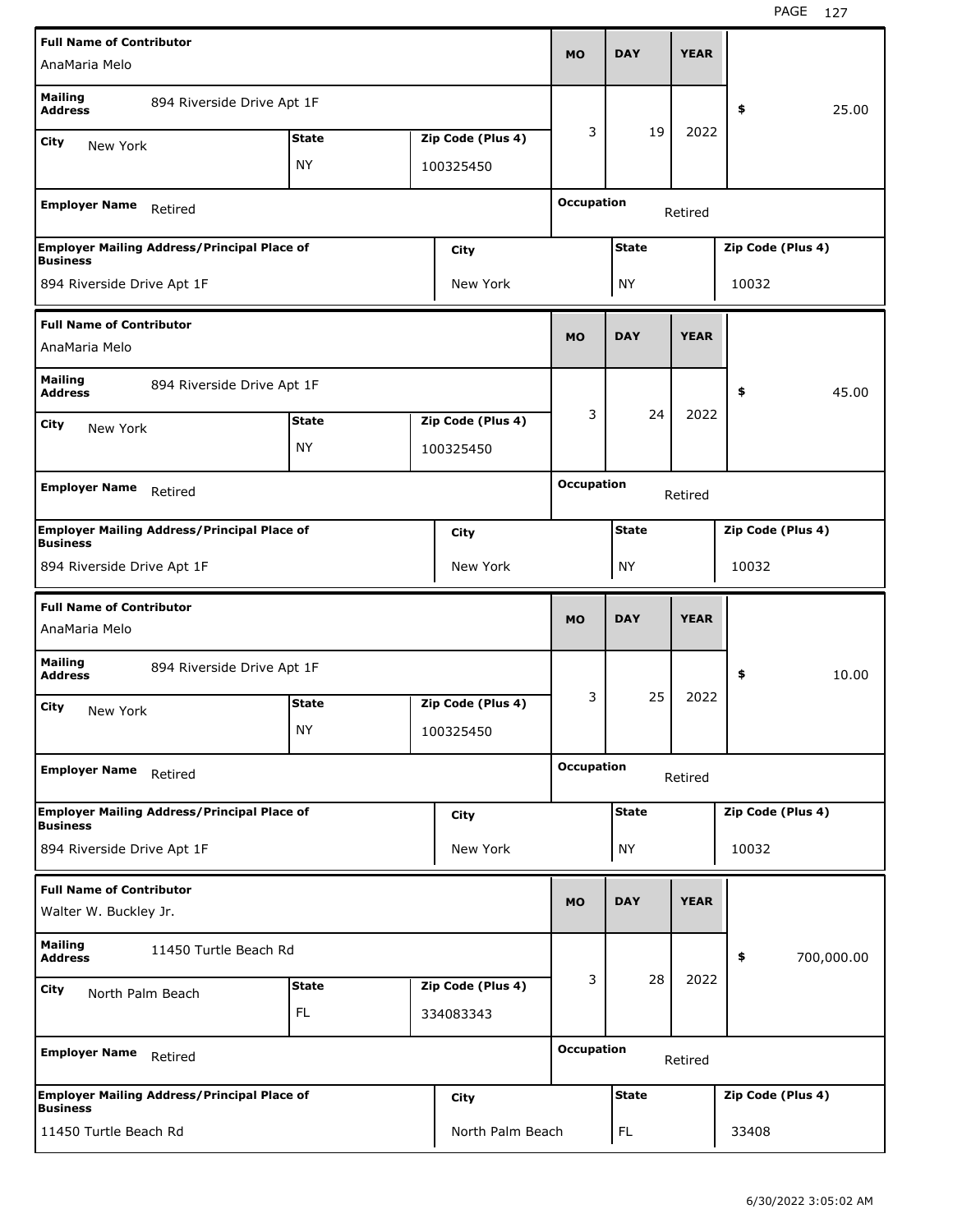| <b>Full Name of Contributor</b>                    |                                                    |              |                   |                   |              |             |                                |
|----------------------------------------------------|----------------------------------------------------|--------------|-------------------|-------------------|--------------|-------------|--------------------------------|
| Walter W. Buckley Jr.                              |                                                    |              |                   | <b>MO</b>         | <b>DAY</b>   | <b>YEAR</b> |                                |
| <b>Mailing</b><br><b>Address</b>                   | 11450 Turtle Beach Rd                              |              |                   |                   |              |             | \$<br>100,000.00               |
| City<br>North Palm Beach                           |                                                    | <b>State</b> | Zip Code (Plus 4) | 3                 | 21           | 2022        |                                |
|                                                    |                                                    | <b>FL</b>    | 334083343         |                   |              |             |                                |
| <b>Employer Name</b>                               | Retired                                            |              |                   | <b>Occupation</b> |              | Retired     |                                |
|                                                    | <b>Employer Mailing Address/Principal Place of</b> |              | City              |                   | <b>State</b> |             | Zip Code (Plus 4)              |
| <b>Business</b>                                    |                                                    |              |                   |                   |              |             |                                |
| 11450 Turtle Beach Rd                              |                                                    |              | North Palm Beach  |                   | FL           |             | 33408                          |
| <b>Full Name of Contributor</b>                    |                                                    |              |                   |                   |              |             |                                |
| Becky Lindeman                                     |                                                    |              |                   | <b>MO</b>         | <b>DAY</b>   | <b>YEAR</b> |                                |
| <b>Mailing</b><br><b>Address</b>                   | 609 Longchamps Drive                               |              |                   |                   |              |             | \$<br>2,602.54                 |
| City<br>Devon                                      |                                                    | <b>State</b> | Zip Code (Plus 4) | 3                 | 15           | 2022        |                                |
|                                                    |                                                    | PA           | 193331867         |                   |              |             |                                |
|                                                    |                                                    |              |                   | <b>Occupation</b> |              |             |                                |
| <b>Employer Name</b>                               | Unemployed                                         |              |                   |                   |              | Teacher     |                                |
| <b>Business</b>                                    | <b>Employer Mailing Address/Principal Place of</b> |              | <b>City</b>       |                   | <b>State</b> |             | Zip Code (Plus 4)              |
| 609 Longchamps Drive                               |                                                    |              | Devon             |                   | PA           |             | 193331867                      |
|                                                    |                                                    |              |                   |                   |              |             |                                |
|                                                    |                                                    |              |                   |                   |              |             |                                |
| <b>Full Name of Contributor</b><br>Frank J. Brewer |                                                    |              |                   | <b>MO</b>         | <b>DAY</b>   | <b>YEAR</b> |                                |
| <b>Mailing</b><br><b>Address</b>                   | 105 Unionville Rd                                  |              |                   |                   |              |             | \$<br>50,000.00                |
| City                                               |                                                    | <b>State</b> | Zip Code (Plus 4) | 3                 | 1            | 2022        |                                |
| Douglassville                                      |                                                    | РA           | 195189716         |                   |              |             |                                |
| <b>Employer Name</b>                               | Information Requested Per Best Efforts             |              |                   | <b>Occupation</b> |              |             | Information Requested Per Best |
|                                                    | <b>Employer Mailing Address/Principal Place of</b> |              | <b>City</b>       |                   | <b>State</b> | Efforts     | Zip Code (Plus 4)              |
| <b>Business</b><br>105 Unionville Rd               |                                                    |              | Douglassville     |                   | PA           |             | 19518                          |
| <b>Full Name of Contributor</b>                    |                                                    |              |                   |                   |              |             |                                |
| <b>Brian Kelly</b>                                 |                                                    |              |                   | <b>MO</b>         | <b>DAY</b>   | <b>YEAR</b> |                                |
| <b>Mailing</b><br><b>Address</b>                   | 90 Church Street                                   |              |                   |                   |              |             | 1,000.00<br>\$                 |
| <b>City</b>                                        |                                                    | <b>State</b> | Zip Code (Plus 4) | 1                 | 8            | 2022        |                                |
| Westwood                                           |                                                    | MA           | 020903537         |                   |              |             |                                |
| <b>Employer Name</b>                               | Nixonpeabody                                       |              |                   | <b>Occupation</b> |              | Attorney    |                                |
| <b>Business</b>                                    | <b>Employer Mailing Address/Principal Place of</b> |              | City              |                   | <b>State</b> |             | Zip Code (Plus 4)              |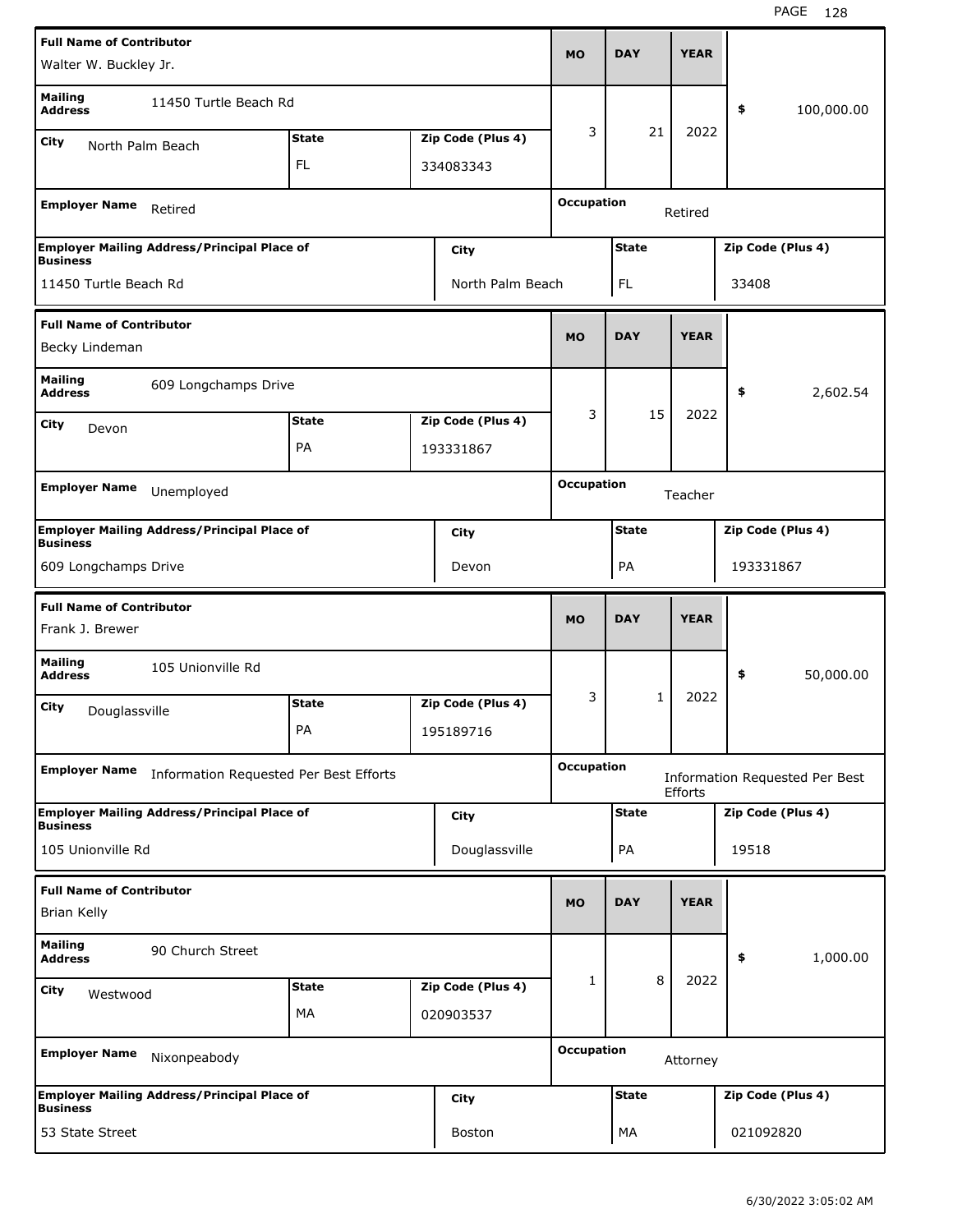| <b>Full Name of Contributor</b>                            |                                                    |              |                   |                   |              |                         |                                       |          |
|------------------------------------------------------------|----------------------------------------------------|--------------|-------------------|-------------------|--------------|-------------------------|---------------------------------------|----------|
| Joe McGinn                                                 |                                                    |              |                   | <b>MO</b>         | <b>DAY</b>   | <b>YEAR</b>             |                                       |          |
| <b>Mailing</b><br><b>Address</b>                           | 39 Venuti Drive                                    |              |                   |                   |              |                         | \$                                    | 260.25   |
| City<br>Aston                                              |                                                    | <b>State</b> | Zip Code (Plus 4) | 1                 | 19           | 2022                    |                                       |          |
|                                                            |                                                    | PA           | 190143600         |                   |              |                         |                                       |          |
| <b>Employer Name</b>                                       | Energy Transfer                                    |              |                   | <b>Occupation</b> |              | <b>Public Affairs</b>   |                                       |          |
|                                                            | <b>Employer Mailing Address/Principal Place of</b> |              | City              |                   | <b>State</b> |                         | Zip Code (Plus 4)                     |          |
| <b>Business</b>                                            |                                                    |              |                   |                   |              |                         |                                       |          |
| 39 Venuti Drive                                            |                                                    |              | Aston             |                   | PA           |                         | 190143600                             |          |
| <b>Full Name of Contributor</b><br>Richard Banner          |                                                    |              |                   | <b>MO</b>         | <b>DAY</b>   | <b>YEAR</b>             |                                       |          |
| <b>Mailing</b><br><b>Address</b>                           | 814 Caldwell Rd                                    |              |                   |                   |              |                         | \$                                    | 500.00   |
| City<br>Wayne                                              |                                                    | <b>State</b> | Zip Code (Plus 4) | $\mathbf{1}$      | 20           | 2022                    |                                       |          |
|                                                            |                                                    | PA           | 190872058         |                   |              |                         |                                       |          |
|                                                            |                                                    |              |                   |                   |              |                         |                                       |          |
| <b>Employer Name</b>                                       | Information Requested Per Best Efforts             |              |                   | <b>Occupation</b> |              | Efforts                 | <b>Information Requested Per Best</b> |          |
|                                                            | <b>Employer Mailing Address/Principal Place of</b> |              | <b>City</b>       |                   | <b>State</b> |                         | Zip Code (Plus 4)                     |          |
| <b>Business</b><br>814 Caldwell Rd                         |                                                    |              | Wayne             |                   | PA           |                         | 19087                                 |          |
|                                                            |                                                    |              |                   |                   |              |                         |                                       |          |
|                                                            |                                                    |              |                   |                   |              |                         |                                       |          |
| <b>Full Name of Contributor</b><br>Sean Fahey              |                                                    |              |                   | <b>MO</b>         | <b>DAY</b>   | <b>YEAR</b>             |                                       |          |
| <b>Mailing</b><br><b>Address</b>                           | 489 School House Ln                                |              |                   |                   |              |                         | \$                                    | 1,000.00 |
| City                                                       |                                                    | <b>State</b> | Zip Code (Plus 4) | 1                 | 20           | 2022                    |                                       |          |
| Devon                                                      |                                                    | PA           | 193331222         |                   |              |                         |                                       |          |
| <b>Employer Name</b>                                       | Troutman Pepper LLC                                |              |                   | <b>Occupation</b> |              | Attorney                |                                       |          |
|                                                            | <b>Employer Mailing Address/Principal Place of</b> |              | <b>City</b>       |                   | <b>State</b> |                         | Zip Code (Plus 4)                     |          |
| <b>Business</b><br>489 School House Ln                     |                                                    |              | Devon             |                   | PA           |                         | 19333                                 |          |
| <b>Full Name of Contributor</b><br><b>Richard McFillin</b> |                                                    |              |                   | <b>MO</b>         | <b>DAY</b>   | <b>YEAR</b>             |                                       |          |
| <b>Mailing</b><br><b>Address</b>                           | 8 Chestnut Dr                                      |              |                   |                   |              |                         | \$                                    | 400.00   |
| <b>City</b>                                                |                                                    | <b>State</b> | Zip Code (Plus 4) | $\mathbf{1}$      | 20           | 2022                    |                                       |          |
| Richboro                                                   |                                                    | PA           | 189541508         |                   |              |                         |                                       |          |
| <b>Employer Name</b>                                       | Self Employed                                      |              |                   | <b>Occupation</b> |              | <b>Funeral Director</b> |                                       |          |
| <b>Business</b>                                            | <b>Employer Mailing Address/Principal Place of</b> |              | City              |                   | <b>State</b> |                         | Zip Code (Plus 4)                     |          |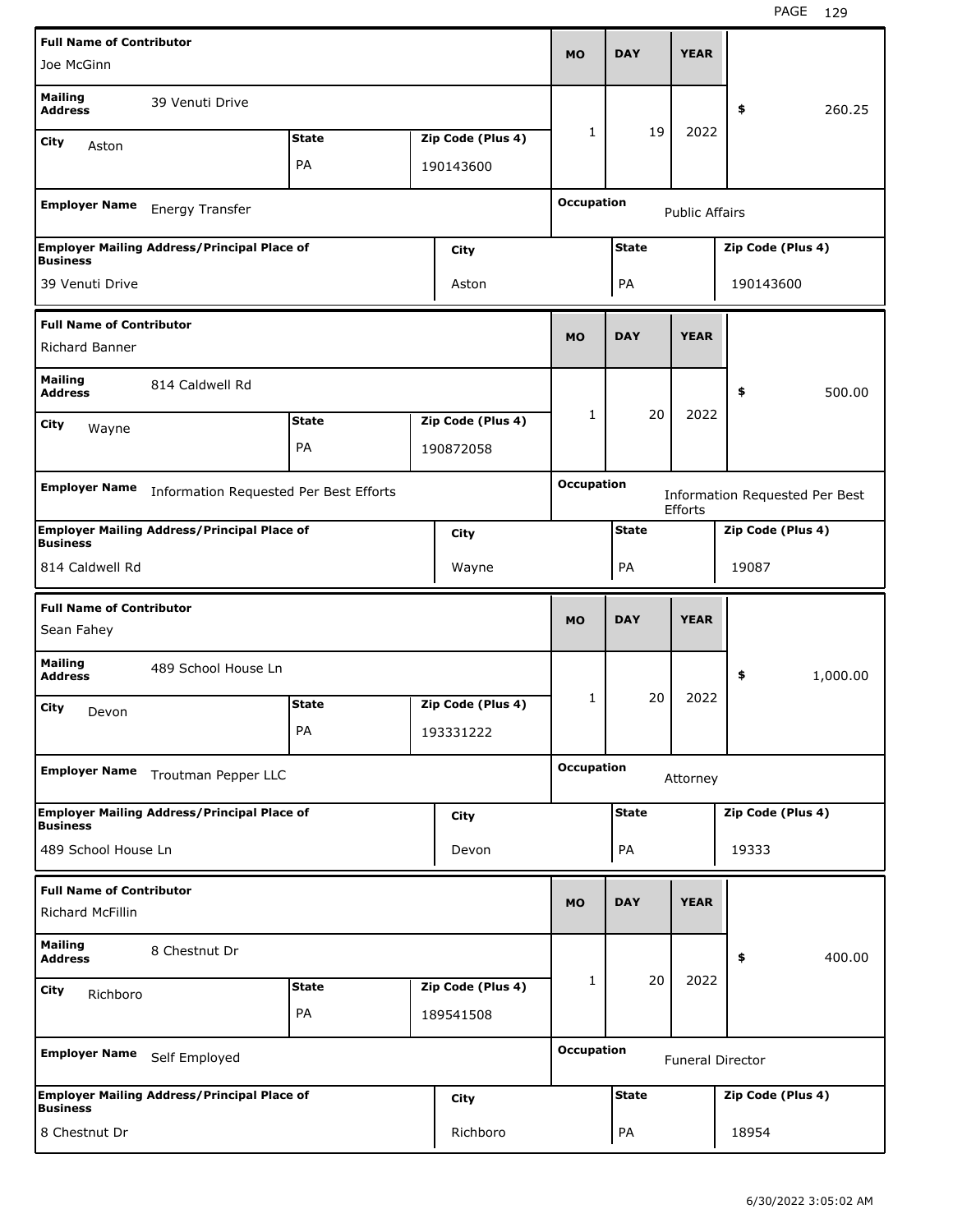| <b>Full Name of Contributor</b>                                       |                                        |                   |                   |              | <b>YEAR</b>    |                                       |          |
|-----------------------------------------------------------------------|----------------------------------------|-------------------|-------------------|--------------|----------------|---------------------------------------|----------|
| Post Commercial Real Estate LLC                                       |                                        |                   | <b>MO</b>         | <b>DAY</b>   |                |                                       |          |
| <b>Mailing</b><br>P.O. Box 37014<br><b>Address</b>                    |                                        |                   |                   |              |                | \$                                    | 2,500.00 |
| City<br>Philadelphia                                                  | <b>State</b>                           | Zip Code (Plus 4) | $\mathbf{1}$      | 21           | 2022           |                                       |          |
|                                                                       | PA                                     | 191220714         |                   |              |                |                                       |          |
|                                                                       |                                        |                   | <b>Occupation</b> |              |                |                                       |          |
| <b>Employer Name</b>                                                  | Information Requested Per Best Efforts |                   |                   |              | <b>Efforts</b> | <b>Information Requested Per Best</b> |          |
| <b>Employer Mailing Address/Principal Place of</b><br><b>Business</b> |                                        | City              |                   | <b>State</b> |                | Zip Code (Plus 4)                     |          |
| P.O. Box 37014                                                        |                                        | Philadelphia      |                   | PA           |                | 191220714                             |          |
| <b>Full Name of Contributor</b>                                       |                                        |                   |                   |              |                |                                       |          |
| Ssm Investments LLC                                                   |                                        |                   | <b>MO</b>         | <b>DAY</b>   | <b>YEAR</b>    |                                       |          |
| <b>Mailing</b><br>1 Centurian Dr Ste 312<br><b>Address</b>            |                                        |                   |                   |              |                | \$                                    | 2,500.00 |
| City<br><b>Newark</b>                                                 | <b>State</b>                           | Zip Code (Plus 4) | 1                 | 21           | 2022           |                                       |          |
|                                                                       | DE                                     | 197132127         |                   |              |                |                                       |          |
|                                                                       |                                        |                   |                   |              |                |                                       |          |
| <b>Employer Name</b>                                                  | Information Requested Per Best Efforts |                   | <b>Occupation</b> |              | Efforts        | <b>Information Requested Per Best</b> |          |
| <b>Employer Mailing Address/Principal Place of</b><br><b>Business</b> |                                        | City              |                   | <b>State</b> |                | Zip Code (Plus 4)                     |          |
| 1 Centurian Dr Ste 312                                                |                                        | Newark            |                   | DE           |                | 197132127                             |          |
|                                                                       |                                        |                   |                   |              |                |                                       |          |
| <b>Full Name of Contributor</b>                                       |                                        |                   |                   |              |                |                                       |          |
| Lansing Street Advisors LLC                                           |                                        |                   | <b>MO</b>         | <b>DAY</b>   | <b>YEAR</b>    |                                       |          |
| <b>Mailing</b><br>122 E Butler Ave Ste 100<br><b>Address</b>          |                                        |                   |                   |              |                | \$                                    | 500.00   |
| City                                                                  | <b>State</b>                           | Zip Code (Plus 4) | 1                 | 21           | 2022           |                                       |          |
| Ambler                                                                | PА                                     | 190024416         |                   |              |                |                                       |          |
| <b>Employer Name</b>                                                  | Information Requested Per Best Efforts |                   | <b>Occupation</b> |              |                |                                       |          |
|                                                                       |                                        |                   |                   |              | Efforts        | <b>Information Requested Per Best</b> |          |
| <b>Employer Mailing Address/Principal Place of</b><br><b>Business</b> |                                        | <b>City</b>       |                   | <b>State</b> |                | Zip Code (Plus 4)                     |          |
| 122 E Butler Ave Ste 100                                              |                                        | Ambler            |                   | PA           |                | 190024416                             |          |
| <b>Full Name of Contributor</b>                                       |                                        |                   |                   |              |                |                                       |          |
| Committee To Elect Scott Zelov                                        |                                        |                   | <b>MO</b>         | <b>DAY</b>   | <b>YEAR</b>    |                                       |          |
| <b>Mailing</b><br>220 Ross Lane<br><b>Address</b>                     |                                        |                   |                   |              |                | \$                                    | 2,500.00 |
| City<br>Haverford                                                     | <b>State</b>                           | Zip Code (Plus 4) | 1                 | 21           | 2022           |                                       |          |
|                                                                       | PA                                     | 190411605         |                   |              |                |                                       |          |
| <b>Employer Name</b>                                                  | Information Requested Per Best Efforts |                   | <b>Occupation</b> |              | Efforts        | Information Requested Per Best        |          |
| <b>Employer Mailing Address/Principal Place of</b><br><b>Business</b> |                                        | <b>City</b>       |                   | <b>State</b> |                | Zip Code (Plus 4)                     |          |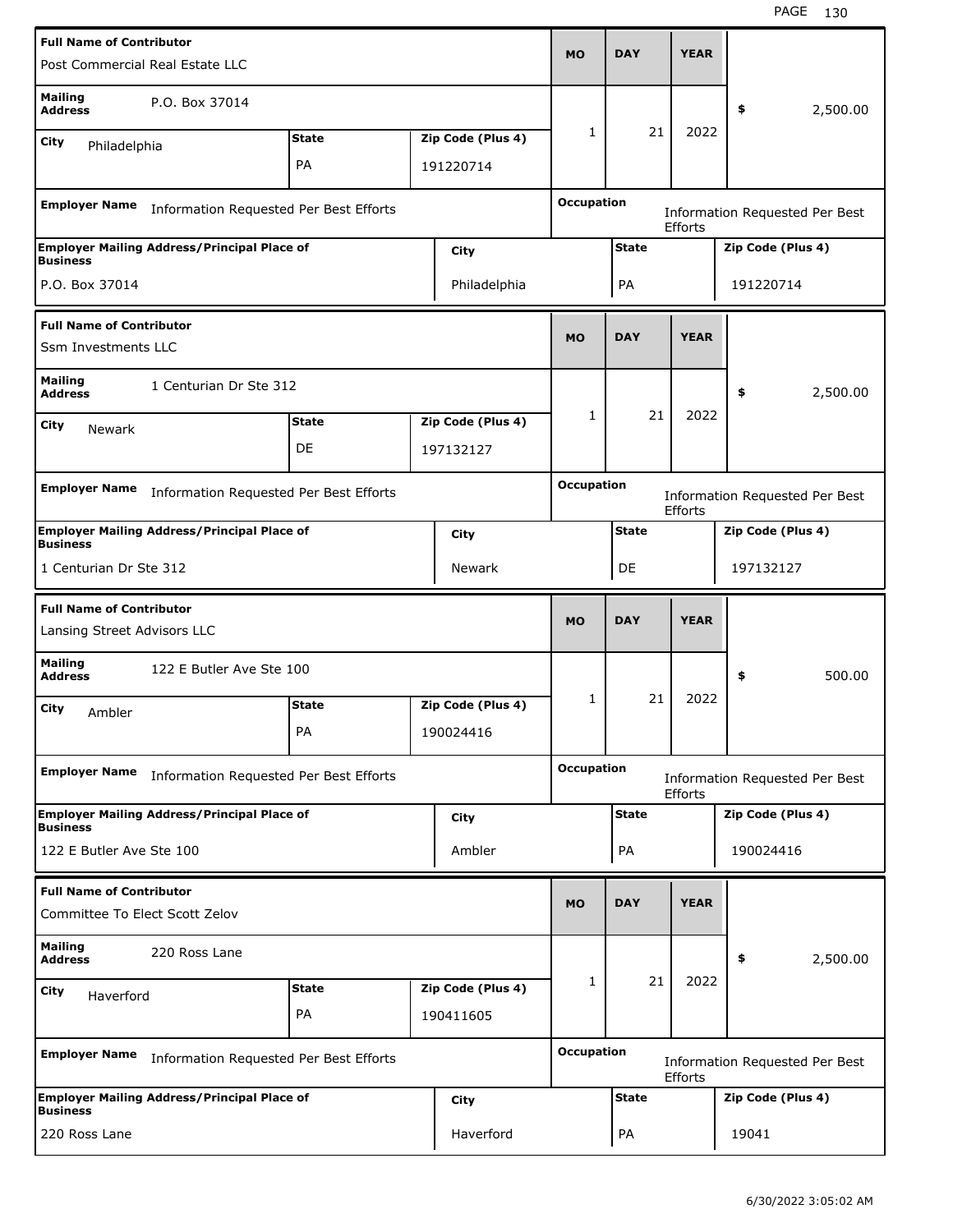| <b>Full Name of Contributor</b><br>George Sucher   |                                                    |              |  |                                |                   |              |   |             |                                |          |
|----------------------------------------------------|----------------------------------------------------|--------------|--|--------------------------------|-------------------|--------------|---|-------------|--------------------------------|----------|
|                                                    |                                                    |              |  |                                | <b>MO</b>         | <b>DAY</b>   |   | <b>YEAR</b> |                                |          |
| <b>Mailing</b><br><b>Address</b>                   | 855 Bainbridge Dr.                                 |              |  |                                |                   |              |   |             | \$                             | 2,500.00 |
| City<br>West Chester                               |                                                    | <b>State</b> |  | Zip Code (Plus 4)              | 2                 |              | 3 | 2022        |                                |          |
|                                                    |                                                    | PA           |  | 193828561                      |                   |              |   |             |                                |          |
|                                                    |                                                    |              |  |                                |                   |              |   |             |                                |          |
| <b>Employer Name</b>                               | Razor Technology                                   |              |  |                                | <b>Occupation</b> |              |   | President   |                                |          |
| <b>Business</b>                                    | <b>Employer Mailing Address/Principal Place of</b> |              |  | City                           |                   | <b>State</b> |   |             | Zip Code (Plus 4)              |          |
| 855 Bainbridge Dr.                                 |                                                    |              |  | West Chester                   |                   | PA           |   |             | 19382                          |          |
| <b>Full Name of Contributor</b>                    |                                                    |              |  |                                |                   |              |   |             |                                |          |
| Robert Judge                                       |                                                    |              |  |                                | <b>MO</b>         | <b>DAY</b>   |   | <b>YEAR</b> |                                |          |
| <b>Mailing</b><br><b>Address</b>                   | PO Box 873                                         |              |  |                                |                   |              |   |             | \$                             | 2,000.00 |
| City<br>Southeastern                               |                                                    | <b>State</b> |  | Zip Code (Plus 4)              | 2                 |              | 8 | 2022        |                                |          |
|                                                    |                                                    | PA           |  | 193990873                      |                   |              |   |             |                                |          |
|                                                    |                                                    |              |  |                                | <b>Occupation</b> |              |   |             |                                |          |
| <b>Employer Name</b>                               | Self                                               |              |  |                                |                   |              |   | Self        |                                |          |
| <b>Business</b>                                    | <b>Employer Mailing Address/Principal Place of</b> |              |  | City                           |                   | <b>State</b> |   |             | Zip Code (Plus 4)              |          |
| PO Box 873                                         |                                                    |              |  | Southeastern                   |                   | PA           |   |             | 193990873                      |          |
|                                                    |                                                    |              |  |                                |                   |              |   |             |                                |          |
|                                                    |                                                    |              |  |                                |                   |              |   |             |                                |          |
| <b>Full Name of Contributor</b><br>David W. Smith  |                                                    |              |  |                                | <b>MO</b>         | <b>DAY</b>   |   | <b>YEAR</b> |                                |          |
| <b>Mailing</b><br><b>Address</b>                   | 115 Kingston Rd                                    |              |  |                                |                   |              |   |             | \$                             | 1,000.00 |
| City<br>Media                                      |                                                    | <b>State</b> |  | Zip Code (Plus 4)              | 2                 |              | 8 | 2022        |                                |          |
|                                                    |                                                    | PA           |  | 190631852                      |                   |              |   |             |                                |          |
| <b>Employer Name</b>                               | Self Employed                                      |              |  |                                | <b>Occupation</b> |              |   | Contractor  |                                |          |
|                                                    | <b>Employer Mailing Address/Principal Place of</b> |              |  |                                |                   | <b>State</b> |   |             | Zip Code (Plus 4)              |          |
| <b>Business</b>                                    |                                                    |              |  | City                           |                   |              |   |             |                                |          |
| 115 Kingston Rd                                    |                                                    |              |  | Media                          |                   | PA           |   |             | 19063                          |          |
| <b>Full Name of Contributor</b><br>Paul J. Evanson |                                                    |              |  |                                | <b>MO</b>         | <b>DAY</b>   |   | <b>YEAR</b> |                                |          |
| <b>Mailing</b><br><b>Address</b>                   | 11696 Lost Tree Way                                |              |  |                                |                   |              |   |             | \$                             | 1,000.00 |
|                                                    |                                                    | <b>State</b> |  |                                | $\overline{2}$    |              | 8 | 2022        |                                |          |
| City<br>North Palm Beach                           |                                                    | <b>FL</b>    |  | Zip Code (Plus 4)<br>334082911 |                   |              |   |             |                                |          |
| <b>Employer Name</b>                               | Information Requested Per Best Efforts             |              |  |                                | <b>Occupation</b> |              |   |             | Information Requested Per Best |          |
|                                                    | <b>Employer Mailing Address/Principal Place of</b> |              |  |                                |                   | <b>State</b> |   | Efforts     | Zip Code (Plus 4)              |          |
| <b>Business</b><br>11696 Lost Tree Way             |                                                    |              |  | City<br>North Palm Beach       |                   | <b>FL</b>    |   |             | 33408                          |          |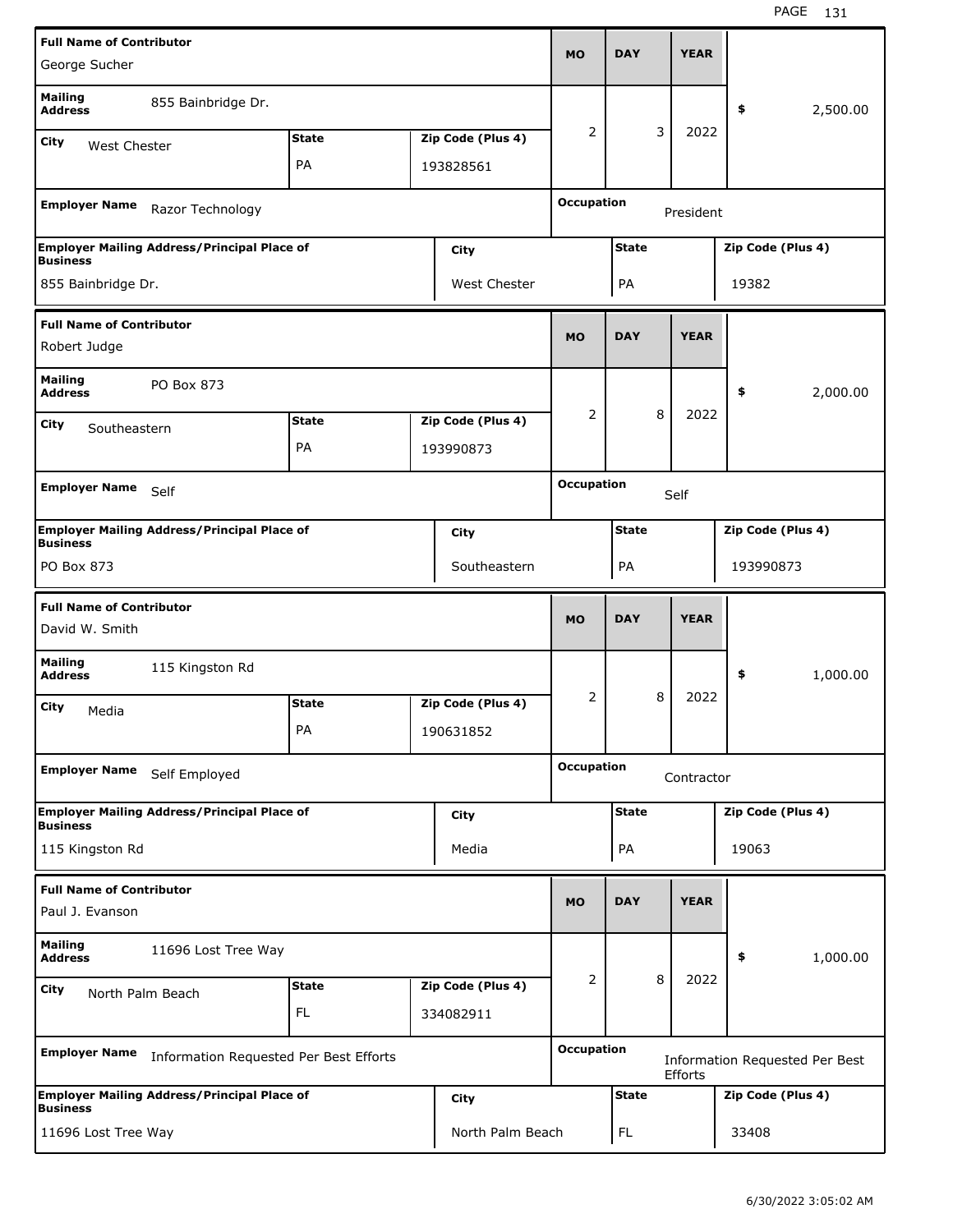| <b>Full Name of Contributor</b>                     |                                                    |              |                   |                   |              |   |             |                    |                                       |
|-----------------------------------------------------|----------------------------------------------------|--------------|-------------------|-------------------|--------------|---|-------------|--------------------|---------------------------------------|
| Brian S. Fetterolf                                  |                                                    |              |                   | MO                | <b>DAY</b>   |   | <b>YEAR</b> |                    |                                       |
| <b>Mailing</b><br><b>Address</b>                    | 524 Woodland Road Ext.                             |              |                   |                   |              |   |             | \$                 | 3,000.00                              |
| City<br>Sewickley                                   |                                                    | <b>State</b> | Zip Code (Plus 4) | 2                 |              | 8 | 2022        |                    |                                       |
|                                                     |                                                    | PA           | 151431088         |                   |              |   |             |                    |                                       |
| <b>Employer Name</b>                                | Information Requested Per Best Efforts             |              |                   | <b>Occupation</b> |              |   | Efforts     |                    | <b>Information Requested Per Best</b> |
| <b>Business</b>                                     | <b>Employer Mailing Address/Principal Place of</b> |              | City              |                   | <b>State</b> |   |             | Zip Code (Plus 4)  |                                       |
| 524 Woodland Road Ext.                              |                                                    |              | Sewickley         |                   | PA           |   |             | 15143              |                                       |
| <b>Full Name of Contributor</b>                     |                                                    |              |                   | <b>MO</b>         | <b>DAY</b>   |   | <b>YEAR</b> |                    |                                       |
| Cindy OBrien                                        |                                                    |              |                   |                   |              |   |             |                    |                                       |
| <b>Mailing</b><br><b>Address</b>                    | 3950 Bigal Court                                   |              |                   |                   |              |   |             | \$                 | 260.25                                |
| City<br>Bethlehem                                   |                                                    | <b>State</b> | Zip Code (Plus 4) | 2                 |              | 8 | 2022        |                    |                                       |
|                                                     |                                                    | PA           | 180207846         |                   |              |   |             |                    |                                       |
|                                                     |                                                    |              |                   | <b>Occupation</b> |              |   |             |                    |                                       |
| <b>Employer Name</b>                                | Retired                                            |              |                   |                   |              |   | Retired     |                    |                                       |
| <b>Business</b>                                     | <b>Employer Mailing Address/Principal Place of</b> |              | City              |                   | <b>State</b> |   |             | Zip Code (Plus 4)  |                                       |
| 3950 Bigal Court                                    |                                                    |              | <b>Bethlehem</b>  |                   | PA           |   |             | 18020              |                                       |
|                                                     |                                                    |              |                   |                   |              |   |             |                    |                                       |
|                                                     |                                                    |              |                   |                   |              |   |             |                    |                                       |
| <b>Full Name of Contributor</b><br>Frank McSwain Jr |                                                    |              |                   | <b>MO</b>         | <b>DAY</b>   |   | <b>YEAR</b> |                    |                                       |
| <b>Mailing</b><br><b>Address</b>                    | 658 Euclid Ave                                     |              |                   |                   |              |   |             | \$                 | 1,041.02                              |
| City<br>Carbondale                                  |                                                    | <b>State</b> | Zip Code (Plus 4) | 2                 |              | 8 | 2022        |                    |                                       |
|                                                     |                                                    | CO           | 816231921         |                   |              |   |             |                    |                                       |
| <b>Employer Name</b>                                | <b>McSwain Builders</b>                            |              |                   | <b>Occupation</b> |              |   |             | General Contractor |                                       |
|                                                     | <b>Employer Mailing Address/Principal Place of</b> |              | City              |                   | <b>State</b> |   |             | Zip Code (Plus 4)  |                                       |
| <b>Business</b><br>658 Euclid Ave                   |                                                    |              | Carbondale        |                   | CO           |   |             | 81623              |                                       |
| <b>Full Name of Contributor</b>                     |                                                    |              |                   |                   |              |   |             |                    |                                       |
| Tina and Jim Gula                                   |                                                    |              |                   | <b>MO</b>         | <b>DAY</b>   |   | <b>YEAR</b> |                    |                                       |
| <b>Mailing</b><br><b>Address</b>                    | 404 S Newtown St Rd                                |              |                   |                   |              |   |             | \$                 | 1,000.00                              |
| City<br>Newtown Square                              |                                                    | <b>State</b> | Zip Code (Plus 4) | 2                 |              | 9 | 2022        |                    |                                       |
|                                                     |                                                    | PA           | 190733913         |                   |              |   |             |                    |                                       |
| <b>Employer Name</b>                                | Retired                                            |              |                   | <b>Occupation</b> |              |   | Retired     |                    |                                       |
| <b>Business</b>                                     | <b>Employer Mailing Address/Principal Place of</b> |              | City              |                   | <b>State</b> |   |             | Zip Code (Plus 4)  |                                       |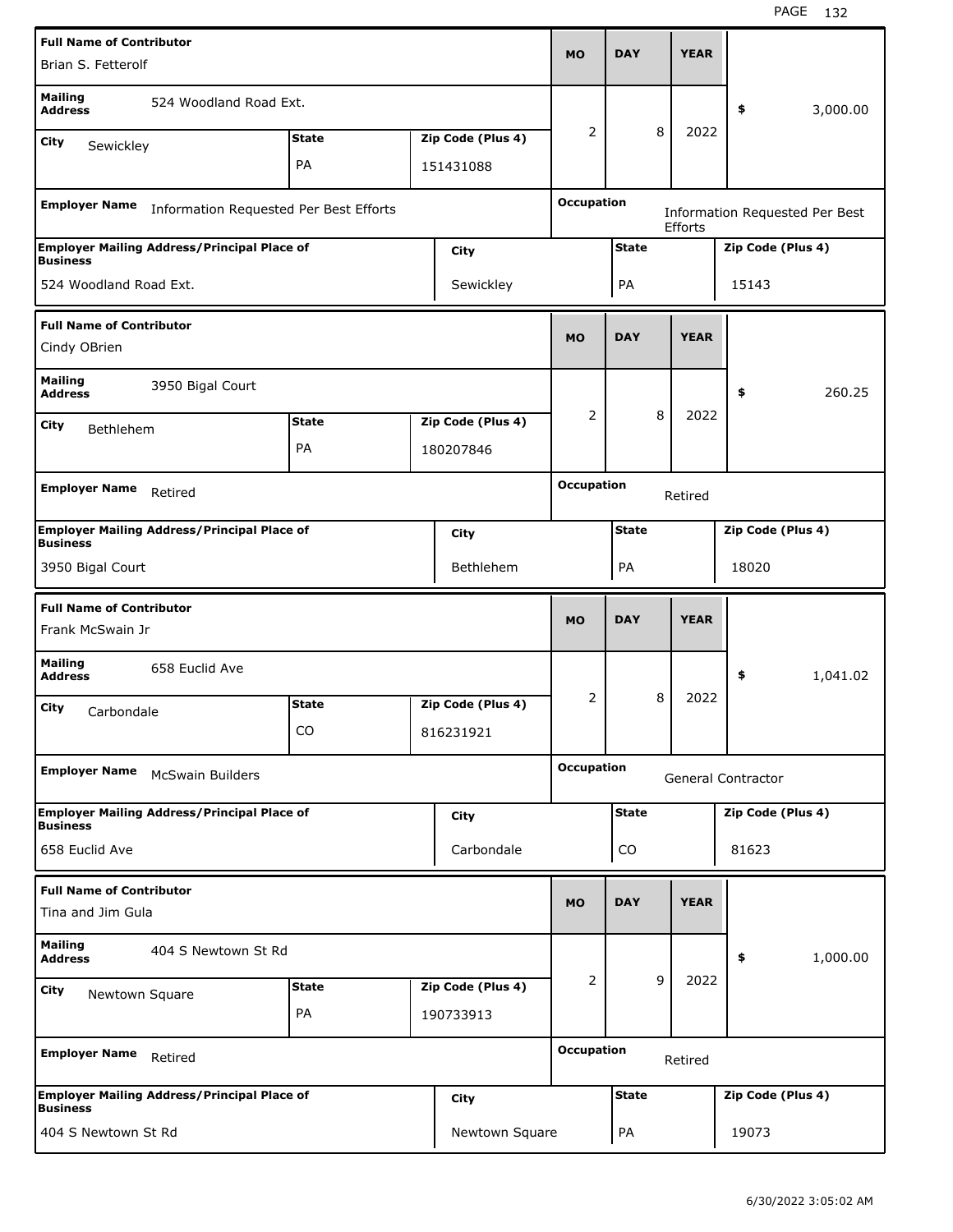| <b>Full Name of Contributor</b>                           |                                                    |              |                   |                   |              |                |                                       |          |
|-----------------------------------------------------------|----------------------------------------------------|--------------|-------------------|-------------------|--------------|----------------|---------------------------------------|----------|
| Thomas Hays                                               |                                                    |              |                   | <b>MO</b>         | <b>DAY</b>   | <b>YEAR</b>    |                                       |          |
| <b>Mailing</b><br><b>Address</b>                          | 401 Wynmere Road                                   |              |                   |                   |              |                | \$                                    | 1,000.00 |
| City<br>Wynnewood                                         |                                                    | <b>State</b> | Zip Code (Plus 4) | 2                 | 12           | 2022           |                                       |          |
|                                                           |                                                    | PA           | 190961308         |                   |              |                |                                       |          |
|                                                           |                                                    |              |                   |                   |              |                |                                       |          |
| <b>Employer Name</b>                                      | Td Hays LLC                                        |              |                   | <b>Occupation</b> |              | Consultant     |                                       |          |
| <b>Business</b>                                           | <b>Employer Mailing Address/Principal Place of</b> |              | City              |                   | <b>State</b> |                | Zip Code (Plus 4)                     |          |
| 401 Wynmere Road                                          |                                                    |              | Wynnewood         |                   | PA           |                | 19096                                 |          |
| <b>Full Name of Contributor</b>                           |                                                    |              |                   |                   |              |                |                                       |          |
| Austin A. Meehan                                          |                                                    |              |                   | <b>MO</b>         | <b>DAY</b>   | <b>YEAR</b>    |                                       |          |
| <b>Mailing</b><br><b>Address</b>                          | 336 Skippack Pk                                    |              |                   |                   |              |                | \$                                    | 1,000.00 |
| City                                                      |                                                    | <b>State</b> | Zip Code (Plus 4) | 2                 | 15           | 2022           |                                       |          |
| Ft. Washington                                            |                                                    | PA           | 190341820         |                   |              |                |                                       |          |
|                                                           |                                                    |              |                   |                   |              |                |                                       |          |
| <b>Employer Name</b>                                      | Information Requested Per Best Efforts             |              |                   | <b>Occupation</b> |              | Efforts        | <b>Information Requested Per Best</b> |          |
| <b>Business</b>                                           | <b>Employer Mailing Address/Principal Place of</b> |              | City              |                   | <b>State</b> |                | Zip Code (Plus 4)                     |          |
| 336 Skippack Pk                                           |                                                    |              | Ft. Washington    |                   | PA           |                | 19034                                 |          |
|                                                           |                                                    |              |                   |                   |              |                |                                       |          |
|                                                           |                                                    |              |                   |                   |              |                |                                       |          |
| <b>Full Name of Contributor</b><br>Christopher C. Bradley |                                                    |              |                   | <b>MO</b>         | <b>DAY</b>   | <b>YEAR</b>    |                                       |          |
| <b>Mailing</b><br><b>Address</b>                          | 5485 Saucon Ridge Rd                               |              |                   |                   |              |                | \$                                    | 500.00   |
| City                                                      |                                                    | <b>State</b> | Zip Code (Plus 4) | 2                 | 15           | 2022           |                                       |          |
| Coopersburg                                               |                                                    | PA           | 180368703         |                   |              |                |                                       |          |
|                                                           |                                                    |              |                   |                   |              |                |                                       |          |
| <b>Employer Name</b>                                      | Information Requested Per Best Efforts             |              |                   | <b>Occupation</b> |              | <b>Efforts</b> | Information Requested Per Best        |          |
| <b>Business</b>                                           | <b>Employer Mailing Address/Principal Place of</b> |              | City              |                   | <b>State</b> |                | Zip Code (Plus 4)                     |          |
| 5485 Saucon Ridge Rd                                      |                                                    |              | Coopersburg       |                   | PA           |                | 18036                                 |          |
| <b>Full Name of Contributor</b>                           |                                                    |              |                   |                   |              |                |                                       |          |
| William E. Adams                                          |                                                    |              |                   | <b>MO</b>         | <b>DAY</b>   | <b>YEAR</b>    |                                       |          |
| <b>Mailing</b><br><b>Address</b>                          | 1256 Buffalo Bill Cody Memorial Hwy                |              |                   |                   |              |                | \$                                    | 5,000.00 |
| City                                                      |                                                    | <b>State</b> | Zip Code (Plus 4) | 2                 | 15           | 2022           |                                       |          |
| Portersville                                              |                                                    | PA           | 160512416         |                   |              |                |                                       |          |
| <b>Employer Name</b>                                      | Retired                                            |              |                   | <b>Occupation</b> |              | Retired        |                                       |          |
| <b>Business</b>                                           | <b>Employer Mailing Address/Principal Place of</b> |              | City              |                   | <b>State</b> |                | Zip Code (Plus 4)                     |          |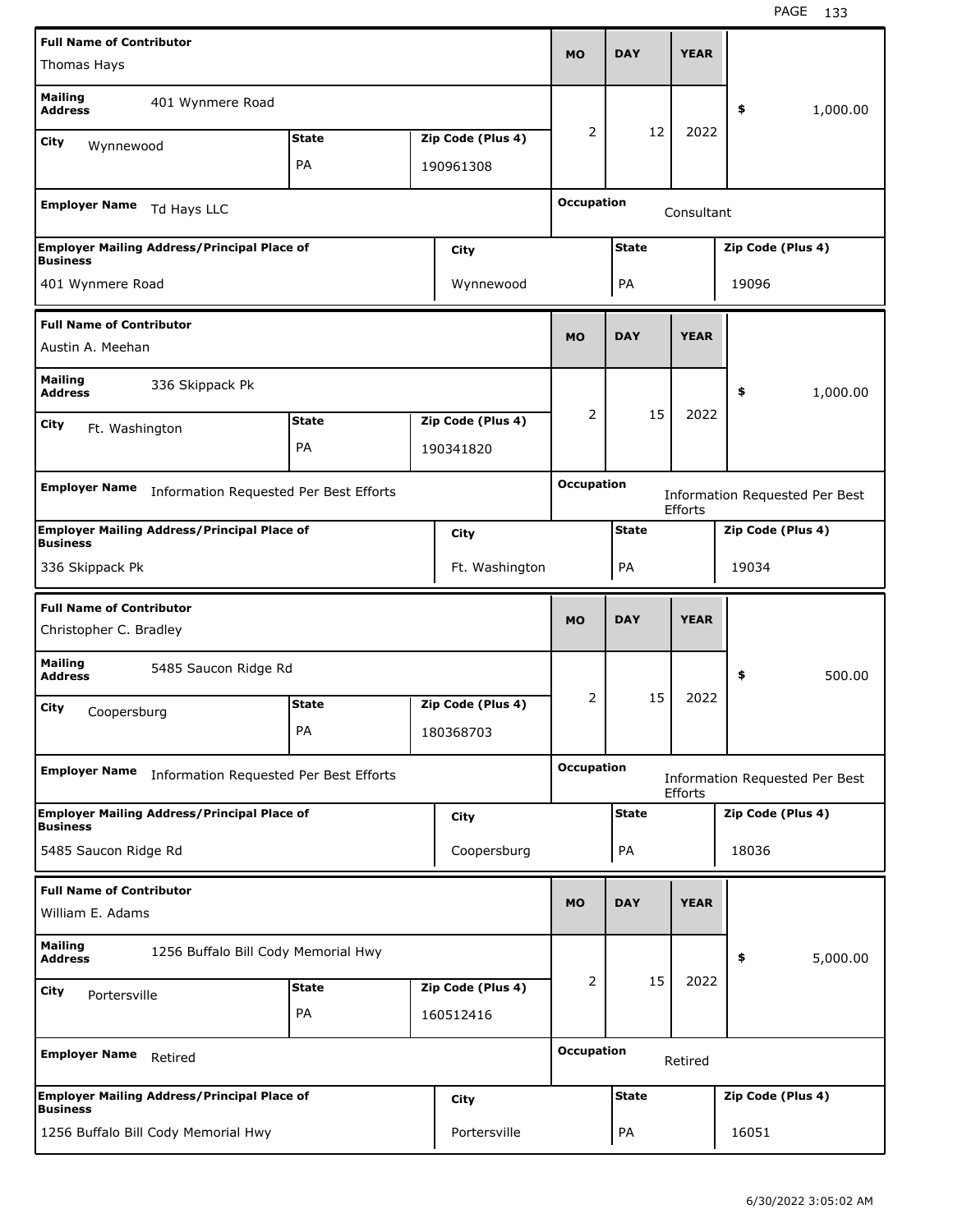| <b>Full Name of Contributor</b>                          |                                                    |              |                   |                   | <b>DAY</b>   | <b>YEAR</b> |                   |        |
|----------------------------------------------------------|----------------------------------------------------|--------------|-------------------|-------------------|--------------|-------------|-------------------|--------|
| Joe Truitt                                               |                                                    |              |                   | <b>MO</b>         |              |             |                   |        |
| <b>Mailing</b><br><b>Address</b>                         | P.O. Box 538                                       |              |                   |                   |              |             | \$                | 500.00 |
| City<br>Gwynedd Valley                                   |                                                    | <b>State</b> | Zip Code (Plus 4) | 2                 | 16           | 2022        |                   |        |
|                                                          |                                                    | PA           | 194370538         |                   |              |             |                   |        |
| <b>Employer Name</b>                                     | Iecure                                             |              |                   | <b>Occupation</b> |              | Ceo         |                   |        |
|                                                          | <b>Employer Mailing Address/Principal Place of</b> |              | City              |                   | <b>State</b> |             | Zip Code (Plus 4) |        |
| <b>Business</b>                                          |                                                    |              |                   |                   |              |             |                   |        |
| P.O. Box 538                                             |                                                    |              | Gwynedd Valley    |                   | PA           |             | 19437             |        |
| <b>Full Name of Contributor</b><br>WILLIAM FARMER        |                                                    |              |                   | <b>MO</b>         | <b>DAY</b>   | <b>YEAR</b> |                   |        |
| <b>Mailing</b><br><b>Address</b>                         | 40360 Woodside Drive North                         |              |                   |                   |              |             | \$                | 100.00 |
| City<br>Northville                                       |                                                    | <b>State</b> | Zip Code (Plus 4) | 2                 | 22           | 2022        |                   |        |
|                                                          |                                                    | MI           | 481683431         |                   |              |             |                   |        |
|                                                          |                                                    |              |                   | <b>Occupation</b> |              |             |                   |        |
| <b>Employer Name</b>                                     | Retired                                            |              |                   |                   |              | Retired     |                   |        |
| <b>Business</b>                                          | <b>Employer Mailing Address/Principal Place of</b> |              | City              |                   | <b>State</b> |             | Zip Code (Plus 4) |        |
| 40360 Woodside Drive North                               |                                                    |              | Northville        |                   | ΜI           |             | 48168             |        |
| <b>Full Name of Contributor</b><br><b>WILLIAM FARMER</b> |                                                    |              |                   | <b>MO</b>         | <b>DAY</b>   | <b>YEAR</b> |                   |        |
| <b>Mailing</b><br><b>Address</b>                         | 40360 Woodside Drive North                         |              |                   |                   |              |             | \$                | 100.00 |
| City<br>Northville                                       |                                                    | <b>State</b> | Zip Code (Plus 4) | 2                 | 28           | 2022        |                   |        |
|                                                          |                                                    | МI           | 481683431         |                   |              |             |                   |        |
| <b>Employer Name</b>                                     | Retired                                            |              |                   | <b>Occupation</b> |              | Retired     |                   |        |
|                                                          |                                                    |              |                   |                   |              |             |                   |        |
| <b>Business</b>                                          | <b>Employer Mailing Address/Principal Place of</b> |              | City              |                   | <b>State</b> |             | Zip Code (Plus 4) |        |
| 40360 Woodside Drive North                               |                                                    |              | Northville        |                   | ΜI           |             | 48168             |        |
| <b>Full Name of Contributor</b><br><b>WILLIAM FARMER</b> |                                                    |              |                   | <b>MO</b>         | <b>DAY</b>   | <b>YEAR</b> |                   |        |
|                                                          |                                                    |              |                   |                   |              |             |                   |        |
| <b>Mailing</b><br><b>Address</b>                         | 40360 Woodside Drive North                         |              |                   |                   |              |             | \$                | 100.00 |
| City<br>Northville                                       |                                                    | <b>State</b> | Zip Code (Plus 4) | 3                 | 22           | 2022        |                   |        |
|                                                          |                                                    | MI           | 481683431         |                   |              |             |                   |        |
|                                                          |                                                    |              |                   |                   |              |             |                   |        |
| <b>Employer Name</b>                                     | Retired                                            |              |                   | <b>Occupation</b> |              | Retired     |                   |        |
| <b>Business</b>                                          | <b>Employer Mailing Address/Principal Place of</b> |              | <b>City</b>       |                   | <b>State</b> |             | Zip Code (Plus 4) |        |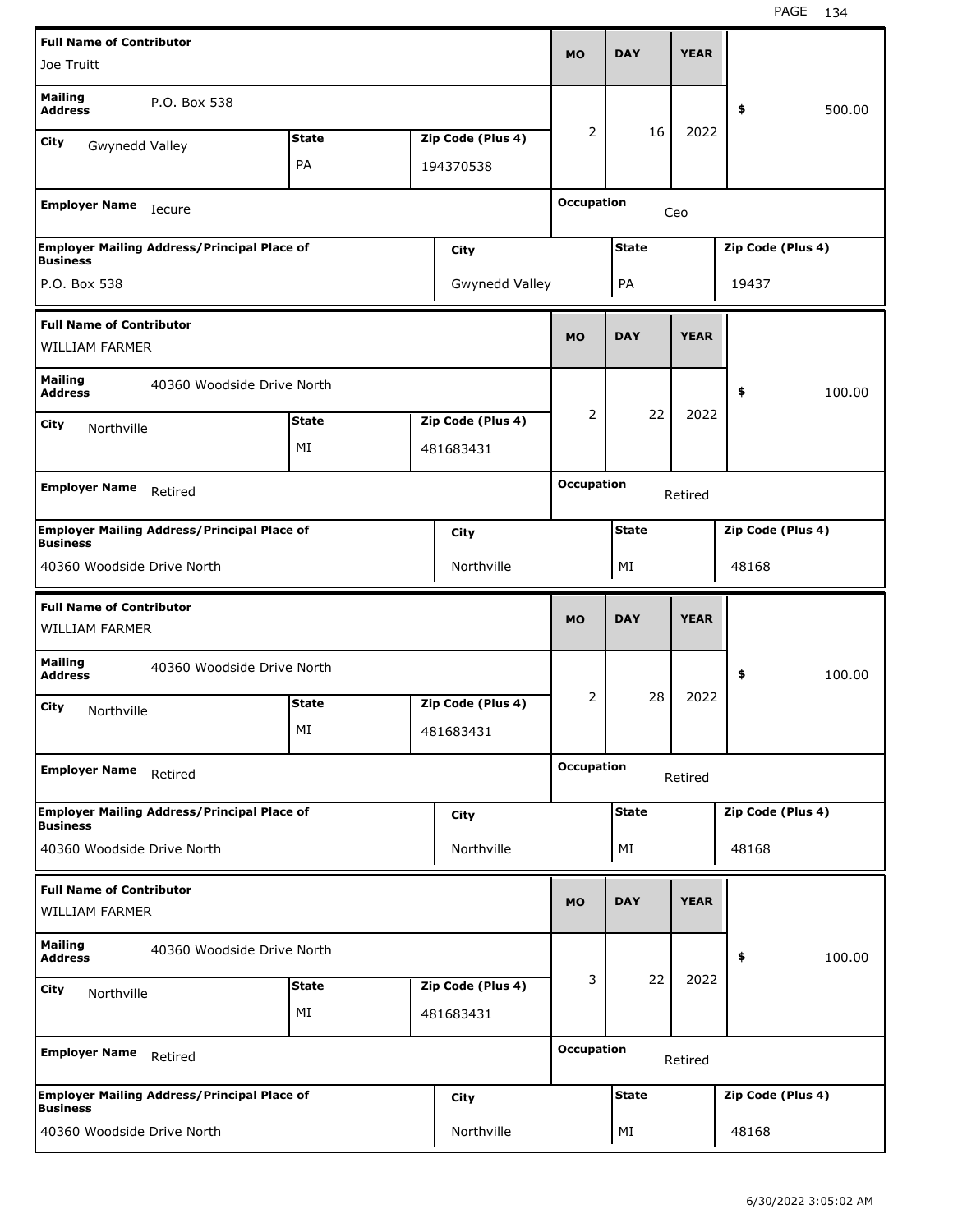| <b>Full Name of Contributor</b>                   |                                                    |              |                   |                   |              | <b>YEAR</b> |                   |        |
|---------------------------------------------------|----------------------------------------------------|--------------|-------------------|-------------------|--------------|-------------|-------------------|--------|
| Cliff Raybould                                    |                                                    |              |                   | <b>MO</b>         | <b>DAY</b>   |             |                   |        |
| <b>Mailing</b><br><b>Address</b>                  | 2 Malibu Way                                       |              |                   |                   |              |             | \$                | 100.00 |
| City<br>Absecon                                   |                                                    | <b>State</b> | Zip Code (Plus 4) | 2                 | 22           | 2022        |                   |        |
|                                                   |                                                    | NJ           | 082053222         |                   |              |             |                   |        |
| <b>Employer Name</b>                              | Retired                                            |              |                   | <b>Occupation</b> |              | Retired     |                   |        |
| <b>Business</b>                                   | <b>Employer Mailing Address/Principal Place of</b> |              | City              |                   | <b>State</b> |             | Zip Code (Plus 4) |        |
| 2 Malibu Way                                      |                                                    |              | Absecon           |                   | NJ           |             | 08205             |        |
| <b>Full Name of Contributor</b>                   |                                                    |              |                   | <b>MO</b>         | <b>DAY</b>   | <b>YEAR</b> |                   |        |
| Cliff Raybould                                    |                                                    |              |                   |                   |              |             |                   |        |
| <b>Mailing</b><br><b>Address</b>                  | 2 Malibu Way                                       |              |                   |                   |              |             | \$                | 100.00 |
| City<br>Absecon                                   |                                                    | <b>State</b> | Zip Code (Plus 4) | 3                 | 19           | 2022        |                   |        |
|                                                   |                                                    | NJ           | 082053222         |                   |              |             |                   |        |
| <b>Employer Name</b>                              | Retired                                            |              |                   | <b>Occupation</b> |              | Retired     |                   |        |
|                                                   | <b>Employer Mailing Address/Principal Place of</b> |              | City              |                   | <b>State</b> |             | Zip Code (Plus 4) |        |
| <b>Business</b>                                   |                                                    |              |                   |                   |              |             |                   |        |
| 2 Malibu Way                                      |                                                    |              | Absecon           |                   | NJ           |             | 08205             |        |
|                                                   |                                                    |              |                   |                   |              |             |                   |        |
| <b>Full Name of Contributor</b><br>Cliff Raybould |                                                    |              |                   | <b>MO</b>         | <b>DAY</b>   | <b>YEAR</b> |                   |        |
| <b>Mailing</b><br><b>Address</b>                  | 2 Malibu Way                                       |              |                   |                   |              |             | \$                | 100.00 |
| City                                              |                                                    | <b>State</b> | Zip Code (Plus 4) | 3                 | 21           | 2022        |                   |        |
| Absecon                                           |                                                    | NJ           | 082053222         |                   |              |             |                   |        |
| <b>Employer Name</b>                              | Retired                                            |              |                   | <b>Occupation</b> |              | Retired     |                   |        |
|                                                   | <b>Employer Mailing Address/Principal Place of</b> |              | <b>City</b>       |                   | <b>State</b> |             | Zip Code (Plus 4) |        |
| <b>Business</b><br>2 Malibu Way                   |                                                    |              | Absecon           |                   | NJ           |             | 08205             |        |
| <b>Full Name of Contributor</b>                   |                                                    |              |                   |                   |              |             |                   |        |
| robert desousa                                    |                                                    |              |                   | <b>MO</b>         | <b>DAY</b>   | <b>YEAR</b> |                   |        |
| <b>Mailing</b><br><b>Address</b>                  | 964 N Fairville Ave                                |              |                   |                   |              |             | \$                | 100.00 |
| <b>City</b>                                       |                                                    | <b>State</b> | Zip Code (Plus 4) | 2                 | 23           | 2022        |                   |        |
| Harrisburg                                        |                                                    | PA           | 171129463         |                   |              |             |                   |        |
| <b>Employer Name</b>                              | Us Senate                                          |              |                   | <b>Occupation</b> |              | Attorney    |                   |        |
| <b>Business</b>                                   | <b>Employer Mailing Address/Principal Place of</b> |              | <b>City</b>       |                   | <b>State</b> |             | Zip Code (Plus 4) |        |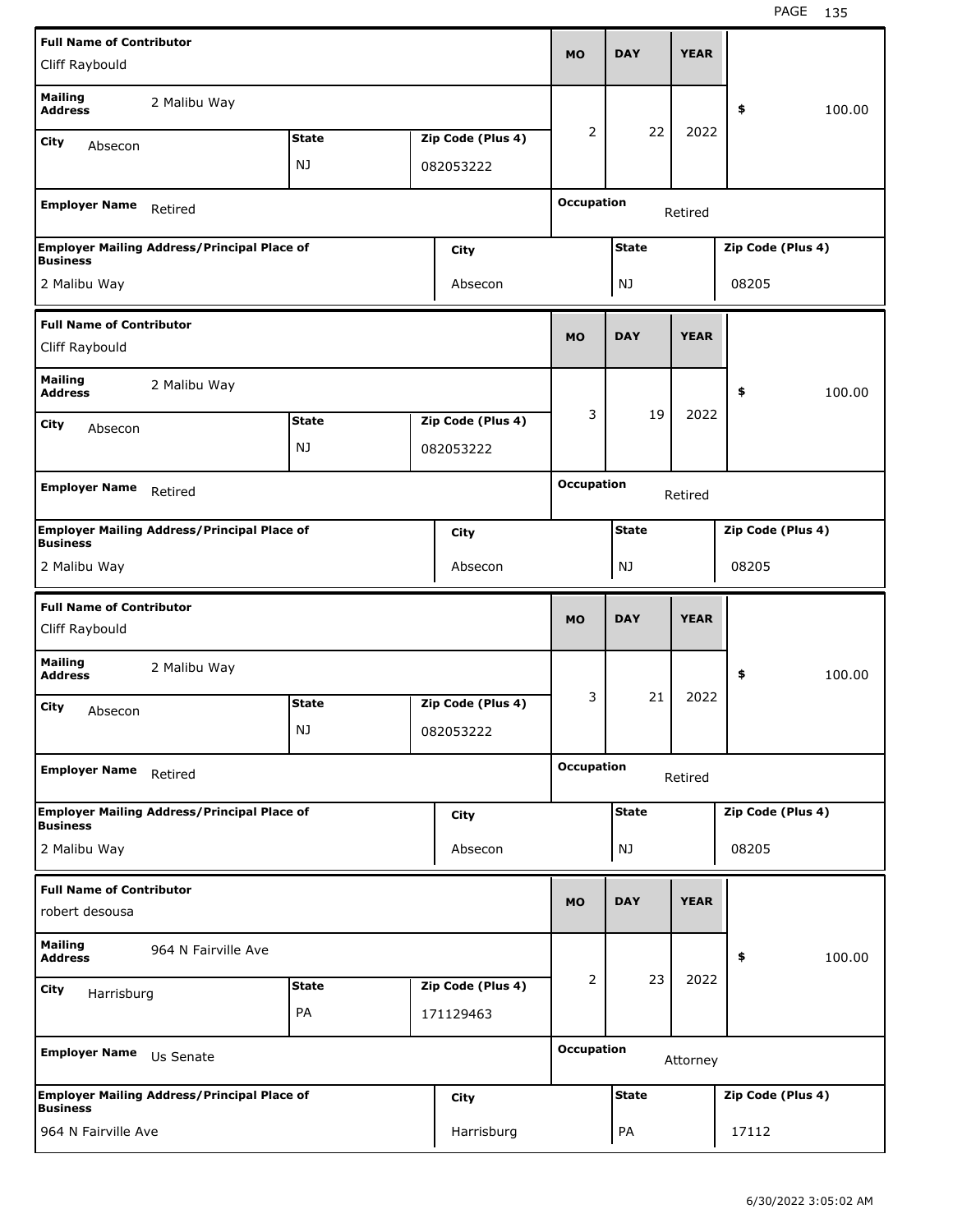| <b>Full Name of Contributor</b>                      |                                                    |              |                   |                   |              |             |                         |          |
|------------------------------------------------------|----------------------------------------------------|--------------|-------------------|-------------------|--------------|-------------|-------------------------|----------|
| robert desousa                                       |                                                    |              |                   | <b>MO</b>         | <b>DAY</b>   | <b>YEAR</b> |                         |          |
| <b>Mailing</b><br><b>Address</b>                     | 964 N Fairville Ave                                |              |                   |                   |              |             | \$                      | 1,000.00 |
| City<br>Harrisburg                                   |                                                    | <b>State</b> | Zip Code (Plus 4) | 3                 | 24           | 2022        |                         |          |
|                                                      |                                                    | PA           | 171129463         |                   |              |             |                         |          |
| <b>Employer Name</b>                                 | Us Senate                                          |              |                   | <b>Occupation</b> |              | Attorney    |                         |          |
| <b>Business</b>                                      | <b>Employer Mailing Address/Principal Place of</b> |              | City              |                   | <b>State</b> |             | Zip Code (Plus 4)       |          |
| 964 N Fairville Ave                                  |                                                    |              | Harrisburg        |                   | PA           |             | 17112                   |          |
| <b>Full Name of Contributor</b><br>Richard A. Ogorek |                                                    |              |                   | <b>MO</b>         | <b>DAY</b>   | <b>YEAR</b> |                         |          |
| <b>Mailing</b>                                       | 1108 Woodstock Ln                                  |              |                   |                   |              |             |                         |          |
| <b>Address</b>                                       |                                                    |              |                   |                   | 24           | 2022        | \$                      | 1,000.00 |
| City<br>West Chester                                 |                                                    | <b>State</b> | Zip Code (Plus 4) | 2                 |              |             |                         |          |
|                                                      |                                                    | PA           | 193827244         |                   |              |             |                         |          |
| <b>Employer Name</b>                                 | Ogorek & Company                                   |              |                   | <b>Occupation</b> |              |             | Financial Advisory      |          |
| <b>Business</b>                                      | <b>Employer Mailing Address/Principal Place of</b> |              | City              |                   | <b>State</b> |             | Zip Code (Plus 4)       |          |
| 1108 Woodstock Ln                                    |                                                    |              | West Chester      |                   | PA           |             | 19382                   |          |
|                                                      |                                                    |              |                   |                   |              |             |                         |          |
| <b>Full Name of Contributor</b>                      |                                                    |              |                   | <b>MO</b>         | <b>DAY</b>   | <b>YEAR</b> |                         |          |
| Norman J. Kennard                                    |                                                    |              |                   |                   |              |             |                         |          |
| <b>Mailing</b><br><b>Address</b>                     | 428 16th St                                        |              |                   |                   |              |             | \$                      | 1,000.00 |
| City<br>New Cumberland                               |                                                    | <b>State</b> | Zip Code (Plus 4) | 2                 | 24           | 2022        |                         |          |
|                                                      |                                                    | PA           | 170701317         |                   |              |             |                         |          |
| <b>Employer Name</b>                                 | Kennard Law Officer                                |              |                   | <b>Occupation</b> |              | Attorney    |                         |          |
| <b>Business</b>                                      | <b>Employer Mailing Address/Principal Place of</b> |              | City              |                   | <b>State</b> |             | Zip Code (Plus 4)       |          |
| 428 16th St                                          |                                                    |              | New Cumberland    |                   | PA           |             | 17070                   |          |
| <b>Full Name of Contributor</b>                      |                                                    |              |                   |                   |              |             |                         |          |
| Carl Bruce Kern II                                   |                                                    |              |                   | <b>MO</b>         | <b>DAY</b>   | <b>YEAR</b> |                         |          |
| <b>Mailing</b><br><b>Address</b>                     | 1091 Dutch Rd                                      |              |                   |                   |              |             | \$                      | 5,000.00 |
| City<br>Fairview                                     |                                                    | <b>State</b> | Zip Code (Plus 4) | $\overline{2}$    | 24           | 2022        |                         |          |
|                                                      |                                                    | PA           | 164151627         |                   |              |             |                         |          |
| <b>Employer Name</b>                                 | Curtze Food Service                                |              |                   | <b>Occupation</b> |              |             | <b>Business Manager</b> |          |
| <b>Business</b>                                      | <b>Employer Mailing Address/Principal Place of</b> |              | City              |                   | <b>State</b> |             | Zip Code (Plus 4)       |          |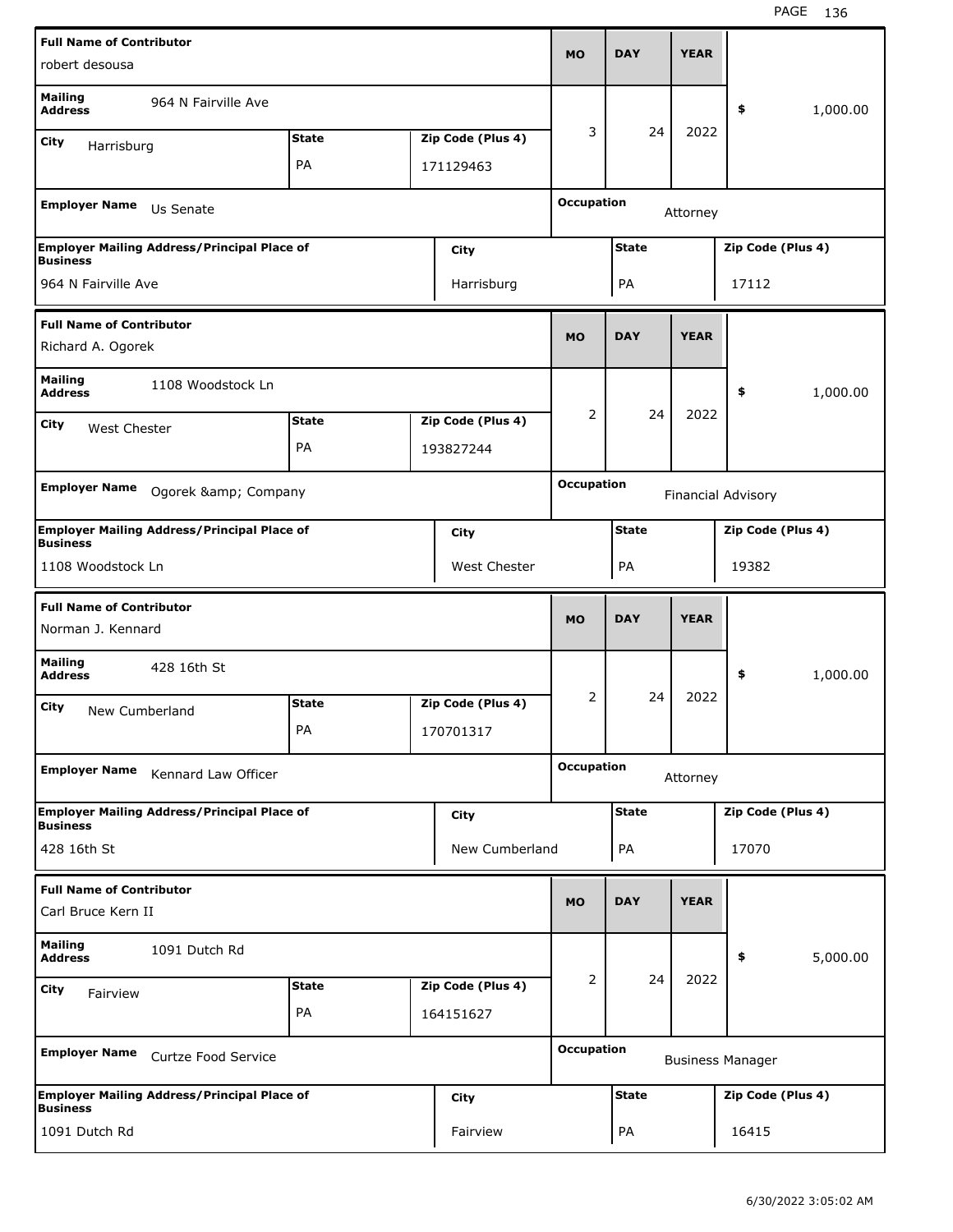| <b>Full Name of Contributor</b>                |                                                    |              |                   |                   |              |             |                         |           |
|------------------------------------------------|----------------------------------------------------|--------------|-------------------|-------------------|--------------|-------------|-------------------------|-----------|
| Carl Bruce Kern II                             |                                                    |              |                   | <b>MO</b>         | <b>DAY</b>   | <b>YEAR</b> |                         |           |
| <b>Mailing</b><br><b>Address</b>               | 1091 Dutch Rd                                      |              |                   |                   |              |             | \$                      | 2,500.00  |
| City<br>Fairview                               |                                                    | <b>State</b> | Zip Code (Plus 4) | 3                 | 28           | 2022        |                         |           |
|                                                |                                                    | PA           | 164151627         |                   |              |             |                         |           |
|                                                |                                                    |              |                   |                   |              |             |                         |           |
| <b>Employer Name</b>                           | Curtze Food Service                                |              |                   | <b>Occupation</b> |              |             | <b>Business Manager</b> |           |
| <b>Business</b>                                | <b>Employer Mailing Address/Principal Place of</b> |              | City              |                   | <b>State</b> |             | Zip Code (Plus 4)       |           |
| 1091 Dutch Rd                                  |                                                    |              | Fairview          |                   | PA           |             | 16415                   |           |
| <b>Full Name of Contributor</b>                |                                                    |              |                   |                   |              |             |                         |           |
| Eugene H. Bringol Jr.                          |                                                    |              |                   | <b>MO</b>         | <b>DAY</b>   | <b>YEAR</b> |                         |           |
| <b>Mailing</b><br><b>Address</b>               | 253 Taylor Ave                                     |              |                   |                   |              |             | \$                      | 25,000.00 |
| City                                           |                                                    | <b>State</b> | Zip Code (Plus 4) | 2                 | 24           | 2022        |                         |           |
| Beaver                                         |                                                    | PA           | 150092821         |                   |              |             |                         |           |
|                                                |                                                    |              |                   |                   |              |             |                         |           |
| <b>Employer Name</b>                           | Victorian Finance, LLC                             |              |                   | <b>Occupation</b> |              |             | President & Ceo         |           |
| <b>Business</b>                                | <b>Employer Mailing Address/Principal Place of</b> |              | City              |                   | <b>State</b> |             | Zip Code (Plus 4)       |           |
| 253 Taylor Ave                                 |                                                    |              | Beaver            |                   | PA           |             | 15009                   |           |
|                                                |                                                    |              |                   |                   |              |             |                         |           |
|                                                |                                                    |              |                   |                   |              |             |                         |           |
| <b>Full Name of Contributor</b><br>John Stuart |                                                    |              |                   | <b>MO</b>         | <b>DAY</b>   | <b>YEAR</b> |                         |           |
| <b>Mailing</b><br><b>Address</b>               | 105 Youngs Road                                    |              |                   |                   |              |             | \$                      | 2,500.00  |
| City                                           |                                                    | <b>State</b> | Zip Code (Plus 4) | 2                 | 25           | 2022        |                         |           |
| Coatesville                                    |                                                    | PA           | 193205245         |                   |              |             |                         |           |
|                                                |                                                    |              |                   |                   |              |             |                         |           |
| <b>Employer Name</b>                           |                                                    |              |                   | <b>Occupation</b> |              |             |                         |           |
|                                                | <b>Employer Mailing Address/Principal Place of</b> |              |                   |                   | <b>State</b> |             | Zip Code (Plus 4)       |           |
| <b>Business</b>                                |                                                    |              | <b>City</b>       |                   |              |             |                         |           |
| 105 Youngs Road                                |                                                    |              | Coatesville       |                   | PA           |             | 193205245               |           |
| <b>Full Name of Contributor</b>                |                                                    |              |                   |                   |              |             |                         |           |
| James Harrington                               |                                                    |              |                   | <b>MO</b>         | <b>DAY</b>   | <b>YEAR</b> |                         |           |
| <b>Mailing</b><br><b>Address</b>               | 224 Dutton Mill Road                               |              |                   |                   |              |             | \$                      | 520.51    |
|                                                |                                                    | <b>State</b> | Zip Code (Plus 4) | $\overline{2}$    | 25           | 2022        |                         |           |
| City<br>West Chester                           |                                                    | PA           | 193806603         |                   |              |             |                         |           |
|                                                |                                                    |              |                   |                   |              |             |                         |           |
| <b>Employer Name</b>                           | Radius Health                                      |              |                   | <b>Occupation</b> |              | Lawyer      |                         |           |
| <b>Business</b>                                | <b>Employer Mailing Address/Principal Place of</b> |              | City              |                   | <b>State</b> |             | Zip Code (Plus 4)       |           |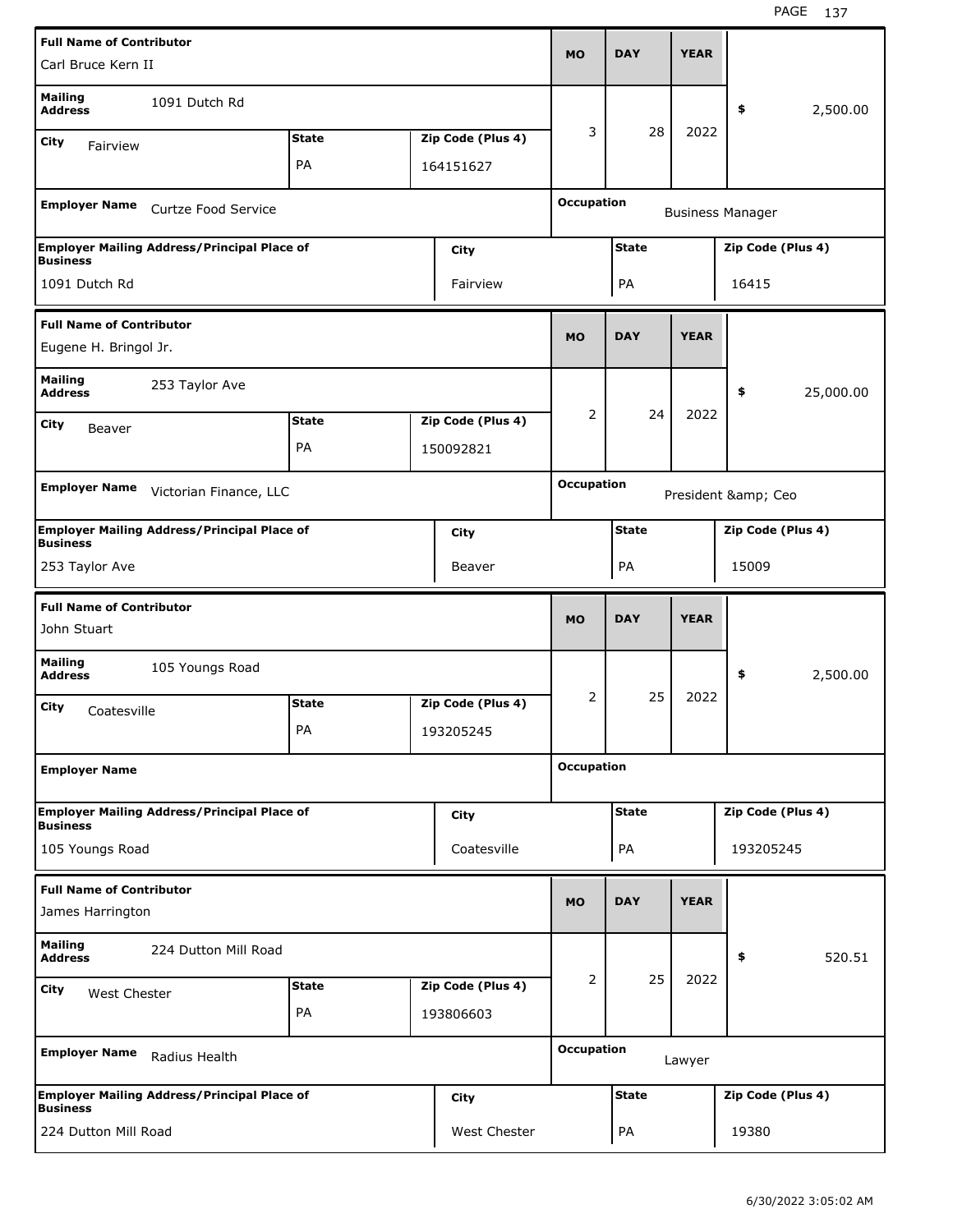| <b>Full Name of Contributor</b>                          |                                                    |              |                   |                   |              |              |                |       |                                       |
|----------------------------------------------------------|----------------------------------------------------|--------------|-------------------|-------------------|--------------|--------------|----------------|-------|---------------------------------------|
|                                                          | Three Rivers Marine & Rail Terminals LLC           |              |                   | <b>MO</b>         | <b>DAY</b>   |              | <b>YEAR</b>    |       |                                       |
| <b>Mailing</b><br><b>Address</b>                         | P.O. Box 100                                       |              |                   |                   |              |              |                | \$    | 5,000.00                              |
| City<br>Dunlevy                                          |                                                    | <b>State</b> | Zip Code (Plus 4) | 3                 |              | $\mathbf{1}$ | 2022           |       |                                       |
|                                                          |                                                    | PA           | 154320100         |                   |              |              |                |       |                                       |
| <b>Employer Name</b>                                     | Information Requested Per Best Efforts             |              |                   | <b>Occupation</b> |              |              |                |       | <b>Information Requested Per Best</b> |
|                                                          |                                                    |              |                   |                   |              |              | <b>Efforts</b> |       |                                       |
| <b>Business</b>                                          | <b>Employer Mailing Address/Principal Place of</b> |              | City              |                   | <b>State</b> |              |                |       | Zip Code (Plus 4)                     |
| P.O. Box 100                                             |                                                    |              | Dunlevy           |                   | PA           |              |                | 15432 |                                       |
| <b>Full Name of Contributor</b>                          |                                                    |              |                   |                   |              |              |                |       |                                       |
| Daniel McLane                                            |                                                    |              |                   | <b>MO</b>         | <b>DAY</b>   |              | <b>YEAR</b>    |       |                                       |
| <b>Mailing</b><br><b>Address</b>                         | 1608 Blackburn Heights Dr                          |              |                   |                   |              |              |                | \$    | 500.00                                |
| City                                                     |                                                    | <b>State</b> | Zip Code (Plus 4) | 3                 |              | $\mathbf 1$  | 2022           |       |                                       |
| Sewickley                                                |                                                    | PA           | 151438626         |                   |              |              |                |       |                                       |
|                                                          |                                                    |              |                   |                   |              |              |                |       |                                       |
| <b>Employer Name</b>                                     | Duane Morris LLP                                   |              |                   | <b>Occupation</b> |              |              | Attorney       |       |                                       |
| <b>Business</b>                                          | <b>Employer Mailing Address/Principal Place of</b> |              | <b>City</b>       |                   | <b>State</b> |              |                |       | Zip Code (Plus 4)                     |
| 1608 Blackburn Heights Dr                                |                                                    |              | Sewickley         |                   | PA           |              |                | 15143 |                                       |
|                                                          |                                                    |              |                   |                   |              |              |                |       |                                       |
| <b>Full Name of Contributor</b><br>Charles L. Hammel III |                                                    |              |                   | <b>MO</b>         | <b>DAY</b>   |              | <b>YEAR</b>    |       |                                       |
| <b>Mailing</b><br><b>Address</b>                         | 609 Academy Ave                                    |              |                   |                   |              |              |                | \$    | 10,000.00                             |
| City                                                     |                                                    | <b>State</b> | Zip Code (Plus 4) | 3                 |              | 1            | 2022           |       |                                       |
| Sewickley                                                |                                                    | PА           | 151431171         |                   |              |              |                |       |                                       |
| <b>Employer Name</b>                                     | Information Requested Per Best Efforts             |              |                   | <b>Occupation</b> |              |              |                |       | Information Requested Per Best        |
|                                                          | <b>Employer Mailing Address/Principal Place of</b> |              | <b>City</b>       |                   | <b>State</b> |              | Efforts        |       | Zip Code (Plus 4)                     |
| <b>Business</b><br>609 Academy Ave                       |                                                    |              | Sewickley         |                   | PA           |              |                | 15143 |                                       |
|                                                          |                                                    |              |                   |                   |              |              |                |       |                                       |
| <b>Full Name of Contributor</b><br>Jacob C. Hanley       |                                                    |              |                   | <b>MO</b>         | <b>DAY</b>   |              | <b>YEAR</b>    |       |                                       |
| <b>Mailing</b><br><b>Address</b>                         | 908 9th St                                         |              |                   |                   |              |              |                | \$    | 500.00                                |
| City                                                     |                                                    | <b>State</b> | Zip Code (Plus 4) | 3                 |              | 1            | 2022           |       |                                       |
| Windber                                                  |                                                    | PA           | 159631401         |                   |              |              |                |       |                                       |
| <b>Employer Name</b>                                     | Information Requested Per Best Efforts             |              |                   | <b>Occupation</b> |              |              | Efforts        |       | <b>Information Requested Per Best</b> |
| <b>Business</b>                                          | <b>Employer Mailing Address/Principal Place of</b> |              | <b>City</b>       |                   | <b>State</b> |              |                |       | Zip Code (Plus 4)                     |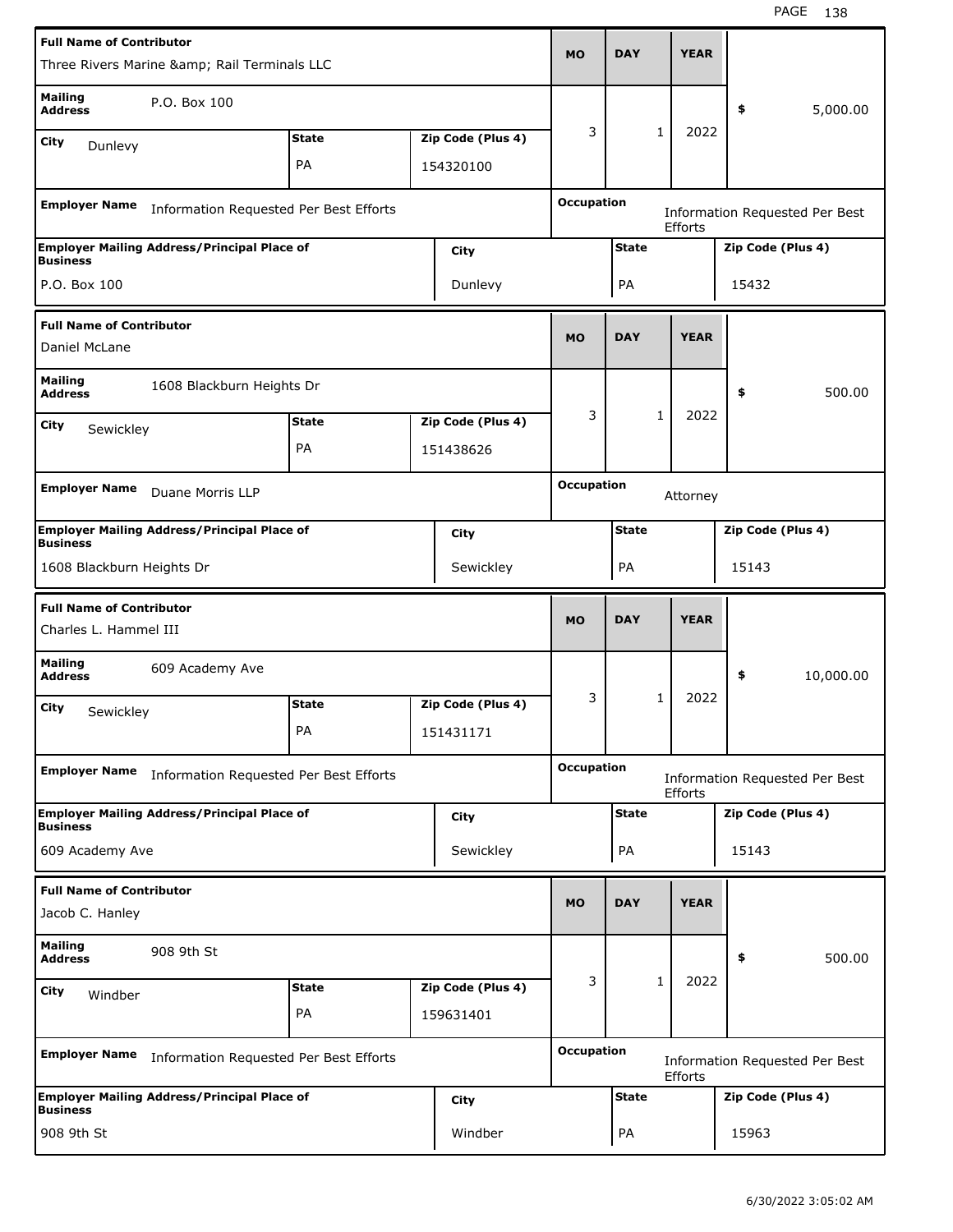| <b>Full Name of Contributor</b>  |                                                    |              |                   | <b>MO</b>         | <b>DAY</b>   |              | <b>YEAR</b>    |                   |                                       |
|----------------------------------|----------------------------------------------------|--------------|-------------------|-------------------|--------------|--------------|----------------|-------------------|---------------------------------------|
| Drew H. Wrigley                  |                                                    |              |                   |                   |              |              |                |                   |                                       |
| <b>Mailing</b><br><b>Address</b> | 3908 Crest Cir                                     |              |                   |                   |              |              |                | \$                | 500.00                                |
| City                             |                                                    | <b>State</b> | Zip Code (Plus 4) | 3                 |              | $\mathbf{1}$ | 2022           |                   |                                       |
| <b>Bismarck</b>                  |                                                    | ND           | 585038516         |                   |              |              |                |                   |                                       |
|                                  |                                                    |              |                   |                   |              |              |                |                   |                                       |
| <b>Employer Name</b>             | Information Requested Per Best Efforts             |              |                   | <b>Occupation</b> |              |              | Efforts        |                   | <b>Information Requested Per Best</b> |
| <b>Business</b>                  | <b>Employer Mailing Address/Principal Place of</b> |              | City              |                   | <b>State</b> |              |                | Zip Code (Plus 4) |                                       |
| 3908 Crest Cir                   |                                                    |              | <b>Bismarck</b>   |                   | ND           |              |                | 58503             |                                       |
| <b>Full Name of Contributor</b>  |                                                    |              |                   |                   |              |              |                |                   |                                       |
| Edward M. Kilkeary Sr.           |                                                    |              |                   | <b>MO</b>         | <b>DAY</b>   |              | <b>YEAR</b>    |                   |                                       |
| Mailing<br><b>Address</b>        | 1137 Lauralynn Dr                                  |              |                   |                   |              |              |                | \$                | 2,500.00                              |
| City<br>Latrobe                  |                                                    | <b>State</b> | Zip Code (Plus 4) | 3                 |              | $\mathbf{1}$ | 2022           |                   |                                       |
|                                  |                                                    | PA           | 156504718         |                   |              |              |                |                   |                                       |
|                                  |                                                    |              |                   |                   |              |              |                |                   |                                       |
| <b>Employer Name</b>             | Information Requested Per Best Efforts             |              |                   | <b>Occupation</b> |              |              | <b>Efforts</b> |                   | Information Requested Per Best        |
| <b>Business</b>                  | <b>Employer Mailing Address/Principal Place of</b> |              | City              |                   | <b>State</b> |              |                | Zip Code (Plus 4) |                                       |
| 1137 Lauralynn Dr                |                                                    |              | Latrobe           |                   | PA           |              |                | 15650             |                                       |
|                                  |                                                    |              |                   |                   |              |              |                |                   |                                       |
|                                  |                                                    |              |                   |                   |              |              |                |                   |                                       |
| <b>Full Name of Contributor</b>  |                                                    |              |                   | <b>MO</b>         | <b>DAY</b>   |              | <b>YEAR</b>    |                   |                                       |
| Nicholas Debenedictis            |                                                    |              |                   |                   |              |              |                |                   |                                       |
| <b>Mailing</b><br><b>Address</b> | 231 Golfview Rd                                    |              |                   |                   |              |              |                | \$                | 1,000.00                              |
| City                             |                                                    | <b>State</b> | Zip Code (Plus 4) | 3                 |              | 1            | 2022           |                   |                                       |
| Ardmore                          |                                                    | PA           | 190031019         |                   |              |              |                |                   |                                       |
|                                  |                                                    |              |                   |                   |              |              |                |                   |                                       |
| <b>Employer Name</b>             | Information Requested Per Best Efforts             |              |                   | <b>Occupation</b> |              |              | Efforts        |                   | <b>Information Requested Per Best</b> |
| <b>Business</b>                  | <b>Employer Mailing Address/Principal Place of</b> |              | City              |                   | <b>State</b> |              |                | Zip Code (Plus 4) |                                       |
| 231 Golfview Rd                  |                                                    |              | Ardmore           |                   | PA           |              |                | 19003             |                                       |
| <b>Full Name of Contributor</b>  |                                                    |              |                   |                   |              |              |                |                   |                                       |
| <b>Brien Sheahan</b>             |                                                    |              |                   | <b>MO</b>         | <b>DAY</b>   |              | <b>YEAR</b>    |                   |                                       |
| <b>Mailing</b><br><b>Address</b> | 562 Phillippa St                                   |              |                   |                   |              |              |                | \$                | 2,000.00                              |
| City                             |                                                    | <b>State</b> | Zip Code (Plus 4) | 3                 |              | $\mathbf{1}$ | 2022           |                   |                                       |
| Hinsdale                         |                                                    | IL           | 605212472         |                   |              |              |                |                   |                                       |
|                                  |                                                    |              |                   | Occupation        |              |              |                |                   |                                       |
| <b>Employer Name</b>             | Information Requested Per Best Efforts             |              |                   |                   |              |              | Efforts        |                   | <b>Information Requested Per Best</b> |
| <b>Business</b>                  | <b>Employer Mailing Address/Principal Place of</b> |              | <b>City</b>       |                   | <b>State</b> |              |                | Zip Code (Plus 4) |                                       |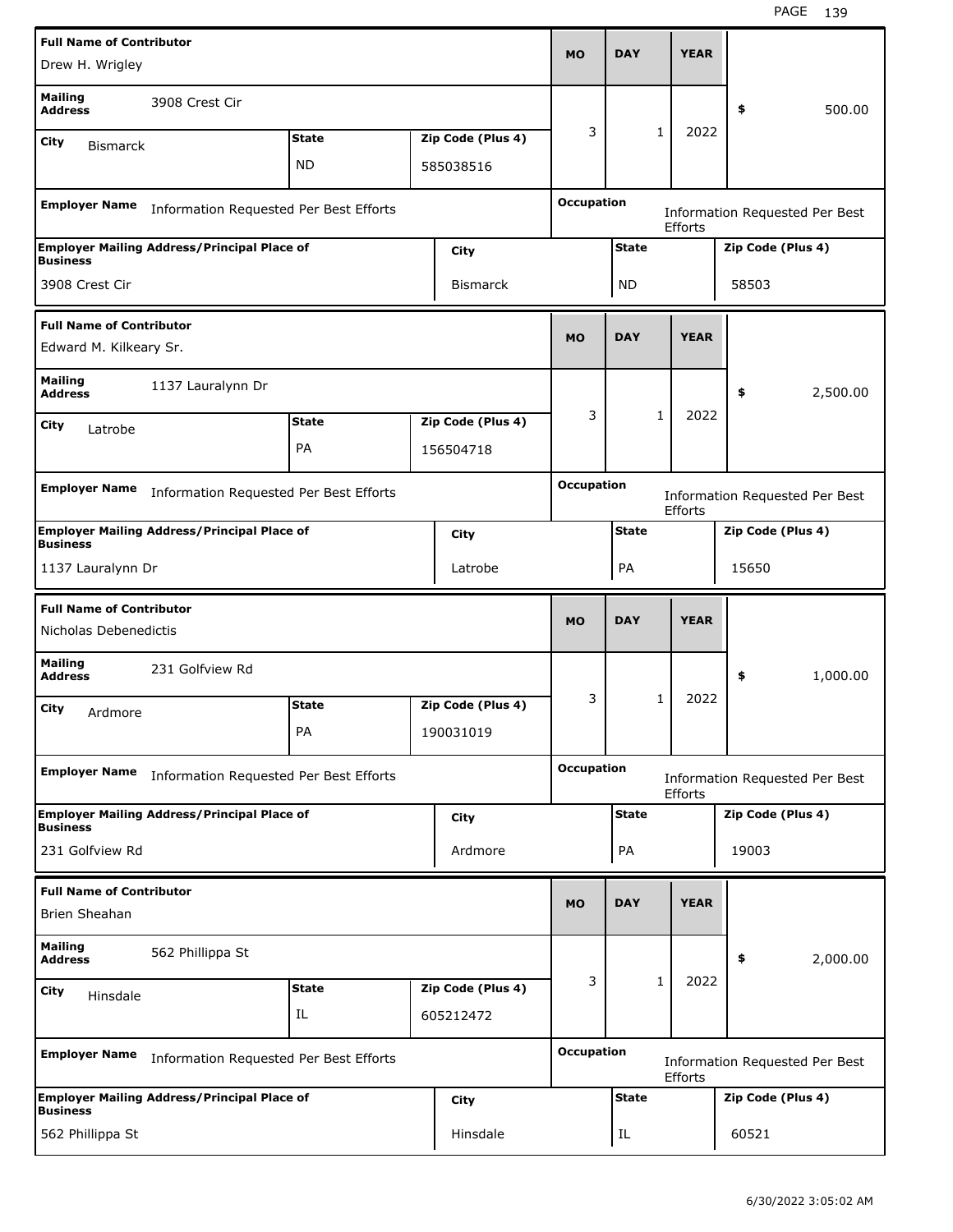| <b>Full Name of Contributor</b>                   |                                                    |              |                   |                   |              |             |                                       |           |
|---------------------------------------------------|----------------------------------------------------|--------------|-------------------|-------------------|--------------|-------------|---------------------------------------|-----------|
| Paul Ladner                                       |                                                    |              |                   | <b>MO</b>         | <b>DAY</b>   | <b>YEAR</b> |                                       |           |
| <b>Mailing</b><br><b>Address</b>                  | 597 Longchamps Drive                               |              |                   |                   |              |             | \$                                    | 500.00    |
| City<br>Devon                                     |                                                    | <b>State</b> | Zip Code (Plus 4) | 3                 | 6            | 2022        |                                       |           |
|                                                   |                                                    | PA           | 193331865         |                   |              |             |                                       |           |
|                                                   |                                                    |              |                   |                   |              |             |                                       |           |
| <b>Employer Name</b>                              |                                                    |              |                   | <b>Occupation</b> |              |             |                                       |           |
| <b>Business</b>                                   | <b>Employer Mailing Address/Principal Place of</b> |              | City              |                   | <b>State</b> |             | Zip Code (Plus 4)                     |           |
| 597 Longchamps Drive                              |                                                    |              | Devon             |                   | PA           |             | 193331865                             |           |
| <b>Full Name of Contributor</b>                   |                                                    |              |                   |                   |              |             |                                       |           |
| David Hayne                                       |                                                    |              |                   | <b>MO</b>         | <b>DAY</b>   | <b>YEAR</b> |                                       |           |
| <b>Mailing</b><br><b>Address</b>                  | 715 W Gravers Ln                                   |              |                   |                   |              |             | \$                                    | 10,410.16 |
| City<br>Philadelphia                              |                                                    | <b>State</b> | Zip Code (Plus 4) | 3                 | 8            | 2022        |                                       |           |
|                                                   |                                                    | PA           | 191184140         |                   |              |             |                                       |           |
|                                                   |                                                    |              |                   |                   |              |             |                                       |           |
| <b>Employer Name</b>                              | Urbn                                               |              |                   | <b>Occupation</b> |              | Retail      |                                       |           |
| <b>Business</b>                                   | <b>Employer Mailing Address/Principal Place of</b> |              | City              |                   | <b>State</b> |             | Zip Code (Plus 4)                     |           |
| 715 W Gravers Ln                                  |                                                    |              | Philadelphia      |                   | PA           |             | 19118                                 |           |
|                                                   |                                                    |              |                   |                   |              |             |                                       |           |
| <b>Full Name of Contributor</b><br>Calvin Schmidt |                                                    |              |                   | <b>MO</b>         |              |             |                                       |           |
|                                                   |                                                    |              |                   |                   | <b>DAY</b>   | <b>YEAR</b> |                                       |           |
| <b>Mailing</b><br><b>Address</b>                  | 16 Marlborough Rd                                  |              |                   |                   |              |             | \$                                    | 20,000.00 |
| City                                              |                                                    | <b>State</b> | Zip Code (Plus 4) | 3                 | 10           | 2022        |                                       |           |
| Newtown Sq                                        |                                                    | PA           | 190731204         |                   |              |             |                                       |           |
|                                                   |                                                    |              |                   |                   |              |             |                                       |           |
| <b>Employer Name</b>                              | Information Requested Per Best Efforts             |              |                   | <b>Occupation</b> |              | Efforts     | <b>Information Requested Per Best</b> |           |
| <b>Business</b>                                   | <b>Employer Mailing Address/Principal Place of</b> |              | <b>City</b>       |                   | <b>State</b> |             | Zip Code (Plus 4)                     |           |
| 16 Marlborough Rd                                 |                                                    |              | Newtown Sq        |                   | PA           |             | 19073                                 |           |
| <b>Full Name of Contributor</b>                   |                                                    |              |                   |                   |              |             |                                       |           |
| Francis X. Pileggi                                |                                                    |              |                   | <b>MO</b>         | <b>DAY</b>   | <b>YEAR</b> |                                       |           |
| <b>Mailing</b><br><b>Address</b>                  | 5 Foxchase Rd                                      |              |                   |                   |              |             | \$                                    | 2,500.00  |
| City                                              |                                                    | <b>State</b> | Zip Code (Plus 4) | 3                 | 10           | 2022        |                                       |           |
| Malvern                                           |                                                    | PA           | 193553437         |                   |              |             |                                       |           |
| <b>Employer Name</b>                              | Lewis Brisbols                                     |              |                   | <b>Occupation</b> |              | Attorney    |                                       |           |
|                                                   | <b>Employer Mailing Address/Principal Place of</b> |              | City              |                   | <b>State</b> |             | Zip Code (Plus 4)                     |           |
| <b>Business</b><br>5 Foxchase Rd                  |                                                    |              | Malvern           |                   | PA           |             | 19355                                 |           |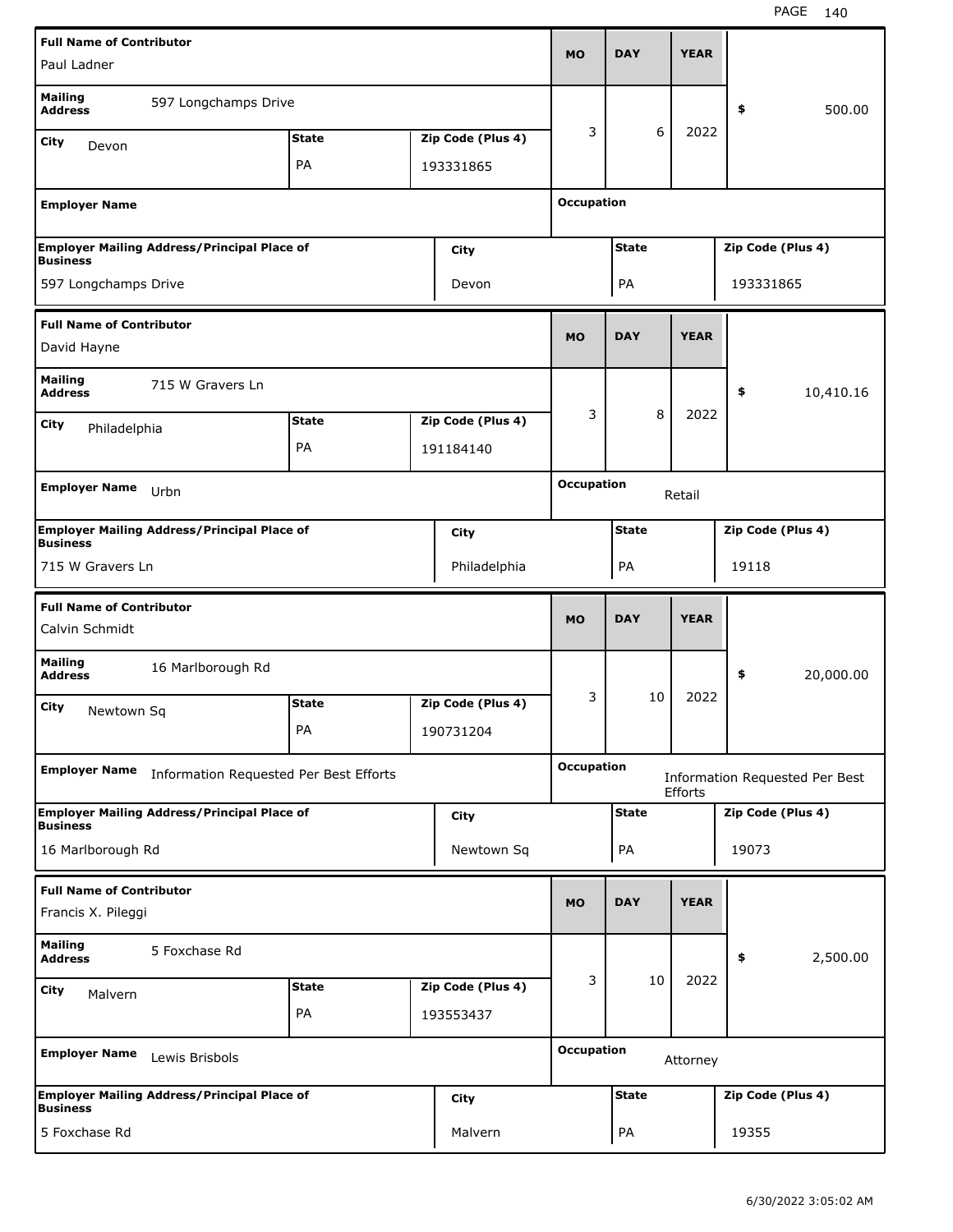| <b>Full Name of Contributor</b>                       |                                                    |              |                   |                   |              |               |                   |           |
|-------------------------------------------------------|----------------------------------------------------|--------------|-------------------|-------------------|--------------|---------------|-------------------|-----------|
| Peter C. Morse                                        |                                                    |              |                   | <b>MO</b>         | <b>DAY</b>   | <b>YEAR</b>   |                   |           |
| <b>Mailing</b><br><b>Address</b>                      | 2 Greenbriar Ln                                    |              |                   |                   |              |               | \$                | 25,000.00 |
| City<br>Paoli                                         |                                                    | <b>State</b> | Zip Code (Plus 4) | 3                 | 10           | 2022          |                   |           |
|                                                       |                                                    | PA           | 193011908         |                   |              |               |                   |           |
| <b>Employer Name</b>                                  | Permit Capital                                     |              |                   | <b>Occupation</b> |              | Self-Employed |                   |           |
| <b>Business</b>                                       | <b>Employer Mailing Address/Principal Place of</b> |              | City              |                   | <b>State</b> |               | Zip Code (Plus 4) |           |
| 2 Greenbriar Ln                                       |                                                    |              | Paoli             |                   | PA           |               | 19301             |           |
| <b>Full Name of Contributor</b>                       |                                                    |              |                   | <b>MO</b>         | <b>DAY</b>   | <b>YEAR</b>   |                   |           |
| Diana Morganelli                                      |                                                    |              |                   |                   |              |               |                   |           |
| <b>Mailing</b><br><b>Address</b>                      | 835 Barnsdale Road                                 |              |                   |                   |              |               | \$                | 1,041.02  |
| City<br>Bethlehem                                     |                                                    | <b>State</b> | Zip Code (Plus 4) | 3                 | 9            | 2022          |                   |           |
|                                                       |                                                    | PA           | 180173881         |                   |              |               |                   |           |
| <b>Employer Name</b>                                  | Retired                                            |              |                   | <b>Occupation</b> |              | Retired       |                   |           |
|                                                       | <b>Employer Mailing Address/Principal Place of</b> |              | City              |                   | <b>State</b> |               | Zip Code (Plus 4) |           |
| <b>Business</b><br>835 Barnsdale Road                 |                                                    |              | <b>Bethlehem</b>  |                   | PA           |               | 18017             |           |
|                                                       |                                                    |              |                   |                   |              |               |                   |           |
|                                                       |                                                    |              |                   |                   |              |               |                   |           |
| <b>Full Name of Contributor</b><br>Constantina Nester |                                                    |              |                   | <b>MO</b>         | <b>DAY</b>   | <b>YEAR</b>   |                   |           |
| <b>Mailing</b><br><b>Address</b>                      | 1995 Augusta Drive                                 |              |                   |                   |              |               | \$                | 500.00    |
| City                                                  |                                                    | <b>State</b> | Zip Code (Plus 4) | 3                 | 11           | 2022          |                   |           |
| Center Valley                                         |                                                    | PA           | 180348926         |                   |              |               |                   |           |
| <b>Employer Name</b>                                  | Lehigh Valley Health Network                       |              |                   | <b>Occupation</b> |              | Physician     |                   |           |
|                                                       | Employer Mailing Address/Principal Place of        |              | City              |                   | <b>State</b> |               | Zip Code (Plus 4) |           |
| <b>Business</b><br>1995 Augusta Drive                 |                                                    |              | Center Valley     |                   | PA           |               | 180348926         |           |
|                                                       |                                                    |              |                   |                   |              |               |                   |           |
| <b>Full Name of Contributor</b><br>Darryl Hamm        |                                                    |              |                   | <b>MO</b>         | <b>DAY</b>   | <b>YEAR</b>   |                   |           |
| <b>Mailing</b><br><b>Address</b>                      | 7023 Kendale Dr.                                   |              |                   |                   |              |               | \$                | 104.10    |
| <b>City</b>                                           |                                                    | <b>State</b> | Zip Code (Plus 4) | 3                 | 11           | 2022          |                   |           |
| Harrisburg                                            |                                                    | PA           | 171115064         |                   |              |               |                   |           |
| <b>Employer Name</b>                                  | Retired                                            |              |                   | <b>Occupation</b> |              | Retired       |                   |           |
| <b>Business</b>                                       | <b>Employer Mailing Address/Principal Place of</b> |              | City              |                   | <b>State</b> |               | Zip Code (Plus 4) |           |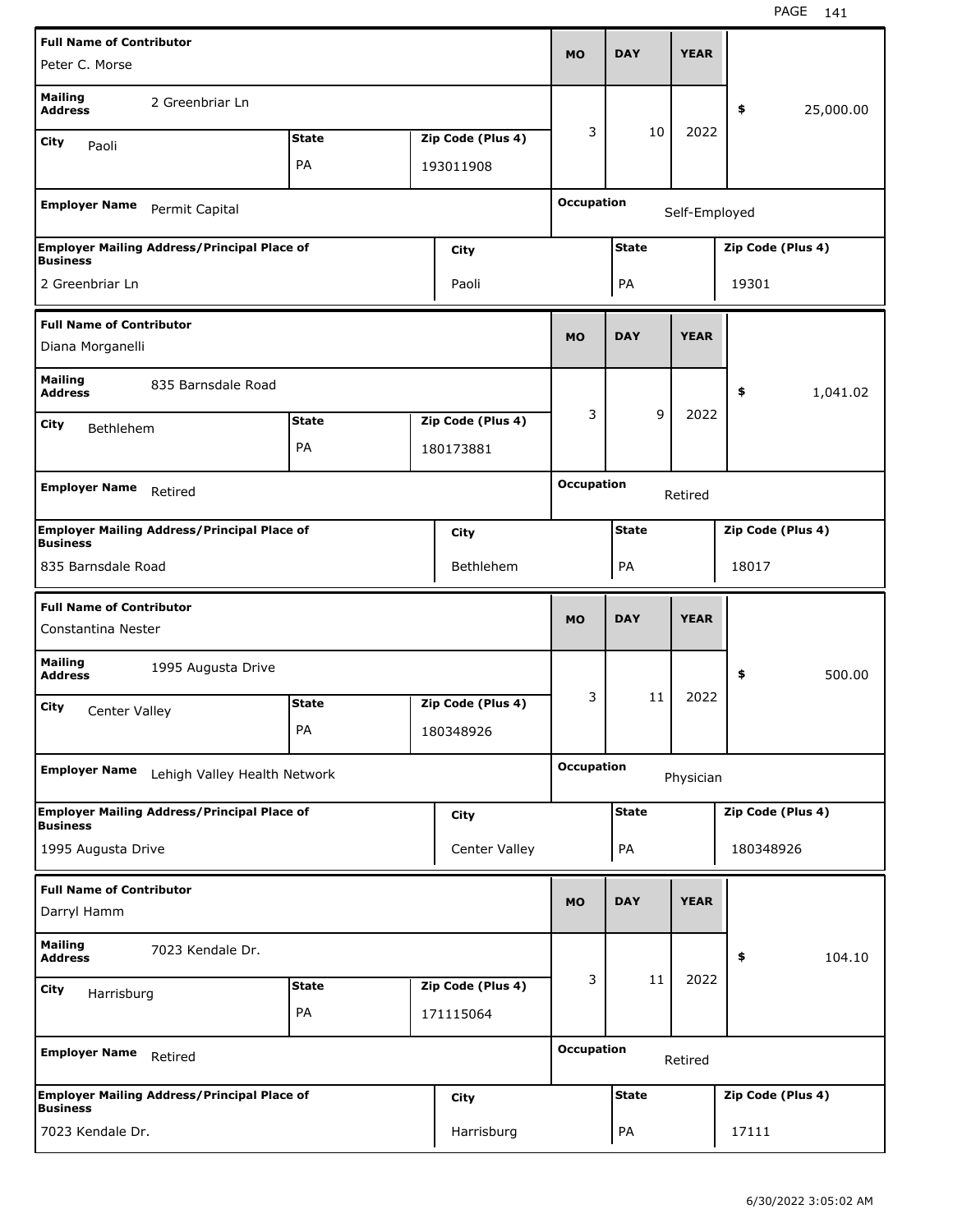| <b>Full Name of Contributor</b>                 |                                                    |              |                   |                   |              |              |                        |          |
|-------------------------------------------------|----------------------------------------------------|--------------|-------------------|-------------------|--------------|--------------|------------------------|----------|
| Darryl Hamm                                     |                                                    |              |                   | <b>MO</b>         | <b>DAY</b>   | <b>YEAR</b>  |                        |          |
| <b>Mailing</b><br><b>Address</b>                | 7023 Kendale Dr.                                   |              |                   |                   |              |              | \$                     | 500.00   |
| City<br>Harrisburg                              |                                                    | <b>State</b> | Zip Code (Plus 4) | 3                 | 23           | 2022         |                        |          |
|                                                 |                                                    | PA           | 171115064         |                   |              |              |                        |          |
| <b>Employer Name</b>                            | Retired                                            |              |                   | <b>Occupation</b> |              | Retired      |                        |          |
| <b>Business</b>                                 | <b>Employer Mailing Address/Principal Place of</b> |              | City              |                   | <b>State</b> |              | Zip Code (Plus 4)      |          |
| 7023 Kendale Dr.                                |                                                    |              | Harrisburg        |                   | PA           |              | 17111                  |          |
| <b>Full Name of Contributor</b><br>Fred Marczyk |                                                    |              |                   | <b>MO</b>         | <b>DAY</b>   | <b>YEAR</b>  |                        |          |
| <b>Mailing</b><br><b>Address</b>                | 811 Shelburne Avenue                               |              |                   |                   |              |              | \$                     | 520.51   |
| City                                            |                                                    | <b>State</b> | Zip Code (Plus 4) | 3                 | 15           | 2022         |                        |          |
| Absecon                                         |                                                    | NJ           | 082011507         |                   |              |              |                        |          |
|                                                 |                                                    |              |                   | <b>Occupation</b> |              |              |                        |          |
| <b>Employer Name</b>                            | Faegre Drinker Biddle Reath LLP                    |              |                   |                   |              | Attorney     |                        |          |
| <b>Business</b>                                 | <b>Employer Mailing Address/Principal Place of</b> |              | <b>City</b>       |                   | <b>State</b> |              | Zip Code (Plus 4)      |          |
| 811 Shelburne Avenue                            |                                                    |              | Absecon           |                   | NJ           |              | 08201                  |          |
|                                                 |                                                    |              |                   |                   |              |              |                        |          |
| <b>Full Name of Contributor</b>                 |                                                    |              |                   | <b>MO</b>         | <b>DAY</b>   | <b>YEAR</b>  |                        |          |
| Timothy Horan                                   |                                                    |              |                   |                   |              |              |                        |          |
| <b>Mailing</b><br><b>Address</b>                | 1290 Country Lane                                  |              |                   |                   |              |              | \$                     | 500.00   |
| City<br>West Chester                            |                                                    | <b>State</b> | Zip Code (Plus 4) | 3                 | 15           | 2022         |                        |          |
|                                                 |                                                    | PA           | 193801260         |                   |              |              |                        |          |
| <b>Employer Name</b>                            | Timothy J Horan Enterprises                        |              |                   | <b>Occupation</b> |              | Entrepreneur |                        |          |
| <b>Business</b>                                 | <b>Employer Mailing Address/Principal Place of</b> |              | <b>City</b>       |                   | <b>State</b> |              | Zip Code (Plus 4)      |          |
| 1290 Country Lane                               |                                                    |              | West Chester      |                   | PA           |              | 19380                  |          |
| <b>Full Name of Contributor</b><br>David Dugery |                                                    |              |                   | <b>MO</b>         | <b>DAY</b>   | <b>YEAR</b>  |                        |          |
| <b>Mailing</b><br><b>Address</b>                | 330 Echo Valley Ln                                 |              |                   |                   |              |              | \$                     | 1,000.00 |
| City                                            |                                                    | <b>State</b> | Zip Code (Plus 4) | 3                 | 15           | 2022         |                        |          |
| Newtown Square                                  |                                                    | PA           | 190731621         |                   |              |              |                        |          |
| <b>Employer Name</b>                            | Qtc Commercial Services                            |              |                   | <b>Occupation</b> |              |              | Chief Strategy Officer |          |
| <b>Business</b>                                 | <b>Employer Mailing Address/Principal Place of</b> |              | <b>City</b>       |                   | <b>State</b> |              | Zip Code (Plus 4)      |          |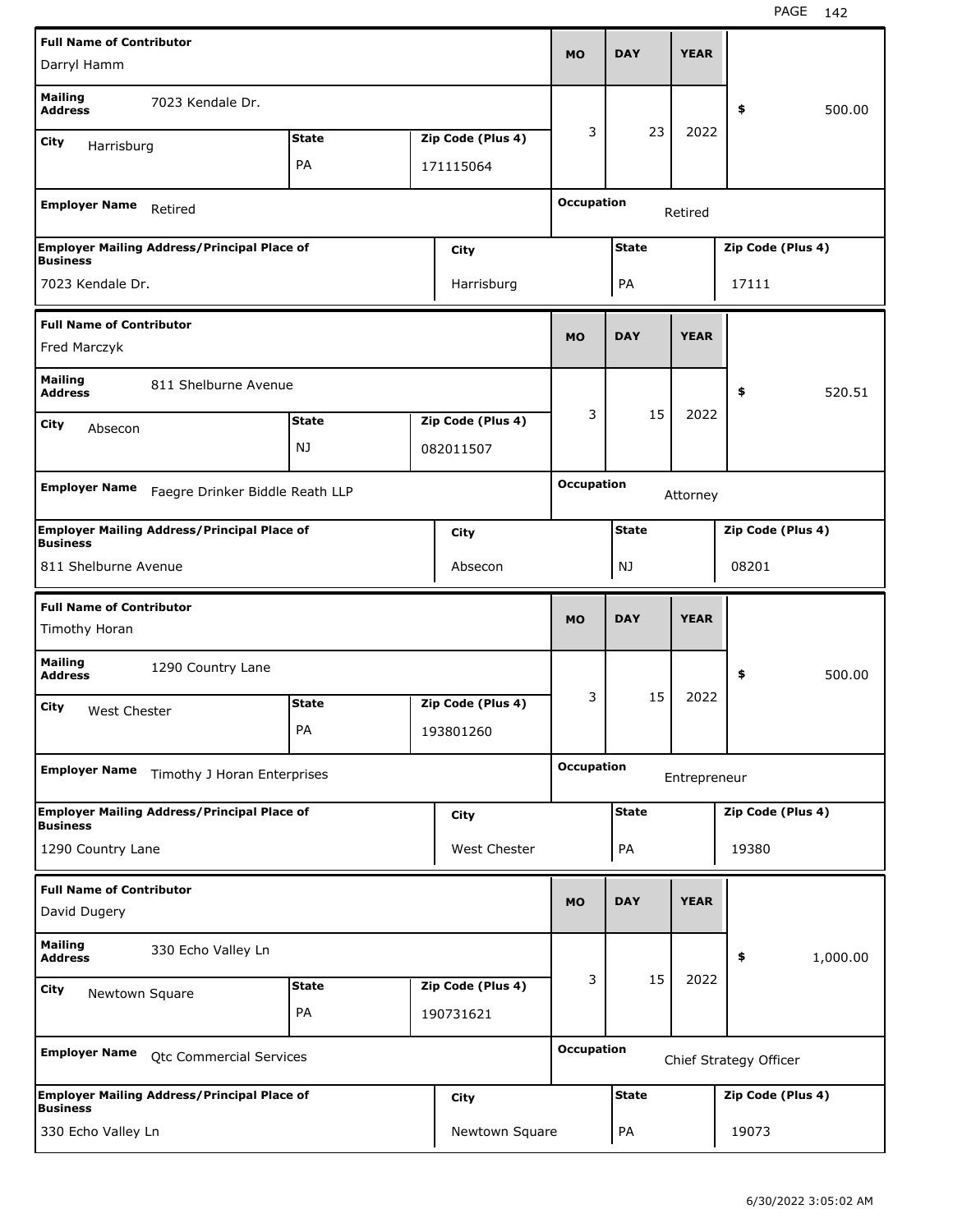| <b>Full Name of Contributor</b>                       |                                                    |              |                   |                   |              |                |                   |                                       |
|-------------------------------------------------------|----------------------------------------------------|--------------|-------------------|-------------------|--------------|----------------|-------------------|---------------------------------------|
| Frank R. Gunter                                       |                                                    |              |                   | <b>MO</b>         | <b>DAY</b>   | <b>YEAR</b>    |                   |                                       |
| <b>Mailing</b><br><b>Address</b>                      | 5169 Vermont Dr                                    |              |                   |                   |              |                | \$                | 1,000.00                              |
| City<br>Easton                                        |                                                    | <b>State</b> | Zip Code (Plus 4) | 3                 | 21           | 2022           |                   |                                       |
|                                                       |                                                    | PA           | 180458127         |                   |              |                |                   |                                       |
| <b>Employer Name</b>                                  | Information Requested Per Best Efforts             |              |                   | <b>Occupation</b> |              | <b>Efforts</b> |                   | <b>Information Requested Per Best</b> |
|                                                       | <b>Employer Mailing Address/Principal Place of</b> |              | <b>City</b>       |                   | <b>State</b> |                | Zip Code (Plus 4) |                                       |
| <b>Business</b><br>5169 Vermont Dr                    |                                                    |              | Easton            |                   | PA           |                | 18045             |                                       |
| <b>Full Name of Contributor</b><br>Alan M. Majewski   |                                                    |              |                   | <b>MO</b>         | <b>DAY</b>   | <b>YEAR</b>    |                   |                                       |
| <b>Mailing</b><br><b>Address</b>                      | 16 Penn Dr                                         |              |                   |                   |              |                | \$                | 500.00                                |
| City                                                  |                                                    | <b>State</b> | Zip Code (Plus 4) | 3                 | 21           | 2022           |                   |                                       |
| West Chester                                          |                                                    | PA           | 193824408         |                   |              |                |                   |                                       |
|                                                       |                                                    |              |                   |                   |              |                |                   |                                       |
| <b>Employer Name</b>                                  | Noramco LLC                                        |              |                   | <b>Occupation</b> |              | President      |                   |                                       |
| <b>Business</b>                                       | <b>Employer Mailing Address/Principal Place of</b> |              | City              |                   | <b>State</b> |                | Zip Code (Plus 4) |                                       |
| 16 Penn Dr                                            |                                                    |              | West Chester      |                   | PA           |                | 19382             |                                       |
|                                                       |                                                    |              |                   |                   |              |                |                   |                                       |
| <b>Full Name of Contributor</b><br>Rocco A. Ortenzio  |                                                    |              |                   | <b>MO</b>         | <b>DAY</b>   | <b>YEAR</b>    |                   |                                       |
| <b>Mailing</b><br><b>Address</b>                      | 4732 Gettysburg Rd Ste 401                         |              |                   |                   |              |                | \$                | 25,000.00                             |
| City                                                  |                                                    | <b>State</b> | Zip Code (Plus 4) | 3                 | 21           | 2022           |                   |                                       |
| Mechanicsburg                                         |                                                    | PA           | 170554325         |                   |              |                |                   |                                       |
| <b>Employer Name</b>                                  | Select Medical                                     |              |                   | <b>Occupation</b> |              | Chairman       |                   |                                       |
|                                                       | <b>Employer Mailing Address/Principal Place of</b> |              | <b>City</b>       |                   | <b>State</b> |                | Zip Code (Plus 4) |                                       |
| <b>Business</b><br>4732 Gettysburg Rd Ste 401         |                                                    |              | Mechanicsburg     |                   | PA           |                | 170554325         |                                       |
| <b>Full Name of Contributor</b><br>Robert A. Ortenzio |                                                    |              |                   | <b>MO</b>         | <b>DAY</b>   | <b>YEAR</b>    |                   |                                       |
| <b>Mailing</b>                                        |                                                    |              |                   |                   |              |                |                   |                                       |
| <b>Address</b>                                        | 4732 Gettysburg Rd Ste 401                         |              |                   |                   |              |                | \$                | 25,000.00                             |
| City<br>Mechanicsburg                                 |                                                    | <b>State</b> | Zip Code (Plus 4) | 3                 | 21           | 2022           |                   |                                       |
|                                                       |                                                    | PA           | 170554325         |                   |              |                |                   |                                       |
| <b>Employer Name</b>                                  | <b>Select Medical</b>                              |              |                   | <b>Occupation</b> |              | Chairman       |                   |                                       |
| <b>Business</b>                                       | <b>Employer Mailing Address/Principal Place of</b> |              | <b>City</b>       |                   | <b>State</b> |                | Zip Code (Plus 4) |                                       |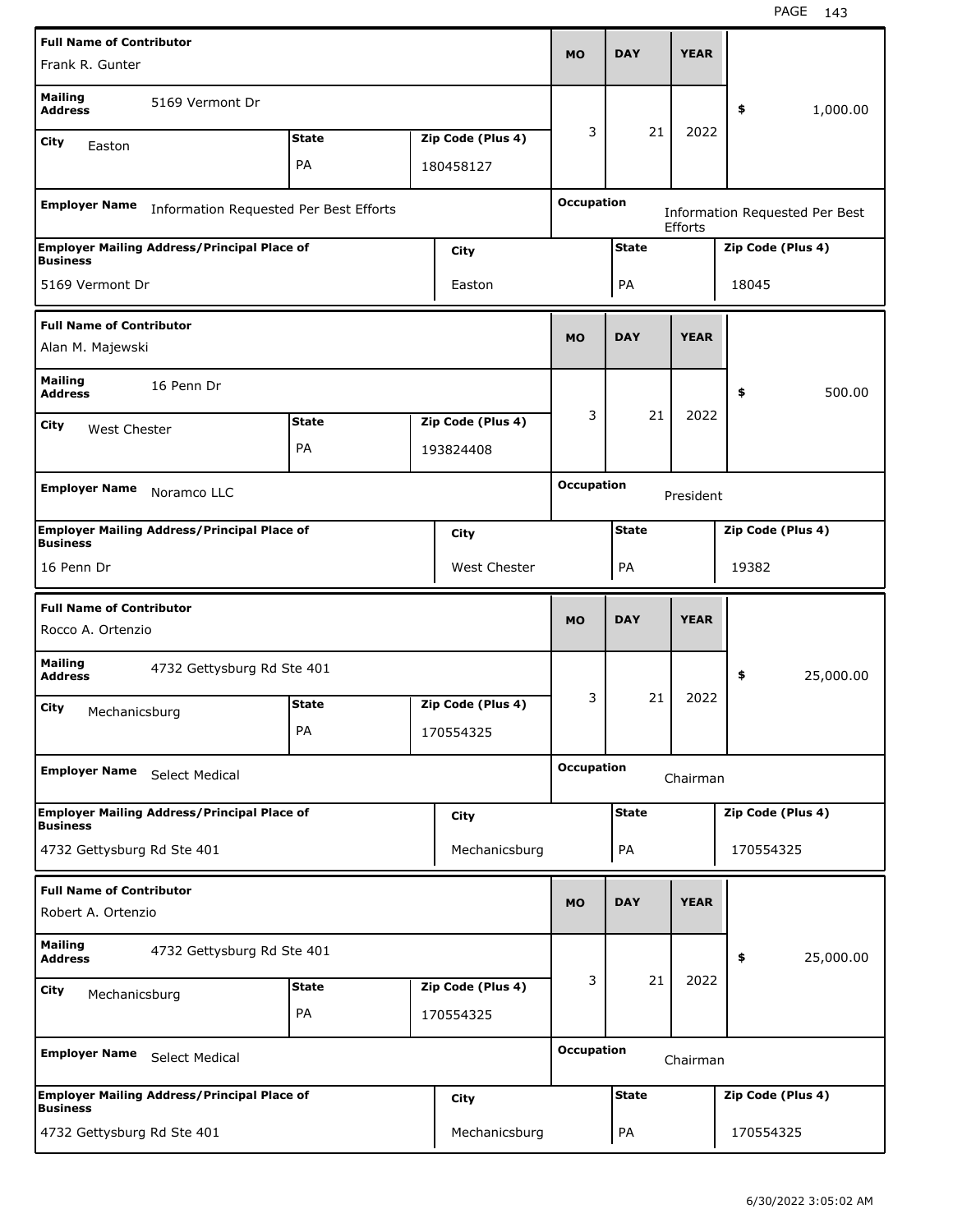| <b>Full Name of Contributor</b>                            |                                                    |              |                     |                   |              |             |                   |          |
|------------------------------------------------------------|----------------------------------------------------|--------------|---------------------|-------------------|--------------|-------------|-------------------|----------|
| kevin lucey                                                |                                                    |              |                     | <b>MO</b>         | <b>DAY</b>   | <b>YEAR</b> |                   |          |
| <b>Mailing</b><br><b>Address</b>                           | 45 Harrison Dr.                                    |              |                     |                   |              |             | \$                | 5,000.00 |
| <b>City</b><br>Newtown Square                              |                                                    | <b>State</b> | Zip Code (Plus 4)   | 3                 | 21           | 2022        |                   |          |
|                                                            |                                                    | PA           | 190731420           |                   |              |             |                   |          |
| <b>Employer Name</b>                                       | Retired                                            |              |                     | <b>Occupation</b> |              | Retired     |                   |          |
|                                                            | <b>Employer Mailing Address/Principal Place of</b> |              | City                |                   | <b>State</b> |             | Zip Code (Plus 4) |          |
| <b>Business</b><br>45 Harrison Dr.                         |                                                    |              | Newtown Square      |                   | PA           |             | 19073             |          |
| <b>Full Name of Contributor</b>                            |                                                    |              |                     | <b>MO</b>         | <b>DAY</b>   | <b>YEAR</b> |                   |          |
| Rick Dandrea                                               |                                                    |              |                     |                   |              |             |                   |          |
| <b>Mailing</b><br><b>Address</b>                           | 3149 Scenic Ct                                     |              |                     |                   |              |             | \$                | 5,000.00 |
| City<br><b>Allison Park</b>                                |                                                    | <b>State</b> | Zip Code (Plus 4)   | 3                 | 22           | 2022        |                   |          |
|                                                            |                                                    | PA           | 151011523           |                   |              |             |                   |          |
|                                                            |                                                    |              |                     | <b>Occupation</b> |              |             |                   |          |
| <b>Employer Name</b>                                       | Retired                                            |              |                     |                   |              | Retired     |                   |          |
| <b>Business</b>                                            | <b>Employer Mailing Address/Principal Place of</b> |              | City                |                   | <b>State</b> |             | Zip Code (Plus 4) |          |
| 3149 Scenic Ct                                             |                                                    |              | <b>Allison Park</b> |                   | PA           |             | 15101             |          |
|                                                            |                                                    |              |                     |                   |              |             |                   |          |
|                                                            |                                                    |              |                     |                   |              |             |                   |          |
| <b>Full Name of Contributor</b><br><b>William DeArment</b> |                                                    |              |                     | <b>MO</b>         | <b>DAY</b>   | <b>YEAR</b> |                   |          |
| <b>Mailing</b><br><b>Address</b>                           | Channellock, Inc., 1306 South Main Street          |              |                     |                   |              |             | \$                | 1,000.00 |
| City<br>Meadville                                          |                                                    | <b>State</b> | Zip Code (Plus 4)   | 3                 | 22           | 2022        |                   |          |
|                                                            |                                                    | PA           | 16335               |                   |              |             |                   |          |
| <b>Employer Name</b>                                       | Channellock, Inc.                                  |              |                     | <b>Occupation</b> |              | Ceo         |                   |          |
|                                                            | <b>Employer Mailing Address/Principal Place of</b> |              | <b>City</b>         |                   | <b>State</b> |             | Zip Code (Plus 4) |          |
| <b>Business</b>                                            | Channellock, Inc., 1306 South Main Street          |              | Meadville           |                   | PA           |             | 16335             |          |
|                                                            |                                                    |              |                     |                   |              |             |                   |          |
| <b>Full Name of Contributor</b><br>Larry P. Laubach        |                                                    |              |                     | <b>MO</b>         | <b>DAY</b>   | <b>YEAR</b> |                   |          |
| <b>Mailing</b><br><b>Address</b>                           | 1 Yarmouth Way                                     |              |                     |                   |              |             | \$                | 500.00   |
| <b>City</b><br>Gibbsboro                                   |                                                    | <b>State</b> | Zip Code (Plus 4)   | 3                 | 23           | 2022        |                   |          |
|                                                            |                                                    | NJ           | 080261210           |                   |              |             |                   |          |
| <b>Employer Name</b>                                       | Cozen O'Connor                                     |              |                     | <b>Occupation</b> |              | Attorney    |                   |          |
| <b>Business</b>                                            | <b>Employer Mailing Address/Principal Place of</b> |              | <b>City</b>         |                   | <b>State</b> |             | Zip Code (Plus 4) |          |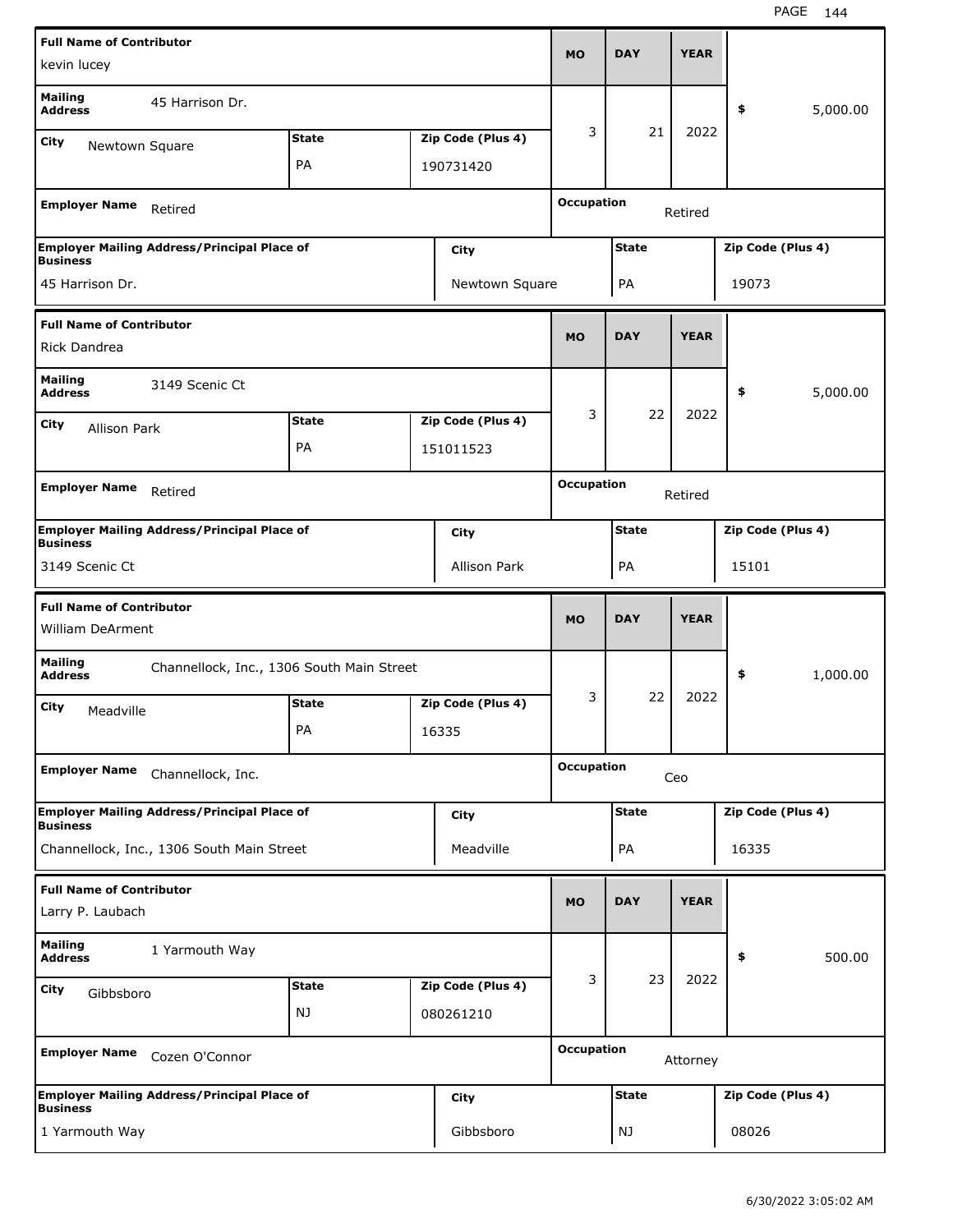| <b>Full Name of Contributor</b>                                                      |                                                    |                                                  |  |                   | <b>MO</b>         | <b>DAY</b>   | <b>YEAR</b> |                                       |          |
|--------------------------------------------------------------------------------------|----------------------------------------------------|--------------------------------------------------|--|-------------------|-------------------|--------------|-------------|---------------------------------------|----------|
| J. Brian O'Neill                                                                     |                                                    |                                                  |  |                   |                   |              |             |                                       |          |
| <b>Mailing</b><br><b>Address</b>                                                     | 930 Stoke Rd                                       |                                                  |  |                   |                   |              |             | \$                                    | 5,000.00 |
| City<br>Villanova                                                                    |                                                    | <b>State</b>                                     |  | Zip Code (Plus 4) | 3                 | 23           | 2022        |                                       |          |
|                                                                                      |                                                    | PA                                               |  | 190852024         |                   |              |             |                                       |          |
| <b>Employer Name</b>                                                                 | Information Requested Per Best Efforts             |                                                  |  |                   | <b>Occupation</b> |              | Efforts     | <b>Information Requested Per Best</b> |          |
| <b>Business</b>                                                                      | <b>Employer Mailing Address/Principal Place of</b> |                                                  |  | <b>City</b>       |                   | <b>State</b> |             | Zip Code (Plus 4)                     |          |
| 930 Stoke Rd                                                                         |                                                    |                                                  |  | Villanova         |                   | PA           |             | 19085                                 |          |
| <b>Full Name of Contributor</b><br>Christopher K. Gleason                            |                                                    |                                                  |  |                   | <b>MO</b>         | <b>DAY</b>   | <b>YEAR</b> |                                       |          |
| <b>Mailing</b><br><b>Address</b>                                                     | 747 Viewmont Avenue                                |                                                  |  |                   |                   |              |             | \$                                    | 5,000.00 |
| City                                                                                 |                                                    | <b>State</b>                                     |  | Zip Code (Plus 4) | 3                 | 23           | 2022        |                                       |          |
| Johnstown                                                                            |                                                    | PA                                               |  | 159051637         |                   |              |             |                                       |          |
|                                                                                      | Information Requested Per Best Efforts             |                                                  |  |                   | <b>Occupation</b> |              |             |                                       |          |
| <b>Employer Name</b>                                                                 |                                                    | <b>Information Requested Per Best</b><br>Efforts |  |                   |                   |              |             |                                       |          |
| <b>Employer Mailing Address/Principal Place of</b><br><b>City</b><br><b>Business</b> |                                                    |                                                  |  |                   |                   | <b>State</b> |             | Zip Code (Plus 4)                     |          |
| 747 Viewmont Avenue                                                                  |                                                    |                                                  |  | Johnstown         |                   | PA           |             | 15905                                 |          |
|                                                                                      |                                                    |                                                  |  |                   |                   |              |             |                                       |          |
| <b>Full Name of Contributor</b>                                                      |                                                    |                                                  |  |                   |                   |              |             |                                       |          |
| Sandra Goodstein                                                                     |                                                    |                                                  |  |                   | <b>MO</b>         | <b>DAY</b>   | <b>YEAR</b> |                                       |          |
| <b>Mailing</b><br><b>Address</b>                                                     | 1770 Melmar Road                                   |                                                  |  |                   |                   |              |             | \$                                    | 500.00   |
| City                                                                                 |                                                    | <b>State</b>                                     |  | Zip Code (Plus 4) | 3                 | 24           | 2022        |                                       |          |
|                                                                                      | Huntingdon Valley                                  | PA                                               |  | 190067981         |                   |              |             |                                       |          |
| <b>Employer Name</b>                                                                 | Wescott Financial Advisory Group                   |                                                  |  |                   | <b>Occupation</b> |              |             | <b>Financial Advisor</b>              |          |
| <b>Business</b>                                                                      | <b>Employer Mailing Address/Principal Place of</b> |                                                  |  | <b>City</b>       |                   | <b>State</b> |             | Zip Code (Plus 4)                     |          |
| 1770 Melmar Road                                                                     |                                                    |                                                  |  | Huntingdon Valley |                   | PA           |             | 190067981                             |          |
| <b>Full Name of Contributor</b><br><b>Ric Guest</b>                                  |                                                    |                                                  |  |                   | <b>MO</b>         | <b>DAY</b>   | <b>YEAR</b> |                                       |          |
| <b>Mailing</b><br><b>Address</b>                                                     | 175 Baker Rd.                                      |                                                  |  |                   |                   |              |             | \$                                    | 500.00   |
|                                                                                      |                                                    | <b>State</b>                                     |  | Zip Code (Plus 4) | 3                 | 24           | 2022        |                                       |          |
| City<br>Coatesville                                                                  |                                                    | PA                                               |  | 193201401         |                   |              |             |                                       |          |
| <b>Employer Name</b>                                                                 | Self                                               |                                                  |  |                   | <b>Occupation</b> |              |             | <b>Financial Services</b>             |          |
| <b>Business</b>                                                                      | <b>Employer Mailing Address/Principal Place of</b> |                                                  |  | <b>City</b>       |                   | <b>State</b> |             | Zip Code (Plus 4)                     |          |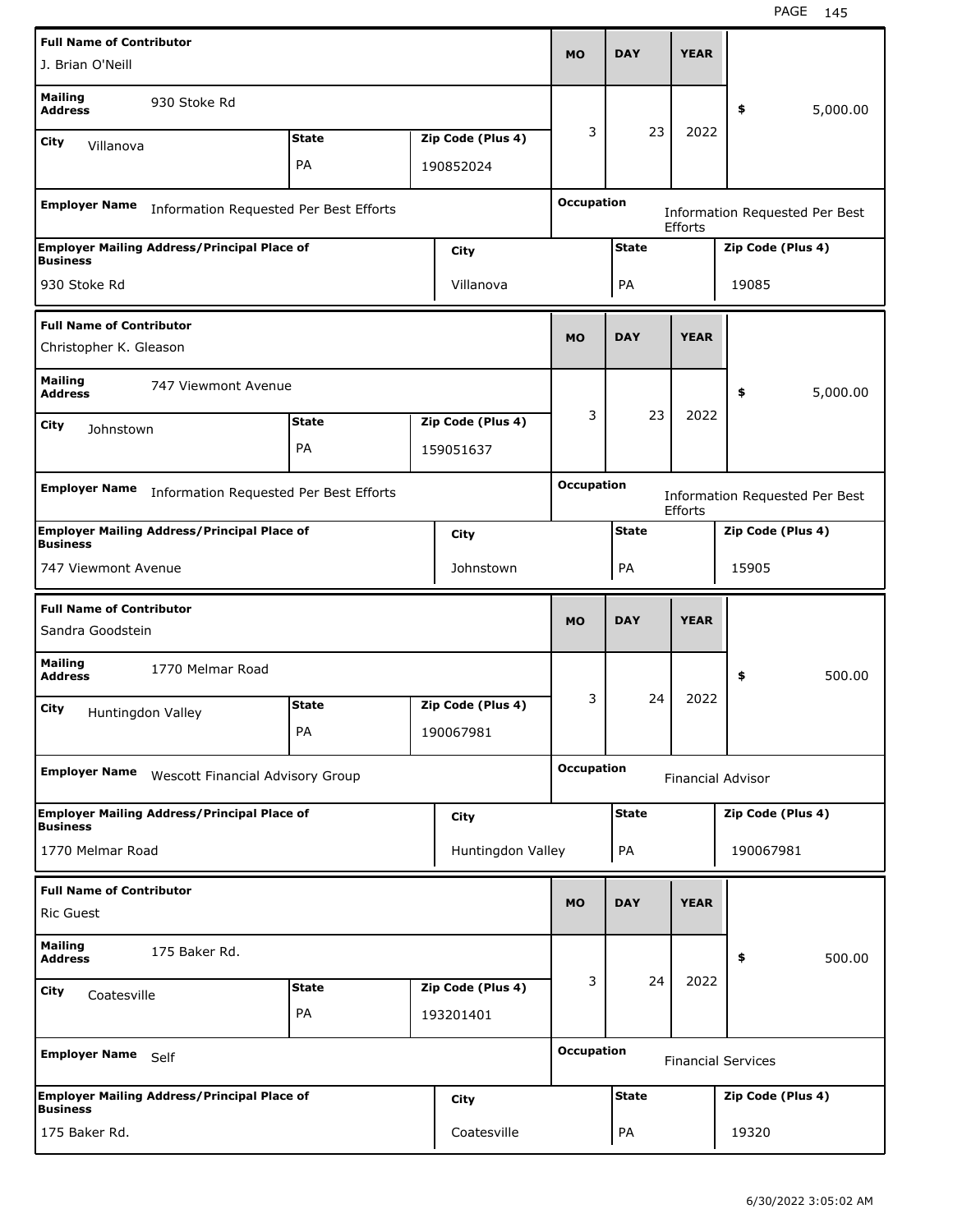| <b>Full Name of Contributor</b>  |                                                    |              |  |                   | <b>MO</b>         | <b>DAY</b>   | <b>YEAR</b> |                          |          |
|----------------------------------|----------------------------------------------------|--------------|--|-------------------|-------------------|--------------|-------------|--------------------------|----------|
| Stephen Hudacek                  |                                                    |              |  |                   |                   |              |             |                          |          |
| <b>Mailing</b><br><b>Address</b> | 485 Lakeside Dr.                                   |              |  |                   |                   |              |             | \$                       | 1,000.00 |
| City<br>Harveys Lake             |                                                    | <b>State</b> |  | Zip Code (Plus 4) | 3                 | 27           | 2022        |                          |          |
|                                  |                                                    | PA           |  | 186183132         |                   |              |             |                          |          |
| <b>Employer Name</b>             | Merrill                                            |              |  |                   | <b>Occupation</b> |              |             | <b>Financial Advisor</b> |          |
| <b>Business</b>                  | <b>Employer Mailing Address/Principal Place of</b> |              |  | City              |                   | <b>State</b> |             | Zip Code (Plus 4)        |          |
| 485 Lakeside Dr.                 |                                                    |              |  | Harveys Lake      |                   | PA           |             | 18618                    |          |
| <b>Full Name of Contributor</b>  |                                                    |              |  |                   | <b>MO</b>         | <b>DAY</b>   | <b>YEAR</b> |                          |          |
| George Ruch                      |                                                    |              |  |                   |                   |              |             |                          |          |
| <b>Mailing</b><br><b>Address</b> | 704 Alton Court                                    |              |  |                   |                   |              |             | \$                       | 1,000.00 |
| City<br>Ambler                   |                                                    | <b>State</b> |  | Zip Code (Plus 4) | 3                 | 28           | 2022        |                          |          |
|                                  |                                                    | PA           |  | 190021824         |                   |              |             |                          |          |
| <b>Employer Name</b>             | retired                                            |              |  |                   | <b>Occupation</b> |              |             |                          |          |
|                                  |                                                    | retired      |  |                   |                   |              |             |                          |          |
| <b>Business</b>                  | <b>Employer Mailing Address/Principal Place of</b> |              |  | City              |                   | <b>State</b> |             | Zip Code (Plus 4)        |          |
| 704 Alton Court                  |                                                    |              |  | Ambler            |                   | PA           |             | 190021824                |          |
|                                  |                                                    |              |  |                   |                   |              |             |                          |          |
| <b>Full Name of Contributor</b>  |                                                    |              |  |                   |                   |              |             |                          |          |
| Colleen Tegler                   |                                                    |              |  |                   | <b>MO</b>         | <b>DAY</b>   | <b>YEAR</b> |                          |          |
| <b>Mailing</b><br><b>Address</b> | 1704 Towne Drive                                   |              |  |                   |                   |              |             | \$                       | 1,000.00 |
| City<br>West Chester             |                                                    | <b>State</b> |  | Zip Code (Plus 4) | 3                 | 28           | 2022        |                          |          |
|                                  |                                                    | PA           |  | 193806478         |                   |              |             |                          |          |
| <b>Employer Name</b>             | <b>WellWorks For You</b>                           |              |  |                   | <b>Occupation</b> |              | President   |                          |          |
| <b>Business</b>                  | <b>Employer Mailing Address/Principal Place of</b> |              |  | City              |                   | <b>State</b> |             | Zip Code (Plus 4)        |          |
| 1704 Towne Drive                 |                                                    |              |  | West Chester      |                   | PA           |             | 193806478                |          |
| <b>Full Name of Contributor</b>  |                                                    |              |  |                   |                   |              |             |                          |          |
| Andrew Willis                    |                                                    |              |  |                   | <b>MO</b>         | <b>DAY</b>   | <b>YEAR</b> |                          |          |
| <b>Mailing</b><br><b>Address</b> | 215 West 1st Avenue                                |              |  |                   |                   |              |             | \$                       | 500.00   |
| City<br>Malvern                  |                                                    | <b>State</b> |  | Zip Code (Plus 4) | 3                 | 28           | 2022        |                          |          |
|                                  |                                                    | PA           |  | 193552606         |                   |              |             |                          |          |
| <b>Employer Name</b>             |                                                    |              |  |                   | <b>Occupation</b> |              |             |                          |          |
| <b>Business</b>                  | <b>Employer Mailing Address/Principal Place of</b> |              |  | City              |                   | <b>State</b> |             | Zip Code (Plus 4)        |          |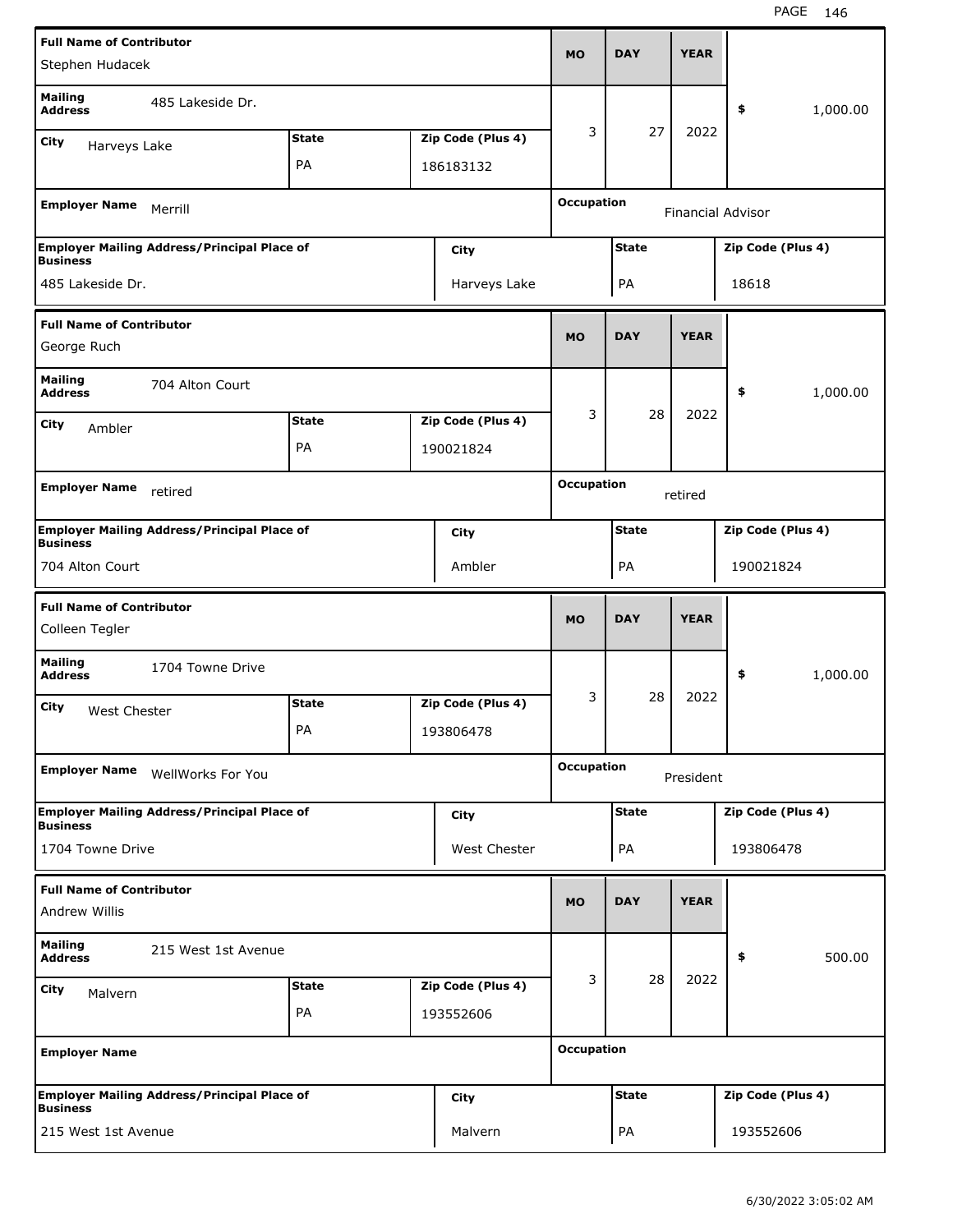| <b>Full Name of Contributor</b>                                |                                                    |              |                                                                       |                   |                   |              |                |                                       |           |
|----------------------------------------------------------------|----------------------------------------------------|--------------|-----------------------------------------------------------------------|-------------------|-------------------|--------------|----------------|---------------------------------------|-----------|
| L. Anderson Daub                                               |                                                    |              |                                                                       |                   | <b>MO</b>         | <b>DAY</b>   | <b>YEAR</b>    |                                       |           |
| <b>Mailing</b><br><b>Address</b>                               | 2800 N Delaware Dr                                 |              |                                                                       |                   |                   |              |                | \$                                    | 1,000.00  |
| City<br>Easton                                                 |                                                    | <b>State</b> |                                                                       | Zip Code (Plus 4) | 3                 | 28           | 2022           |                                       |           |
|                                                                |                                                    | PA           |                                                                       | 180407335         |                   |              |                |                                       |           |
| <b>Employer Name</b>                                           | Information Requested Per Best Efforts             |              |                                                                       |                   | <b>Occupation</b> |              | <b>Efforts</b> | <b>Information Requested Per Best</b> |           |
|                                                                | <b>Employer Mailing Address/Principal Place of</b> |              |                                                                       | City              |                   | <b>State</b> |                | Zip Code (Plus 4)                     |           |
| <b>Business</b><br>2800 N Delaware Dr                          |                                                    |              |                                                                       | Easton            |                   | PA           |                | 18040                                 |           |
| <b>Full Name of Contributor</b>                                |                                                    |              |                                                                       |                   |                   |              |                |                                       |           |
| Leo A. Holt                                                    |                                                    |              |                                                                       |                   | <b>MO</b>         | <b>DAY</b>   | <b>YEAR</b>    |                                       |           |
| <b>Mailing</b><br><b>Address</b>                               | P.O. Box 69                                        |              |                                                                       |                   |                   |              |                | \$                                    | 25,000.00 |
| City<br>Gloucester City                                        |                                                    | <b>State</b> |                                                                       | Zip Code (Plus 4) | 3                 | 28           | 2022           |                                       |           |
|                                                                |                                                    | NJ.          |                                                                       | 080300069         |                   |              |                |                                       |           |
|                                                                |                                                    |              |                                                                       |                   | <b>Occupation</b> |              |                |                                       |           |
| <b>Employer Name</b><br>Information Requested Per Best Efforts |                                                    |              |                                                                       |                   |                   |              | <b>Efforts</b> | <b>Information Requested Per Best</b> |           |
| <b>Business</b>                                                | <b>Employer Mailing Address/Principal Place of</b> |              |                                                                       | City              |                   | <b>State</b> |                | Zip Code (Plus 4)                     |           |
| P.O. Box 69                                                    |                                                    |              |                                                                       | Gloucester City   | 08030<br>NJ       |              |                |                                       |           |
| <b>Full Name of Contributor</b><br>Matthew G. Clark            |                                                    |              |                                                                       |                   | <b>MO</b>         | <b>DAY</b>   | <b>YEAR</b>    |                                       |           |
| <b>Mailing</b><br><b>Address</b>                               | 529 Rachel Ct                                      |              |                                                                       |                   |                   |              |                | \$                                    | 500.00    |
| City<br>Erie                                                   |                                                    | <b>State</b> |                                                                       | Zip Code (Plus 4) | 3                 | 28           | 2022           |                                       |           |
|                                                                |                                                    | PA           |                                                                       | 165097841         |                   |              |                |                                       |           |
| <b>Employer Name</b>                                           | Information Requested Per Best Efforts             |              |                                                                       |                   | <b>Occupation</b> |              | Efforts        | Information Requested Per Best        |           |
|                                                                |                                                    |              |                                                                       | City              |                   | <b>State</b> |                | Zip Code (Plus 4)                     |           |
|                                                                |                                                    |              | <b>Employer Mailing Address/Principal Place of</b><br><b>Business</b> |                   |                   |              |                |                                       |           |
| 529 Rachel Ct                                                  |                                                    |              |                                                                       | Erie              |                   | PA           |                | 16509                                 |           |
| <b>Full Name of Contributor</b>                                |                                                    |              |                                                                       |                   | <b>MO</b>         | <b>DAY</b>   | <b>YEAR</b>    |                                       |           |
| William Alexander Kern                                         |                                                    |              |                                                                       |                   |                   |              |                |                                       |           |
| <b>Mailing</b><br><b>Address</b>                               | 7266 Water St                                      |              |                                                                       |                   |                   |              |                | \$                                    | 500.00    |
| City<br>Fairview                                               |                                                    | <b>State</b> |                                                                       | Zip Code (Plus 4) | 3                 | 28           | 2022           |                                       |           |
|                                                                |                                                    | PA           |                                                                       | 164152002         |                   |              |                |                                       |           |
| <b>Employer Name</b>                                           | Information Requested Per Best Efforts             |              |                                                                       |                   | <b>Occupation</b> |              | Efforts        | <b>Information Requested Per Best</b> |           |
| <b>Business</b>                                                | <b>Employer Mailing Address/Principal Place of</b> |              |                                                                       | City              |                   | <b>State</b> |                | Zip Code (Plus 4)                     |           |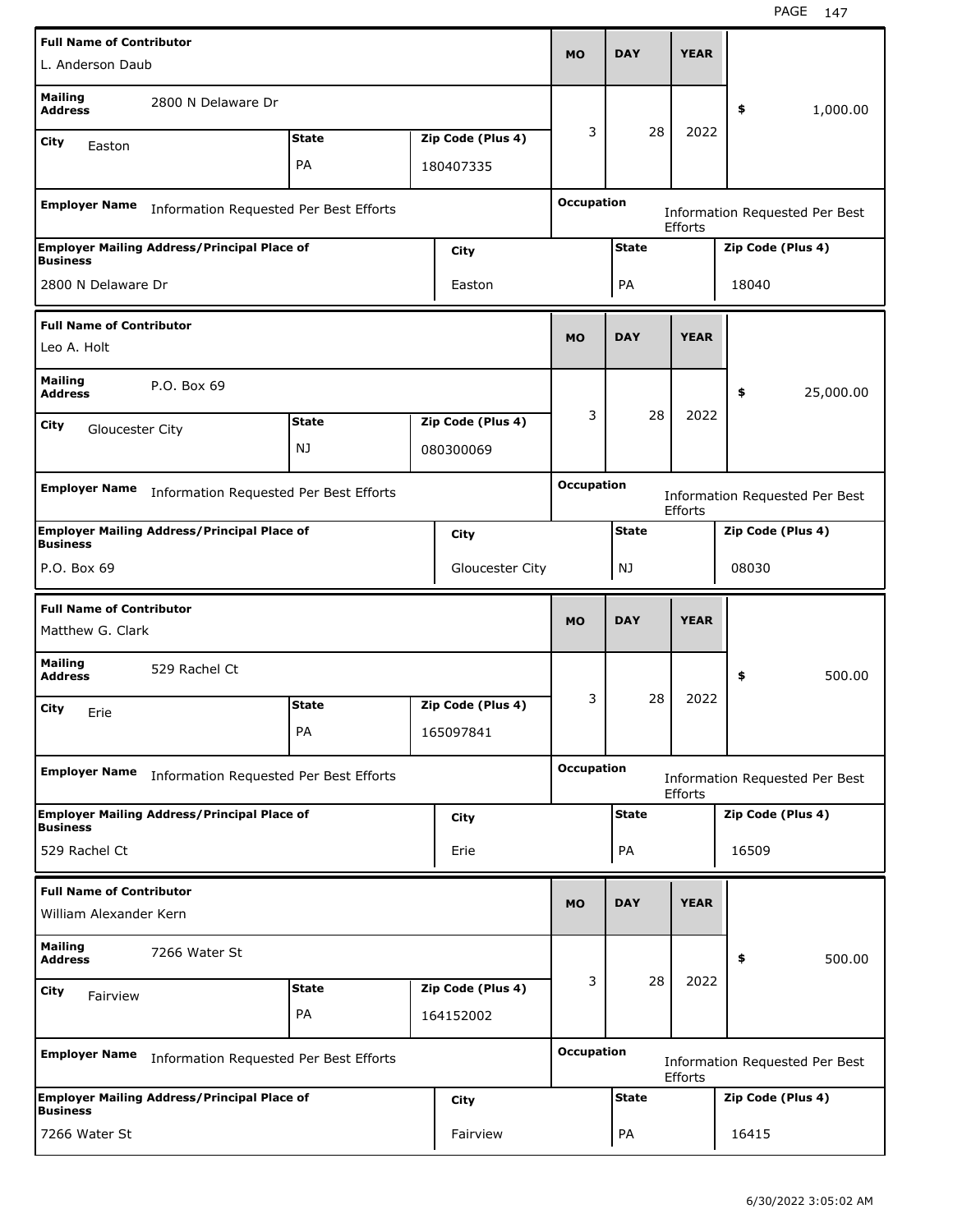| <b>Full Name of Contributor</b>                                              |                                        |  |                   | <b>MO</b>         | <b>DAY</b>   | <b>YEAR</b>    |                                         |
|------------------------------------------------------------------------------|----------------------------------------|--|-------------------|-------------------|--------------|----------------|-----------------------------------------|
| Andrew D. Hicks                                                              |                                        |  |                   |                   |              |                |                                         |
| <b>Mailing</b><br>6760 Richardson Cir<br><b>Address</b>                      |                                        |  |                   |                   |              |                | \$<br>500.00                            |
| City<br>Fairview                                                             | <b>State</b>                           |  | Zip Code (Plus 4) | 3                 | 28           | 2022           |                                         |
|                                                                              | PA                                     |  | 164151661         |                   |              |                |                                         |
| <b>Employer Name</b>                                                         | Information Requested Per Best Efforts |  |                   | <b>Occupation</b> |              | <b>Efforts</b> | <b>Information Requested Per Best</b>   |
| <b>Employer Mailing Address/Principal Place of</b><br><b>Business</b>        |                                        |  | City              |                   | <b>State</b> |                | Zip Code (Plus 4)                       |
| 6760 Richardson Cir                                                          |                                        |  | Fairview          |                   | PA           |                | 16415                                   |
| <b>Full Name of Contributor</b>                                              |                                        |  |                   | <b>MO</b>         | <b>DAY</b>   | <b>YEAR</b>    |                                         |
| George M. Currie                                                             |                                        |  |                   |                   |              |                |                                         |
| <b>Mailing</b><br>4802 Wolf Rd<br><b>Address</b>                             |                                        |  |                   |                   |              |                | \$<br>500.00                            |
| City                                                                         | <b>State</b>                           |  | Zip Code (Plus 4) | 3                 | 28           | 2022           |                                         |
| Erie                                                                         | PA                                     |  | 165051338         |                   |              |                |                                         |
| <b>Employer Name</b>                                                         | Information Requested Per Best Efforts |  |                   | <b>Occupation</b> |              | Efforts        | <b>Information Requested Per Best</b>   |
| <b>Employer Mailing Address/Principal Place of</b><br><b>Business</b>        |                                        |  | City              |                   | <b>State</b> |                | Zip Code (Plus 4)                       |
| 4802 Wolf Rd                                                                 |                                        |  | Erie              |                   | PA           |                | 16505                                   |
| <b>Full Name of Contributor</b>                                              |                                        |  |                   | <b>MO</b>         | <b>DAY</b>   | <b>YEAR</b>    |                                         |
| Frank J. McGovern                                                            |                                        |  |                   |                   |              |                |                                         |
| <b>Mailing</b><br>1112 Foss Ave<br><b>Address</b>                            |                                        |  |                   |                   |              |                | 500.00<br>\$                            |
| City<br>Drexel Hill                                                          | <b>State</b>                           |  | Zip Code (Plus 4) | 3                 | 28           | 2022           |                                         |
|                                                                              | PA                                     |  | 190262505         |                   |              |                |                                         |
| <b>Employer Name</b>                                                         | Information Requested Per Best Efforts |  |                   | <b>Occupation</b> |              | Efforts        | <b>Information Requested Per Best</b>   |
| <b>Employer Mailing Address/Principal Place of</b><br><b>Business</b>        |                                        |  | City              |                   | <b>State</b> |                | Zip Code (Plus 4)                       |
| 1112 Foss Ave                                                                |                                        |  | Drexel Hill       |                   | PA           |                | 19026                                   |
| Enter Grand Total of Part C on Schedule I, Detailed Summary Page, Section 3. |                                        |  |                   |                   |              |                | <b>PAGE TOTAL</b><br>\$<br>1,375,929.44 |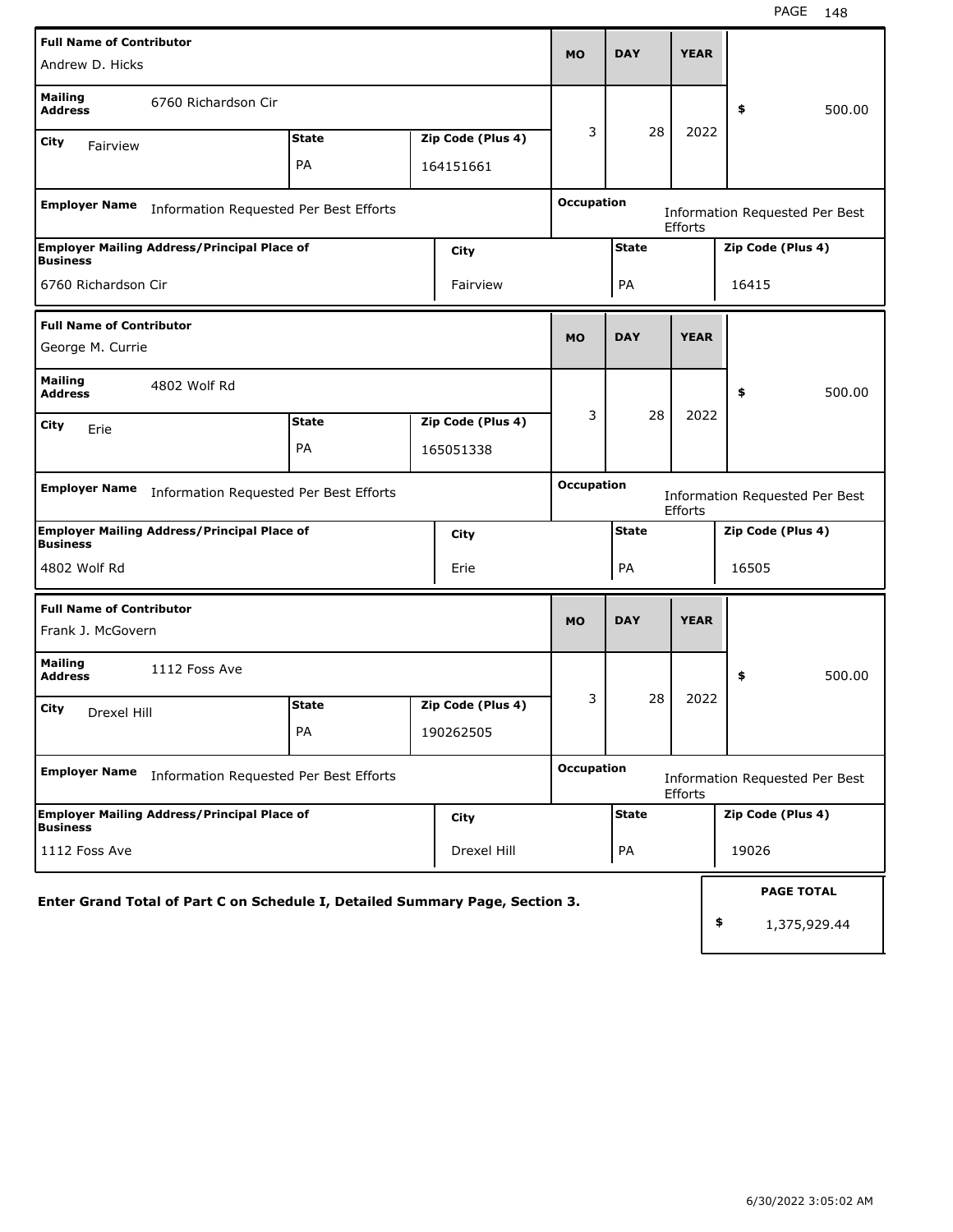### **PART E OTHER RECEIPTS**

#### **REFUNDS, INTEREST INCOME, RETURNED CHECKS, ETC.**

#### **Use this Part to report refunds received, interest earned, returned checks and**

#### **prior expenditures that were returned to the filer.**

| Name of Filing Committee or Candidate                                        |              |                   |       | <b>Reporting Period</b> |             |             |                   |      |
|------------------------------------------------------------------------------|--------------|-------------------|-------|-------------------------|-------------|-------------|-------------------|------|
|                                                                              |              |                   | From: |                         |             | To:         |                   |      |
|                                                                              |              |                   |       |                         | <b>DATE</b> |             | <b>AMOUNT</b>     |      |
| <b>Full Name</b>                                                             |              |                   |       | <b>MO</b>               | <b>DAY</b>  | <b>YEAR</b> |                   |      |
| <b>Mailing Address</b>                                                       |              |                   |       |                         |             |             | \$                | 0.00 |
| City                                                                         | <b>State</b> | Zip Code (Plus 4) |       |                         |             |             |                   |      |
| <b>Receipt Description</b>                                                   |              |                   |       |                         |             |             |                   |      |
|                                                                              |              |                   |       |                         |             |             | <b>PAGE TOTAL</b> |      |
| Enter Grand Total of Part E on Schedule I, Detailed Summary Page, Section 4. |              |                   |       |                         |             |             | \$                | 0.00 |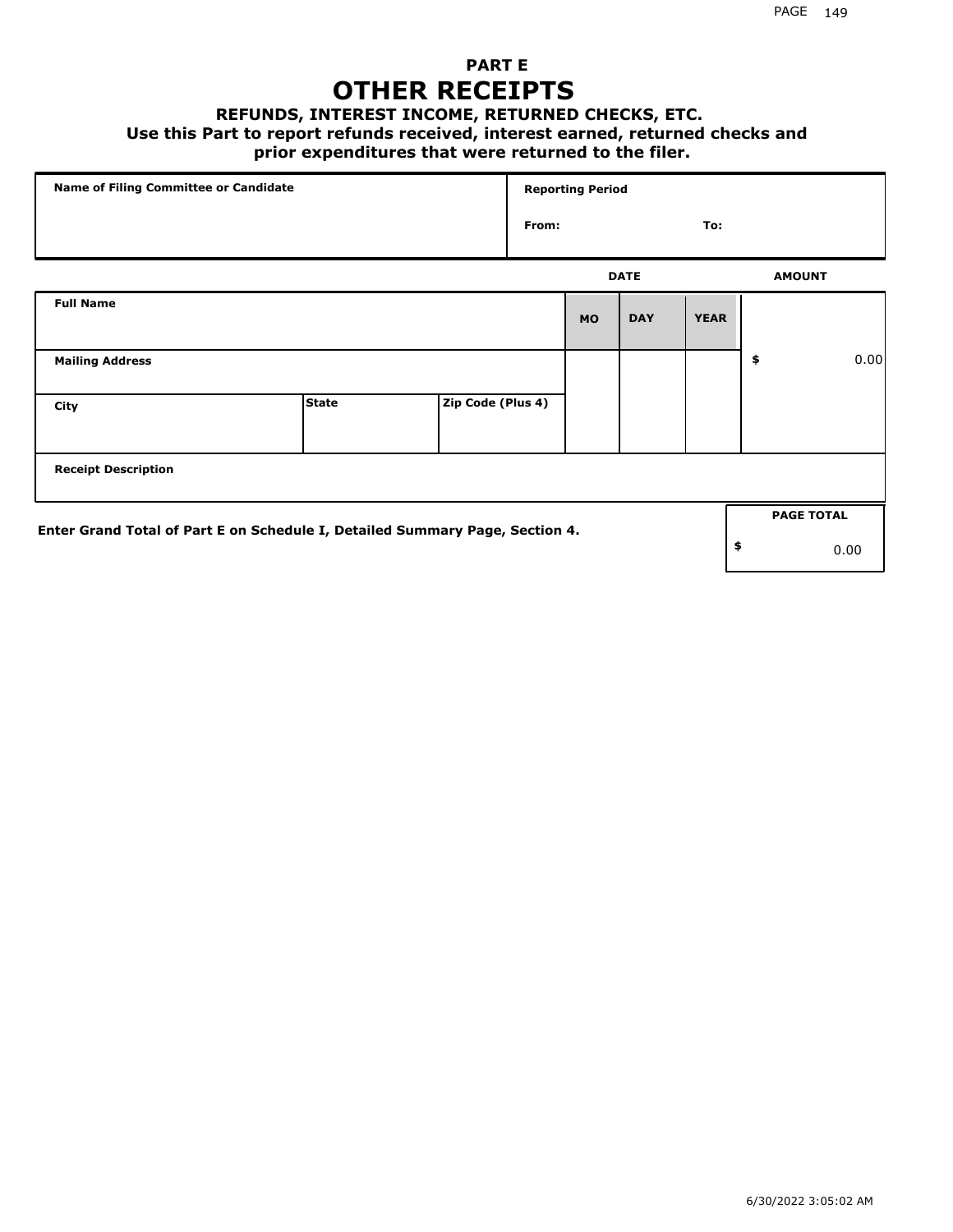#### **SCHEDULE II IN-KIND CONTRIBUTIONS AND VALUABLE THINGS RECEIVED USE THIS SCHEDULE TO REPORT ALL IN-KIND CONTRIBUTIONS OF VALUABLE THINGS**

## **DURING THE REPORTING PERIOD.**

**Detailed Summary Page**

| <b>Name of Filing Committee or Candidate</b>                                                                                                                                | <b>Reporting Period</b> |                |              |
|-----------------------------------------------------------------------------------------------------------------------------------------------------------------------------|-------------------------|----------------|--------------|
| McSwain for Governor                                                                                                                                                        | From:                   | $1/1/2022$ To: | 3/28/2022    |
| 1. UNITEMIZED IN-KIND CONTRIBUTIONS RECEIVED - VALUE OF \$50.00 OR LESS PER CONTRIBUTOR                                                                                     |                         |                |              |
| <b>TOTAL for the Reporting Period</b>                                                                                                                                       | (1)                     | \$             | 0.00         |
| 2. IN-KIND CONTRIBUTIONS RECEIVED - VALUE OF \$50.01 TO \$250.00 (FROM PART F)                                                                                              |                         |                |              |
| <b>TOTAL for the Reporting Period</b>                                                                                                                                       | (2)                     | \$             | 0.00         |
| 3. IN-KIND CONTRIBUTION RECIEVED - VALUE OVER \$250.00 (FROM PART G)                                                                                                        |                         |                |              |
| <b>TOTAL for the Reporting Period</b>                                                                                                                                       | (3)                     | \$             | 5,944,883.52 |
| TOTAL VALUE OF IN-KIND CONTRIBUTIONS DURING THIS REPORTING PERIOD (Add and enter<br>amount totals from Boxes 1,2, and 3; also enter on Page 1, Reports Cover Page, Item F.) |                         | \$             | 5,944,883.52 |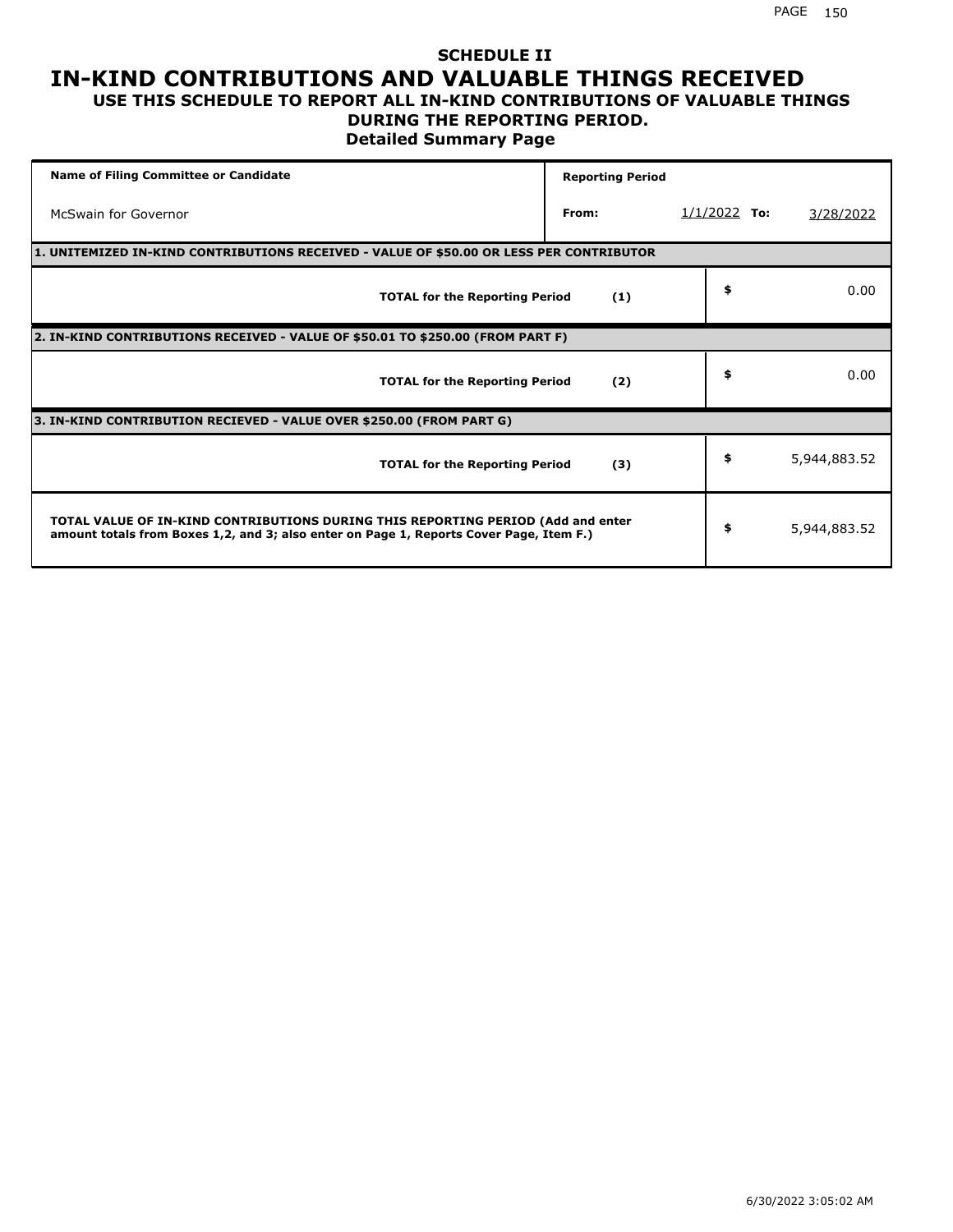## **SCHEDULE II PART F IN-KIND CONTRIBUTIONS RECEIVED**

## **VALUE OF \$50.01 TO \$250.00**

| Name of Filing Committee or Candidate                                                                         |              |                   | <b>Reporting Period</b> |             |             |     |                   |
|---------------------------------------------------------------------------------------------------------------|--------------|-------------------|-------------------------|-------------|-------------|-----|-------------------|
|                                                                                                               |              |                   | From:                   |             |             | To: |                   |
|                                                                                                               |              |                   |                         | <b>DATE</b> |             |     | <b>AMOUNT</b>     |
| <b>Full Name of Contributor</b>                                                                               |              |                   | <b>MO</b>               | <b>DAY</b>  | <b>YEAR</b> |     |                   |
| <b>Mailing Address</b>                                                                                        |              |                   |                         |             |             | \$  | 0.00              |
| City                                                                                                          | <b>State</b> | Zip Code (Plus 4) |                         |             |             |     |                   |
| <b>Description of Contribution:</b>                                                                           |              |                   |                         |             |             |     |                   |
| Enter Grand Total of Part F on Schedule II, In-Kind Contributions Detailed Summary Page,<br><b>Section 2.</b> |              |                   |                         |             |             |     | <b>PAGE TOTAL</b> |
|                                                                                                               |              |                   |                         |             | \$          |     | 0.00              |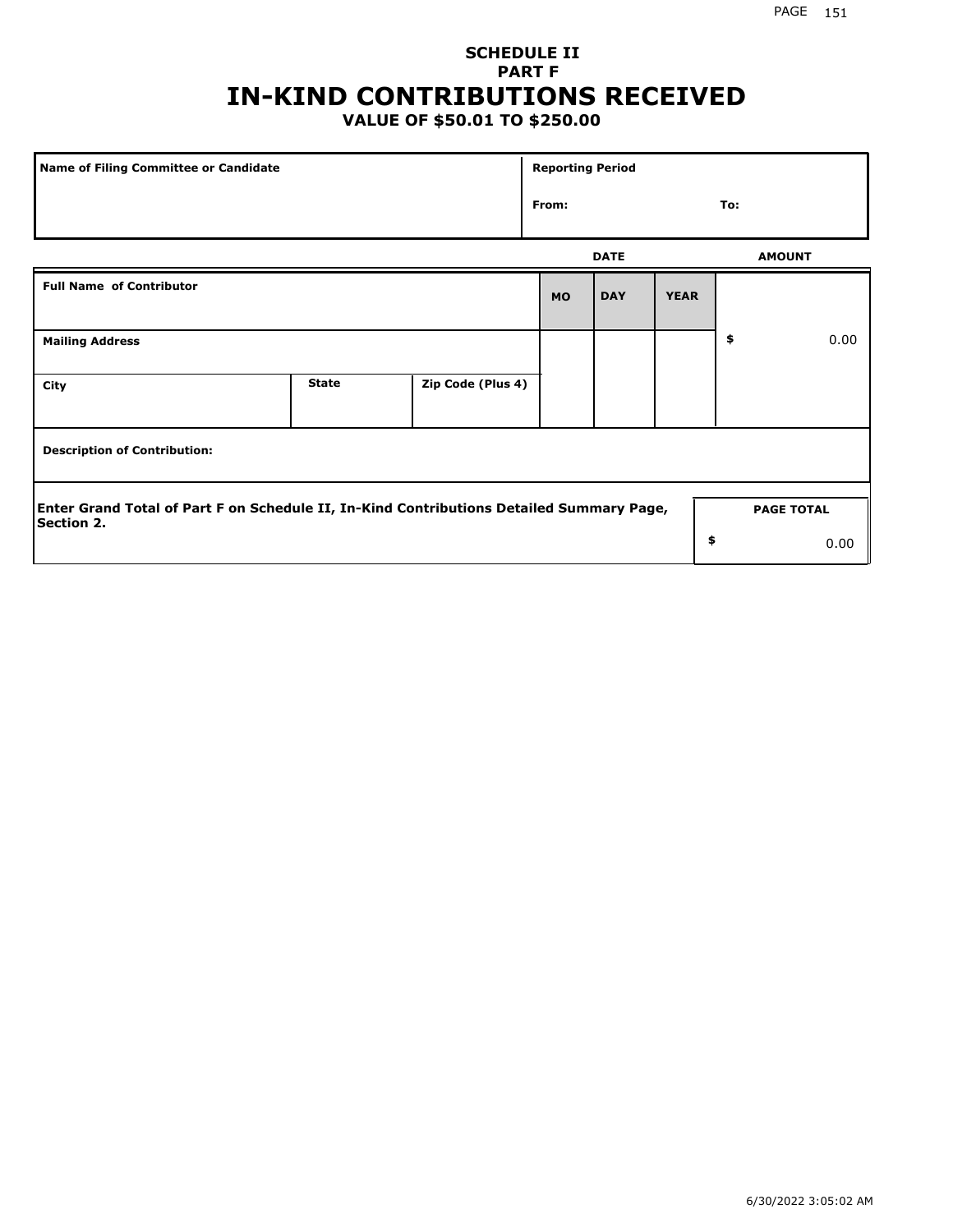#### **SCHEDULE II PART G IN-KIND CONTRIBUTIONS RECEIVED VALUE OVER \$250.00**

| <b>Name of Filing Committee or Candidate</b>                             |              |            |                  |              |       |           |                   | <b>Reporting Period</b> |             |                                    |
|--------------------------------------------------------------------------|--------------|------------|------------------|--------------|-------|-----------|-------------------|-------------------------|-------------|------------------------------------|
| McSwain for Governor                                                     |              |            |                  |              | From: |           |                   | 1/1/2022                | To:         | <u>3/28/2022</u>                   |
|                                                                          |              |            |                  |              |       |           |                   | <b>DATE</b>             |             | <b>AMOUNT</b>                      |
| <b>Full Name of Contributor</b><br><b>Brew Air LLC</b>                   |              |            |                  |              |       | <b>MO</b> |                   | <b>DAY</b>              | <b>YEAR</b> |                                    |
| <b>Mailing Address</b><br>1057 Grove Street                              |              |            |                  |              |       |           |                   |                         |             | 26,521.00<br>\$                    |
| City<br>Orwigsburg                                                       | <b>State</b> |            | Zip Code(Plus 4) |              |       | 2         |                   | 3                       | 2022        |                                    |
|                                                                          | PA           |            | 179619157        |              |       |           |                   |                         |             |                                    |
| <b>Employer of Contributor</b><br>Information Requested Per Best Efforts |              |            |                  |              |       |           | <b>Occupation</b> |                         | Efforts     | Information Requested Per Best     |
| <b>Employer Mailing Address/Principal Place of</b><br><b>Business</b>    |              | City       |                  | <b>State</b> |       |           | 4)                | <b>Zip Code(Plus</b>    |             | <b>Description of Contribution</b> |
| 1057 Grove Street                                                        |              | Orwigsburg |                  | PA           |       |           | 17961             |                         |             | In Kind: Air Travel                |
| <b>Full Name of Contributor</b><br>Commonwealth Leaders Fund             |              |            |                  |              |       | <b>MO</b> |                   | <b>DAY</b>              | <b>YEAR</b> |                                    |
| <b>Mailing Address</b><br>420 North 3rd Street                           |              |            |                  |              |       |           |                   |                         |             | 350.00<br>\$                       |
| City<br>Steelton                                                         | <b>State</b> |            | Zip Code(Plus 4) |              |       |           | 3                 | 14                      | 2022        |                                    |
|                                                                          | <b>PA</b>    |            | 171132113        |              |       |           |                   |                         |             |                                    |
| <b>Employer of Contributor</b><br>Information Requested Per Best Efforts |              |            |                  |              |       |           | <b>Occupation</b> |                         | Efforts     | Information Requested Per Best     |
| <b>Employer Mailing Address/Principal Place of</b><br><b>Business</b>    |              | City       |                  | <b>State</b> |       |           | 4)                | <b>Zip Code(Plus</b>    |             | <b>Description of Contribution</b> |
| 420 North 3rd Street                                                     |              | Steelton   |                  | PA           |       |           | 17113             |                         |             | In Kind: Catering Deposit          |
| <b>Full Name of Contributor</b><br>Commonwealth Leaders Fund             |              |            |                  |              |       | <b>MO</b> |                   | <b>DAY</b>              | <b>YEAR</b> |                                    |
| <b>Mailing Address</b><br>420 North 3rd Street                           |              |            |                  |              |       |           |                   |                         |             | \$<br>750,000.00                   |
| City<br>Steelton                                                         | <b>State</b> |            | Zip Code(Plus 4) |              |       |           | 1                 | 27                      | 2022        |                                    |
|                                                                          | PA           |            | 171132113        |              |       |           |                   |                         |             |                                    |
| <b>Employer of Contributor</b><br>Information Requested Per Best Efforts |              |            |                  |              |       |           | <b>Occupation</b> |                         | Efforts     | Information Requested Per Best     |
| <b>Employer Mailing Address/Principal Place of</b><br><b>Business</b>    |              | City       |                  | <b>State</b> |       |           | 4)                | <b>Zip Code(Plus</b>    |             | <b>Description of Contribution</b> |
| 420 North 3rd Street                                                     |              | Steelton   |                  | PA           |       |           | 17113             |                         |             | In Kind: Digital Ads               |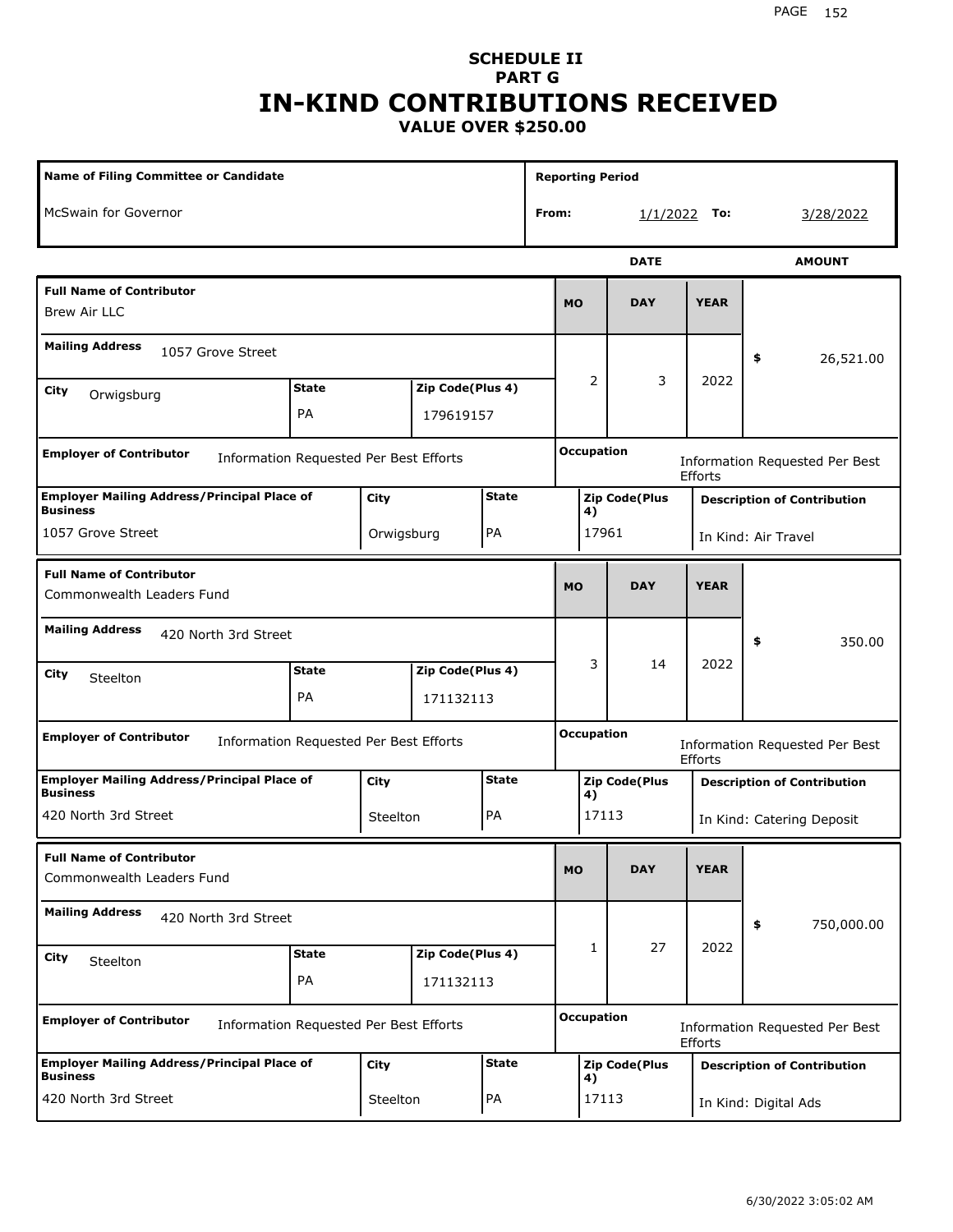| <b>Full Name of Contributor</b><br>Commonwealth Leaders Fund             |              |                   |                  |              | <b>MO</b>                      | <b>DAY</b>           | <b>YEAR</b>     |                                       |  |
|--------------------------------------------------------------------------|--------------|-------------------|------------------|--------------|--------------------------------|----------------------|-----------------|---------------------------------------|--|
| <b>Mailing Address</b><br>420 North 3rd Street                           |              |                   |                  |              |                                |                      |                 | \$<br>4,000,000.00                    |  |
| City<br>Steelton                                                         | <b>State</b> |                   | Zip Code(Plus 4) |              | 1                              | 27                   | 2022            |                                       |  |
|                                                                          | PA           |                   | 171132113        |              |                                |                      |                 |                                       |  |
| <b>Employer of Contributor</b><br>Information Requested Per Best Efforts |              |                   |                  |              | <b>Occupation</b>              |                      | Efforts         | Information Requested Per Best        |  |
| <b>Employer Mailing Address/Principal Place of</b><br><b>Business</b>    |              | City              |                  | <b>State</b> |                                | <b>Zip Code(Plus</b> |                 | <b>Description of Contribution</b>    |  |
| 420 North 3rd Street                                                     |              | Steelton          |                  | PA           | 4)                             | 17113                |                 | In Kind: TV Ads                       |  |
| <b>Full Name of Contributor</b><br>Commonwealth Leaders Fund             |              |                   |                  |              | <b>MO</b>                      | <b>DAY</b>           | <b>YEAR</b>     |                                       |  |
| <b>Mailing Address</b><br>420 North 3rd Street                           |              |                   |                  |              |                                |                      |                 | 799,940.00<br>\$                      |  |
| City<br>Steelton                                                         | <b>State</b> |                   | Zip Code(Plus 4) |              | 1                              | 20                   | 2022            |                                       |  |
|                                                                          | PA           |                   | 171132113        |              |                                |                      |                 |                                       |  |
| <b>Employer of Contributor</b><br>Information Requested Per Best Efforts |              | <b>Occupation</b> |                  | Efforts      | Information Requested Per Best |                      |                 |                                       |  |
| <b>Employer Mailing Address/Principal Place of</b>                       |              | City              |                  | <b>State</b> |                                | <b>Zip Code(Plus</b> |                 | <b>Description of Contribution</b>    |  |
| <b>Business</b><br>420 North 3rd Street                                  |              | Steelton          |                  | PA           | 4)<br>17113                    |                      | In Kind: TV Ads |                                       |  |
|                                                                          |              |                   |                  |              |                                |                      |                 |                                       |  |
| <b>Full Name of Contributor</b><br>Commonwealth Leaders Fund             |              |                   |                  |              | <b>MO</b>                      | <b>DAY</b>           | <b>YEAR</b>     |                                       |  |
| <b>Mailing Address</b><br>420 North 3rd Street                           |              |                   |                  |              |                                |                      |                 | 200,000.00<br>\$                      |  |
| City                                                                     | <b>State</b> |                   | Zip Code(Plus 4) |              | 2                              | $\overline{2}$       | 2022            |                                       |  |
| Steelton                                                                 | PA           |                   | 171132113        |              |                                |                      |                 |                                       |  |
| <b>Employer of Contributor</b><br>Information Requested Per Best Efforts |              |                   |                  |              | <b>Occupation</b>              |                      | Efforts         | <b>Information Requested Per Best</b> |  |
| <b>Employer Mailing Address/Principal Place of</b><br><b>Business</b>    |              | City              |                  | <b>State</b> |                                | <b>Zip Code(Plus</b> |                 | <b>Description of Contribution</b>    |  |
| 420 North 3rd Street                                                     |              | Steelton          |                  | PA           | 4)                             | 17113                |                 | In Kind: TV Ads                       |  |
| <b>Full Name of Contributor</b><br>Commonwealth Leaders Fund             |              |                   |                  |              | <b>MO</b>                      | <b>DAY</b>           | <b>YEAR</b>     |                                       |  |
| <b>Mailing Address</b><br>420 North 3rd Street                           |              |                   |                  |              |                                |                      |                 | \$<br>138,472.00                      |  |
| City                                                                     | <b>State</b> |                   | Zip Code(Plus 4) |              | 3                              | 16                   | 2022            |                                       |  |
| Steelton                                                                 | PA           |                   | 171132113        |              |                                |                      |                 |                                       |  |
| <b>Employer of Contributor</b><br>Information Requested Per Best Efforts |              |                   |                  |              | <b>Occupation</b>              |                      | Efforts         | <b>Information Requested Per Best</b> |  |
| <b>Employer Mailing Address/Principal Place of</b><br><b>Business</b>    |              | City              |                  | <b>State</b> | 4)                             | <b>Zip Code(Plus</b> |                 | <b>Description of Contribution</b>    |  |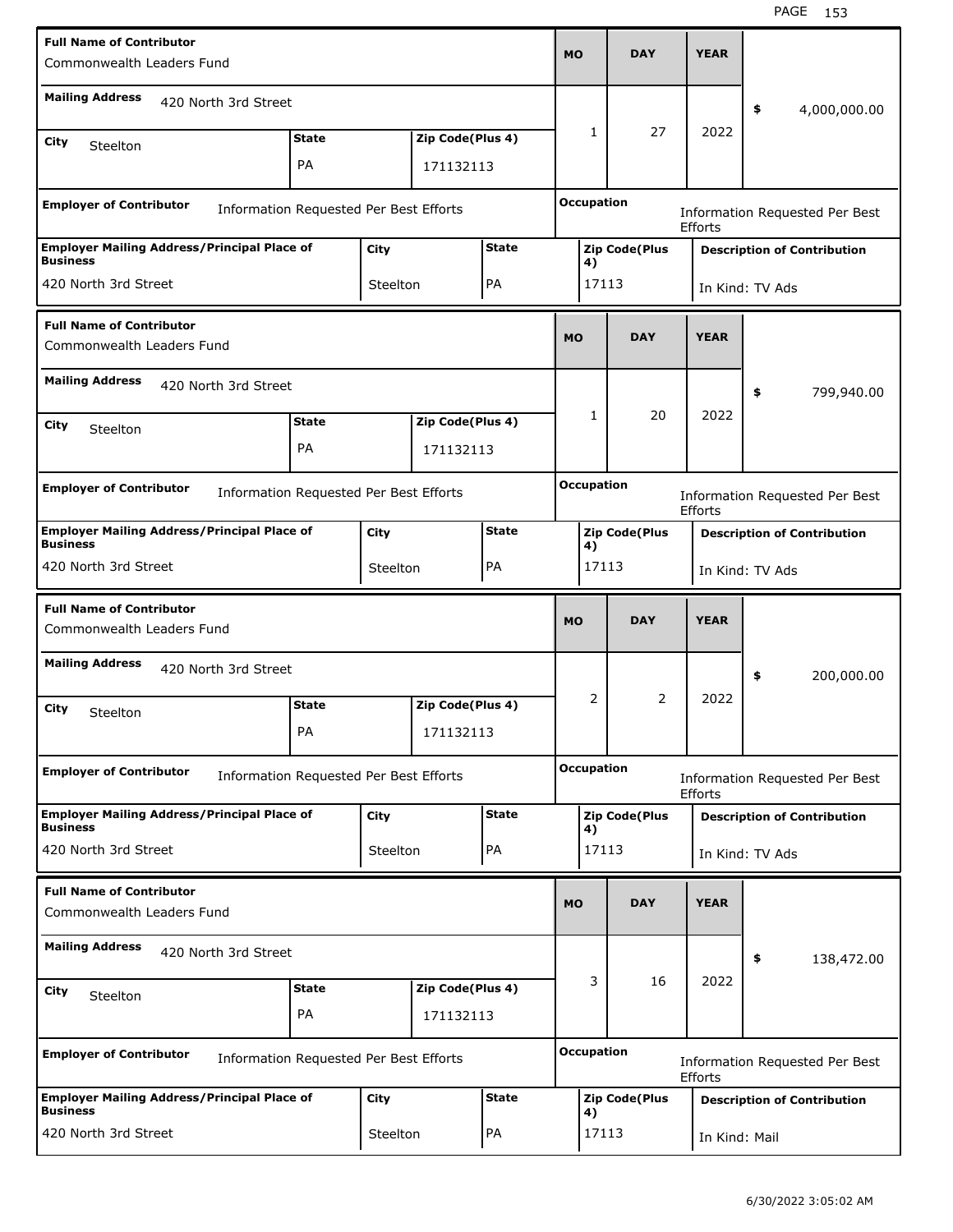| <b>Full Name of Contributor</b><br>Commonwealth Leaders Fund             |                                                                                        |          |                               |              | <b>MO</b>         | <b>DAY</b>           | <b>YEAR</b>    |                                       |
|--------------------------------------------------------------------------|----------------------------------------------------------------------------------------|----------|-------------------------------|--------------|-------------------|----------------------|----------------|---------------------------------------|
| <b>Mailing Address</b><br>420 North 3rd Street                           |                                                                                        |          |                               |              |                   |                      |                | 26,802.00<br>\$                       |
| City<br>Steelton                                                         | <b>State</b>                                                                           |          | Zip Code(Plus 4)              |              | 3                 | 7                    | 2022           |                                       |
|                                                                          | PA                                                                                     |          | 171132113                     |              |                   |                      |                |                                       |
| <b>Employer of Contributor</b><br>Information Requested Per Best Efforts |                                                                                        |          |                               |              | <b>Occupation</b> |                      | Efforts        | Information Requested Per Best        |
| <b>Employer Mailing Address/Principal Place of</b><br><b>Business</b>    |                                                                                        | City     |                               | <b>State</b> | 4)                | <b>Zip Code(Plus</b> |                | <b>Description of Contribution</b>    |
| 420 North 3rd Street                                                     |                                                                                        | Steelton |                               | PA           |                   | 17113                |                | In Kind: Ad Production                |
| <b>Full Name of Contributor</b><br>Commonwealth Leaders Fund             |                                                                                        |          |                               |              | <b>MO</b>         | <b>DAY</b>           | <b>YEAR</b>    |                                       |
| <b>Mailing Address</b><br>420 North 3rd Street                           |                                                                                        |          |                               |              | 2                 | 25                   | 2022           | 710.00<br>\$                          |
| City<br>Steelton                                                         | <b>State</b><br>PA                                                                     |          | Zip Code(Plus 4)<br>171132113 |              |                   |                      |                |                                       |
| <b>Employer of Contributor</b><br>Information Requested Per Best Efforts |                                                                                        |          |                               |              | <b>Occupation</b> |                      | Efforts        | <b>Information Requested Per Best</b> |
| <b>Employer Mailing Address/Principal Place of</b><br><b>Business</b>    |                                                                                        | City     |                               | <b>State</b> | 4)                | <b>Zip Code(Plus</b> |                | <b>Description of Contribution</b>    |
| 420 North 3rd Street                                                     |                                                                                        | Steelton |                               | PA           | 17113             |                      |                | In Kind: Production                   |
| <b>Full Name of Contributor</b><br>Commonwealth Children's Choice Fund   |                                                                                        |          |                               |              | <b>MO</b>         | <b>DAY</b>           | <b>YEAR</b>    |                                       |
| <b>Mailing Address</b><br>420 North 3rd Street                           |                                                                                        |          |                               |              |                   |                      |                | 2,088.52<br>\$                        |
| City<br>Steelton                                                         | <b>State</b>                                                                           |          | Zip Code(Plus 4)              |              | 2                 | 23                   | 2022           |                                       |
|                                                                          | PA                                                                                     |          | 171132113                     |              |                   |                      |                |                                       |
| <b>Employer of Contributor</b><br>Information Requested Per Best Efforts |                                                                                        |          |                               |              | <b>Occupation</b> |                      | <b>Efforts</b> | Information Requested Per Best        |
| <b>Employer Mailing Address/Principal Place of</b><br><b>Business</b>    |                                                                                        | City     |                               | <b>State</b> | 4)                | <b>Zip Code(Plus</b> |                | <b>Description of Contribution</b>    |
| 420 North 3rd Street                                                     |                                                                                        |          |                               | PA           |                   | 17113                |                | In Kind: Catering                     |
| <b>Summary Page, Section 3.</b>                                          | Steelton<br>Enter Grand Total of Part G on Schedule II, In-Kind Contributions Detailed |          |                               |              |                   |                      |                | <b>PAGE TOTAL</b><br>5,944,883.52     |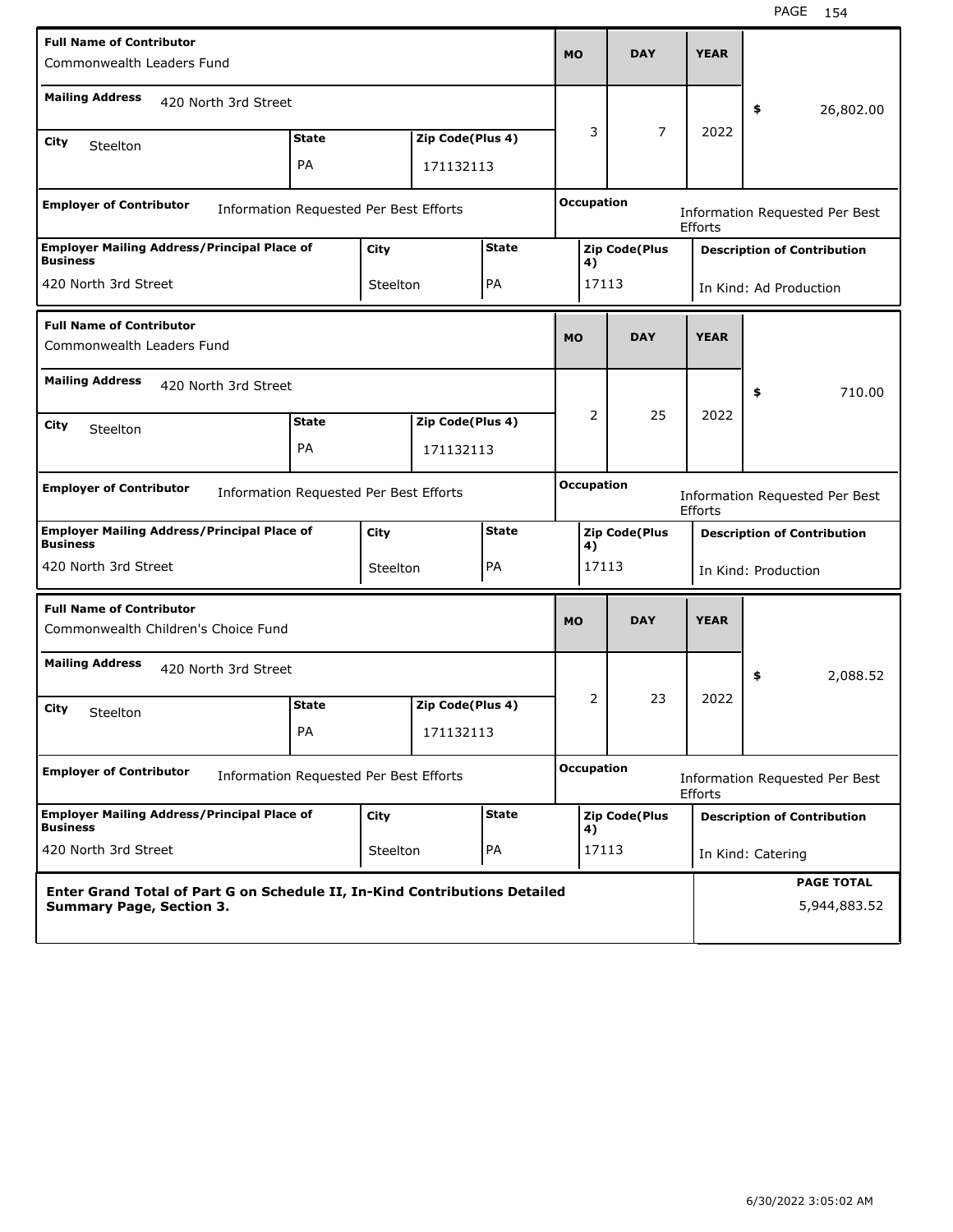# **SCHEDULE III STATEMENT OF EXPENDITURES**

| <b>Name of Filing Committee or Candidate</b> |                    |                            |                | <b>Reporting Period</b>           |             |          |                                            |
|----------------------------------------------|--------------------|----------------------------|----------------|-----------------------------------|-------------|----------|--------------------------------------------|
| McSwain for Governor                         |                    |                            | From           |                                   | 1/1/2022    | To:      | 3/28/2022                                  |
|                                              |                    |                            |                | <b>DATE</b>                       |             |          | <b>AMOUNT</b>                              |
| <b>To Whom Paid</b><br>Rachel Tripp          |                    |                            | <b>MO</b>      | <b>DAY</b>                        | <b>YEAR</b> |          |                                            |
| <b>Mailing Address</b><br>P.O. Box 2129      |                    |                            | 1              | 3                                 | 2022        | \$       | 9,115.30                                   |
| City<br>Philadelphia                         | <b>State</b><br>PA | Zip Code (Plus 4)<br>19103 |                | <b>Description of Expenditure</b> |             |          | Communcations Consulting/Cell Phone/Travel |
| <b>To Whom Paid</b><br>Rachel Tripp          | <b>MO</b>          | <b>DAY</b>                 | <b>YEAR</b>    |                                   |             |          |                                            |
| <b>Mailing Address</b><br>P.O. Box 2129      |                    | 1                          | 18             | 2022                              | \$          | 2,500.00 |                                            |
| City<br>Philadelphia                         | <b>State</b><br>PA | Zip Code (Plus 4)<br>19103 | Salary         | <b>Description of Expenditure</b> |             |          |                                            |
| <b>To Whom Paid</b><br>Rachel Tripp          |                    |                            | <b>MO</b>      | <b>DAY</b>                        | <b>YEAR</b> |          |                                            |
| <b>Mailing Address</b><br>P.O. Box 2129      |                    |                            | $\mathbf{1}$   | 31                                | 2022        | \$       | 509.99                                     |
| <b>City</b><br>Philadelphia                  | <b>State</b><br>PA | Zip Code (Plus 4)<br>19103 | Salary         | <b>Description of Expenditure</b> |             |          |                                            |
| <b>To Whom Paid</b><br>Rachel Tripp          |                    |                            | <b>MO</b>      | <b>DAY</b>                        | <b>YEAR</b> |          |                                            |
| <b>Mailing Address</b><br>P.O. Box 2129      |                    |                            | $\overline{2}$ | $1\vert$                          | 2022        | \$       | 3,009.99                                   |
| City<br>Philadelphia                         | <b>State</b><br>PA | Zip Code (Plus 4)<br>19103 | Salary         | <b>Description of Expenditure</b> |             |          |                                            |
| <b>To Whom Paid</b><br>Rachel Tripp          |                    |                            | MO             | <b>DAY</b>                        | <b>YEAR</b> |          |                                            |
| <b>Mailing Address</b><br>P.O. Box 2129      |                    |                            | $\overline{2}$ | 8                                 | 2022        | \$       | 2,750.08                                   |
| City<br>Philadelphia                         | <b>State</b><br>PA | Zip Code (Plus 4)<br>19103 | Travel         | <b>Description of Expenditure</b> |             |          |                                            |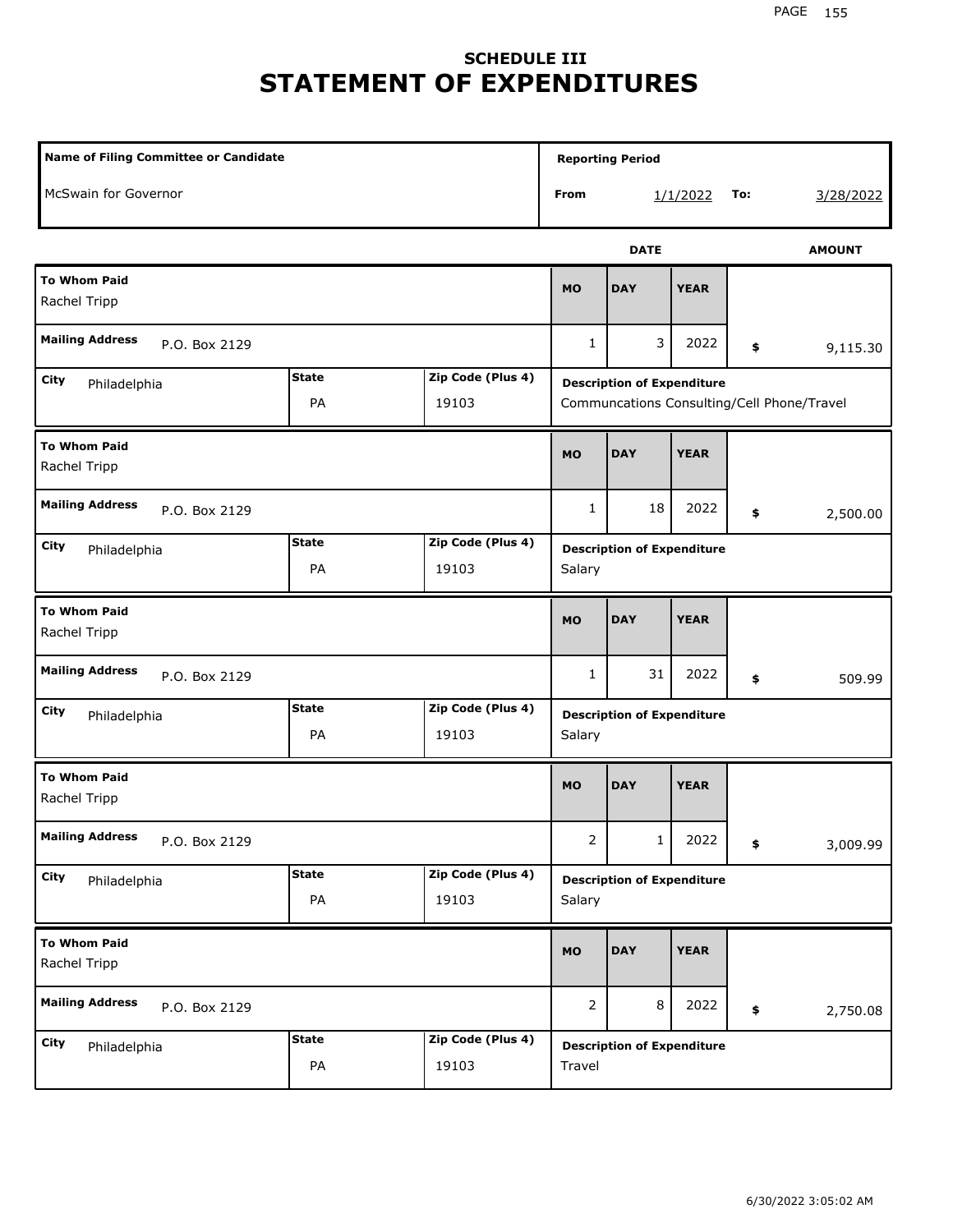| <b>To Whom Paid</b><br>Rachel Tripp           |               |                   | <b>MO</b>      | <b>DAY</b>                        | <b>YEAR</b> |                |
|-----------------------------------------------|---------------|-------------------|----------------|-----------------------------------|-------------|----------------|
| <b>Mailing Address</b><br>P.O. Box 2129       |               |                   | 2              | 15                                | 2022        | \$<br>3,009.99 |
| City<br>Philadelphia                          | <b>State</b>  | Zip Code (Plus 4) |                | <b>Description of Expenditure</b> |             |                |
|                                               | PA            | 19103             | Salary         |                                   |             |                |
| <b>To Whom Paid</b><br>Rachel Tripp           |               |                   | <b>MO</b>      | <b>DAY</b>                        | <b>YEAR</b> |                |
| <b>Mailing Address</b><br>P.O. Box 2129       |               |                   | 2              | 28                                | 2022        | \$<br>3,009.99 |
| City<br>Philadelphia                          | <b>State</b>  | Zip Code (Plus 4) |                | <b>Description of Expenditure</b> |             |                |
|                                               | PA            | 19103             | Salary         |                                   |             |                |
| <b>To Whom Paid</b><br>Rachel Tripp           | <b>MO</b>     | <b>DAY</b>        | <b>YEAR</b>    |                                   |             |                |
| <b>Mailing Address</b>                        | P.O. Box 2129 |                   |                |                                   | 2022        | \$<br>1,921.64 |
| City<br>Philadelphia                          | <b>State</b>  | Zip Code (Plus 4) |                | <b>Description of Expenditure</b> |             |                |
|                                               | PA            | 19103             | Travel         |                                   |             |                |
| <b>To Whom Paid</b><br>Rachel Tripp           |               |                   | <b>MO</b>      | <b>DAY</b>                        | <b>YEAR</b> |                |
| <b>Mailing Address</b><br>P.O. Box 2129       |               |                   | 3              | 15                                | 2022        | \$<br>2,986.63 |
| City<br>Philadelphia                          | <b>State</b>  | Zip Code (Plus 4) |                | <b>Description of Expenditure</b> |             |                |
|                                               | PA            | 19103             | Salary         |                                   |             |                |
|                                               |               |                   |                |                                   |             |                |
| <b>To Whom Paid</b><br>Thomas Stoner          |               |                   | MO             | <b>DAY</b>                        | <b>YEAR</b> |                |
| <b>Mailing Address</b><br>220 Locust St., #7F |               |                   | $\overline{2}$ | 17                                | 2022        | \$<br>2,500.00 |
| City<br>Philadelphia                          | <b>State</b>  | Zip Code (Plus 4) |                | <b>Description of Expenditure</b> |             |                |
|                                               | PA            | 19106             |                | <b>Strategic Consulting</b>       |             |                |
| <b>To Whom Paid</b><br>Thomas Stoner          |               |                   | <b>MO</b>      | <b>DAY</b>                        | <b>YEAR</b> |                |
| <b>Mailing Address</b><br>220 Locust St., #7F |               |                   | 3              | $\overline{4}$                    | 2022        | \$<br>5,000.00 |
| City<br>Philadelphia                          | <b>State</b>  | Zip Code (Plus 4) |                | <b>Description of Expenditure</b> |             |                |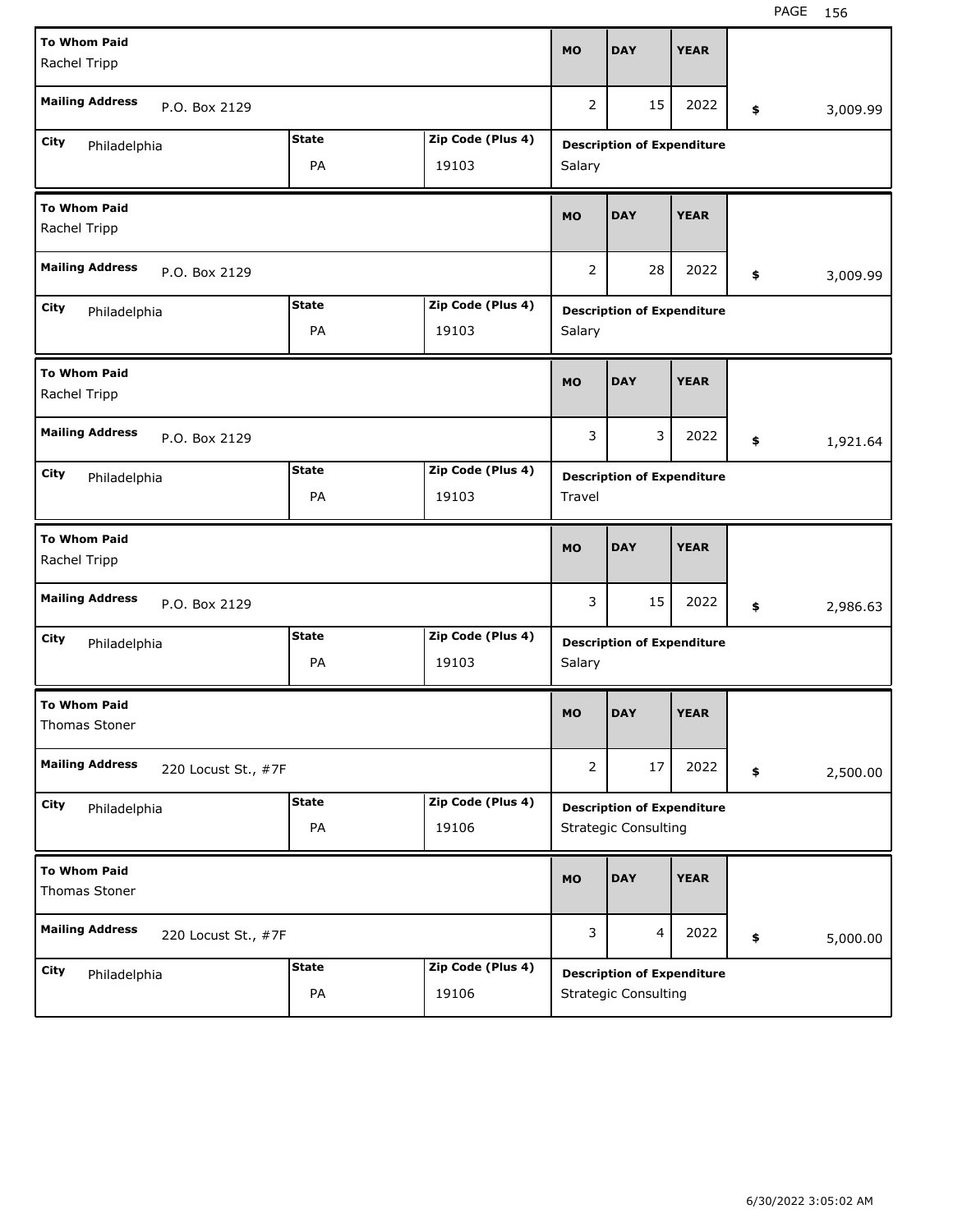| <b>To Whom Paid</b><br>Derek Rockey     |                    |                            | <b>MO</b>      | <b>DAY</b>                                                                      | <b>YEAR</b> |                |
|-----------------------------------------|--------------------|----------------------------|----------------|---------------------------------------------------------------------------------|-------------|----------------|
| <b>Mailing Address</b><br>P.O. Box 2129 |                    |                            | $\mathbf{1}$   | 3                                                                               | 2022        | \$<br>4,460.20 |
| City<br>Philadelphia                    | <b>State</b><br>PA | Zip Code (Plus 4)<br>19103 |                | <b>Description of Expenditure</b><br>Adminstrative Consulting/Cell Phone/Travel |             |                |
| <b>To Whom Paid</b><br>Derek Rockey     |                    |                            | <b>MO</b>      | <b>DAY</b>                                                                      | <b>YEAR</b> |                |
| <b>Mailing Address</b><br>P.O. Box 2129 |                    |                            | 1              | 18                                                                              | 2022        | \$<br>1,200.00 |
| City<br>Philadelphia                    | <b>State</b><br>PA | Zip Code (Plus 4)<br>19103 | Salary         | <b>Description of Expenditure</b>                                               |             |                |
| <b>To Whom Paid</b><br>Derek Rockey     |                    |                            | <b>MO</b>      | <b>DAY</b>                                                                      | <b>YEAR</b> |                |
| <b>Mailing Address</b><br>P.O. Box 2129 |                    |                            | 1              | 31                                                                              | 2022        | \$<br>425.55   |
| City<br>Philadelphia                    | <b>State</b><br>PA | Zip Code (Plus 4)<br>19103 | Salary         | <b>Description of Expenditure</b>                                               |             |                |
|                                         |                    |                            |                |                                                                                 |             |                |
| <b>To Whom Paid</b><br>Derek Rockey     |                    |                            | <b>MO</b>      | <b>DAY</b>                                                                      | <b>YEAR</b> |                |
| <b>Mailing Address</b><br>P.O. Box 2129 |                    |                            | 2              | 1                                                                               | 2022        | \$<br>1,625.55 |
| City<br>Philadelphia                    | <b>State</b><br>PA | Zip Code (Plus 4)<br>19103 | Salary         | <b>Description of Expenditure</b>                                               |             |                |
| <b>To Whom Paid</b><br>Derek Rockey     |                    |                            | <b>MO</b>      | <b>DAY</b>                                                                      | <b>YEAR</b> |                |
| <b>Mailing Address</b><br>P.O. Box 2129 |                    |                            | $\overline{2}$ | 8                                                                               | 2022        | \$<br>1,874.56 |
| City<br>Philadelphia                    | <b>State</b><br>PA | Zip Code (Plus 4)<br>19103 | Travel         | <b>Description of Expenditure</b>                                               |             |                |
| <b>To Whom Paid</b><br>Derek Rockey     |                    |                            | <b>MO</b>      | <b>DAY</b>                                                                      | <b>YEAR</b> |                |
| <b>Mailing Address</b><br>P.O. Box 2129 |                    |                            | $\overline{2}$ | 15                                                                              | 2022        | \$<br>1,625.55 |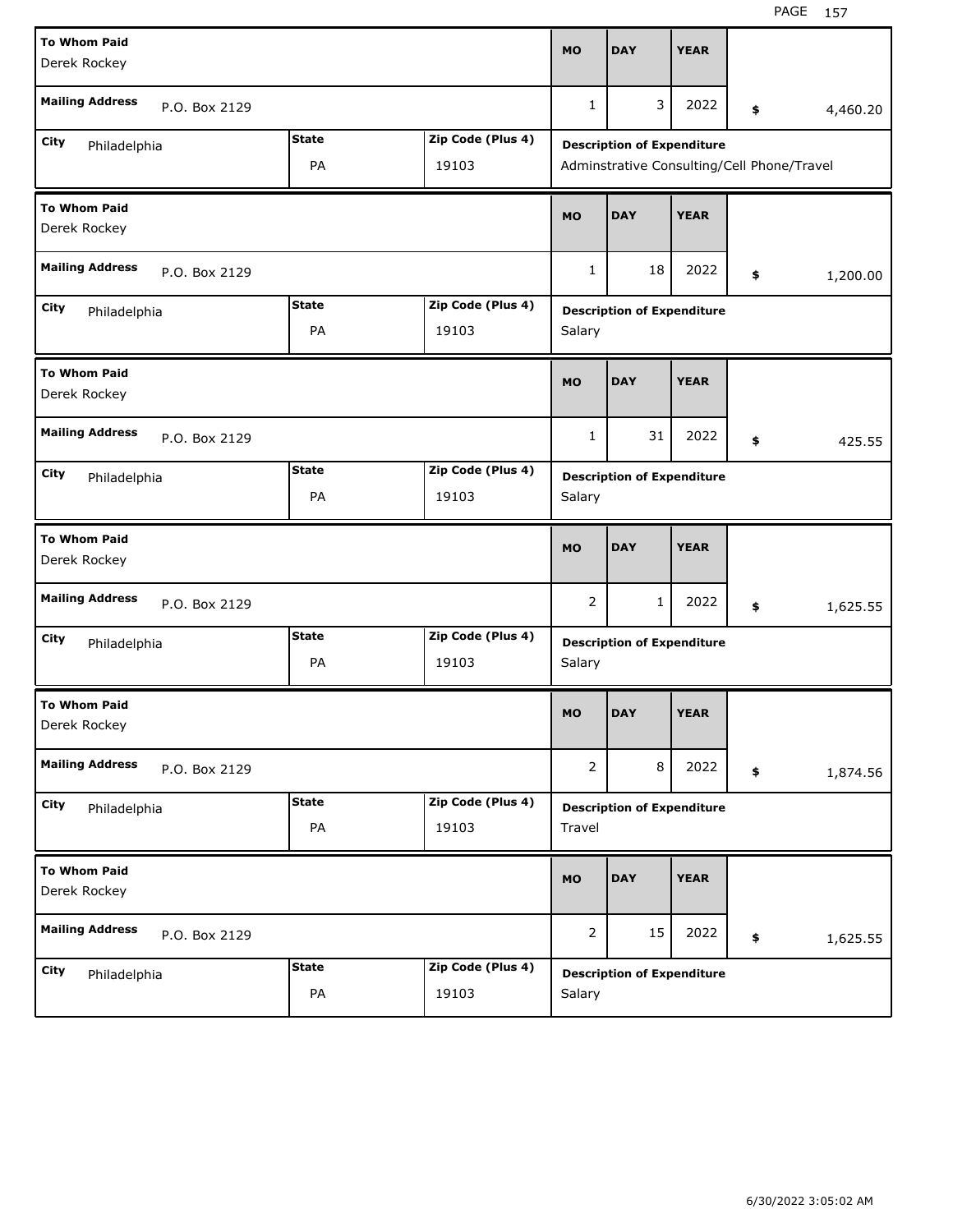| <b>To Whom Paid</b><br>Derek Rockey      |              |                   | <b>MO</b>      | <b>DAY</b>                            | <b>YEAR</b> |                 |
|------------------------------------------|--------------|-------------------|----------------|---------------------------------------|-------------|-----------------|
| <b>Mailing Address</b><br>P.O. Box 2129  |              |                   | $\overline{2}$ | 28                                    | 2022        | \$<br>1,625.55  |
| City<br>Philadelphia                     | <b>State</b> | Zip Code (Plus 4) |                | <b>Description of Expenditure</b>     |             |                 |
|                                          | PA           | 19103             | Salary         |                                       |             |                 |
| <b>To Whom Paid</b><br>Derek Rockey      |              |                   | <b>MO</b>      | <b>DAY</b>                            | <b>YEAR</b> |                 |
| <b>Mailing Address</b><br>P.O. Box 2129  |              |                   | 3              | 3                                     | 2022        | \$<br>1,614.72  |
| City<br>Philadelphia                     | <b>State</b> | Zip Code (Plus 4) |                | <b>Description of Expenditure</b>     |             |                 |
|                                          | PA           | 19103             | Travel         |                                       |             |                 |
| <b>To Whom Paid</b><br>Derek Rockey      |              |                   | <b>MO</b>      | <b>DAY</b>                            | <b>YEAR</b> |                 |
| <b>Mailing Address</b><br>P.O. Box 2129  |              |                   | 3              | 15                                    | 2022        | \$<br>1,800.98  |
| City<br>Philadelphia                     | <b>State</b> | Zip Code (Plus 4) |                | <b>Description of Expenditure</b>     |             |                 |
|                                          | PA           | 19103             | Salary         |                                       |             |                 |
|                                          |              |                   |                |                                       |             |                 |
| <b>To Whom Paid</b><br>James Fitzpatrick |              |                   | <b>MO</b>      | <b>DAY</b>                            | <b>YEAR</b> |                 |
| <b>Mailing Address</b><br>P.O. Box 2129  |              |                   | 1              | 3                                     | 2022        | \$<br>11,235.12 |
| City                                     | <b>State</b> | Zip Code (Plus 4) |                | <b>Description of Expenditure</b>     |             |                 |
| Philadelphia                             | PA           | 19103             |                | Strategic Consulting/Media Production |             |                 |
| <b>To Whom Paid</b><br>James Fitzpatrick |              |                   | MO             | <b>DAY</b>                            | <b>YEAR</b> |                 |
| <b>Mailing Address</b><br>P.O. Box 2129  |              |                   | $\mathbf{1}$   | 18                                    | 2022        | \$<br>3,000.00  |
| City                                     | <b>State</b> | Zip Code (Plus 4) |                | <b>Description of Expenditure</b>     |             |                 |
| Philadelphia                             | PA           | 19103             | Salary         |                                       |             |                 |
| <b>To Whom Paid</b><br>James Fitzpatrick |              |                   | <b>MO</b>      | <b>DAY</b>                            | <b>YEAR</b> |                 |
| <b>Mailing Address</b><br>P.O. Box 2129  |              |                   | $\mathbf{1}$   | 31                                    | 2022        | \$<br>690.70    |
| City<br>Philadelphia                     | <b>State</b> | Zip Code (Plus 4) |                | <b>Description of Expenditure</b>     |             |                 |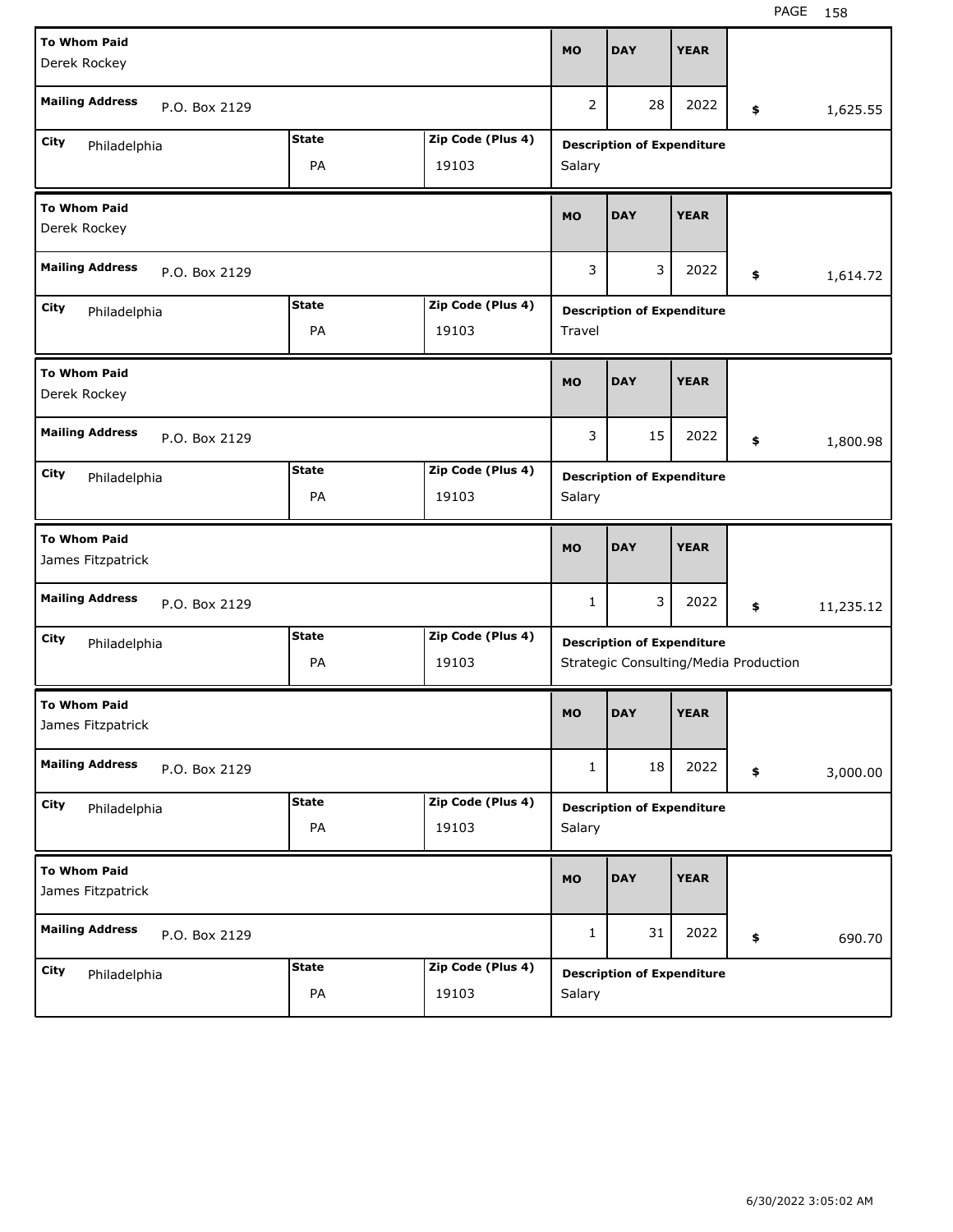| <b>To Whom Paid</b><br>James Fitzpatrick |              |                   | <b>MO</b> | <b>DAY</b>                        | <b>YEAR</b> |                |
|------------------------------------------|--------------|-------------------|-----------|-----------------------------------|-------------|----------------|
| <b>Mailing Address</b><br>P.O. Box 2129  |              |                   | 2         | 1                                 | 2022        | \$<br>3,690.70 |
| <b>City</b><br>Philadelphia              | <b>State</b> | Zip Code (Plus 4) |           | <b>Description of Expenditure</b> |             |                |
|                                          | PA           | 19103             | Salary    |                                   |             |                |
| <b>To Whom Paid</b><br>James Fitzpatrick |              |                   | <b>MO</b> | <b>DAY</b>                        | <b>YEAR</b> |                |
| <b>Mailing Address</b><br>P.O. Box 2129  |              |                   | 2         | 8                                 | 2022        | \$<br>1,134.44 |
| City<br>Philadelphia                     | <b>State</b> | Zip Code (Plus 4) |           | <b>Description of Expenditure</b> |             |                |
|                                          | PA           | 19103             | Travel    |                                   |             |                |
| <b>To Whom Paid</b><br>James Fitzpatrick |              |                   | <b>MO</b> | <b>DAY</b>                        | <b>YEAR</b> |                |
| <b>Mailing Address</b><br>P.O. Box 2129  |              |                   | 2         | 15                                | 2022        | \$<br>3,690.70 |
| <b>City</b><br>Philadelphia              | <b>State</b> | Zip Code (Plus 4) |           | <b>Description of Expenditure</b> |             |                |
|                                          | PA           | 19103             | Salary    |                                   |             |                |
|                                          |              |                   |           |                                   |             |                |
| <b>To Whom Paid</b><br>James Fitzpatrick |              |                   | <b>MO</b> | <b>DAY</b>                        | <b>YEAR</b> |                |
| <b>Mailing Address</b><br>P.O. Box 2129  |              |                   | 2         | 28                                | 2022        | \$<br>3,690.70 |
| City                                     | <b>State</b> | Zip Code (Plus 4) |           | <b>Description of Expenditure</b> |             |                |
| Philadelphia                             | PA           | 19103             | Salary    |                                   |             |                |
| <b>To Whom Paid</b><br>James Fitzpatrick |              |                   | <b>MO</b> | <b>DAY</b>                        | <b>YEAR</b> |                |
| <b>Mailing Address</b><br>P.O. Box 2129  |              |                   | 3         | 3                                 | 2022        | \$<br>340.66   |
| City                                     | <b>State</b> | Zip Code (Plus 4) |           | <b>Description of Expenditure</b> |             |                |
| Philadelphia                             | PA           | 19103             | Travel    |                                   |             |                |
| <b>To Whom Paid</b><br>James Fitzpatrick |              |                   | <b>MO</b> | <b>DAY</b>                        | <b>YEAR</b> |                |
| <b>Mailing Address</b><br>P.O. Box 2129  |              |                   | 3         | 15                                | 2022        | \$<br>3,997.60 |
| City<br>Philadelphia                     | <b>State</b> | Zip Code (Plus 4) |           | <b>Description of Expenditure</b> |             |                |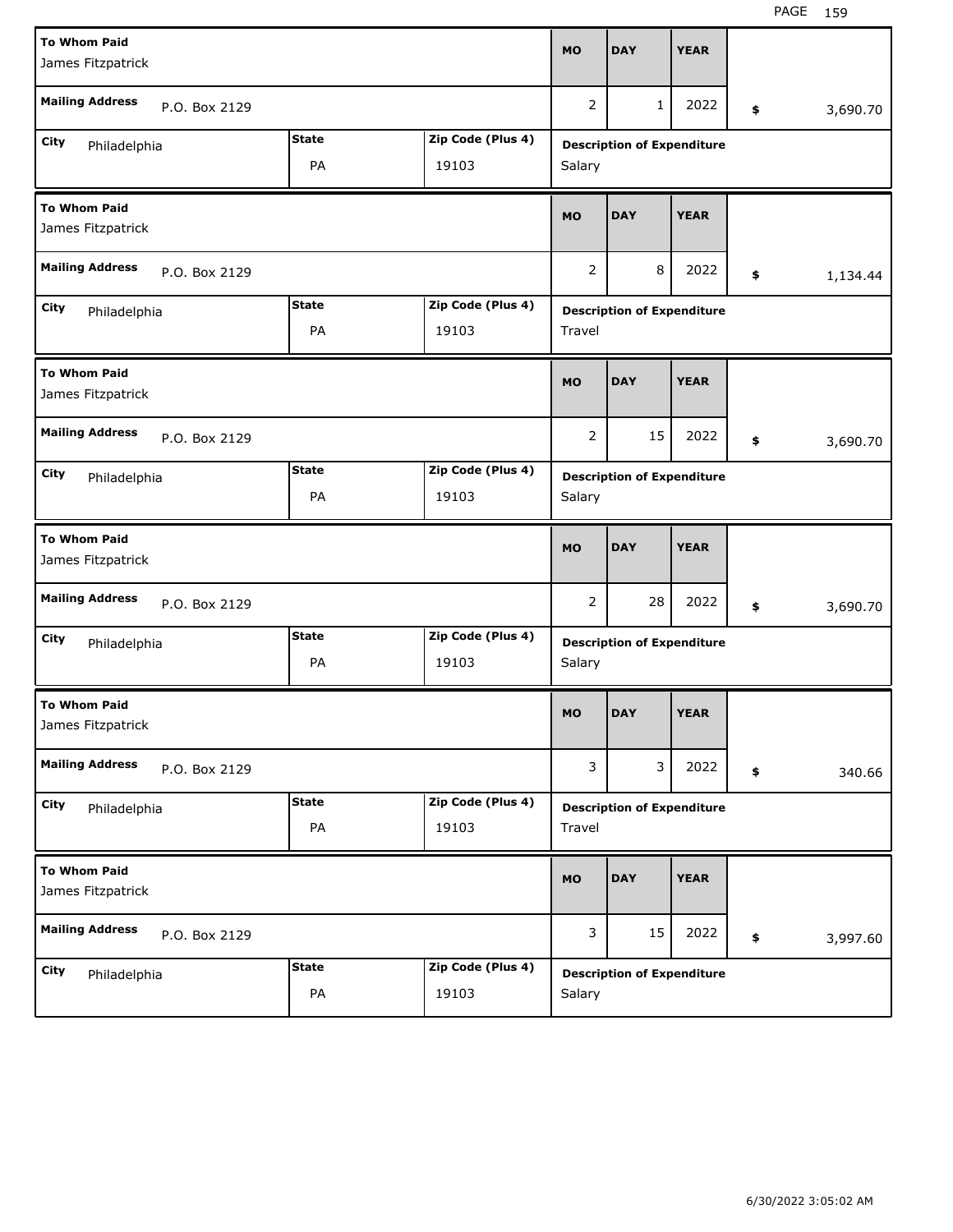| <b>To Whom Paid</b><br>Colleen Christy  |              |                   | <b>MO</b>      | <b>DAY</b>                               | <b>YEAR</b> |                |
|-----------------------------------------|--------------|-------------------|----------------|------------------------------------------|-------------|----------------|
| <b>Mailing Address</b><br>P.O. Box 2129 |              |                   | $\mathbf{1}$   | 3                                        | 2022        | \$<br>9,554.25 |
| City<br>Philadelphia                    | <b>State</b> | Zip Code (Plus 4) |                | <b>Description of Expenditure</b>        |             |                |
|                                         | PA           | 19103             |                | Fundraising Consulting/Cell Phone/Travel |             |                |
| <b>To Whom Paid</b><br>Colleen Christy  |              |                   | <b>MO</b>      | <b>DAY</b>                               | <b>YEAR</b> |                |
| <b>Mailing Address</b><br>P.O. Box 2129 |              |                   | $\mathbf{1}$   | 18                                       | 2022        | \$<br>2,700.00 |
| City<br>Philadelphia                    | <b>State</b> | Zip Code (Plus 4) |                | <b>Description of Expenditure</b>        |             |                |
|                                         | PA           | 19103             | Salary         |                                          |             |                |
| <b>To Whom Paid</b><br>Colleen Christy  |              |                   | <b>MO</b>      | <b>DAY</b>                               | <b>YEAR</b> |                |
| <b>Mailing Address</b><br>P.O. Box 2129 |              |                   | $\mathbf{1}$   | 31                                       | 2022        | \$<br>624.09   |
| City<br>Philadelphia                    | <b>State</b> | Zip Code (Plus 4) |                | <b>Description of Expenditure</b>        |             |                |
|                                         | PA           | 19103             | Salary         |                                          |             |                |
|                                         |              |                   |                |                                          |             |                |
| <b>To Whom Paid</b><br>Colleen Christy  |              |                   | <b>MO</b>      | <b>DAY</b>                               | <b>YEAR</b> |                |
| <b>Mailing Address</b><br>P.O. Box 2129 |              |                   | 2              | 1                                        | 2022        | \$<br>3,324.09 |
| City                                    | <b>State</b> | Zip Code (Plus 4) |                |                                          |             |                |
| Philadelphia                            | PA           | 19103             | Salary         | <b>Description of Expenditure</b>        |             |                |
| <b>To Whom Paid</b><br>Colleen Christy  |              |                   | MO             | <b>DAY</b>                               | <b>YEAR</b> |                |
| <b>Mailing Address</b><br>P.O. Box 2129 |              |                   | $\overline{2}$ | 11                                       | 2022        | \$<br>1,311.50 |
| City                                    | <b>State</b> | Zip Code (Plus 4) |                | <b>Description of Expenditure</b>        |             |                |
| Philadelphia                            | PA           | 19103             | Travel         |                                          |             |                |
| <b>To Whom Paid</b><br>Colleen Christy  |              |                   | <b>MO</b>      | <b>DAY</b>                               | <b>YEAR</b> |                |
| <b>Mailing Address</b><br>P.O. Box 2129 |              |                   | $\overline{2}$ | 15                                       | 2022        | \$<br>3,324.09 |
| City<br>Philadelphia                    | <b>State</b> | Zip Code (Plus 4) |                | <b>Description of Expenditure</b>        |             |                |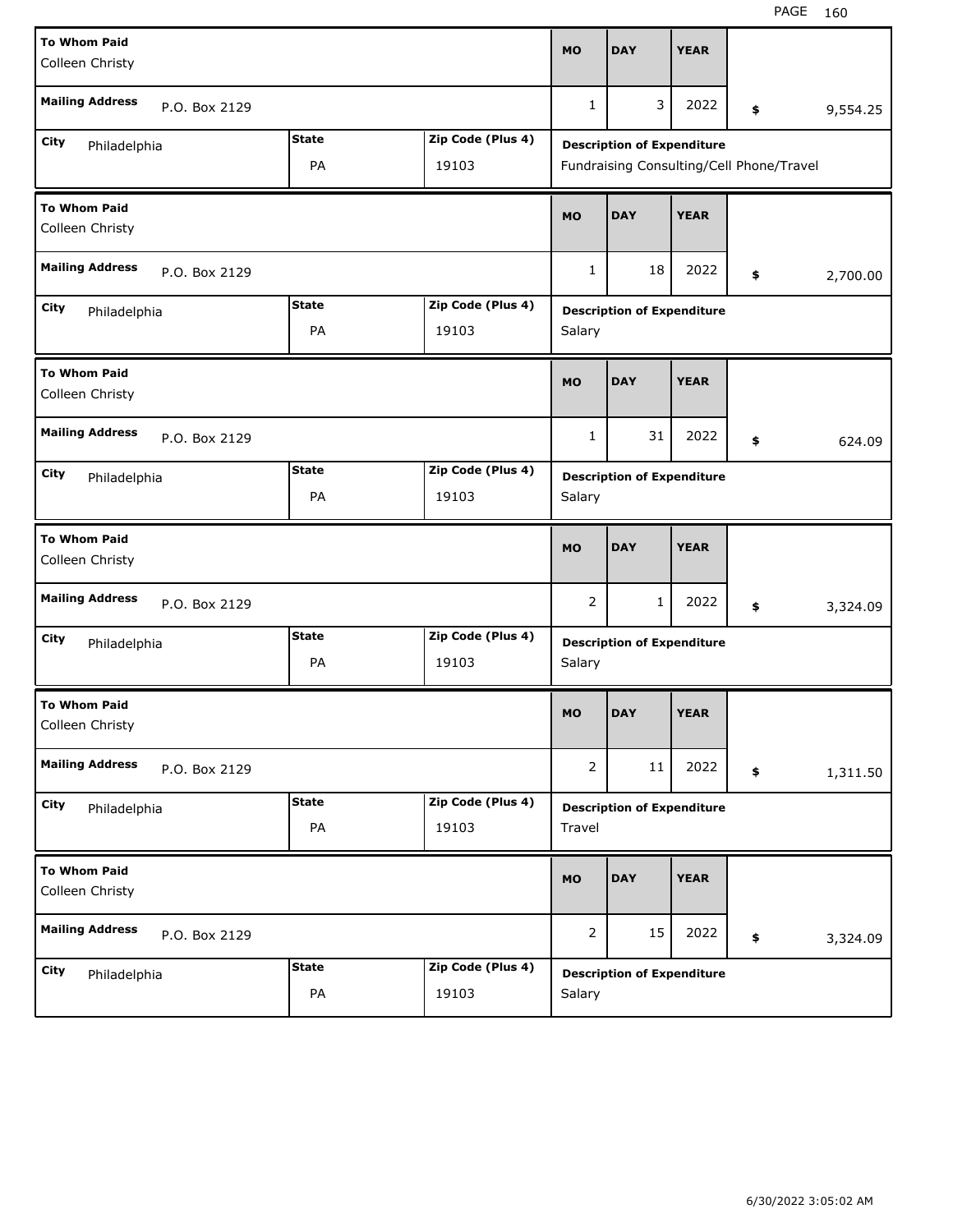| <b>To Whom Paid</b><br>Colleen Christy |               |                    |                            | <b>MO</b>      | <b>DAY</b>                        | <b>YEAR</b> |                |
|----------------------------------------|---------------|--------------------|----------------------------|----------------|-----------------------------------|-------------|----------------|
| <b>Mailing Address</b>                 | P.O. Box 2129 |                    |                            | $\overline{2}$ | 28                                | 2022        | \$<br>3,324.09 |
| City<br>Philadelphia                   |               | <b>State</b><br>PA | Zip Code (Plus 4)<br>19103 | Salary         | <b>Description of Expenditure</b> |             |                |
| <b>To Whom Paid</b><br>Colleen Christy |               |                    |                            | <b>MO</b>      | <b>DAY</b>                        | <b>YEAR</b> |                |
| <b>Mailing Address</b>                 | P.O. Box 2129 |                    |                            | 3              | 3                                 | 2022        | \$<br>285.08   |
| City<br>Philadelphia                   |               | <b>State</b><br>PA | Zip Code (Plus 4)<br>19103 | Travel         | <b>Description of Expenditure</b> |             |                |
| <b>To Whom Paid</b><br>Colleen Christy |               |                    |                            | <b>MO</b>      | <b>DAY</b>                        | <b>YEAR</b> |                |
| <b>Mailing Address</b>                 | P.O. Box 2129 |                    |                            | 3              | 15                                | 2022        | \$<br>3,299.82 |
| City<br>Philadelphia                   |               | <b>State</b><br>PA | Zip Code (Plus 4)<br>19103 | Salary         | <b>Description of Expenditure</b> |             |                |
|                                        |               |                    |                            |                |                                   |             |                |
| <b>To Whom Paid</b><br>Ronald Cavalier |               |                    |                            | <b>MO</b>      | <b>DAY</b>                        | <b>YEAR</b> |                |
| <b>Mailing Address</b>                 | P.O. Box 2129 |                    |                            | 2              | 15                                | 2022        | \$<br>1,208.64 |
| City<br>Philadelphia                   |               | <b>State</b><br>PA | Zip Code (Plus 4)<br>19103 | Salary         | <b>Description of Expenditure</b> |             |                |
| <b>To Whom Paid</b><br>Ronald Cavalier |               |                    |                            | <b>MO</b>      | <b>DAY</b>                        | <b>YEAR</b> |                |
| <b>Mailing Address</b>                 | P.O. Box 2129 |                    |                            | $\overline{2}$ | 28                                | 2022        | \$<br>1,208.64 |
| City<br>Philadelphia                   |               | <b>State</b><br>PA | Zip Code (Plus 4)<br>19103 | Salary         | <b>Description of Expenditure</b> |             |                |
| <b>To Whom Paid</b><br>Ronald Cavalier |               |                    |                            | <b>MO</b>      | <b>DAY</b>                        | <b>YEAR</b> |                |
| <b>Mailing Address</b>                 | P.O. Box 2129 |                    |                            | 3              | $\overline{7}$                    | 2022        | \$<br>792.54   |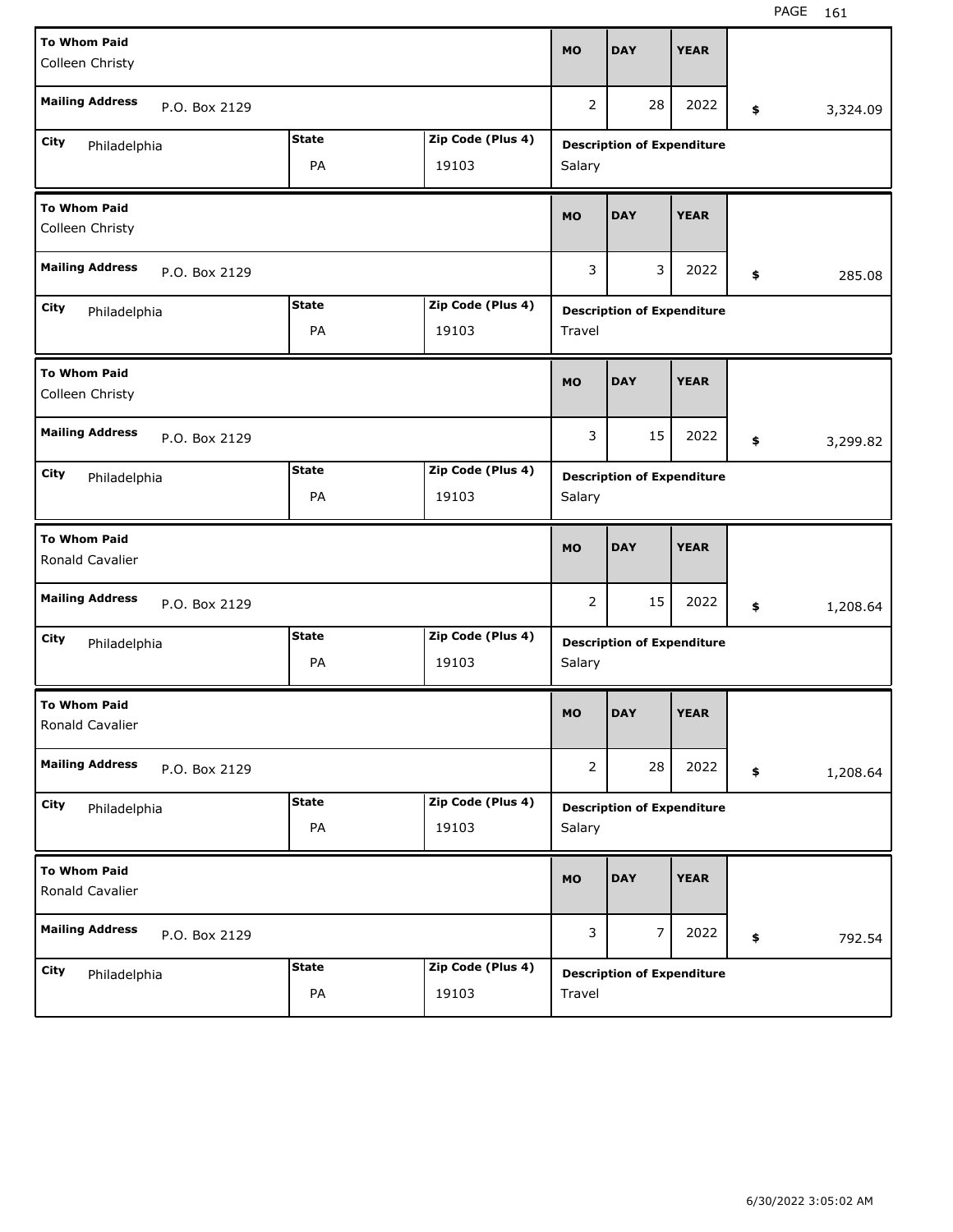| <b>To Whom Paid</b>                                 |                            |              |                   | <b>MO</b>      | <b>DAY</b>                                             | <b>YEAR</b> |                |
|-----------------------------------------------------|----------------------------|--------------|-------------------|----------------|--------------------------------------------------------|-------------|----------------|
| Ronald Cavalier                                     |                            |              |                   |                |                                                        |             |                |
| <b>Mailing Address</b>                              | P.O. Box 2129              |              |                   | 3              | 15                                                     | 2022        | \$<br>1,208.64 |
| City<br>Philadelphia                                |                            | <b>State</b> | Zip Code (Plus 4) |                | <b>Description of Expenditure</b>                      |             |                |
|                                                     |                            | PA           | 19103             | Salary         |                                                        |             |                |
| <b>To Whom Paid</b><br>A To Z Grassroots Strategies |                            |              |                   | <b>MO</b>      | <b>DAY</b>                                             | <b>YEAR</b> |                |
| <b>Mailing Address</b>                              | 5 Garilee Ln.              |              |                   | 3              | 24                                                     | 2022        | \$<br>3,590.00 |
| City<br>Elizabethtown                               |                            | <b>State</b> | Zip Code (Plus 4) |                | <b>Description of Expenditure</b>                      |             |                |
|                                                     |                            | PA           | 17022             |                | <b>Grassroots Consulting</b>                           |             |                |
| <b>To Whom Paid</b><br>Anedot                       |                            |              |                   | <b>MO</b>      | <b>DAY</b>                                             | <b>YEAR</b> |                |
| <b>Mailing Address</b>                              | 1340 Poydras St. Ste. 1770 |              |                   | 1              | 31                                                     | 2022        | \$<br>6.30     |
| City<br>New Orleans                                 |                            | <b>State</b> | Zip Code (Plus 4) |                | <b>Description of Expenditure</b>                      |             |                |
|                                                     |                            | LA           | 70112             |                | Online Processing                                      |             |                |
|                                                     |                            |              |                   |                |                                                        |             |                |
| <b>To Whom Paid</b><br>Anedot                       |                            |              |                   | <b>MO</b>      | <b>DAY</b>                                             | <b>YEAR</b> |                |
| <b>Mailing Address</b>                              | 1340 Poydras St. Ste. 1770 |              |                   | 2              | 8                                                      | 2022        | \$<br>65.50    |
| City                                                |                            | <b>State</b> | Zip Code (Plus 4) |                |                                                        |             |                |
| New Orleans                                         |                            | LA           | 70112             |                | <b>Description of Expenditure</b><br>Online Processing |             |                |
| <b>To Whom Paid</b><br>Anedot                       |                            |              |                   | MO             | <b>DAY</b>                                             | <b>YEAR</b> |                |
| <b>Mailing Address</b>                              | 1340 Poydras St. Ste. 1770 |              |                   | $\overline{2}$ | 25                                                     | 2022        | \$<br>80.75    |
| City                                                |                            | <b>State</b> | Zip Code (Plus 4) |                |                                                        |             |                |
| New Orleans                                         |                            | LA           | 70112             |                | <b>Description of Expenditure</b><br>Online Processing |             |                |
| <b>To Whom Paid</b><br>Anedot                       |                            |              |                   | <b>MO</b>      | <b>DAY</b>                                             | <b>YEAR</b> |                |
| <b>Mailing Address</b>                              | 1340 Poydras St. Ste. 1770 |              |                   | 3              | 16                                                     | 2022        | \$<br>30.00    |
| City<br>New Orleans                                 |                            | <b>State</b> | Zip Code (Plus 4) |                | <b>Description of Expenditure</b>                      |             |                |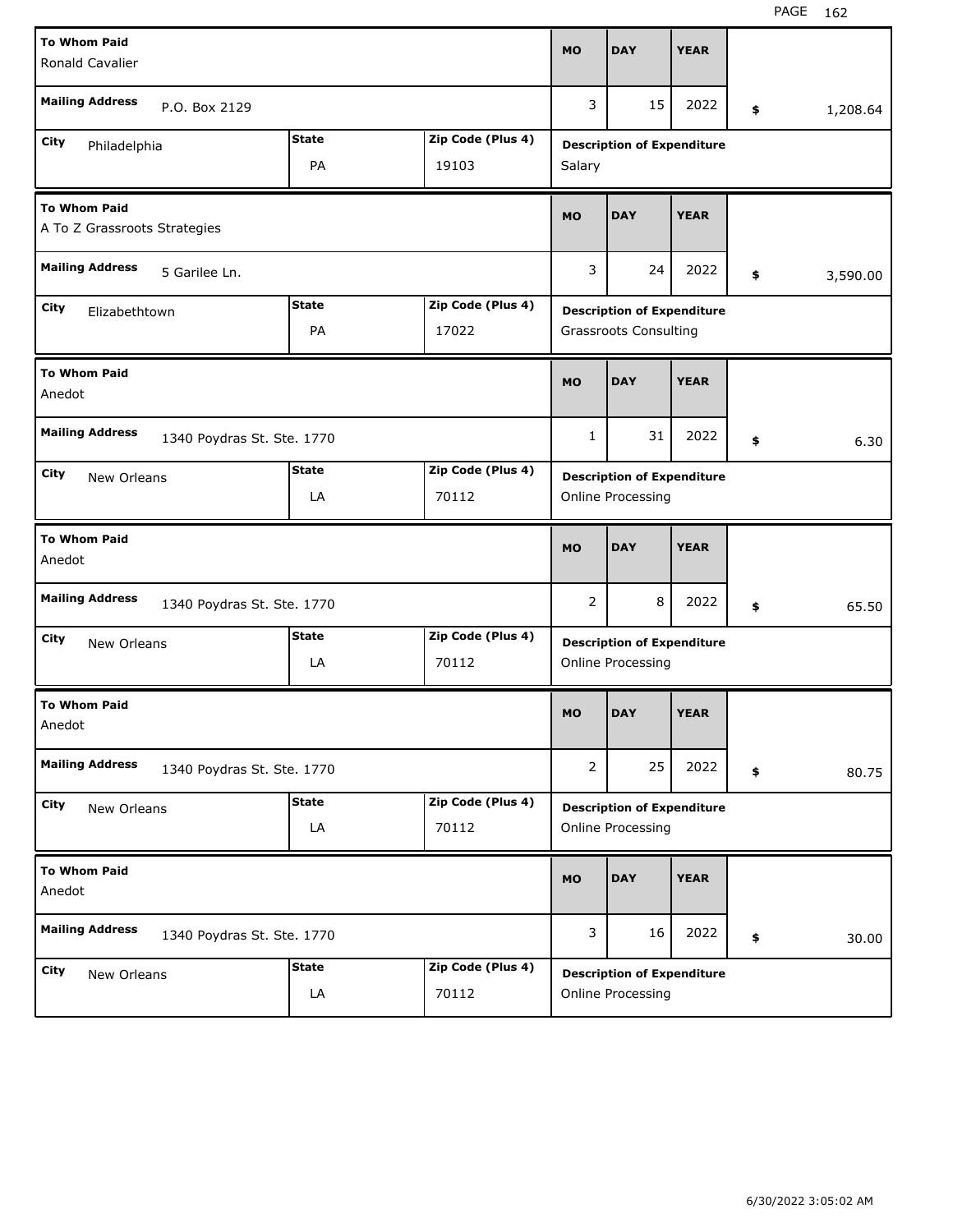| <b>To Whom Paid</b>                                    |              |                   |           |                                   |             |                 |
|--------------------------------------------------------|--------------|-------------------|-----------|-----------------------------------|-------------|-----------------|
| Anedot                                                 |              |                   | <b>MO</b> | <b>DAY</b>                        | <b>YEAR</b> |                 |
| <b>Mailing Address</b><br>1340 Poydras St. Ste. 1770   |              |                   | 3         | 17                                | 2022        | \$<br>8.63      |
| City<br>New Orleans                                    | <b>State</b> | Zip Code (Plus 4) |           | <b>Description of Expenditure</b> |             |                 |
|                                                        | LA           | 70112             |           | Online Processing                 |             |                 |
| <b>To Whom Paid</b><br>Anedot                          |              |                   | <b>MO</b> | <b>DAY</b>                        | <b>YEAR</b> |                 |
| <b>Mailing Address</b><br>1340 Poydras St. Ste. 1770   |              |                   | 3         | 20                                | 2022        | \$<br>48.00     |
| City<br>New Orleans                                    | <b>State</b> | Zip Code (Plus 4) |           | <b>Description of Expenditure</b> |             |                 |
|                                                        | LA           | 70112             |           | Online Processing                 |             |                 |
| <b>To Whom Paid</b><br>Anedot                          |              |                   | <b>MO</b> | <b>DAY</b>                        | <b>YEAR</b> |                 |
| <b>Mailing Address</b><br>1340 Poydras St. Ste. 1770   |              |                   | 3         | 28                                | 2022        | \$<br>46.25     |
| City<br>New Orleans                                    | <b>State</b> | Zip Code (Plus 4) |           | <b>Description of Expenditure</b> |             |                 |
|                                                        | LA           | 70112             |           | Online Processing                 |             |                 |
|                                                        |              |                   |           |                                   |             |                 |
| <b>To Whom Paid</b><br>Basswood Research               |              |                   | <b>MO</b> | <b>DAY</b>                        | <b>YEAR</b> |                 |
| <b>Mailing Address</b><br>10325 Kensington Pkwy., #189 |              |                   | 3         | 16                                | 2022        | \$<br>10,750.00 |
| City<br>Kensington                                     | <b>State</b> | Zip Code (Plus 4) |           | <b>Description of Expenditure</b> |             |                 |
|                                                        | МD           | 20895             | Research  |                                   |             |                 |
| <b>To Whom Paid</b><br>Capital Research Group LLC      |              |                   | MO        | <b>DAY</b>                        | <b>YEAR</b> |                 |
| <b>Mailing Address</b><br>P.O. Box 7530                |              |                   | 3         | 8                                 | 2022        | \$<br>17,500.00 |
| City<br>Arlington                                      | <b>State</b> | Zip Code (Plus 4) |           | <b>Description of Expenditure</b> |             |                 |
|                                                        | VA           | 22207             | Research  |                                   |             |                 |
| <b>To Whom Paid</b><br>Cheltenham Printing Co.         |              |                   | <b>MO</b> | <b>DAY</b>                        | <b>YEAR</b> |                 |
| <b>Mailing Address</b><br>518 Ryers Ave.               |              |                   | 2         | 8                                 | 2022        | \$<br>2,067.00  |
| City<br>Cheltenham                                     | <b>State</b> | Zip Code (Plus 4) |           | <b>Description of Expenditure</b> |             |                 |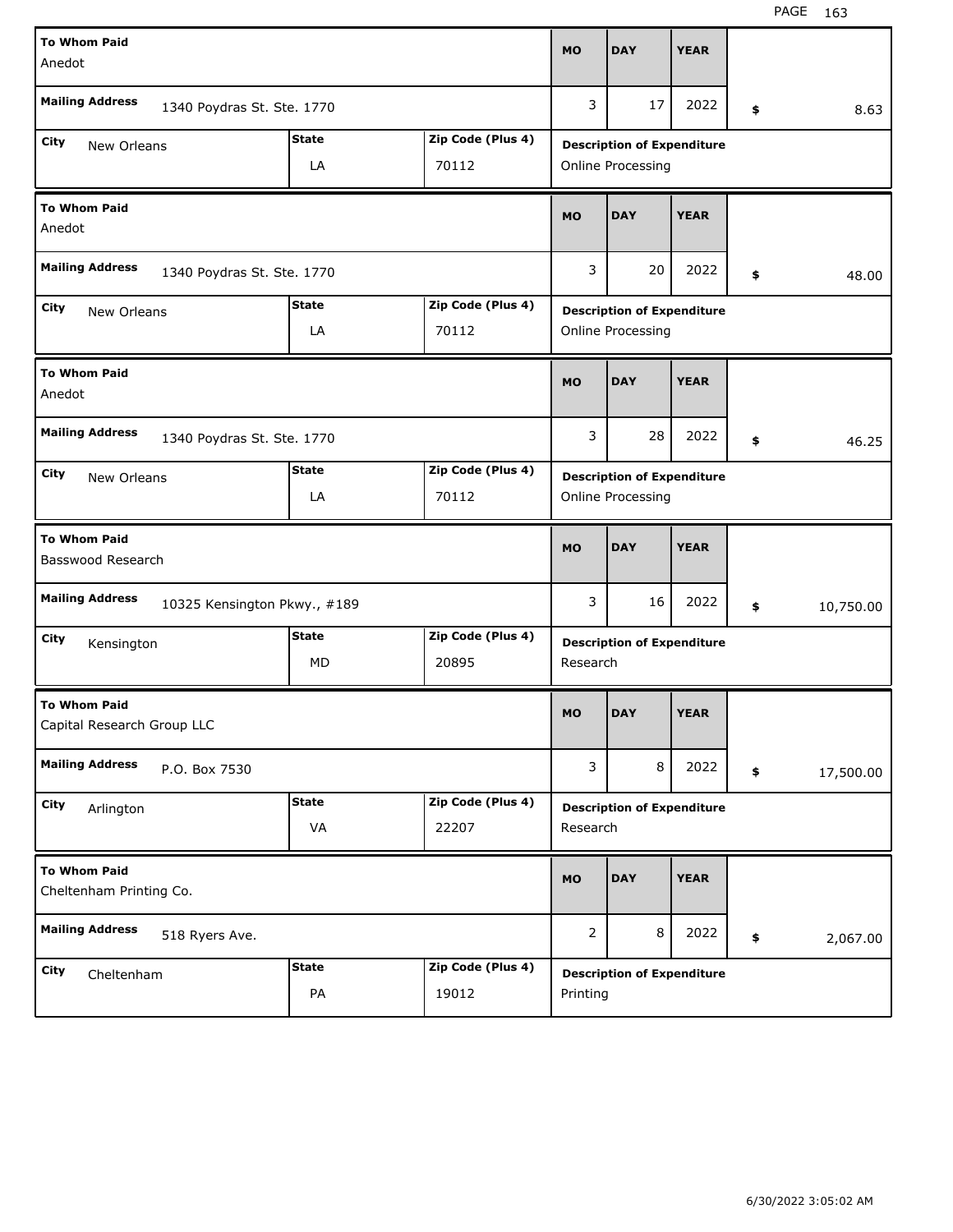| <b>To Whom Paid</b>                                      |              |                   |                |                                   |             |                |
|----------------------------------------------------------|--------------|-------------------|----------------|-----------------------------------|-------------|----------------|
| <b>CMDI</b>                                              |              |                   | <b>MO</b>      | <b>DAY</b>                        | <b>YEAR</b> |                |
| <b>Mailing Address</b><br>1593 Spring Hill Rd., Ste. 400 |              |                   | 1              | 11                                | 2022        | \$<br>1,000.00 |
| City<br><b>Tysons Corner</b>                             | <b>State</b> | Zip Code (Plus 4) |                | <b>Description of Expenditure</b> |             |                |
|                                                          | VA           | 22182             |                | Data Management                   |             |                |
| <b>To Whom Paid</b><br><b>CMDI</b>                       |              |                   | <b>MO</b>      | <b>DAY</b>                        | <b>YEAR</b> |                |
| <b>Mailing Address</b><br>1593 Spring Hill Rd., Ste. 400 |              |                   | 2              | 2                                 | 2022        | \$<br>1,200.00 |
| City<br><b>Tysons Corner</b>                             | <b>State</b> | Zip Code (Plus 4) |                | <b>Description of Expenditure</b> |             |                |
|                                                          | VA           | 22182             |                | Data Management                   |             |                |
| <b>To Whom Paid</b><br><b>CMDI</b>                       |              |                   | <b>MO</b>      | <b>DAY</b>                        | <b>YEAR</b> |                |
| <b>Mailing Address</b><br>1593 Spring Hill Rd., Ste. 400 |              |                   | 2              | 23                                | 2022        | \$<br>2,500.00 |
| City<br><b>Tysons Corner</b>                             | <b>State</b> | Zip Code (Plus 4) |                | <b>Description of Expenditure</b> |             |                |
|                                                          | VA           | 22182             |                | Data Management                   |             |                |
|                                                          |              |                   |                |                                   |             |                |
| <b>To Whom Paid</b><br><b>CMDI</b>                       |              |                   | <b>MO</b>      | <b>DAY</b>                        | <b>YEAR</b> |                |
| <b>Mailing Address</b><br>1593 Spring Hill Rd., Ste. 400 |              |                   | 2              | 25                                | 2022        | \$<br>2,604.85 |
| City<br><b>Tysons Corner</b>                             | <b>State</b> | Zip Code (Plus 4) |                | <b>Description of Expenditure</b> |             |                |
|                                                          | VA           | 22182             |                | Data Management                   |             |                |
| <b>To Whom Paid</b><br>CMDI                              |              |                   | MO             | <b>DAY</b>                        | <b>YEAR</b> |                |
| <b>Mailing Address</b><br>1593 Spring Hill Rd., Ste. 400 |              |                   | $\overline{2}$ | 25                                | 2022        | \$<br>3,029.50 |
| City                                                     | <b>State</b> | Zip Code (Plus 4) |                | <b>Description of Expenditure</b> |             |                |
| <b>Tysons Corner</b>                                     | VA           | 22182             |                | Data Management                   |             |                |
| <b>To Whom Paid</b><br><b>CMDI</b>                       |              |                   | <b>MO</b>      | <b>DAY</b>                        | <b>YEAR</b> |                |
| <b>Mailing Address</b><br>1593 Spring Hill Rd., Ste. 400 |              |                   | 3              | 3                                 | 2022        | \$<br>1,200.00 |
| City<br>Tysons Corner                                    | <b>State</b> | Zip Code (Plus 4) |                | <b>Description of Expenditure</b> |             |                |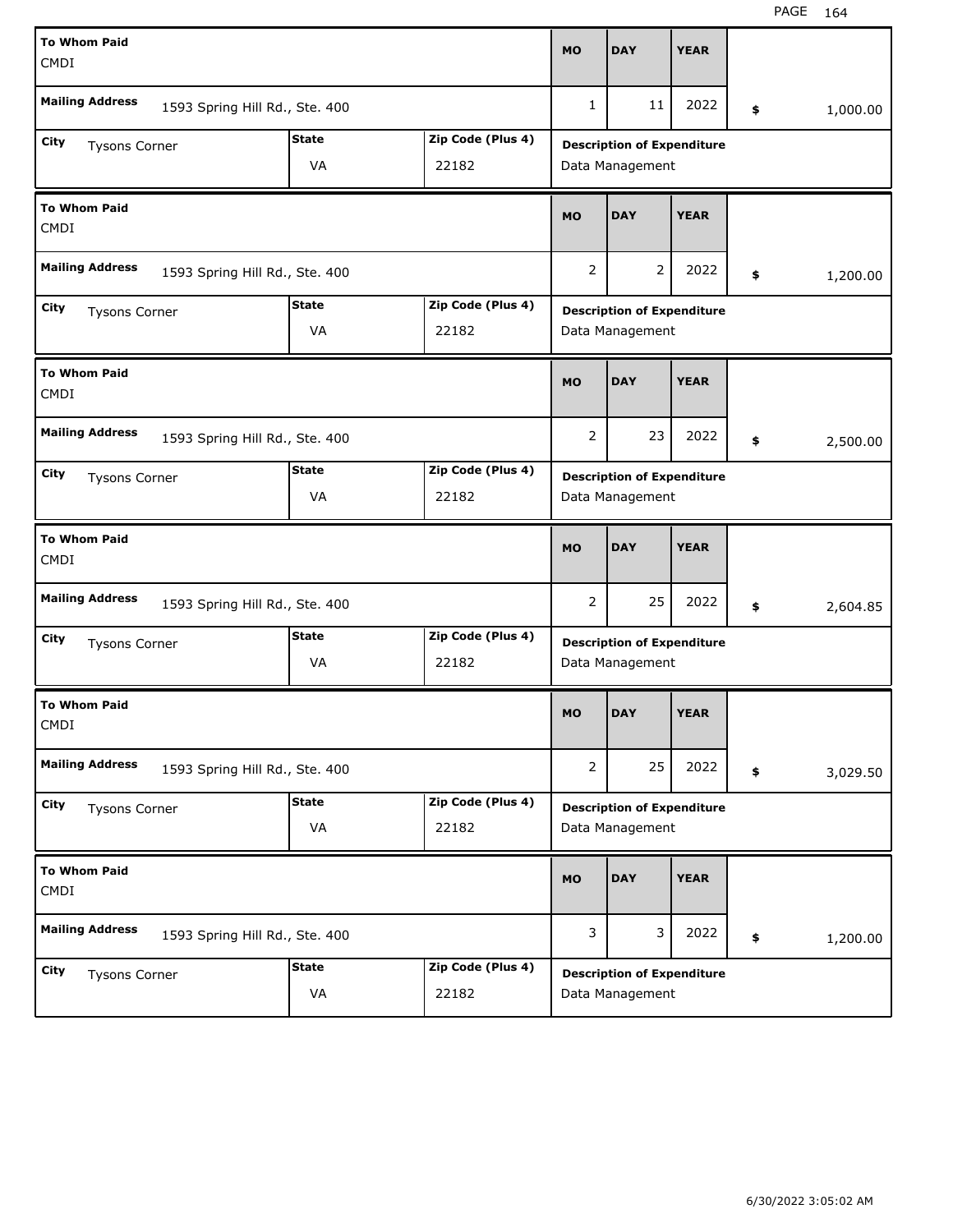| <b>To Whom Paid</b><br><b>Emerald Business Supply</b>     |              |                   | <b>MO</b>      | <b>DAY</b>                                                        | <b>YEAR</b> |                |
|-----------------------------------------------------------|--------------|-------------------|----------------|-------------------------------------------------------------------|-------------|----------------|
| <b>Mailing Address</b><br>4807 Ashburner St.              |              |                   | 2              | 8                                                                 | 2022        | \$<br>1,634.93 |
| City<br>Philadelphia                                      | <b>State</b> | Zip Code (Plus 4) |                | <b>Description of Expenditure</b>                                 |             |                |
|                                                           | PA           | 19136             |                | Office Supplies                                                   |             |                |
| <b>To Whom Paid</b><br><b>Emerald Business Supply</b>     |              |                   | <b>MO</b>      | <b>DAY</b>                                                        | <b>YEAR</b> |                |
| <b>Mailing Address</b><br>4807 Ashburner St.              |              |                   | 3              | 24                                                                | 2022        | \$<br>254.22   |
| City<br>Philadelphia                                      | <b>State</b> | Zip Code (Plus 4) |                | <b>Description of Expenditure</b>                                 |             |                |
|                                                           | PA           | 19136             |                | Office Supplies                                                   |             |                |
| <b>To Whom Paid</b><br>Esplanade Strategies LLC           |              |                   | <b>MO</b>      | <b>DAY</b>                                                        | <b>YEAR</b> |                |
| <b>Mailing Address</b><br>P.O. Box 382090                 |              |                   | 2              | 17                                                                | 2022        | \$<br>6,942.44 |
| City<br>Cambridge                                         | <b>State</b> | Zip Code (Plus 4) |                | <b>Description of Expenditure</b>                                 |             |                |
|                                                           | MA           | 02238             |                | Office Supplies                                                   |             |                |
|                                                           |              |                   |                |                                                                   |             |                |
| <b>To Whom Paid</b><br>Goldstein Law Partners LLC         |              |                   | <b>MO</b>      | <b>DAY</b>                                                        | <b>YEAR</b> |                |
| <b>Mailing Address</b><br>11 Church Rd.                   |              |                   | $\mathbf{1}$   | 28                                                                | 2022        | \$<br>5,000.00 |
| City                                                      | <b>State</b> | Zip Code (Plus 4) |                |                                                                   |             |                |
| Hatfield                                                  | PA           | 19440             | Legal Fees     | <b>Description of Expenditure</b>                                 |             |                |
| <b>To Whom Paid</b><br>Huckaby Davis Lisker Inc           |              |                   | MO             | <b>DAY</b>                                                        | <b>YEAR</b> |                |
| <b>Mailing Address</b><br>228 S. Washington St., Ste. 115 |              |                   | $\overline{2}$ | 24                                                                | 2022        | \$<br>3,017.25 |
| City                                                      | <b>State</b> | Zip Code (Plus 4) |                |                                                                   |             |                |
| Alexandria                                                | VA           | 22314             |                | <b>Description of Expenditure</b><br><b>Compliance Consulting</b> |             |                |
| <b>To Whom Paid</b><br>Huckaby Davis Lisker Inc           |              |                   | <b>MO</b>      | <b>DAY</b>                                                        | <b>YEAR</b> |                |
| <b>Mailing Address</b><br>228 S. Washington St., Ste. 115 |              |                   | 3              | 24                                                                | 2022        | \$<br>2,812.49 |
| City<br>Alexandria                                        | <b>State</b> | Zip Code (Plus 4) |                | <b>Description of Expenditure</b>                                 |             |                |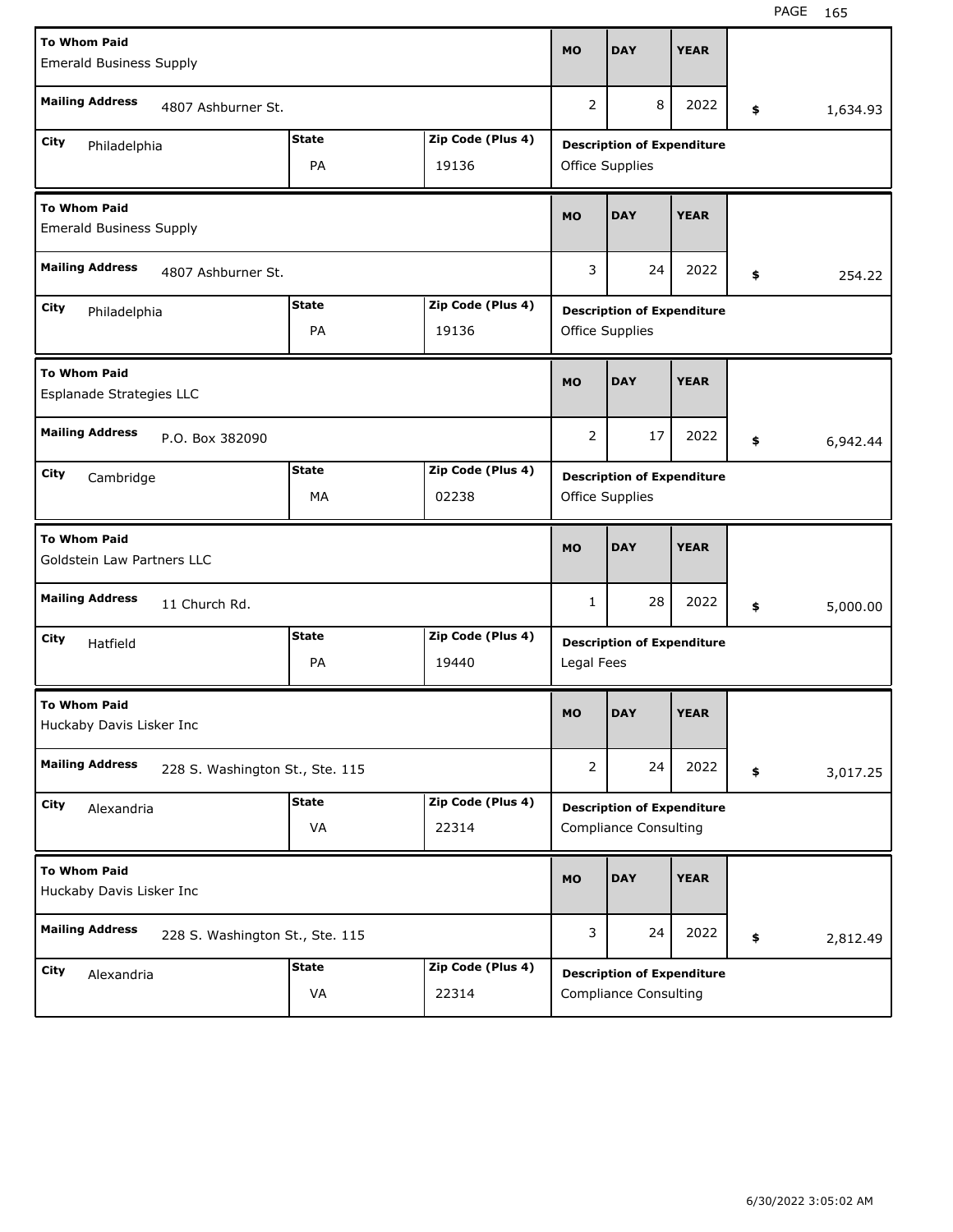| <b>To Whom Paid</b><br>Hudson Sentry LLC |                                 |              |                   | <b>MO</b>      | <b>DAY</b>                        | <b>YEAR</b> |                                         |           |
|------------------------------------------|---------------------------------|--------------|-------------------|----------------|-----------------------------------|-------------|-----------------------------------------|-----------|
| <b>Mailing Address</b>                   | P.O. Box 715183                 |              |                   | $\mathbf{1}$   | 24                                | 2022        | \$                                      | 16,518.42 |
| City<br>Cincinnati                       |                                 | <b>State</b> | Zip Code (Plus 4) |                | <b>Description of Expenditure</b> |             |                                         |           |
|                                          |                                 | OH           | 45271             | Rent           |                                   |             |                                         |           |
| <b>To Whom Paid</b><br>Imagemark         |                                 |              |                   | <b>MO</b>      | <b>DAY</b>                        | <b>YEAR</b> |                                         |           |
| <b>Mailing Address</b>                   | 3145 Northwest Blvd.            |              |                   | 1              | 28                                | 2022        | \$                                      | 7,914.94  |
| City<br>Gastonia                         |                                 | <b>State</b> | Zip Code (Plus 4) |                | <b>Description of Expenditure</b> |             |                                         |           |
|                                          |                                 | <b>NC</b>    | 28052             |                | Direct Mail Production            |             |                                         |           |
| <b>To Whom Paid</b><br>Insperity Inc.    |                                 |              |                   | <b>MO</b>      | <b>DAY</b>                        | <b>YEAR</b> |                                         |           |
| <b>Mailing Address</b>                   | 6100 Merriweather Dr., Ste. 500 |              |                   | $\mathbf{1}$   | 10                                | 2022        | \$                                      | 2,105.00  |
| City<br>Columbia                         |                                 | <b>State</b> | Zip Code (Plus 4) |                | <b>Description of Expenditure</b> |             |                                         |           |
|                                          |                                 | MD           | 21044             |                | Payroll Service                   |             |                                         |           |
| <b>To Whom Paid</b><br>Insperity Inc.    |                                 |              |                   | <b>MO</b>      | <b>DAY</b>                        | <b>YEAR</b> |                                         |           |
| <b>Mailing Address</b>                   | 6100 Merriweather Dr., Ste. 500 |              |                   | 2              | 1                                 | 2022        | \$                                      | 14,581.56 |
| City<br>Columbia                         |                                 | <b>State</b> | Zip Code (Plus 4) |                |                                   |             |                                         |           |
|                                          |                                 |              |                   |                | <b>Description of Expenditure</b> |             |                                         |           |
|                                          |                                 | <b>MD</b>    | 21044             |                |                                   |             | Payroll Taxes/Payroll Service/Insurance |           |
| <b>To Whom Paid</b><br>Insperity Inc.    |                                 |              |                   | <b>MO</b>      | <b>DAY</b>                        | <b>YEAR</b> |                                         |           |
| <b>Mailing Address</b>                   | 6100 Merriweather Dr., Ste. 500 |              |                   | $\overline{2}$ | 15                                | 2022        | \$                                      | 7,096.54  |
| City<br>Columbia                         |                                 | <b>State</b> | Zip Code (Plus 4) |                | <b>Description of Expenditure</b> |             |                                         |           |
|                                          |                                 | MD           | 21044             |                |                                   |             | Payroll Taxes/Payroll Service/Insurance |           |
| <b>To Whom Paid</b><br>Insperity Inc.    |                                 |              |                   | <b>MO</b>      | <b>DAY</b>                        | <b>YEAR</b> |                                         |           |
| <b>Mailing Address</b>                   | 6100 Merriweather Dr., Ste. 500 |              |                   | $\overline{2}$ | 28                                | 2022        | \$                                      | 6,872.07  |
| City<br>Columbia                         |                                 | <b>State</b> | Zip Code (Plus 4) |                | <b>Description of Expenditure</b> |             |                                         |           |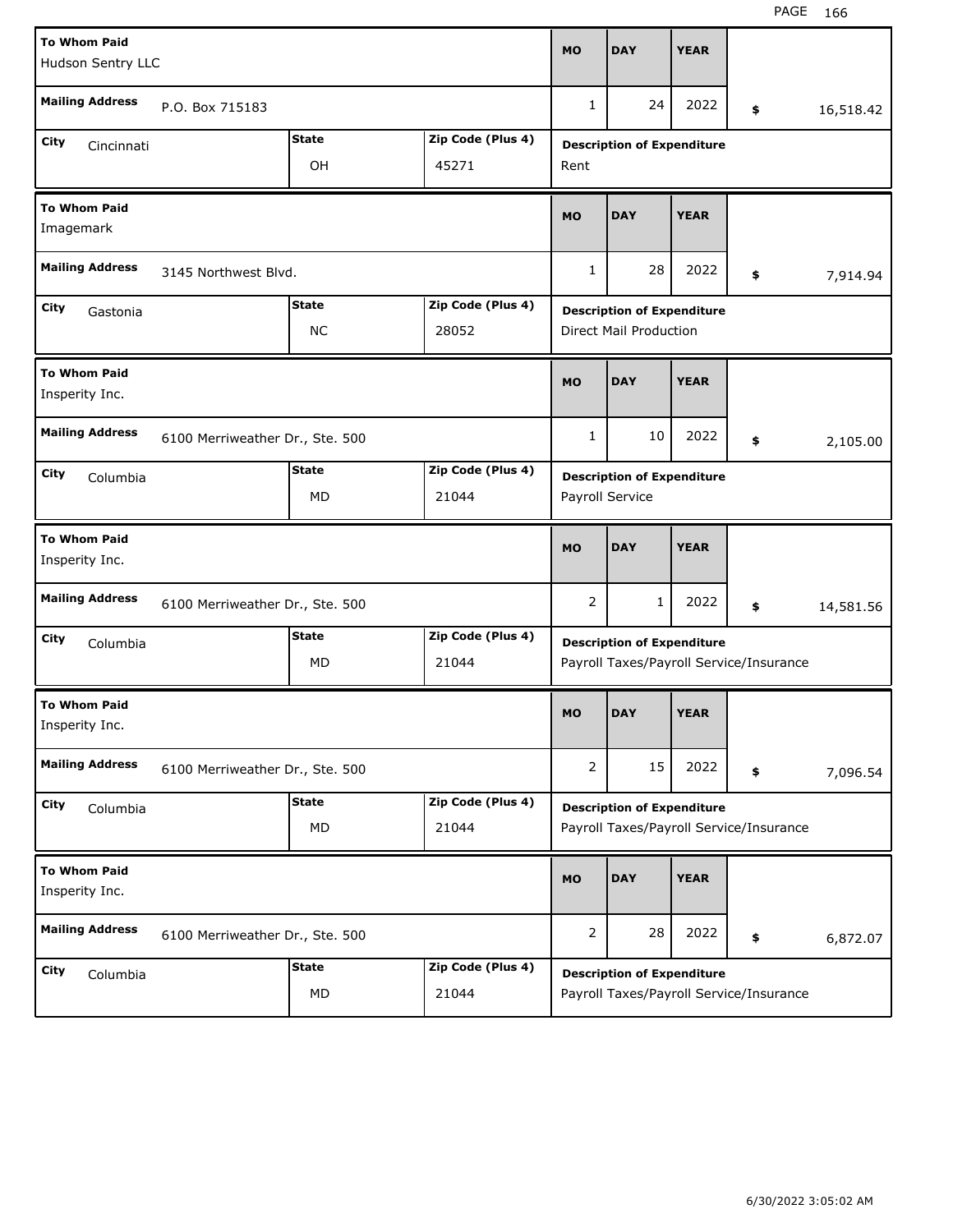| <b>To Whom Paid</b><br>Insperity Inc.                  |                                        |              |                   | <b>MO</b>   | <b>DAY</b>                              | <b>YEAR</b> |    |          |
|--------------------------------------------------------|----------------------------------------|--------------|-------------------|-------------|-----------------------------------------|-------------|----|----------|
| <b>Mailing Address</b>                                 | 6100 Merriweather Dr., Ste. 500        |              |                   | 3           | 15                                      | 2022        | \$ | 9,206.89 |
| City<br>Columbia                                       |                                        | <b>State</b> | Zip Code (Plus 4) |             | <b>Description of Expenditure</b>       |             |    |          |
|                                                        |                                        | MD           | 21044             |             | Payroll Taxes/Payroll Service/Insurance |             |    |          |
| <b>To Whom Paid</b><br>Jamestown Associates            |                                        |              |                   | <b>MO</b>   | <b>DAY</b>                              | <b>YEAR</b> |    |          |
| <b>Mailing Address</b>                                 | 421 Chestnut St.                       |              |                   | 3           | 24                                      | 2022        | \$ | 5,000.00 |
| City<br>Philadelphia                                   |                                        | <b>State</b> | Zip Code (Plus 4) |             | <b>Description of Expenditure</b>       |             |    |          |
|                                                        |                                        | PA           | 19106             |             | <b>Strategic Consulting</b>             |             |    |          |
| <b>To Whom Paid</b><br>Law Offices Of Scott Sigman     |                                        |              |                   | <b>MO</b>   | <b>DAY</b>                              | <b>YEAR</b> |    |          |
| <b>Mailing Address</b>                                 | 2016 Spruce St                         |              |                   | 3           | 24                                      | 2022        | \$ | 2,853.92 |
| City<br>Philadelphia                                   |                                        | <b>State</b> | Zip Code (Plus 4) |             | <b>Description of Expenditure</b>       |             |    |          |
|                                                        |                                        | PA           | 19103             | Legal Fees  |                                         |             |    |          |
|                                                        |                                        |              |                   |             |                                         |             |    |          |
| <b>To Whom Paid</b><br>Pennsylvania Leadership Council |                                        |              |                   | <b>MO</b>   | <b>DAY</b>                              | <b>YEAR</b> |    |          |
| <b>Mailing Address</b>                                 | 5405 Jonestown Rd., Ste. 110           |              |                   | 2           | 26                                      | 2022        | \$ | 6,000.00 |
| City                                                   |                                        | <b>State</b> | Zip Code (Plus 4) |             | <b>Description of Expenditure</b>       |             |    |          |
| Harrisburg                                             |                                        | PA           | 17112             | Sponsorship |                                         |             |    |          |
| <b>To Whom Paid</b><br>Precision Marketing Inc.        |                                        |              |                   | <b>MO</b>   | <b>DAY</b>                              | <b>YEAR</b> |    |          |
| <b>Mailing Address</b>                                 | 2503D N Harrison St., PMB 16           |              |                   | 3           | 6                                       | 2022        | \$ | 3,515.00 |
| City                                                   |                                        | <b>State</b> | Zip Code (Plus 4) |             | <b>Description of Expenditure</b>       |             |    |          |
| Arlington                                              |                                        | VA           | 22207             | Printing    |                                         |             |    |          |
| <b>To Whom Paid</b>                                    | Strassheim Graphic Design & Press Corp |              |                   | <b>MO</b>   | <b>DAY</b>                              | <b>YEAR</b> |    |          |
| <b>Mailing Address</b>                                 | 1500 Spring Gate St., Ste. 225         |              |                   | 3           | 24                                      | 2022        | \$ | 149.48   |
| City<br>Philadelphia                                   |                                        | <b>State</b> | Zip Code (Plus 4) |             | <b>Description of Expenditure</b>       |             |    |          |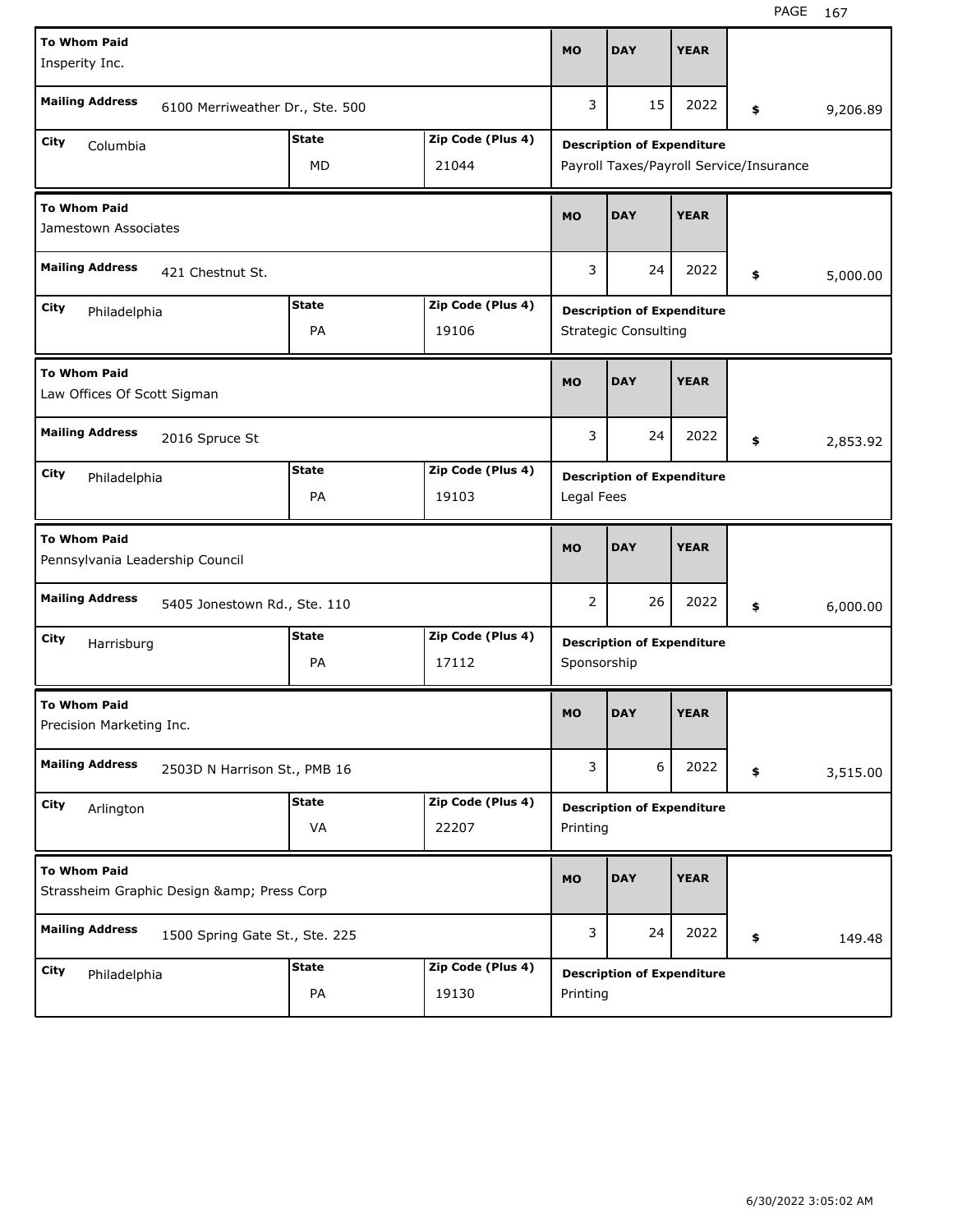| <b>To Whom Paid</b><br>Targeted Victory LLC             |                             |              |                   | <b>MO</b>    | <b>DAY</b>                        | <b>YEAR</b> |                  |
|---------------------------------------------------------|-----------------------------|--------------|-------------------|--------------|-----------------------------------|-------------|------------------|
|                                                         |                             |              |                   |              |                                   |             |                  |
| <b>Mailing Address</b>                                  | 2311 Wilson Blvd., Ste. 200 |              |                   | $\mathbf{1}$ | 28                                | 2022        | \$<br>199,144.09 |
| City<br>Arlington                                       |                             | <b>State</b> | Zip Code (Plus 4) |              | <b>Description of Expenditure</b> |             |                  |
|                                                         |                             | VA           | 22201             |              | Digital Fundraising               |             |                  |
| <b>To Whom Paid</b><br>Targeted Victory LLC             |                             |              |                   | <b>MO</b>    | <b>DAY</b>                        | <b>YEAR</b> |                  |
| <b>Mailing Address</b>                                  | 2311 Wilson Blvd., Ste. 200 |              |                   | 3            | 24                                | 2022        | \$<br>49,466.02  |
| City<br>Arlington                                       |                             | <b>State</b> | Zip Code (Plus 4) |              | <b>Description of Expenditure</b> |             |                  |
|                                                         |                             | VA           | 22201             |              | Digital Fundraising               |             |                  |
| <b>To Whom Paid</b><br><b>Truist Credit Card</b>        |                             |              |                   | <b>MO</b>    | <b>DAY</b>                        | <b>YEAR</b> |                  |
| <b>Mailing Address</b>                                  | P.O. Box 580340             |              |                   | 1            | 10                                | 2022        | \$<br>1,559.08   |
| City<br>Charlotte                                       |                             | <b>State</b> | Zip Code (Plus 4) |              | <b>Description of Expenditure</b> |             |                  |
|                                                         |                             | <b>NC</b>    | 28258             |              | Postage/Shippingoffice Supplies   |             |                  |
|                                                         |                             |              |                   |              |                                   |             |                  |
| <b>To Whom Paid</b><br>Truist Credit Card               |                             |              |                   | <b>MO</b>    | <b>DAY</b>                        | <b>YEAR</b> |                  |
| <b>Mailing Address</b>                                  | P.O. Box 580340             |              |                   | $\mathbf{1}$ | 27                                | 2022        | \$<br>257.16     |
| City                                                    |                             | <b>State</b> | Zip Code (Plus 4) |              |                                   |             |                  |
| Charlotte                                               |                             | <b>NC</b>    | 28258             | Travel       | <b>Description of Expenditure</b> |             |                  |
| <b>To Whom Paid</b><br>Truist Credit Card               |                             |              |                   | <b>MO</b>    | <b>DAY</b>                        | <b>YEAR</b> |                  |
| <b>Mailing Address</b>                                  | P.O. Box 580340             |              |                   | 1            | 27                                | 2022        | \$<br>1,761.85   |
| City                                                    |                             | <b>State</b> | Zip Code (Plus 4) |              |                                   |             |                  |
| Charlotte                                               |                             | $NC$         | 28258             | Travel       | <b>Description of Expenditure</b> |             |                  |
| <b>To Whom Paid</b><br>Republican Party Of Pennsylvania |                             |              |                   | <b>MO</b>    | <b>DAY</b>                        | <b>YEAR</b> |                  |
| <b>Mailing Address</b>                                  | 112 State St.               |              |                   | 1            | 27                                | 2022        | \$<br>5,000.00   |
| City<br>Harrisburg                                      |                             | <b>State</b> | Zip Code (Plus 4) |              | <b>Description of Expenditure</b> |             |                  |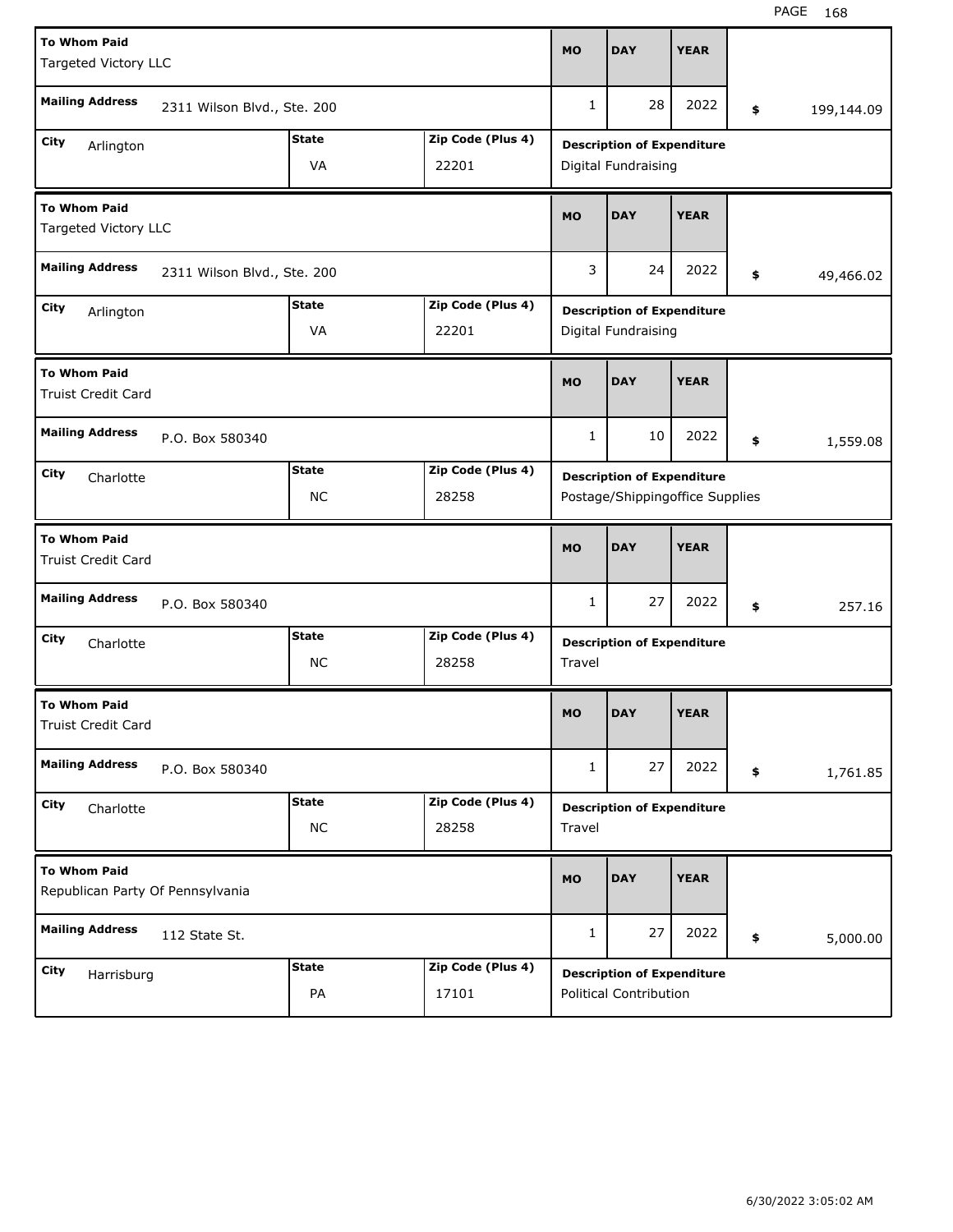| <b>To Whom Paid</b><br><b>Truist Credit Card</b>        |                                                         |                           |                            |                                                                     | <b>DAY</b>                                                   | <b>YEAR</b> |        |          |  |  |
|---------------------------------------------------------|---------------------------------------------------------|---------------------------|----------------------------|---------------------------------------------------------------------|--------------------------------------------------------------|-------------|--------|----------|--|--|
| <b>Mailing Address</b><br>P.O. Box 580340               |                                                         |                           | $\mathbf{1}$               | 27                                                                  | 2022                                                         | \$          | 802.55 |          |  |  |
| City<br>Charlotte                                       | Zip Code (Plus 4)<br><b>State</b><br><b>NC</b><br>28258 |                           |                            |                                                                     | <b>Description of Expenditure</b><br>Travel/Office Supplies  |             |        |          |  |  |
| <b>To Whom Paid</b><br><b>Truist Credit Card</b>        |                                                         |                           | <b>MO</b>                  | <b>DAY</b>                                                          | <b>YEAR</b>                                                  |             |        |          |  |  |
| <b>Mailing Address</b>                                  | P.O. Box 580340                                         |                           |                            | $\overline{2}$                                                      | 22                                                           | 2022        | \$     | 5,276.12 |  |  |
| City<br>Charlotte                                       |                                                         | <b>State</b><br><b>NC</b> | Zip Code (Plus 4)<br>28258 | <b>Description of Expenditure</b><br>Travel/Postage/Office Supplies |                                                              |             |        |          |  |  |
| <b>To Whom Paid</b><br>Republican Party Of Pennsylvania |                                                         |                           | <b>MO</b>                  | <b>DAY</b>                                                          | <b>YEAR</b>                                                  |             |        |          |  |  |
| <b>Mailing Address</b>                                  | 112 State St.                                           |                           |                            | $\overline{2}$                                                      | 22                                                           | 2022        | \$     | 1,500.00 |  |  |
| City<br>Harrisburg                                      |                                                         | <b>State</b><br>PA        | Zip Code (Plus 4)<br>17101 | <b>Description of Expenditure</b><br><b>Political Contribution</b>  |                                                              |             |        |          |  |  |
| <b>To Whom Paid</b><br><b>Truist Credit Card</b>        |                                                         |                           |                            |                                                                     |                                                              |             |        |          |  |  |
|                                                         |                                                         |                           |                            | <b>MO</b>                                                           | <b>DAY</b>                                                   | <b>YEAR</b> |        |          |  |  |
| <b>Mailing Address</b>                                  | P.O. Box 580340                                         |                           |                            | $\overline{2}$                                                      | 22                                                           | 2022        | \$     | 1,880.37 |  |  |
| City<br>Charlotte                                       |                                                         | <b>State</b><br><b>NC</b> | Zip Code (Plus 4)<br>28258 |                                                                     | <b>Description of Expenditure</b><br>Travel/Food/Beverage    |             |        |          |  |  |
| <b>To Whom Paid</b><br>Truist Credit Card               |                                                         |                           |                            | <b>MO</b>                                                           | <b>DAY</b>                                                   | <b>YEAR</b> |        |          |  |  |
| <b>Mailing Address</b>                                  | P.O. Box 580340                                         |                           |                            | $\overline{2}$                                                      | 22                                                           | 2022        | \$     | 6,339.50 |  |  |
| City<br>Charlotte                                       |                                                         | <b>State</b><br>$NC$      | Zip Code (Plus 4)<br>28258 |                                                                     | <b>Description of Expenditure</b><br>Signage/Travel/Catering |             |        |          |  |  |
| <b>To Whom Paid</b><br>Truist/Bb&T                      |                                                         |                           |                            | <b>MO</b>                                                           | <b>DAY</b>                                                   | <b>YEAR</b> |        |          |  |  |
| <b>Mailing Address</b>                                  | 9 North High St.                                        |                           |                            | $\overline{2}$                                                      | 22                                                           | 2022        | \$     | 57.50    |  |  |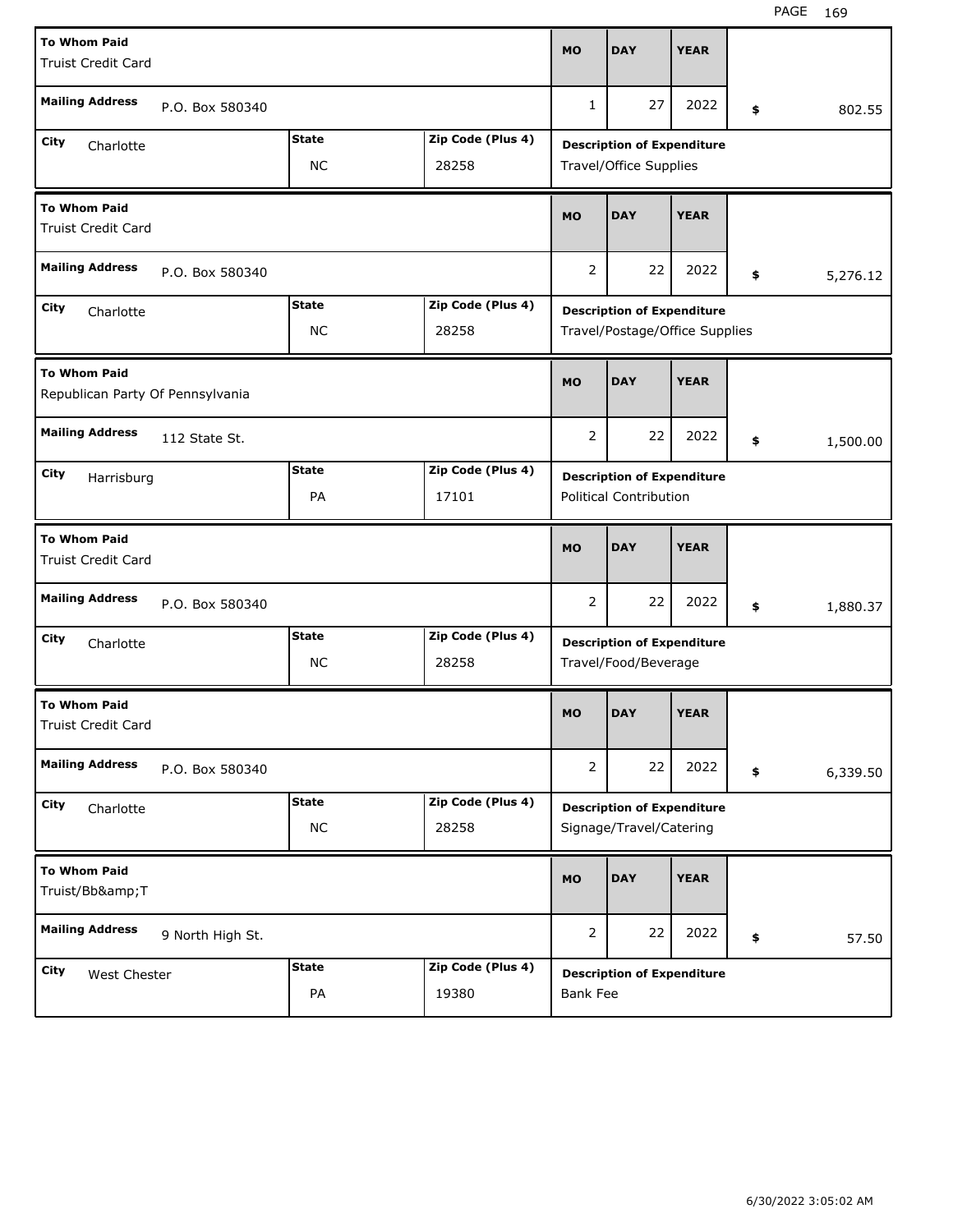| <b>To Whom Paid</b>                                   |  |              |                                                                         | <b>MO</b>                         | <b>DAY</b>                        | <b>YEAR</b> |        |                   |  |
|-------------------------------------------------------|--|--------------|-------------------------------------------------------------------------|-----------------------------------|-----------------------------------|-------------|--------|-------------------|--|
| <b>Truist Credit Card</b>                             |  |              |                                                                         |                                   |                                   |             |        |                   |  |
| <b>Mailing Address</b><br>P.O. Box 580340             |  |              |                                                                         | 3                                 | 9                                 | 2022        | \$     | 3,142.74          |  |
| City<br>Charlotte                                     |  | <b>State</b> | Zip Code (Plus 4)                                                       |                                   | <b>Description of Expenditure</b> |             |        |                   |  |
| <b>NC</b><br>28258                                    |  |              |                                                                         | Travel/Postage/Office Supplies    |                                   |             |        |                   |  |
| <b>To Whom Paid</b><br>Truist/Bb&T                    |  |              |                                                                         | <b>MO</b>                         | <b>DAY</b>                        | <b>YEAR</b> |        |                   |  |
| <b>Mailing Address</b><br>9 North High St.            |  |              |                                                                         | $\mathbf{1}$                      | 21                                | 2022        | \$     | 66.50             |  |
| City<br>West Chester                                  |  | <b>State</b> | Zip Code (Plus 4)                                                       | <b>Description of Expenditure</b> |                                   |             |        |                   |  |
|                                                       |  | PA           | 19380                                                                   | <b>Bank Fee</b>                   |                                   |             |        |                   |  |
| <b>To Whom Paid</b><br>Truist/Bb&T                    |  |              |                                                                         | <b>MO</b>                         | <b>DAY</b>                        | <b>YEAR</b> |        |                   |  |
| <b>Mailing Address</b><br>9 North High St.            |  |              |                                                                         | 3                                 | 21                                | 2022        | \$     | 23.75             |  |
| City<br>West Chester                                  |  | <b>State</b> | Zip Code (Plus 4)                                                       | <b>Description of Expenditure</b> |                                   |             |        |                   |  |
| PA<br>19380                                           |  |              |                                                                         | <b>Bank Fee</b>                   |                                   |             |        |                   |  |
| <b>To Whom Paid</b><br>Wiland Inc.                    |  |              |                                                                         | <b>MO</b>                         | <b>DAY</b>                        | <b>YEAR</b> |        |                   |  |
| <b>Mailing Address</b><br>P.O. Box 631424             |  |              | 1                                                                       | 28                                | 2022                              | \$          | 650.00 |                   |  |
| City<br>Cincinnati                                    |  | <b>State</b> | Zip Code (Plus 4)                                                       |                                   | <b>Description of Expenditure</b> |             |        |                   |  |
|                                                       |  | OH           | 45263                                                                   | <b>List Services</b>              |                                   |             |        |                   |  |
| <b>To Whom Paid</b><br>Winred                         |  |              |                                                                         | <b>MO</b>                         | <b>DAY</b>                        | <b>YEAR</b> |        |                   |  |
| <b>Mailing Address</b><br>1775 Wilson Blvd., Ste. 530 |  |              |                                                                         | 3                                 | 28                                | 2022        | \$     | 6,051.18          |  |
| City<br>Arlington                                     |  | <b>State</b> | Zip Code (Plus 4)                                                       | <b>Description of Expenditure</b> |                                   |             |        |                   |  |
|                                                       |  | VA           | 22209                                                                   |                                   | Online Processing                 |             |        |                   |  |
| <b>To Whom Paid</b><br>Ryan J. Sheets                 |  |              |                                                                         | <b>MO</b>                         | <b>DAY</b>                        | <b>YEAR</b> |        |                   |  |
| <b>Mailing Address</b><br>102 North Bonsall Rd.       |  |              |                                                                         | 3                                 | 24                                | 2022        | \$     | 110.00            |  |
| City<br>Coatesville                                   |  | <b>State</b> | Zip Code (Plus 4)                                                       |                                   | <b>Description of Expenditure</b> |             |        |                   |  |
|                                                       |  | PA           | 19320                                                                   |                                   | <b>Grassroots Consulting</b>      |             |        |                   |  |
|                                                       |  |              |                                                                         |                                   |                                   |             |        | <b>PAGE TOTAL</b> |  |
|                                                       |  |              | Enter Grand Total of Expenditures on Page 1, Report Cover Page, Item D. |                                   |                                   |             | \$     | 546,492.70        |  |